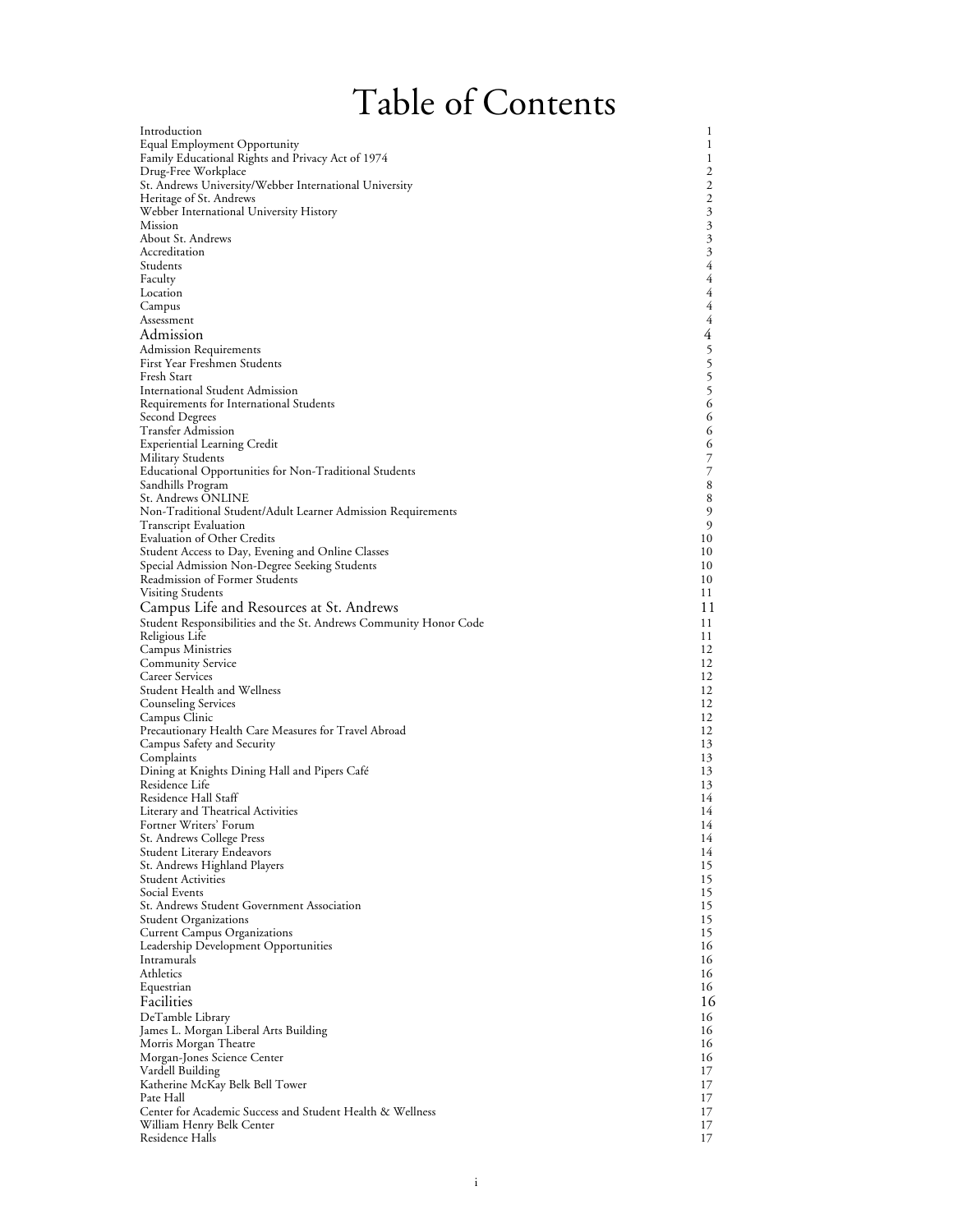| Physical Education Center                                                                                 | 17       |
|-----------------------------------------------------------------------------------------------------------|----------|
| St. Andrews Knight                                                                                        | 17       |
| St. Andrews Equestrian Center                                                                             | 17       |
| Financial Planning                                                                                        | 17       |
| Fees and Costs<br>Deposits                                                                                | 17<br>17 |
| 2014-2015 Basic Fees                                                                                      | 18       |
| Insurance                                                                                                 | 19       |
| Expenses for Part-Time, Regular Degree-Seeking Students                                                   | 19       |
| Change in Residence Status<br>Payment Schedule for 2014-2015                                              | 19<br>20 |
| Payment Plan                                                                                              | 20       |
| Financial Assistance                                                                                      | 20       |
| Applying for Financial Assistance                                                                         | 20       |
| Types of Financial Assistance<br>St. Andrews Scholarships and Grants                                      | 20<br>20 |
| Grants                                                                                                    | 21       |
| Work-Study                                                                                                | 21       |
| Loans                                                                                                     | 21       |
| Renewal of Financial Assistance<br>Financial Aid Funds Available                                          | 21<br>21 |
| State and Federal Funds                                                                                   | 21       |
| Satisfactory Progress for Financial Aid                                                                   | 22       |
| Refunds for Cancellations and Withdrawals                                                                 | 22       |
| Credit Balance Refund Policy                                                                              | 22       |
| Return of Federal Title IV Funds Policy<br>Veterans Benefits                                              | 23<br>23 |
| <b>Attendance for Veterans</b>                                                                            | 23       |
| <b>Academic Progress for Veterans</b>                                                                     | 23       |
| Vocational Rehabilitation                                                                                 | 24       |
| Academic Programs                                                                                         | 24<br>24 |
| Majors Offered<br>General Honors Program                                                                  | 24       |
| Departmental Honors Program                                                                               | 25       |
| Sophomore Honors                                                                                          | 26       |
| Dean's List Honors                                                                                        | 26<br>26 |
| St. Andrews Honor Society<br>Alpha Chi                                                                    | 26       |
| Commencement Honors                                                                                       | 26       |
| Continuing Adult Education                                                                                | 26       |
| Special Non-Degree Students                                                                               | 26<br>26 |
| St. Andrews Institute of Lifelong Learning<br>Senior Citizen Audit Program                                | 26       |
| International Programs and St. Andrews Residential Programs Abroad                                        | 28       |
| Internships                                                                                               | 28       |
| Sandhills Program<br>Summer Term                                                                          | 29<br>29 |
| <b>Academic Support Services</b>                                                                          | 29       |
| Academic Advising                                                                                         | 29       |
| Center for Academic Success                                                                               | 29       |
| <b>Disability Services</b><br>Foreign Language Substitution                                               | 29<br>29 |
| Reduced Course Load                                                                                       | 30       |
| Cornerstone                                                                                               | 30       |
| DeTamble Library                                                                                          | 30       |
| <b>Computer Services</b><br>Academic Policies                                                             | 31<br>31 |
| Academic Calendar                                                                                         | 31       |
| <b>Classification of Students</b>                                                                         | 32       |
| Academic Advising and Registration                                                                        | 32       |
| Academic Dishonesty                                                                                       | 32       |
| Course Numbering<br>Course Substitution                                                                   | 32<br>32 |
| Course Cancellation for Insufficient Enrollment                                                           | 32       |
| Course Load                                                                                               | 32       |
| Independent Study                                                                                         | 33       |
| Significant Enrollment in Special Studies, Internships and Guided Independent Studies<br>Class Attendance | 33<br>33 |
| Cancellation of Classes or Daily Schedule Change                                                          | 33       |
| System of Grading                                                                                         | 33       |
| Grade Points, Quality Points and the Grade Point Average                                                  | 34       |
| Report of Grades<br>Final Examinations                                                                    | 34<br>34 |
| Pass-Fail Grading Option                                                                                  | 35       |
| Course Audits                                                                                             | 35       |
| Course Additions and Withdrawals<br>Incompletes                                                           | 35<br>35 |
| Repeating a Course for Grade Forgiveness                                                                  | 35       |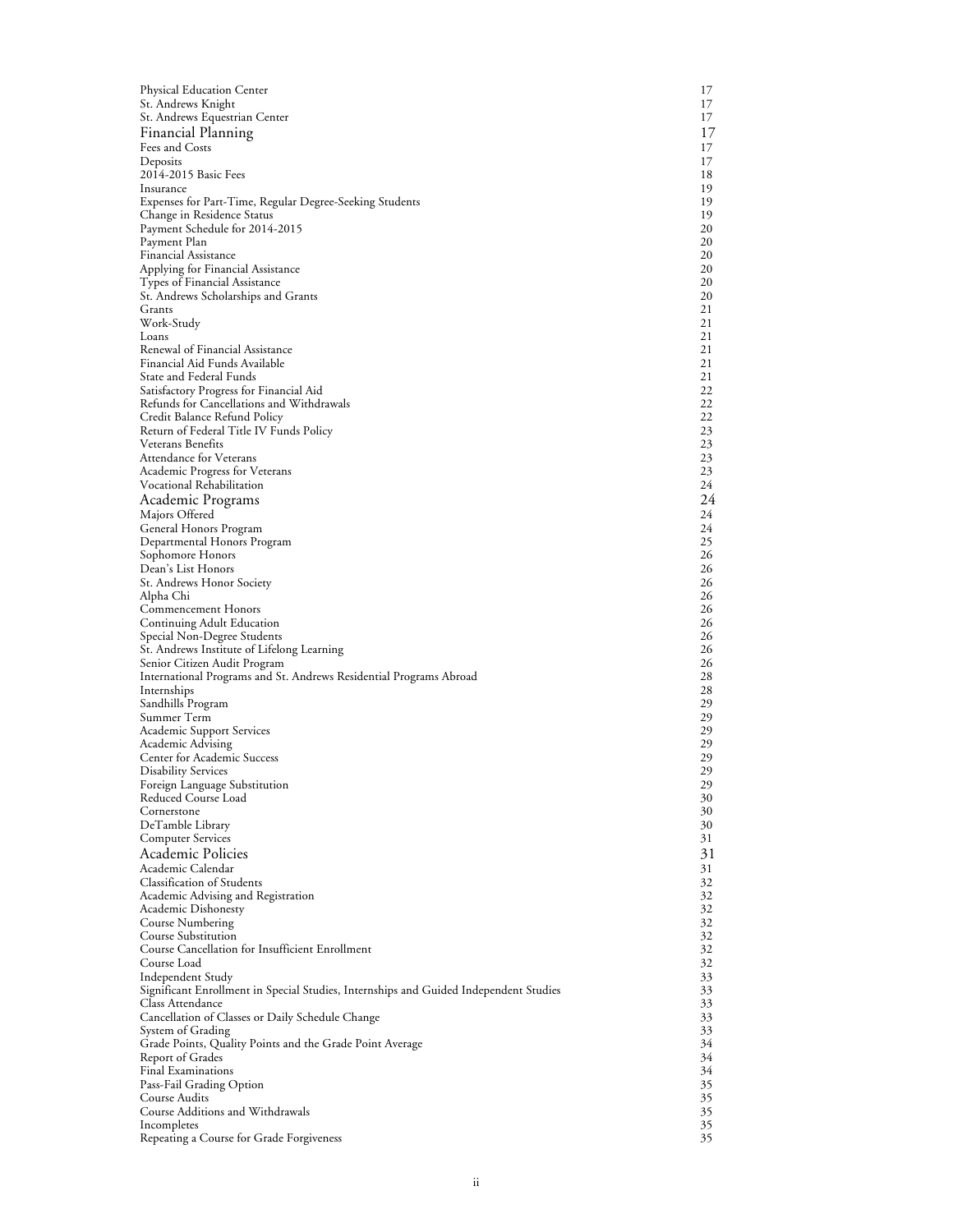| Academic Progress/Good Standing                                             | 36       |
|-----------------------------------------------------------------------------|----------|
| Academic Warning                                                            | 36       |
| Academic Probation                                                          | 36       |
| Reinstatement<br>Eligibility Rules for Extracurricular Activities           | 36<br>37 |
| Academic Standing Policy for Fresh Start Program                            | 37       |
| Informing Students of Course Requirements                                   | 38       |
| General Education Transfer Credit Evaluation                                | 38       |
| Appeal Procedure for Transfer Credit Placement                              | 38       |
| Grade Appeal Procedure                                                      | 38<br>39 |
| Withdrawal from the University<br><b>External Examinations and Programs</b> | 39       |
| University Level Examination Program                                        | 39       |
| Advanced Placement                                                          | 39       |
| Advanced Credit for First-Year Students                                     | 39       |
| International Baccalaureate Credit                                          | 39       |
| Academic Residence Requirements                                             | 39<br>39 |
| <b>Experiential Learning Credit</b><br>I ranscripts                         | 40       |
| Summer Work at Other Institutions                                           | 40       |
| Correspondence Study                                                        | 40       |
| Financial Aid Awards for Foreign Study                                      | 41       |
| Undergraduate Degree Requirements                                           | 41       |
| General Requirements                                                        | 41<br>41 |
| Degrees Offered<br>Bachelor of Arts                                         | 41       |
| Bachelor of Fine Arts                                                       | 41       |
| Bachelor of Science                                                         | 41       |
| Masters in Business Administration                                          | 42       |
| General Information                                                         | 42       |
| <b>Institutional Learning Outcomes</b>                                      | 42<br>42 |
| Majors Offered<br>Declaration of Major                                      | 43       |
| Contract Majors                                                             | 43       |
| Credit Requirements for Majors                                              | 43       |
| General Education Requirements and Majors                                   | 43       |
| Additional requirements for Second or Third Major or Second or Third Minor  | 43<br>43 |
| Second Degrees<br>Minor Requirements                                        | 43       |
| Application for Graduation                                                  | 43       |
| Academic Residence Requirements                                             | 44       |
| Commencement and Diplomas                                                   | 44       |
| Pre-Professional Programs                                                   | 44<br>44 |
| Pre-Law Certification Program<br>Pre-Veterinary Program                     | 45       |
| Pre-Medical Program                                                         | 45       |
| St. Andrews General Education (SAGE)                                        | 46       |
| Structure of St. Andrews General Education                                  | 46       |
| Course Descriptions for Common Experience Courses                           | 47       |
| Program Majors and Minors by Department                                     | 48       |
| Department of Business and Economics                                        | 49       |
| <b>Business Administration</b>                                              | 50<br>54 |
| Sport and Recreation Studies<br>Department of Education                     | 55       |
| Department of Equine Studies                                                | 62       |
| Therapeutic Horsemanship                                                    | 62       |
| Department of Interdisciplinary Studies                                     | 64       |
| Women's Studies                                                             | 65       |
| Department of Liberal and Creative Arts                                     | 66       |
| <b>Creative Studies</b>                                                     | 66       |
| Cultural Studies                                                            | 67       |
| Leadership Studies                                                          | 68       |
| Communication with an emphasis in Public Relations                          | 68<br>69 |
| <b>English and Creative Writing</b><br>Foreign Languages                    | 72       |
| History and Politics                                                        | 72       |
| Philosophy and Religious Studies                                            | 74       |
| Visual and Performing Arts                                                  | 75       |
| Department of Natural and Life Sciences                                     | 77       |
| Biology                                                                     | 78       |
| Chemistry<br>Forensic Science                                               | 82<br>83 |
| Mathematical Sciences Program                                               | 84       |
| Psychology                                                                  | 84       |
| English Language Institute                                                  | 87       |
| <b>ESL Program Overview</b>                                                 | 88       |
|                                                                             |          |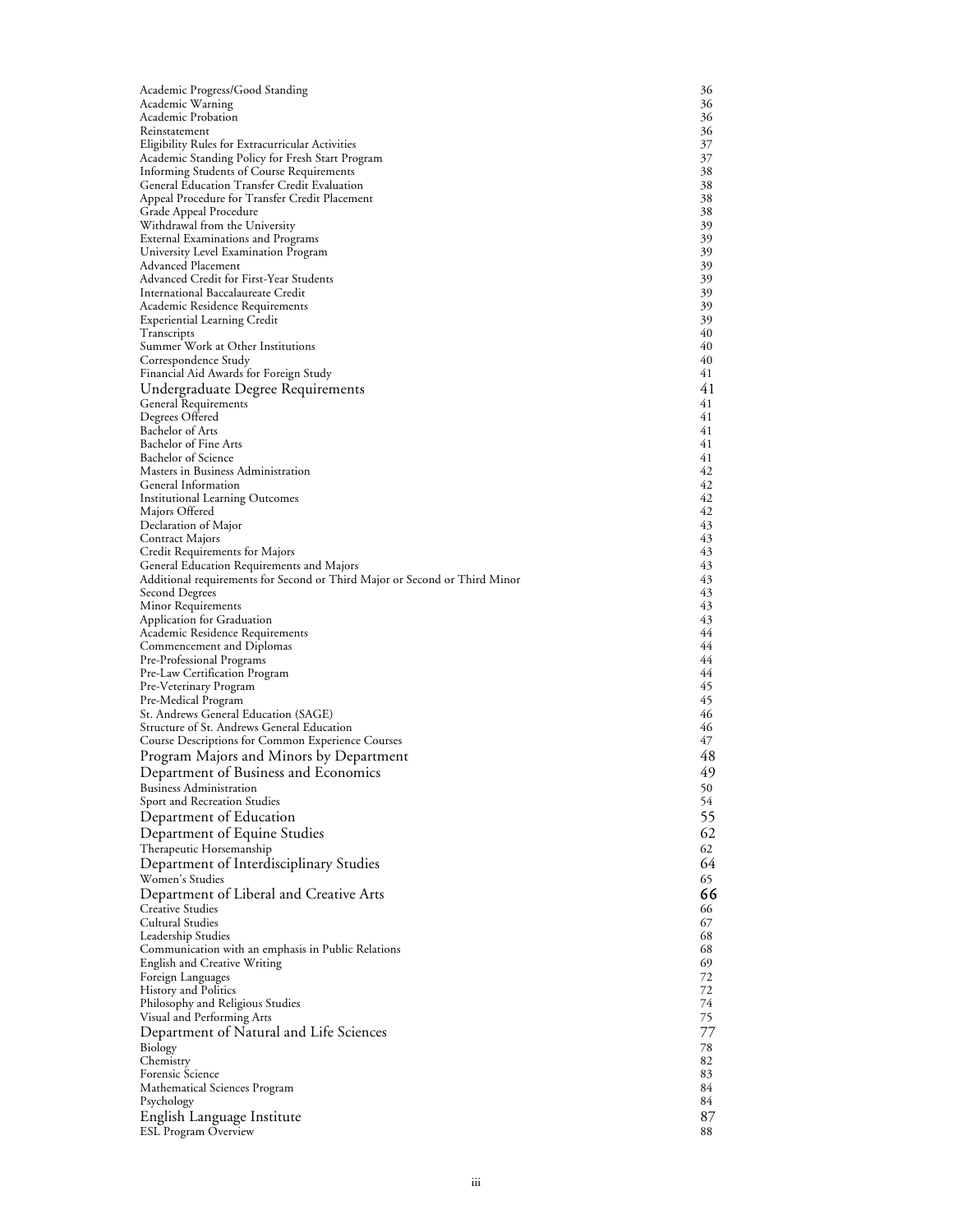| <b>ESL Activities</b>                                                                       | 88       |
|---------------------------------------------------------------------------------------------|----------|
| Admission to ESL                                                                            | 88       |
| Support for International Students                                                          | 88       |
| ESL Program Fees                                                                            | 88       |
| <b>ESL Course Descriptions</b>                                                              | 89       |
| St. Andrews University Graduate School                                                      | 90       |
| Masters In Business Administration (MBA) Program                                            | 90       |
| (MBA) Instruction Methods and Strategies                                                    | 90       |
| (MBA) Admissions Standard                                                                   | 90<br>91 |
| Graduate MBA Campus Contact Information                                                     | 91       |
| MBA Preparation<br>Bachelor/MBA Five Year Program                                           | 92       |
| (MBA) Admission Requirements                                                                | 92       |
| Graduate Academic Policies                                                                  | 92       |
| Community Honor Code                                                                        | 93       |
| Graduate Full-Time Status/Part-Time Status                                                  | 93       |
| Graduate Transfer Policy                                                                    | 93       |
| Graduate Student Academic Status                                                            | 93       |
| Graduate Grading System                                                                     | 94       |
| Graduate Forgiveness Policy                                                                 | 94       |
| Graduate Probation                                                                          | 94       |
| Graduate Completion Requirements                                                            | 94       |
| Graduate Academic Responsibility                                                            | 94       |
| Graduate Academic Advising                                                                  | 94       |
| Graduate Catalog of Entry                                                                   | 94       |
| Graduate Admissions Eligibility                                                             | 95       |
| <b>Graduate Registration</b>                                                                | 95       |
| Graduate Drop and Add                                                                       | 95       |
| Graduate Late Withdrawal                                                                    | 95       |
| Graduate Choosing to Stop Attending a Class                                                 | 95       |
| Graduate Academic Review/Grade Challenge<br>Graduate Policies Governing University Services | 95<br>95 |
| Graduate Student's Right to Privacy                                                         | 95       |
| Graduate Student Finances                                                                   | 95       |
| Graduate Financial Policies                                                                 | 95       |
| Graduate Paying Tuition and Fees                                                            | 96       |
| Graduate Official Notice                                                                    | 96       |
| Graduate General Regulations                                                                | 96       |
| Graduate Student Fees per Term                                                              | 96       |
| <b>Graduate Tuition</b>                                                                     | 96       |
| Graduate Graduation Fee                                                                     | 96       |
| Graduate Incomplete Fee                                                                     | 96       |
| Graduate Technology Fee                                                                     | 96       |
| Graduate Refund Policy                                                                      | 96       |
| Graduate Students Who Receive Federal Title IV Aid                                          | 97       |
| Graduate Repayment of Unearned Title IV Student Financial Aid Policy                        | 97       |
| Graduate Refund Policy                                                                      | 97       |
| Graduate Veteran's Benefits                                                                 | 97       |
| Graduate Financial Aid                                                                      | 97       |
| MBA Curriculum and Course Requirements                                                      | 97<br>97 |
| Learning Outcomes for the MBA Program                                                       |          |
| <b>MBA Course Descriptions</b>                                                              | 98.      |
| Undergraduate Curriculum                                                                    | 99       |
| <b>Detailed Course Descriptions</b>                                                         | 100      |
| <b>Board of Trustees</b>                                                                    | 142      |
| Administration                                                                              | 142      |
| Faculty                                                                                     | 144      |
|                                                                                             |          |
| Appendix                                                                                    | 149      |
| Index                                                                                       | 155      |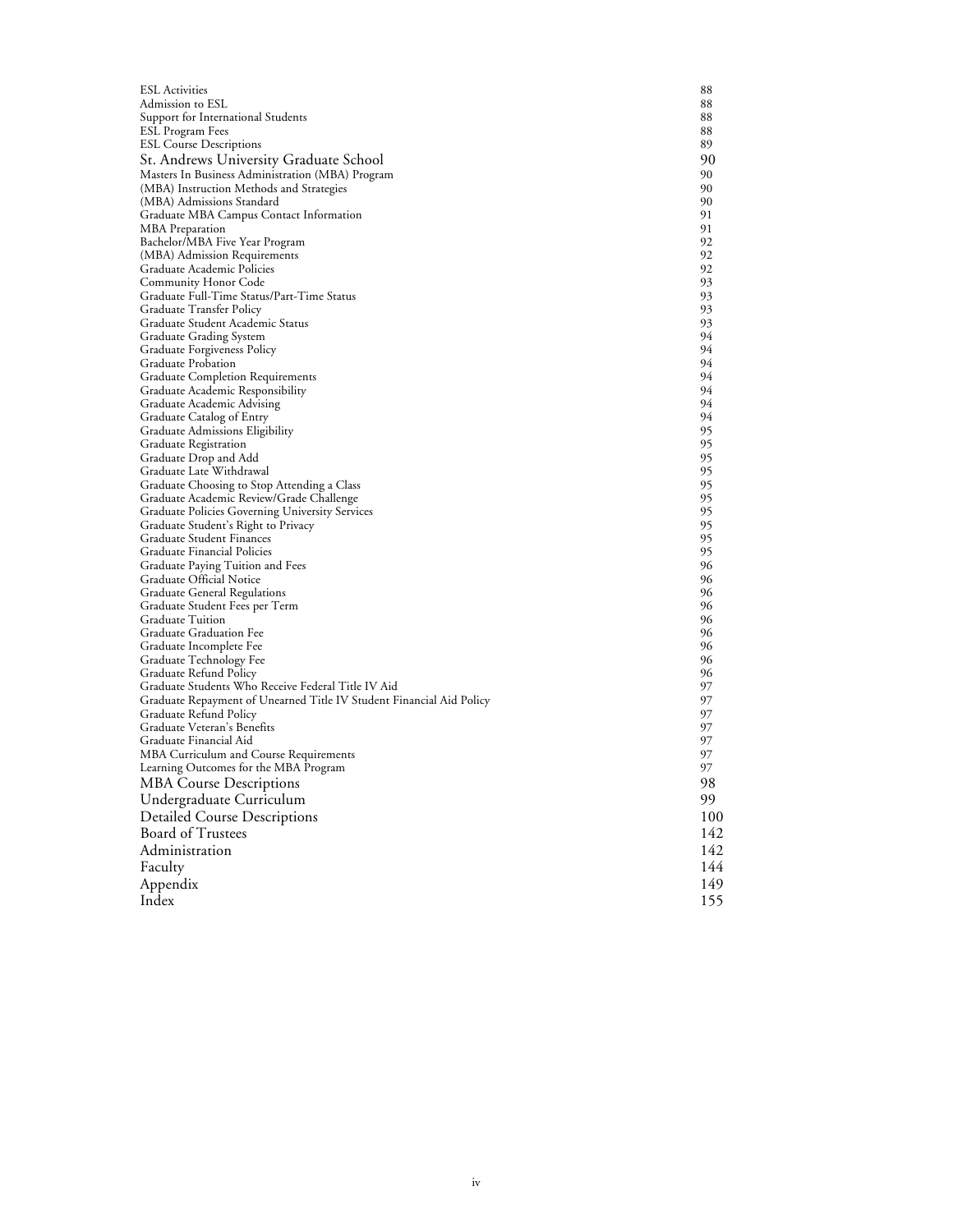# Undergraduate Academic Calendar

### Fall 2014

| Wednesday          | August 20          | <b>International Student Orientation</b>                        |
|--------------------|--------------------|-----------------------------------------------------------------|
| Thursday-Sunday    | August 21 - 24     | New Student Orientation                                         |
| Monday             | August 25          | First Day of Academic Term                                      |
|                    |                    | Registration                                                    |
|                    |                    | Sandhills classes and Monday Main Campus night                  |
|                    |                    | classes will meet                                               |
| Tuesday            | August 26          | Classes Main Campus Begin                                       |
| Wednesday          | September 3        | Last day to add a Demi Semester One or Semester long course.    |
|                    |                    | Last day to drop a Demi Semester One or Semester long course    |
|                    |                    | without a grade of "W". (After this date, there will be a \$10  |
|                    |                    | charge to add or drop).                                         |
| Thursday           | September 4        | Grades of "W" begin                                             |
| Friday             | September 12       | Last day to withdraw from a Demi-Semester One course            |
|                    |                    | with a "W" grade                                                |
| Monday             | September 22       | Check Points Due                                                |
| Monday - Wednesday | Sept 29 – Oct 1    | Pass Fail for Demi Semester One Courses                         |
| Wednesday          | October 1          | Spring and Summer Semester Incompletes become "F"               |
|                    |                    | if not removed                                                  |
| Wednesday          | October 8          | Last Day Demi One                                               |
| Thursday – Sunday  | October 9-12       | Fall Break                                                      |
| Monday             | October 13         | First Day Demi Two                                              |
| Friday             | October 17         | Mid Semester Grades and Demi One Grades Due                     |
| Friday             | October 17         | Last Day to add Demi Semester Two course; last day to drop a    |
|                    |                    | Demi Semester Two course without a grade of "W."                |
|                    |                    | (After this date, there will be a \$10 charge to add or drop).  |
| Monday – Friday    | October 27 – Nov 7 | Advisement period for Advanced Registration Spring 2015         |
| Friday             | Nov <sub>7</sub>   | Last day to withdraw from a course with a "W" grade for Demi    |
|                    |                    | Semester Two or Semester long courses                           |
| Monday             | November 10        | Grades of WP/WF begin if a student withdraws from a Semester    |
|                    |                    | long course                                                     |
| Monday – Friday    | November 10-14     | Pass-Fail for Demi Semester Two and Semester long courses       |
| Tuesday            | November 18        | Check Points Due                                                |
| Wednesday - Sunday | November 26-30     | Thanksgiving Break                                              |
| Monday             | December 1         | Last Day Demi Two                                               |
| Friday             | December 5         | Last Class Day Main Campus Semester long Classes: Last day to   |
|                    |                    | withdraw from a semester long course - grades of WP or WF       |
|                    |                    | apply                                                           |
| Monday – Friday    | December 8-12      | <b>Final Examinations</b>                                       |
| Friday             | December 12        | Last day of academic term                                       |
| Saturday           | December 13        | Dorms close; 10:00 a.m.                                         |
| Monday             | December 15        | Grades due (12:00 noon)                                         |
|                    |                    |                                                                 |
| Spring 2015        |                    |                                                                 |
| Sunday-Monday      | January 4-5        | Orientation for New Students                                    |
| Monday             | January 5          | First Day of Academic Term, First Class Day at Sandhills        |
| Tuesday            | January 6          | Registration - Main Campus                                      |
| Wednesday          | January 7          | First Class Day - Main Campus                                   |
| Friday             | January 16         | Last day to add a Demi Semester I or Semester long course. Last |
|                    |                    | day to drop a Demi Semester One or Semester long course         |
|                    |                    | without a grade of "W". (After this date, there will be a \$10  |
|                    |                    | charge to add or add).                                          |
| Monday             | January 19         | Martin Luther King Day of Service                               |
|                    |                    | No classes for Sandhills Program                                |
| Tuesday            | January 20         | "W" grades begin                                                |
| Monday             | January 26         | Last day to withdraw from a course with a grade of "W" for      |
|                    |                    | Demi Semester One                                               |
| Tuesday            | February 3         | Check Points Due                                                |
| Monday - Wednesday | February 9-11      | Pass Fail for Demi Semester 1 Courses                           |
| Wednesday          | February 11        | Fall Semester Incompletes become "F" if not removed             |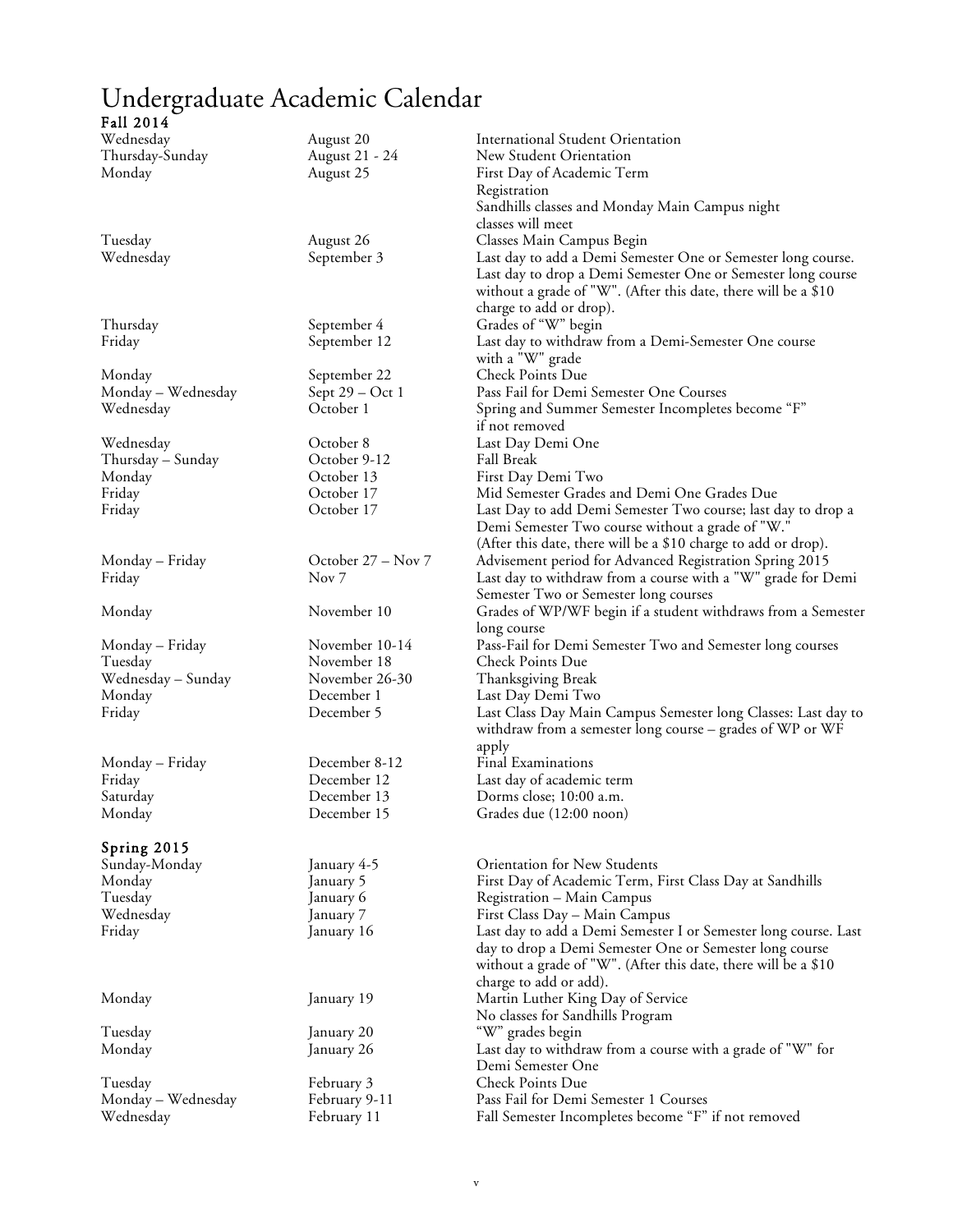| Wednesday          | February 25      | Last Day of Demi One                                                                                                                                                                                                       |
|--------------------|------------------|----------------------------------------------------------------------------------------------------------------------------------------------------------------------------------------------------------------------------|
| Monday             | March 2          | Demi Two Begins                                                                                                                                                                                                            |
| Friday             | March 6          | Last Day to add Demi Two class or to drop Demi Two without<br>a grade of "W" (\$10 charge to add/drop after this date). "W"<br>grades begin for D2. Mid semester Grades due for Semester and<br>Final grades for Demi 1due |
| Saturday – Sunday  | March 7-15       | Spring Break                                                                                                                                                                                                               |
| Monday – Thursday  | March 23-April 2 | Advisement for Advanced Registration Fall 2015                                                                                                                                                                             |
| Thursday           | April 2          | Last Day to withdraw from a Demi Semester Two or Semester<br>long courses with a "W" grade                                                                                                                                 |
| Friday             | April 3          | Easter Break                                                                                                                                                                                                               |
| Monday             | April 6          | Grades of WP or WF begin if student withdraws                                                                                                                                                                              |
| Thursday           | April 9          | Check Points due                                                                                                                                                                                                           |
| Tuesday - Friday   | April 14-17      | Pass Fail for Demi Two and Semester long courses                                                                                                                                                                           |
| Thursday           | April 23         | Last Class Day: Last Day to withdraw from a semester long<br>course: grades of WP or WF apply                                                                                                                              |
| Friday             | April 24         | Study Day                                                                                                                                                                                                                  |
| Saturday, Mon-Thur | April 25-30      | Final Exams                                                                                                                                                                                                                |
| Thursday           | April 30         | Senior Grades due 10:00 a.m.                                                                                                                                                                                               |
| Friday             | May 2            | Baccalaureate                                                                                                                                                                                                              |
| Sunday             | May 3            | Commencement                                                                                                                                                                                                               |
| Monday             | May 4            | Grades Due at 12:00 noon                                                                                                                                                                                                   |

# MBA Academic Calendar FALL 2014

| August 12      | Orientation             |
|----------------|-------------------------|
| August 21      | First Night of Classes  |
| August 22      | Last Day Drop/Add - Fee |
| Oct. $9 - 12$  | <b>Fall Break</b>       |
| Oct. $27 - 30$ | Final Exams             |

# Winter Term 2014

| November 10       | First Night of Classes         |
|-------------------|--------------------------------|
| November 14       | Last Day Drop/Add - Fee        |
| Nov. $26 - 30$    | Thanksgiving Break             |
| Dec. 12 – Jan. 4  | Winter Break                   |
| January 19        | Martin Luther King Jr. Holiday |
| February $9 - 12$ | Final Exams                    |

# Spring Term 2015

| February 16   | First Night of Classes  |
|---------------|-------------------------|
| February 20   | Last Day Drop/Add – Fee |
| March 7 – 15  | Spring Break            |
| April 27 – 30 | Final Exams             |

# Summer Term 2015

| May 18       | First Night of Classes  |
|--------------|-------------------------|
| May 22       | Last Day Drop/Add - Fee |
| May 25       | Memorial Day – Holiday  |
| July 21 – 27 | Final Exams             |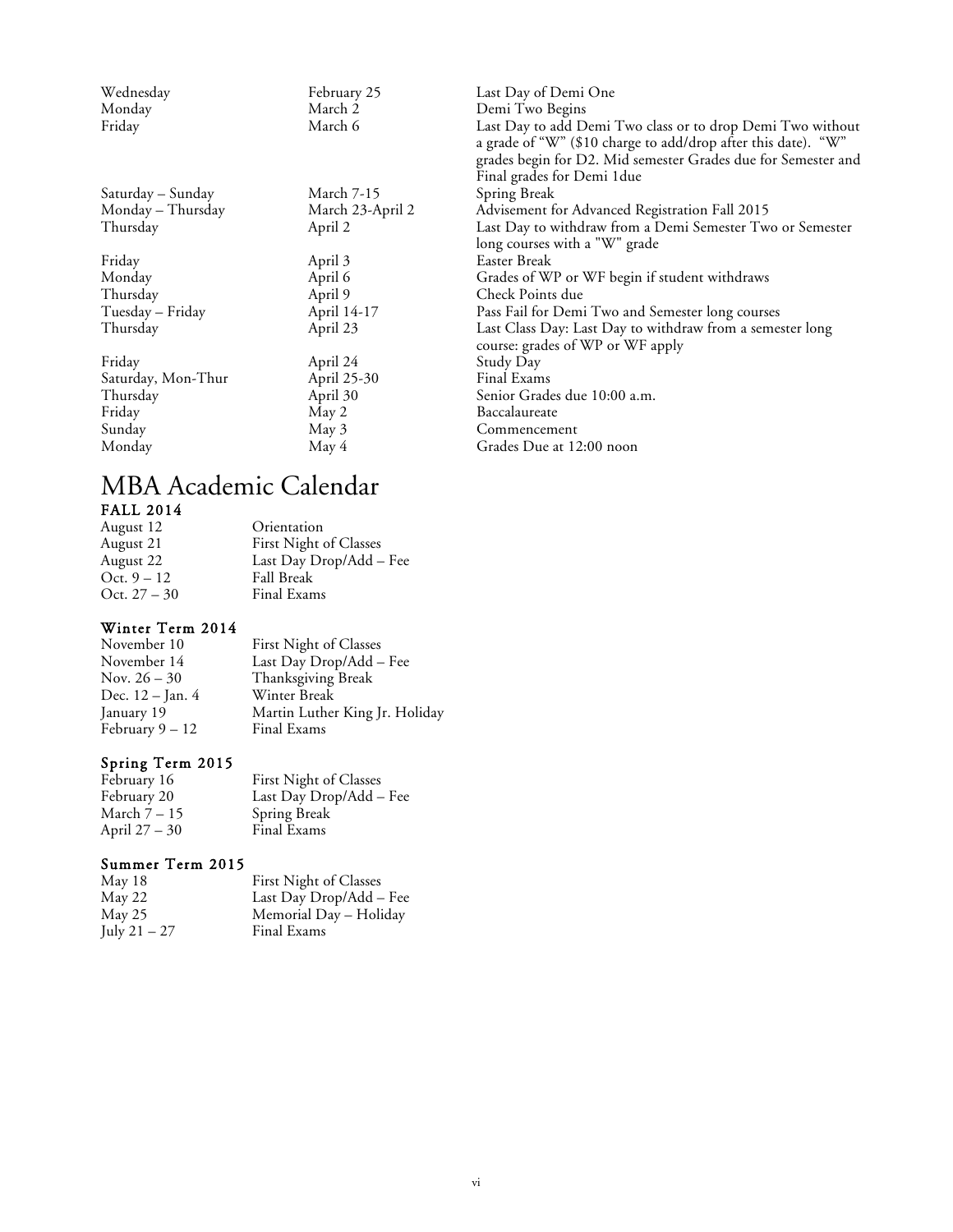# St. Andrews University (a branch of Webber International University) 2014-2015 Academic Catalog

This catalog is prepared to furnish information about the University. Reasonable effort has been made to ensure the accuracy of information contained in this publication, however, the University reserves the right to correct any errors as may be found and as it deems appropriate. Interpretation of any possible ambiguity and/or resolution of any possible conflict between or among the parts of this text, or other University publications or documents is the sole and exclusive right of St. Andrews University. The University reserves the right to make changes at its discretion.

Notification of any such changes will be appropriately circulated. Any such changes will be incorporated into the electronic version of the Academic Catalog, which is the authoritative version of the Catalog.

Although University faculty and staff can assist students in understanding this catalog, in the final analysis each student is responsible for knowing and following the University's degree requirements and regulations.

#### Laurinburg Campus:

1700 Dogwood Mile Laurinburg, North Carolina 28352 (910) 277-5000

#### Sandhills Program

3395 Airport Road Pinehurst, North Carolina 28374 (910) 695-3888 sandhills@sapc.edu

#### Webber International University

1201 N. Scenic Highway Babson Park, Florida 1-800-741-1844

#### St. Andrews Campus Information:

Phone (910) 277-5000 • fax (910) 277-5020 E-mail: info@sapc.edu • Website: www.sapc.edu

# Statement of Equal Employment Opportunity and Nondiscrimination

Recognizing that equality is a fundamental goal in a democratic society, St. Andrews University, on the basis of its purpose and principles, commits itself legally and morally to achieving that equality for members of its community. The University affirms the dignity and worth of each individual and treats each member, employee and applicant for employment on the basis of merit, experience and other work-related criteria without regard to race, color, religion, gender, sexual orientation, national origin, ancestry, age, disability, or any other protected class under relevant state and federal laws.

It is the policy of the University to ensure that equal opportunities exist for all employees within the institution and in all hiring practices. This policy of equal opportunity and non-discrimination applies to every facet of personnel administration, including, but not limited to: recruitment, recruitment advertising, employment, training, assignment, pay and other forms of compensation, promotion, demotion, transfer, leaves, tuition reduction and other forms of educational assistance, retention and discharge of employees.

The policy also applies, insofar as the law allows, to the administration of its educational policies, admissions policies and scholarship and loan programs and to the housing of students.

# Family Educational Rights and Privacy Act of 1974 Student Rights

The Family Educational Rights and Privacy Act (FERPA), also known as the Buckley Amendment, affords students certain rights with respect to their education records. These rights include:

- 1. The right to inspect and review the student's education record within 45 days of the day the University receives a request for access.
- 2. The right to request the amendment of the student's education records that the student believes are inaccurate, misleading, or otherwise in violation of the student's privacy rights under FERPA.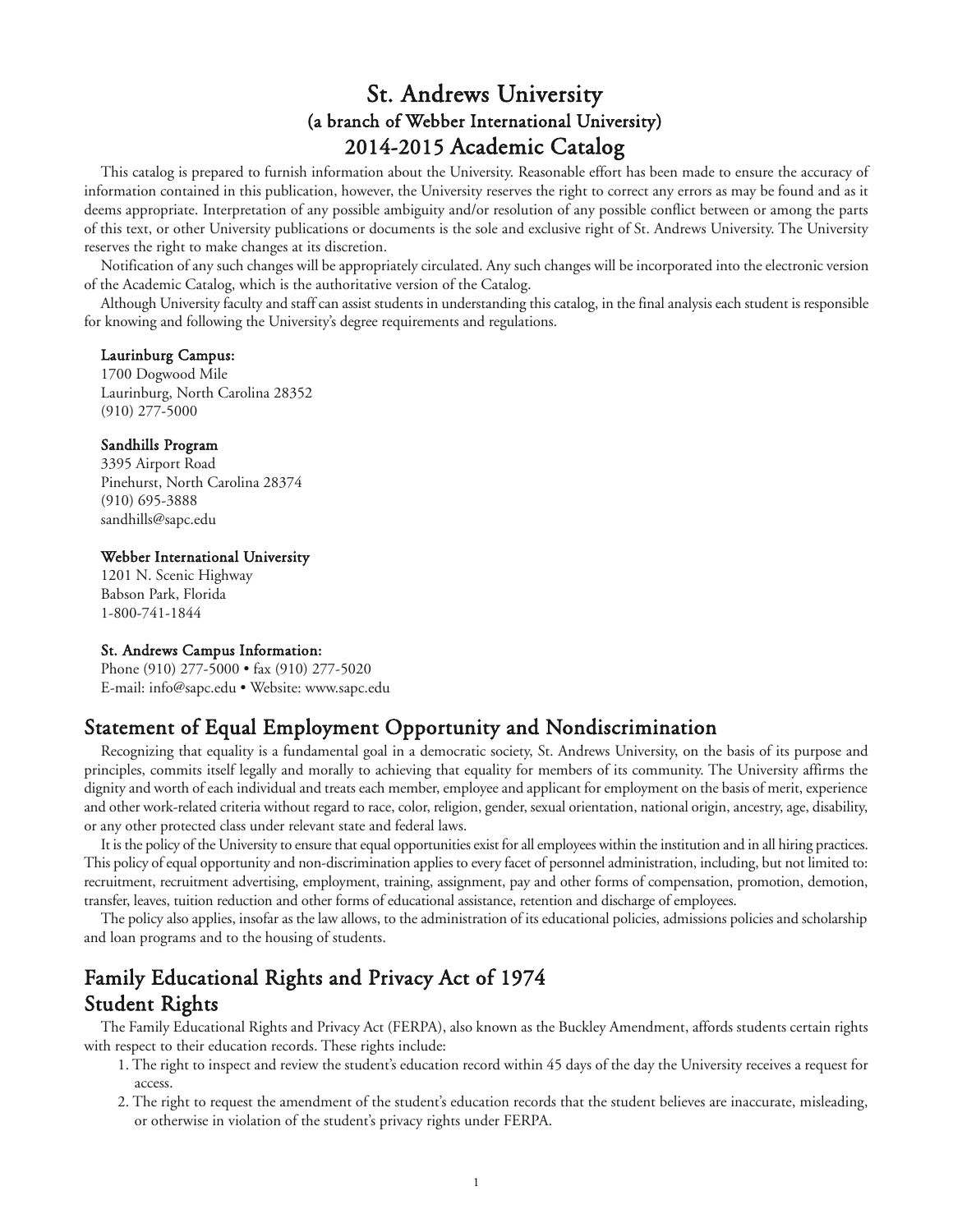- 3. The right to provide written consent before the University discloses personally identifiable information from the student's education records, except to the extent that FERPA authorizes disclosure without consent.
- 4. The right to file a complaint with the U.S. Department of Education concerning alleged failures by St. Andrews University to comply with the requirements of FERPA.

Detailed information about these rights is available in the student handbook, The Saltire. For questions regarding FERPA, please contact the Dean of Students.

# Drug-Free Workplace

It is the policy of the University to maintain a drug-free workplace and educational environment. Accordingly, all employees and students are prohibited from illegally using, distributing, manufacturing or possessing controlled substances of any kind on the premises of the University. The University reserves the right to administer post-employment drug tests for just cause.

#### Students:

Each student is subject to the provisions and procedures contained in The Saltire, the student handbook.

#### Employees:

All employees are required to immediately submit to drug tests subsequent to being involved in an accident of any kind, in the performance of work-related duties, whether or not they are injured. Failure to do so will result in immediate termination.

Each employee must, as a condition of employment, comply with the drug-free workplace policy and notify his/her immediate supervisor of any conviction of a drug charge which results in a violation of the University's drug-free workplace policy. Such notification shall be made no later than five (5) days after such conviction.

The University will notify any appropriate federal agency or office from which it receives grants, loans or other financial support within ten (10) days from notification of an employee's drug conviction.

Within thirty (30) days of receiving the notice referred to in the fourth paragraph above (that is, any conviction of a drug charge), the University will discipline any employee who is convicted of a drug charge in violation of this policy. Disciplinary action may include suspension from or termination of employment or any other lesser remedy deemed appropriate by the University. Among other things, the University may require the convicted employee to participate in a drug abuse assistance or rehabilitation program approved for such purposes by appropriate federal, state or local agencies as a condition of continued employment.

From time to time, the University will establish drug-free awareness programs to inform the employees about this policy, the dangers of drug abuse in the workplace, and available drug counseling, rehabilitation and assistance programs.

Employees should consult the "Workers Compensation Injury Procedure" for further important information.

# St. Andrews University/Webber International University

In 2011 Webber International University and St. Andrews University received approval from the Southern Association of Colleges and Schools Commission on Colleges (SACS) to merge the two institutions. As a result, St. Andrews became a branch of Webber International University (1201 N. Scenic Highway, Babson Park, Florida, www.webber.edu, telephone 863-638-2910). Webber, a university that focuses on business education, and St. Andrews, a liberal arts institution, forged a relationship for the mutual benefit of the students and educational programs of both institutions.

After an initial two-year period of interim licensure, in 2013 the University of North Carolina System Board of Governors approved regular licensure for Webber to conduct post-secondary degree activity in North Carolina (for which the required tuition Guaranty Bond, which is accessible for review, is held by Western Surety Company of Sioux Falls, South Dakota). Webber International University is located and chartered in the State of Florida and is included among the independent colleges and universities that are exempt from Florida licensure.

The principal office of the corporation is 1201 N. Scenic Highway, Babson Park, Florida 33827-0096 (telephone: 800-741-1844). The electronic mail address of the principal office of the corporation, and of the University, is www.webber.edu.

#### Heritage of St. Andrews

St. Andrews University was formed through the merger of two Presbyterian related colleges; Flora Macdonald College in Red Springs, NC (founded for women in 1896) and Presbyterian Junior College for Men in Maxton, NC (founded in 1928). St. Andrews, first known as Consolidated Presbyterian College, was chartered in 1958.

Created as a residential, coeducational, senior college of arts and sciences, a new campus for the consolidated college was constructed in Laurinburg, NC, and instruction was initiated at that site in 1961. The name of the college was chosen to memorialize its founding by Presbyterians and the establishment of that denomination in Scotland, to celebrate the commitment of Scots and Presbyterians to promoting educational excellence, and to identify it with the University of St. Andrews, a leader in higher education in Scotland.

True to its foundational heritage, St. Andrews is a student-centered institution of higher learning. At St. Andrews, our first priorities are teaching and advising students. Our academic standards and expectations are high, and we pursue academic excellence with determination and vigor. We labor diligently to help each student achieve academic success and meet personal goals, and we enjoy un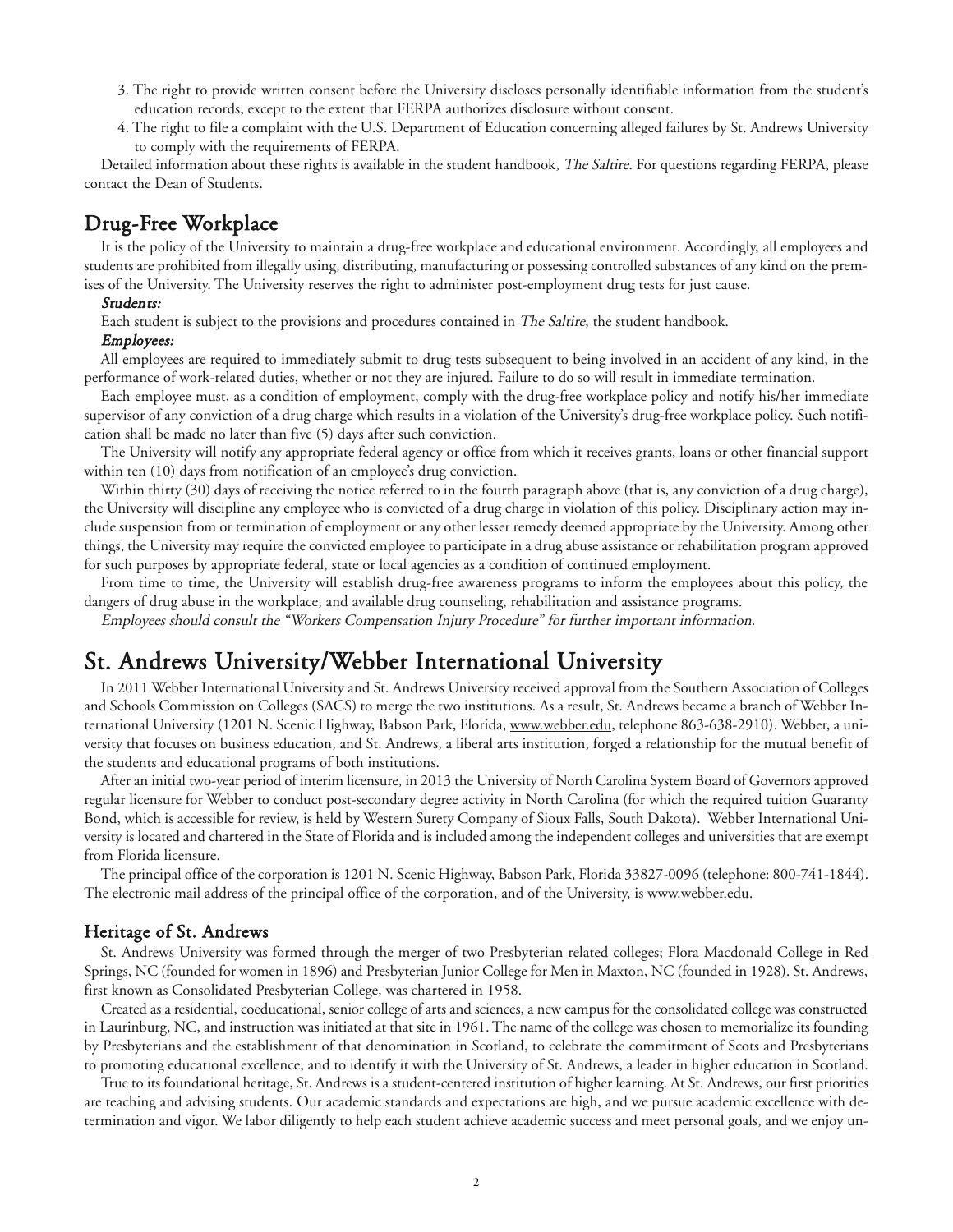common success in transforming the lives of our students for the better. We intentionally emphasize the development of the whole person – intellectually, socially, and spiritually – so students may achieve their fullest potential and become contributing members of society. We emphasize interdisciplinary study and the acquisition and mastery of communication skills, analytical techniques, problem-solving strategies, leadership skills, and creative expression. And, we are a University where a sense of community and compassion prevails, where nurturing is a common feature of the educational process, and where all members contribute positively to the maintenance of a true teaching and learning environment.

#### Webber International University History

On April 6, 1927, Grace Knight and Roger W. Babson founded the University which carries the name of their granddaughter, Camilla Grace Webber. Roger was best known for his contributions in the areas of economics and finance, which included the establishment of Babson's Reports and authorship of a number of business publications and books. His philanthropic contributions included the formation of several institutions of higher learning and service on a number of corporate boards, as well as the endowment of several charitable foundations. Webber was founded as a women's University, with the exclusive purpose of teaching women about business. It was the first school chartered under the educational and charitable laws of the State of Florida as a non-profit organization. Originally the Babson Park campus was only used for the spring term, while fall classes were taught in Boston. In 1940, Babson Park became the University's permanent campus and our student body became co-ed in 1971. Our campus is situated on the shore of beautiful Crooked Lake and in addition to our classroom and administration buildings, we have a Student Union, four dormitories, two gymnasiums, a state of the art fitness center and a conference center. Webber is a member of the NAIA and the Florida Sun Conference. Webber women participate in soccer, volleyball (indoor and beach), basketball, tennis, softball, cross-country, golf, track and field and bowling. Men compete in cross-country, soccer, basketball, tennis, baseball, golf, track and field, football and bowling. In addition to our traditional undergraduate program, we proudly offer a Master of Business Administration degree program with emphasis in Accounting, International Business, Security Management, and Sport Management. We also offer an adult education program. Webber will continue to propagate the ideals envisioned by its founders. Built upon a solid legacy of experience and knowledge, Webber will prepare tomorrow's business leaders to meet the challenges of the future by instilling a desire for innovative thought and creative accomplishment.

# Mission

Webber International University and St. Andrews University (a branch of Webber International University) (collectively, The University)

The University's mission is to offer students an array of business, liberal arts and sciences, and pre-professional programs of study that create a life transforming educational opportunity which is practical in its application, global in its scope, and multi-disciplinary in its general education core. Students will acquire depth of knowledge and expertise in their chosen field of study, balanced by breadth of knowledge across various disciplines. Special emphasis is placed on enhancing oral and written communication, and critical thinking skills.

The University awards degrees at the associate, bachelor and master levels, and offers students educational opportunities at locations in Florida and North Carolina. Traditional classroom, online, and hybrid learning environments are available. Opportunities exist for students to draw on the courses and programs of study at both locations through online courses and/or periods of residence at either campus. Webber's programs in Florida focus on the worldwide business environment, and emphasize development of skills in administration and strategic planning, applied modern business practices, and entrepreneurship. The St. Andrews locations offer an array of traditional undergraduate liberal arts and sciences and pre-professional programs of study.

# About St. Andrews

#### Accreditation

St. Andrews is a branch of Webber International University (1201 N. Scenic Highway, Babson Park, Florida, telephone 1-800- 741-1844). Webber International University is accredited by the Southern Association of Colleges and Schools Commission on Colleges to award degrees at the associate, bachelor, and master level. Contact the Commission on Colleges at 1866 Southern Lane, Decatur, Georgia 30033-4097, telephone 404-679-4500, at http://www.sacscoc.org for questions about the accreditation of Webber International University.

The Commission on Colleges is the regional body for the accreditation of degree-granting higher education institutions in the Southern states.

Note: in accord with the Commission's Comprehensive Standard 3.14, "…the Commission is to be contacted only if there is evidence that appears to support an institution's significant non-compliance with a requirement or standard."

Note: in accord with the Commission's Comprehensive Standard 3.14.1, "…the three-fold purpose for publishing the Commis-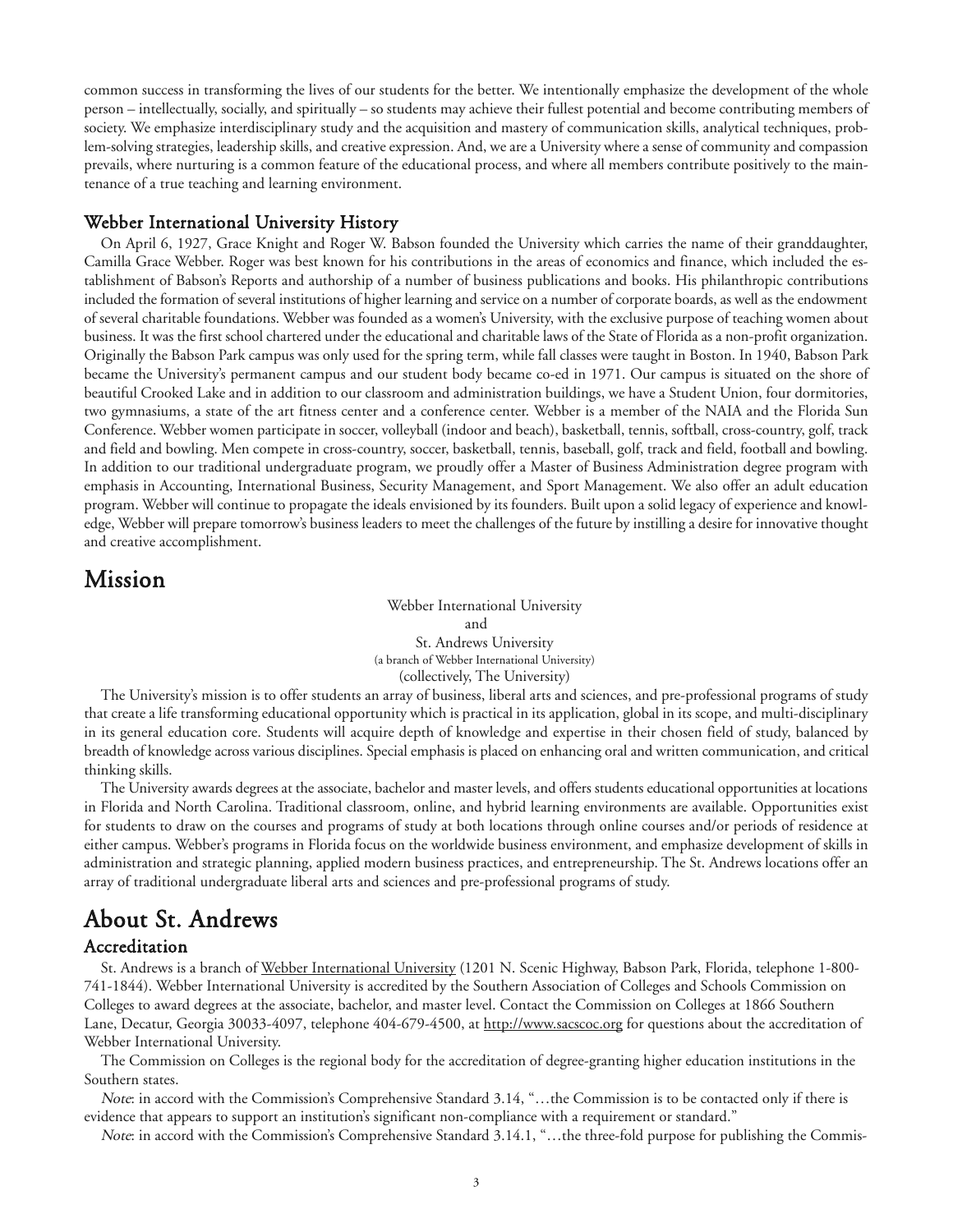sion's address and contact numbers is to enable interested constituents (1) to learn about the accreditation status of the institution, (2) to file a third-party comment at the time of the institution's decennial review, or (3) to file a complaint against the institution for alleged non-compliance with a standard or requirement." Normal inquiries about the institution, such as admission requirements, financial aid, educational programs, etc., should be addressed directly to the University and not to the Commission's office.

The Elementary Education (K-6) and Physical Education (K-12) programs at St. Andrews are approved by the North Carolina Department of Public Instruction (NCDPI). The Therapeutic Riding Program has been granted Premier Accredited Center Status by NARHA (now PATH Intl., the Professional Association of Therapeutic Horsemanship International).

St. Andrews is a member of North Carolina Independent Colleges and Universities (NCICU), the Council of Independent Colleges, the Association of Presbyterian Colleges and Universities (APCU), and the Association of Collegiate Business Schools and Programs. The University's women graduates qualify for membership in the American Association of University Women (AAUW).

#### The Students

Typically, St. Andrews students hail from throughout the United States and from several foreign countries. Together they create a cosmopolitan atmosphere in an academic community that challenges them to do their best in intellectual pursuits, creative endeavors, and service to others.

#### The Faculty

The first priority of the faculty is to deliver quality teaching and effective advising. Faculty members are also committed to continuing professional development, scholarship, while actively contributing to the local community. A student-to-faculty ratio of 10 to-1 facilitates the interactive approach to teaching and learning that characterizes St. Andrews. A commitment by the faculty to interdisciplinary teamwork in the teaching of the general education program enhances the vitality and appeal of the educational experience at St. Andrews. Many of the faculty have lived, traveled or studied in Europe, Africa, Asia and Latin America. Others bring to their classrooms varied insights, applications and connections from previous work and service experiences.

#### Location

St. Andrews is located on the south side of Laurinburg, a community of 18,000 people. The city is located at the junction of U.S. Routes 401, 15-501, and 74.

Three times an "All-America City," and the county seat of Scotland County, Laurinburg offers students a pleasant setting for study and recreation, where they enjoy a climate similar to that of the nearby resorts of Southern Pines and Pinehurst. Spectacular mountains and magnificent beaches are within easy driving distance.

#### About the Campus

The campus architecture won its architects a first-place citation in national competition in the early 1960s.

The 300-acre campus features classroom, administrative, and residential buildings grouped on opposite banks of the 70-acre Lake Ansley C. Moore, with many acres of forested land surrounding the campus, creating a park-like atmosphere. Additionally, the Laurinburg campus includes a 300-acre equestrian center located about a mile away.

St. Andrews also includes an off-site instructional location that is housed on the campus of Sandhills Community College in Pinehurst, NC, and an online program.

#### Assessment

The University is committed to a process of continuous institutional self-examination at all levels and in all areas, both academic and administrative. The reason for this process is to provide a documented record of the University's degree of success in attaining its stated purpose, to identify those areas of weakness requiring improvement, and to implement those changes necessary to achieve institutional goals and continuously improve educational programs, services and operations. The University's program of assessment is both systematic and comprehensive, utilizes quantitative and qualitative means of assessment, uses the results of assessment for improvement, and plays a critical role in the institutional planning process.

# Admission

First-year and transfer students may be admitted to the Laurinburg campus for both Fall and Spring semesters and non-traditional students may be admitted through the Center for Adult and Professional Studies for Fall, Spring and Summer terms. St. Andrews accepts students with high abilities and also those with high potential. The Office of Admission seeks to ensure that candidates for admission possess the characteristics and skills necessary for success at St. Andrews. The University accepts students who are otherwise admissible without regard to age, disability, national and ethnic origin, race, religion, gender or sexual orientation. Prospective students are encouraged to contact the campus to discuss the University and its programs and to share their personal goals. Personal visits are encouraged. To discuss your interest in St. Andrews or to schedule a visit with the Office of Admission, students should call 1-800-763-0198.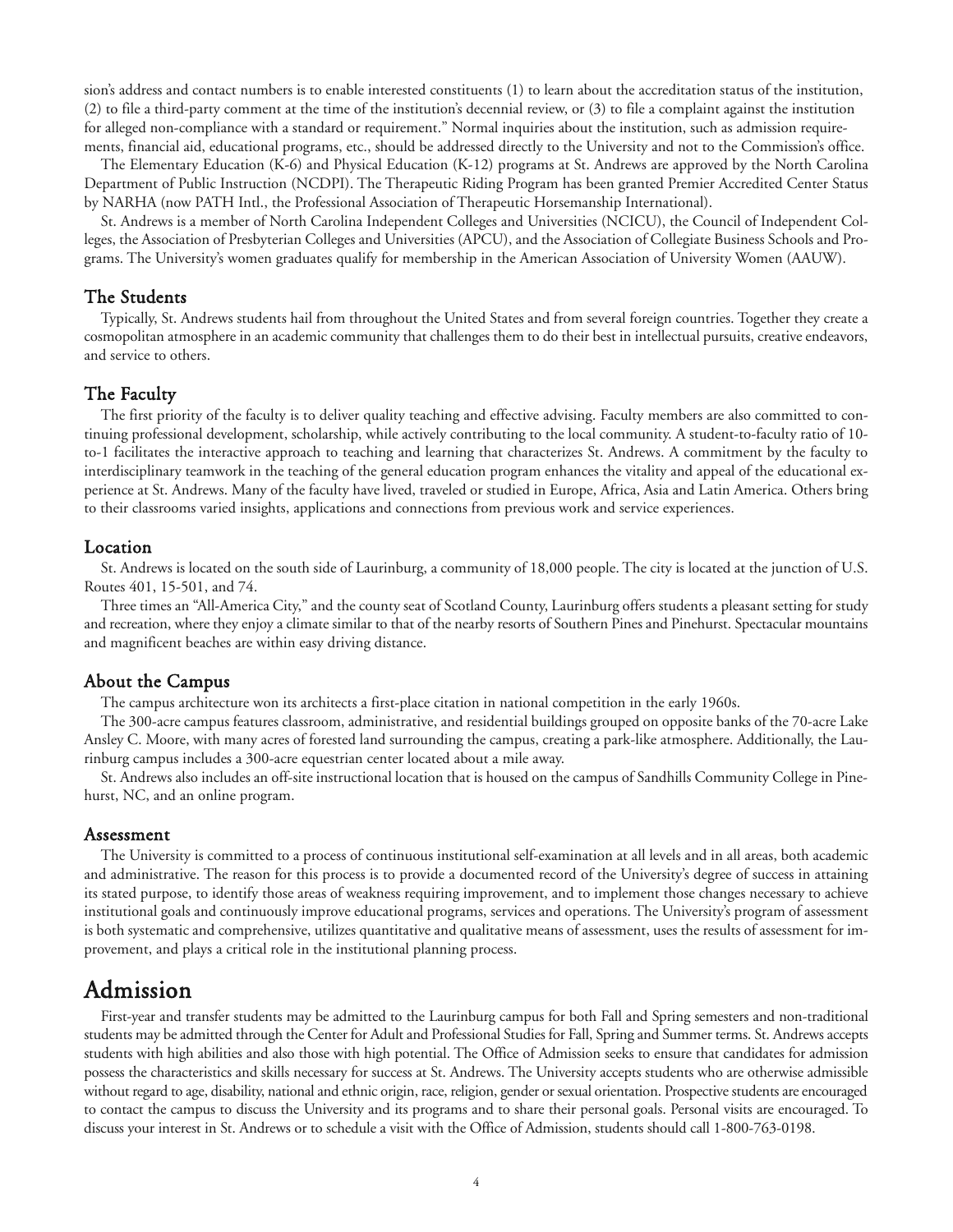To apply, each student should submit an application for admission and a \$35 nonrefundable application fee. An online version of the application is available at www.sapc.edu. St. Andrews operates on a rolling admission plan and will accept applications as long as space is available. Students are notified of admission as their files are completed and decisions are made. An enrollment deposit of \$260 is required. Deposits are refundable until May 1.

# Admission Requirements

#### First-Year Freshman Students

First-year freshman students are those who are entering St. Andrews from high school or students with less than 12 semester University credits. To complete the application for admission, all first-year students must request an official high school transcript providing evidence of high school graduation and scores from the Scholastic Aptitude Test (SAT) or the American College Testing Assessment Program (ACT). The report should be sent directly to St. Andrews through the appropriate testing report service or as a part of the high school transcript. The transcript and score reports should be sent directly to the St. Andrews Office of Admission, 1700 Dogwood Mile, Laurinburg, NC 28352.

Freshman applicants must satisfactorily complete at least 13 of the following University prep curriculum courses:

- 1. Three units of English.
- 2. One unit of language.

3. Three units of mathematics, including Geometry and Algebra II.

- 4. Three units of social studies.
- 5. Three units of science.

Our admissions philosophy is very simple – we look at each applicant individually as a whole because our mission is to educate the whole individual. There are no stated minimum scores for GPA or test scores. We strongly consider GPA and class rank as evidence of past academic success, SAT/ACT scores as an indicator of future academic success, and extracurricular activities with emphasis on leadership, volunteerism, service and commitment as evidence of the breadth and depth of involvement and predictor of contributions as a member of our campus community.

Students who do not have an academic and/or extracurricular record consistent with what would be expected of prospective St. Andrews students may be required to submit additional information including but not limited to: an essay, letter(s) of recommendation, resume, sample of scholarly work and an interview. Final decisions are made by a faculty committee.

Students who have received high school equivalency certification based on the General Education Development (GED) test will be considered for admission. These students should submit a request for official transcripts from all high schools attended and should also request a copy of the GED certificate. SAT or ACT score reports are also required, as well as a teacher or counselor recommendation. All official documents, including the GED certificate, should be mailed directly to the St. Andrews Office of Admission.

Students educated in home school and non-traditional settings will be considered for admission. The admissions office may request submission of completed work, portfolio, test scores, and other information to make a decision on the application in addition to SAT or ACT scores.

An official final high school transcript verifying graduation, as indicated by the high school seal and the signature of an authorized school official, must be in each student's file. The transcript should be sent directly to the St. Andrews Office of Admission and will be forwarded to the Office of the Registrar, in compliance with federal enrollment guidelines.

## Fresh Start

Fresh Start is a two-semester program for moderate to high–risk students. The general academic profile of a student who qualifies for the Fresh Start program includes either a GPA below 2.0 or an SAT (critical reading and math) score below 700. A limited number of students are admitted to the Fresh Start Program each semester.

## International Student Admission

The United States Citizenship and Immigration Services, USCIS, requires all institutions, including St. Andrews University, to certify that international students who have been accepted for full-time enrollment have sufficient funds to meet all expenses, including: tuition, room and board, insurance, fees, books, and transportation. Therefore, St. Andrews requires, as part of the application process, a completed Statement of Financial Responsibility and Affidavit of Financial Support from each international student's family. The statement certifies that tuition, room and board, and personal funds are available, and that students are permitted to export and exchange those funds into the United States. The form must be signed by the student, a parent, and a bank official. Students can expect to receive an I-20 form only after admission, and the payment of an enrollment deposit in U.S dollars of \$1,000. Payment of the first semester's total fees must be made prior to the arrival of the student. The student must present the I-20 form to a United States Consulate when applying for a student (F-1) visa. Student visas must be obtained before entering the United States. International enrollment deposits are not refundable.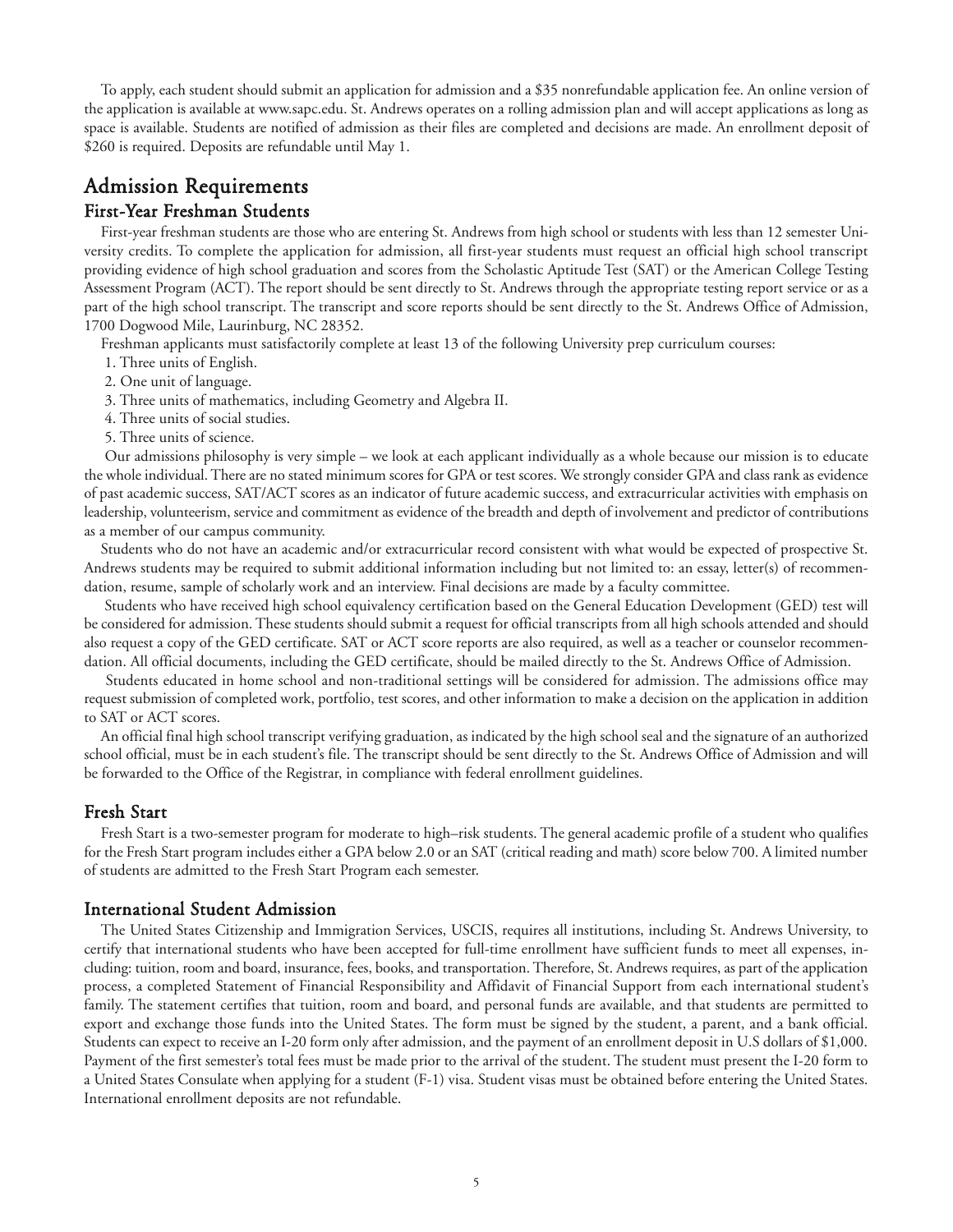#### Requirements for International Students

#### Requirements for admittance of first-year or transfer international students are:

- 1. Application.
- 2. \$75 application fee in U.S. dollars.
- 3. Official transcript in its original language and an official English translation from each secondary school, and/or university attended.
- 4. Successful completion of an evaluation of all academic documents by an independent academic credential evaluation provider. St. Andrews requires all applicants to utilize World Education Services (WES) (found at www.wes.org) or International Education Research Foundation, Inc. (IERF) (found at www.ierf.org) for this service. WES and IERF require a fee from the applicant for processing transcript evaluations.
- 5. Official report of TOEFL or SAT scores:
- If English is not your native language, provide evidence of proficiency in the English language by submitting acceptable scores on one of the following:
	- Test of English as a Foreign Language (TOEFL) taken within 18 months of application. TOEFL is administered by the Educational Testing Service; registration and information are available at www.toefl.org.
	- International English Language Testing System (IELTS) taken within 18 months of application. Registration and information are available at www.ielts.org
- If English is your native language, take the Scholastic Aptitude Test (SAT) through The College Board within 18 months of application. The SAT is administered through The College Board with registration and information available at www.sat.org.
- 6. Two letters of recommendation, one of which must be from an English instructor, if English is not your native language.
- 7. Brief essay on why you wish to study in the U.S.
- 8. Completed St. Andrews Immigration Status Form (available on-line).
- 9. Completed statement of Financial Responsibility and Affidavit of Financial Support (available on-line).

#### Second Degrees

If a student has a Bachelor's degree from another University, he or she may earn a second Bachelor's degree from St. Andrews. St. Andrews graduates may come back as special non-degree seeking students and take additional courses.

A student may earn a Bachelor's degree from St. Andrews if he or she has received a Bachelor's degree from another accredited University within the previous five years by completing the following: all graduation requirements for a major, SAGE 381, SAGE 450, and a minimum of 30 credits at St. Andrews.

#### Transfer Admission

Students may transfer to St. Andrews for the Fall or Spring semester. In addition to the application, official high school transcript verifying graduation, and SAT or ACT scores, transfer students must submit official transcripts from all Colleges attended, in compliance with federal enrollment guidelines. Students must also submit a Dean's Questionnaire for Transfer Students, completed by the last University he/she attended. This form is available online.

Prospective transfer students who have earned a minimum 2.5 GPA with at least 12 University credits are normally accepted. Applicants whose GPA is below 2.5 will be considered on an individual basis. An acceptable SAT or ACT score is required unless students have an Associate's Degree; have more than 24 transferable credits and a University GPA of 2.5+ on the transferable credits; or if applicant is older than 23. All transfer applicants must be in good standing at the University last attended as evidenced by a completed Dean's Questionnaire for Transfer Applicants.

#### Experiential Learning Credit

St. Andrews University recognizes that learning takes place in settings other than the traditional classroom. Such experiences, when properly documented with actual application in work and other situations, may be evaluated for possible academic credit. Any credit awarded for experiential learning will apply to general electives, related studies, and by exception with the appropriate Department Chair's written approval may apply to the general education requirements. Unless specifically approved by the major department, Experiential Learning Credits will not be used in substitution for requirements in the student's major area of study. In reviewing applications for experiential learning credit, the University will apply standards published by the American Council on Education through its College Credit Recommendation Service.

#### A student seeking Experiential Learning Credit (ELC) must demonstrate with proper documentation that learning has occurred. Credit is awarded for learning outcomes, not life experiences.

The knowledge gained must be of collegiate quality and must be equivalent to the contents of a similar course included in the current curriculum at St. Andrews University. The quantity and quality of learning the student believes he/she has acquired must be academically measured and compared to the learning outcomes expected from students attending a similar St. Andrews University course. A technical course might be considered only if it meets academic standards in content and expected learning outcomes commonly expected in a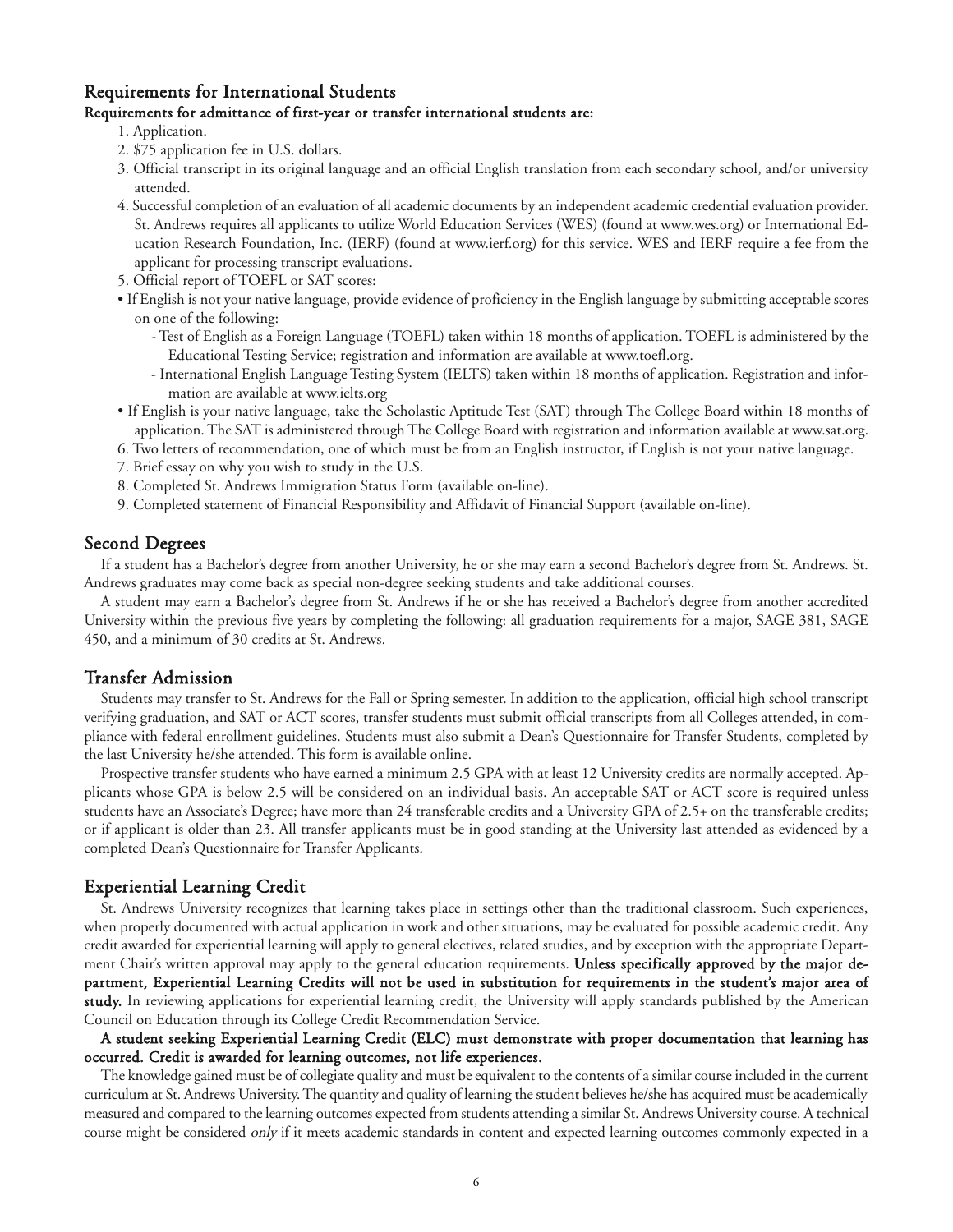similar course in the St. Andrews University curriculum. All ELCs awarded must relate to the current St. Andrews University curriculum and to the learning outcomes expected in its courses. Any exceptions to the above will be handled on an individual basis and must be approved by the appropriate Department Chair and the Vice President for Academic Affairs.

Applications for Experiential Learning Credit must be submitted either prior to the student's matriculation as a student at St. Andrews or in the student's first semester of study. The portfolio submitted by the student for Experiential Learning Credit must be completed within the student's first semester of study.

A student desiring to apply for Experiential Learning Credit will contact the Associate Dean for Academic Affairs to discuss the requirements for such credits. The Associate Dean will provide the student with guidelines for preparation of a portfolio documenting the learning outcomes associated with the student's experience or training. The portfolio shall include, at a minimum:

- Dates of instruction or experience, location, sponsoring organization, names and contact information of faculty member(s), and to the extent possible, information regarding faculty credentials.
- Bibliographic information for any published books or documents employed in the course.
- A copy of any instructional materials employed (syllabus, hand-outs, training materials, etc.).
- Documentation of stated learning outcomes (may be included in the course syllabus).
- Copies of any assignments submitted in the course of the training.
- A description, in narrative form and in the student's own words, of the educational experience, the skills or knowledge acquired, and applicability to the student's degree program.
- The applicable St. Andrews courses the student is requesting these experiences parallel.

Once the portfolio is completed and submitted to the Associate Dean, it will be the Associate Dean's responsibility to confer with appropriate Department Chairs to ascertain the appropriateness of the documented learning outcomes as related to St. Andrews requirements.

The Associate Dean will notify the student of the acceptance or non-acceptance of the documented learning outcomes as satisfying parallel St. Andrews requirements. In the case of acceptance, the Associate Dean will also notify the Registrar of any credits to be awarded and their distribution.

Credits awarded by Experiential Learning portfolios will be billed at the currently adopted per-credit-hour rate plus an additional fee of \$50 per credit.

If the decision is reached to not allow the granting of requested credits, the student may appeal the Associate Dean's decision to the Dean of the University. The decision of the Dean shall be deemed final.

#### Military Students

St. Andrews is a member of the Servicemembers Opportunity College Consortium (SOC). As a member of SOC, St. Andrews is committed to ensuring educational opportunities for service members and for providing for the transfer of relevant course credits from military training utilizing the American Council on Education's credit recommendations.

St. Andrews also participates in the Army Recruiting Command's Concurrent Admissions Program. This allows eligible newlyenlisted soldiers to be granted admission or provisional admission and to defer their enrollment until they have completed their initial enlistment. For those in the Army Reserve, enrollment is deferred until completion of their initial active duty.

It is the policy of St. Andrews University to support its students engaged in active duty, reserve, or National Guard military service. St. Andrews

- will provide assistance and guidance through the Associate Dean for Academic Affairs and the Director of the Sandhills Program to assist students receiving orders for military deployment.
- will counsel with students to determine whether orders received require adjustment of course schedules, rescheduling of final examinations, requests for grades of Incomplete, or withdrawal from St. Andrews.
- will, under normal circumstances, readmit students who have withdrawn in good standing for military service who request readmission within two years. Requirements for completion of an Application for Readmission and payment of Reapplication fees are waived.
- will, under normal circumstances, consider for readmission students who have withdrawn in good standing for military service who apply for readmission more than two years after their withdrawal. The Application for Readmission must be completed, but readmission application fees are waived.
- will evaluate academic credits earned by the student during her/his absence from St. Andrews and will give credit in accordance with current University policies.

Approved by the faculty Jan. 28, 2009

#### Educational Opportunities For Non-Traditional Students

St. Andrews University offers academic programs to non-traditional and non-residential students through off-site instructional locations and distance learning delivery systems. Coordination of these programs is under the auspices of the Director of the Sandhills Program and the Associate Dean for Academic Affairs. Non-traditional students may enroll in courses on the main campus and the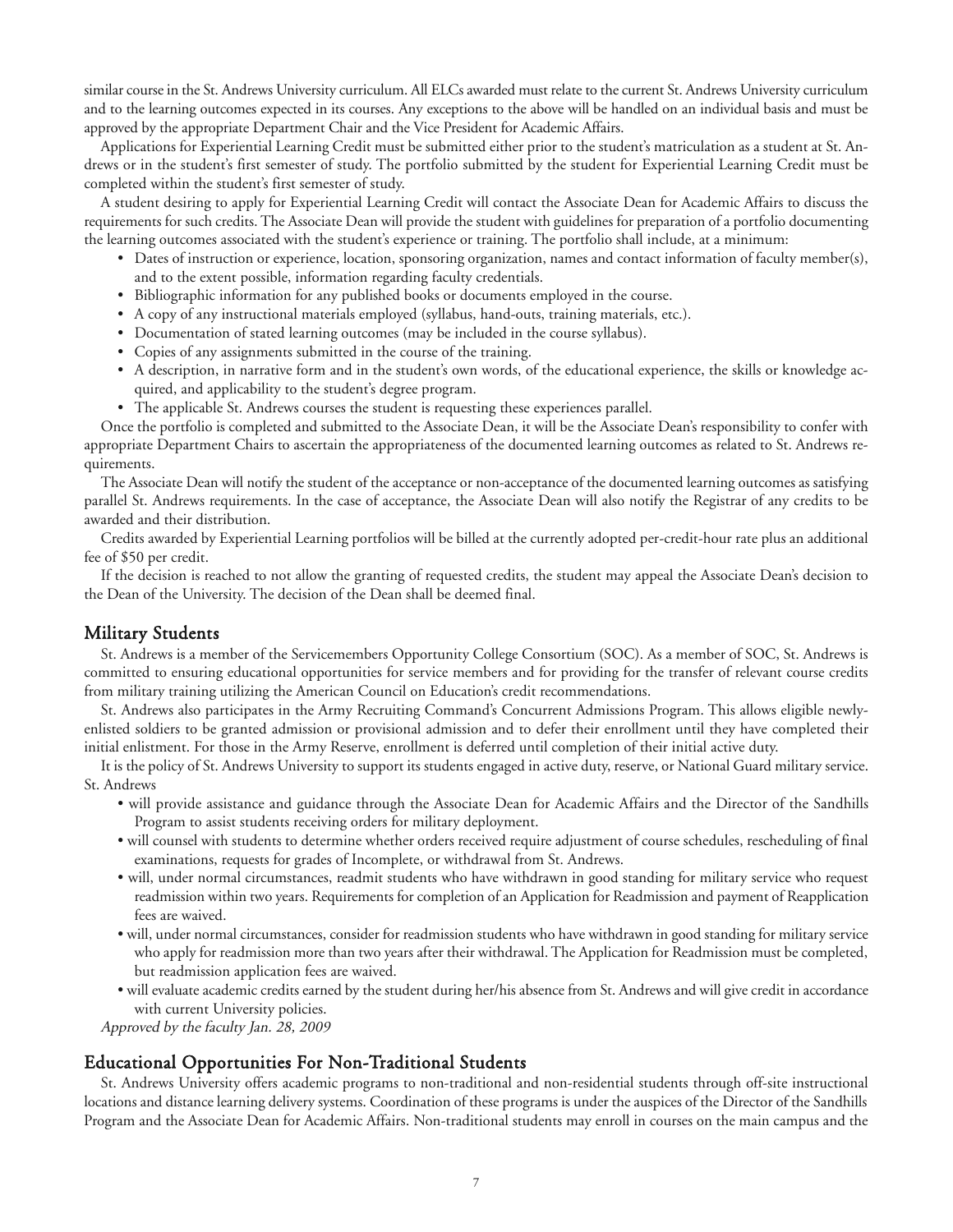Sandhills Program. It is the policy of St. Andrews University that courses offered in alternative formats will have academic rigor, faculty engagement, student learning outcomes and expectations, and student engagement comparable to courses offered in a traditional classroom format. St. Andrews University retains responsibility and control for all aspects of its programs including course content, delivery and evaluation, faculty qualifications, training, and evaluation, and assessment of student learning outcomes. The University provides a range of services to support these programs including, but not limited to, admissions, financial aid, academic advising, delivery of course materials, and placement and counseling.

Students are admitted to non-traditional programs after evaluation of application, transcripts of previous college work, and other required information. Students admitted to online programs must have access to a high-speed internet connection, computer hardware and software as required for the specific course, and basic knowledge of the technology. Students in these programs will have complete access to University library resources either online, by phone, or in person.

A schedule of expenses and fees for non-traditional and non-residential programs is found in the Fees section of this catalog.

#### Sandhills Program (Educational Opportunities for Non-Traditional Students)

The University offers evening and weekend classes leading to the Bachelor's degree in the Sandhills Program off-site instructional program on the campus of Sandhills Community College in Pinehurst, NC. Classes are scheduled to accommodate the needs of working adults and family members who are unable to pursue a day program. The Sandhills Program offers four majors and courses leading to teacher education licensure: Bachelor of Arts in Business Administration, Bachelor of Arts in Education (Elementary), Bachelor of Arts in Interdisciplinary Studies and a Bachelor of Arts in Psychology. The Education Program also offers courses leading to licensure to those who have already earned a Bachelor's degree. In addition, students may take courses on a non-degree seeking basis.

Prospective students interested in the Sandhills Program may request additional information from St. Andrews, 1-800-763-0198 or at www.sapc.edu.

#### St. Andrews Online

St. Andrews Online offers courses within the St. Andrews academic program in an online format. Online courses are accessible from anywhere and are offered in 8-week class rotations. Online courses are delivered through a user-friendly online learning platform. Students and instructors can exchange ideas, experiences and knowledge, while interacting almost as if they are physically present in the same room.

Students access their online classes on a Learning Management System housed on the World-Wide Web. Student access to online courses is controlled by student-specific usernames and passwords provided at the time of enrollment. It is the student's responsibility to protect her/his username and password to assure that no one else has access to the student's course. Student information housed in the Learning Management System is maintained in compliance with the Family Education and Privacy Rights Act (FERPA).

#### Goal:

Consistent with the educational mission of Webber International University and St. Andrews University, the goal of the online program is to provide e-learning programs that include appropriate academic support, information resources and student services, and are taught by academically qualified faculty, to students who are self-motivated and feel comfortable using computer technology for taking online courses with collegiate-level learning outcomes and rigor.

#### Objectives:

- To provide students will full-service distance learning opportunities, including A.S., B.S., B.A., and MBA degree programs, online admissions, registration, orientation, testing, financial aid and learning resources.
- To ensure that all online courses offered by Webber and St. Andrews have appropriate collegiate-level learning outcomes and rigor.
- To provide academic and other appropriate student support services
- To make available appropriate technical support for students and faculty
- To provide for access to relevant information resources
- To ensure adequate opportunities for synchronous and/or asynchronous instructor/student interaction
- To conduct regular learning outcomes assessment that will ensure adequate levels of student achievement that are comparable to in-seat achievement levels.
- To use the results of assessment for improvement of student learning, and related processes and services

#### Online Degrees:

Starting in Fall 2012, a student may choose a Bachelor of Arts degree in Interdisciplinary Studies or a Bachelor of Arts degree in Psychology through St. Andrews. Webber International University offers a Bachelor of Science in Business Administration in Computer Information Systems as well as a Bachelor of Science degree in General Business Studies.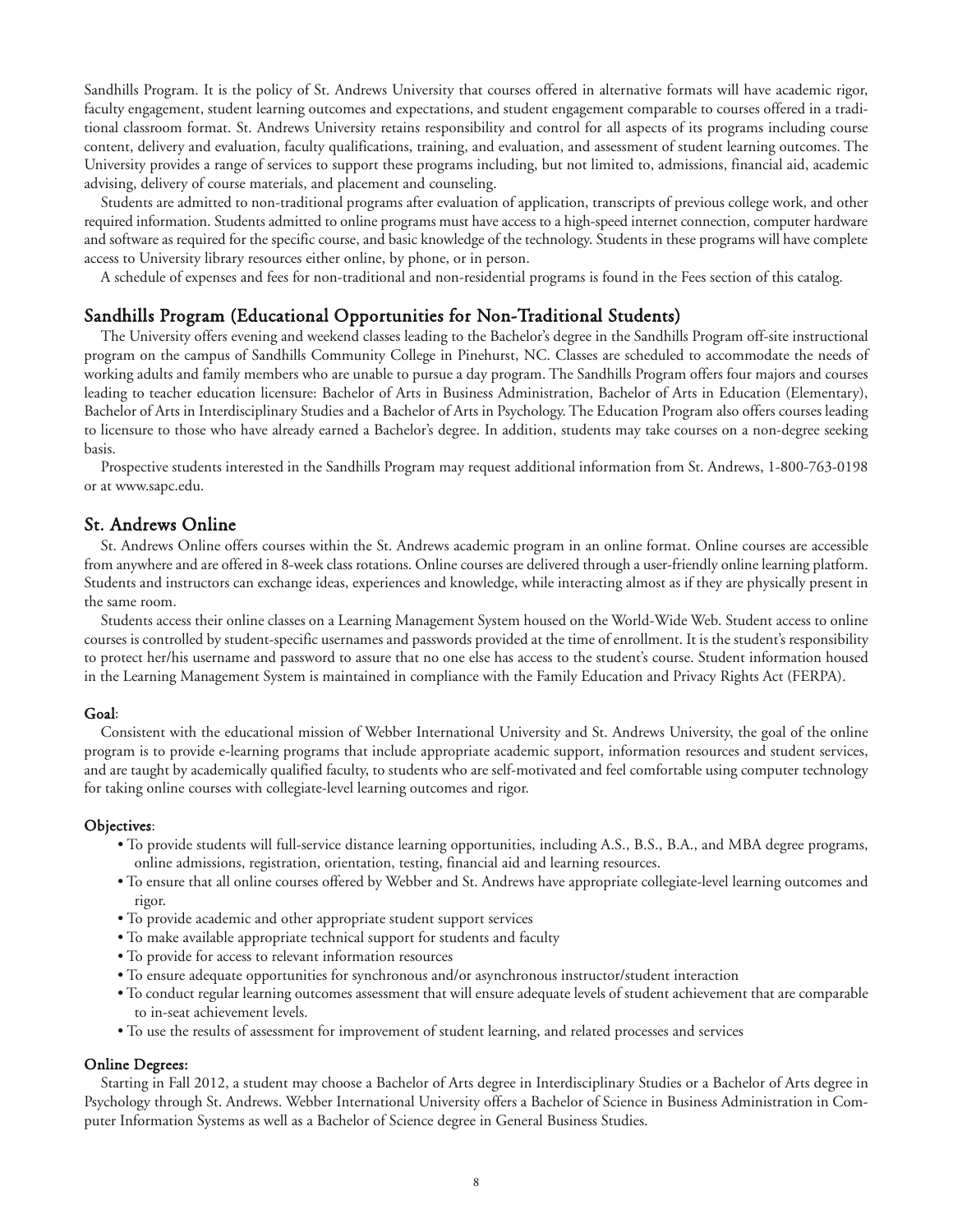Moodle is the online classroom management system used for online instruction. Microsoft Internet Explorer X (8 in 2012, or higher) is recommended as your web browser. The course syllabus will state whether any specialty software and/or hardware is required for a course. Some applications may require that the following programs are installed on your computer system: Adobe Flash player, Adobe Reader, Adobe Shockwave player, Java, QuickTime, etc. Programs within Microsoft Office 2007 or 2010 are used in most online courses to complete assignments.

#### Online Courses

Faculty/Student Interaction

All online classes will incorporate synchronous and/or asynchronous interaction and feedback between the instructor and members of the class. For this purpose, chat room, discussion board, assignment feedback, and email communication are incorporated into the delivery of online courses.

Competencies and Skills

- All written documents must be submitted in Word 2007 or 2010 format.
- All spreadsheet files must be submitted in Excel 2007 or 2010 format.
- All slide presentations must be submitted in PowerPoint 2007 or 2010 format.

• All database projects must be created in Access 2007 or 2010 format.

Some of the online courses may require the use of other specialty programs. The syllabus will state whether specialty software is required for the course and how to obtain it.

#### Equipment Requirements

Students taking online courses must have a computer system capable of running all required application software (i.e. Microsoft Office Suite) and have high speed Internet access.

Moodle is the online classroom management system. Some students choose to remote access into the network system. Various browsers (Internet Explorer, Firefox, Chrome, Safari, etc.) interact with Moodle, and remote access into the network, in different ways. It is recommended that Microsoft Internet Explorer X (8 in 2012, or higher) be used as your web browser for online courses.

Some of the online courses may require watching online videos or creating a PowerPoint slide presentation with embedded audio. The course syllabus will state whether any specialty hardware is required for the course. Specialty hardware might include (but is not limited to):

- Sound card & speakers
- USB Microphone headset to record your speech and listen to the playback.
- USB Video camera

Some applications may require that the following programs are installed on your computer system: Adobe Flash player, Adobe Reader, Adobe Shockwave player, Java, QuickTime, etc. Programs within Microsoft Office 2007 or 2010 are used in most online courses to complete assignments. If you do not have access to Microsoft Office or the individual programs, either purchase the software, or use remote access into the Webber network system not St. Andrews?? and use the software on the student system.

#### Online Academic Support Services

Academic support services available to online students include: (a) remote access to library and information resources; (b) academic support via both synchronous and/or asynchronous interaction and feedback between the instructor and members of the class; (c) academic advising; (d) technology support services appropriate to the particular course or program of study; (e) career services; (f) tutoring; and (g) access to discipline-focused clubs, organizations and honor societies (for online students enrolled in degree programs).

#### Non-Traditional Student/Adult Learner Admissions Requirements

Students interested in attending the satellite or online degree programs must submit the St. Andrews Application for Admission and a non-refundable \$35 application fee. Applications are available at www.sapc.edu.

An official final high school transcript, as indicated by the high school seal and the signature of an authorized school official, together with official transcripts from all Colleges attended are required to complete each application. Composite transcripts are not accepted. Students currently enrolled must submit an official partial transcript to accompany the application and the final transcript upon completion of the term. The application and transcripts should be sent directly to the St. Andrews Office of Admissions, 1700 Dogwood Mile, Laurinburg, NC 28352.

#### Transcript Evaluation

Transfer credits from other regionally accredited institutions will be granted in full, provided that the courses taken correspond to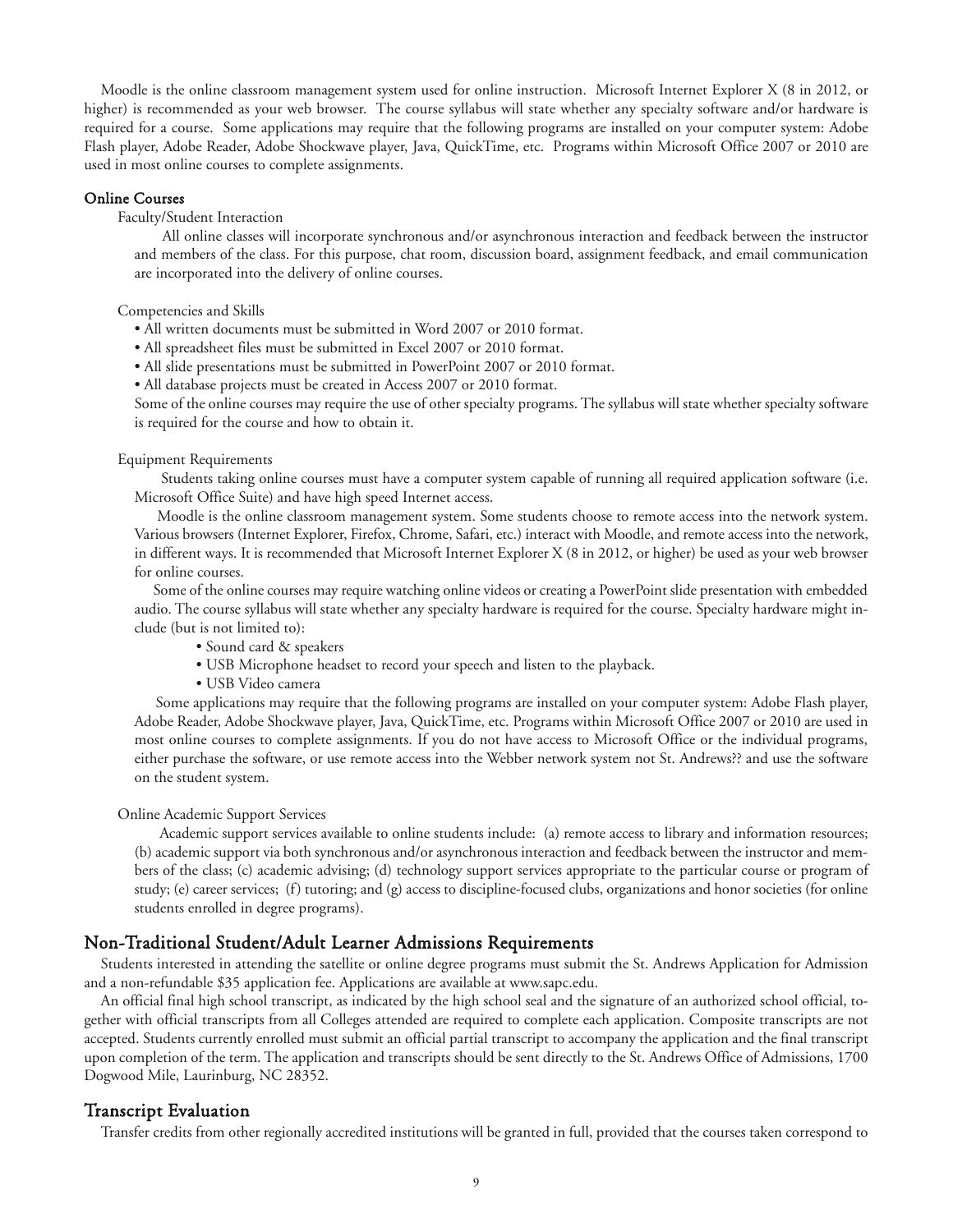work offered at St. Andrews. Courses passed with grades below C are accepted in transfer only if the student's overall GPA is 2.0 or above. A maximum of 65 credits may be transferred from a two-year and/or technical college; a maximum of 90 credits may be transferred from a four-year institution or from a combination of the two. Final authority for transcript evaluation rests with the Office of the Registrar. It is the prerogative of individual departments to decide what previously taken courses will count towards a major or licensure program. Students are responsible for conferring with their academic advisors to determine the most appropriate means of satisfying major/licensure requirements.

St. Andrews University and the North Carolina Community College System have an articulation agreement. An incoming transfer student who has earned an Associate in Arts or Science from a member of the North Carolina Community College System may expect to be a junior (up to 65 credits) upon admission if the student's overall grade point average is 2.0 and grades of C or better on all coursework have been earned. New transfers coming from the North Carolina Community College System with an Associate in Arts or Science will be considered to have fulfilled our lower-division, institution-wide general education requirements. Students must have an overall grade point average of 2.0 and have earned a grade of C or better on all general education courses. An additional 20-21 semester hours of approved electives may also be transferred, with the same criteria as above. Students that do not complete a degree at a North Carolina Community College but who have fulfilled the General Education requirements will be considered to have fulfilled our lower division, institution-wide general education requirements, provided the student's overall GPA is 2.0 and all coursework has earned a grade of C or better. Those students will be awarded credit for any general education course.

St. Andrews University is under no obligation, legal or otherwise, to accept academic credits of any institution except under reciprocal agreements.

#### Evaluation of other credits

#### Approved by the faculty Jan. 28, 2009

St. Andrews University will evaluate credits earned in non-collegiate settings that are recognized and evaluated by the American Council of Education. Work accepted for credit must address learning outcomes parallel to courses offered at St. Andrews University, be documented according to guidelines established by the University, and be applicable to the student's degree program.

Course credits validated by acceptable scores on CLEP (University Level Examination Program)/DANTES (Defense Activity for Non-Traditional Educational Support) Subject Standardized Tests, and formal professional or military training evaluated and recognized by the American Council on Education may be transferred. Credit is awarded only in areas offered within the current curriculum of the University and must be appropriately related to the student's educational program. A maximum of 30 semester credits earned in these activities may be applied toward the baccalaureate degree.

#### Student Access to Day and Evening Classes

Traditional, residential students will normally complete their courses on the main campus. Should the need arise for main campus students to access off-site courses through the Sandhills Program, the student, in consultation with her/his advisor will contact the Associate Dean to investigate alternative course deliveries. Tuition and fees will be consistent with tuition and fees on main campus. Any overload charges generated by these alternative arrangements will be borne by the student. Students admitted to St. Andrews through the main campus must wait at least two semesters after their last main campus enrollment to be considered for admission into the Sandhills Program. Summer School courses will be available to all students, regardless of campus affiliation. Tuition and fees for summer courses are in accordance with the fee schedule published in the current catalog.

#### Special Admission Non-Degree Seeking Students

Individuals who do not wish to pursue a degree may apply and be accepted as non-degree seeking students. A high school diploma is not required for non-degree status; however, students who have graduated from high school within the last two years generally are not admitted as non-degree students, but instead must meet regular admission standards as outlined above for new students. Students under academic and/or disciplinary suspension or probation from this or any other institution may not be admitted in this category.

#### Readmission of Former Students

Students who have been absent from any St. Andrews campus for one semester or longer and who wish to return to that campus must apply for readmission. The application for readmission is available online and must be returned, to the Office of Admissions, 1700 Dogwood Mile, Laurinburg, NC 28352. There is a \$100 readmission fee for the Laurinburg campus only. The fee is non-refundable even if the applicant cancels. Students enrolled through the Center for Adult and Professional Studies are not charged a readmission fee. Students who have withdrawn voluntarily, while in good standing, will normally be readmitted to the University upon receipt of the application and fee for readmission.

Students who withdraw and/or have been suspended from the University while not in good standing must produce evidence of having corrected any academic, social, or other non-academic deficiencies before their application for readmission is considered. The University reserves the right to determine the suitability of such evidence. Readmission is never automatic. Students who are readmitted after being formally separated from the University must satisfy the graduation and program requirements as specified in the catalog which is in effect at the time of readmission.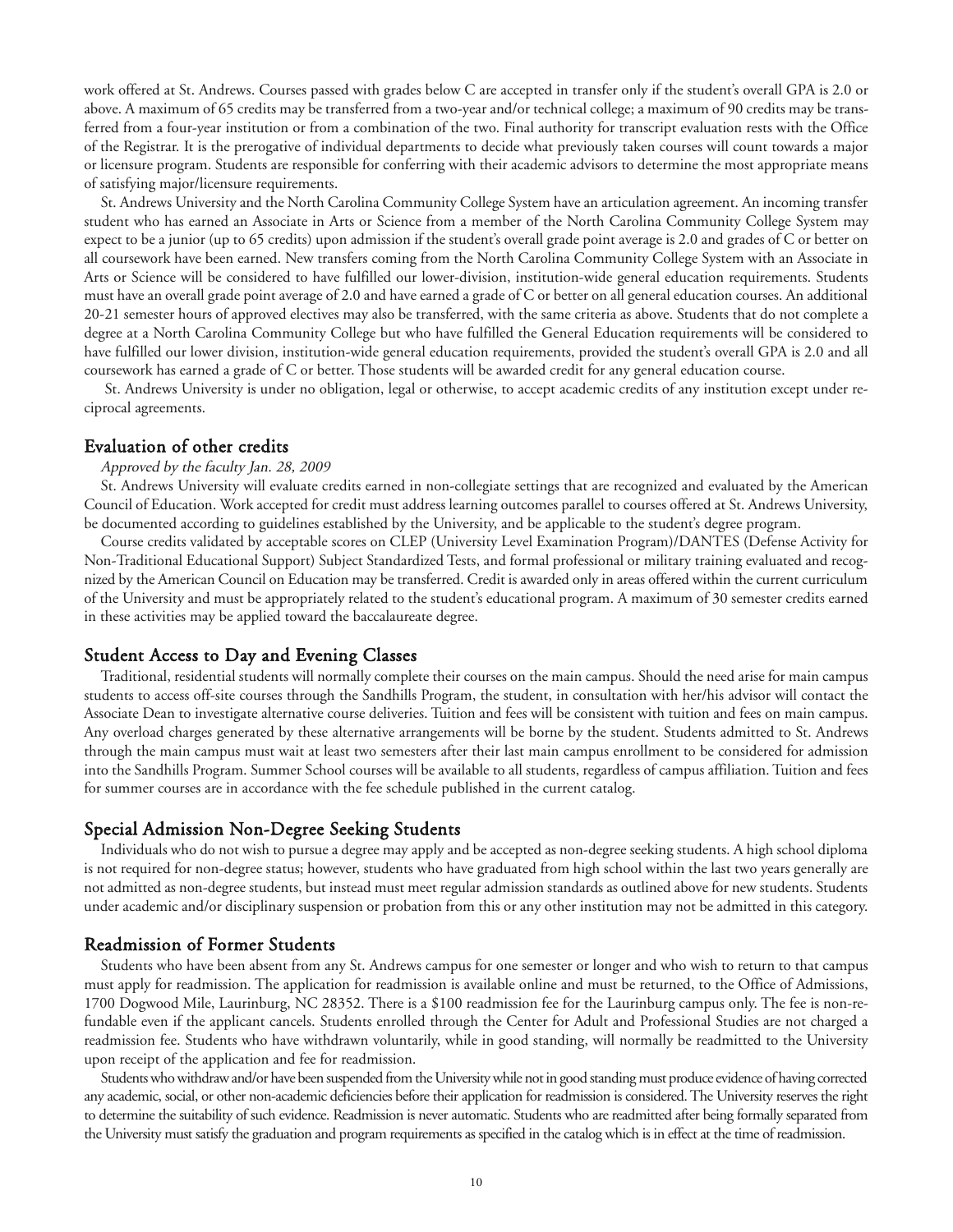Students who have attended other colleges or universities must have a complete and official transcript of that University credit on file in the St. Andrews Office of the Registrar by the registration day of the semester in which they plan to enroll.

No action on readmission will be taken until ALL required materials, including the application fee, have been received. Deadlines for receipt are Nov. 15 for spring term, July 15 for fall term, and March 15 for summer term. It is the applicant's responsibility to verify that the application and all required supporting materials are received prior to the deadline.

The readmission decision will be made in light of the above information and after consideration of the student's academic record at St. Andrews. A student will not be readmitted if required progress toward graduation is not feasible, or if continued separation is considered to be in the best interest of the student or the University.

Students who wish to return to St. Andrews through a different campus option must reapply for admission to that campus using the application process for that campus.

#### Visiting Students

A student may be admitted to St. Andrews as a visiting student from another accredited college or university. The visiting student is required to present certification from an authorized person of the other institution (i.e.: registrar, director of admission, vice president of enrollment, etc.) stating that the student is in good standing at the other institution. The student is encouraged to obtain prior approval for credit transfer from St. Andrews to the currently attended institution. Questions concerning the transfer of credits should be directed through the Office of the Registrar, 910- 277-5221.

#### Campus Life and Resources at St. Andrews

Life beyond the classroom at St. Andrews is also a vital part of the liberal arts university experience. There are many opportunities for students to enrich their educational experiences in the St. Andrews living and learning environment through extracurricular and recreational activities, residence hall programs, athletics, equestrian events, intramurals, social events, clubs and organizations, student governance programs, religious and spiritual programs, community service projects and trips, and leadership activities. In addition to campus-wide activities and events, a broad range of support services is offered to support the total well-being of St. Andrews students.

#### Student Responsibilities and the St. Andrews Community Honor Code

As members of the St. Andrews community, students have responsibilities that are reflected in the St. Andrews Community Honor Code below and described in detail in *The Saltire*, the student handbook. A copy of *The Saltire* is available online for easy reference. Students are expected to be familiar with its content and will be held responsible for adhering to the policies within the handbook. Written complaints regarding a student affairs matter may be directed to Mr. Glenn Batten, Dean of Students, Belk Center, who will direct it to the proper channels.

#### St. Andrews Community Honor Code

(Accepted by the St. Andrews Community, Spring 1996)

#### Preamble

All members of the St. Andrews University Community must be responsible for their choices of behavior and make sure that these behaviors do not infringe upon other community members.

The University has the authority and responsibility to establish rules and standards, which may require academic, moral, and ethical behavior that is considered above the standards of society at large. The principal responsibility for proper conduct rests with students, and as much as possible, they all are encouraged to resolve conflicts of individual rights and responsibilities themselves. The University will become involved, however, when a student cannot resolve a conflict her/himself; when there exists a reasonable basis to believe that local, state or federal laws have been broken; when there could be or is potential for personal harm or property damage; or when there exists a reasonable basis to believe that University conditions or policies have been violated.

St. Andrews requires students to obey local, state and federal laws. The University does reserve the right to hold responsible those students whose behavior, either on or off campus, blemishes the University's general image or reputation, or otherwise evidences disregard for the safety, well-being or rights of others. If a student is involved in an illegal act off campus, the University does reserve the right to initiate disciplinary action.

#### Community Honor Code

I promise to be a contributing member of the St. Andrews Community and supportive of its mission: to be responsible for my choices of behavior, to be honest in all my academic endeavors, to be respectful of the property and person of others, and to live in harmony with the social and natural environments which sustain this community.

#### Religious Life

St. Andrews is a University of the Church, inspired by the values of the Presbyterian Church, U.S.A., to pursue truth and critically examine ethical and moral issues in rigorous and freeing ways. St. Andrews is not sectarian: it is ecumenical in its outlook and in its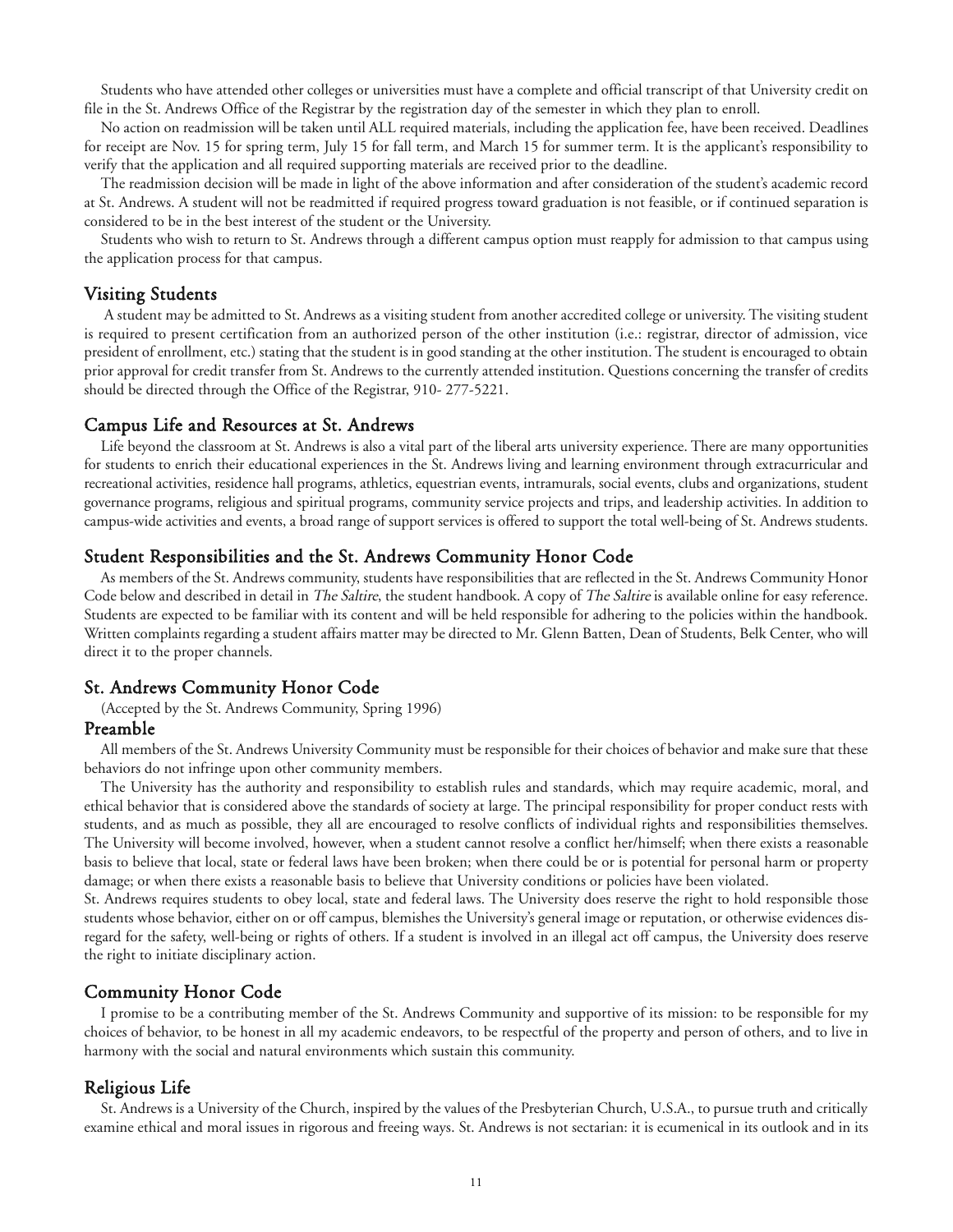commitments. It does not require a religious test of any kind of its students, faculty, or staff. Many religious traditions are represented in the student body.

#### Campus Ministries

The University receives assistance from local clergy to provide spiritual guidance and support to students and other members of the campus community. Small group Bible study and several worship services occur throughout the semester on campus. Assistance is available to students of all faiths who seek places of worship in the area. Students, faculty and staff may participate in various community service projects at faith-related organizations, as well as Fall Break and Alternative Spring Break mission trips. For more information about Campus Ministries, contact the Office of Student Affairs at 910-277-5145.

#### Community Service

St. Andrews emphasizes the university's role in educating its students to be knowledgeable and imaginative servant-leaders who are prepared to lead and serve in the world. To that end, there are many opportunities available at St. Andrews for students who want to participate in service-learning as a part of their courses, as volunteers at local nonprofit organizations, and as members of domestic and international Alternative Spring Break Service trips. For more information about service opportunities, contact the Office of Student Affairs at 910-277-5271.

#### Career Services

The Office of Career Services provides a full range of career-related support and resources to students and alumni. Students are encouraged to begin their career investigations during the first year at St. Andrews and continue to take advantage of the services and opportunities available at St. Andrews to help them move successfully toward graduate school or employment after graduation. Career Services provides the following: individual career coaching, résumé development, full and part-time employment searches, internship placements, assistance with selecting a major or graduate school program, and preparation for employment and graduate school interviews. In addition, students may find information about on-campus Federal Work-Study positions, off-campus employment and internship opportunities, career fairs, graduate schools, and online resources through the office.

### Student Health and Wellness Counseling Services

Being at a university is a time of transition and growth. In addition to the opportunities for intellectual development, St. Andrews also provides opportunities for students to learn how to deal effectively with relationships of all kinds, balance work and recreation, manage emotional, physical, and mental stress, improve time management skills, and make positive decisions about how they want to live their lives. Counseling Services is available to assist students in dealing with these matters and more through confidential individual and couples counseling.

Counseling Services is located in the Health and Wellness Center in Pate Hall. Counseling is provided by experienced professional counselors. All information discussed in counseling is held in confidence to the limits provided by the law. No record of counseling is made on students' academic transcripts.

Counseling is available by appointment during normal business hours. To schedule a confidential appointment, students may call 277-5040. If students are in crisis they should contact Counseling Services at 277-5040 during normal business hours. For emergencies after hours and on weekends, students should either contact the on-call counselor at 1-910- 323-6452, the RD On-call at 280-1753, the Campus Safety Duty Officer at 280-2895, 9-911, or go to the emergency room at Scotland Memorial Hospital.

#### Campus Clinic

St. Andrews University has teamed with Scotland Health Care to provide medical services to students.

The Health and Wellness staff will make an appointment or do a "call ahead" with a physician located just a few blocks from campus. This service is available Monday-Friday from 8:30 - 5:00. To make an appointment, please call Ms. Wini Gay at 277- 5040 or go by her office in the Health and Wellness Center.

Medical services are available daily from 8:00 a.m. until 6:30 p.m. at Scotland Urgent Care located on the Scotland Memorial Hospital campus. There is no need to make an appointment to be seen at Urgent Care. The phone number is (910)277-8300.

Emergency Services are provided by the Scotland Memorial Hospital Emergency Center. In case of an emergency, call 911.

All degree-seeking students are required to be covered under medical insurance. Medical providers will expect students to present their insurance card and copayment to receive services.

#### Precautionary Health Care Measures for Travel Abroad

Three basic premises shape the policy of St. Andrews University concerning the taking of precautionary health care measures for students and faculty engaged in international travel: 1) that students and faculty will encounter situations in international travel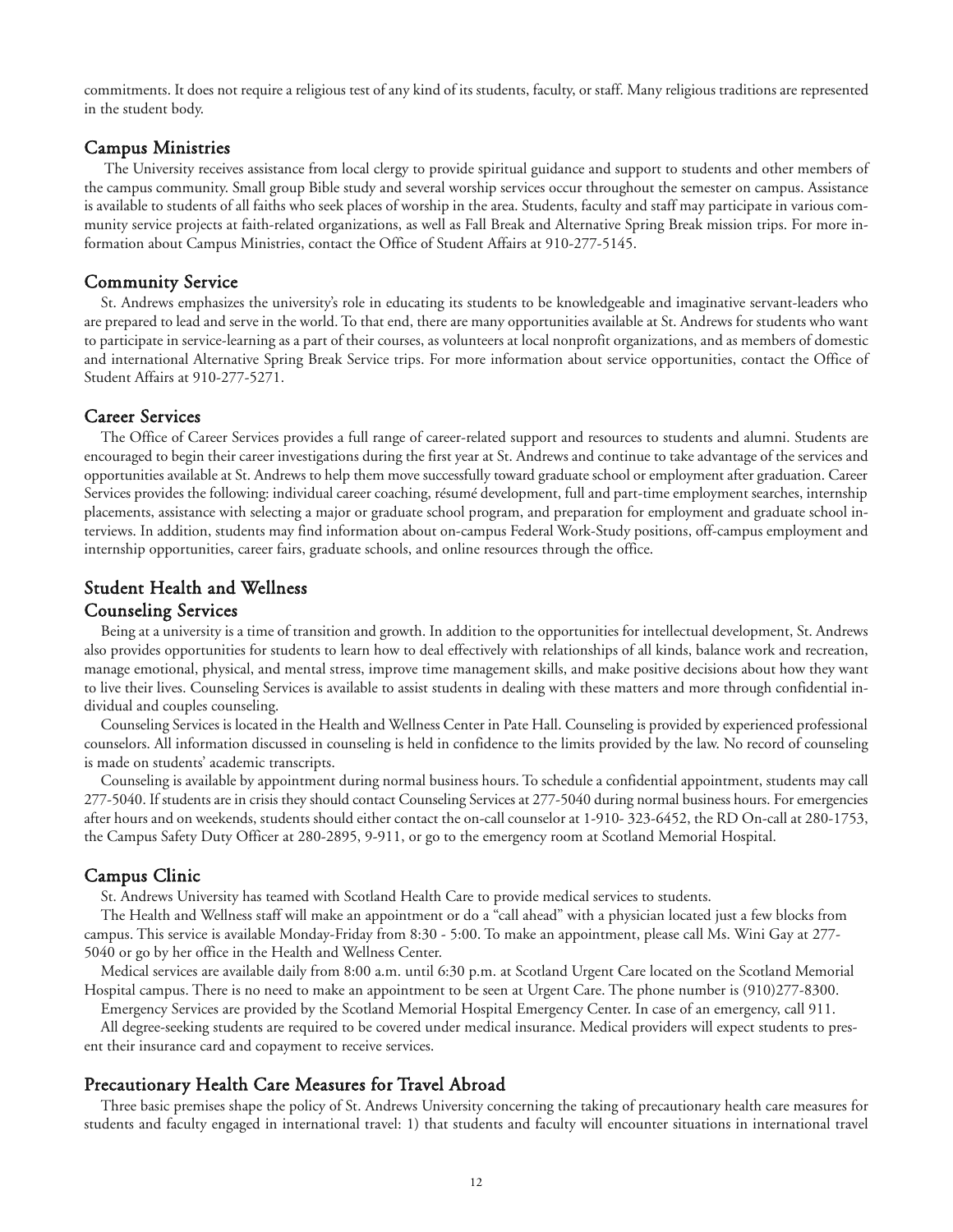which will require them to make advance preparations and take precautionary health care measures; 2) that, in order for those who administer programs to be of the most help to students before, during and after their international travel experiences, students traveling abroad under the auspices of the University's programs must provide information to University officials about their health status; and 3) that those traveling abroad are ultimately responsible for taking their own precautionary health care measures prior to travel and for exercising prudent judgment in reducing risks to personal health and safety while traveling and, as needed, after their return.

#### Campus Safety and Security

The Office of Campus Safety and Security, located in Burris Hall, provides leadership for developing and implementing safety and security measures for the entire St. Andrews community. Activities include, but are not limited to, vehicle registration, guest registration, traffic regulations enforcement, patrol of University property and facilities, first-line response for situations involving students, staff, and faculty safety, fire safety, hazardous weather alerts and implementation of emergency text messaging and voice mail communications, crisis intervention, and prevention programs. The Office also maintains close communication with Laurinburg and Scotland County law enforcement. Working within a framework of federal, state, and local laws, Campus Safety and Security also maintains compliance with the institutional policies and educational philosophy of St. Andrews. Detailed information about Campus Safety and Security regulations is available in The Saltire student handbook. The on-call duty officer may be reached anytime at 910-280-2895.

#### **Complaints**

The University will not respond to or consider anonymous complaints, complaints containing defamatory statements, complaints submitted on behalf of another individual, or those sent electronically or through facsimile transmission. Written complaints must be signed and dated (a typed "signature" is not acceptable). In addition to the above, a written complaint must include: (a) a statement describing the complaint in the clearest possible terms; (b) a clear and concise written description of the evidence upon which the allegation is based; (c) a description of any attempt that was made to resolve the matter prior to submission of the written complaint; (d) a description of any external channels the complainant is pursuing, including legal action.

A complaint, including any allegation of improper behavior or discrimination, should be filed, in writing and with appropriate detail, with the appropriate senior administrator.

For a complaint or appeal involving the academic areas of the University contact: Dr. Robert Hopkins, Vice President for Academic Affairs. The Academic Affairs Office is located in the Morgan Liberal Arts Building. hopkinsb@sapc.edu Phone: 910-277- 5240

For a complaint or appeal involving the student life areas of the University contact: Mr. Glenn Batten, Dean of Students. The Student Affairs Office is located in the Belk Center. battengt@sapc.edu Phone: 910-277-5145

For a complaint or appeal involving athletics contact: Mr. Glenn Batten, Athletic Director. The Athletic Office is located in the Physical Education Building. battengt@sapc.edu Phone 910-277-5274

For a complaint or appeal involving Financial Aid contact: Ms. Debbie Bell, Director of Admissions. The Admissions Office is located in the Morgan Liberal Arts Building. belldebb@sapc.edu Phone: 910-277-5555

For a complaint or appeal involving the Business Office contact: Ms. Terry Laughter, Vice President for Finance. The Business Office is located in the Morgan Liberal Arts Building. laughterth@sapc.edu Phone: 910-277-5222

For a complaint or appeal involving Title IX, contact: Ms. Elizabeth Hernandez, Assistant Dean of Students. The Office of Student Affairs is located in the Belk Center. hernandezse@sapc.edu Phone: 910-277-5271

#### Dining at Knights Dining Hall and Pipers Café

Knights Dining Hall is located in the Belk University Center and serves three meals daily (brunch on Saturday and Sunday). In addition to traditional hot meals, Knights Dining Hall offers a multi-item salad bar, soup station, a sandwich bar, burgers, dogs and pizza, desserts, and a prepared 'before your eyes' daily special. Pipers Café is located in the James L Morgan Liberal Arts Building (Morgan LA) and offers prepared to-go items for breakfast and lunch. Knights Dining Hall is open throughout the regular academic year except during campus holidays and breaks. Pipers Café is open while classes are in session. Commuter students, staff and faculty may purchase a long-term meal ticket. Even though the University dining services offers a range of options to meet the nutritional requirements of most students, there may be circumstances in which the selections must be modified to accommodate the unique dietary needs of a student. For more information about meal plan modifications, see the section on *Meal Plan Modifications* in *The* Saltire student handbook, or contact the Dean of Students at 910-277-5556. Dining services are provided by Chartwells College and University Dining Services.

#### Residence Life

The Residence Life program is designed to enhance students' total educational experience by utilizing the residence halls as living/learning environments. Social and educational programming, small group discussions, and personal attention are all common to the education that occurs within the residence halls at St. Andrews. St. Andrews seeks to challenge individuals to develop autonomy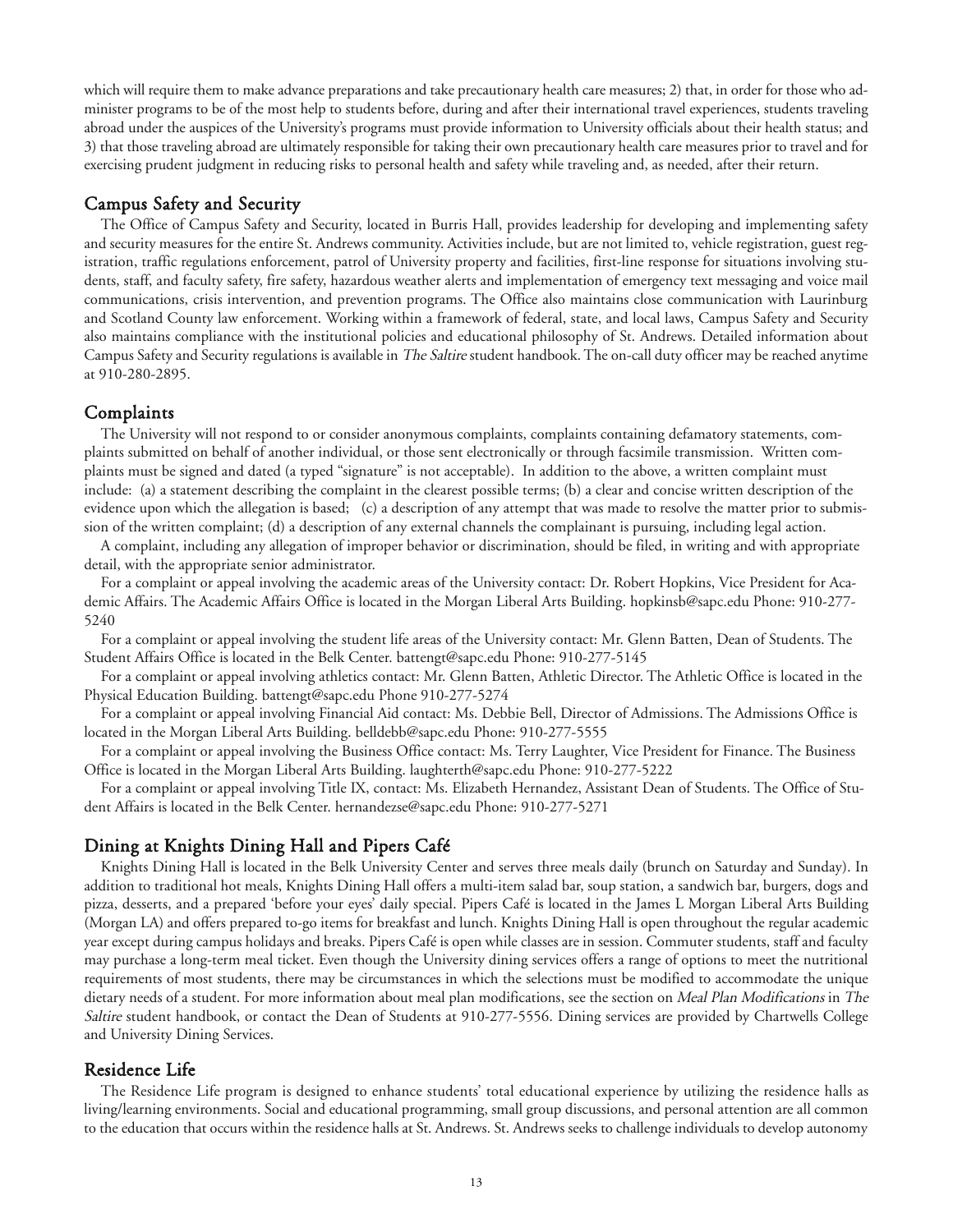and competence, manage emotions, establish identity, develop positive interpersonal relationships, appreciate and celebrate differences, resolve conflicts effectively, and live with purpose and integrity. The residential community at St. Andrews is designed to provide the structure necessary for academic success as well as to ensure that students can experience the freedom of University life.

At residential liberal arts colleges, the daily living experience is considered to have an important role in student learning and development in conjunction with the academic experience. To support that role, St. Andrews expects all full-time students to live on campus and participate in the University meal plan. Exceptions are rarely granted. Students are encouraged to read The Saltire student handbook before requesting an exception to the residency requirements. They may also contact the Dean of Students at 910-277- 5556 if they have any questions.

Disability-related housing accommodation requests should be submitted to the Office of Disability Services. The Program Coordinator for Disability Services will verify that appropriate disability documentation is on file to support the request and coordinate the request with the Director of Housing Services and the Dean of Students.

There are four multi-story single-gender halls (two are for upper-class students and two are for freshmen). There are four singlestory co-ed halls. Each hall has four to eight suites consisting of six to eight rooms, a large bath and suite lounge. Halls also have laundry facilities and a larger main lounge with a television. Microwaves are provided in each suite lounge. All halls are smoke-free. Concord, Wilmington, and all suites in Granville are alcohol-free. In Granville Apartments, Albemarle, Mecklenburg, Pate, and Winston-Salem, students of legal age may elect to use alcohol in their individual rooms. Orange is the only hall where alcohol may be consumed in a public area (i.e. the hallways, suite lounges, main lounge, and courtyard). Alcohol use is not allowed in the public areas of any other hall, unless there is a sanctioned party.

Each room is wired for computer access. Most students use personal cell phones for their primary campus telephone contact numbers. However, any student may request a Cisco VOIP landline phone in his/her residence hall if he/she agrees to set up the voicemail. The telephone jack provides campus and local service.

#### Residence Hall Staff

A Resident Director (RD) is the professional responsible for supervising personnel and the total educational and developmental program within the residence hall. This includes supervision of the Resident Assistants, program development, policy enforcement and facility management. RDs are part of the Student Affairs staff, are University officials, and report to the Dean of Students (or designee).

Resident Assistants (RAs) are students selected to serve as peer counselors and peer advisors to their residents. Even though they are students, they also are considered employees of the Residence Life Program and report to the RD for their hall and the Dean of Students (or designee). Each RA is responsible for supporting the policies and pursuing the goals and objectives of the Office of Student Affairs (OSA) and the University policies as outlined in *The Saltire*. The RA assists in the administrative operation of the hall, helps to ensure that the rights of students are protected and not abused by others, provides information about University services and resources, and helps to stimulate educational, cultural, social, and recreational programs in the residence hall. RAs are paraprofessional staff at the level between the Resident Director and the individual hall members. If an issue cannot be resolved satisfactorily between members of the residence hall, it should be brought to the attention of the RA. If resolution is still unsuccessful, it is the job of the RA to refer the issue to the Resident Director of the hall or the Dean of Students.

## Literary and Theatrical Activities

#### Fortner Writers' Forum

The Fortner Writers' Forum hosts regular literary readings for students, faculty, staff, and guests. The Writers' Forum has hosted Tom Wolfe, Donald Keene, Fred Chappell, James Dickey, Reynolds Price, James Laughlin, Robert Creeley, Romulus Linney, Carolyn Kizer, Robert James Waller, and novelist and former St. Andrews professor Clyde Edgerton. Recent guests have included novelists, poets, and filmmakers such as Ron Rash, Ann Deagon, Anthony Abbott, Lois Segal, Dana Gioia, Daphne Athas and Joseph Bathanti. Often an informal question and answer period with the guest writer is held after the reading.

Another valuable component of the Writers' Forum is Open Mic, providing all members of the community an opportunity to share their work.

#### St. Andrews College Press

Leading writers from across the nation and around the world come to St. Andrews, attracted by the activities of one of the finest small presses in the nation. St. Andrews College Press has published more than 200 books since its founding in 1969. Internships with the St. Andrews Press allow students to gain practical experience with various aspects of editing and publishing.

#### Student Literary Endeavors

St. Andrews strongly encourages students to produce original works of creative writing. Juniors and seniors may participate in the Chapbook competition, in which the winning student has his or her work published by the St. Andrews College Press. The St. Andrews literary magazine, Gravity Hill, is published annually, and welcomes submissions from writers on the St. Andrews campus and around the nation.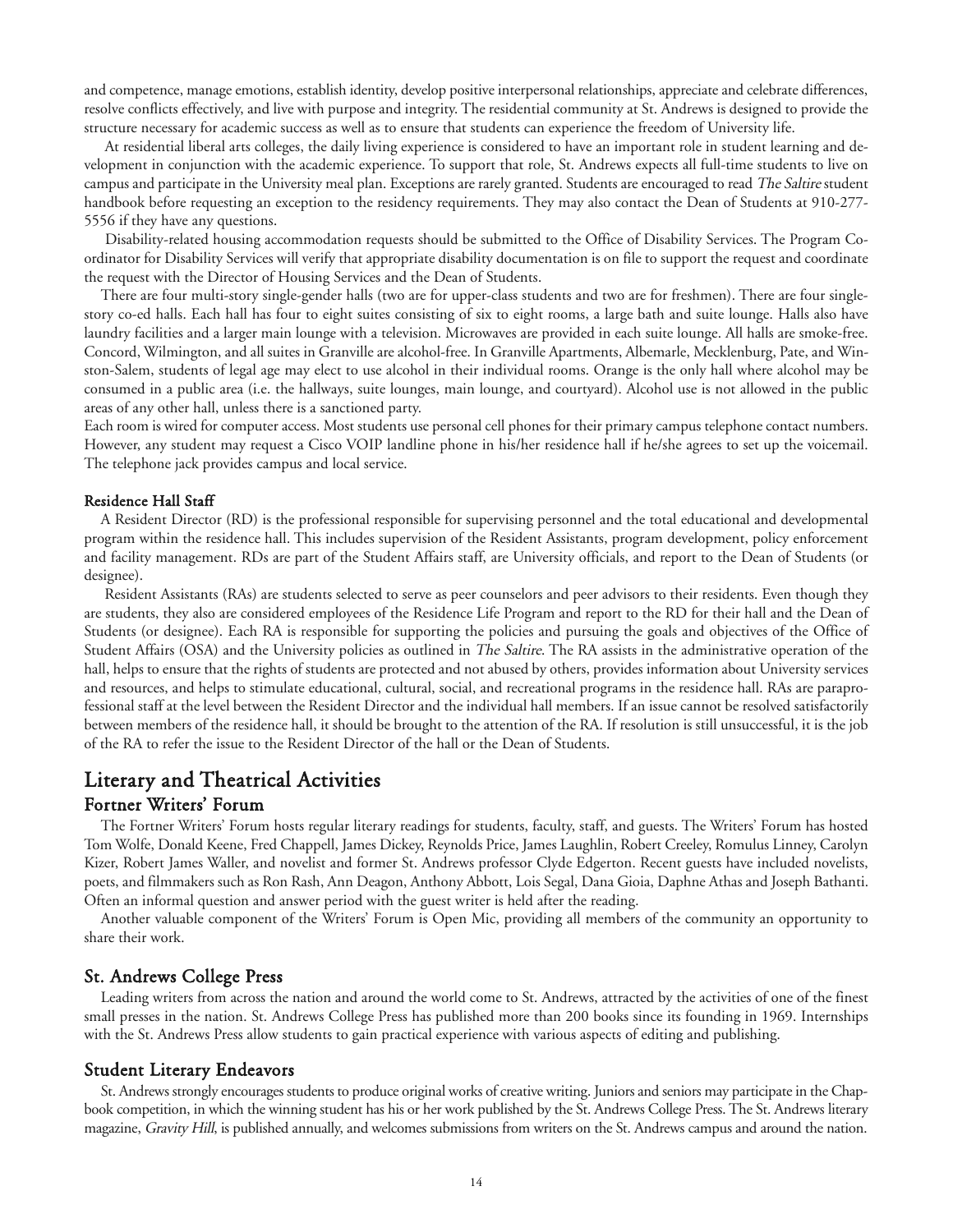### St. Andrews Highland Players

St. Andrews theatrical organization, the Highland Players, offers students performance and production experience in main stage theatrical productions, student studio performances, and dramatic readings. All students are invited to attend and participate in these events.

# Student Activities

# Social Events

Many opportunities for involvement in social activities are provided for St. Andrews students. Catering to a diverse student body, St. Andrews offers something for everyone. An array of social events sponsored by residence halls, the Student Activities Union, and other clubs and organizations fill the calendar. Movies, parties, dances, athletics events, performing artists, comedians, coffeehouse entertainment, novelty/variety shows, and intramural competitions are all highly anticipated events. ExtravaGANZA is a week-long event held annually each spring with many traditional, fun events scheduled including two nights of live music. Student groups may elect to host an event on campus in one of several venues. Students may reserve a specific venue through the Student Activities Director, including Carol Grotnes Belk Main Room, The Knight Life, and Farrago.

### St. Andrews Student Government Association

The Student Government Association (SGA) is the official representation of the student body. One of the main purposes of the SGA is to foster communication between the administration and the student body. SGA functions as an administrative body and as a service to all community members. The SGA is able to represent student opinion on University committees, and the president and vice president are able to attend faculty meetings. Students are encouraged to take advantage of what the SGA offers. Students are represented by Senators who are elected to ensure that their constituents' concerns regarding University affairs are dealt with as effectively as possible. In addition, all SGA officers welcome input from students who wish to share their views. SGA is the administration's primary source of student opinion. The administration and faculty value student opinion and involvement, and urge students to take advantage of their power, constructively, by becoming active members of the SGA.

### Student Organizations

Clubs and organizations at St. Andrews encompass a variety of interests including academic, athletic, religious, political, and social. Membership in most is open to any interested individual; a few require a selection process. If by some chance a student cannot find a club that meets his/her interest, the Office of Student Activities will assist in organizing one that does. Students wishing to learn more about general student activities as well as clubs and organizations should contract the Student Activities Director in the Office of Student Affairs at 277-3959.

#### Current Campus Organizations:

Business Club Christian Student Union Environmental Sustainability Club Ethics Club Fellowship of Christian Athletes Fortner Writers' Forum GANZA Core Gender Justice Club Heritage Club Highland Players International Students Union The Lamp and Shield Music Club Primal Feast & Fitness Riding Council Science Club St. Andrews Gaming Alliance (SAGA) St. Andrews Press (The CAIRN, Chapbook) Student Activities Union (C-4) Student Government Association (SGA) Therapeutic Horsemanship Club Tri-Beta Ultimate Frisbee Club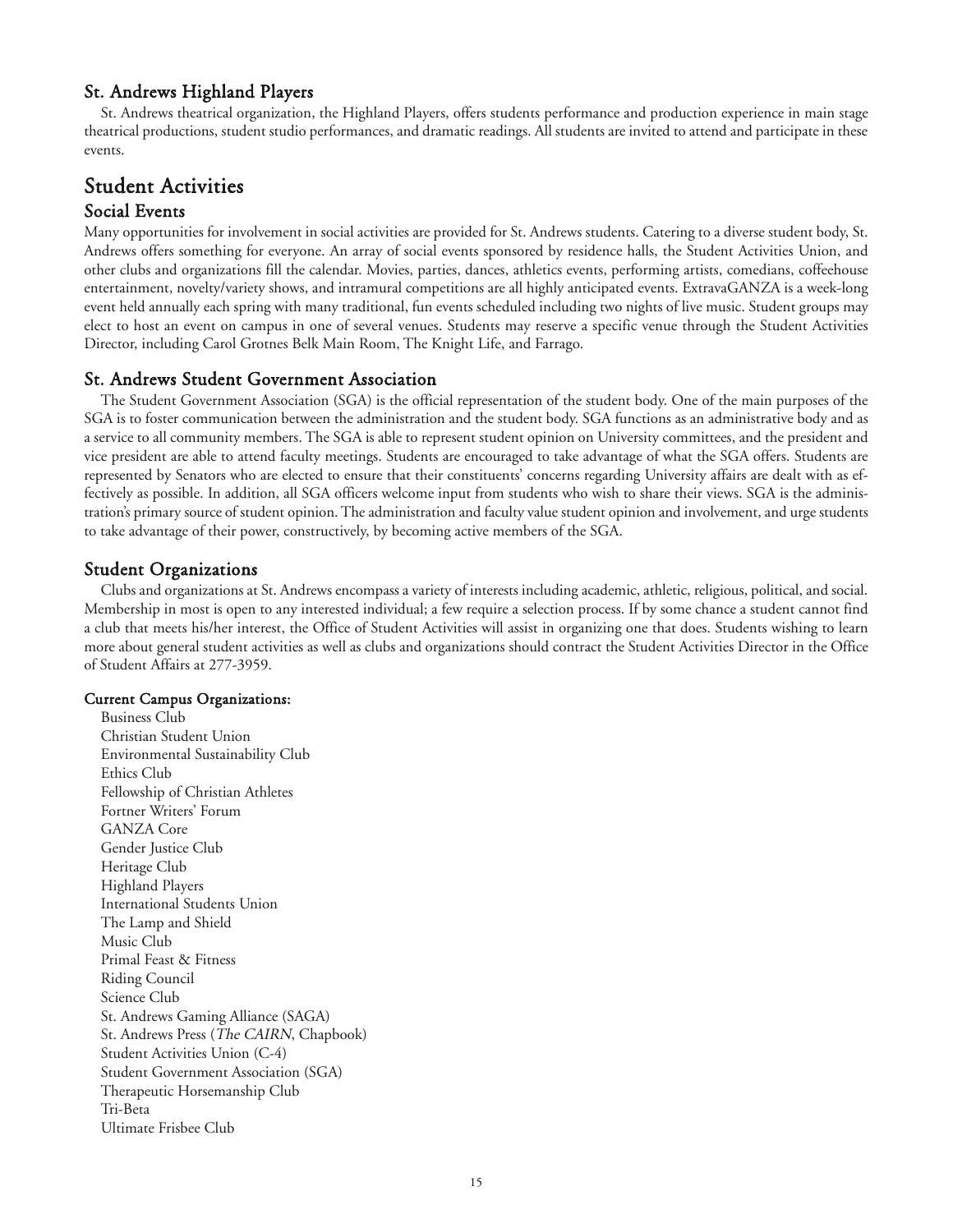### Leadership Development and Opportunities

Opportunities to exercise leadership skills and abilities are also available at St. Andrews. Many positions exist in the Student Government Association ranging from the SGA executive board to the student conduct system to residence hall councils. Also, each club and organization has its own set of officers. One of the officers or members of each club is a part of the Leadership Council, which meets monthly to discuss issues facing student organizations, keep open the lines of communication, plan campus-wide programs, and receive on-going leadership training for themselves and their organizations.

#### Intramurals

Most St. Andrews students participate in competition through the NAIA athletics or Equestrian programs. To offer a recreational alternative to their designated sports and as general Stress Buster activities, student clubs and organizations may offer intramural events in a variety of activities, such as Ultimate Frisbee, basketball, flag football, pool tournaments, card games, board games and video game tournaments. Other activities are possible based on individual student suggestions and support. Students interested in creating intramural events should contact the Student Activities Director in the Office of Student Affairs at 277-3959.

#### Athletics

The intercollegiate athletics experience at St. Andrews is designed to complement participating students' academic challenges. St. Andrews intercollegiate athletics offer character-building experiences in team building, selflessness, and courage, experiences that will enhance the total educational process and aid in building life-long team skills for future success.

St. Andrews sponsors 18 teams for men and women: baseball, men's basketball, women's basketball, men's cross country, women's cross country, men's golf, women's golf, men's lacrosse, women's lacrosse, men's soccer, women's soccer, softball, men's swimming, women's swimming, men's track and field, women's track and field, volleyball and wrestling.

Varsity athletics teams have been successful in all levels of competition. Students are encouraged to contact the head coach of the sport in which they wish to participate. Written complaints regarding an athletic matter may be directed to Mr. Glenn Batten, Athletic Director, Physical Education Building, who will direct it to the proper channels.

# Equestrian

St. Andrews is proud to be the home of a national champion equestrian program, open to both men and women for intercollegiate competition in hunter/jumper, dressage and western with the IHSA, ANRC, and IDA. Additionally students compete in USEF rated competitions. Students are encouraged to contact the equestrian staff with any questions about the competitive opportunities available.

# Facilities DeTamble Library

DeTamble Library was constructed in 1964 through a legacy to the First Presbyterian Church of Winston-Salem from the estate of Mr. and Mrs. Fred DeTamble and funds from the Z. Smith Reynolds Foundation and the Mary Reynolds Babcock Foundation. The 16,384-square foot structure was enlarged in 1987 to 18,168 square feet with a gift from the Pew Foundation. The building also houses the University Archives, containing materials pertinent to the history of the University.

## The James L. Morgan Liberal Arts Building

This building is constructed around two lovely courtyards, and houses the office of the president, the office of admissions and financial aid, other administrative and faculty offices, as well as classrooms, art studios, a metal foundry, the Morris Morgan Theatre, the University's computer center, a computer laboratory, four multi-media computer classrooms, and a snack bar.

## Morris Morgan Theatre

The Morris Morgan Theatre was dedicated in 1997 in honor of Marcus Morrison Morgan (1927-1996). Mr. Morgan was a talented musician, successful businessman, patron of the arts and generous benefactor of the University. Located in the James L. Morgan Liberal Arts Building, the Morris Morgan Theatre serves as a venue for theatrical and musical events, as well as other special occasions in the life of the University and the local community.

#### Morgan-Jones Science Center

Morgan-Jones provides facilities for the University's science programs. The 20,400- square foot John Blue Laboratory dominates the upper level. The Logistics Center, three classrooms, a computer-networking laboratory, the Suzanne Trezevant Little Instrument Center, a biology and chemistry computer graphics laboratory, woodworking and glassblowing shops, and a greenhouse surround the lab. The lower level of Morgan-Jones houses faculty offices, the Anthropology Museum, a sterile culture laboratory, a computer classroom, the Psychology Laboratory, a computer laboratory and several classrooms. The Nucleus, a gathering place for science majors, is also located on the lower level.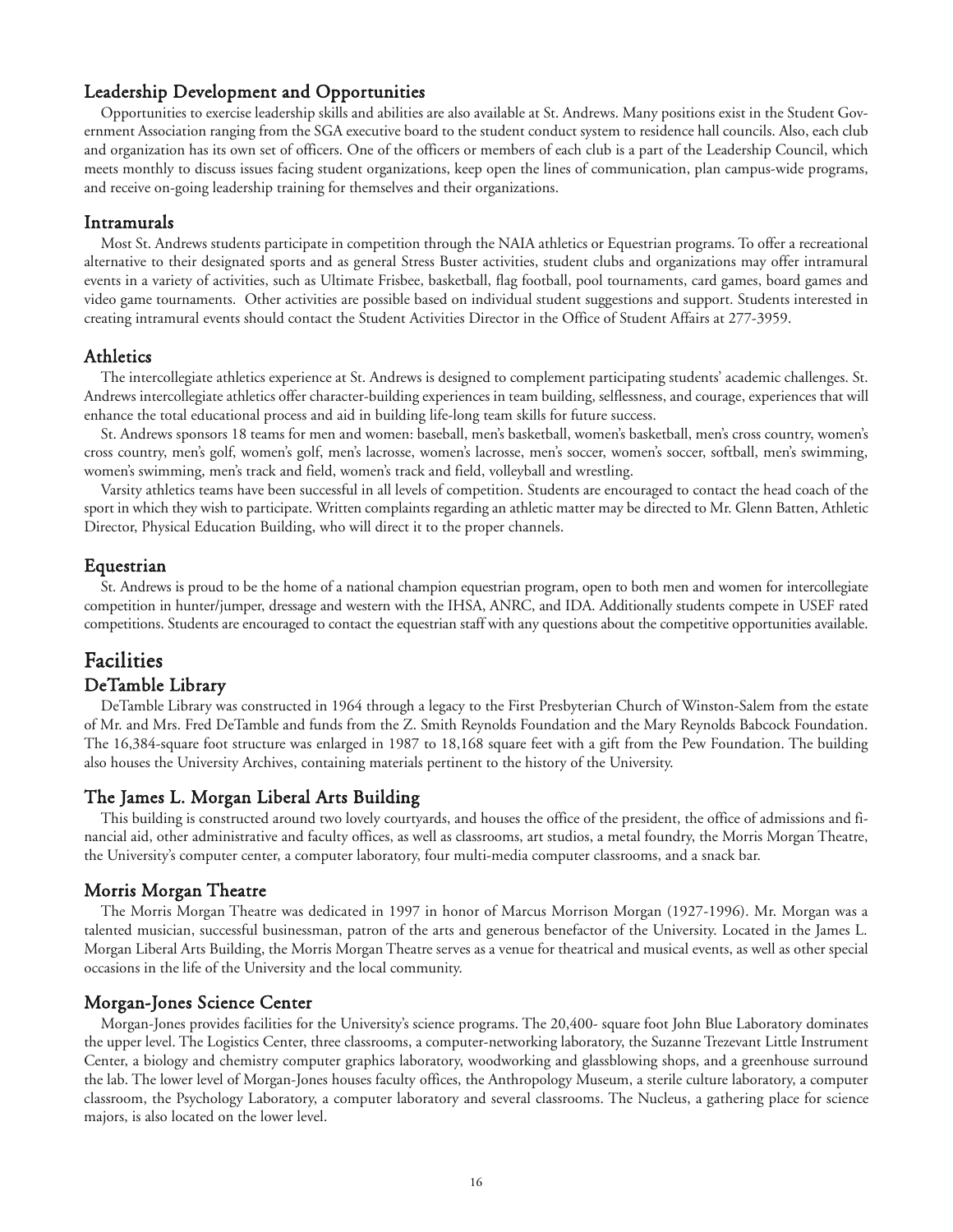### The Vardell Building

The Vardell Building is named after Dr. Charles G. Vardell, first president of Flora Macdonald University. Vardell houses the Electronic Fine Arts Center, including a studio with digital mixing equipment as well as computer art and video recording facilities. In addition, Vardell contains faculty offices, classrooms, the Hagan Choral Room, the Lindsay Warren Gallery and music practice rooms.

#### The Katherine McKay Belk Bell Tower

The campus centerpiece, the Katherine McKay Belk Bell Tower houses a 16-bell carillon and is located on Chapel Island. It was given by former University Trustee Thomas M. Belk in honor of his wife, also a former University Trustee.

#### Pate Hall

#### Center for Academic Success and Student Health & Wellness

The building is named in honor of Mr. and Mrs. Edwin Pate of Laurinburg, longtime benefactors of the University. One wing of this residence hall houses several services. These include: the duPont Center for Academic Success, funded by a grant from the Jessie Ball duPont Fund; the Student Health and Wellness Center, which houses the Campus Clinic and Counseling Services; and Disability Services, which assists disabled students with academic needs.

#### The William Henry Belk Center

Overlooking the lake on the residential side of campus, the William Henry Belk Center is the hub of campus social life. The Belk Center also houses the Carol Grotnes Belk Main Room, Knight Life (with Wi-Fi), the Chapel, a post office, the Student Bookstore, Knights Dining Hall, Career Services, Office of Student Affairs, Residential Services, Student Activities offices, and Campus Ministries and Service. The building is named in honor of former trustee William Henry Belk of Charlotte, NC.

#### Residence Halls

Eight residence halls, single- and multi-story, accommodate 96 to 112 students to a building. The rooms are arranged in suites that house 12 to 16 students each. Suites include bedrooms, a community bathroom, and a lounge. Laundry facilities are located in each residence hall. All residence halls have reception areas and common lounges.

#### The Physical Education Center

This multi-use building houses Harris Courts, the larger of which is a multipurpose gymnasium that seats 1,400. The indoor O'Herron swimming pool, a gift of the O'Herron family, is available year-round, as are racquetball and handball courts, a game room and the Ullrich Fitness Center. Other facilities include physical education staff offices provided by the McNair family, three classrooms, spacious locker rooms, and accommodations for visiting teams and officials. Outdoor athletics facilities include an allweather track, Clark baseball field, a soccer field, a lacrosse field, a softball field, and a jogging trail. Connected to the Physical Education Center is Burris Hall, current home for the Campus Safety and Security Offices and a student computer lab.

#### The St. Andrews Knight

The St. Andrews Knight, located in front of the physical education building, was a gift from Mr. Irwin Belk. Mr. Belk was one of the University's founding trustees, and is a well-known public servant, philanthropist and friend of higher education. The statue, sculpted by Jon D. Hair, was dedicated on April 25, 2002.

#### St. Andrews Equestrian Center

The St. Andrews Equestrian Center is located on 300 acres just one mile from campus. This facility includes a 120' x 300' covered arena, a 175' x 340' covered arena, four outdoor show and teaching arenas, a 120' x 250' dressage arena, a 100' x 125' indoor arena, a round pen, a hunter trials course, four barns with a total of 120 stalls, offices, classrooms and acres of pasture.

# Financial Planning

#### Fees and Costs

St. Andrews University is a private institution. Support for all programs is derived from tuition and fees, endowment and gifts from alumni, foundations, the Presbyterian Church (U.S.A.), the Synod of the Mid-Atlantic, individual churches, and other friends of the University. Annual charges for tuition and fees cover only a portion of overall costs, and remain at the lowest possible level consistent with the quality of St. Andrews educational programs and overall financially responsible management.

#### **Deposits**

Students who plan to enroll at St. Andrews are required to make a \$260 admission reservation deposit. This deposit holds the student's place in the entering class. Entering first-year and transfer students should send the deposit as soon as possible after receiving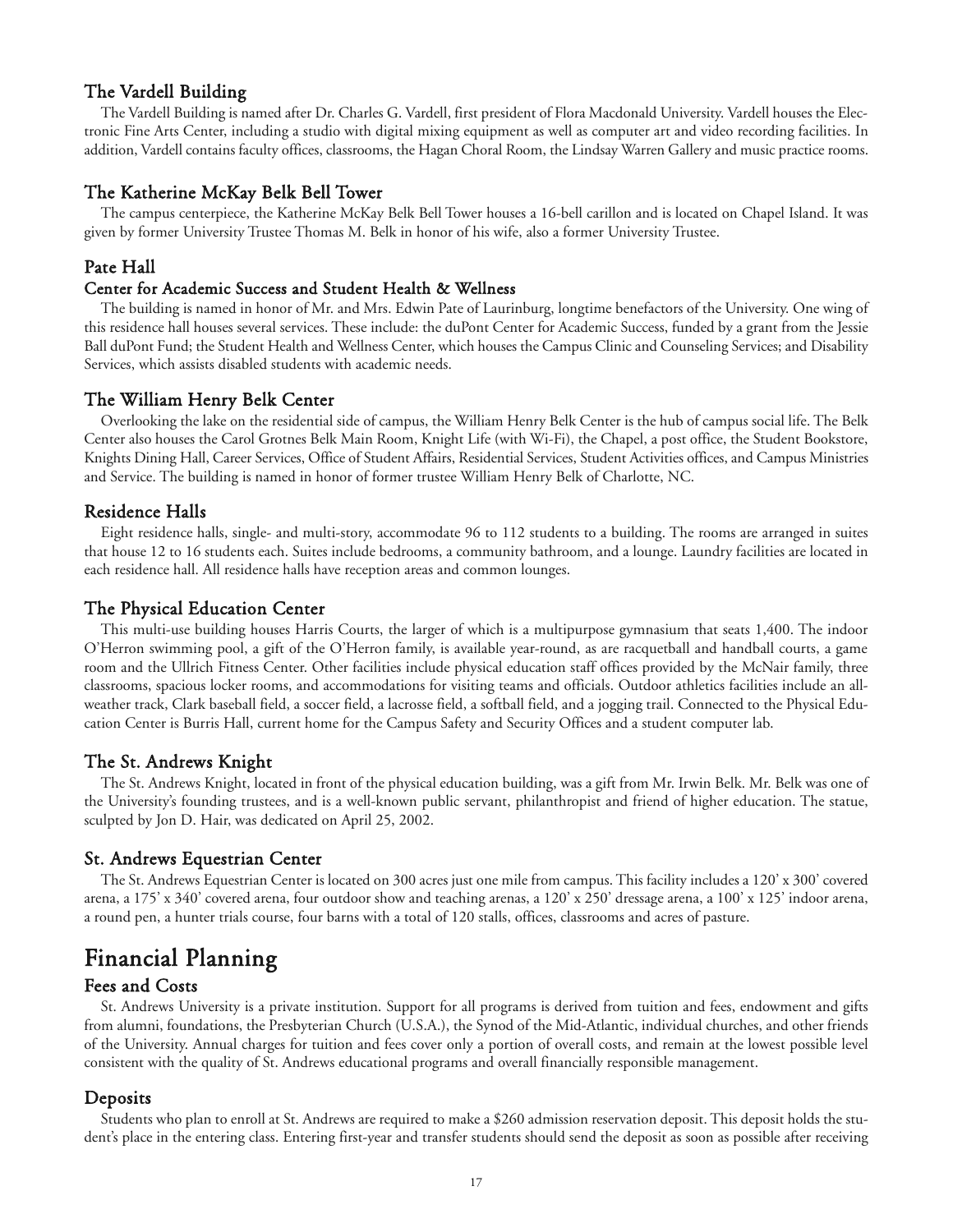notice of admission to the University in order to guarantee a place in the entering class. The enrollment deposit is not refundable after May 1. A credit of \$160 of this deposit will be applied to the student's first semester fees, and the other \$100 will be used as a security deposit. The security deposit covers any final incidental charges, including library late fees, parking fines, etc., and will be refunded following the student's graduation or official withdrawal from St. Andrews.

International students are required to make an enrollment deposit of \$1000 before their I-20 will be released. This enrollment deposit is not refundable. A credit of \$900 of this deposit will be applied to the student's first semester fees, and the other \$100 will be used as a security deposit. The security deposit covers any final incidental charges, including library late fees, parking fines, etc., and will be refunded following the student's graduation or official withdrawal from St. Andrews.

Each residential student must also make a \$100 refundable room deposit when filing a housing contract with the Office of Student Affairs for the following year. This deposit is credited to the room charge for the year. This deposit is non-refundable after June 1.

### 2014-2015 Basic Fees

The tuition and fees listed below are those in effect on the date of publication of this catalog. The University reserves the right to make necessary adjustments at any time.

| Regular Year on Laurinburg Campus:                                |                 |
|-------------------------------------------------------------------|-----------------|
| Tuition                                                           | \$23,682        |
| Comprehensive fees:                                               | \$9,898         |
| (Includes double room standard residence hall,                    |                 |
| meal plan 19 meals per week, fees, and vehicle registration fees) |                 |
| Single room upgrade                                               | \$2,706         |
| Single room upgrade Pate Hall                                     | \$3,918         |
| Pate Hall upgrade (double)                                        | \$1,212         |
| ADL upgrade                                                       | \$3,002         |
| Meal Plan Exemption for on campus student                         | $<$ \$ 1,200>   |
| Commuter Adjustment                                               | $<$ \$7,500 $>$ |
| Off-Campus Adjustment                                             | $<$ \$ 3,250>   |
| 2015 Summer Term:                                                 |                 |
| Fee per credit                                                    | \$<br>274       |
| Other Fees:                                                       |                 |
| Application, nonrefundable                                        | \$<br>35        |
| <b>International Application</b>                                  | \$<br>75        |
| Audit (regular) per course                                        | \$<br>210       |
| Audit (senior citizen) per course                                 | \$<br>100       |
| International Deposit (Due before I-20 is issued)                 | \$1,000         |
| Tuition (Continuing Education) per credit                         | \$<br>274       |
| Tuition (Sandhills Program) per credit                            | \$<br>274       |
| SAILL Membership per couple per semester                          | \$<br>40        |
| SAILL Membership per person per semester                          | \$<br>30        |
| Applied Music Fee, per Fall or Spring Semester:                   |                 |
| One hour of lessons per week                                      | \$<br>525       |
| One half-hour of lessons per week                                 | \$<br>265       |
| Change of Schedule Fee:                                           |                 |
| Per course added after Drop-Add period                            | \$<br>10        |
| Per course dropped after Drop-Add period                          | \$<br>10        |
| <b>Graduation Fee</b>                                             | \$<br>275       |
| Orientation Fee                                                   | \$<br>150       |
| Overload/Underload Fee, per credit above 18 attempted credits     |                 |
| and below 12 credits                                              | \$<br>490       |
| (Please note that students who attempt 19 or more credits         |                 |
| are subject to an overload charge.)                               |                 |
| Comprehensive Fee per credit for part-time students               | \$<br>50        |
| Administrative Fee for Summer International Course                | \$<br>400       |
| Administrative Fee for Summer Internship                          | \$<br>400       |
| Returned Check Fee                                                | \$<br>35        |
| Readmission                                                       | \$<br>100       |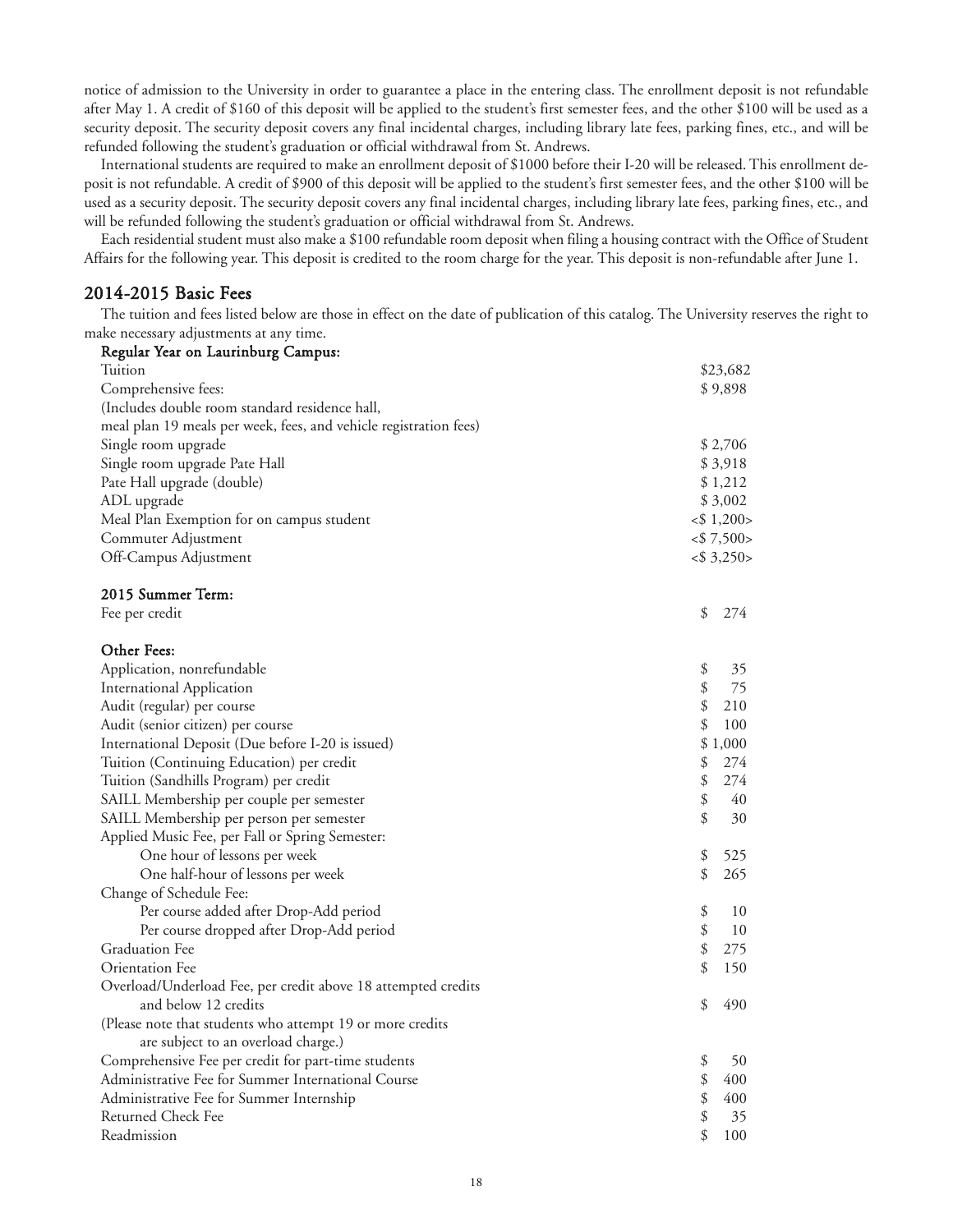| Science Laboratory Fee, per course                         |    | 45      |               |
|------------------------------------------------------------|----|---------|---------------|
| Equestrian Facility Fee, per course                        |    | 40      |               |
| Horseback Riding                                           |    | Varies  |               |
| Riding lessons (2 per week for a total of 20 per semester) | S  | 660     |               |
| Practice rides (1 per week for a total of 10 per semester) | \$ | 330     |               |
| Private riding lessons (30 minutes each)                   |    |         | 40 per lesson |
| Boarding a horse (per month)                               | \$ | 650     |               |
| Student Health Insurance                                   |    | \$1,350 |               |
| <b>Transcript</b> Fee                                      |    |         |               |
| Same day service, add                                      |    | 25      |               |
| Overnight mailing fee, additional                          |    | 25      |               |
| Remake of Student ID                                       |    | 10      |               |

#### Payment for each term is required in full prior to the first day of classes for that term.

Student accounts are charged for such items as damage to University property, missing University property, traffic fines, and past due library or audio-visual materials if these items are not resolved in a timely manner. All fees and charges are due when they are assessed, and are payable at the Business Office. Nonpayment will result in penalties, including withholding of transcripts, withholding of grades and prevention of registration for classes. All tuition, fees, and fines must be paid in full before students are permitted to graduate and receive their diplomas.

Failure to meet obligations to the University may result in the delinquent account being placed with a collection firm. Such students may be responsible for 16 percent interest, four percent late charges, attorney's fees and court costs incurred by the University in collecting their delinquent accounts.

Written Complaints regarding a business office matter may be directed to Ms. Terry Laughter, Vice President for Business and Finance, Morgan Liberal Arts Building, who will direct it to the proper channels.

#### Insurance

All full-time, degree-seeking students attending the Laurinburg campus are required to be covered under medical insurance and to provide proof of adequate coverage to the Business Office and Student Health Services. Degree seeking students enrolled in the satellite or online programs are not required to provide evidence of medical insurance. The University offers a student accident and health plan. The premiums are billed with first semester fees. Students furnishing proof of comparable or better coverage with another carrier to Student Health Services and completing the online waiver form before registration of the first enrolled semester of each academic year may be granted an exemption. All students must file the online waiver or enrollment forms annually. Failure to do so will result in automatic participation in the University medical plan. International students are required to carry the international student health plan offered through the University. St. Andrews student athletes must carry the athletic insurance policy offered by St. Andrews unless their private insurance covers them while participating in athletic events. The University provides only a secondary policy for athletic participation that does not kick in until primary insurance has paid.

The University-sponsored student health plans function with a referral by Student Health Services to a provider and require minimal co-pay for physician visits and prescriptions. The medical provider files all insurance claims, thus making this a very userfriendly system for students. Students may elect to use any provider, with a deductible and student responsibility of filing claims. Insurance claim information assistance and forms are available in the Student Health & Wellness Center.

The University does not assume responsibility for a student's personal belongings located on University property. Students are urged to obtain insurance, if not covered under a parent's policy, to ensure that personal property is covered for damage or theft while on campus.

#### Expenses for Part-Time, Regular Degree-Seeking Students

Commuter students who enroll in 6 or fewer credits per semester and 12 or fewer credits per academic year may take their first 18 total credits at a discounted rate of \$270 per credit. They are also billed a comprehensive fee at one half the regular rate of \$50 per credit. Students with senior standing are not eligible for this discount. Upon completion of 18 credits, part-time students will be charged the full, non-discounted rate for tuition and comprehensive fees.

#### Change in Residence Status

If a student is granted permission to live off campus after the beginning of a semester, he or she is charged on a prorated basis for comprehensive fees according to the time spent in residence halls.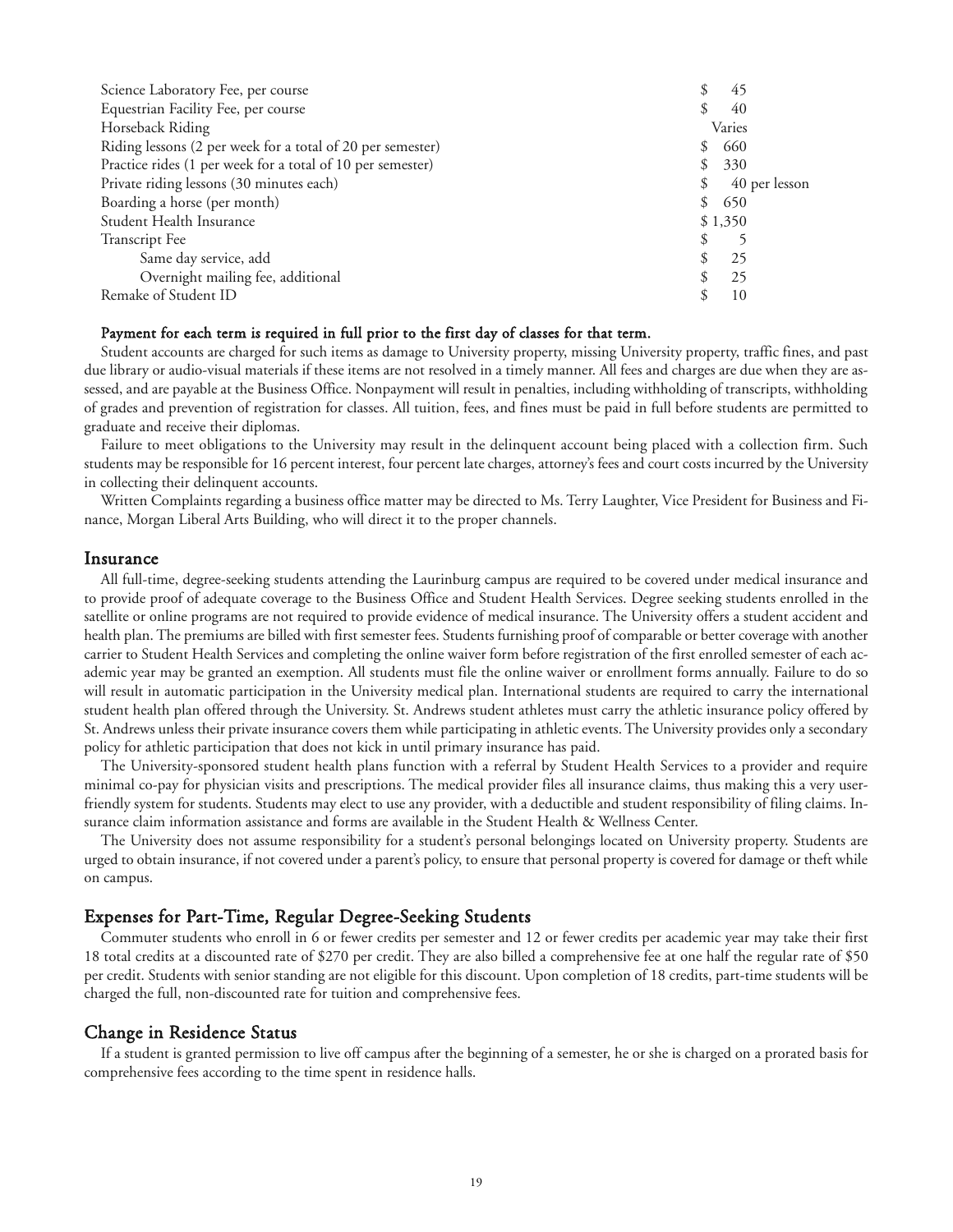# Payment Schedule for 2014-2015

#### Resident Students:

| *May 1: Admission Reservation Deposit 2014-2015<br>July 15: Fall Semester Fees<br>Dec. 15: Spring Semester Fees<br>Total: | \$.<br>260<br>\$16,790<br>\$16,790<br>\$33,840 |
|---------------------------------------------------------------------------------------------------------------------------|------------------------------------------------|
|                                                                                                                           |                                                |
| Non-Resident Students:                                                                                                    |                                                |
| Scotland and Contiguous Counties                                                                                          |                                                |
| *May 1: Admission Reservation Deposit 2014-15                                                                             | \$.<br>260                                     |
| July15: Fall Semester Fees                                                                                                | \$13,040                                       |
| Dec. 15: Spring Semester Fee                                                                                              | \$13.040                                       |
| Total:                                                                                                                    | \$26,340                                       |
| All Other Non-Permanent Residents:                                                                                        |                                                |
| *May 1: Admission Reservation Deposit 2014-2015                                                                           | \$<br>260                                      |
| July15: Fall Semester Fees                                                                                                | \$14,870                                       |
| Dec. 15: Spring Semester Fee                                                                                              | \$14,870                                       |
| Total:                                                                                                                    | \$30,000                                       |
| *Nonrefundable after this date                                                                                            |                                                |

Payment Plan

St. Andrews offers an interest-free 10-month payment plan through Sallie Mae TuitionPay (For more information contact TuitionPay at 1-800-635-0120 or https://www.salliemae.com/landing/tpp/ or the St. Andrews Business Office at 910-277-5225.

#### Financial Assistance

The primary financial responsibility for students' educational costs rests with students and their families. St. Andrews provides financial assistance to students who demonstrate academic and co-curricular merit and financial need to assist them and their families in meeting the cost of attending the University. Students are encouraged to file the FAFSA and contact the St. Andrews Office of Student Financial Aid early in their University choice process. The office may be reached by calling 1-800-763-0198, or by fax at 910-277-5206 or by email at finaid@sapc.edu.

The goal of all St. Andrews financial assistance programs is to help academically qualified students benefit from St. Andrews educational programs. Most financial assistance at St. Andrews is determined by a combination of the student's academic and co-curricular records and financial need. Students who demonstrate exceptional academic or athletic ability may qualify for certain academic or athletic scholarships and grants regardless of demonstrated financial need. Financial assistance at St. Andrews is usually a combination of grants and scholarships, work-study, and loans. In addition to the aid listed here visit our web page at www.sapc.edu for listings of and links to other sources for funding.

Written complaints regarding a financial aid matter may be directed to Ms. Debbie Bell, Director of Admissions, Morgan Liberal Arts Building, who will direct it to the proper channels.

### Applying for Financial Assistance School Code for FAFSA is 001540 (Webber International University)

To be considered for financial assistance, students must first be accepted for admission to St. Andrews. Students must file the Free Application for Federal Student Aid (FAFSA) in order to be eligible for need based financial assistance. The FAFSA is available on the internet at http://www.fafsa.gov. Electronic filing is recommended and preferred as it is significantly faster to process. Forms are available, if needed, from high school counselors, independent educational consultants, and the St. Andrews Office of Student Financial Aid. The Office of Student Financial Aid may request additional forms or information from the student and their family before a financial aid award is made.

The priority filing deadline for financial aid is May 1st. Due to limited funding in some programs, student files completed after that date may not be considered for all programs. Students should accept their financial aid within two weeks of receiving their award letter.

# Types of Financial Assistance

#### St. Andrews Scholarships and Grants

St. Andrews offers a competitive academic scholarship and grant program for students with strong academic backgrounds. St. Andrews Scholarships and Grants are awarded based on high school or College/University grade point averages and scores from the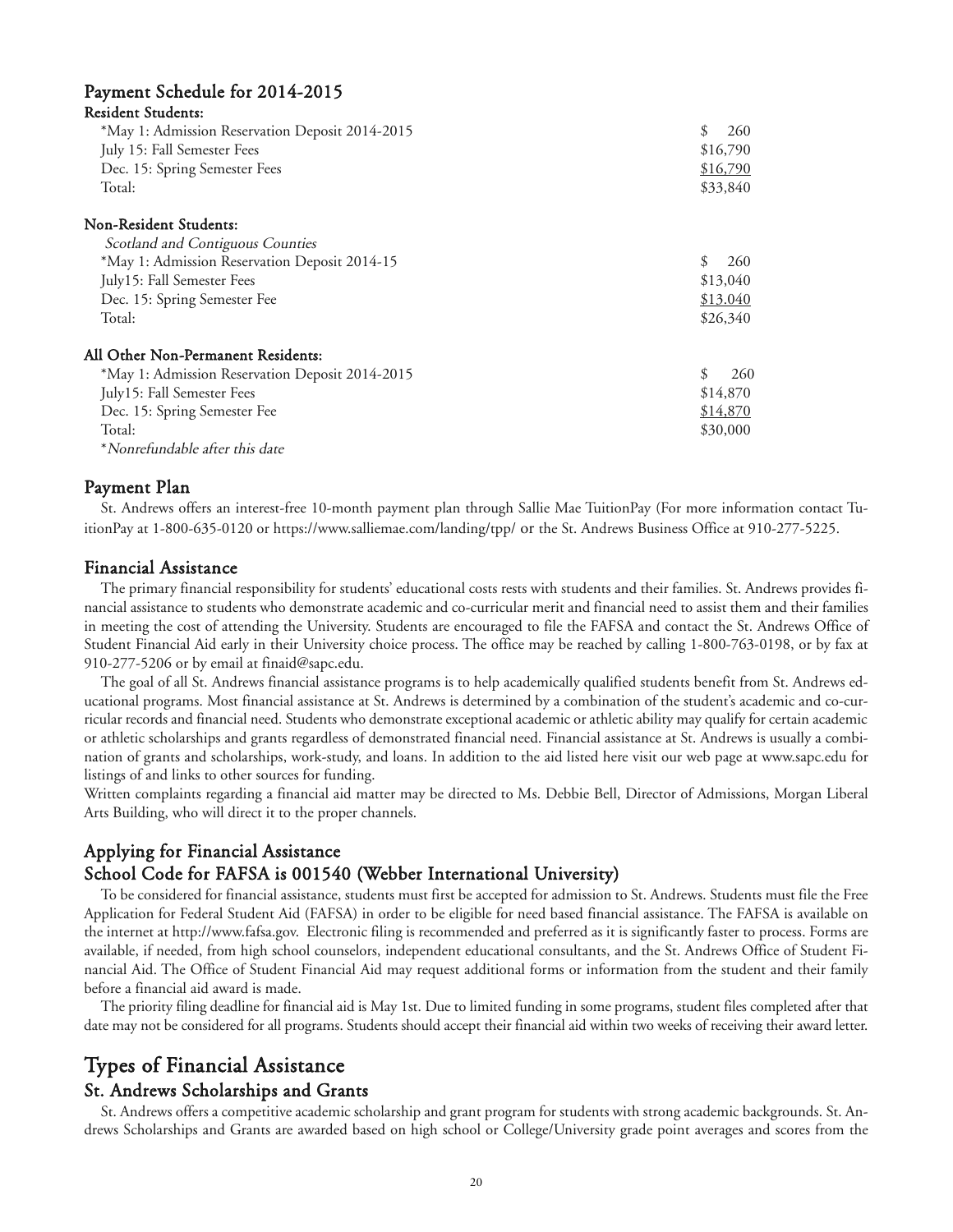Scholastic Aptitude Tests (SAT) or the American College Testing Assessment Program (ACT). Additionally St. Andrews recognizes outstanding co-curricular and extra curricular involvement with a variety of scholarships and grants. St. Andrews Scholarships and Grants are renewable for up to 4 years based on the student maintaining the necessary academic performance as required for each program.

#### Grants

St. Andrews awards other grants based on a combination of financial need and other criteria. These include grants awarded by the University from its own resources, federal grants such as the Federal Pell Grant, the Federal Supplemental Educational Opportunity Grant, and state sponsored grants. All recipients of need-based grants must file the FAFSA.

North Carolina residents may be eligible for the North Carolina Need Based Scholarship (NCNBS). Students must file the FAFSA to see if they are eligible for the NCNBS. This scholarship is based on need and a student's state of legal residency. Information about this scholarship may be obtained from guidance counselors, independent educational consultants, and the St. Andrews Office of Student Financial Aid.

### Work-Study

The Work-Study program provides part-time employment opportunities for qualified students. Most Work-Study positions are funded through the Federal Work-Study program. This program is managed through the Office of Student Financial Planning. The average workload is approximately 8 hours per week. Students work in a variety of positions, gaining valuable work experience, and jobs are available in a variety of campus offices and departments. Students are paid monthly by check for hours worked. Federal Work Study funding is very limited and is awarded based on need and availability of funding. For more information, contact the Office of Student Financial Aid at 910-277-5560.

#### Loans

St. Andrews participates in the William D. Ford Federal Direct Loan Program. This includes Direct Stafford and Direct PLUS (Parent) Loans. The Direct Subsidized Stafford Loan is need-based and is determined after submission of the FAFSA. In addition, students and their parents may be eligible to borrow through the Direct Unsubsidized Federal Stafford or Direct Plus loan programs. Students who indicate that they are interested in participating in the various loan programs will be able to download the forms necessary for initializing the loan process from our website. Completed loan request forms must be sent to the Office of Student Financial Aid for certification and processing. Parent Loan applications and master promissory notes (MPN) can be completed at www.studentloans.gov or they will be mailed to you from the Dept. of Education if you have not completed them online. Most loan programs electronically credit proceeds to the student accounts. In rare instances, the student or parent will be required to endorse a paper check prior to the loan credit being applied for deposit to the student account.

#### Renewal of Financial Assistance

Students must reapply for financial assistance each academic year by completing and submitting the Renewal FAFSA. The FAFSA is available on line at http://www.fafsa.gov/ or a student may obtain a paper copy from the St. Andrews Office of Student Financial Aid. Financial awards will be emailed after the FAFSA is received provided that the student is admitted. Students should accept their financial aid award by signing and returning their acceptance within two weeks of receiving their award letter.

#### Financial Aid Funds Available:

| <b>Institutional Funds</b>    |                                                           |
|-------------------------------|-----------------------------------------------------------|
| Name                          | Criteria                                                  |
| Academic Achievement Awards   | GPA and SAT/ACT                                           |
| <b>Athletic Scholarships</b>  | Athletic Ability                                          |
| S.A. Arts Scholarship         | Complete Application. Talent in performing or visual arts |
| S.A. Creative Arts Award      | Complete Application. Talent in performing or visual arts |
| S.A. Business Administration  | Complete application. Talent in business or economics     |
| S.A. Drama Award              | Complete Application. Talent in performing arts           |
| S.A. Performance Arts         | Complete Application. Talent in performing or visual arts |
| S.A. Pre-Vet Award            | Complete Application                                      |
| S.A. Theater Scholarship      | Complete Application. Talent in performing arts           |
| Equestrian Scholarship        | Complete Application. Equestrian experience and ability   |
| <b>Honors</b>                 | GPA and SAT/ACT Leadership experience                     |
| Science/Math Award            | Complete Application. Talent in science or math           |
| Scottish Heritage Scholarship | Piper, Drummer, or Highland Dancer Audition               |
| St. Andrews Choir             | Choral Audition                                           |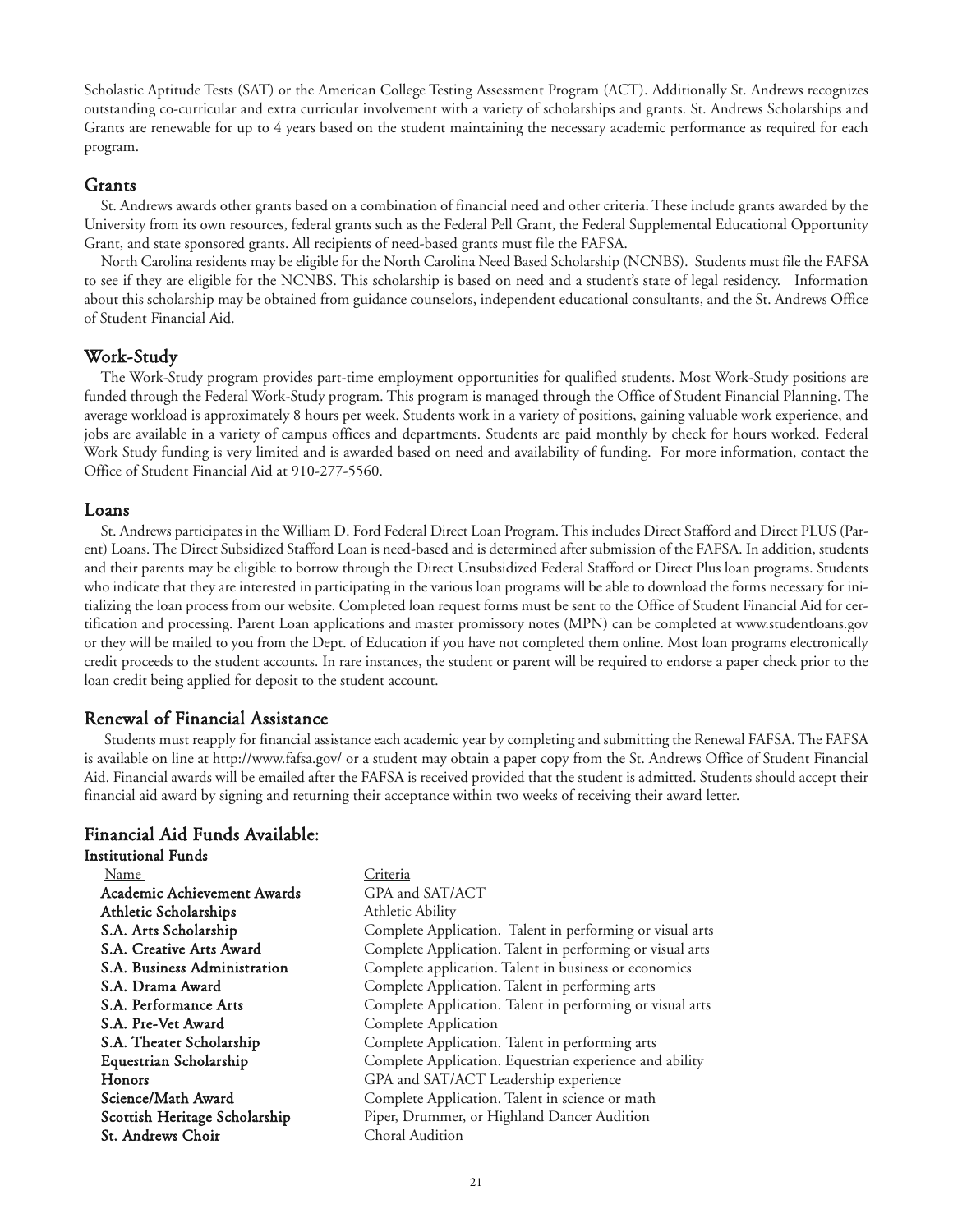#### State & Federal Funds

| Name                      | Source  | Basis          | Form                  |
|---------------------------|---------|----------------|-----------------------|
| NC Need Based Scholarship | State   | Residency/Need | <b>FAFSA</b>          |
| Federal Work-Study        | Federal | Need           | <b>FAFSA</b>          |
| <b>FSEOG</b>              | Federal | Need           | <b>FAFSA</b>          |
| Pell Grant                | Federal | Need           | <b>FAFSA</b>          |
| Direct PLUS               | Federal | Credit Based   | PLUS Loan Application |
| Direct Stafford Loan      | Federal | Need           | <b>FAFSA</b>          |

#### Satisfactory Progress for Financial Aid

Students must maintain satisfactory academic progress to receive financial aid. The United States Department of Education requires students to maintain a 2.0 cumulative grade point average (GPA) in order to receive financial aid. Financial aid probation and academic probation are different. Please see the Academic Polices section of this catalog for academic probation information.

Satisfactory progress also requires that a full-time student complete enough credits each semester to be able to graduate within six years. In addition, federal and state policies require that students must normally take a minimum of 12 academic credits in any given semester to be considered a full-time student for financial assistance purposes. A student must maintain a cumulative grade point average of 2.0 or higher and pass at least 75% of the classes they attempt.

At the end of each semester each student's grades are evaluated. Any student who does not have a cumulative grade point average of 2.0 or higher will be placed on financial aid probation for the next term they are enrolled at SAU. The student will continue to receive financial aid for that term. If the student has not obtained a cumulative GPA of 2.0 or higher at the end of the second term they will be ineligible for financial aid for the next term they are enrolled at SAU. A student who has been placed on financial aid probation and has lost their financial aid may appeal the loss of financial aid to the Director of Financial Aid. Students who do not win their appeal and loose their financial aid will remain ineligible for financial aid until they have met satisfactory academic progress of a cumulative GPA of 2.0 or higher and have been removed from financial aid probation.

#### Refunds for Cancellations and Withdrawals

Students who register for classes either during the advance registration period or during normal registration at the beginning of each semester are considered registered for billing purposes unless a formal cancellation of registration is filed with the Registrar's Office prior to the beginning of classes.

Students who withdraw from the University after the start of classes should follow the withdrawal procedures outlined under "Withdrawal from University" in the Academic Policies section of this catalog, and indicate the date of their withdrawal. Students who do not follow these procedures may not qualify for a refund of fees paid to St. Andrews.

If the student is receiving Federal student financial aid and withdraws without following the withdrawal procedures, the University will then determine his/her withdrawal date based on the student's last known attendance at St. Andrews and will calculate any required return of federal funds to the United States Department of Education. A student who withdraws from the University may be entitled to a refund of institutional charges paid to the University for that academic semester, or may owe any unpaid charges at the time of withdrawal. Institutional charges include tuition and comprehensive fees, and any other general or specialized St. Andrews fees that are charged. The amount of any refund will be determined by the date in the semester when the student actually withdraws, the student's account, and any return of Federal Title IV aid funds. Refunds from St. Andrews will be calculated by following the procedure below.

For the Fall and Spring semesters, the refund policy provides for a full refund of tuition, room and board, less a 5% administrative fee when a student officially withdraws from the University within the first calendar week (start of classes) of school opening. The following week a withdrawing student shall receive a 75% refund of tuition, fees, room and board. During the third week of school opening a 50% refund will be calculated. The fourth and final week of the refundable period, a student will receive a 25% refund of tuition, fees, room and board. Should a student withdraw or be dismissed from the University beyond this four week period, no refunds will be made. Any refunds due will be made within 30 days of the date the University becomes aware of the student's withdrawal.

#### Credit Balance Refund Policy

The amount of any refund will be determined by (a) the date in the semester when the student actually completes the final step in the official withdrawal process, or the date when the University determines that the student has left campus without completing the withdrawal process; (b) the student's account status; and (c) any required return of Federal Title IV financial aid funds.

Any refund due from St. Andrews will be calculated according to the following procedure.

Taking into consideration items (a), (b), and (c) above, for the Fall and Spring semesters, the refund policy for in-seat, online or blended courses provides for a full refund of tuition, fees, room and board, less a 5% administrative fee when a student officially withdraws from or leaves the University within the first calendar week of the semester (calculated from the "classes begin" day in the university calendar for the semester). A student withdrawing or leaving within the second calendar week shall receive a 75% refund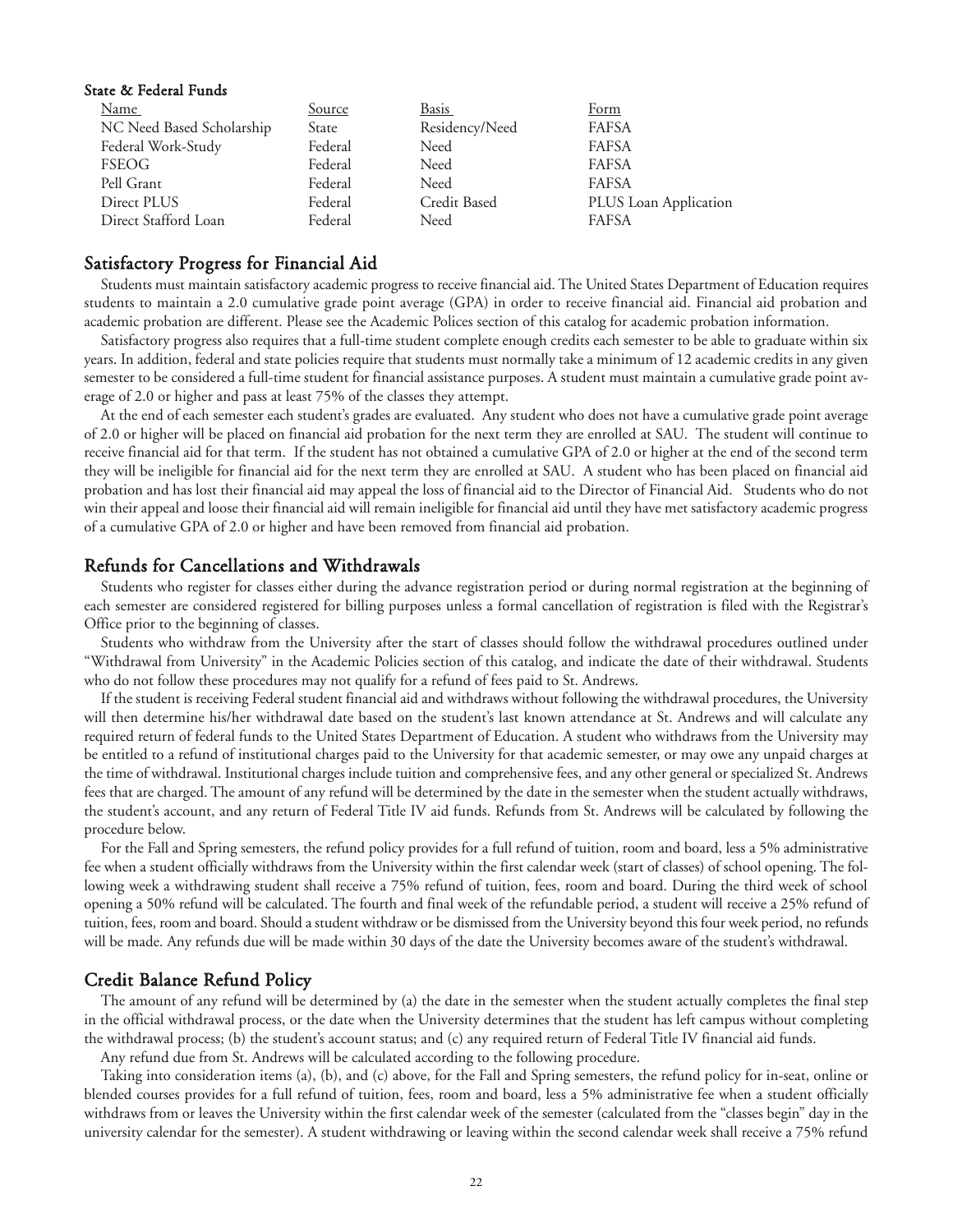of tuition, fees, room and board. For a withdrawal or departure during the third calendar week of the semester, a 50% refund will apply. The fourth week represents the final week of the refundable period, and a student withdrawing or leaving during the fourth calendar week will receive a 25% refund of tuition, fees, room and board. Should a student withdraw or be dismissed from the University beyond this four (4) week period, no refund will be made.

### Return of Federal Title IV Funds Policy

If a student attending St. Andrews is receiving federal financial aid funds and withdraws during the first 60% of the semester, the federal government is entitled by law to the return of any unearned federal funds awarded to the student for the semester. The return of federal funds will be determined by the percentage of the semester the student completed prior to withdrawal, up to 60%. No return of federal funds is required if the withdrawal is after the 60% point in the semester.

A student who withdraws from the University may be required to repay a portion of federal financial aid grant or loan funds, or may owe unpaid institutional charges.

Depending on the circumstances at the time of withdrawal, the University and/or the student will return unearned Federal Title IV Funds, including PLUS loans, in the following order:

> Direct Unsubsidized Federal Stafford Loans Direct Subsidized Federal Stafford Loans Direct PLUS Loans Federal Pell Grants Federal SEOG Other Federal Student Financial Aid programs

Students may obtain further information regarding this refund policy and the return of Federal Title IV Funds from the Office of Student Financial Aid. Examples of certain typical refund calculations are also maintained in that office for review. Additional policies and requirements may apply to these refund policies, as determined by the United States Department of Education, and will be available for review as well.

#### Veterans Benefits

St. Andrews is approved for study using the US Department of Veterans Affairs benefits. All students receiving these benefits must comply with certain academic standards to receive educational benefits. Eligible veterans can apply to the Department of Veterans Affairs for educational benefits after they have been accepted for admission. Veteran benefit applications are available online at www.gibill.va.gov.

Veterans and others who are eligible may apply for and receive benefits under several programs:

- Chapter 30 –The Montgomery G.I. Bill
- Chapter 31 Veterans with service-connected illness or injuries
- Chapter 32 Veterans Educational Assistance Program
- Chapter 33 The Post-9/11 GI Bill (Yellow Ribbon Program (100% Eligibility))
- Chapter 35 Dependents and survivors of veterans with 100 percent service-connected disabilities or of service members who lost their life on active duty
- Chapter 1606 Educational assistance for members of the Selected Reserve (Montgomery G.I. Bill)
- Chapter 1607 Educational benefits for certain individuals activated after Sept. 11, 2001 (REAP)

If you receive veteran's educational benefits you must notify the veteran's coordinator in the Registrar's or Financial Aid Office prior to registering for classes each semester. All required paperwork must be received before any VA educational benefits can be certified. The coordinators will certify your enrollment status with the Department of Veterans Affairs after the drop/add period has ended. Veterans benefit recipients must notify the Veterans coordinator of any change in name, address, enrollment status, major declaration, schedule, type of class, eligibility changes, etc. Any change in enrollment status will affect the amount of monthly benefits a student may receive. In addition, a change may cause an overpayment that will have to be repaid to the Department of Veterans Affairs by either the student or the university.

#### Attendance for Veterans

In accordance with Department of Veterans Affairs regulations, class attendance is monitored for students receiving veteran's benefits. Each student is responsible for the attendance policy for each course, as listed on the syllabus. If academic progress is unsatisfactory because of excessive absences as determined by the instructor, a veteran may be required to repay some or all of the benefits received.

#### Academic Progress for Veterans

Veterans are eligible for payments only for credit hours that are required for their program of study. Federal regulations state that veteran's benefits cannot be paid for a course from which the student withdraws. Students may be required to return money paid for these courses except for the first instance of withdrawal from a course or courses totaling not more than 6 semester hours or in cases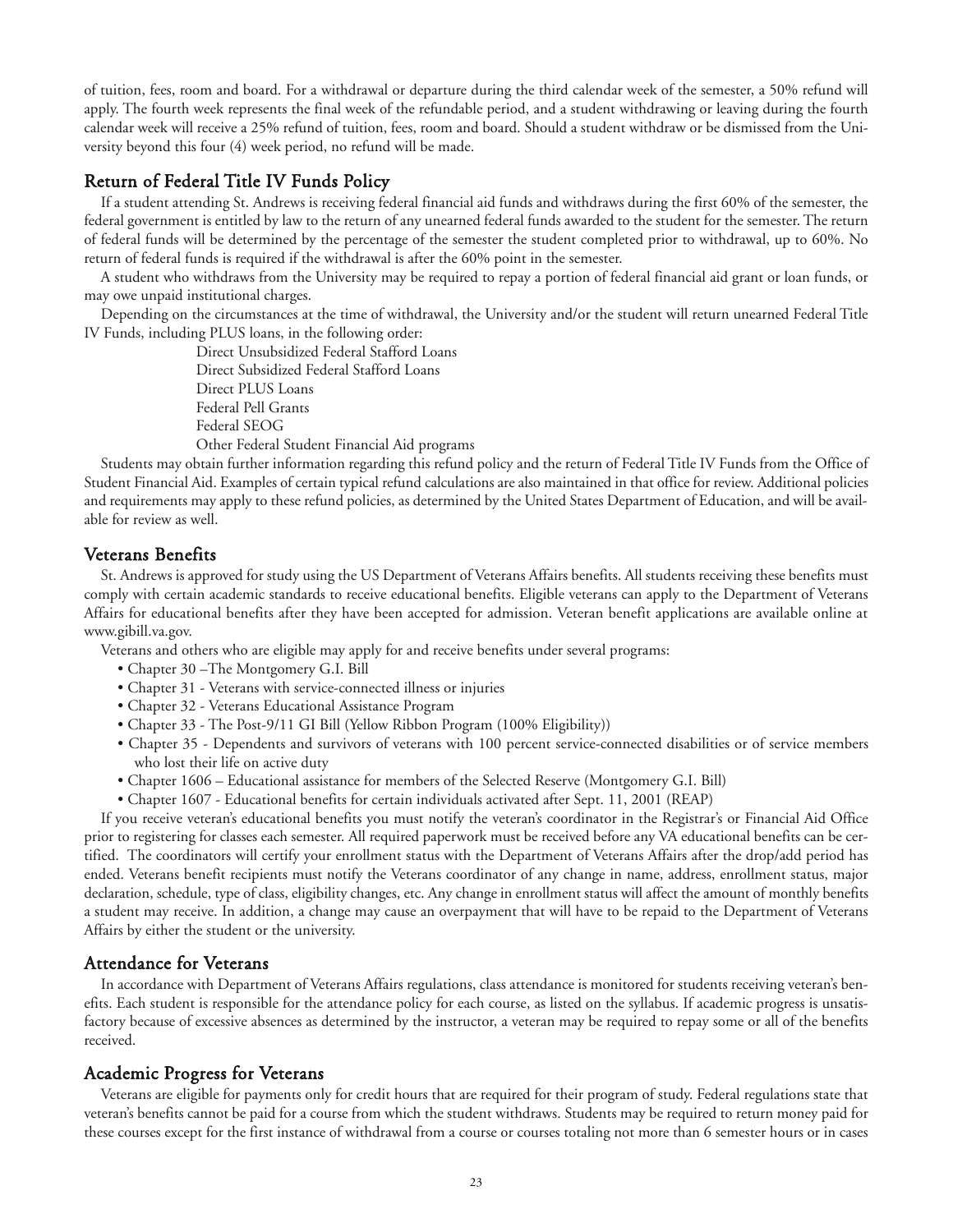of mitigating circumstances (defined as unanticipated and unavoidable events beyond the student's control, such as deployment, illness or accident). Students receiving veteran's benefits are responsible for notifying the veteran's coordinator of any mitigating circumstances so the information can be reported to the Department of Veterans Affairs.

# Vocational Rehabilitation

Students with qualifying physical, emotional, or other disability may be eligible for services of their home state Vocational Rehabilitation. Services include vocational counseling and guidance, training (with payment of costs such as books, fees, etc.) and job placement. Under certain circumstances students may also qualify for help with medical needs, living expenses, and transportation.

# Academic Programs Majors Offered at St. Andrews Department of Business & Economics

#### Business Administration (B.A.) Business Administration - Specialized Program of Study in Equine Business Management (B.A.) Business Administration - Specialized Program of Study in Therapeutic Horsemanship Management (B.A.) Sport and Recreation Studies (B.A.)

# Department of Education

Elementary Education with K-6 Licensure (B.A.) Physical Education with K-12 Licensure (B.A.) Middle School Grades Education (B.A.) Special Education (B.A.)

# Department of Equine Studies

Therapeutic Horsemanship (B.A.)

# Department of Interdisciplinary Studies

Interdisciplinary Studies (B.A.)

## Department of Liberal & Creative Arts

Communication with an emphasis in Public Relations (B.A.) English and Creative Writing (B.A., B.F.A.) Philosophy and Religious Studies (B.A.) Social Science (B.A.) Concentrations in History, Public History, and Politics Visual and Performing Arts (B.A.) Concentrations in Studio Art and Game Art and Design

# Department of Natural & Life Sciences

Biology (B.A., B.S.) Biology - Specialized Program of Study in Equine Science (B.A., B.S.) Forensic Science (B.A.) Concentrations in Chemistry and Psychology Psychology (B.A.)

# General Honors Program

## Mission

Consistent with and supportive of the mission of the University, the General Honors Program seeks to offer special challenges and enhanced opportunities to students of proven academic achievement. The mission of the General Honors Program is to further the personal, intellectual, and ethical growth of students who excel academically.

## Learning Outcomes

- 1. Learn the main defining beliefs of Judaism, Christianity, and Islam as found in their sacred literature.
- 2. Be able to state the main ideas and insights of selected significant thinkers, scientists, and leaders in world civilization and place those ideas and insights into their historical context.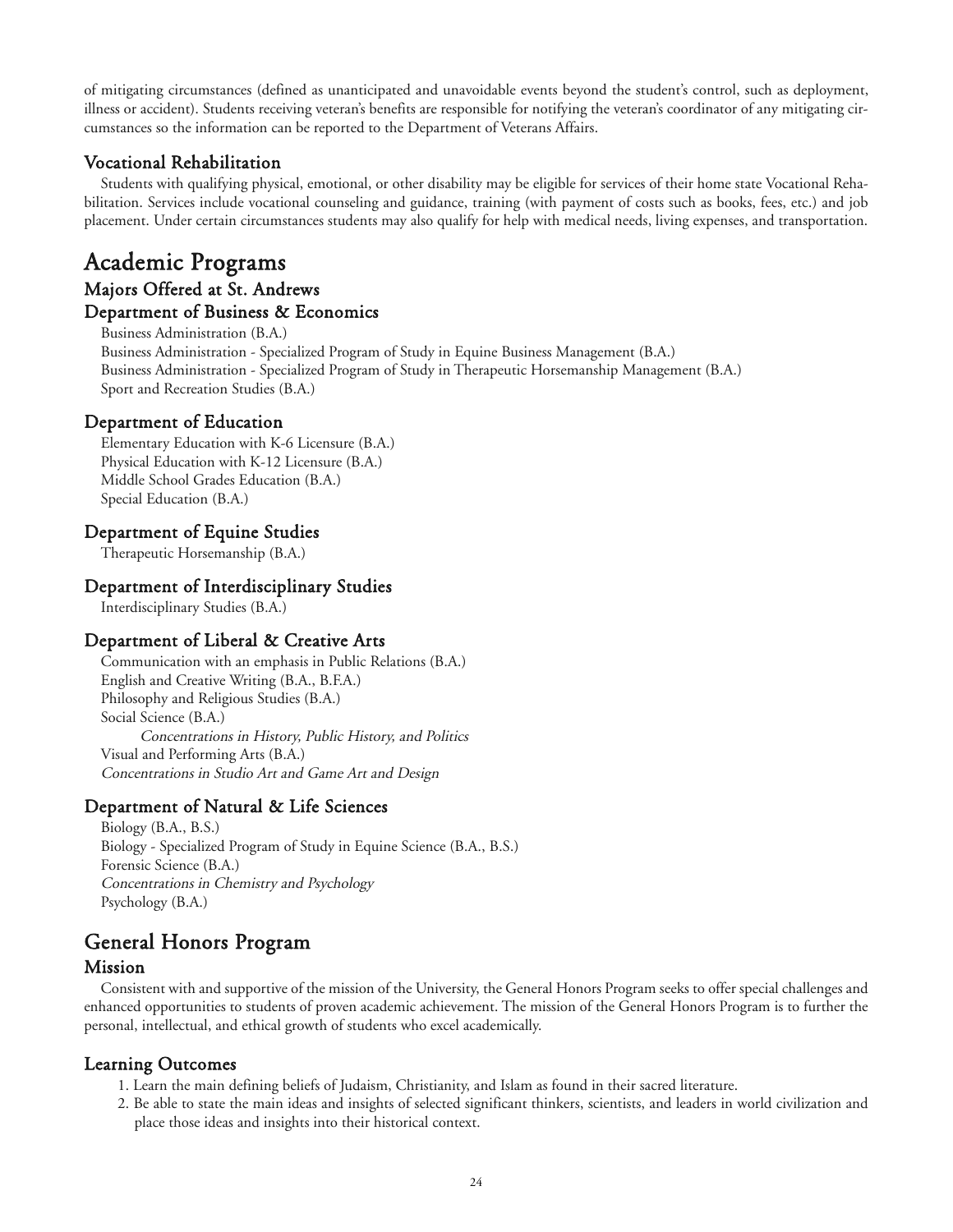3. Develop an ability to communicate, support, and defend complex ideas effectively in writing.

4. Arrive at their own informed position on selected major ethical issues confronting modern humans.

5. Develop an ability to synthesize learning from multiple disciplines and perspectives into an effective and defendable whole.

- 6. Increase critical and analytical skills
- 7. Demonstrate the ability to pursue a significant research project.

#### Eligibility Requirements

The General Honors Program is open to entering first year students with a SAT score of 1100 or above (or equivalent ACT score) and a high school grade point average (GPA) of 3.40 or above.

In addition, if space permits, other entering students may petition the Director of General Honors for acceptance. At the end of the Fall Semester of their first year, students who have earned a cumulative GPA of 3.00 or better may petition to enter the General Honors Program. Transfer students with a 3.35 University GPA or better may also petition for entrance to the General Honors Program.

### Curriculum

| First Year: Fall                                 |             |
|--------------------------------------------------|-------------|
| HON 250 Intro to Honors                          | 1.5 credits |
| First Year: Spring                               |             |
| HON 252 Ethical Issues Seminar                   | 1.5 credits |
| Sophomore Year                                   |             |
| Special Honors sections of SAGE 230 and SAGE 240 | 6 credits   |
| Junior Year                                      |             |
| HON 300: Modern Civilizations                    | 3 credits   |
| HON 361: Junior Seminar in Honors                | 3 credits   |
| Senior Year:                                     |             |
| HON 400: Senior Honors Thesis                    | 3 credits   |

### **Certification**

Students who complete all General Honors courses with a grade of B or better, and who maintain a cumulative GPA of 3.2 or better, will be awarded a General Honors Certificate. All honors coursework and successful completion of the General Honors Program will be noted at graduation and on the student's official St. Andrews transcript.

# Departmental Honors Program

In addition to the General Honors Program, the St. Andrews Departmental Honors Program offers independent study opportunities for superior students in designated disciplinary majors.

Students must have achieved and maintained a cumulative 3.00 GPA on all coursework attempted, and a 3.30 GPA or better in major courses. Students must also receive recommendation to the Departmental Honors Program from the faculty in which the honors are to be taken. In addition, students must be certified as eligible for Departmental Honors by the Dean of the University.

#### Program Requirements

Unless otherwise specified by a particular department, to graduate with the designation "honors in (the major)," in addition to meeting graduation requirements for the B.A., B.F.A., or B.S. degree, students must: successfully complete and earn not fewer than 6 credits and not more than 12 credits of 497 Independent Study covering work in at least two regular semesters with a GPA of 3.30 or better in each independent study; present an honors thesis or honors project acceptable to the academic program faculty that offers the major; complete a comprehensive oral examination on the subject matter of the honors thesis; or, for students with majors in the visual or performing arts, an appropriate critique of the honors project/performance; and, complete any additional requirements specified by the academic program faculty that offers the major. More specific requirements are listed with the major requirements.

An honors committee, consisting of at least one faculty member in the academic program, one faculty member outside the academic program, and one additional examiner who may be from off-campus, will certify the oral examination, exhibit, or performance as worthy of the designation "graduation with honors."

The faculty member supervising the student's independent study will be responsible for reporting grades and certifying successful completion of the Departmental Honors Program.

Students who pass the independent studies but who are not certified for graduation with honors will receive appropriate course credit and grades for independent study, as determined by the supervisor in consultation with the program faculty and examination committee.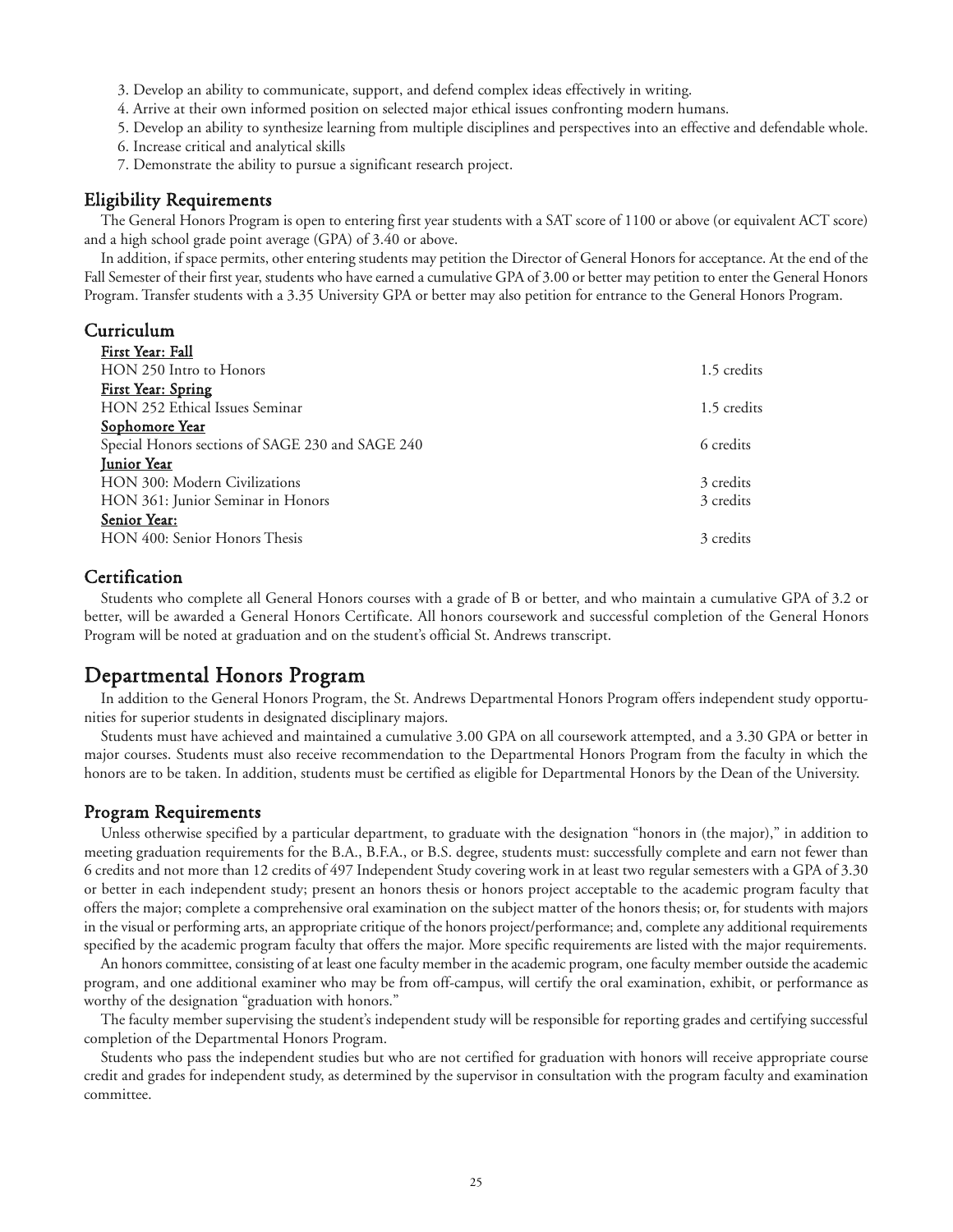# Sophomore Honors

Sophomore Honors are conferred each spring. Students with sophomore standing who are enrolled in the Spring Semester and have earned a minimum GPA of 3.25 on all coursework attempted through the end of their sophomore Fall Semester qualify for Sophomore Honors. Sophomores are not eligible for Sophomore Honors if they have received a grade of F in any University course, or if they are on academic or social probation.

# Dean's List

The Dean's List recognizes all degree-seeking students who have met all four of the following conditions: have earned a minimum semester GPA of 3.50 at the end of either a Fall or Spring Semester; have completed a minimum of 12 credits for that semester; have earned a grade of C or above in each course; and have not received a grade of I (Incomplete) in any course in the semester.

Exchange students are eligible for the Dean's List if they have met all other academic qualifications for inclusion.

# St. Andrews Honor Society

Membership in the St. Andrews Honor Society is awarded to students with junior or senior standing who are enrolled during the Spring Semester, or who have completed graduation requirements since the last commencement, and who have earned a minimum cumulative GPA of 3.50 in all coursework attempted, and on a minimum of 49 credits earned at St. Andrews. Eligibility is determined at the end of the Fall Semester for students enrolled at St. Andrews. Students are ineligible if they have received a grade of F in any coursework at St. Andrews, or if they are on academic or social probation.

# Alpha Chi

Alpha Chi is a national coeducational honor society with the purpose of promoting academic excellence and exemplary character among University and university students. Its name derives from the initial letters of the Greek words Aletheia, meaning "truth," and Xarakter, meaning "character."

In addition to honoring scholarly achievement, Alpha Chi seeks to find ways to assist its members in cultivating those habits of mind and heart that, according to the Alpha Chi constitution, "make scholarship effective for good."

As a general honor society, Alpha Chi admits members from all academic disciplines. Students with junior or senior standing and a minimum of 24 credits at St. Andrews who meet the requirements established at the national level are eligible for induction into Alpha Chi.

# Commencement Honors

St. Andrews bestows special recognition upon those students whose academic work has been of superior quality. To be eligible for distinctions, students must have earned a minimum of 55 credits at St. Andrews. Credits earned as pass/fail do not count toward the 55 credits required for commencement honors. Distinctions for graduation honors will be awarded in accord with the cumulative GPA on all courses attempted, as described below:

Summa Cum Laude for students with a cumulative GPA of 3.90 or higher.

Magna Cum Laude for students with a cumulative GPA of 3.75 to 3.89.

Cum Laude for students with a cumulative GPA of 3.50 to 3.74.

# Continuing Adult Education

#### Special Non-Degree Students

Each semester St. Andrews offers a variety of courses which may be taken for credit to serve adults in the Laurinburg and Scotland County communities. For further information, contact the Registrar's Office.

## St. Andrews Institute for Lifelong Learning (SAILL)

SAILL offers those citizens who live in Scotland County and the surrounding communities, and who are 50 years of age and older, the opportunity to continue interactive learning in a variety of forms. SAILL also provides the opportunity for interested senior citizens to become integrated into the University community, not only as learners and teachers, but also as individuals with unique and valuable perspectives to share with others.

The membership fee is \$35 per couple or \$25 per person each semester. Selected special activities may require additional fees.

#### Senior Citizen Audit Program

Citizens from Scotland County and surrounding areas who are 55 years of age or older may enroll in most of the regular course offerings of St. Andrews at a discounted rate per course.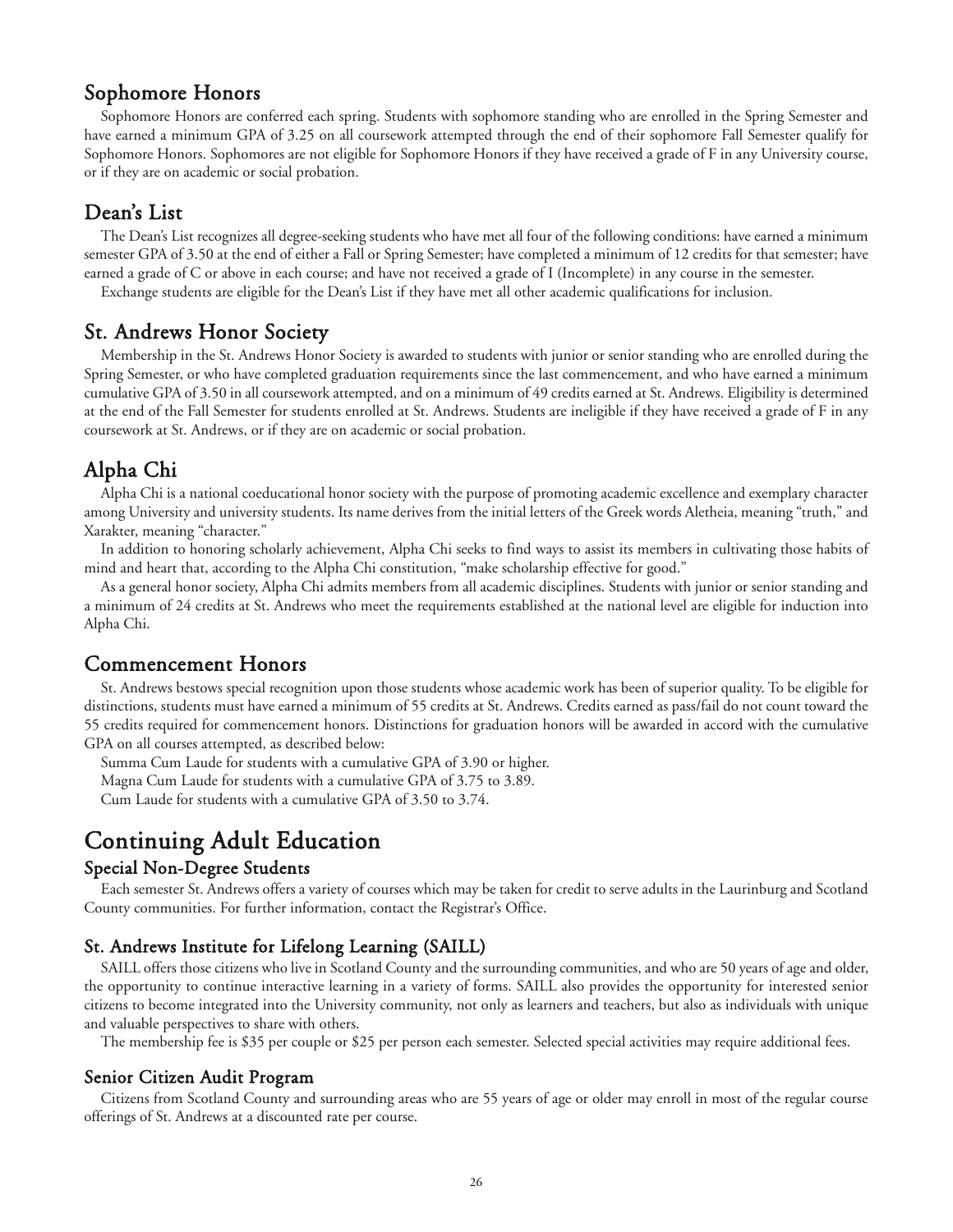# International Programs & St. Andrews Residential Programs Abroad

St. Andrews encourages international experiences for all its students. Opportunities for such educational/cultural experiences abroad are offered in four different categories.

Students planning to participate in these study abroad opportunities normally must be rising sophomores, have declared a major, and have earned a minimum GPA of 3.0. The University assists students in preparing applications and securing passports and visas and often serves as an advocate in securing financial assistance. The University policy on uses of St. Andrews Financial Aid Awards for Foreign Study is included under Academic Policies.

Students who have been in residence on the Laurinburg campus as full-time students for at least one year are eligible to have their summer session tuition fees waived for one St. Andrews summer short course of study abroad. To be eligible, a student must be fully paid up on all University financial bills at the time of application and be pre-registered for the following Fall Semester. An administrative charge of \$400 is required. See "Summer Study Abroad Programs."

#### European Languages & Cultures: Brunnenburg Castle, Italy Coordinator: Dr. Ted Wojtasik

Since 1983 the University has offered a full fall semester in the Tyrolian Alps of northern Italy. Ten to 14 students are selected to participate in that extraordinary program, offering challenging yet flexible opportunities for students to experience European culture while studying a variety of academic subjects. Courses at the castle are taught by one faculty member from St. Andrews and by two other professors—one a literary scholar and the other an anthropologist—who live at the castle. The semester begins in early Sept. and concludes in late Nov. The semester carries 12-18 credits, depending upon the student's schedule. Conversational study of German and Italian is required to allow greater interaction with the local community.

#### Chinese Language & Culture: Beijing, China Coordinator: Dr. Larry Schulz

Since Jan. 1988, St. Andrews has offered a Spring Semester in Beijing for selected University students. Participants engage in intensive Chinese language study and benefit from a broad and varied cultural engagement with China under the direction of CET, the coordinating agency.

Students in the culture studies program are housed at Capital Normal University in the western part of Beijing, while those in the intensive language program are at Beijing Institute of Education located nearby. There are numerous day and weekend excursions throughout the semester. A week-long spring break is provided for additional travel. Teachers for the Chinese language courses are Chinese language scholars. The residency staff is under the direction of CET. Faculty members are China experts. Staff members are Chinese who speak English or Americans who speak Chinese fluently. The semester carries 12-18 credits depending on student interests. Credits are earned in Mandarin Chinese and in selected topics of Chinese culture.

Students who have completed at least 30 credits with a GPA of 3.0 will be eligible to apply for admission to the China residential program abroad. Scholarship assistance is available to qualified students.

### Latin American Language & Culture: Cuenca, Ecuador Coordinator: Dr. Jeff Birdsong

Established in 1991, the Ecuador Program exchanges students and faculty with the Universidad de Cuenca. Cuenca is Ecuador's third largest city, and is about 8,000 feet above sea level, in a valley in the Andes Mountains in southern Ecuador.

Each fall a group of Ecuadorian students and their professor travel to St. Andrews for a semester. Each summer St. Andrews students travel to Ecuador for six weeks to study Spanish and other subjects. In addition to classroom instruction in culture and language, the program includes several excursions to points of historical or cultural interest. Generally, students receive 3 credit hours for participating in the program. Students are generally housed at a hotel close to the University and eat in the University cafeteria. A member of St. Andrews faculty also travels to Ecuador during the summer semester. The St. Andrews representative provides English as a Second Language (ESL) instruction to the Ecuadoran students.

#### Junior Year Abroad Program Coordinator: Dr. Jeff Birdsong

St. Andrews has formal exchange agreements with Kansai Gaidai University in Japan and with Hannam University in Korea. St. Andrews is a member of the Central University consortium. Students may participate in the variety of international study opportunities offered through Central University.

#### Summer Study Abroad Programs

A student may be exempted from tuition charges for one Summer Study Abroad Course of 1 to 3 credits offered by St. Andrews, if he/she has been enrolled as a full-time degree student for the preceding academic year, is pre-registered for the next Fall Semester, and does not have a past-due balance with the Business Office. All students accepted into the courses must pay an administrative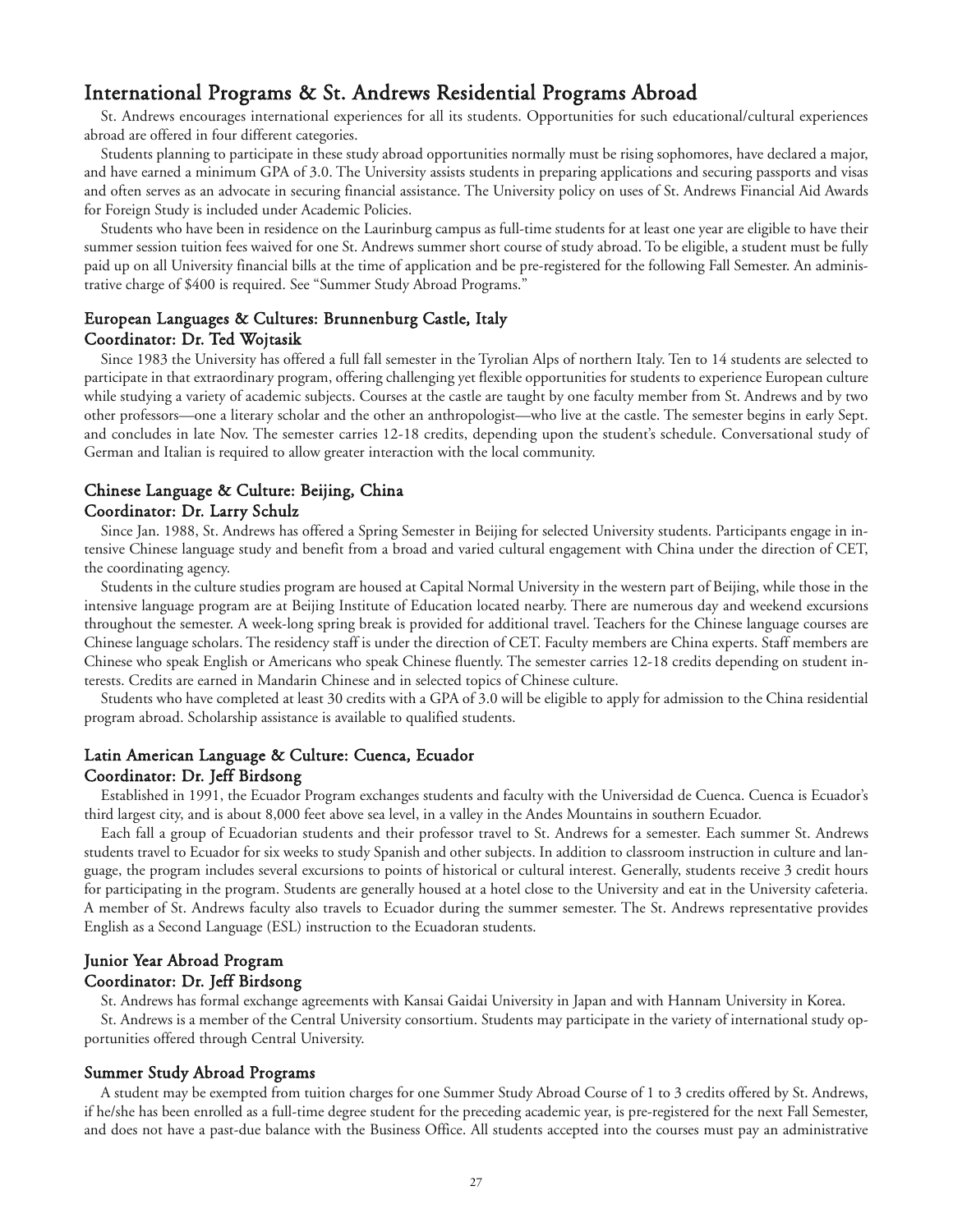charge of \$400, and a fee that will be charged to cover the non-tuition costs of the course, including such costs as agency fees and prorated travel costs of the leader.

The University reserves the right to cancel a Summer Study Abroad Course at any time preceding the actual start of the course. The number of courses and the minimum enrollment for each course will be established by the Dean of the University, but normally a course must enroll eight or more students, in order to cover expenses, before it will be offered. Past offerings have included study/travel in France, England, Scotland, India, Greece, Vietnam and Australia.

# Internships

Through experiential learning, St. Andrews makes it possible for students to apply classroom education to the demands of a work setting. The academic internship is an exciting and challenging part of a St. Andrews education recognized by the faculty for its learning value.

The Internship Program at St. Andrews University operates as an academic program supported by the Office of Career Services. Consistent with the mission of the University that emphasizes intellectual excellence, ethical values, and effective and responsible participation in society, the St. Andrews Internship Program provides opportunities for students to:

- 1. Expand their awareness of the world beyond campus by exposure to a variety of careers, disciplines, lifestyles, and environments.
- 2. Explore potential careers, clarify their educational and career goals, develop new skills, gain valuable work experience, and develop professional contacts.
- 3. Gain experience in the disciplined and discriminating use of evidence in making decisions and solving problems in a work setting.
- 4. Develop self-reliance, personal style, values, and beliefs in a manner consistent with becoming responsible and productive individuals.

Academic internships are available in every program at St. Andrews for any student who meets eligibility requirements. Internships can occur during any semester or summer session, and in almost any geographical location. In the past, St. Andrews students have interned at Adobe, Southern Pines Equine Associates, High Hopes Therapeutic Riding, Wells Fargo, Boston Community and Intergovernmental Services, Hospital for Special Care, Scotland Memorial Hospital Rehabilitation, the EPA, NASA, ABC's "Good Morning, America!", hospitals, law offices, social services agencies, churches, radio and television stations, newspapers, and art museums.

#### Eligibility for Internship Participation

Students normally must have a cumulative GPA of 2.5 or better, must be in good academic standing, and have the recommendation of a faculty sponsor. Some departments may have additional requirements. All internships must be approved by the worksite supervisor, the faculty sponsor, the Academic Department Chair, and the Internship Director.

#### Washington Center

Of special interest are the internships available in Washington, DC. Students compete for semester-long positions offered through the Washington Center in agencies such as the U.S. State Department, the Smithsonian Institution, or other agencies with concerns related to most majors at St. Andrews.

#### Summer Study Internships - Laurinburg Campus

A student may be exempted from tuition charges for one summer internship of 1 to 4 credits offered by St. Andrews, if he or she has been enrolled as a full-time degree student for the preceding academic year, is pre-registered for the next Fall Semester, has a class standing of at least a rising junior, meets all eligibility requirements, and does not have a past-due balance with the Business Office. All students enrolling in the course must pay an administrative charge of \$400.

#### Articulation Agreements

St. Andrews has articulation agreements with: the N. C. Community College System, Sandhills Community College (Business Administration), Iowa Central Community College (Interdisciplinary Studies and Psychology), Central Carolina Community College, and Montgomery Community College.

# Sandhills Program

The University offers evening and weekend classes leading to the Bachelor's degree in the Sandhills Program off-site instructional program on the campus of Sandhills Community University in Pinehurst, NC. Classes are scheduled to accommodate the needs of working adults and family members who are unable to pursue a day program. This degree-completion is provided on a semester basis. The Sandhills program offers four majors and one certification program: Bachelor of Arts in Business Administration, Bachelor of Arts in Education (Elementary), Bachelor of Arts in Interdisciplinary Studies and Bachelor of Arts in Psychology. The Education Program also offers courses leading to licensure to those who have already earned a Bachelor's degree. In addition, students may take courses on a non-degree seeking basis.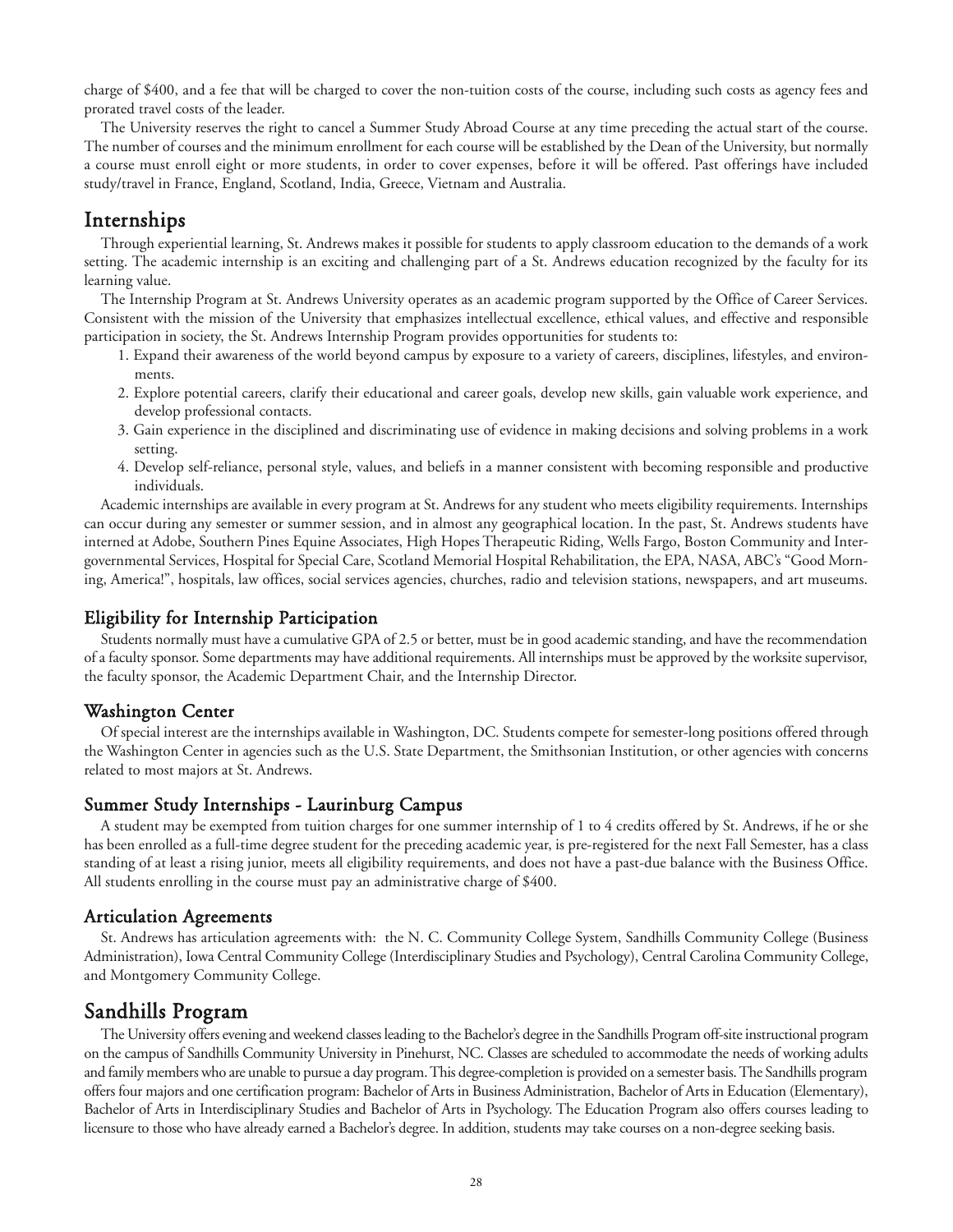Prospective students interested in the Sandhills Program may request additional information from St. Andrews, 1-800-763-0198 or at www.sapc.edu.

#### Summer Term

St. Andrews offers a summer term through the Center for Adult and Professional Studies. In addition, Study Abroad Programs, Guided Independent Study courses, and Internships are offered through the Laurinburg campus. For further information, contact the Registrar's Office.

# Academic Support Services

#### Academic Advising

The academic advising program is an integral part of the University's educational program. Faculty advisors assist students in the development of educational plans compatible with career and life goals. The University recognizes that the ultimate responsibility for making informed decisions about career and life goals and educational plans rests with the student, and ascribes to the academic advisor the role of helping students to identify and assess alternatives and consequences of decisions. Although faculty advisors help students plan their course of study, students are responsible for making sure that the courses taken meet the requirements for graduation.

Upon enrollment, each student is assigned an academic advisor. When a student officially declares a major, a faculty member in that major discipline then becomes the student's advisor.

#### Center for Academic Success

The Center for Academic Success serves as a focal point for student educational support. The goal of the Center, located in Pate Hall, is to support the educational programs of the University by providing opportunities for all students to develop strategies that will help them become effective learners. The Center provides resources, services and programming that assist students in developing their academic potential. Resources include: a computer lab with campus network and internet access. The Center for Academic Success houses study areas, space for individual and group studying and a staff of Academic Specialists who can assist with learning strategies.

The Writing Center, located in DeTamble Library, works closely with the Writing Faculty and has trained tutors able to assist students with specific writing needs including organization, development and editing of written work.

The duPont Center for Academic Success also provides accommodated testing for students registered with the Office of Disability Services. In addition, adaptive technology is available for students with disabilities. Assistance is available to provide training on the adaptive technology available. For questions about the duPont Center for Academic Success call 910-277-5040.

The Center for Academic Success is a place for quiet study for individuals and small groups, and for assistance in developing effective learning strategies. The Center for Academic Success was funded by a grant from the Jessie Ball duPont Fund.

#### Disability Services

Disability Services, located in the Center for Academic Success in Pate Hall, provides assistance to students with disabilities. Students with a physical or mental condition that impacts them in academics or campus life may be eligible. The goal is to assist students devise strategies for meeting University demands and to foster independence, responsibility and self-advocacy. Students requesting accommodations from St. Andrews must submit adequate, appropriate and current documentation to verify eligibility under the Americans with Disabilities Act (ADA) of 1990 and the ADA Amendment Act of 2012. Information on specific documentation requirements is available from Disability Services at 910-277-5667.

Accommodations cannot be provided until completion of registration with the Program Coordinator for Disability Services and determination of eligibility. All disability documentation will remain strictly confidential and is not a part of the student's academic record.

Accommodations and support are provided on an individualized basis determined by disability documentation and conversations with the student. Services may include: note taking and lab assistance, alternative testing arrangements, alternate formatting of documents, adaptive technology, individual counseling for academic concerns related to disabilities, and counseling to help students learn effective self-advocacy skills. Other services may be available after consultation with the Program Coordinator for Disability Services.

#### Foreign Language Substitution

A student with a documented disability that substantially interferes with the ability to learn a foreign language may petition to substitute the foreign language requirement with a minimum of six credits of coursework in the area of cultural studies. Students must submit an application and verify foreign language disability at a level justifying accommodation. Disability Services reserves the right to determine eligibility for a foreign language substitution based on specific documentation provided by each individual student. Substitution guidelines and application are available from Disability Services.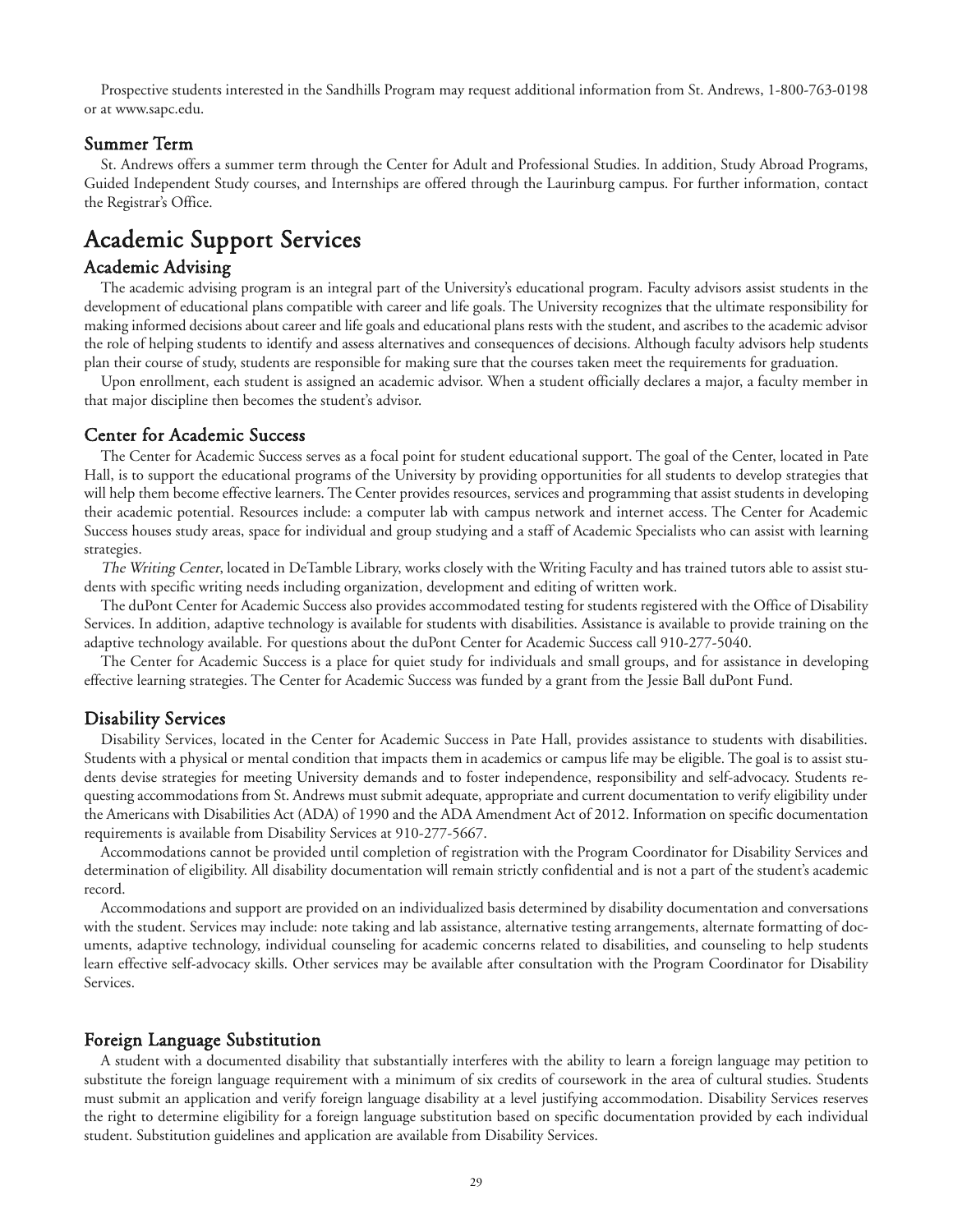#### Reduced Course Load

Students with disabilities are eligible to apply for a reduced course load. If approved, this allows students to take fewer than 12 credits while maintaining full-time status with St. Andrews University. No student may take fewer than 9 credits and maintain fulltime student status. This status is approved on a per semester basis. All students who wish to apply for this status during the forthcoming semester should submit an application at least two weeks prior to pre-registration. Incoming students may apply for a reduced course load upon acceptance to the University and after eligibility for Disability Services is determined. If reduced course load approval cannot be determined prior to registration, students must provisionally register for a full course load, and are expected to attend those classes until the change in status has been approved. Classes dropped after the add/drop period will reflect on the transcript as a withdrawal. All requests for reduced course load are reviewed on a case-by-case basis. The reduced course load policy and application are available from Disability Services.

#### **CORNERSTONE**

Studies show that millions of students entering universities each year need assistance in meeting the academic and personal demands of a post-high school education. Cornerstone identifies and assists those students with courses and experiences that start them on the right path. The goal of **Cornerstone** is for every student to have a positive and productive university experience.

Students are chosen for participation in **Cornerstone** based on a combination of factors indicating that additional assistance may be needed. Some, but not all of these factors include:

- High School grade point average of less than 2.0
- SAT or ACT scores at or below the  $30<sup>th</sup>$  percentile
- Unsuccessful previous university experience
- Other indicators of weakness in academic and/or personal preparation for university

The Associate Dean for Academic Affairs, the Director of Academic Advising, and the Director of the Center for Academic Success work together to evaluate all new students to determine which students would be most assisted by **Cornerstone**.

# DeTamble Library

### Mission Statement

The mission of DeTamble Library is support the educational programs of St. Andrews University by providing access to information and training in its use. To accomplish this the Library provides students and faculty access to information through local resources, cooperative programs and agreements with other educational institutions, and service as a Selective Government Depository for government documents distributed by the Government Printing Office. The Library further accomplishes this support by individual, class, and group training to prepare students to become self-sufficient lifetime users of library resources. DeTamble Library demonstrates its service to the community by sharing its resources with local patrons, and its service to the University by maintaining the University Archives, a collection of materials and records of permanent and historical value to St. Andrews University.

#### Services and Resources

DeTamble Library provides a full range of library services and resources that support our students' education. A professional Librarian provides students, faculty and staff with reference and information services, including library orientation and assistance in locating, retrieving and evaluating information in various formats. The Librarian works closely with faculty to provide library instruction sessions, both in the classroom and in the Library, and to identify and purchase materials supporting the curriculum.

DeTamble Library houses over 105,000 printed books, and over 16,000 other resources in various formats including microfilm, print journals, DVDs, and maps. Electronic resources include more than 172,000 e-books and access to over 75 online databases via NC LIVE and other sources, all accessible through the Library's catalog and its website. These databases include journal indexes with over 41,000 full text titles, as well as reference resources such as encyclopedias and directories. As a selective depository for United States Government Documents, the Library provides access to a vital source of government-authored information on a variety of subject areas. Through cooperative agreements and interlibrary loan services, DeTamble Library has access to a wide range of other information resources.

The Library's catalog, made possible by a grant from the R. J. Reynolds III and Marie Malouk Reynolds Foundation, allows students to search for print, electronic and audio books, streaming videos, reserve items and periodical titles, as well as to check their individual patron records and to renew materials online. The Library has twelve computers for research, two of which are adapted for use by students with disabilities, plus computers on each floor for searching the Library catalog. Ten Laptops are also available for students to check out and use in the Library. The Library provides wireless Internet access on all floors and three printers.

The Library's three-floor building has seating space for almost 200 students to gather, study and read. The R.J. Reynolds III Reading Room has study tables and comfortable chairs available for small groups, classes or meetings as well as for reading and study. The student lounge includes drink and snack machines, and a third floor classroom also serves as the Writing Center.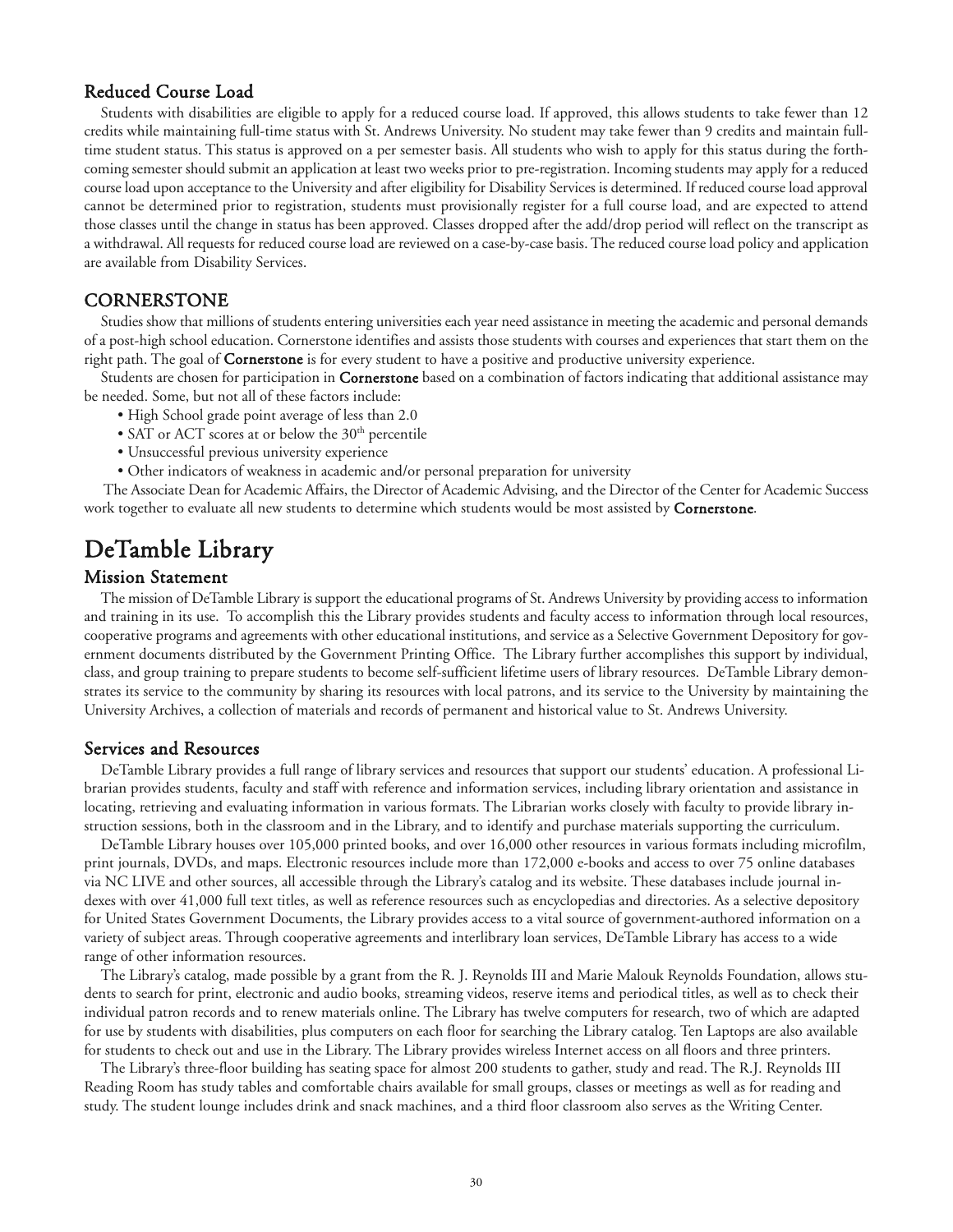The University Archives, a collection of materials pertinent to the history of this institution, is housed on the first floor of the Library. Special collections in DeTamble Library include the St. Andrews Collection, the Hal and Delores Sieber Collection of Ezra Pound Materials, and the Amos Abrams Collection.

The Library is open 75.5 hours each week during the semester and provides extended hours during exam weeks. General Library policies and additional information about the Library, the staff, hours and services can be found on the Library's web pages, as well as helpful information including Research Guides and NC KNOWS - 24/7 online help from Librarians. The Library's website is http://www.sapc.edu/detamble/.

# Computer Services

The Computer Center offers accounts (including email accounts) and various computer laboratories for St. Andrews students. The Computer Network is owned solely by St. Andrews University.

# Acceptable Use of Information Technology Resources

Technology should not be used in a manner that infringes upon an individual's right to privacy. The following restrictions are to protect your privacy, as well as the privacy of others. Account holders are prohibited from:

- 1. Using computer or network services in a way that violates copyrights, patent protections or license agreements;
- 2. Gaining unauthorized access to information that is private or protected, or attempting to do so;
- 3. Attempting to identify passwords or codes, interrupting security programs, or attempting to do so;
- 4. Monitoring or tampering with another person's e-mail;
- 5. Reading, copying, changing or deleting another person's work;
- 6. Using another person's user id/password, or allowing others to use yours; and,
- 7. Attempting to gain system and or network privileges to which you are not entitled.

# Respectful Exchange of Ideas and Information

Computer systems and networks allow for a free exchange of ideas and information. This exchange serves to enhance learning, teaching, critical thinking and research. While the constitutional right of free speech applies to communication in all forms, we encourage civil and respectful discourse. St. Andrews policy and local, state and federal law do prohibit some forms of communication, to include:

- 1. Obscenity;
- 2. Defamation;
- 3. Advocacy directed to incite or produce lawless action;
- 4. Threats of violence;
- 5. Disruption of the academic environment;
- 6. Harassment based on sex, race, disability, or other protected status; and,
- 7. Anonymous or repeated messages designed to annoy, abuse or torment.

# Personal Responsibility

Each individual who obtains a computer/e-mail account, or uses the computers and network resources made available by St. Andrews, must understand that he/she is accountable for the guidelines set forth in this document. In addition, each account holder assumes responsibility for:

- 1. Protection of his/her password;
- 2. Reporting any breech of system security;
- 3. Reporting unauthorized use of his/her account; and,
- 4. Changing his/her password on a regular basis.

# Authority

Computer Services may access users' files for the maintenance of networks, computers and storage systems. In all cases, an individual's expectation of privacy will be respected to the greatest degree possible. Computer Services staff may also routinely monitor and log usage data, such as network connection times, CPU and disk utilization for each user, security audit trails, and network loading. Data collected may be reviewed and further investigated should evidence of violation of policy or law occur.

# Academic Policies

# Academic Calendar

The University follows an early semester academic calendar. The Fall Semester begins in late August and ends with Christmas break. The Spring Semester begins in mid January and ends in early May. A semester consists of approximately fifteen weeks of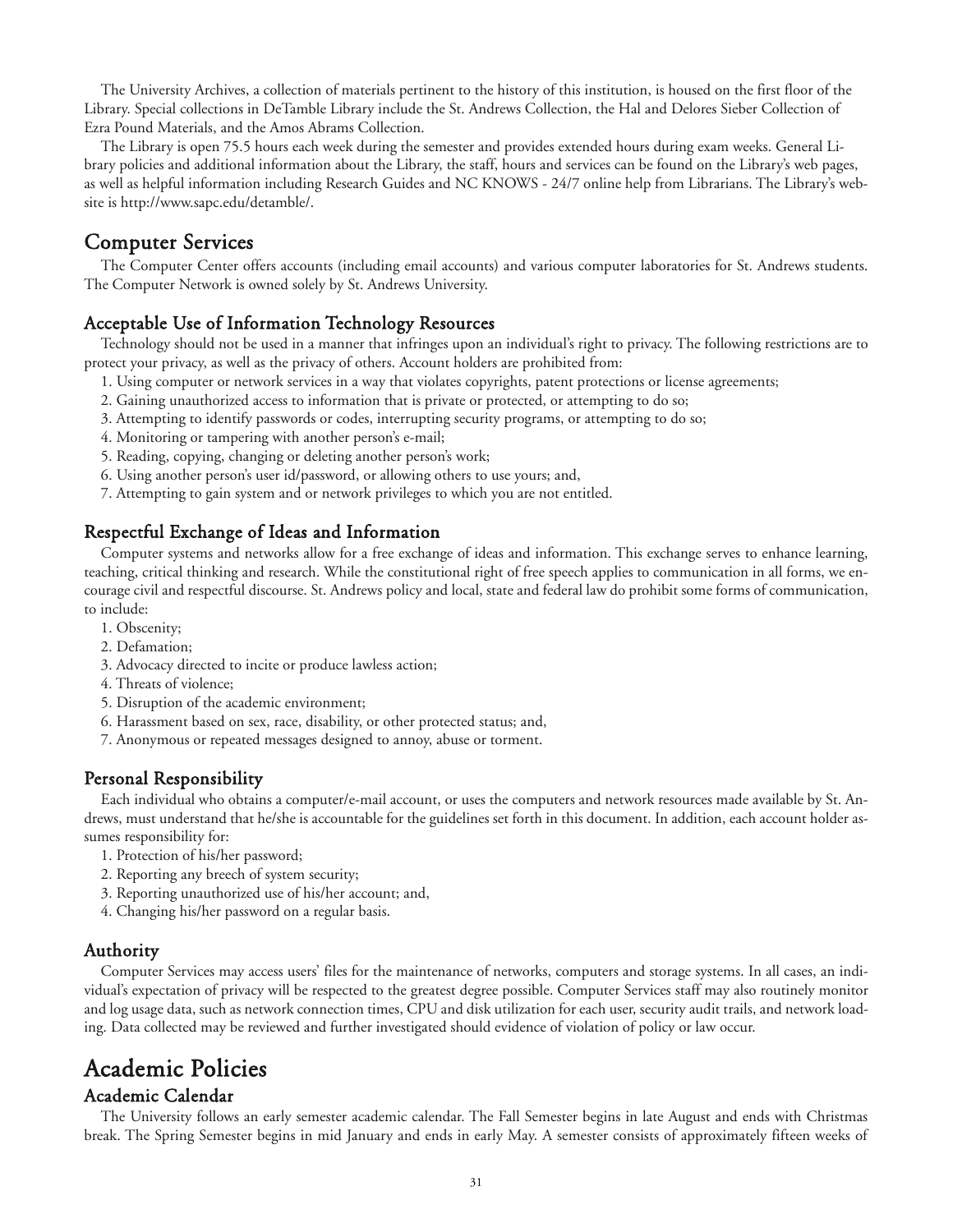classes. Credits earned are called semester hours which are synonymous with credit hours. For each credit, a class will usually meet the equivalent of one period of fifty minutes per week. Online courses are offered in 8-week terms. In addition, the University offers one Summer Session.

# Classification of Students

A student's classification depends upon the amount of University credit earned. Credit for University work is recorded in courses satisfactorily completed. Students are classified by level on the basis of semester hours earned toward graduation as follows:

| Freshmen:  | $0 - 24$ credits     |
|------------|----------------------|
| Sophomore: | $25 - 56$ credits    |
| Junior:    | $57 - 85$ credits    |
| Senior:    | 86 credits and above |

Students earning course credits not leading to a degree are Special Students. (Regularly admitted students may not choose this classification to avoid required courses.)

# Academic Advising and Registration

Students are responsible for meeting academic requirements as outlined in the catalog. Students must meet with an academic advisor/planner each semester for course selection. Faculty advisors will provide guidance and counseling regarding courses of study, selection of electives, general education course selection, and other pertinent academic matters. Students may meet with the Dean of the University, the Associate Dean for Academic Affairs and /or the Director of Academic Advising on scholastic matters. Returning students register for their courses for the following semester, in conference with their advisor. New students confer with their advisors during New Student Orientation, and complete their registration at the beginning of their first semester. Students who register during the advanced registration period are considered to be registered for billing purposes unless a formal cancellation of registration is filed with the Registrar.

As part of the Orientation process, first year students will take an assessment test in reading, writing, critical thinking, and mathematics. Required remedial courses will count toward full-time enrollment, but will not count toward graduation.

#### Academic Dishonesty

Students attending the University are awarded degrees based on the individuals having earned their degree on the basis of personal work. Therefore, any form of cheating on tests and assignments, or plagiarism on reports or papers is unacceptable and punishable in accordance with the seriousness of the offense. Specific examples of cheating and plagiarism, with the associated punishments, are listed in the Student Handbook (The Saltire).

#### Course Numbering

In general, courses numbered between 100-299 are designed for first-year students and sophomores; between 300-499 for juniors and seniors. A yearlong course is indicated by joining the course numbers for the two semesters with a hyphen, e.g.: 101-102. Courses proceeded by an "X"-e.g.: X90, X95, X98, or X99-indicate that the course may be offered at any level. Course numbers preceded by a "0", as in 070, do not count toward meeting graduation requirements.

While every effort is made to schedule a well-balanced list of courses each year, some courses are offered only in alternate years. Information about the frequency of individual course offerings can be found as part of the course descriptions at the end of this catalog. For additional information about course availability, contact the Department Chair.

## Course Substitution

Course substitutions or any deviation from the stated requirements of a degree offered at the University must have written approval from the Office of Academic Affairs.

# Course Cancellation for Insufficient Enrollment

The University reserves the right to cancel any course for which an insufficient number of students has enrolled or for other reasons deemed necessary for course cancellation. No charge is made to a student for a registration change necessitated by such course cancellation.

# Course Load

#### For students enrolled at St. Andrews the following policy applies:

The normal course load for full time students is 12 to 18 credits. Students may be permitted to register for 19 or more credits with the following overload limitations:\*

19 credits — 2.80 GPA during the previous semester\*\*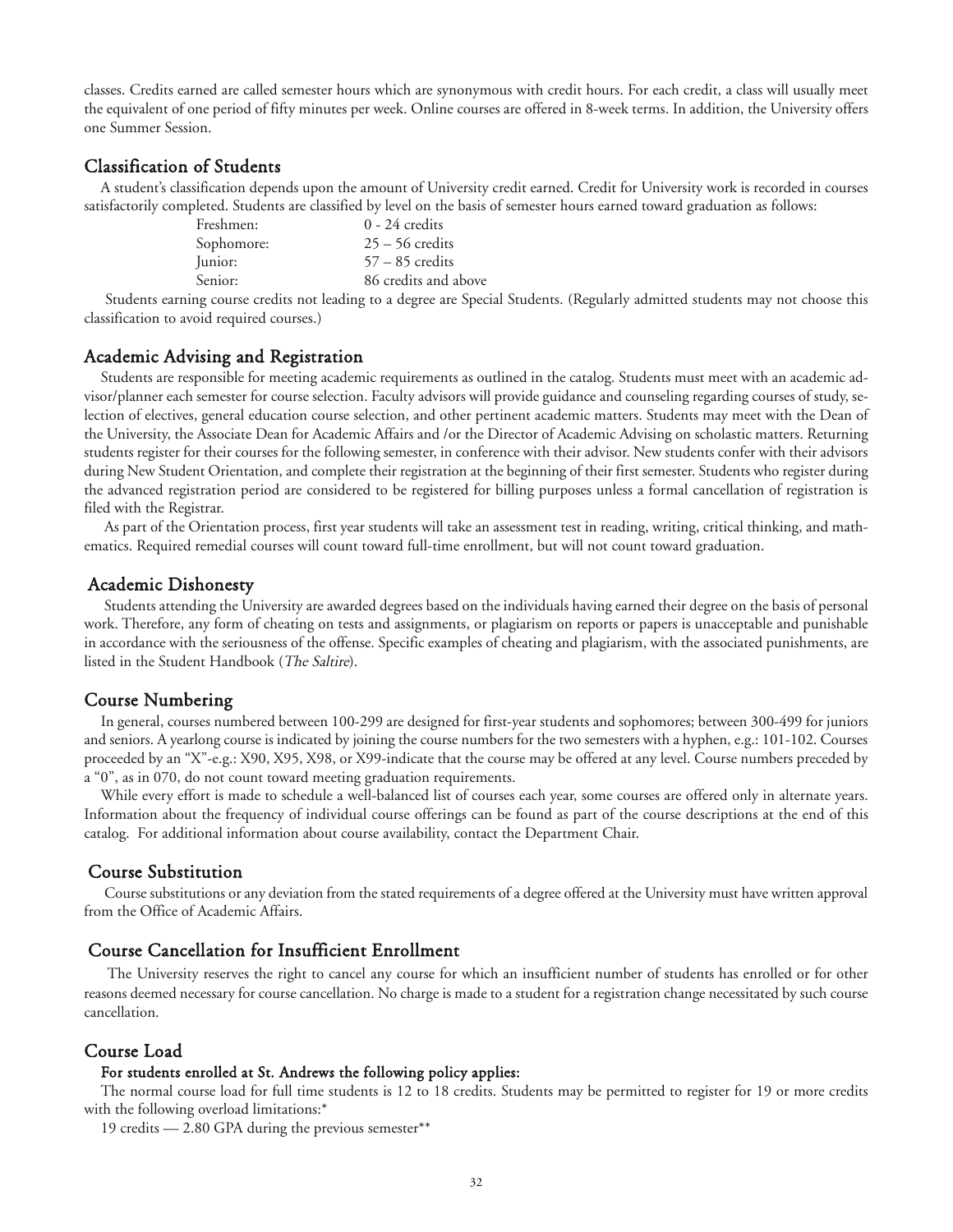20 credits — 3.00 GPA during the previous semester

21 credits — 3.30 GPA during the previous semester

No student will be given credit for more than 21 semester hours in one semester regardless of the source of those credits. Students may not register for more than 18 credits unless they meet the above criteria.

Students enrolled in fewer than 12 credits for a semester are not considered full-time students unless they have received special permission to take a reduced course load. See the Reduced Course Load Policy.

\* First-time students enrolled in the Honors Program may register for a maximum of 20 credits during their first semester at St. Andrews.

\*\* Students registering for an overload will be subject to an Overload Charge for credits in excess of 18 credits.

# Independent Study

Independent (directed study) courses are allowed only in special circumstances. In the event a special circumstance arises, a student will be granted an independent study if he or she is a junior or senior and only upon the approval of the Professor, the Department Chair, and the Chief Academic Officer. If approval is granted, the student should understand that Independent Study involves scholastic or research endeavors apart from the regular course offered. Students should pursue the study with direction from their supervising professor in virtually a one-on-one relationship (i.e. frequent conferences regarding the study needed in order to complete the course). The time limit for completion of an Independent Study is one (1) semester.

# Significant Enrollment in Special Studies, Internships, and GIS

Students who propose to schedule more than 6 credits in one semester from courses numbered X90, X95, X98, and/or X99 must receive approval from the Associate Dean for Academic Affairs.

#### Class Attendance

Students are expected to be in attendance on the first day of classes to establish intent to study and reserve their seat in the course. Students not in attendance the first day of class risk losing their registration reservation.

The University expects students to attend punctually all classes and laboratory sessions throughout the semester. Students may be absent only for unavoidable reasons. It is the student's responsibility to inform his or her instructor of an unavoidable absence. Student absences diminish the quality of learning experiences for all. Such absences are an indication of disengagement from the University community. Absent students will be sought out and counseled. Faculty members will keep records of student attendance and will send students written absence warnings when any pattern of absences such as consecutive unexcused absences appears to be jeopardizing academic success. Copies of the notices will be sent to faculty advisors, the Office of Student Affairs and the Registrar's Office. Absences will also be noted on Checkpoint Letters. These notices will be used as a basis for counseling and other interventionary measures designed to re-engage absentees. In instances where intervention does not lead to a change in behavior, the faculty member and Registrar may withdraw a student involuntarily from a course. Federal regulations require that veterans must attend classes regularly to remain eligible for V.A. benefits.

Faculty will be informed of class absences as a result of authorized participation in University-sanctioned extracurricular activities, such as intercollegiate athletic contests, and illness that is documented by a physician or a nurse in the health center. Students are responsible for all work missed and should communicate with faculty regarding their absences.

Faculty members may establish such additional attendance requirements as they deem academically sound and which do not conflict with the University's attendance policy. Any such requirements must be set forth in writing in the course syllabus that is given to the students at the beginning of the term.

Courses normally will have three 50-minute periods or two 75-minute periods available for class meetings, in addition to class meeting time for laboratories, if required, each week.

# Cancellation of Classes or Daily Schedule Changes

In the event that inclement weather or other special circumstances require a judgment concerning the cancellation of all classes or an adjustment in the daily schedule of all classes that cannot wait for the next faculty meeting, the Faculty Executive Committee (FEC), acting for the Faculty, will make the decision. If circumstances do not permit the FEC to make this decision, the President or the Dean of the University will make the decision.

# System of Grading

Each student receives a grade in each course at the close of the semester. The grading system is as follows:

| <b>GRADE</b> | <b>EOUIVALENT</b> | RANGE      | <b>QUALITY POINTS</b> |
|--------------|-------------------|------------|-----------------------|
| A            | Excellent         | $90 - 100$ | 4 Grade Points        |
| - B          | Good              | $80 - 89$  | 3 Grade Points        |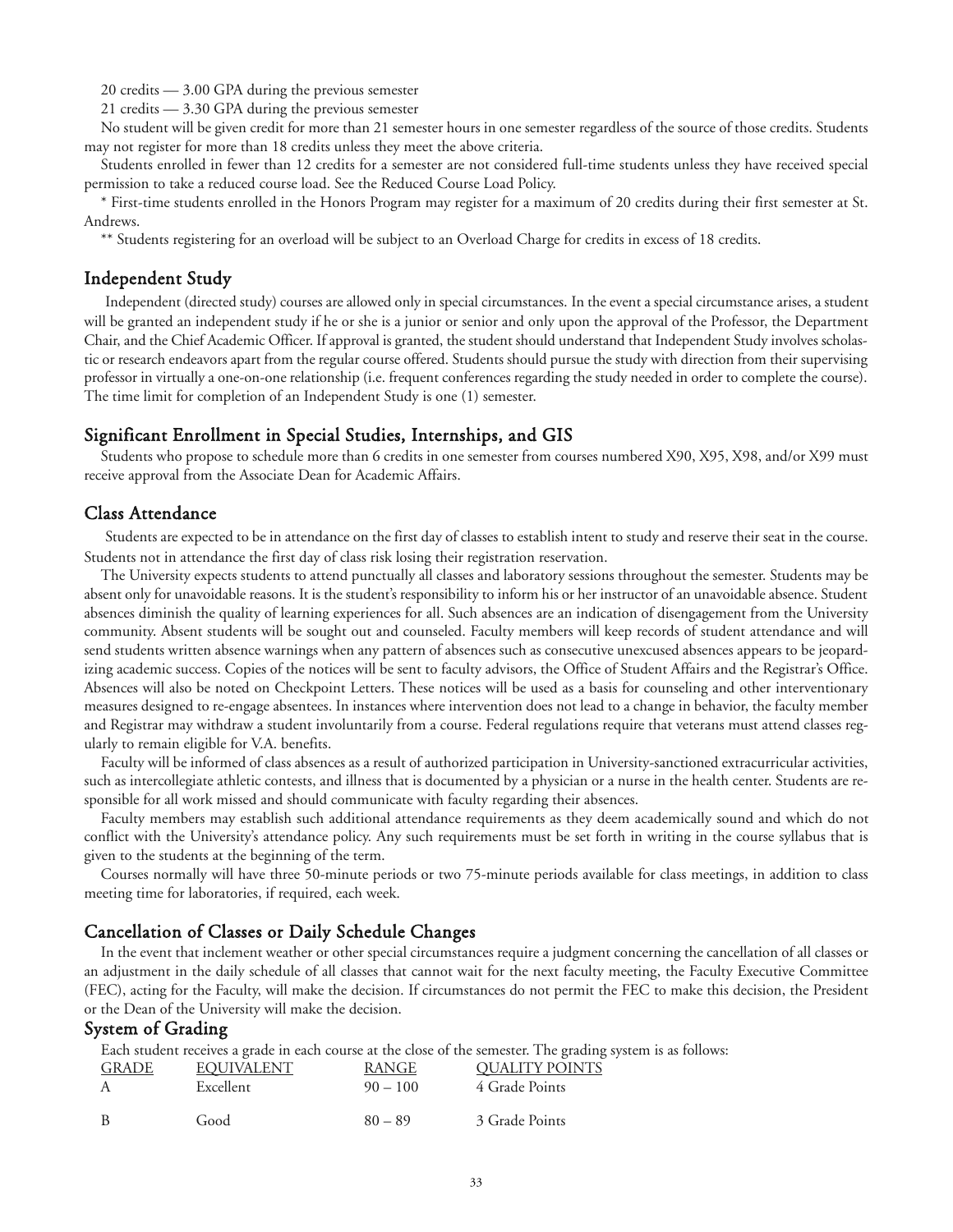| <sup>C</sup> | Average | $70 - 79$ | 2 Grade Points |
|--------------|---------|-----------|----------------|
| Ð            | Poor    | $60 - 69$ | 1 Grade Point  |
| - F          | Failure | $0 - 59$  | 0 Grade Points |

- I A grade of "I" (Incomplete) is requested by the student when he or she is unable to complete a course due to extenuating circumstances, such as completing a paper or taking an exam. The instructor must agree to the Incomplete. The student must complete the Incomplete Request Form and pay the \$25 fee in the Business Office. Unless otherwise noted on the annual calendar, the Incomplete grade must be removed by October 1 for the previous spring or summer semester, or by February 1 for the previous fall semester or the grade will revert to an "F".
- IP A grade of "IP" (in progress) will be assigned for a course (Internships only) that is still in progress. The IP grade must be removed by the end of the Fall semester if the student has an IP in the Summer semester, by the end of the Spring semester if the student has an IP in the Fall semester, and by the end of the Summer semester if the student has an IP in the Spring semester or the grade will revert to an "F".
- R A grade given which indicates that a credit attempt was not acceptable. A Retake grade earns no grade points and is not computed in the grade point average. An "R" is also indicated when a course has been repeated and a student has invoked the forgiveness policy.
- W Withdrawal is indicated on the final grade sheet if the student withdrew himself/herself from the class during the designated withdrawal period, completed the paperwork, and paid the required fee. The grade is not computed in the grade point average.
- P Pass is a grade given for transferred credit, credit-by-examination, or when approved by the Registrar's office or the Office of Academic Affairs. No grade points are assigned but hours toward the degree are earned.
- WP/WF Withdrawal Passing and Withdrawal Failing may be indicated on the final grade sheet if the designated Withdrawal period is over and ONLY at the discretion of the instructor. No more than two (2) Withdrawal Failing grades are allowed during a Bachelors program and no more than one (1) is allowed during an Associates program. A WP/WF grade is not computed in the grade point average.
- WM Withdrawal Medical: When a student must withdraw from the University after the drop/add deadline, prior to taking the final exam, and the student has documented medical evidence, the instructor will be asked to assign a grade of WM. A WM does not impact the students' GPA.
- NA Grade not available at the time grades were compiled (assigned by the Registrar).

AU Audit

# Grade Points, Quality Points & the Grade Point Average (GPA)

Grade points are the numerical equivalent of the letter grade. The total number of quality points for a course is obtained by multiplying the numerical equivalent (0.0 to 4.0) by the number of credits assigned to the course. The GPA is compiled by dividing the number of quality points earned by the number of credits attempted. Credits attempted for courses with a grade of F earned before the beginning of the 1991 Fall Term will not be included in the total credits attempted for the purpose of computing grade point averages.

# Report of Grades

Final Grades are distributed in written form following the end of each semester to the student who has fulfilled all financial obligations. Students also are informed of any disciplinary action. Students are expected to inform their parents in such cases. This is not the responsibility of officials of the University.

However, any student who wishes to allow the University to share important academic information and other pertinent information with his or her parents may sign a waiver of privacy rights, which will then be kept in the student's file in the Office of Student Affairs and the Registrar's Office.

# Final Examinations

Examination schedules are created and distributed to all students and faculty by the Registrar. All classes will meet at the time scheduled during the examination period. No final examinations will be administered prior to the examination period. Any exception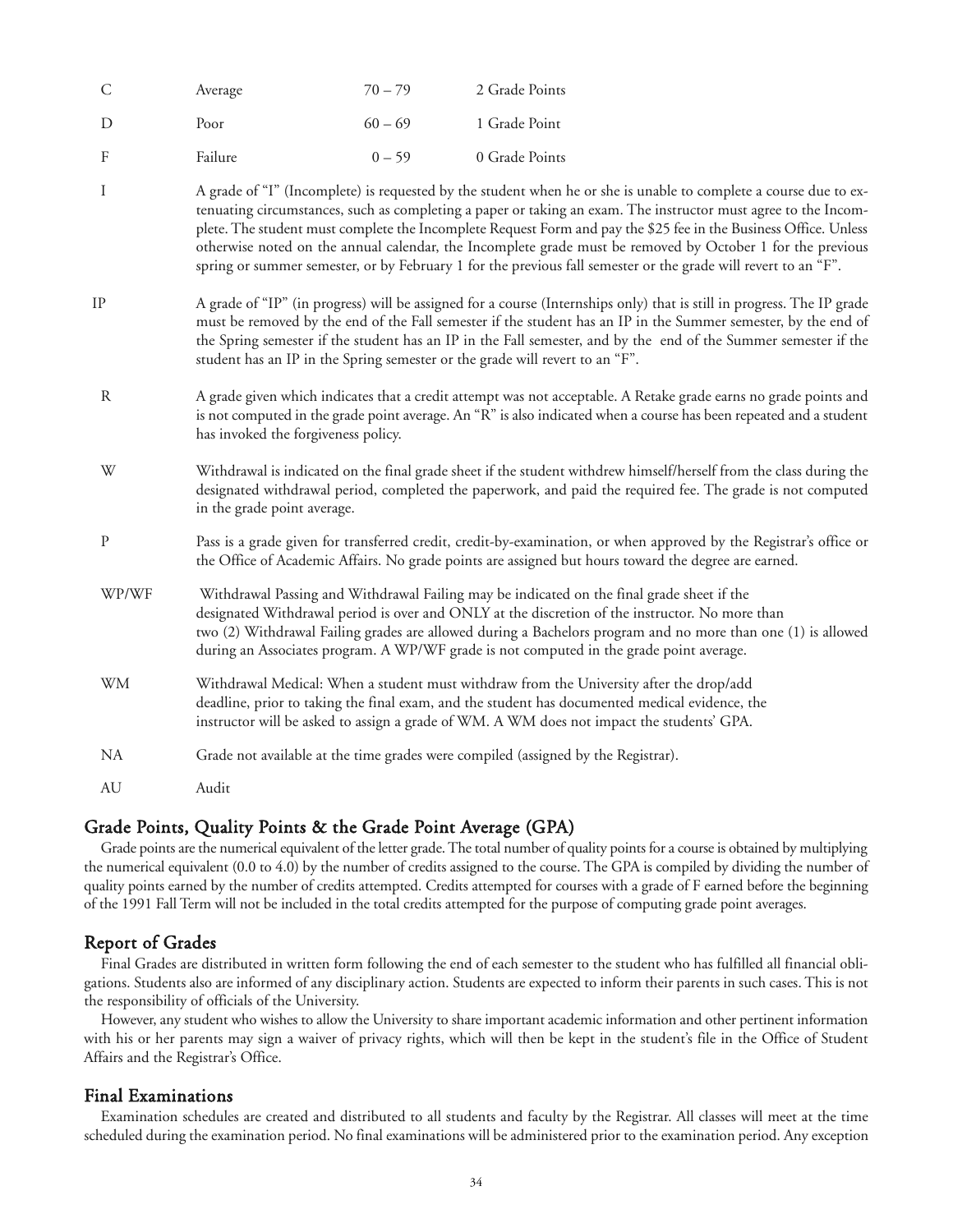must be approved by the Dean of the University upon recommendation from the Associate Dean for Academic Affairs and the Department Chair.

As noted by the above statement, the examination period is an important time for faculty and students to assess in some significant way what has been accomplished during the semester of study. All faculty are expected to give final examinations or provide for some type of final assessment or synthesizing experience for each of their classes during the appropriate exam period. Students should expect that their instructors will adhere to the schedule and should not ask for exceptions. Department Chairs must petition the Associate Dean for Academic Affairs or the Dean of the University for exceptions to the policy but only in rare cases of genuine emergencies will they be granted.

# Pass-Fail Grading Option

Students with junior or senior standing may select a total of two elective courses to be graded on a pass-fail basis. Courses which fulfill requirements for a student's academic major or any courses in a student's major program/discipline may not be selected for the pass-fail grading option. Students may not select courses with the designation SAGE or WRT and courses in the General Honors Program to be taken pass-fail.

Students who wish to select a course to be graded pass-fail must do so by completing the appropriate form in the Registrar's Office during the time period listed on the University academic calendar. The Pass-Fail Grading Option is not available in courses offered through the Center for Adult and Professional Studies.

With the approval of the Curriculum and Assessment Committee (CAC), certain courses may be designated as pass-fail for all students enrolled in the course. SAGE 381 is an example of such a course. Courses that are designated as pass-fail for all students enrolled in the course do not count among the two courses an individual student may choose to take on a pass-fail basis.

# Course Audits

Students must have the permission of the Associate Dean for Academic Affairs to audit a course. The same registration guidelines and procedures apply to courses to be audited as with any other courses.

# Course Additions and Withdrawals

To add or withdraw from a course for which a student has registered, the student must meet with an academic advisor/planner and file the appropriate form with the Registrar's Office. A student may add or withdraw from a course during the period allotted for course changes. The precise dates for the drop/add period are specified for each semester and demi-semester in the University academic calendar. Students have two days at the beginning of each demi-semester to drop or add a demi course. Normally students may not add a semester-long course after the first week of the semester and may not add a demi course after the first two days of the demi-semester. Additional fees and permission are required to add a course after the drop/add period. Following the drop/add period, students may withdraw from a course with the permission of their faculty advisor and the instructor. There is an additional fee for withdrawal from a course. A grade of "W" is recorded when a student withdraws from a course and the credits remain on the student's transcript and report card as credits attempted. Students are permitted to withdraw from a course with a grade of "W" anytime after the last day of course changes and before midterm (see academic calendar). After midterm, but prior to the final examination period, a grade of "WP" or "WF" will be given as determined by the instructor based on the student's work to that time. Only 2 "WF" grades are permitted. A \$10.00 fee will be charged for each withdrawal or course addition.

Students must register for a general education course each semester when appropriate for their level. Students are not permitted to drop or withdraw from WRT 110, WRT 120, SAGE 230, or SAGE 240.

## Leaving a course without notifying the instructor and filing the appropriate drop/withdrawal form will result in having a grade of "F" reported for that course.

#### Incompletes

An incomplete, I, is given only when circumstances do not justify giving a specific grade. It must be removed within the first four weeks of the semester following the one in which the incomplete was received. If not, the incomplete becomes a failure, F. A failure, F, cannot be removed from a student's record. If the course is required for graduation or for a major, it should be repeated the next time it is offered. A course for which credit has been received cannot be repeated without permission of the Associate Dean for Academic Affairs. When students withdraw from a course for any reason after the last day of the drop/add period with the instructor's and faculty advisor's approvals, a grade of W will be recorded.

#### Repeating a Course for Grade Forgiveness

#### For students enrolled at St. Andrews prior to fall 2012 the following policy applies:

Students who receive a grade of D or F on a course at St. Andrews may repeat the course for grade forgiveness. A course may be repeated only once for grade forgiveness. Students may elect to repeat a maximum of four courses for the purpose of achieving grade forgiveness and improving their GPA Whenever a student elects to repeat a course for grade forgiveness, the original grade will remain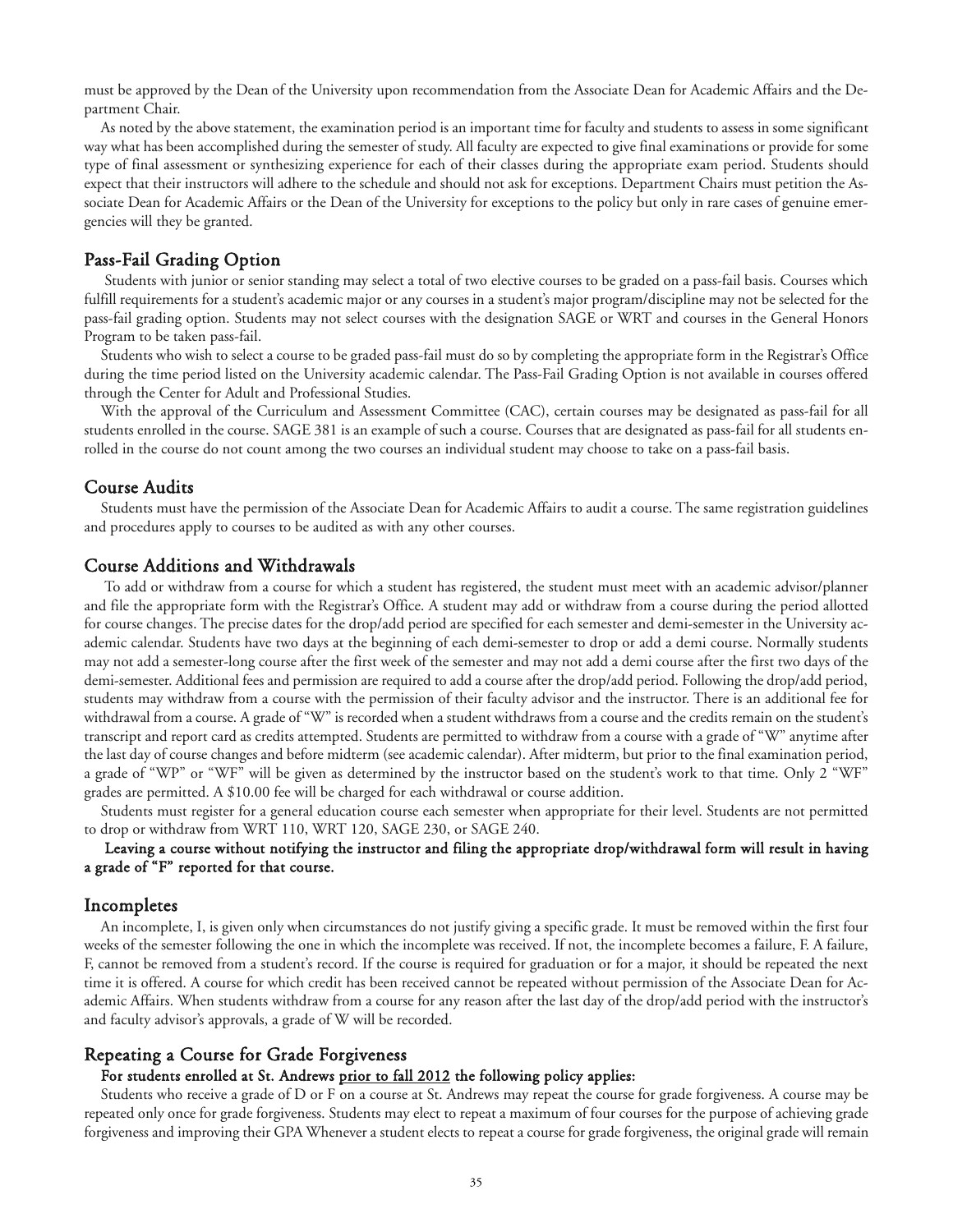on the transcript, but the number of hours passed and the grade points will count only from the last time the course was taken.

If a student chooses to repeat a course, a Request to Repeat a Course form must be completed during the registration period. The course must be repeated at St. Andrews in order to receive an adjustment in the GPA. A student may petition to repeat the course through the Florida campus if there is an equivalent course available. The petition must be submitted to the Dean's Office a minimum of one month prior to the start date of the course in question and the Dean and Associate Dean will review the request, consult with the Department Chair and advisor, determine if an equivalent course exists, and inform the student of the result of the review.

The following courses may not be repeated for grade forgiveness: Internship, Guided Independent Study, Practicum, Special Studies, WRT 100, WRT 110, WRT 120, SAGE 230, SAGE 240, SAGE 381 and SAGE 450.

#### For new students enrolling at the University beginning in the fall 2012, the following policy applies:

Any student (after submitting the Request to Repeat a Course, Form - CF-250) may retake a course in order to establish proficiency in that area. A maximum of two courses (once a subject) may be taken for grade forgiveness. After completion, the student may then request grade forgiveness through the Registrar's Office. Whenever a student elects to repeat a course for grade forgiveness, the original grade will remain on the transcript, but the grade will change to "R"; thus it will not be computed in the final grade point average. The new grade obtained from repeating the course will be on the transcript and will be used for computing the final GPA if it is higher or the same as the forgiven grade. If the new grade is lower than the first grade, both grades remain on the transcript and both will be computed into the GPA, but only one of the two will be counted toward graduation.

The course must be repeated at St. Andrews in order to receive an adjustment in the GPA. A student may petition to repeat the course through the Florida campus if there is an equivalent course available. The petition must be submitted to the Dean's Office a minimum of one month prior to the start date of the course in question and the Dean and Associate Dean will review the request, consult with the Department Chair and advisor, determine if an equivalent course exists, and inform the student of the result of the review.

The following courses may not be repeated for grade forgiveness: Internship, Guided Independent Study, Practicum, Special Studies, WRT 100, WRT 110, WRT 120, SAGE 230, SAGE 240, SAGE 381 and SAGE 450.

# Academic Progress/Good Standing

Students must pass 24 credit hours in two semesters to meet the requirement for full-time student classification. Students in good standing are those who cumulative grade point average is at the required level for the student's class standing.

#### Academic Warning

Students whose semester grade point average falls below 2.00 will receive an academic warning. Student grade reports and transcripts reflect the warning status. In addition, students receive a letter from the Chief Academic Officer informing them that they have been placed on Academic Warning.

#### Academic Probation

The student will be place on academic probation at the end of any semester when the student's cumulative grade point average (on all credits attempted at St. Andrews University) falls below the following minimum standards:

- 1.59 for those students having attempted up to 12 credit hours
- 1.85 for those students having attempted 13 24 credit hours
- 1.93 for those students having attempted 25 36 credit hours
- 1.97 for those students having attempted 37 48 credit hours
- 2.00 for those students having attempted 49 or more credit hours

Student grade sheets and transcripts state a student is on probation. In addition, students receive a letter from the Chief Academic Officer informing them that they have been placed on Academic Probation and detailing academic restrictions.

#### Any student earning less that a 1.00 GPA based on hours attempted in any semester is subject to academic dismissal.

#### Reinstatement

Students academically dismissed who can provide evidence of academic rehabilitation may apply for reinstatement to the University 6 months after their dismissal.

#### Students who are on academic warning must adhere to the following:

• Enroll in 12 – 16 credit hours;

- Repeat all failed courses that are part of SAGE or are required for their major as offered;
- Meet with their academic advisor at least once per month during the Semester.

#### Students on academic probation must adhere to the following:

- Enroll in 12-16 credit hours;
- Repeat all failed courses that are part of SAGE or are required for their major as offered;
- Meet with their academic advisor at least once per month during the semester;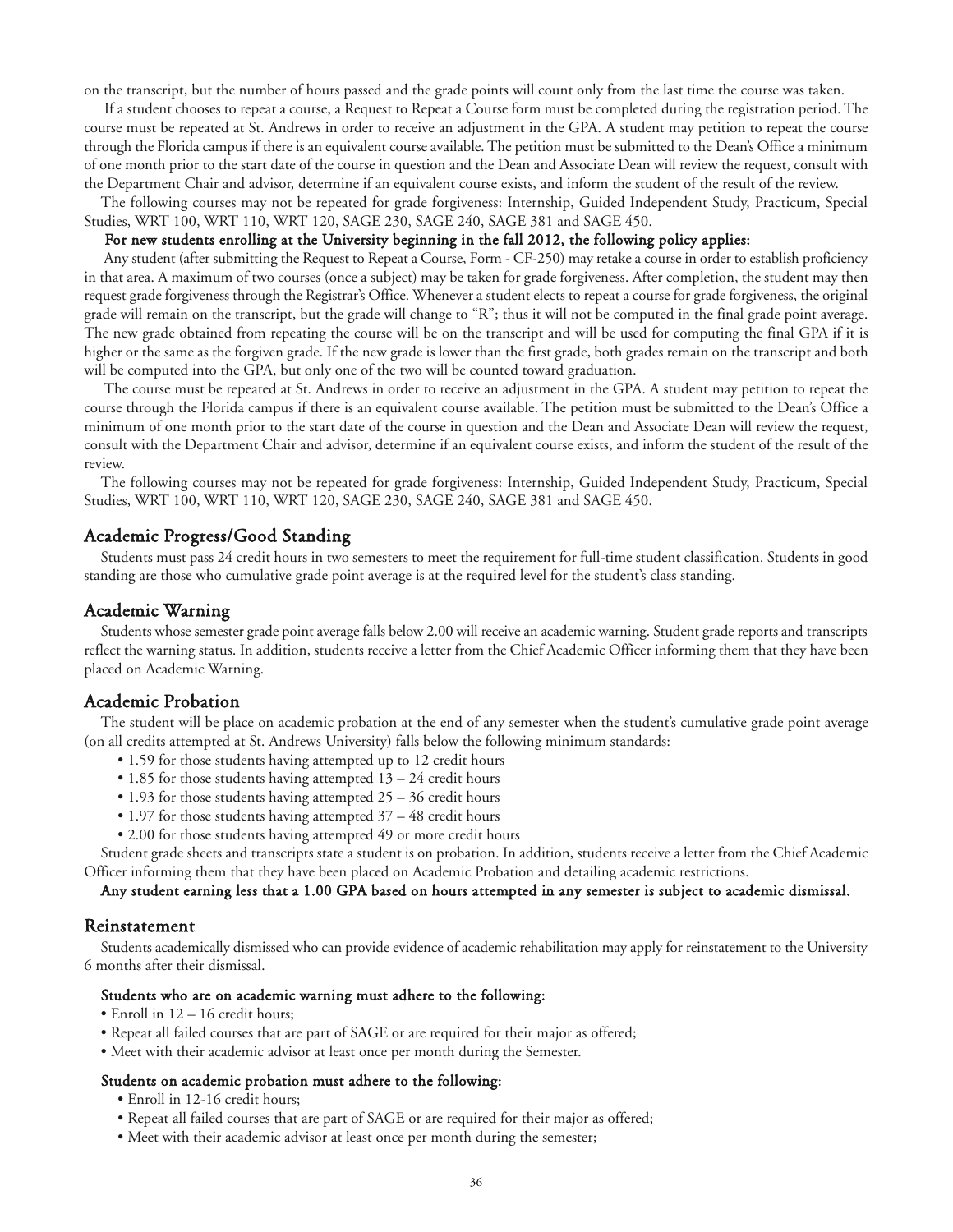- Develop a written contract (academic plan) for the semester in consultation with the Associate Dean for Academic Affairs, the Director of the Center for Academic Success, and their advisor. This plan must be filed with the Office of the Vice President for Academic Affairs no later than the tenth day of classes in the semester.
- May not be eligible to participate in any major extracurricular activity, e.g.; intercollegiate athletics, drama productions, offices and standing Student Association committees, and musical organizations; and,
- Attend "How to Get Good Grades" short course

Students who have not regained good academic standing (as defined above) at the end of the semester for which they have been placed on academic probation are subject to suspension. The Faculty Executive Committee (FEC) makes the final determination of the student's status. In lieu of academic suspension, this committee may, based on a review of the relevant academic records, elect to place certain students on continued academic probation for the next full (Fall or Spring) semester.

Students suspended at the end of the Fall Semester may not attend during the Spring Semester. Students suspended at the end of the Spring Semester may not attend the Fall Semester. Students suspended for a second time are subject to permanent dismissal from the University.

Students who are readmitted after having been placed on academic suspension, but who fail to make acceptable progress towards achieving the minimum G.P.A. needed to regain good academic standing (as defined above), are subject to permanent academic dismissal. Students who fail to make reasonable progress toward the degree are also subject to dismissal. The Faculty Executive Committee makes these decisions. Appeal of the Committee's decision must be made in writing to the Dean of the University. Appeals must be received in the Office of Academic Affairs within two weeks of the student's receipt of formal notification of suspension or dismissal.

Any student suspended under the academic probation regulations may appeal the action to the Office of Academic Affairs, which considers each request on the basis of merit and probability of likely academic success.

Students who have been suspended for any of the above reasons may apply for readmittance after the period of suspension is over by submitting an application to the Associate Dean for Academic Affairs. The application for readmission may be obtained from the Registrar's Office. The completed application, which must be accompanied by a \$100 application fee, is returned to the Registrar's Office. The fee is non-refundable even if the applicant cancels. Students who are readmitted after being formally separated from the University as the result of being placed on academic suspension must satisfy the graduation and program requirements as specified in the catalog that is in effect at the time of readmission.

Written complaints regarding an academic matter may be directed to Dr. Robert Hopkins, Vice President for Academic Affairs, Morgan Liberal Arts Building, who will direct it to the proper channels.

#### Eligibility Rules for Extracurricular Activities

All students placed by the Faculty Executive Committee in the category "Academic Probation" may not be eligible to participate in any major extracurricular activity, e.g.: intercollegiate athletics, drama productions, offices and standing Student Association committees, and musical organizations. In unusual circumstances, when the Dean of the University has ascertained that a student's academic performance will not be adversely affected, the Dean may, as part of the conditions of the student's continued enrollment at the University, allow limited participation in selected extracurricular activities.

A student who is placed on academic probation in two consecutive semesters, and who does not get off academic probation prior to the beginning of the next semester will be ineligible to participate in any major extracurricular activity. Students found responsible for Community Code violations are normally ineligible to participate in major extracurricular activities for 12 months following the finding.

# Academic Standing Policy for the Fresh Start Program

Fresh Start is a two (2) semester program for moderate to high-risk students. A limited number of students are admitted to the Fresh Start Program.

The following academic policies apply:

#### First Semester:

- Take 12 13 hours
- Attend all required sessions with the Dean
- Attend all required tutorial hours
- Attend all classes
- Enroll in SAGE 102

If the Fresh Start student earns a GPA at the end of the first semester of 1.0 – 2.49, the student may continue in the Fresh Start program for the second term. All Fresh Start requirements apply.

If the Fresh Start student earns a GPA at the end of the first term of 2.5 – 4.0, the student will be allowed to register for up to 15 hours in the second semester. All other Fresh Start requirements apply.

If the Fresh Start student earns less than a GPA of 1.0 at the end of the first semester, the student is subject to dismissal.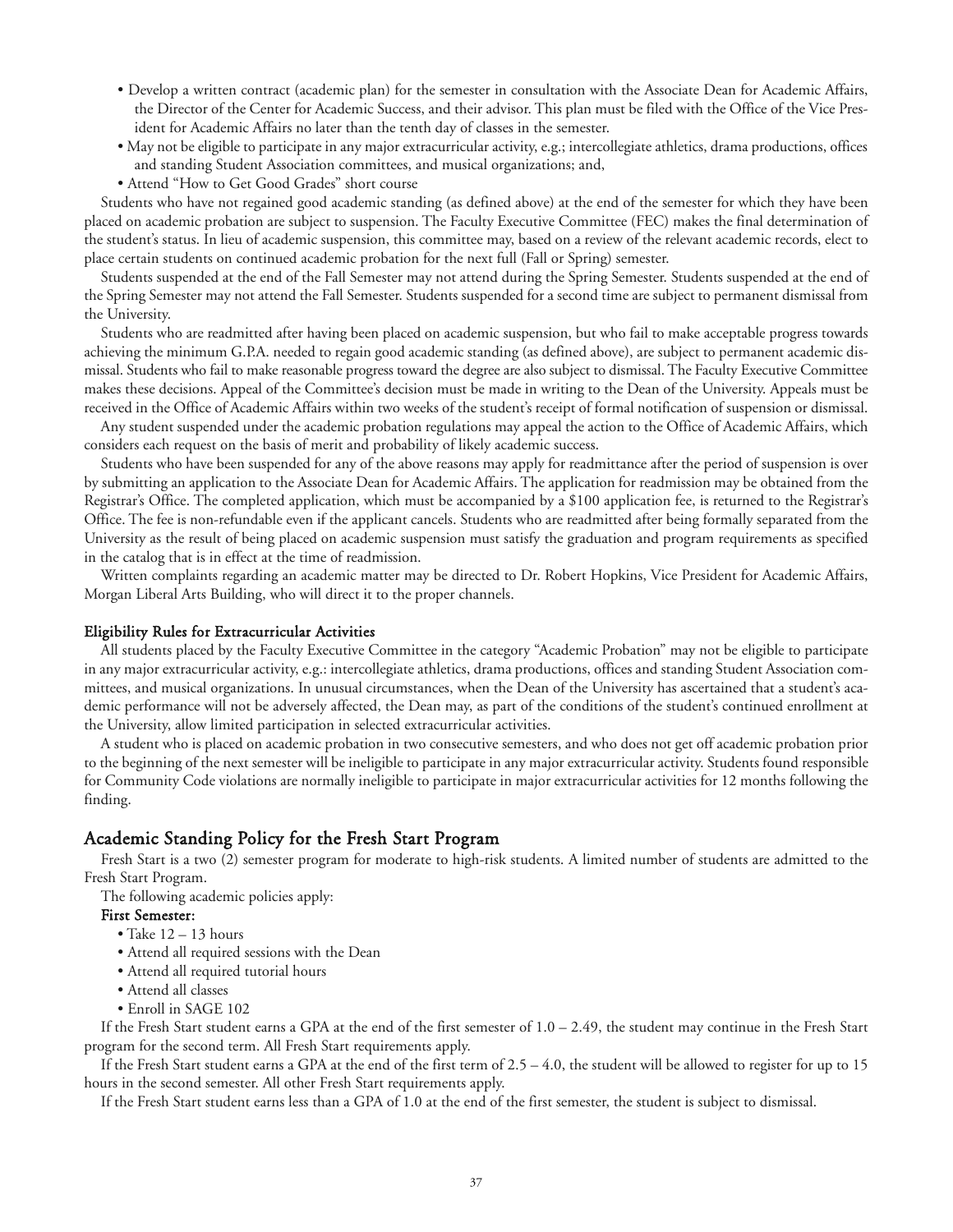#### Second Semester:

At the end of the second semester if the Fresh Start student has earned less than a 1.0 GPA for the second semester courses, the student will be subject to dismissal.

If the Fresh Start student has earned less than a 2.0 for 24 hours attempted in the first and second semesters and met all the other requirements for the Fresh Start program, the student may be allowed to continue one more semester in Fresh Start on probation.

If the student has earned less than a 1.85 for both semesters, the student is subject to dismissal.

If the Fresh Start student has earned at least a 2.0 in 24 hours, the student has successfully completed the Fresh Start program and is no longer subject to its requirements.

#### Informing Students of Course Requirements

Each faculty member will prepare a written course syllabus for each course that he or she is teaching. The syllabus should demonstrate linkage to the Departmental mission and learning outcomes. The syllabus must be given to students at or near the beginning of the course and must inform the students of the goals and requirements of the course, the nature of the course content, and the method(s) of evaluation to be employed including information about how the final grade in the course will be computed. All faculty members must deposit electronic copies of all their course syllabi in their respective department offices, the Office of Academic Affairs, and the Office of Institutional Effectiveness. This distribution should take place on or before the first day of class for each academic term in which they are teaching.

## General Education: Transfer Credit Evaluation

All normal University policies related to transfer of credit from another institution apply in the case of the transfer of general educational credit. However, in regard to transfer of general education credit there are additional considerations. It is the policy of the University that incoming transfer students will fulfill the St. Andrews general education course and subject requirements or reasonable equivalents.

While a course or courses might be accepted for transfer credit, such acceptance for credit does not imply automatic acceptance of a course or courses as fulfilling a part of the University's general education requirements. All transfer transcripts will be reviewed and a determination made about which courses fulfill part or all of the St. Andrews general education course requirements along with any applicable graduation requirements.

Furthermore, incoming transfer students will fulfill the graduation requirement that applies to all St. Andrews students that not less than one third of a student's course work is taken within the general education requirements or equivalents – either at St. Andrews or elsewhere.

# Appeal Procedure for Transfer Credits Placement

If a student wishes to appeal for adjustment of transfer credit placement after he or she has arrived and enrolled at the University, the following policy and procedure will apply:

A student has one academic year to have his or her transfer credit re-evaluated or adjusted. Supporting documentation must be provided as requested by the Registrar. It is the student's responsibility to acquire this documentation and present it within the oneyear (two regular semesters) time frame. After this time, no adjustment will be considered. Within three weeks of receipt of supporting documentation, the Registrar will meet with the Dean and/or Department Chair regarding the course adjustment in question. The decision of this committee shall be final.

In the case of a transfer student who is a senior, this procedure must take place within the first semester he or she is enrolled and before he or she applies for graduation.

#### Grade Appeal Procedure

In the event that a student feels the grade for a course is not a fair evaluation of the student's effort and performance, the student should make every attempt to resolve the difficulties by discussion with the instructor involved.

If such discussions do not result in a satisfactory solution to the problem, the student should seek the assistance of the appropriate Department Chair in resolving the problem. If the Department Chair is the instructor involved, the student should seek the assistance of the Associate Dean for Academic Affairs.

If this fails, a grade appeal committee will be formed by the Department Chair or, in the case of an appeal involving the Department Chair, by the Associate Dean for Academic Affairs. This committee will consist of three faculty members: one selected by the instructor involved, another by the student, and the third (who shall be the committee chair) by the agreement of the first two faculty members selected. It is expected that the committee will receive full cooperation from all parties involved. To take effect, the committee's decision must be ratified by the Dean of the University. The committee functions in accord with guidelines in the Faculty Handbook. Any formal grade appeal action involving a committee must be initiated by the student at least two weeks prior to the date for clearing incompletes for the term in which the course was taken. The committee shall reach its decision before the date for clearing incompletes for that term. When special conditions exist, this timetable may be altered by the Faculty Executive Committee.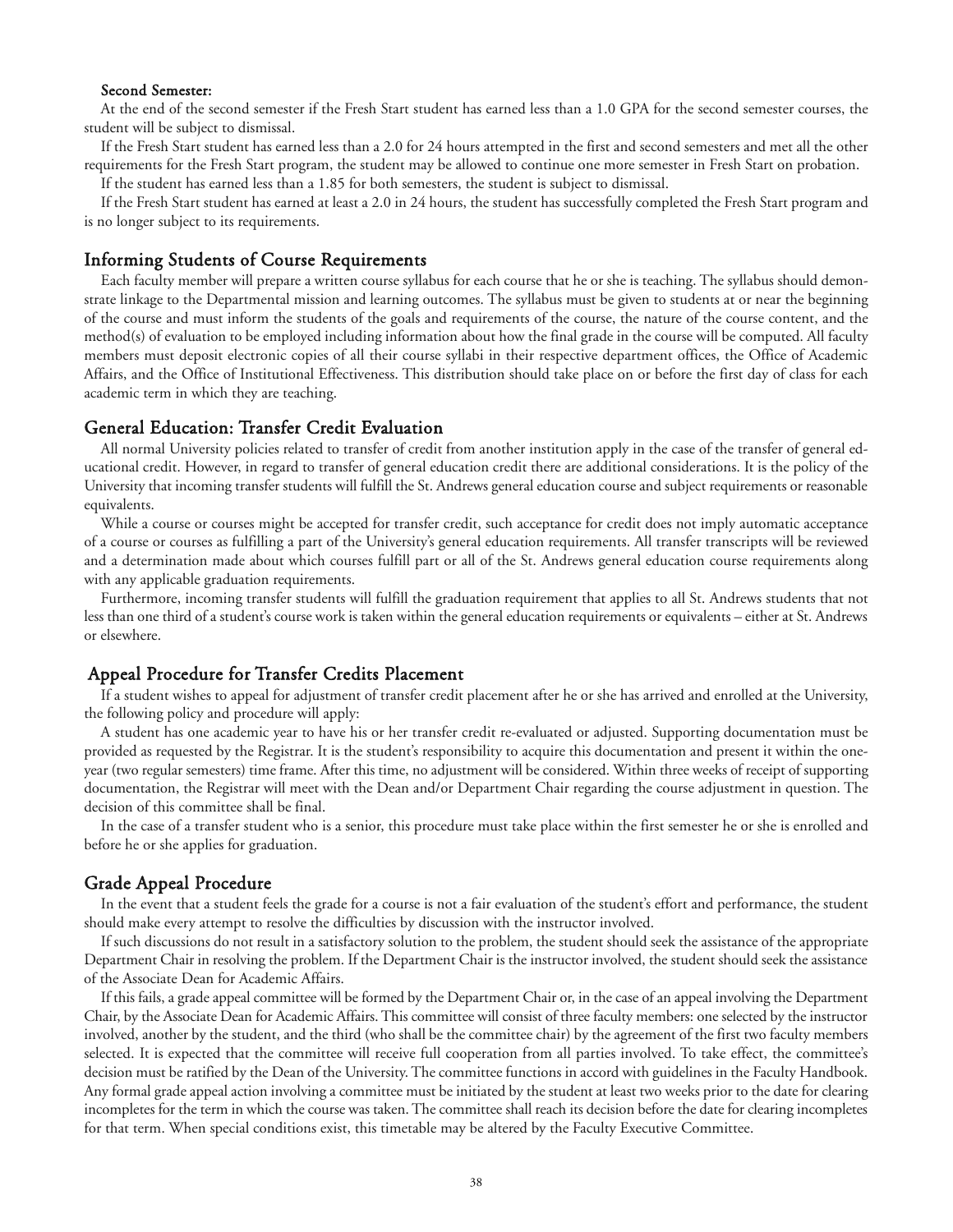# Withdrawal from the University

Official withdrawal from the University for personal reasons is initiated by the student in the Office of the Dean of Student Development/Student Affairs or in the Office of the Registrar. Applications for official withdrawal from St. Andrews are available from the Dean of Students. The date the student notifies either office is the student's withdrawal date, for any appropriate refunds. An interview is conducted and a withdrawal form with instructions for subsequent steps to leave in good academic standing is given. Students withdrawing during the first week of classes receive no grades. After the first week of classes, grades for the semester from which the student has properly withdrawn will be reported as W's on the official transcript. Students who leave the University without completing the withdrawal procedure will receive failing grades in all courses and will not be entitled to refunds. (See "Refunds for Cancellations and Withdrawals" in the Financial Planning section of this catalog.)

# External Examinations and Programs

Students may receive credit by examination through the University Level Examination Program (CLEP), and the Advanced Placement program (AP).

#### University Level Examination Program (CLEP)

Students may earn credit toward graduation through the CLEP General Examinations and/or Subject Examinations. These General and Subject Examinations measure a student's knowledge of basic facts and principles usually covered at the first-year and sophomore levels. Students may receive credit for a maximum of 9 courses (27 credits) by scoring 50 or higher on any combination of the General or Subject Examinations.

#### Advanced Placement (AP)

Students achieving a score of three or higher on any Advanced Placement examination will receive credit in the subject at St. Andrews. Students must have the official report from University Board forwarded to the Registrar's Office.

# Advanced Credit for First-Year Students

First-year students who submit official transcripts of University-level credit earned in liberal arts courses in regionally accredited Colleges and universities may receive credit for those courses at St. Andrews. If a University-level course is being used to satisfy high school graduation requirements, St. Andrews will consider granting University credit for these courses on an individual basis.

#### International Baccalaureate Credit

St. Andrews offers individual course credit for each International Baccalaureate course completed with a grade of 5 or above. A maximum of 30 credits (sophomore standing) will be awarded for International Baccalaureate courses.

# Academic Residence Requirements

Students must complete 30 of their last 33 credits at St. Andrews University in order to obtain a degree from the University, except in those cases where military Servicemembers Opportunity University Consortium (SOC) contractual arrangements prevail.

#### Experiential Learning Credit

#### Approved by the faculty Jan., 28, 2009

St. Andrews University recognizes that learning takes place in settings other than the traditional classroom. Such experiences, when properly documented with actual application in work and other situations, may be evaluated for possible academic credit. Any credit awarded for experiential learning will apply to general electives, related studies, and by exception with the appropriate Department Chair's written approval may apply to the general education requirements. Unless specifically approved by the major department, Experiential Learning Credits will not be used in substitution for requirements in the student's major area of study. In reviewing applications for experiential learning credit, the University will apply standards published by the American Council on Education through its University Credit Recommendation Service.

A student seeking Experiential Learning Credit (ELC) must demonstrate with proper documentation that learning has occurred. Credit is awarded for learning outcomes, not life experiences.

The knowledge gained must be of collegiate quality and must be equivalent to the contents of a similar course included in the current curriculum at St. Andrews University. The quantity and quality of learning the student believes he/she has acquired must be academically measured and compared to the learning outcomes expected from students attending a similar St. Andrews University course. A technical course might be considered only if it meets academic standards in content and expected learning outcomes commonly expected in a similar course in the St. Andrews University curriculum. All ELC awarded must relate to the current St. Andrews University curriculum and to the learning outcomes expected in its courses. Any exceptions to the above will be handled on an individual basis and must be approved by the appropriate Department Chair and the Vice President for Academic Affairs.

Applications for Experiential Learning Credit must be submitted either prior to the student's matriculation as a student at St. An-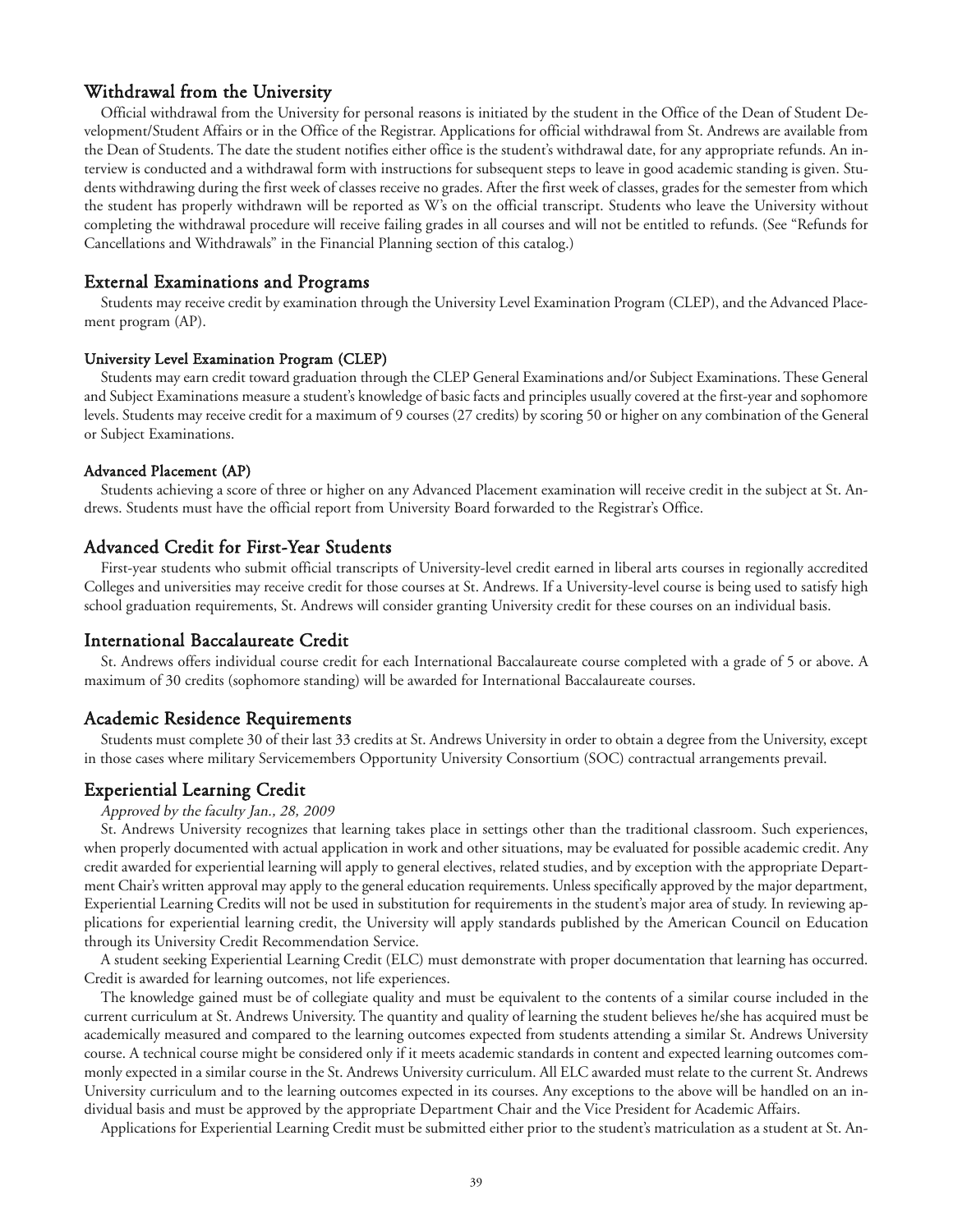drews or in the student's first semester of study. The portfolio submitted by the student for Experiential Learning Credit must be completed within the student's first semester of study.

A student desiring to apply for Experiential Learning Credit will contact the Associate Dean for Academic Affairs to discuss the requirements for such credits. The Associate Dean will provide the student with guidelines for preparation of a portfolio documenting the learning outcomes associated with the student's experience or training. The portfolio shall include, at a minimum:

- Dates of instruction or experience, location, sponsoring organization, names and contact information of faculty member(s), and to the extent possible, information regarding faculty credentials.
- Bibliographic information for any published books or documents employed in the course.
- A copy of any instructional materials employed (syllabus, hand-outs, training materials, etc.).
- Documentation of stated learning outcomes (may be included in the course syllabus).
- Copies of any assignments submitted in the course of the training.
- A description, in narrative form and in the student's own words, of the educational experience, the skills or knowledge acquired, and applicability to the student's degree program.
- The applicable St. Andrews courses the student is requesting these experiences parallel.

Once the portfolio is completed and submitted to the Associate Dean, it will be the Associate Dean's responsibility to confer with appropriate Department Chairs to ascertain the appropriateness of the documented learning outcomes as related to St. Andrews requirements.

The Associate Dean will notify the student of the acceptance or non-acceptance of the documented learning outcomes as satisfying parallel St. Andrews requirements. In the case of acceptance, the Associate Dean will also notify the Registrar of any credits to be awarded and their distribution.

Credits awarded by Experiential Learning portfolios will be billed at the currently adopted per-credit hour rate plus an additional fee of \$50 per credit.

If the decision is reached to not allow the granting of requested credits, the student may appeal the Associate Dean's decision to the Dean of the University. The decision of the Dean shall be deemed final.

# **Transcripts**

In order for a student to receive his or her transcript or have it sent to another institution, the Registrar's Office must have a written request with the student's signature. A \$5.00 fee is assessed for each transcript that is requested. The normal turnaround for requests is 2 - 5 days, unless the transcript requires the last semester's grades. Computer processing of final grades takes approximately seven days after the grades are due in the Registrar's Office.

If a student has a balance on his/her account, the business office has the authority to "block" the transcript by prohibiting the Registrar's Office from releasing it. Professional and legal standards prevent honoring transcript requests by telephone or e-mail. Similarly, transcripts cannot be faxed.

An official transcript (bearing the University seal) must be sent directly to another school, firm or agency. An official transcript cannot be hand delivered or issued to the student. If the student receives the transcript, it will be stamped "Issued to the Student" and will not be considered official by another institution.

# Summer Work at Other Institutions

Students who desire to receive credits toward their St. Andrews graduation requirements for courses taken over the summer at another institution must have the approval of their St. Andrews advisor, the Department Chair of the discipline in which the course(s) would be taught at St. Andrews, and the Registrar.

The institution at which the summer work is to take place must be fully accredited. If the student is a junior or senior, summer work may only be taken at a four-year institution. Credit will be granted only for those courses which are at the University level, and which fulfill graduation requirements at the other institution. For credit to be given at St. Andrews, students must earn a grade of C or higher in the course.

Students are responsible for requesting an official transcript from the other institution to be sent to St. Andrews when the coursework is completed and the grade recorded.

# Correspondence Study

Students who are attending St. Andrews full time and who desire to enroll in extension courses, correspondence courses, and courses for credit from other fully accredited institutions must have the approval of the Dean of St. Andrews University. Credit toward St. Andrews graduation requirements will be granted only if students earn a grade of C or better in the course(s). A maximum of two approved extension and/or correspondence courses may be accepted by St. Andrews as meeting graduation requirements. Additional information about this type of study may be found in the student handbook, The Saltire.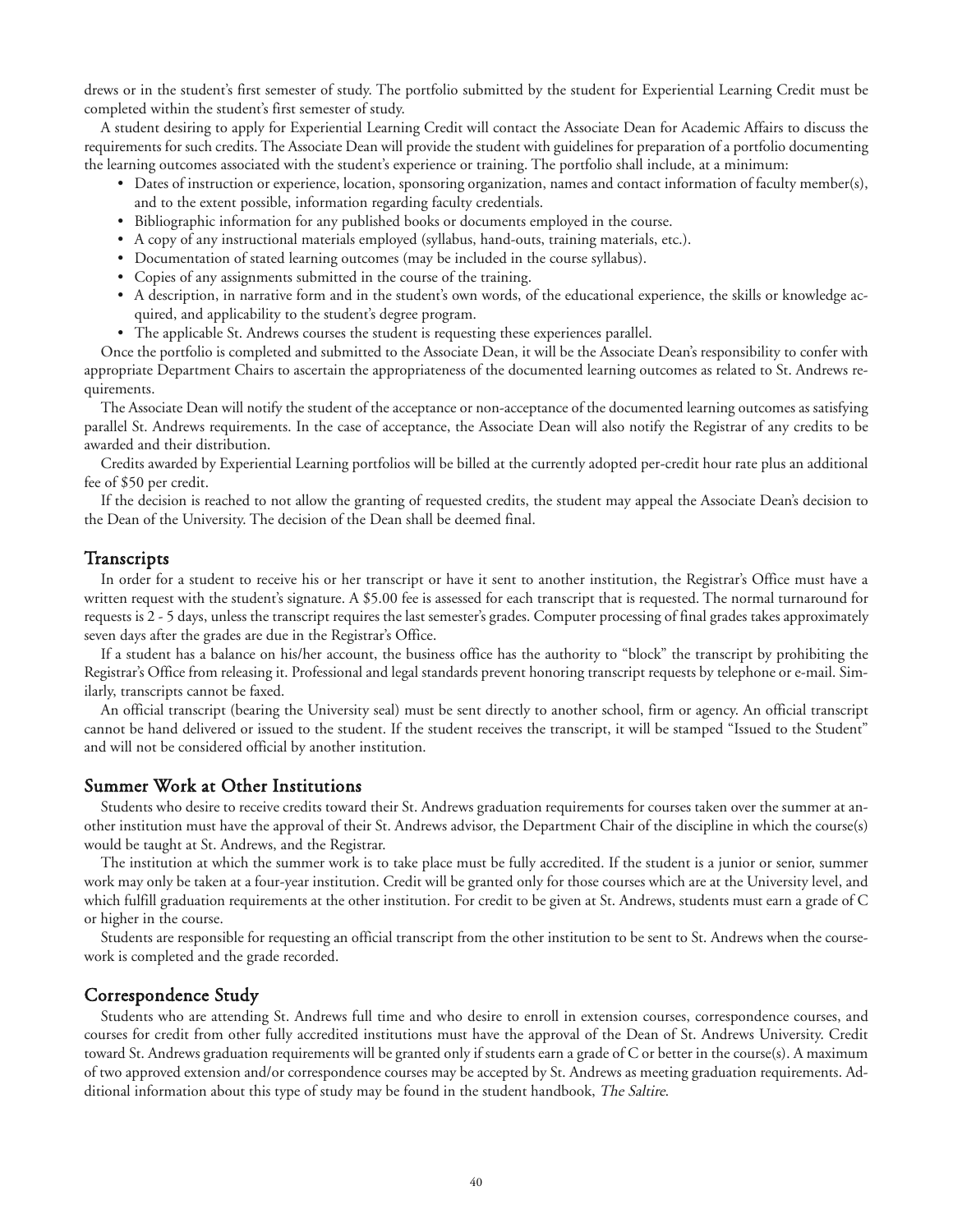# Financial Aid Awards for Foreign Study

In accordance with the purpose of St. Andrews University, students are encouraged to enrich their undergraduate educational experience by undertaking a period of study abroad prior to graduation. However, financial aid funded by the University is not necessarily applicable in all cases.

Students who are enrolled at St. Andrews University and are in good standing academically at the time of their study abroad may use St. Andrews-funded financial aid to help defray the cost of their participation in the University's programs with the University of Cuenca, Ecuador; the Brunnenburg Program in Italy, and the University's Beijing CET/ATA Program in China. Students participating in these programs cannot receive Institutional funds totaling more than half of the cost of tuition for that semester.

Students who are participating in all other exchange programs under official agreements between St. Andrews and the host institution (Kansai Gaidai University and Han Nam University) may use the St. Andrews funded financial aid to help defray the cost of their participation, provided that St. Andrews accepts the current student exchange balance with the host institution and gives explicit, written approval. Both conditions must be met in order for St. Andrews-funded financial aid to be used.

Students may not use St. Andrews-funded financial aid, or any other University-administered financial aid, to defray the cost of their study abroad at institutions which are not parties to an official exchange agreement with St. Andrews. This exclusion applies to the Central University Consortium and other entities with which the University may maintain an informal collaborative or cooperative arrangement. In such instances, students may petition for a leave of absence from St. Andrews while they undertake their studies abroad, and subsequently may petition to have their work accepted for transfer credit.

# Undergraduate Degree Requirements

#### General Requirements

St. Andrews awards three undergraduate degrees: the Bachelor of Arts, the Bachelor of Science, and the Bachelor of Fine Arts. Candidates for each degree are required to complete a minimum of 120 credits, with a minimum grade point average of 2.0 in all work attempted both overall and in the major. A minimum of 36 credits at the 300-400 levels must be completed for graduation.

For all students enrolled at St. Andrews in 2014 – 2015, course credits required for graduation include, in addition to the course credits needed for the student's major, a total of 35 – 38 credits in general education distributed as follows: 16 credits in St. Andrews General Education (SAGE) and Writing (WRT) courses, and 19 – 22 credits in Breadth requirements.

Beginning with the 1983-1984 academic year, one St. Andrews credit is equivalent to one semester hour.

Although faculty advisors help students plan their course of study, students are responsible for making sure that the courses taken meet the requirements for graduation.

In order to qualify for graduation, all students must do all of the following:

- 1. Successfully complete at least 120 semester hours.
- 2. Complete 30 of their last 33 semester hours at St. Andrews, except in those cases where military Servicemembers Opportunity University Consortium contractual arrangements prevail.
- 3. For all credits completed, attain a minimum grade point average of 2.00.
- 4. Successfully complete all requirements for the major and attain a minimum grade point average of 2.00 in the major.
- 5. Complete Writing Workshops I and/or II (Composition I and/or II) with a C or better.
- 6. Complete a minimum of 36 credit hours at the 300 level or above.
- 7. Complete no more than three physical education activity credits as part of the 120 required credits.
- 8. Successfully complete 35 38 credits in the St. Andrews General Education (SAGE) program.
- 9. Complete an application for graduation.
- 10. Complete a graduation audit by the end of the junior year.

# Degrees Offered

# Bachelor of Arts

The B.A. is offered in Biology, Business Administration, Elementary Education, Middle Grades Education, Special Education, Communication, English and Creative Writing, Forensic Science, Interdisciplinary Studies, Philosophy and Religious Studies, Physical Education, Psychology, Social Science, Sport and Recreation Studies, Therapeutic Horsemanship, and Visual and Performing Arts. A minimum of 30 credits is required for the major.

# Bachelor of Fine Arts

The B.F.A. is offered in English and Creative Writing. A minimum of 36 credits is required for the major.

# Bachelor of Science

The B.S. is offered in Biology. A minimum of 48 credits is required for the major.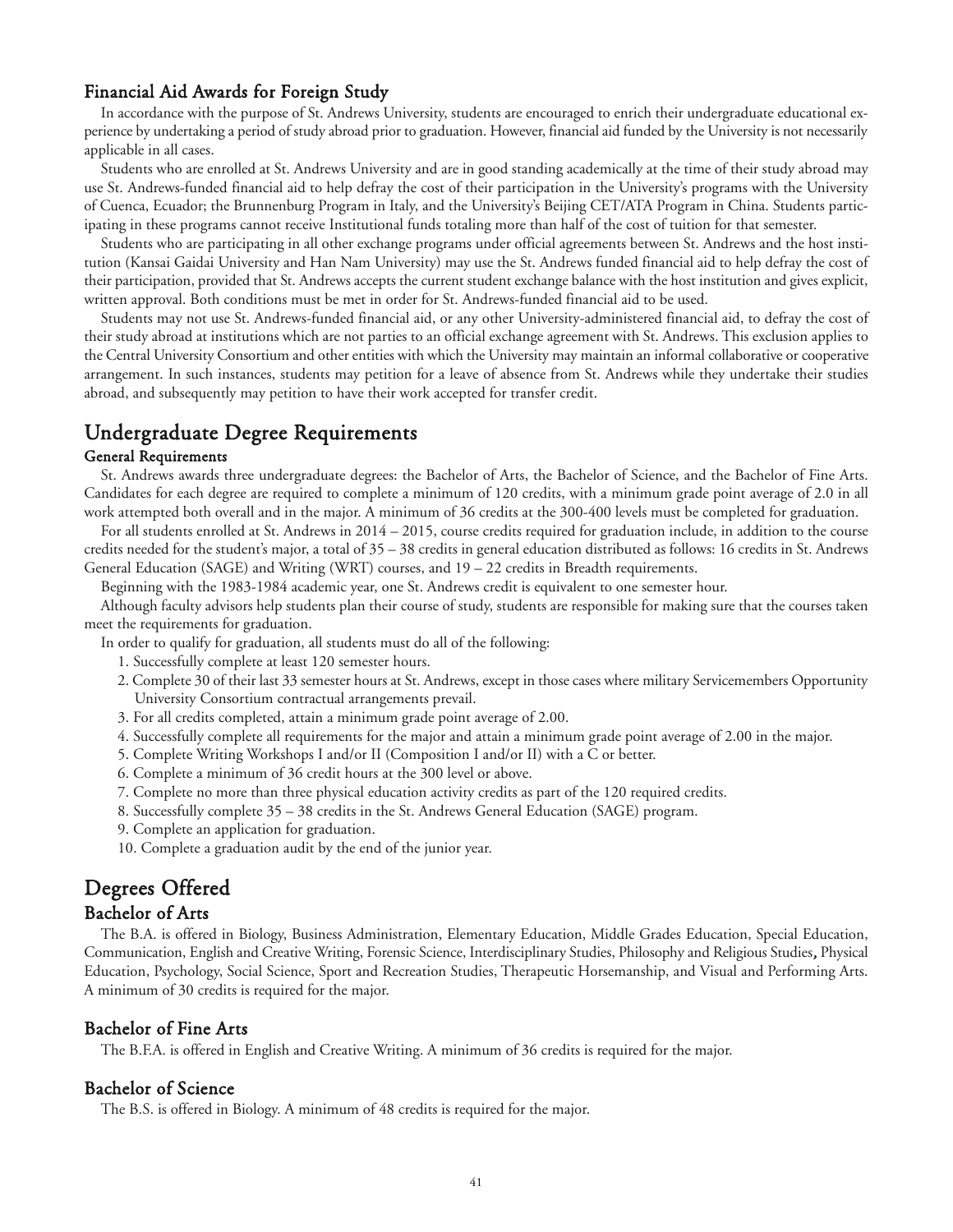# Master's in Business Administration

The Master's in Business Administration is offered. A minimum of 36 graduate semester credits (12 classes) are required for the MBA, with a minimum of 30 earned at St. Andrews University. The degree must be completed within seven years of the date from which the first MBA class is completed at St. Andrews. Any exceptions of the time limit must be granted by the program's MBA Review committee.

# General Information

St. Andrews offers 15 departmental majors and an interdisciplinary major option on the Laurinburg campus.

Four majors are also offered through the Sandhills Program on the campus of Sandhills Community College in Pinehurst, N.C.: Major in Business Administration (B.A.)

Major in Elementary Education (B.A.)

Major in Interdisciplinary Studies (B.A.)

Major in Psychology (B.A.)

One major specific to St. Andrews is offered ONLINE:

Major in Psychology (B.A.)

# Institutional Learning Outcomes

1. Students will develop effective critical thinking skills

1.1 Students will demonstrate the ability to frame and defend arguments using appropriate evidence.

2. Students will develop proficiency in written and oral communication skills

- 2.1 Students will demonstrate effective written communication skills
- 2.2 Students will demonstrate effective oral communication skills
- 3. Students will engage in a broad spectrum of ideas and information through the study of multiple disciplines in the liberal arts and sciences
- 3.1 Students will demonstrate the ability to distinguish distinct modes of inquiry that are characteristic of different academic disciplines
- 3.2 Students will demonstrate an in-depth knowledge of principles and methods utilized in one or more academic fields of study
- 3.3 Students will demonstrate a chronological understanding of events that shaped western civilization

4. Students will develop the ability to develop and pursue their own paths of inquiry

- 4.1 Students will demonstrate the ability to question and assess their own knowledge, abilities, and performances
- 4.2 Students will develop a plan of action describing their future goals in life as well as areas of interest they would like to pursue

# Majors Offered At St. Andrews

Biology (B.A. and B.S.)

Biology - Specialized Program of Study in Equine Studies (B.A., B.S.)

Business Administration (B.A.)

Business Administration - Specialized Program of Study in Equine Business Management (B.A.)

Business Administration - Specialized Program of Study in Therapeutic Horsemanship Management (B.A.)

Communication with an emphasis in Public Relations (B.A.)

Elementary Education with K-6 Licensure (B.A.) English and Creative Writing (B.A. or B.F.A.) Forensic Science (B.A.)

Concentrations in: Chemistry Psychology

- Interdisciplinary Studies (B.A.)
- Middle School Grades Education (B.A.)
- Philosophy and Religious Studies (B.A.)

Physical Education with K-12 Licensure (B.A.)

Psychology (B.A.)

Social Science (B.A.)

Concentrations in: History Public History **Politics**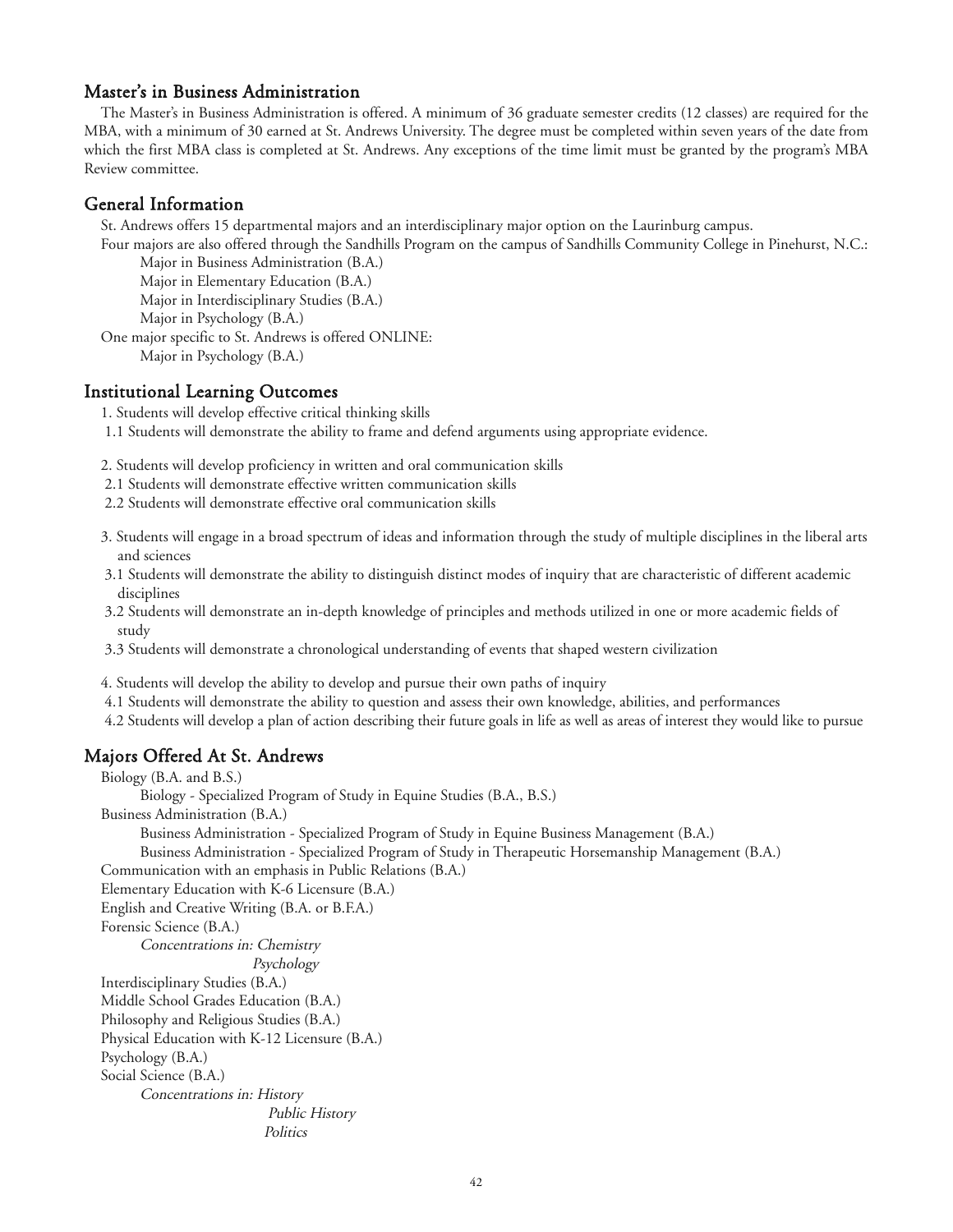Special Education (B.A.) Sport and Recreation Studies (B.A.) Therapeutic Horsemanship (B.A.) Visual and Performing Arts (B.A.) Concentrations in: Studio Art Game Art and Design

# Declaration of Major

Students must complete a Declaration of Major Form, available from the Office of the Registrar, to officially declare a major. Majors must be declared before completing registration for the junior year. Transfer students accepted with junior or senior status are expected to declare a major at the beginning of their first semester at St. Andrews.

# Contract Majors

In addition to the majors described in this catalog, some academic departments offering majors also offer a contract major, which is a program of study arranged around a theme or outcome. For more information, contact a faculty member in the discipline of your interest.

#### Credit Requirements for Majors

An academic major consists of a minimum of 30 credits.

# General Education Requirements and Majors

Some courses may count as fulfilling both general education requirements and major requirements. However, students must fulfill the Arts and Aesthetics, the Humanities, and the Social Science breadth requirements with courses outside of their intended and/or declared majors.

Information in addition to that specified in the major listings is available from the respective Department Chair.

# Additional Requirements for a Second or Third Major or Second or Third Minor

A major, including an interdisciplinary major, must contain a minimum of 30 credits that are not part of any other major. A minor, including an interdisciplinary minor, must contain a minimum of 18 credits that are not part of any other minor or major. Thus, second or third majors and/or minors within the same academic discipline must be approved by the respective discipline faculty.

Any course that is specifically required for two or more majors declared by a student may count toward the minimum of 30 credits in each major. Any course that is specifically required for two or more minors or for two or more majors declared by a student may count toward the minimum of 18 credits for each minor. At their discretion, departments and programs may disallow any overlap for majors or minors. Multiple majors are not permitted through the Center for Adult and Professional Studies.

# Second Degrees

If a student has a Bachelor's degree from another university, he or she may earn a second Bachelor's from St. Andrews. St. Andrews graduates may come back as special non-degree seeking students and take additional courses.

A student may earn a Bachelor's degree from St. Andrews if he or she has received a Bachelor's degree from another accredited university within the previous five years, by completing the following: all graduation requirements for a major, SAGE 381, SAGE 450, and a minimum of 30 credits at St. Andrews. If it has been longer than five years since a student received a Bachelor's degree from an accredited university other than St. Andrews, the student may be required to complete additional St. Andrews General Education Courses in addition to the requirements listed above.

# Minor Requirements

St. Andrews offers optional academic minors in selected disciplines. In addition to regular minors listed, students may complete an interdisciplinary contract minor.

The regular academic minor consists of 18-32 credits, of which nine credits must be at the 300- and 400-levels. The minor in Music is an approved exception to this upper level rule. The interdisciplinary contract minor must consist of a minimum of 8 courses (32 credits) from three or more program areas.

All minors must be declared before registration for the final semester at St. Andrews.

# Application for Graduation

In order to be considered a candidate for a Bachelor's degree, students must complete a "Graduation Application" and a "Graduation Audit," by the end of the junior year. The application for graduation carries a fee. (See "Other Fees" in the Financial Planning section of this catalog.) Both applications are available from the Registrar's Office.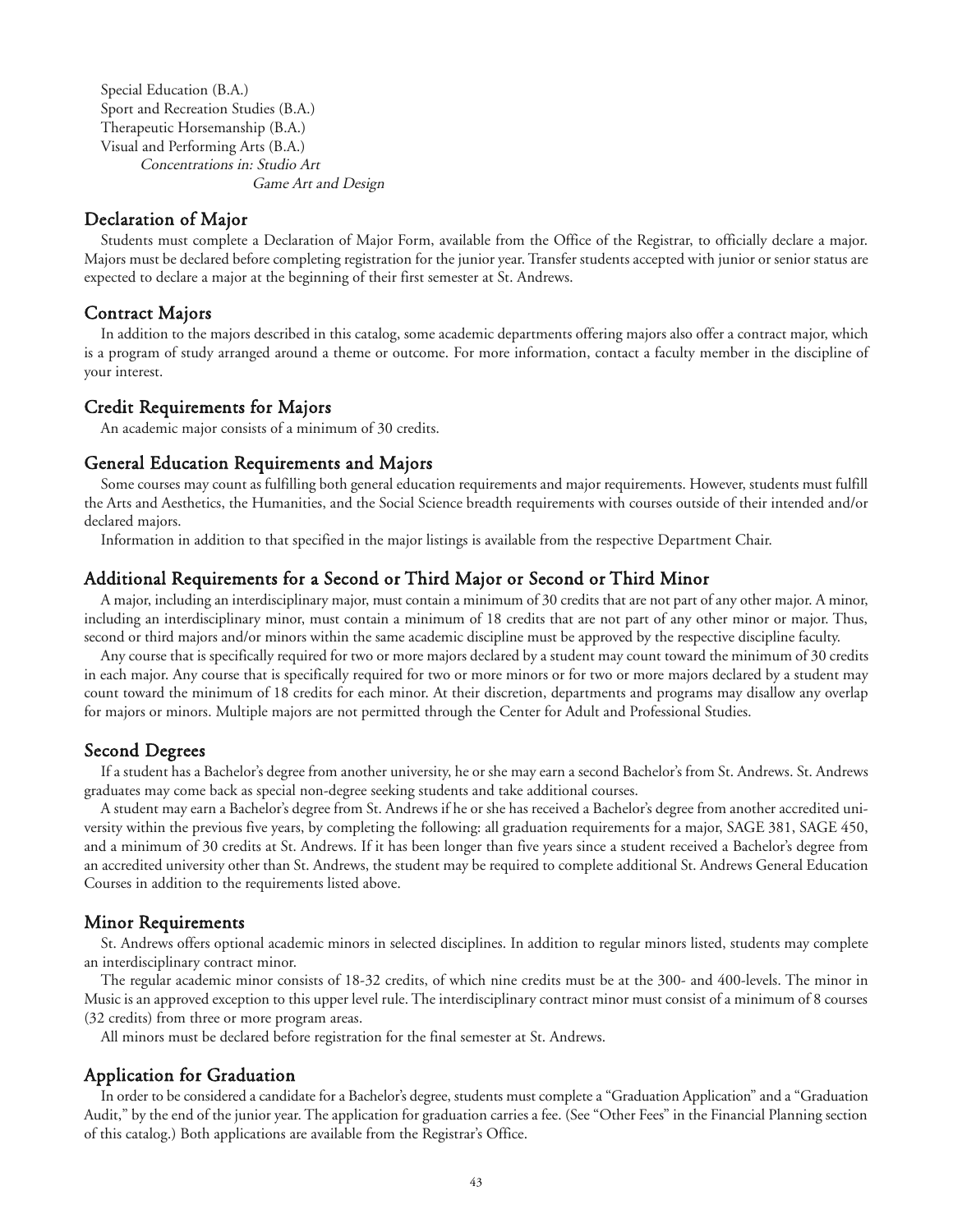After a student and advisor have completed the Graduation Audit, the student is responsible for submitting it to the Registrar's Office. The Registrar informs the student by mail of the receipt of the audit and the student's progress and status.

# Academic Residence Requirements

Students must complete 30 of their last 33 credits at St. Andrews University in order to obtain a degree from the University.

#### Commencement and Diplomas

St. Andrews holds one commencement ceremony each year in May for the conferring of degrees for all students who have met the requirements for graduation since the previous commencement. Diplomas are awarded and degrees are conferred in August for those students who finished requirements during the summer and in January for those students who finished requirements in the Fall Semester. All students who finish in the Spring Semester are expected to participate in the May ceremony. A student may participate in commencement only upon completion of all graduation requirements. Those not attending the graduation ceremony will be mailed their diplomas. The diploma may be withheld from the student if his or her account is not paid in full. Only one diploma will be awarded each student. The University reserves the right to remove any student from the commencement lineup who violates University policies pertaining to commencement decorum. In such instances, the degree will be conferred in absentia. If for some reason a student's graduation diploma becomes lost, destroyed or marred, the student may request a replacement diploma from the Registrar's Office. The charge for a replacement diploma is \$60 and involves a waiting period of up to six months.

# Pre-Professional Programs

# General Information

St. Andrews offers both professional and pre-professional courses of study which encompass many careers. In most instances these courses have been compiled in conjunction with specific requirements of professional schools. Many professional schools require specific procedures in regard to entrance tests, application deadlines, and interviews. In many professions no specific undergraduate major must be followed, and students may major in any area of interest. Therefore some students may have a pre-professional advisor in addition to their academic advisor.

# Pre-Law Certification Program 18 credits

#### Advisor: Dr. David Herr

Designed specifically for students interested in a law career, this interdisciplinary program provides courses which improve students' critical thinking and reasoning skills, and which give a general introduction to American politics and government. Students may apply to the program any time after completing 27 credits at St. Andrews. Applications are available from the pre-law advisor, Professor David Herr.

The pre-law certification program consists of 18 credits chosen from the approved list below, in consultation with the student's pre-law advisor. Students must have a cumulative GPA of 3.0 in the 6 courses. No more than 2 of the 6 courses may be taken as both pre-law certificate courses and as major courses.

# Pre-Law Courses

| ACCT 201 Principles of Accounting                   | 3     |
|-----------------------------------------------------|-------|
| BUS 301 Business Law                                |       |
| CW 221 Introduction to Creative Writing             |       |
| CW 432 Writing Prose                                |       |
| <b>ECON 201 Microeconomics</b>                      |       |
| ECON 202 Macroeconomics                             |       |
| HIS 210 Modern Western Civilization                 |       |
| HIS 201 American Civilization I                     |       |
| HIS 202 American Civilization II                    |       |
| PHI 203 Intro to Logic                              |       |
| PHI 333 Philosophy of Law                           |       |
| POL 201 Introduction to American Government         |       |
| POL 231 Introduction to Law                         |       |
| POL 362 Constitutional Law                          | 3     |
| X99 Guided Independent Study in an appropriate area | $3-4$ |
| X95 Internship in Law                               | 3-4   |
|                                                     |       |

Additionally, students may elect to pursue a major in pre-law in conjunction with a discipline. Contract majors in Pre-Law and Philosophy, History with an emphasis in Pre-Law, Politics and Law, Pre-Law and Business, and English with an emphasis in American Literature and Law are just a sample of the options available.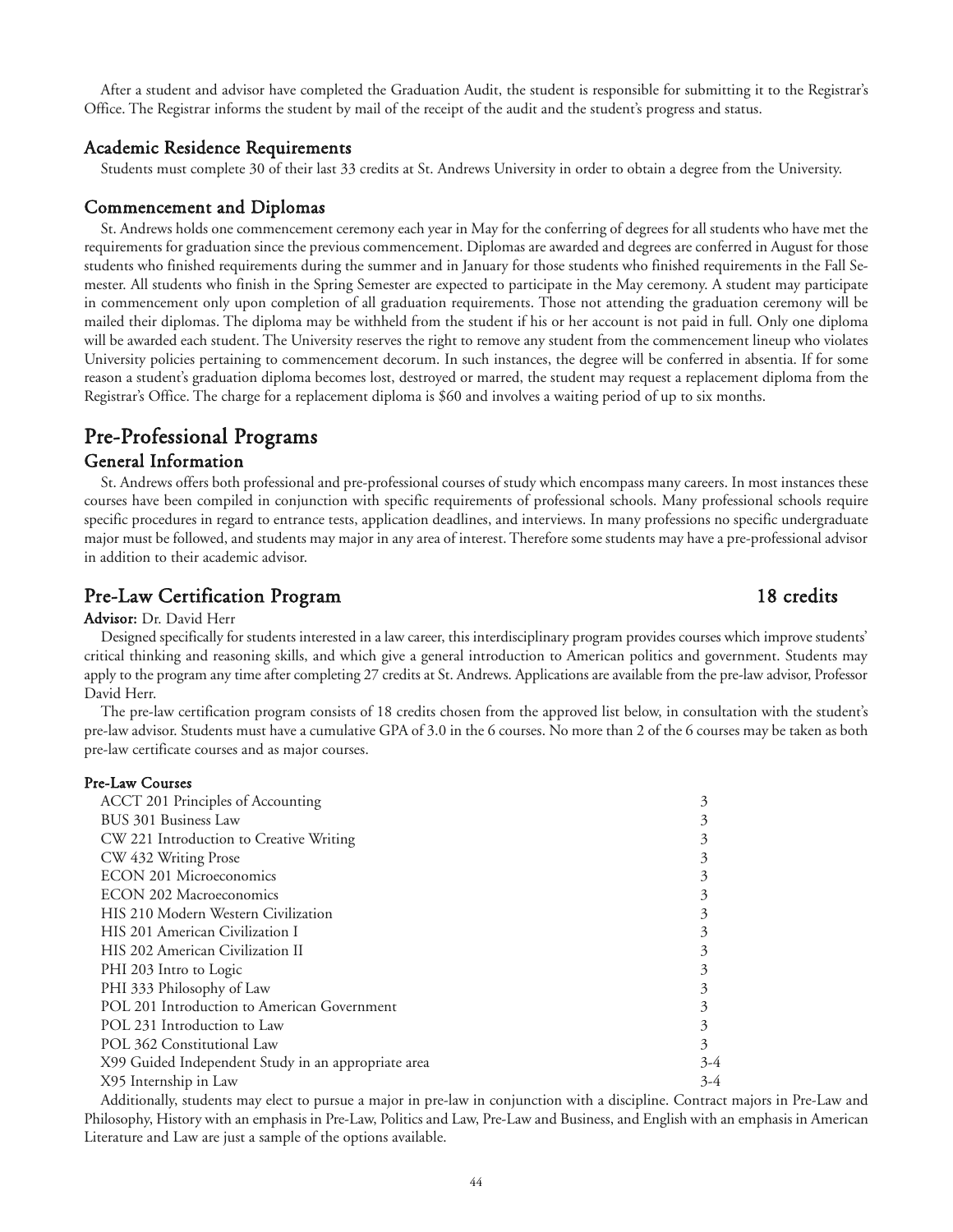# Pre-Veterinarian Program Mission

Veterinarian school is a post-baccalaureate program requiring an undergraduate degree for admission. The mission of the St Andrews Pre-Veterinarian program is to prepare students with the knowledge and skills necessary to gain acceptance in a veterinary school of their choice and to later excel in this field as a professional. This begins with a strong foundation in the sciences, which emphasizes the theoretical, conceptual, and experimental basis of these fields. This knowledge is the cornerstone for future success in every veterinary school. In addition St Andrews cultivates the less tangible qualities and characteristics that admission officers are seeking because they ensure success in the highly challenging field of veterinary science. Through a distinctive, well-rounded liberal education, and the numerous opportunities beyond the classroom such as internships and study abroad, St Andrew students develop invaluable characteristics such as community awareness, creativity, and problem-solving abilities.

# Program of Study

Pre-Vet is not defined as separate field of study, nor is it restricted to a single, specific major at St Andrews. The majority of students in the pre-vet program usually major in Biology, but the completion of other majors does not exclude a student from successfully applying to a veterinary program. Students interested in becoming a veterinarian first discuss this career choice with the pre-vet advisor. They learn what the minimal and recommended requirements are for admission in a veterinary program, from course work to national exams. In consultation with the advisor, they choose a major and plan out their course work each semester to meet the goals of preparing for the specific veterinary schools of their choice, in addition to completing the major and general education requirements. Throughout their four years at St Andrews, the student will also discuss various opportunities with their advisor, such as internships, and important deadlines for national exams and applications.

Basic science courses that meet the minimal requirements for most veterinary programs:

BIO 201 and 204 Concepts in Biology 1 & 2 BIO 327 Genetics CHE 210 & CHE 210L Essential Concepts of Chemistry CHE 215 & CHE 215L Introduction to Structural Inorganic Chemistry CHE 220 & CHE 350 Introductory Organic Chemistry PHY 201 and 202 University Physics, or PHY 211 & 212 General Physics MAT 225 Introductory Statistics and/or MAT 221 Calculus Recommended courses (may be required for certain schools): BIO 221 Anatomy and Physiology BIO 366 Animal Physiology BIO 353 Zoology BIO 365 Microbiology CHE 365 Biochemistry I: Biomolecules

# Pre-Medical Program

# Mission

Medical schools, in their many different forms, are post-baccalaureate programs requiring an undergraduate degree for admission. The mission of the St. Andrews Pre-Medical program is to prepare students with the knowledge and skills necessary to gain acceptance in a medical school of their choice and to later excel as a professional. There are many different career options available for students interested in pursing careers in health care. Students might consider eventually studying medicine, nursing, physical therapy, pharmacy, dentistry, or physician assisting among many other fields. Depending on the student's interests, he/she might choose different paths of study while at St. Andrews. Future medical professionals need to possess a diverse educational background so that they can bring a variety of talents and interests to the profession of their choice. A student may choose any major course of study but should be aware that medical schools are looking for students with a strong foundation in natural sciences (biology, chemistry, mathematics, and physics), highly developed communication skills, and a solid background in the social sciences and humanities. St. Andrews also cultivates the less tangible qualities and characteristics that admission officers are seeking because they ensure success in the highly challenging fields of health care. Through a distinctive, well-rounded liberal education and the numerous opportunities beyond the classroom such as internships and study abroad, St. Andrews students develop invaluable characteristics such as community awareness, creativity, and problem-solving abilities.

# Program of Study

Pre-Med is not defined as a separate field of study, nor is it restricted to a single, specific major at St. Andrews. The majority of students in the Pre-Med Program usually major or minor in a natural science, but the completion of other majors does not exclude a student from successfully applying to medical school. Students interested in health related fields should first discuss their career choice with the Pre-Med Advisor. In consultation with the advisor, they choose a major and plan out their course work each semester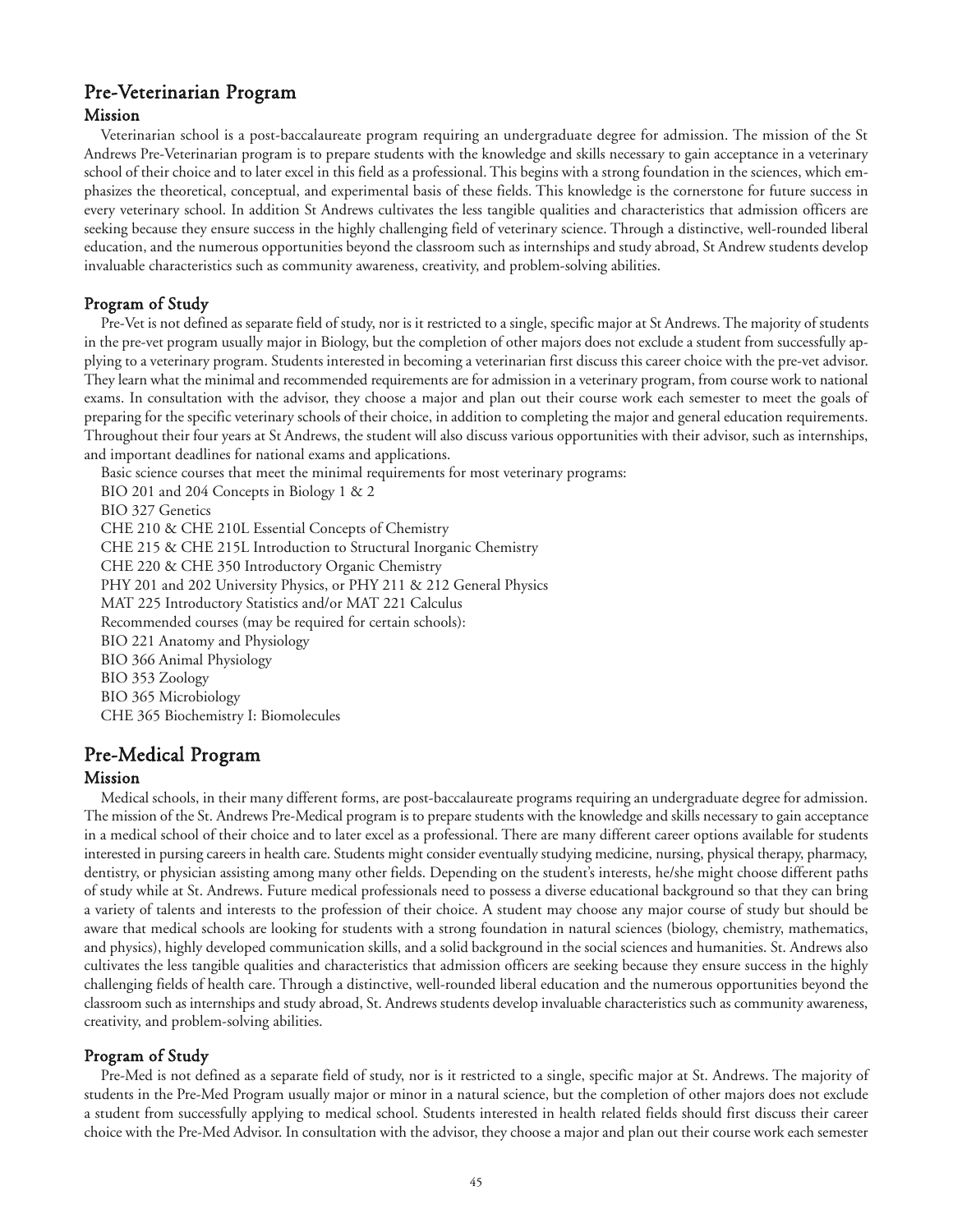to meet the goals of preparing for the specific medical schools of their choice, in addition to completing their major and general education requirements. Regardless of what major a student interested in health care chooses to study at St. Andrews, the first two years of study should concentrate on the traditional basic science disciplines with a special emphasis on laboratory experiences that form an integral part of the science education process. This will allow the students to be properly prepared for taking the Medical University Admission Test (MCAT) at the end of their junior year. The MCAT consists of four sections: 1) verbal reasoning, 2) physical sciences, 3) biological sciences and 4) writing abilities. The General Education program at St. Andrews helps prepare students for sections 1 and 4 while courses in the natural sciences help prepare students for sections 2 and 3. Throughout their four years at St. Andrews, students will also discuss various opportunities with their advisor, such as internships, and important deadlines for national exams and applications.

#### Basic science courses that meet the minimal requirements for most medical school programs:

| BIO 201 and 204                                            | Concepts in Biology 1 & 2                          |  |
|------------------------------------------------------------|----------------------------------------------------|--|
| <b>BIO 327</b>                                             | Genetics                                           |  |
| CHE 210 & 210 L                                            | <b>Essential Concepts of Chemistry</b>             |  |
| CHE 215 & 215L                                             | Introduction to Structural Inorganic Chemistry     |  |
|                                                            | CHE 220 & CHE 350 Introductory Organic Chemistry   |  |
| PHY 201 & 202                                              | University Physics / PHY 211 & 212 General Physics |  |
| <b>MAT 225</b>                                             | Introductory Statistics / MAT 221 Calculus         |  |
| Recommended courses (May be required for certain schools): |                                                    |  |
| <b>BIO 221</b>                                             | Anatomy and Physiology I                           |  |
| <b>BIO 366</b>                                             | Animal Physiology                                  |  |
| <b>BIO 365</b>                                             | Microbiology                                       |  |
| <b>CHE 365</b>                                             | Biochemistry I: Biomolecules                       |  |
| SS 227                                                     | Community Health, First Aid and CPR                |  |

# St. Andrews General Education (SAGE)

The St. Andrews faculty as a whole designed the St. Andrews General Education (SAGE) program for the St. Andrews student body as a whole. It includes course work that constitutes graduation requirements common to all students – those that carry the SAGE prefix as well as those that satisfy the writing and breadth requirements. Students must complete a total of 35 – 38 credits in general education.

# Mission

The General Education curriculum shall be characterized by and seek to develop in students: an appreciation for intellectual rigor and honesty; an appreciation of the importance of both broad and deep learning; the inclination to inquire, and a knowledge of various methods of inquiry; the ability to question and assess one's own knowledge and abilities as well as those of others; and the ability to question, assess, and defend one's own core moral values. The General Education curriculum shall also address: contemporary global issues, the history of ideas in Western Civilization in their global context, acquisition of information technology skills, and the fundamental principles of various great religious traditions. Among areas of particular emphasis shall be written and oral communication, interdisciplinary study, critical thinking, synthesis and integration of ideas and information, and the ability to frame, support, and respond to arguments.

# Learning Outcomes

- 1. Students will demonstrate critical thinking and rhetorical skills through effective written and oral communication.
- 2. Students will engage a broad spectrum of ideas and information through the study of multiple disciplines in the liberal arts and sciences. This breadth of learning is designed to complement the depth of study in the students' individual disciplines.
- 3. Students will demonstrate the ability to develop and pursue their own paths of inquiry.

# Structure of St. Andrews General Education

The following curriculum is required of all new students entering St. Andrews. Courses that count toward these requirements will appear in the front section of the course schedule each semester.

# Required Common Experience Courses:

| SAGE 230 Human Thought and Culture I: Ancient to Medieval    | 3 credits |
|--------------------------------------------------------------|-----------|
| SAGE 240 Human Thought and Culture II: Renaissance to Modern | 3 credits |
| <b>SAGE 381 Transitions</b>                                  | 1 credit  |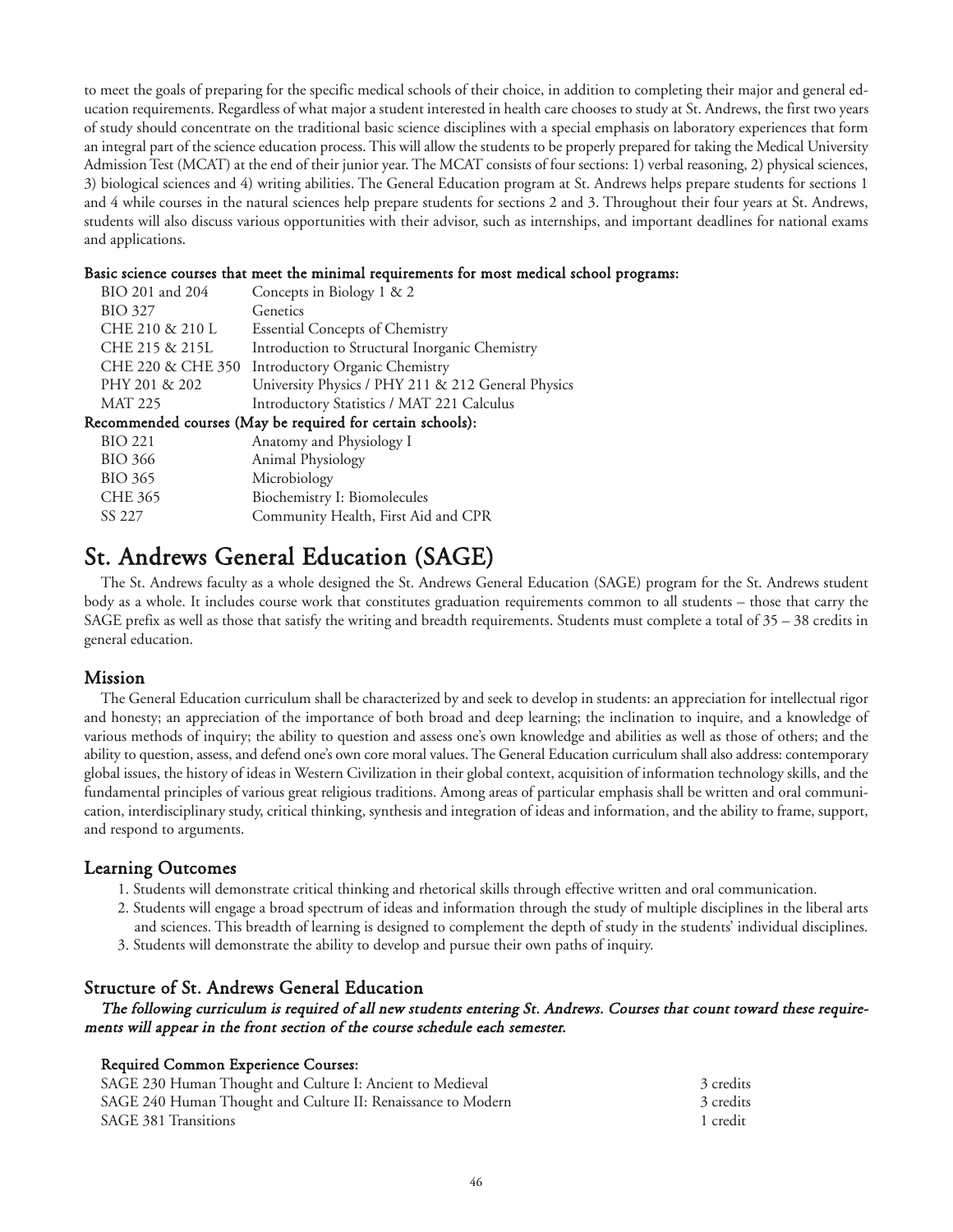| SAGE 450 Global Issues and Ethical Response<br>WRT 110 Composition I: Inquiry through Writing<br>WRT 120 Composition II: Reasoning through Writing                                                                                                                                                                         | 3 credits<br>3 credits<br>3 credits |
|----------------------------------------------------------------------------------------------------------------------------------------------------------------------------------------------------------------------------------------------------------------------------------------------------------------------------|-------------------------------------|
| <b>Breadth Requirements</b><br>Language: demonstrated knowledge in speaking, reading,<br>writing and listening to a foreign Language; students<br>must achieve proficiency at a second semester University-level                                                                                                           | up to 6 credits                     |
| <b>Mathematics:</b> a course in mathematics that develops<br>an understanding of the appropriate use<br>and limitations of quantitative analysis                                                                                                                                                                           | 3 credits                           |
| Natural Science: one science course<br>designed to enrich a student's understanding of the natural world<br>and the scientific method of inquiry; the course must include a<br>laboratory experience                                                                                                                       | 4 credits                           |
| Arts and Aesthetics: a course or courses selected from Art,<br>Communication, Creative Writing, or Music requiring either<br>personal engagement in and critical reflection upon the creative<br>process or the development of an appreciation of the aesthetic<br>achievement of one or more disciplines in the fine arts | 3 credits                           |
| Humanities: a course selected from the disciplines of English<br>literature, Philosophy, or Religious Studies allowing students<br>to explore written expressions of the human spirit in historical<br>and cultural contexts                                                                                               | 3 credits                           |
| Social Science: a course selected from the disciplines of<br>Politics, History, Business/Economics, or Education<br>focused on the study of human society and culture                                                                                                                                                      | 3 credits                           |

Students must fulfill the Arts and Aesthetics, the Humanities, and the Social Sciences breadth requirements with courses outside of their intended or declared majors.

# Course Descriptions for Common Experience Courses

# WRT 110 Composition I: Inquiry through Writing 3 credits 3 credits 3 credits

This course introduces students to academic writing. Through exposure to different genres in reading and writing, students develop an appreciation of the writing process, conventions and rhetorical approaches. The course emphasizes critical thinking and effective communication. Through writing, reading, and effective reasoning we challenge students to begin to develop habits of intellectual inquiry. Students must earn at least a C in WRT 110 to fulfill the requirement and enroll in WRT 120. Offered in the Fall and Spring semesters

Required of all students; Students are not permitted to withdraw from this course

# WRT 120 Composition II: Reasoning through Writing 3 credits 3 credits 3 credits

This course continues the development of critical thinking and effective written communication. The course emphasizes argumentative writing, focusing on the ability to construct and defend a thesis using supporting evidence from properly documented academic research. Students must earn at least a C in WRT 120 to fulfill the requirement. Offered in the Fall and Spring semesters Prerequisite: grade of C or better in WRT 110; Required of all students; Students are not permitted to withdraw from this course

#### SAGE 230 Human Thought and Culture I: Ancient to Medieval 3 credits 3 credits 3 credits

This course begins an interdisciplinary survey of Western civilization in its global context. We will examine the variety of ways literate humans have grasped the human tasks of governance, moral obligation, artistic expression, and relationship to transcendence from our beginnings to the medieval period. Our purpose will be to appreciate the commonality and diversity among various cultures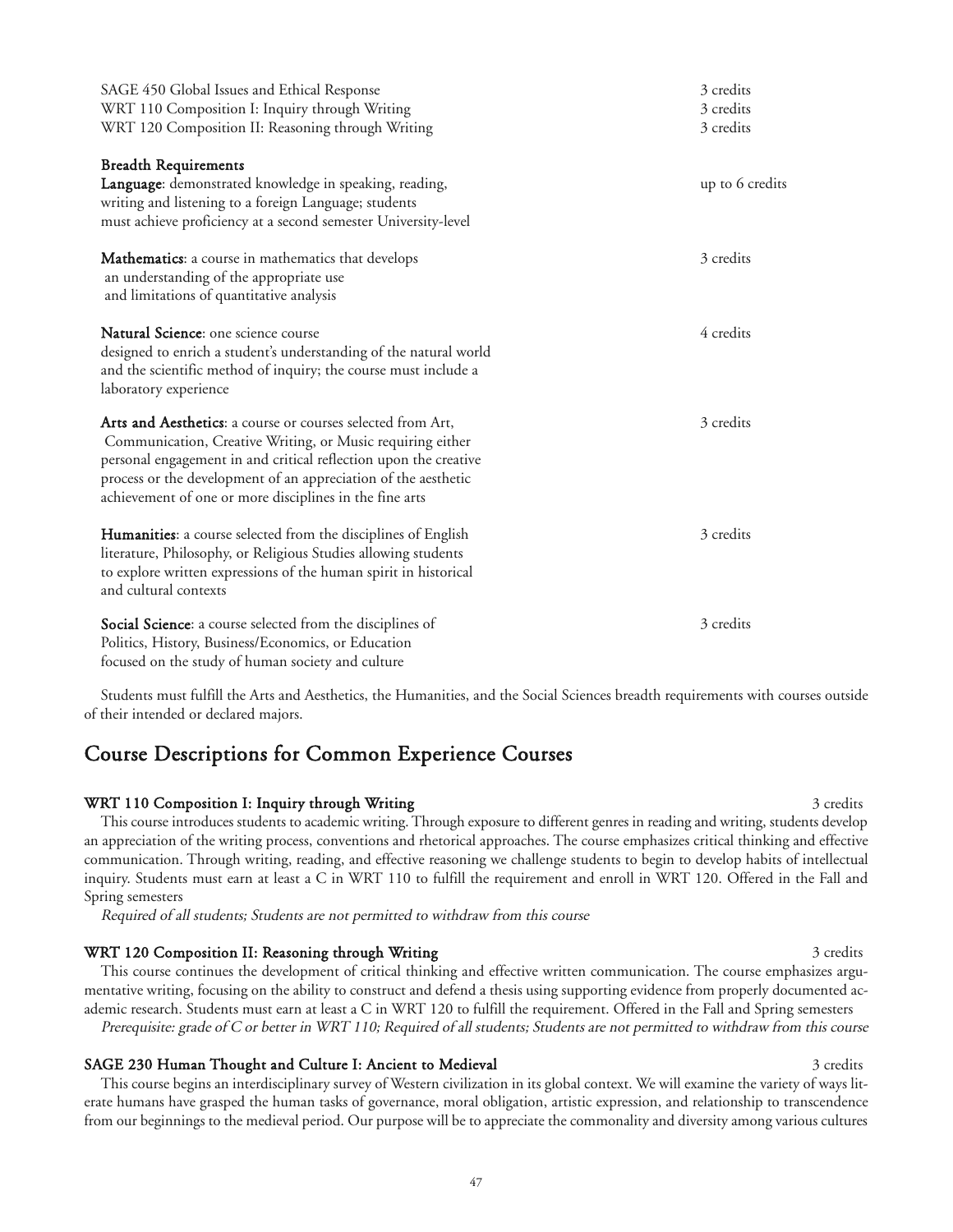in their own terms and to respond critically to them. Communication and critical thinking skills continue to be emphasized: formal writing, research strategies, discussion, argumentation, and analysis. Offered annually in the Fall semester

Prerequisite: Sophomore standing; Required of all students; Students are not permitted to withdraw from this course

#### SAGE 240 Human Thought and Culture II: Renaissance to Modern 3 credits 3 credits

This course continues the interdisciplinary survey of Western civilization in its global context. We will examine shifts in science and technology, governance, aesthetics, and concepts of authority from the Renaissance period through modernity. Our objective will be to understand the intellectual, social, and religious foundations of modern Western civilization. Rhetorical skills continue to be developed, including the ability to analyze and evaluate arguments rationally and to frame thoughtful and persuasive responses. Offered annually in the Spring semester

Prerequisite: Sophomore standing; Required of all students; Students are not permitted to withdraw from this course

#### SAGE 381 Transitions 1 credit

This course is designed to help the student with issues relating to transitioning into the world of work, graduate school, or professional school. It will involve weekly workshops and seminars. All students are required to complete this course or one within their major that has been approved. Offered annually in the Spring semester

#### SAGE 450 Global Issues and Ethical Response 3 credits 3 credits 3 credits

This course challenges class members to investigate a topic of global significance and develop a response as servant leaders. Topics or issues will vary depending upon class composition and interest. Guided by a faculty convener, students will work to understand historical and ideological roots of this issue, to collect cross-disciplinary data, to explore political and social dimensions, and to formulate an ethically sensitive response. The path of inquiry will be particularly informed by the students' disciplinary studies. The class will work collaboratively on a culminating project and presentation. Students will write substantial essays that synthesize their learning in the context of the seminar and their broader academic experience. Offered in the Fall and Spring semesters

Prerequisite: Senior standing; Required of all students

#### Foreign Languages

Students who are native speakers of a language other than English, and who have achieved a score of 500 or above on the Test of English as a Foreign Language also are exempt from the foreign language requirement.

Other students must select one of the options below to fulfill the foreign language requirement:

- Complete two semesters (six credits) of University level language study (normally the 151-152 level language courses).
- Receive a grade of at least 50 percentile on the CLEP examination in a foreign language as verified by the Registrar.

Students with a documented condition which interferes with the ability to learn a foreign language as attested by a score on the Modern Language Aptitude Test (MLAT) and/or other instruments deemed suitable by the Coordinator of Disability Services should consult the Academic Support Services section of this catalog for information regarding options for this requirement.

# Program Majors and Minors by Department

# Department of Business and Economics

- Major in Business Administration (B.A.)
- Major in Business Administration, with a Specialized Program of Study (B.A.)
	- Equine Business Management
	- Therapeutic Horsemanship Business Management
- Major in Sport and Recreation Studies (B.A.) Minor in Business and Economics
- Minor in Equine Business Management
- Minor in Sport and Recreation Studies

# Department of Education

Major in Elementary Education with K-6 Licensure (B.A.) Major in Physical Education with K-12 Licensure (B.A.) Major in Middle School Grades Education (B.A.) Major in Special Education (B.A.)

# Department of Equine Studies

Major in Therapeutic Horsemanship (B.A.) Minor in Therapeutic Horsemanship Minor in Equine Studies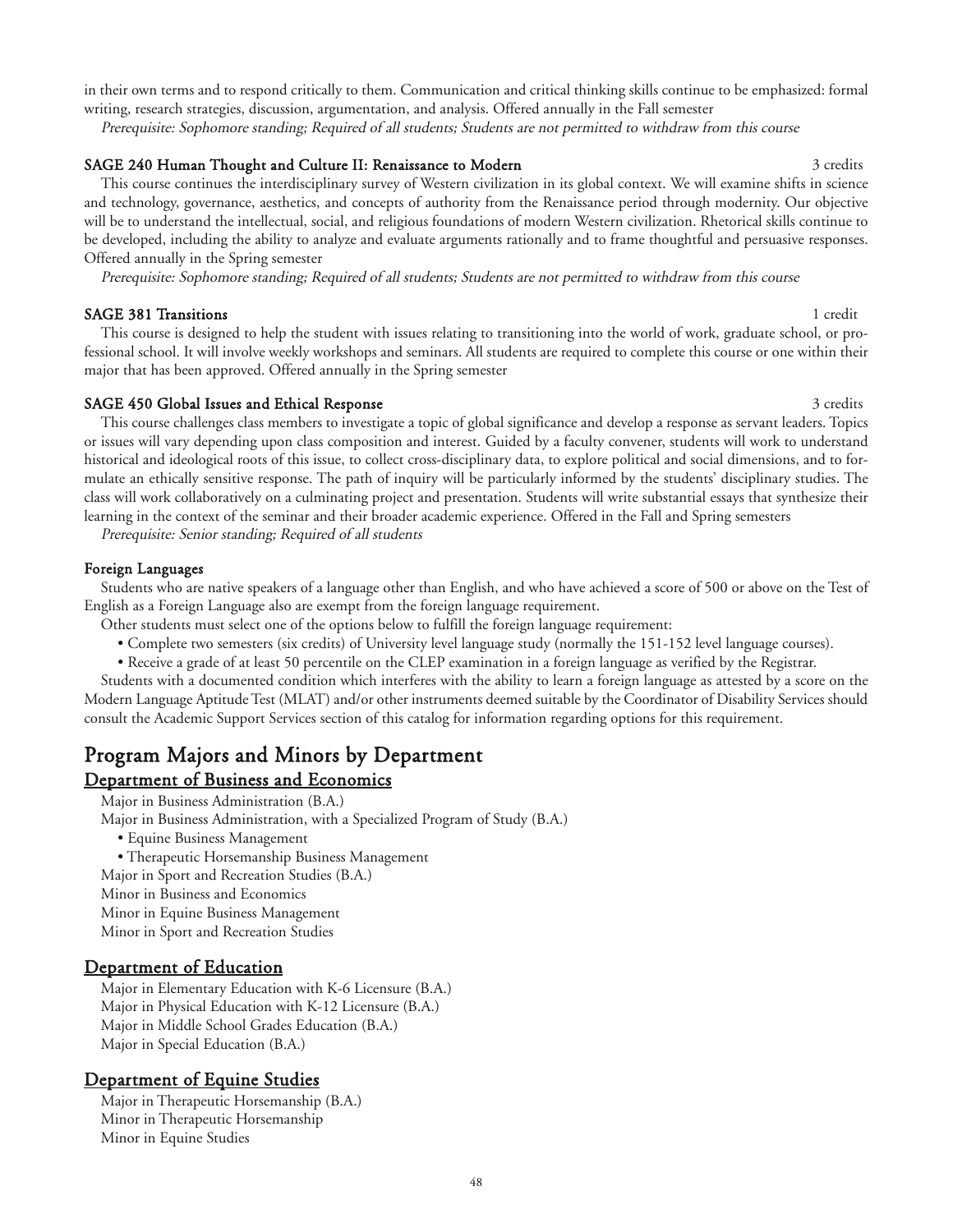# Department of Interdisciplinary Studies

Major in Interdisciplinary Studies (B.A.) Minor in Women's Studies

# Department of Liberal and Creative Arts

Major in Communication with an emphasis in Public Relations (B.A.) Major in English and Creative Writing (B.A. or B.F.A.) Major in Philosophy and Religious Studies (B.A.) Major in Social Science (B.A.) Concentrations in: History Public History **Politics** Major in Visual & Performing Arts (B.A.) Concentrations in: Studio Art Game Art and Design Minor in Creative Studies Minor in Creative Writing Minor in Cultural Studies Minor in English Literature Minor in Leadership Studies Minor in Spanish Minor in Music Minor in Philosophy Minor in Religious Studies Minor in Social Science, History Emphasis Minor in Social Science, Politics Emphasis Minor in Studio Art

# Department of Natural and Life Sciences

Major in Biology (B.A. or B.S.) Major in Biology, with a Specialized Program of Study in Equine Science (B.A. or B.S.) Major in Forensic Science (B.A.) Concentrations in: Chemistry Psychology Major in Psychology (B.A.) Minor in Biology Minor in Chemistry Minor in Mathematical Sciences Minor in Psychology

# Department of Business and Economics

Chairperson: Corinne Nicholson Business Administration

Major in Business Administration (B.A.) Major in Business Administration, with a Specialized Program of Study In Equine Business Management (B.A.) Major in Business Administration, with a Specialized Program of Study In Therapeutic Horsemanship Business Management (B.A.) Minor in Business and Economics Minor in Equine Business Management

#### Sport Studies

Major in Sport and Recreation Studies (B.A.) Minor in Sport and Recreation Studies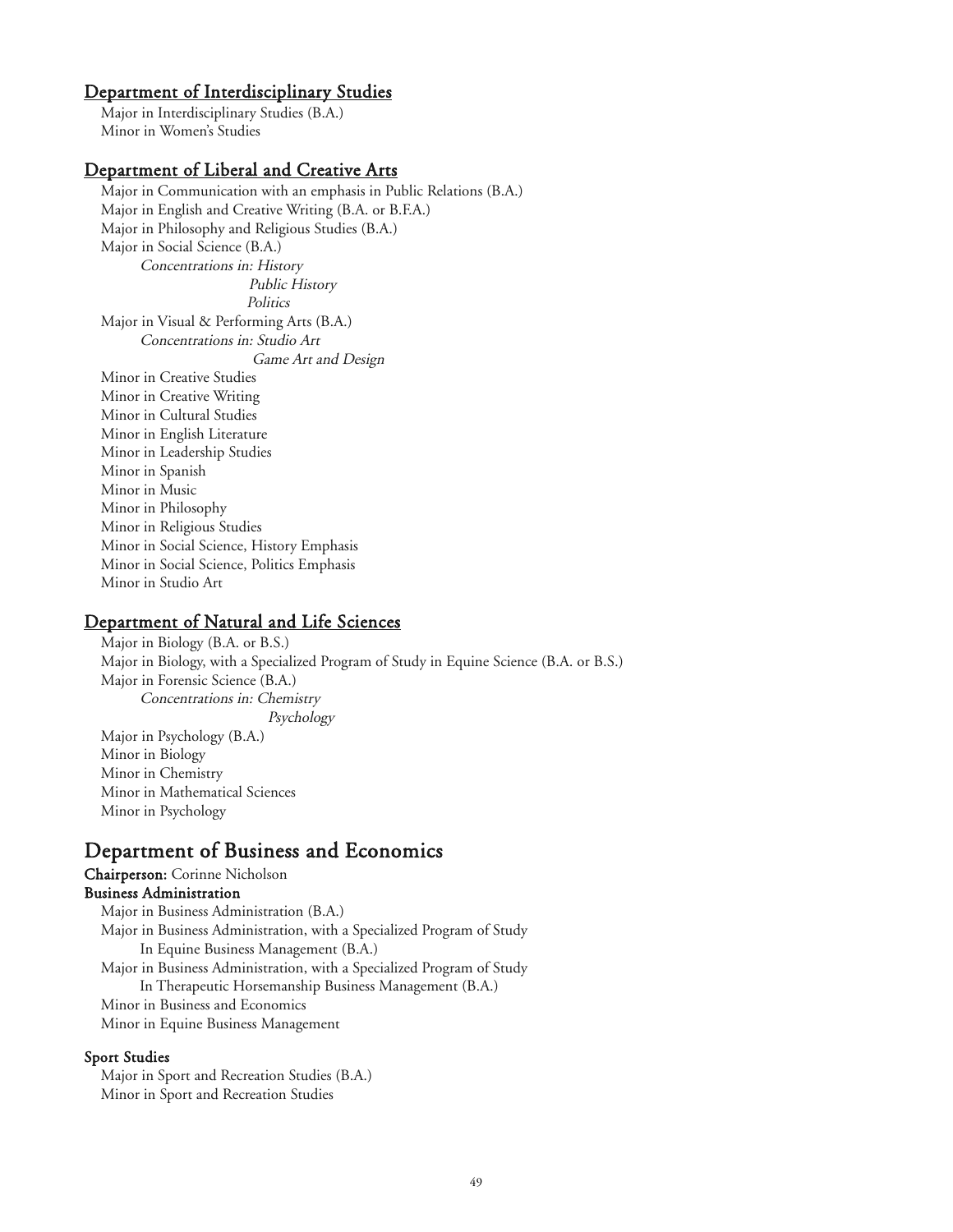# Department of Business and Economics

The Department of Business and Economics, in keeping with the mission of the University, develops in our students a blend of skills, knowledge, professional behavior and values. The department strives to combine the strengths of a liberal arts education with professional preparation in its various disciplines to meet the objective of providing future managerial and professional leadership to the region and the world.

#### Business Administration Major

The Business Administration major, in keeping with the mission of the University, provides exceptional, educational experiences that promote not only the lifelong pursuit of knowledge and the continual development of skills, but also focuses on the importance of responsible, ethical behavior. The major prepares students for careers in the business, nonprofit and government sectors, and it also provides students with the knowledge, skills and disposition to pursue graduate studies in a wide variety of disciplines.

#### Learning Outcomes: Business Administration

At the time of graduation, a Business major is expected to:

- 1. Demonstrate Knowledge in the Disciplines, through a competent understanding of theories, concepts and subjects in the major.
- 2. Exhibit Advanced Communication Skills, by becoming an effective and efficient communicator.
- 3. Demonstrate Critical Thinking Skills, through the ability to locate, evaluate, analyze and synthesize information relevant to the disciplines of the major.

#### Internships in Business

An internship with a business organization or a non-profit or governmental agency enables the student to explore potential careers, clarify his/her educational and career goals, develop new skills, gain valuable work experience and develop professional contacts. Prospective interns must meet University-wide requirements and be approved by the Department. Internships can be taken during any academic semester or summer after reaching junior status and interns receive variable credits in BUS 395 or 495 based on the nature of the onsite experience. During recent years students completed internships at the following companies: Adobe, Campbell Soup Co., BB&T, Butler Manufacturing Co., Habitat for Horses, Pinehurst Resort and Country Club, Wells Fargo, International Visitors Council, Wesleyan Equestrian Center, Scotia Village Retirement Community, Scotland County Chamber of Commerce, Scotland Memorial Hospital, Triune Capital Advisors, Christopher Wood Law Office, and Army Geospatial Center.

# Requirements for Transfer Students

Transfer students are required to meet the University-wide general education requirements and must take 27 credits of the required business courses in the major at St. Andrews.

#### Major in Business Administration 54 Credits

Students with a particular interest in one of the major fields (Accounting, Economics, Finance, Management, Marketing, or General Business) may choose their elective courses accordingly.<br>Required Courses:

|                | <b>Required Courses:</b> |                                                                                   |    | 39 Credits |
|----------------|--------------------------|-----------------------------------------------------------------------------------|----|------------|
| ACCT 201       |                          | Principles of Accounting I                                                        | 3  |            |
| ACCT 202       |                          | Principles of Accounting II                                                       | 3  |            |
| <b>BUS 220</b> |                          | <b>Business Technology</b>                                                        | 3  |            |
| <b>BUS 301</b> |                          | <b>Business Law</b>                                                               | 3  |            |
| <b>BUS 302</b> |                          | Entrepreneurship                                                                  | 3  |            |
| <b>BUS 303</b> |                          | Management Communications                                                         | 3  |            |
| <b>BUS 321</b> |                          | Principles of Marketing Management                                                | 3  |            |
| <b>BUS 331</b> |                          | Principles of Management                                                          | 3  |            |
| <b>BUS 335</b> |                          | <b>Business Ethics</b>                                                            | 3  |            |
| <b>BUS 341</b> |                          | Principles of Financial Management                                                | 3  |            |
| <b>BUS 480</b> |                          | Senior Policy and Strategy Seminar                                                | 3  |            |
| ECON 201       |                          | Microeconomics                                                                    | 3  |            |
|                | ECON 202                 | Macroeconomics                                                                    | 3  |            |
|                |                          | <b>Additional Requirements:</b>                                                   |    | 15 Credits |
|                |                          | One of the following courses:                                                     | 3  |            |
|                | <b>BUS 252</b>           | <b>Business Statistics</b>                                                        |    |            |
|                | MAT 225                  | <b>Introductory Statistics</b>                                                    |    |            |
|                |                          | Four upper-level business courses selected in consultation with a faculty advisor | 12 |            |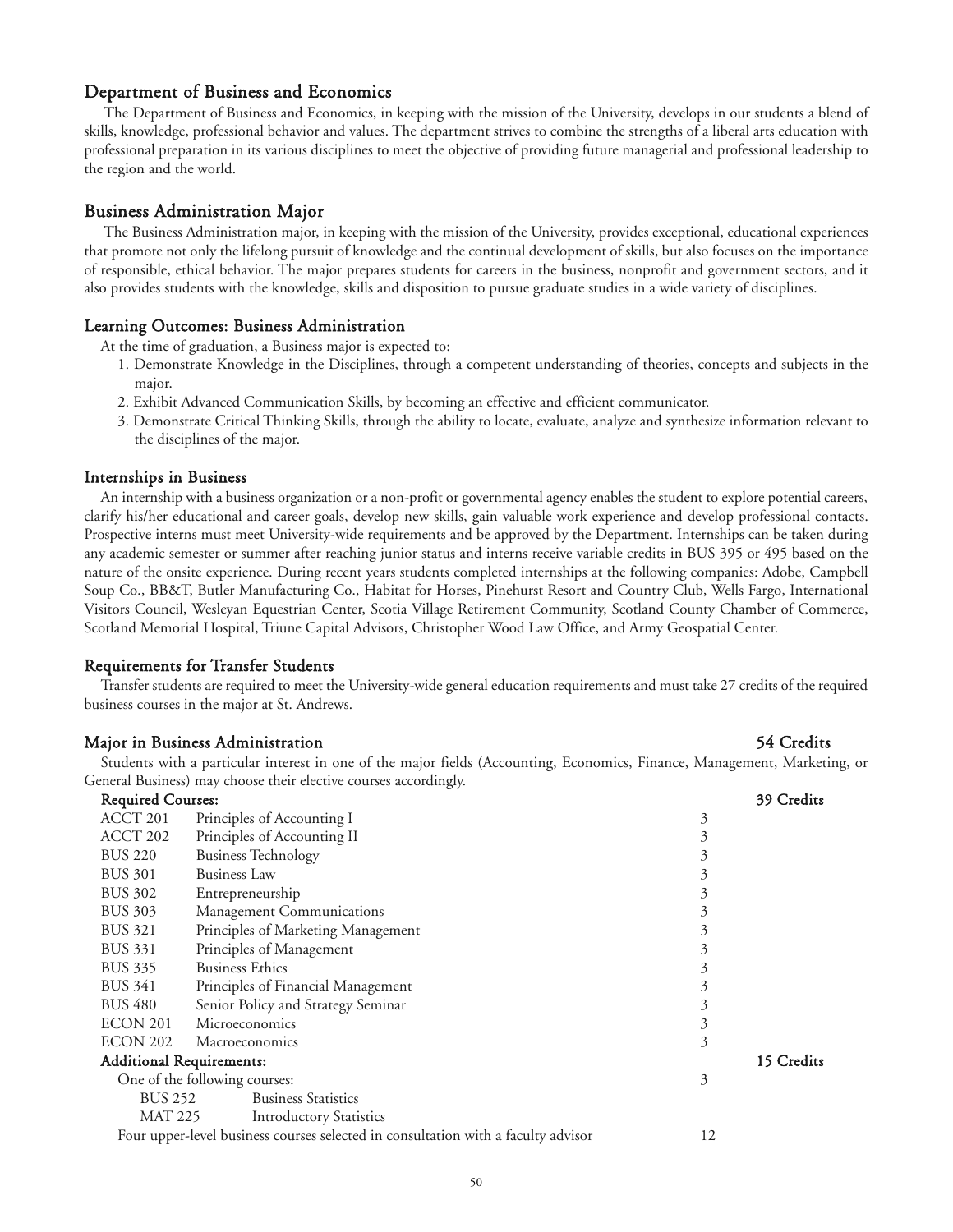|                                 | Major in Business Administration with a                                      |                |              |
|---------------------------------|------------------------------------------------------------------------------|----------------|--------------|
|                                 | Specialized Program of Study in Equine Business Management                   |                | 58 Credits   |
| <b>Required Courses:</b>        |                                                                              |                | 47 Credits   |
| ACCT 201                        | Principles of Accounting I                                                   | 3              |              |
| <b>BUS 220</b>                  | <b>Business Technology</b>                                                   | 3              |              |
| <b>BUS 301</b>                  | <b>Business Law</b>                                                          | 3              |              |
| <b>BUS 303</b>                  | Management Communications                                                    | 3              |              |
| <b>BUS 321</b>                  | Principles of Marketing Mgmt                                                 | 3              |              |
| <b>BUS 322</b>                  | Advertising and Promotion                                                    | 3              |              |
| <b>BUS 331</b>                  | Principles of Management                                                     | 3              |              |
| <b>BUS 335</b>                  | <b>Business Ethics</b>                                                       | 3              |              |
| <b>BUS 341</b>                  | Principles of Financial Mgmt                                                 | 3              |              |
| <b>BUS 480</b>                  | Senior Policy & Strategy Seminar                                             | 3              |              |
| ECON 201                        | Microeconomics                                                               | 3              |              |
| EQ 244                          | Stable Management                                                            | 2              |              |
| <b>EQ 244L</b>                  | Stable Management Lab                                                        | $\mathbf{2}$   |              |
| EQ 249                          | History & Theory of Modern Riding                                            | 3              |              |
| EQ 340                          | Equine Business Management                                                   | 3              |              |
| EQ 350                          | Horse Science I                                                              | 3              |              |
| TH 155                          | Intro. to Therapeutic Horsemanship                                           | 1              |              |
| <b>Additional Requirements:</b> |                                                                              |                | 11 Credits   |
|                                 | • One of the following courses:                                              | 3              |              |
|                                 | BUS 332 Organizational Behavior                                              |                |              |
|                                 | BUS 333 Human Resource Management                                            |                |              |
|                                 | • One of the following courses:                                              | 3              |              |
|                                 | BUS 495 Senior Project                                                       |                |              |
| <b>BUS 498</b>                  | Senior Project                                                               |                |              |
| <b>BUS 499</b>                  | Senior Project                                                               |                |              |
|                                 | • Electives chosen from the following courses:                               | 3              |              |
|                                 | ACCT 202 Principles of Accounting II                                         |                |              |
| <b>BUS 302</b>                  | Entrepreneurship                                                             |                |              |
| <b>BUS 395</b>                  | Internship in Business & Economics 1                                         |                |              |
|                                 | ECON 202 Macroeconomics                                                      |                |              |
| <b>COM 101</b>                  | Introduction to Mass Communications                                          |                |              |
| EQ 248                          | <b>Basic Riding Instructor Skills</b>                                        |                |              |
| <b>EQ 248L</b>                  | Basic Riding Instructor Skills Lab                                           |                |              |
| EQ 342                          | Form to Function: Principles of Horse Judging                                |                |              |
| EQ 415                          | Current Therapies in Equine Internal Medicine                                |                |              |
| EQ 416                          | Intro to Equine Clinical Pharmacology                                        |                |              |
| EQ 417                          | Equine Orthopedic Lameness                                                   |                |              |
| EQ 418                          | <b>Equine Nutrition</b>                                                      |                |              |
| EQ 422                          | Horse Science II                                                             |                |              |
|                                 |                                                                              | 2              |              |
| These courses include:          | • The student must take at least 2 Equitation courses at St. Andrews.        |                |              |
| PE 261                          |                                                                              |                |              |
|                                 | Equitation I                                                                 |                |              |
| PE 262                          | Equitation II                                                                |                |              |
| PE 263                          | Equitation III                                                               |                |              |
|                                 |                                                                              |                |              |
|                                 | Major in Business Administration with a                                      |                |              |
|                                 | Specialized Program of Study in Therapeutic Horsemanship Business Management |                | 59.5 Credits |
| <b>Required Courses:</b>        |                                                                              |                | 53.5 Credits |
| ACCT 201                        | Principles of Accounting I                                                   | $\mathfrak{Z}$ |              |
| <b>BUS301</b>                   | <b>Business Law</b>                                                          | 3              |              |
| <b>BUS 303</b>                  | Management Communications                                                    | 3              |              |
| <b>BUS 321</b>                  | Principles of Marketing Mgmt                                                 | 3              |              |
| <b>BUS 331</b>                  | Principles of Management                                                     | 3              |              |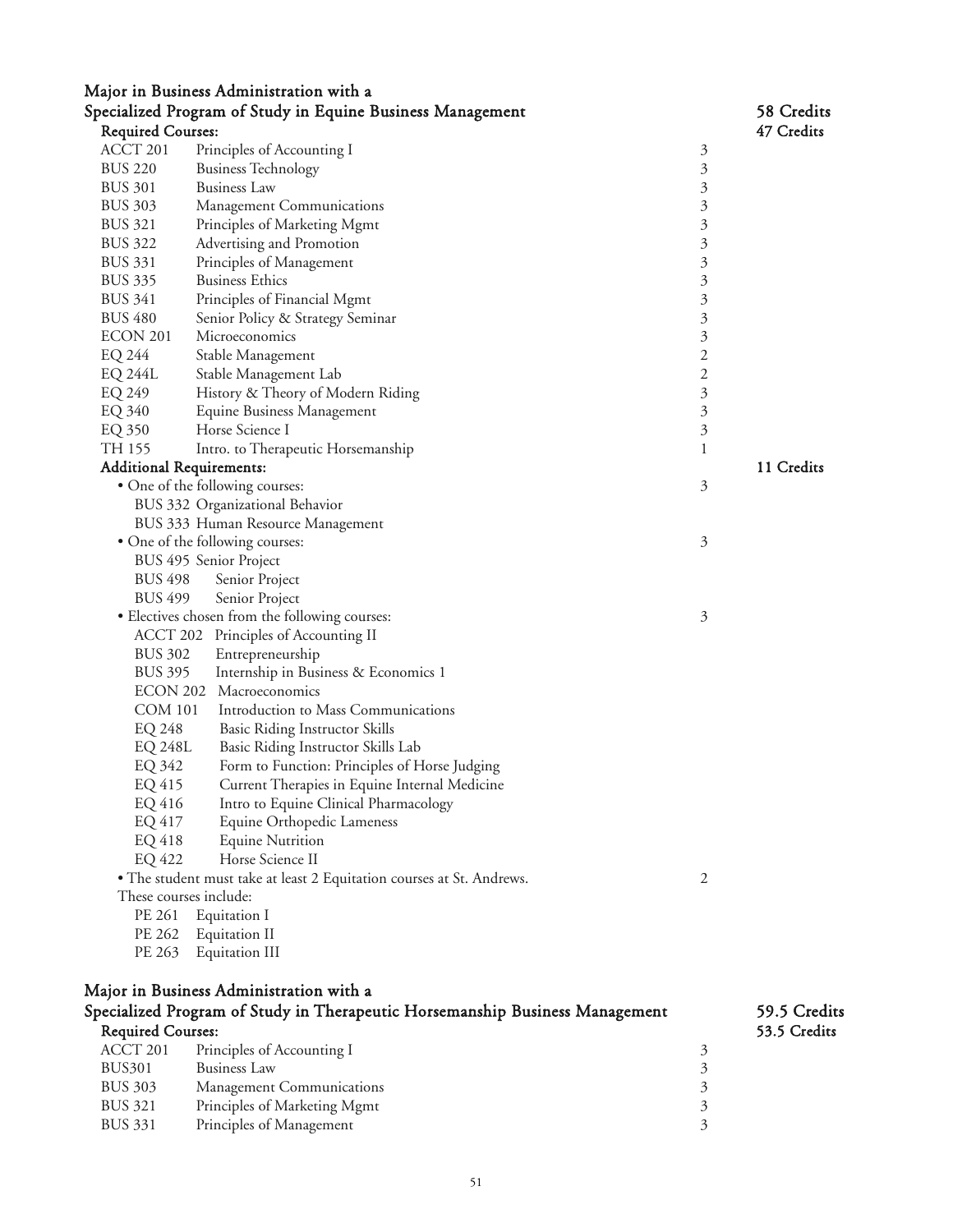| <b>BUS 335</b>                  | <b>Business Ethics</b>                         | 3              |           |
|---------------------------------|------------------------------------------------|----------------|-----------|
| <b>BUS 341</b>                  | Principles of Financial Mgmt                   | 3              |           |
| <b>BUS 480</b>                  | Senior Policy & Strategy Seminar               | 3              |           |
| ECON 201                        | Microeconomics                                 | 3              |           |
| EQ 244                          | Stable Management                              | 2              |           |
| <b>EQ 244L</b>                  | Stable Management Lab                          | $\overline{2}$ |           |
| EQ 248                          | <b>Basic Riding Instructor Skills</b>          | 1.5            |           |
| EQ 248L                         | Basic Riding Instructor Lab                    |                |           |
| EQ 340                          | Equine Business Management                     | 3              |           |
| TH 246                          | TH Principles & Concepts                       | 3              |           |
| TH 346                          | Adv Techniques in Therapeutic Horsemanship     | 4              |           |
| TH 347                          | TH Program Mgmt: Administration                | 2              |           |
| TH 348                          | TH Program Mgmt.: Teaching                     | 3              |           |
| TH 465                          | TH Issues and Ethics                           | 3              |           |
| TH 466                          | Survey of Specialties in Therapeutic Riding    | 2              |           |
|                                 | Certification (Red Cross) in First Aid and CPR |                |           |
| <b>Additional Requirements:</b> |                                                |                | 6 Credits |
|                                 | • One of the following courses:                | 3              |           |
| <b>BUS 332</b>                  | Organizational Behavior                        |                |           |
| BUS 333                         | Human Resource Management                      |                |           |
|                                 | • One of the following courses:                | 3              |           |
| <b>BUS 495</b>                  | Senior Project                                 |                |           |
| <b>BUS 498</b>                  | Senior Project                                 |                |           |
| <b>BUS 499</b>                  | Senior Project                                 |                |           |
|                                 |                                                |                |           |

#### Contract Majors in Business – Laurinburg Campus 54 credits

# For students whose needs are different from the standard areas of emphasis, contract majors in Business may be arranged. A Business Administration contract major includes the Core Requirements and Capstone course from the regular Business Administration major and four courses (12 credits) of 300-400 level courses that would be appropriate for the theme of the contract. Examples of contract majors include: Business and Music Technology, Museum Management, Business with a Pre-Law emphasis, and Business within the Political Environment. All contracts must be approved by the Departmental faculty and declared by midterm of the first semester of the student's senior year.

| <b>Required Courses:</b> |                                                                       |    | 39 Credits |
|--------------------------|-----------------------------------------------------------------------|----|------------|
| ACCT 201                 | Principles of Accounting I                                            | 3  |            |
| ACCT 202                 | Principles of Accounting II                                           | 3  |            |
| <b>BUS 220</b>           | <b>Business Technology</b>                                            | 3  |            |
| <b>BUS 301</b>           | <b>Business Law</b>                                                   | 3  |            |
| <b>BUS 302</b>           | Entrepreneurship                                                      | 3  |            |
| <b>BUS 303</b>           | Management Communications                                             | 3  |            |
| <b>BUS 321</b>           | Principles of Marketing Mgmt                                          | 3  |            |
| <b>BUS 331</b>           | Principles of Management                                              | 3  |            |
| <b>BUS 335</b>           | <b>Business Ethics</b>                                                | 3  |            |
| <b>BUS 341</b>           | Principles of Financial Mgmt                                          | 3  |            |
| <b>BUS 480</b>           | Senior Policy & Strategy Seminar                                      | 3  |            |
| ECON <sub>201</sub>      | Microeconomics                                                        | 3  |            |
| ECON202                  | Macroeconomics                                                        | 3  |            |
|                          | <b>Additional Requirements:</b>                                       |    | 15 Credits |
|                          | • One of the following courses:                                       | 3  |            |
| <b>BUS 252</b>           | <b>Business Statistics</b>                                            |    |            |
| MAT 225                  | <b>Introductory Statistics</b>                                        |    |            |
|                          | • Four upper level courses appropriate for the theme of the contract. | 12 |            |
|                          | Courses must be approved by the Departmental faculty.                 |    |            |

# Contract Majors in Business – The Sandhills Program 54 credits

Students enrolled in the Sandhills Program may complete a contract major in General Business Administration. A minimum of credits is required for this major and at least 27 of the 48 credits must be taken at St. Andrews University.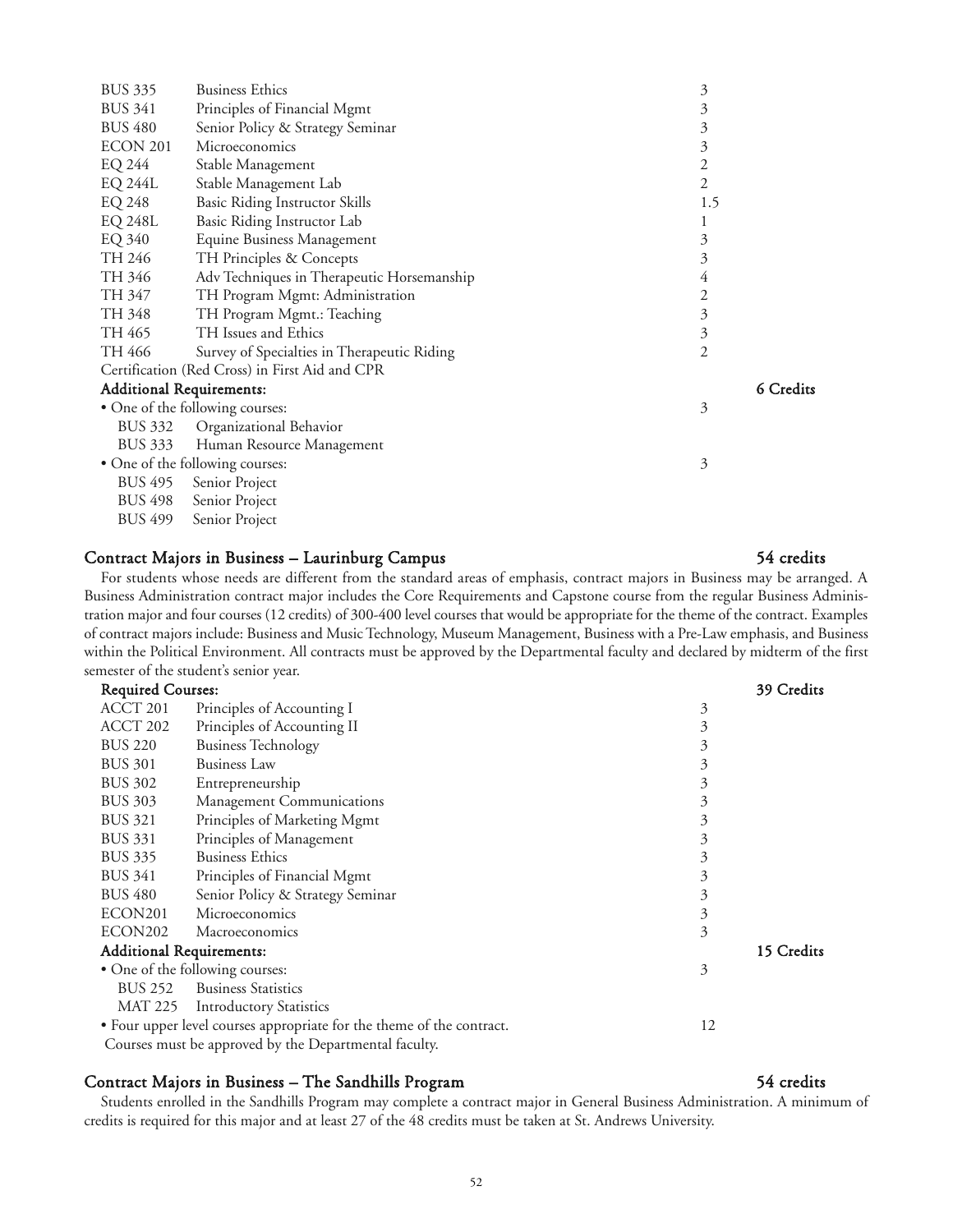| <b>Required Courses:</b> |                                                                     |    | 42 Credits |
|--------------------------|---------------------------------------------------------------------|----|------------|
| ACCT 201                 | Principles of Accounting I                                          | 3  |            |
| ACCT 202                 | Principles of Accounting II                                         | 3  |            |
| <b>BUS 220</b>           | <b>Business Technology</b>                                          | 3  |            |
| <b>BUS 252</b>           | <b>Business Statistics</b>                                          | 3  |            |
| <b>BUS 301</b>           | <b>Business Law</b>                                                 | 3  |            |
| <b>BUS 302</b>           | Entrepreneurship                                                    | 3  |            |
| <b>BUS 303</b>           | Management Communications                                           | 3  |            |
| <b>BUS 321</b>           | Principles of Marketing Mgmt                                        | 3  |            |
| <b>BUS 331</b>           | Principles of Management                                            | 3  |            |
| <b>BUS 335</b>           | <b>Business Ethics</b>                                              | 3  |            |
| <b>BUS 341</b>           | Principles of Financial Mgmt                                        | 3  |            |
| <b>BUS 480</b>           | Senior Policy & Strategy Seminar                                    | 3  |            |
| ECON 201                 | Microeconomics                                                      | 3  |            |
| ECON 202                 | Macroeconomics                                                      | 3  |            |
|                          | <b>Additional Requirements:</b>                                     |    | 12 Credits |
|                          | Four upper level courses appropriate for the theme of the contract. | 12 |            |
|                          | Courses must be approved by the Departmental faculty.               |    |            |

# Minor in Business and Economics 24 credits

# Learning outcomes:

The Department has established three specific Learning Outcomes:

- 1. Knowledge in the discipline: Students will demonstrate a competent understanding of theories, concepts and subjects in the minor.
- 2. Communication skills: Students will become effective and efficient communicators.
- 3. Critical thinking skills: Students will demonstrate the ability to locate, evaluate, analyze and synthesize information relevant to the disciplines of the minor.

A student may pursue a minor in Business and Economics. A minor consists of 24 credit hours.

| Requirements for a Minor in Business and Economics | 24 Credits |
|----------------------------------------------------|------------|
| Principles of Accounting I                         | 3          |
| <b>Business Law</b>                                | 3          |
| Management Communication                           | 3          |
| Principles of Marketing Mgmt                       | 3          |
| Principles of Management                           | 3          |
| <b>Business Ethics</b>                             | 3          |
| Principles of Financial Mgmt                       | 3          |
| • One of the following courses:                    | 3          |
| ECON 201<br>Microeconomics                         |            |
| <b>ECON 202</b><br>Macroeconomics                  |            |
|                                                    |            |

# Minor in Equine Business Management 28 credits 28 credits

# Learning outcomes:

The Department has established two specific Learning Outcomes:

- 1. Knowledge in the discipline: Students will demonstrate a competent understanding of theories, concepts and subjects in the minor.
- 2. Critical thinking skills: Students will demonstrate the ability to locate, evaluate, analyze and synthesize information relevant to the disciplines of the minor.

A student who is not a business major may pursue a minor in Equine Business Management. A student majoring in business may pursue a minor in Equine Studies offered by the Equine Studies Department.

| Requirements for a minor in Equine Business Management |                              | 28 Credits |
|--------------------------------------------------------|------------------------------|------------|
| ACCT 201                                               | Principles of Accounting I   |            |
| BUS 301                                                | Business Law                 |            |
| BUS 321                                                | Principles of Marketing Mgmt |            |
| BUS 331                                                | Principles of Management     |            |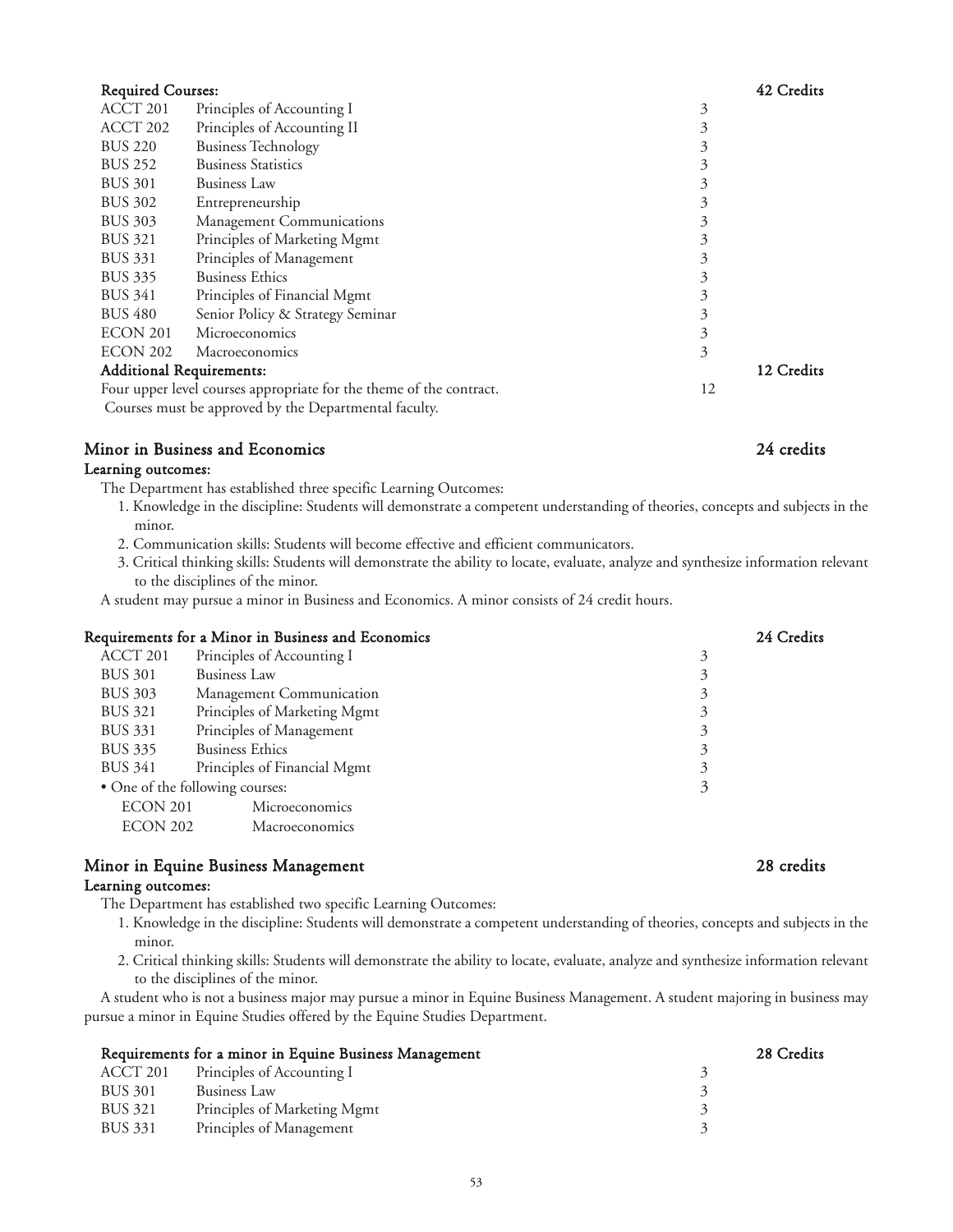| ECON 201               | Microeconomics                                                       | 3              |
|------------------------|----------------------------------------------------------------------|----------------|
| EQ 244                 | Stable Management                                                    | $\overline{2}$ |
| <b>EQ 244L</b>         | Stable Management Lab                                                | 2              |
| EQ 249                 | History & Theory of Modern Riding                                    | 3              |
| EQ 340                 | Equine Business Management                                           | 3              |
| EQ 350                 | Horse Science I                                                      | 3              |
|                        | • The student must take at least 2 Equitation Courses at St. Andrews | $\overline{2}$ |
| These courses include: |                                                                      |                |
| PE 261 Equitation I    |                                                                      |                |
| PE 262 Equitation II   |                                                                      |                |

PE 263 Equitation III

# Sport and Recreation Studies

The Sport and Recreation Studies major, in keeping with the mission of the University, will offer an integrated educational program that incorporates cross-disciplinary exposure to the knowledge, skills, and professional dispositions that are necessary for success in the field, as well as experiential learning components which help students explore and define career options while applying and testing their knowledge base.

# Learning Outcomes: Sport and Recreation Studies

Upon completion of the major in Sport and Recreation Studies:

- 1. Students will be able to describe and explain the components of the sport and recreation studies field such as management, marketing, risk management and financial principles.
- 2. Students will demonstrate skills and knowledge in the area of sport and recreation through internships, practicum or guide independent studies.
- 3. Students will identify and describe safety and ethical issues necessary to work successfully and responsibly in sport and recreation field.
- 4. Students will apply administrative skills, knowledge and understanding of planning, organizing and evaluating various sporting and recreational events and programs.

# Career Opportunities

The Sport and Recreation Studies major is for a student who wants a career in a sport or recreation organization. Career options for those students pursuing the sport and recreation studies include, but are not limited to, work with professional sports, intercollegiate athletics, Olympic sports, national sport governing bodies, sport commissions, city park and recreation departments, YM/YWCA, Boys' and Girls' clubs, resorts, amusement parks and private clubs.

|                          | <b>Major in Sport and Recreation Studies</b>              |   | 48 Credits |
|--------------------------|-----------------------------------------------------------|---|------------|
| <b>Required Courses:</b> |                                                           |   | 42 Credits |
| ACCT 201                 | Principles of Accounting I                                | 3 |            |
| <b>BUS 220</b>           | <b>Business Technology</b>                                | 3 |            |
| <b>BUS 301</b>           | <b>Business Law</b>                                       | 3 |            |
| <b>BUS 321</b>           | Principles of Marketing Management                        | 3 |            |
| <b>BUS 322</b>           | Advertising and Promotion                                 | 3 |            |
| <b>BUS 331</b>           | Principles of Management                                  | 3 |            |
| <b>BUS 303</b>           | Management Communication                                  | 3 |            |
| ECON 201                 | Microeconomics                                            | 3 |            |
| SS 231                   | Foundation and Principles of Physical Education and Sport | 3 |            |
| SRS 235                  | Recreation Programming                                    | 3 |            |
| SRS 237                  | Sport and Recreation Event and Venue Management           | 3 |            |
| SRS 385                  | Governance and Ethics in Sport & Recreation               | 3 |            |
| SS 410                   | Organization and Administration of PE & Sports            | 3 |            |
| <b>SRS 480</b>           | Risk Management & Legal Aspects in Sport & Recreation     | 3 |            |
|                          | <b>Additional Requirements:</b>                           |   | 6 Credits  |
|                          | • One of the following courses:                           | 3 |            |
| <b>BUS 302</b>           | Entrepreneurship                                          |   |            |
|                          | BUS 335 Business Ethics                                   |   |            |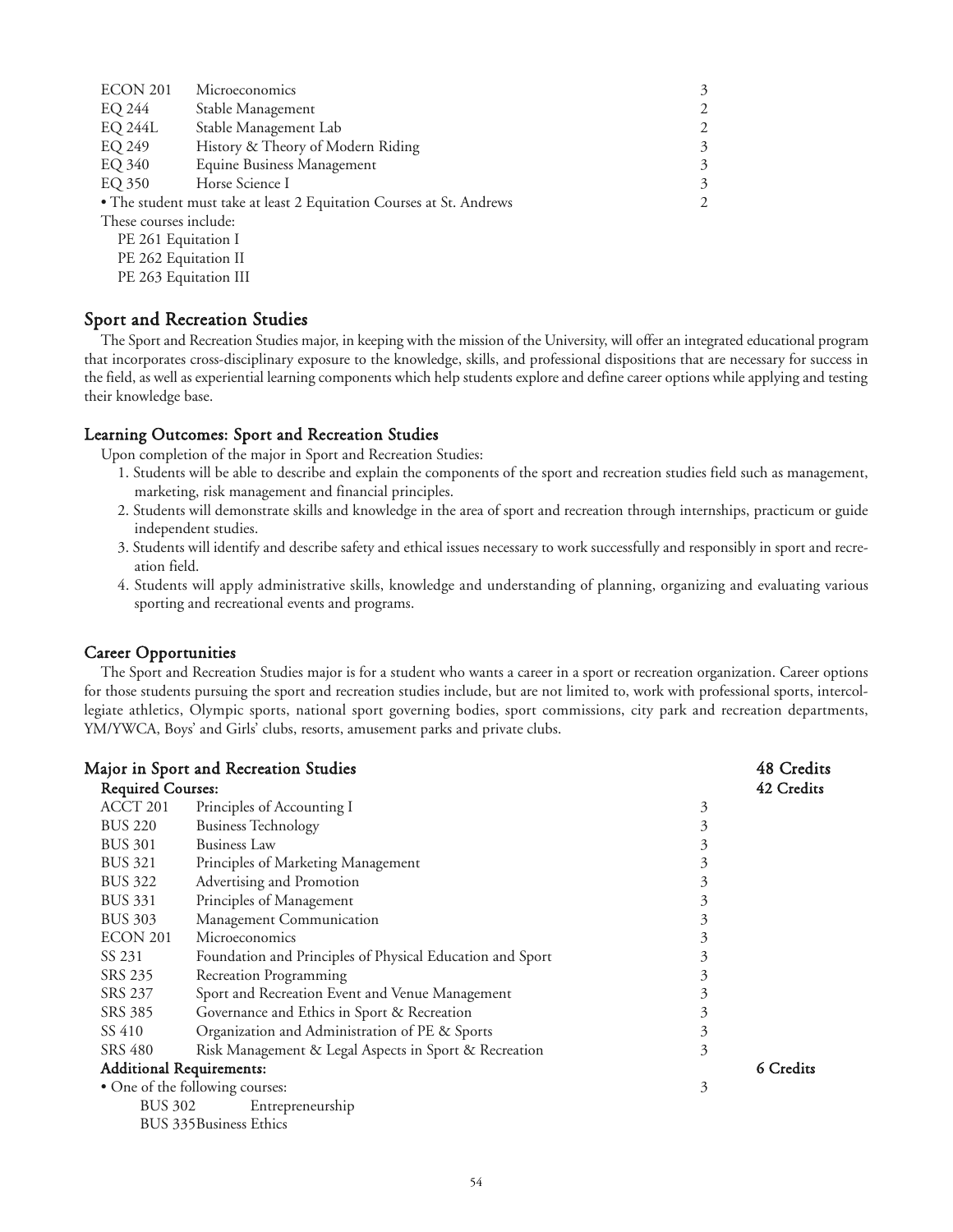BUS 333Human Resources Management

BUS 341 Principles of Finance • One of the following courses: 3

SRS 395/495 Senior Internship SRS 398/498 Senior GIS SRS 399/499 Senior Practicum

# Minor in Sport and Recreation Studies 24 Credits

# Learning Outcomes:

- 1. Students will be able to describe the components of the sport and recreation studies field such as management, marketing, risk management and financial principles.
- 2. Students will identify and describe safety and ethical issues necessary to work successfully and responsibly in sport and recreation field.
- 3. Students will apply administrative skills, knowledge and understanding of planning, organizing and evaluating various sporting and recreational events and programs.

# Required Courses:

| SS 231         | Foundation and Principles of Physical Education and Sport | 3 |
|----------------|-----------------------------------------------------------|---|
| SRS 237        | Sport and Recreation Event and Venue Management           | 3 |
| SRS 385        | Governance and Ethics in Sport & Recreation               | 3 |
| SS 410         | Organization and Administration of PE & Sports            | 3 |
| ACCT 201       | Principles of Accounting I                                | 3 |
| <b>BUS 301</b> | <b>Business Law</b>                                       | 3 |
| BUS 321        | Principles of Marketing                                   | 3 |
| <b>BUS 331</b> | Principles of Management                                  | 3 |
|                |                                                           |   |

# Department of Education

Chairperson: Dr. Saundra Parker Jones

Accredited by: The North Carolina Department of Public Instruction

Major in Elementary Education with K-6 Licensure (B.A.)

Major in Physical Education with K-12 Licensure (B.A.)

Major in Middle School Grades Education (B.A.)

Major in Special Education (B.A.)

# Department of Education

In support of the mission of the University, the mission of the St. Andrews professional education program is to prepare Learner-Centered Professional Teachers who believe and demonstrate that teachers are the single most important factor outside the home environment in affecting learning and development. The Learner-Centered Professional Teacher who graduates from St. Andrews is aware of and appreciates the cultural achievements in the arts and literature and understands the role of science in the creation of a humane, integrative world. The St. Andrews Learner-Centered Professional Teacher has an intelligent, global concern for democratic relations in school and society and realizes that a teacher's intellectual, moral, and spiritual growth extends well beyond the University. Dedication to physical and emotional health and vitality, with a clear sense of vocation for the stewardship of life, are educational necessities for the Learner-Centered Professional Teachers of the twenty-first century.

# Learning Outcomes: Education

Learner-Centered Professional Teachers are professionally competent, personally and socially mature, spiritually enlightened, and acutely aware of their responsibilities to society. The Teacher Education Department prepares teachers who:

- 1. Demonstrate leadership in their classrooms, in the school, and in the teaching profession.
- 2. Provide a respectful environment for a diverse population of students, where students are treated as individuals, and professionals adapt their teaching for the benefit of students with special needs.
- 3. Know the content appropriate to their teaching specialty, align it with the North Carolina Standard Course of Study, and recognize its connectedness to other content when appropriate.
- 4. Facilitate ways in which learning takes place at the appropriate levels of intellectual, physical, social, and emotional development of their students.
- 5. Use a variety of instructional methods, integrate and utilize technology in their instruction and assess using a variety of methods what each student has learned.
- 6. Analyze student learning, link professional growth to their professional goals, and function effectively in a complex, dynamic environment.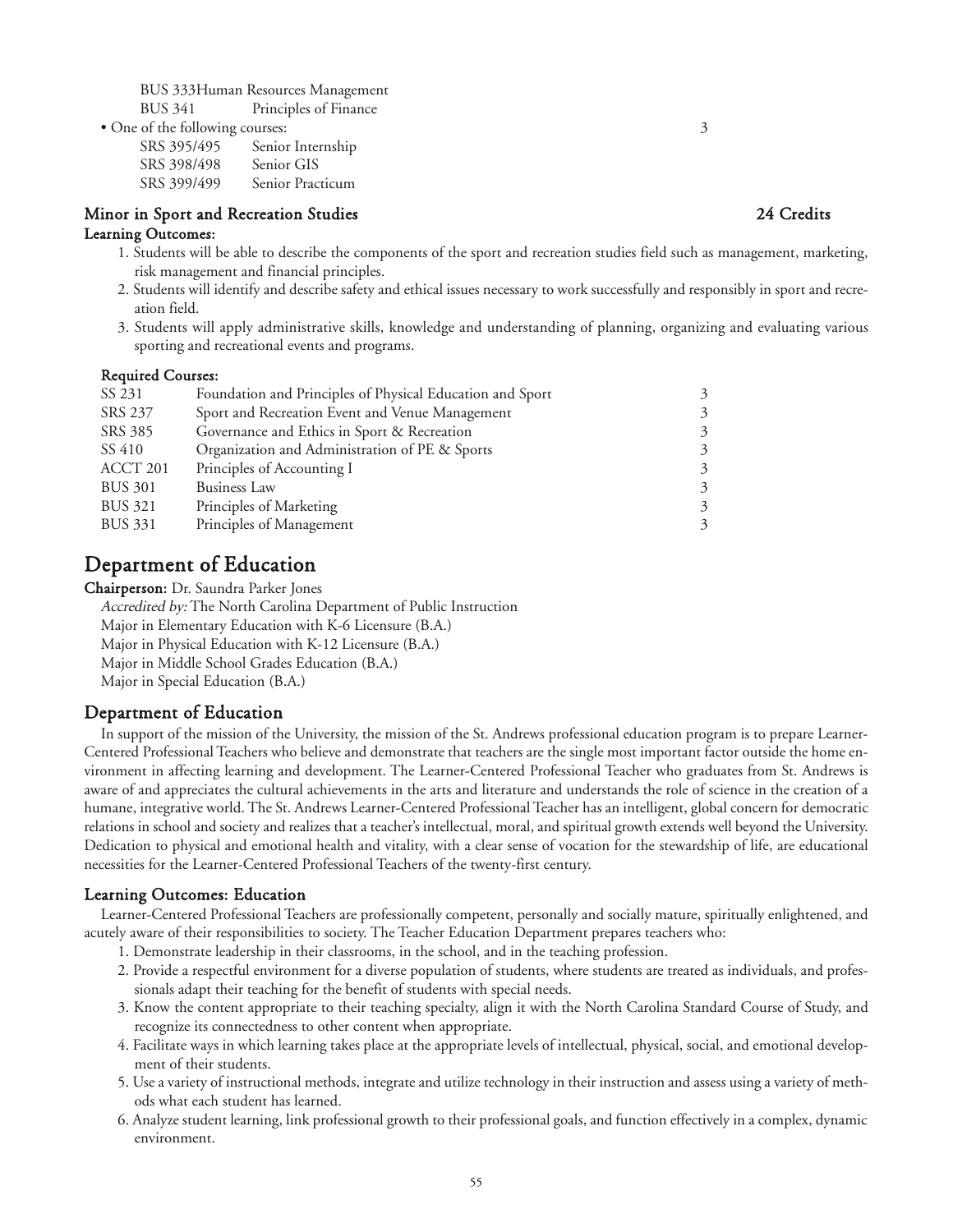# Policies and Procedures

# Admission to the Program

Formal admission to the Teacher Education Program is a separate process from admission to St. Andrews. Admission to, and continuation in a Licensure Program is granted only to those students who show clear evidence of becoming competent, mature, and responsible teacher candidates. A student seeking to be formally admitted to the Teacher Education Program must meet the following requirements:

# Degree Seeking Students on Main Campus

- 1. Earn Sophomore Class status with a Minimum grade point average (GPA) of 2.5. (To achieve this, a student should have minimum GPA of 2.5 by the end of the Freshman year.)
- 2. Achieve a satisfactory score on the Pre-Professional Test (PPST) of the PRAXIS Series\*, or satisfactory SAT/ACT Scores.
- 3. Submit to his/her Advisor an Application for Admission to Teacher Education
- 4. Submit to his/her Advisor two completed Reference Forms from previous instructors. Select one instructor who is not in the Department of Education.
- 5. Complete satisfactorily an interview with the Teacher Education Faculty Committee.

\*Note: It is the responsibility of the student to ensure that all the information has been received by the Education Department.

# Degree Seeking Students in the Sandhills Program

- 1. Complete 12 credit hours at St. Andrews at Sandhills with a Minimum GPA of 2.5.
- 2. Achieve a satisfactory score on the Pre-Professional Test (PPST) of the PRAXIS Series\*.
- 3. Submit to his/her Advisor an Application for Admission to Teacher Education (Available in the Sandhills Program Office).
- 4. Submit to his/her Advisor two completed Reference Forms from previous instructors. Select one instructor who is not a Department of Education full-time professor.
- 5. Complete satisfactorily an interview with the Teacher Education Faculty Committee.

\*Note: It is the responsibility of the student to ensure that all the information has been received by the Education Department.

# University Graduates Seeking Licensure on the Main Campus

- 1. Complete a minimum of 6 credit hours at the University with a minimum GPA of 2.5.
- 2. Submit to his/her Advisor an Application for Admission to Teacher Education (Available in the Office of Teacher Education).
- 3. Submit to his/her Advisor two completed Reference Forms from previous instructors. Select one who is not in the Department of Education.
- 4. Complete satisfactorily an interview with the Teacher Education Committee.
- 5. Licensure-only and Lateral Entry students entering the Teacher Education Program with a final Cumulative GPA (upon completion of the bachelor's degree) below 2.5 must achieve satisfactory scores on the PRAXIS I.

\*Note: It is the responsibility of the student to ensure that all the information has been received by the Education Department.

# University Graduates Seeking Licensure in the Sandhills Program

- 1. Complete a minimum of 6 credit hours at the University with a minimum GPA of 2.5.
- 2. Submit to his/her Advisor an Application for Admission to Teacher Education (Available in the Sandhills Program Office).
- 3. Submit to his/her Advisor two Reference Forms from previous instructors. Select one instructor who is not in the Department of Education.
- 4. Complete satisfactorily an interview with the Teacher Education Faculty Committee.
- 5. Licensure-only and Lateral Entry students entering the Teacher Education Program with a final Cumulative GPA (upon completion of the bachelor's degree) below 2.5 must achieve satisfactory scores on the Pre-Professional Skills test in Reading, Writing and Math.

\*Note: It is the responsibility of the student to ensure that all the information has been received by the Education Department.

# Progression Policy

To maintain satisfactory progress in the program, Teacher Education Majors:

- 1. Are limited to introductory courses in Education or a maximum of fifty percent of the courses that constitute the total professional studies program, excluding student teaching, until they are formally admitted to the Teacher Education Program.
- 2. Must maintain an overall GPA of 2.5 or better to be retained in the program.
- 3. Must retake any course in your concentration area in which a D or F is received.
- 4. Must maintain a GPA of 2.5 or better in their professional studies program of study.
- 5. Must retake any professional studies course in which a grade of C or lower is received.
- 6. Must have an overall GPA of 2.5 or better to be eligible for a student teaching placement.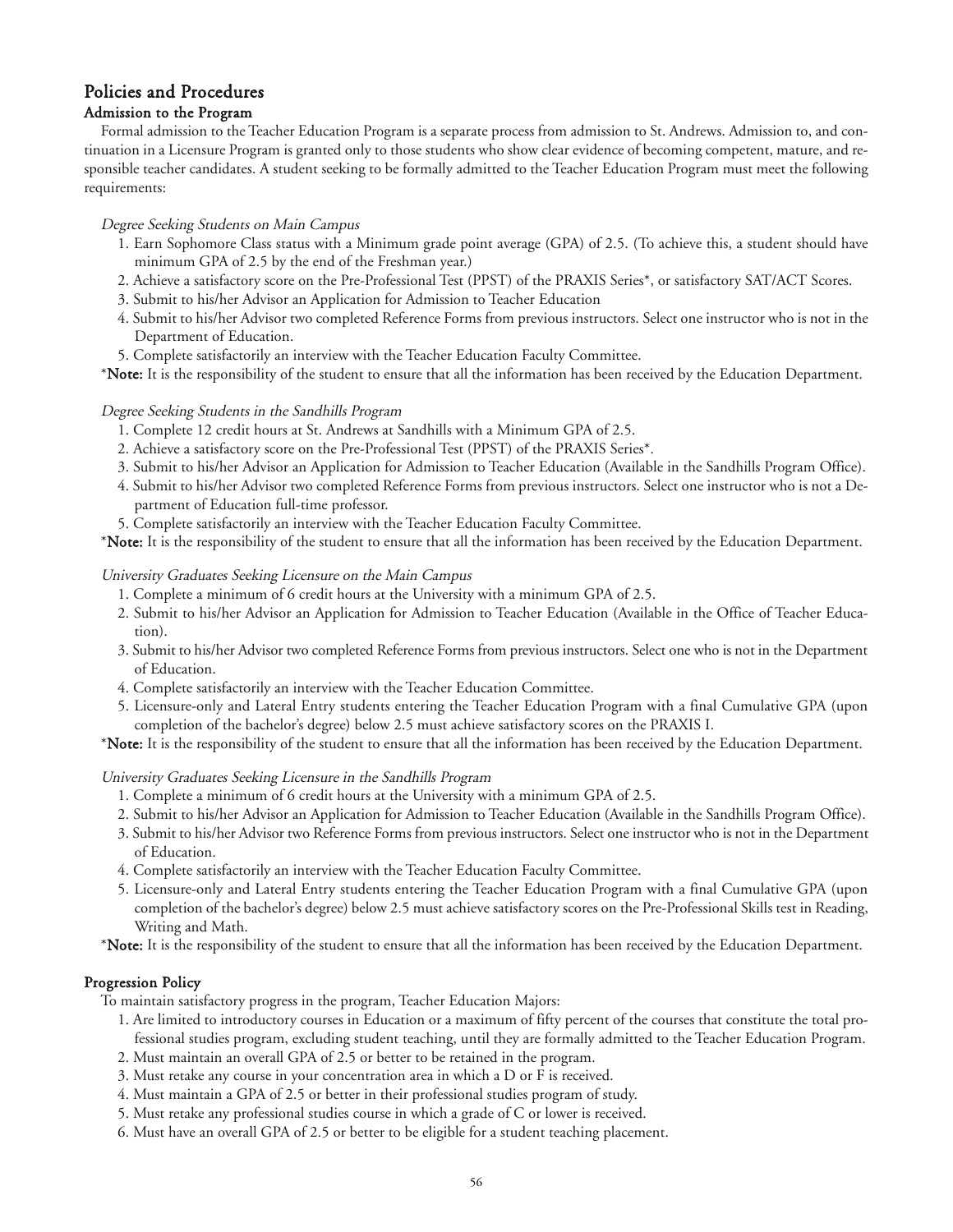\*Note: Students not admitted to Teacher Education may take only a limited number of the courses that constitute the total professional studies program (8). See catalog course description.

#### Student Teaching

The student teaching experience is a 14-week experience in a North Carolina public school. In order to be admitted to the professional semester, students must meet several requirements in addition to the initial requirements for formal admittance to Teacher Education candidacy. The student must:

- 1. Have a GPA of 2.75 or better in the teaching major.
- 2. Have a GPA of 2.5 or better in the professional studies program of study.
- 3. Remove all incomplete grades.
- 5. Submit the Application for Student Teaching.

\*Note: It is the responsibility of the student to ensure that all the information has been received by the Education Department.

Students in the program who are working as teacher assistants will be advised to follow the LEA placement policies. Student teachers will be permitted to engage in outside employment, participate in University extra-curricular activities or enroll in an additional course only with the approval of the Teacher Education faculty.

#### \*PRAXIS I: Pre-Professional Skills Test (PPST)

Registration information for PRAXIS I, PRAXIS II and/or state required assessments in available in the Education Curriculum Lab. Professors in the Education Department will advise students regarding PRAXIS I, PRAXIS II, and/or state required assessments. The Department of Education recommends that students participate in study groups to prepare for the PRAXIS I, PRAXIS II, and/or state required assessments.

#### Exit Policies

All students seeking Licensure must meet all requirements of the program, including course requirements, PRAXIS I, PRAXIS II, and/or state required assessments, grade point average requirements and all student teaching requirements.

#### K-12 Licensure

The University offers an approved K-12 program leading to Licensure in Physical Education and an approved K-6 program leading to Licensure in Elementary Education. A student pursuing licensure must successfully complete the standard requirements for the teaching major and the professional education sequence required for each licensure program.

#### Change of Major

A student, who changes his/her major to Education, must satisfy all of the core requirements for Education majors.

#### Transfer Course Credit

The transcripts of transfer students and Licensure-Only students are evaluated individually by the University Registrar's Office and appropriate faculty to ascertain which courses from other institutions are equivalent to the courses at St. Andrews. In some instances, students may be required to repeat a basic course if the course content is inadequate. A Program of Study is then prepared outlining the courses to be taken at the University to complete Licensure requirements in Teacher Education.

Licensure-Only students must meet the same requirements as the degree-seeking students. A Licensure-Only student must hold a four-year degree from an accredited university or college.

Professional Studies courses taken at St. Andrews University or at any other accredited institution that are more than five (5) years old may not be accepted toward a licensure program.

#### Taking Courses in the St. Andrews Program

Students may enroll in courses at the other location if the course needed is not taught on their respective campus. Students must have the approval of the Sandhills Program Director and the advisor before registering.

#### Major in Education

.

Students seeking licensure within the Teacher Education program can choose to major in Elementary Education with a K-6 Licensure, Physical Education with a K-12 Licensure, Middle School Grades Education or Special Education. Students must complete the Professional Studies Sequence for Licensure below in conjunction with the requirements of their individual majors.

#### K-6 Elementary Education Major

The primary mission of the Elementary Education program at St. Andrews University is to offer a high quality, research-driven program leading to the Bachelor of Arts degree and initial licensure in Elementary Education. The elementary education degree and licensure program prepares facilitators of learning to teach grades K-6. Small class sizes afford pre-service teachers a greater level of individual attention as they develop skills in instructional design, through acquired knowledge in theory, teaching approaches and practical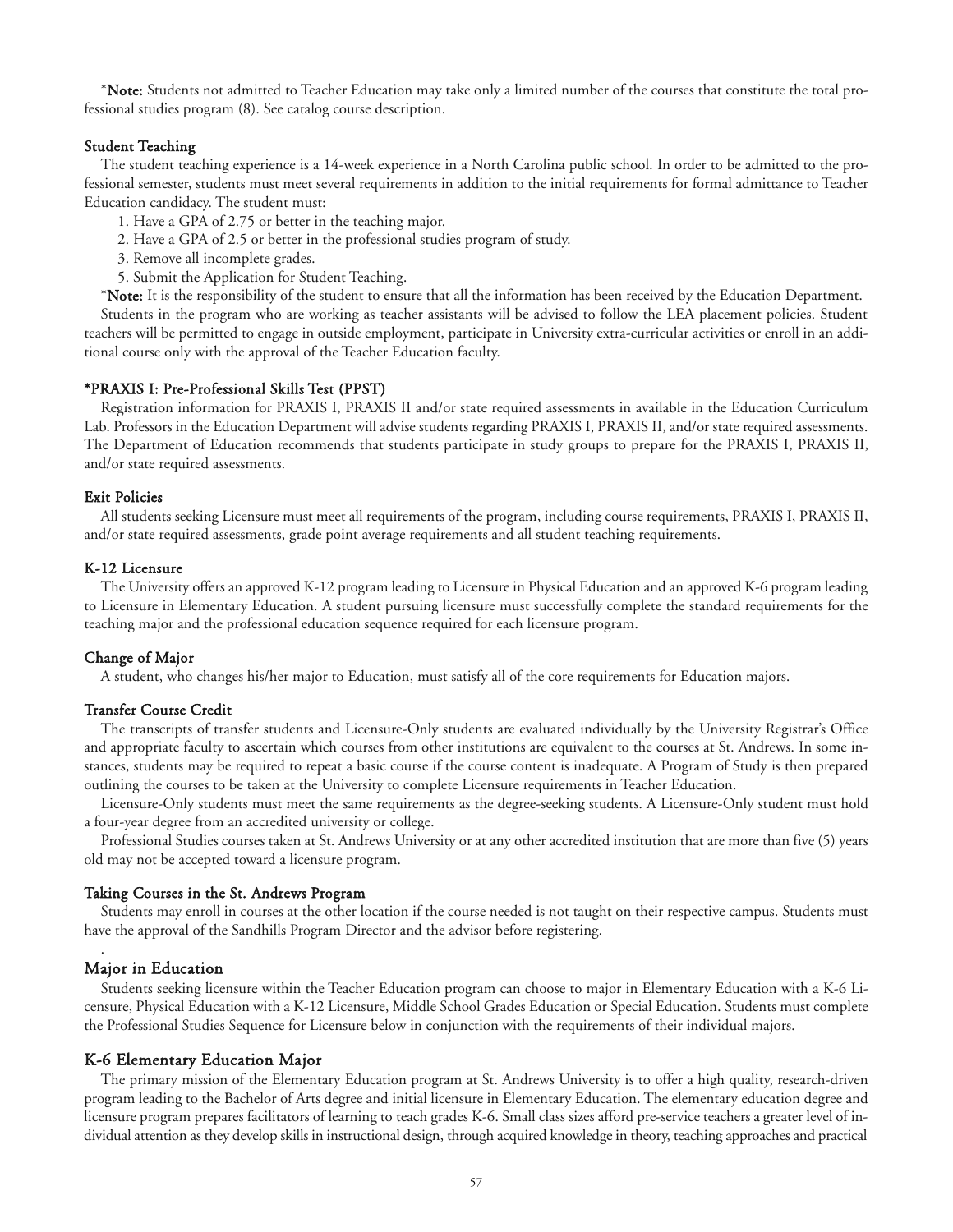applications. St. Andrews boasts high rate of employment among elementary education graduates in school districts and learning organizations across the United States and internationally.

Teacher candidates explore the process of teaching and learning through an integrative, constructivist approach that includes multiple opportunities for field based learning and practical experiences in the school setting. Candidates are able to utilize the strong liberal arts approach found in the St. Andrews General Education curriculum to help meet the teacher education standard for knowing content, while the Elementary Education Program provides candidates with a strong understanding and skill base in pedagogical studies that continues to make St. Andrews graduates notable as they pursue their professional vocation of teaching children in grades K-6.

#### Program Requirements

|                | Professional Studies (required of all education majors) | 21 Credit Hours |
|----------------|---------------------------------------------------------|-----------------|
| PSY 220        | Child and Adolescent Development                        | 2               |
| EDU 236        | Technology for Educators                                |                 |
| EDU 250        | Education, Culture and Diversity                        |                 |
| EDU 310        | Curriculum and Instruction                              |                 |
| <b>EDU 324</b> | <b>Educational Psychology</b>                           |                 |
| EDU 352        | Teachers as Leaders                                     |                 |
| EDU 355        | The Exceptional Child                                   |                 |
|                |                                                         |                 |

\*\*\*GPA of 2.5, program application, recommendations, interview, and passing scores on the Praxis I Tests are required for formal admittance in to the Teacher Education Program.

|                                            | 30 Credit Hours     |
|--------------------------------------------|---------------------|
| Literature for Children and Youth          | 3                   |
| Foundations in Teaching Social Studies K-6 | 3                   |
| Elementary Physical Education Methods K-6  | $3***$              |
| Technology for Educators                   | 3                   |
| Language and Literacy                      | $3***$              |
| Reading and Language Arts                  | $3***$              |
| Social Studies in the Elementary School    | $3***$              |
| Science in the Elementary School           | $3***$              |
| Mathematics in the Elementary School       | $3***$              |
| Fine Arts in the Elementary School         | 3                   |
|                                            | Pedagogical Studies |

# \*\* A grade of "2.75" or above is required for all Professional Pedagogical Courses.

# \*\*\* Must be formally admitted to the Teacher Education Program.

An Academic Concentration (12-15 credit hours) is required in one of the following four subject areas relevant to K-12 grades classroom:

English/Language Arts Mathematics Science Social Studies

# Professional Applications 14 Credit Hours EDU 344 Classroom Management 2 EDU 423 Student Teaching 10 EDU 425 Student Teaching Senior Seminar 2

Total Program Hours for Elementary Education: 65 plus the 12-15 concentration credit hours and required St. Andrews General Education curriculum hours for a minimum of 120 credit hours.

# Middle Grades Teacher Education Major

The St. Andrews Middle Grades Teacher Education Program prepares candidates to teach adolescents in grades 6-9. Using current research and data regarding adolescent learners, candidates will develop the knowledge, skill and dispositions necessary to provide developmentally appropriate learning experiences for middle grades students via the St. Andrews General Education curriculum.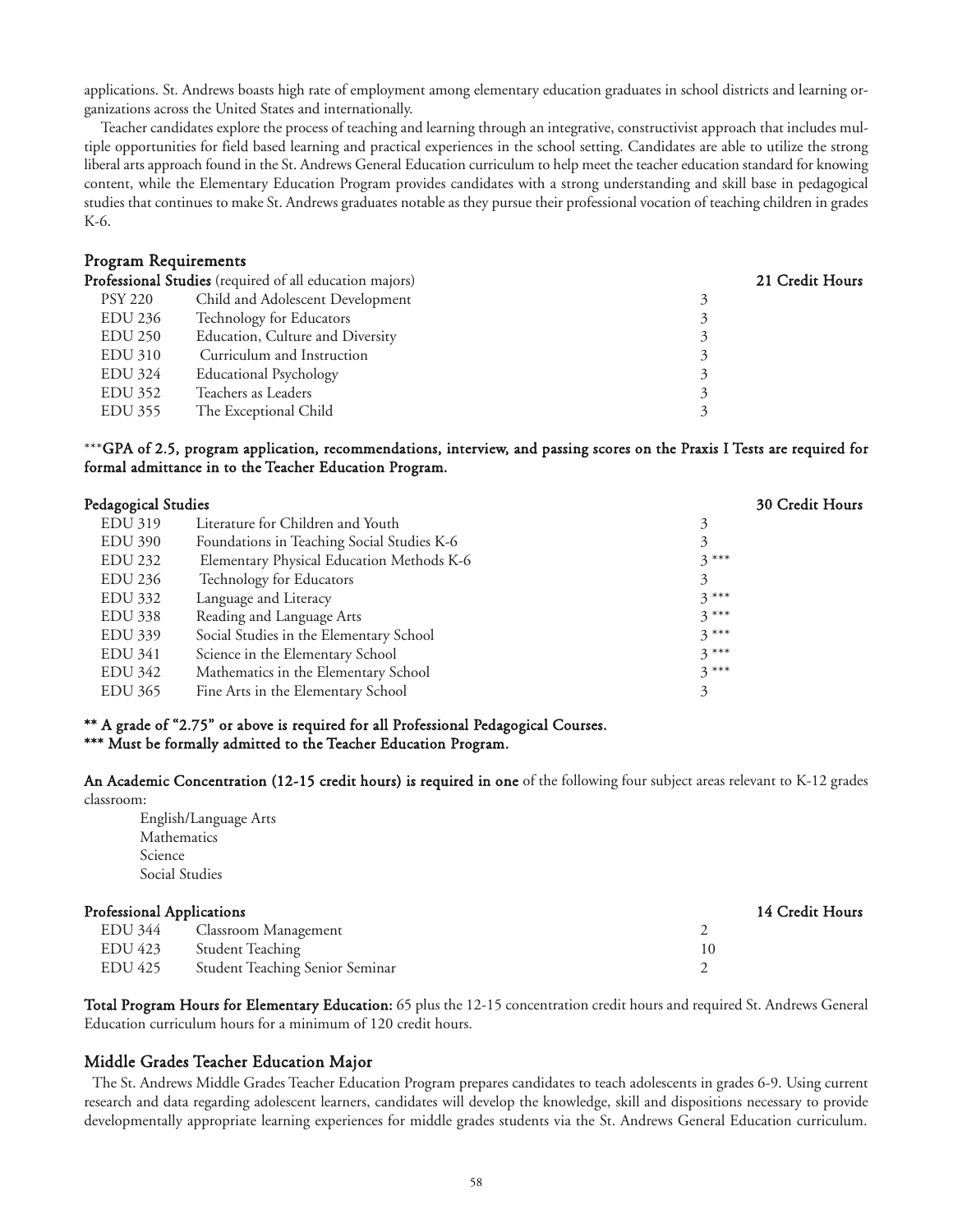The Middle Grades Education pre-service candidates will show evidence of skills for leading students toward participation in society and toward careers. The program is designed to help pre-service teachers expand middle grades learner skills in communication, collaboration, critical thinking, and creative problem solving using a highly integrated approach to presenting the curriculum objectives. They will develop an awareness and competency in applying basic principles of curriculum planning and implement them according to the diverse needs of within the middle school setting. Pre-service teachers will participate in a variety of field experiences within the middle school setting and will habitually reflect on these experiences as a basis for decision-making and personal growth. Candidates will demonstrate the use of technological tools both for planning, instruction and assessing, as well as the skills of data management. These future teachers will explore the structure of the school as an institution and will learn skills in professional collaboration and leadership.

# Program Requirements

|                | Professional Studies (required of all education majors) | 21 Credit Hours |
|----------------|---------------------------------------------------------|-----------------|
| PSY 220        | Child and Adolescent Development                        |                 |
| EDU 236        | Technology for Educators                                |                 |
| <b>EDU 250</b> | Education, Culture and Diversity                        |                 |
| EDU 310        | Curriculum and Instruction                              |                 |
| EDU 324        | <b>Educational Psychology</b>                           |                 |
| EDU 352        | Teachers as Leaders                                     |                 |
| EDU 355        | The Exceptional Child                                   |                 |

\*\*\*GPA of 2.5, program application, recommendations, interview, and passing scores on the Praxis I Tests are required for formal admittance in to the Teacher Education Program.

| Pedagogical Studies              |                                                                                           |         | 21 Credit Hours |
|----------------------------------|-------------------------------------------------------------------------------------------|---------|-----------------|
| <b>EDU 319</b>                   | Literature for Children and Youth                                                         | 3       |                 |
| <b>EDU 390</b>                   | Foundations for Teaching Social Studies                                                   | 3       |                 |
| <b>EDU 322</b>                   | Reading and Writing in the Content Areas                                                  | $3***$  |                 |
| <b>EDU 302</b>                   | Research & Analysis of Teaching Middle and Secondary School Learners                      | $3***$  |                 |
| SPD 314                          | Differentiated Instruction for the Exceptional Child                                      | $3***$  |                 |
| <b>EDU 303</b>                   | Integrated Content Methods for Middle/Secondary Grades                                    | $6***$  |                 |
|                                  | ** A grade of "2.75" or above is required for all Professional Pedagogical Courses.       |         |                 |
|                                  | *** Must be formally admitted to the Teacher Education Program.                           |         |                 |
|                                  |                                                                                           |         |                 |
|                                  | An Academic Concentration is required in one of the following four subject areas relevant |         |                 |
| to K-12 grades classroom:        |                                                                                           |         | 24 Credit Hours |
| English/Language Arts            |                                                                                           |         |                 |
| Mathematics                      |                                                                                           |         |                 |
| Science                          |                                                                                           |         |                 |
| Social Studies                   |                                                                                           |         |                 |
|                                  |                                                                                           |         |                 |
| <b>Professional Applications</b> |                                                                                           |         | 14 Credit Hours |
| EDU 344                          | Classroom Management                                                                      | 2       |                 |
| EDU 423                          | <b>Student Teaching</b>                                                                   | $10***$ |                 |
| <b>EDU 425</b>                   | <b>Student Teaching Senior Seminar</b>                                                    | 2       |                 |

Total Program Hours for Middle Grades Education: 56 credit hours plus the 24 academic concentration credit hours and required St. Andrews General Education curriculum hours for a minimum of 120 credit hours.

# K-12 Physical Education Major

In a liberal arts curriculum the study of physical education provides balance to educate both the mind and the body. A major in physical education and sport can take you in different directions such as: teaching, coaching, rehabilitation, therapy, sports, recreation, community health, intramurals, and wellness programs.

At St. Andrews, we combine a strong liberal arts curriculum with an uncommon flexibility in your choice of major. You may choose: 1) Physical education with certification in K-12 or 2) Physical education with sport management or coaching concentration. This flexibility is made possible through the St. Andrews assets of excellent faculty and a unique interdisciplinary program of study.

With an overall student-to-faculty ratio of 10:1, St. Andrews professors take time to listen, to care, and to become directly involved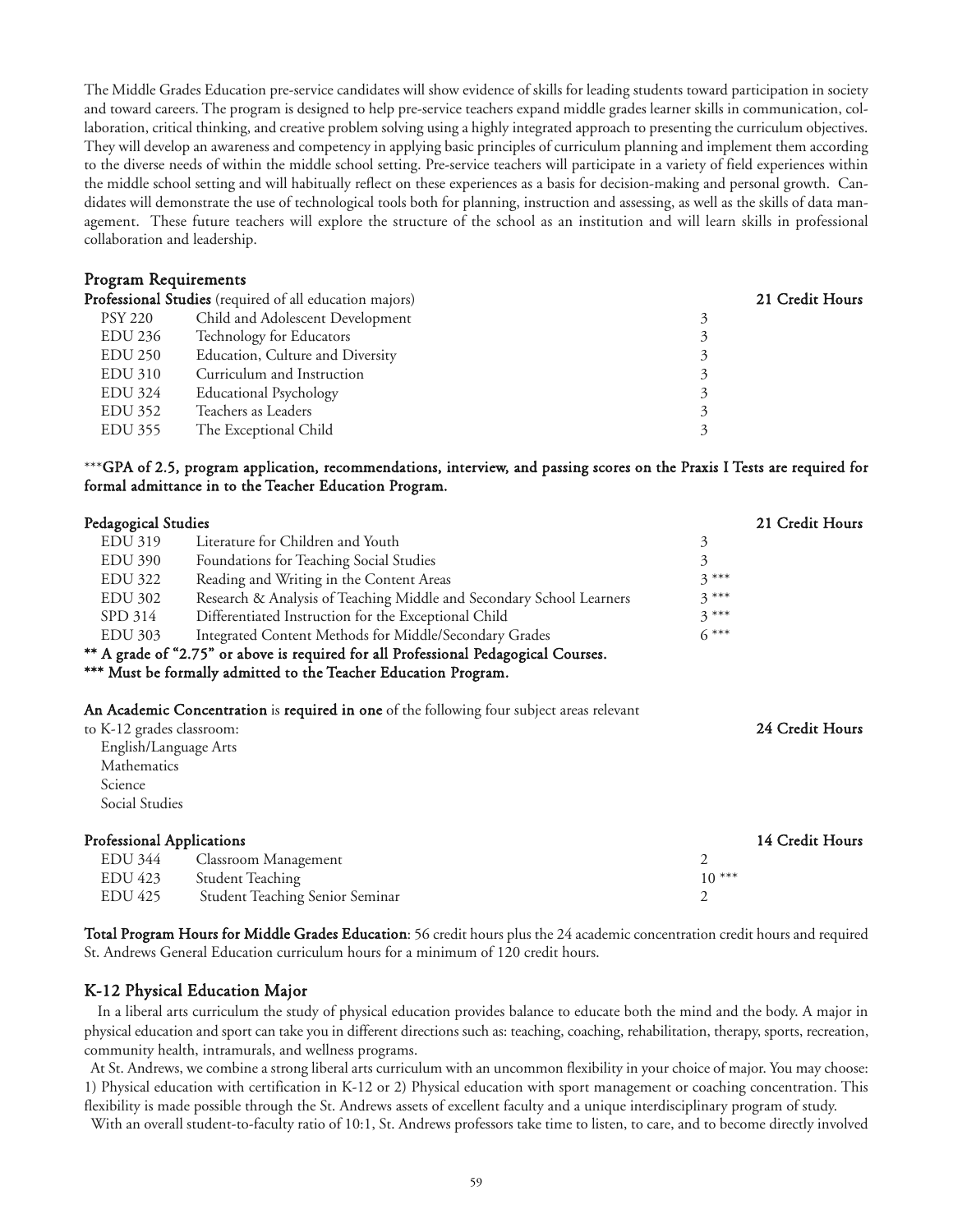in your education. Your professors' personalized attention is an invaluable resource, given the highly personal nature of discovering your individual strengths and interests. You will find yourself quickly involved in and challenged by each class discussion, where your contributions will be heard in a spirit of inquiry and openness.

The St. Andrews General Education interdisciplinary curriculum cuts across traditional boundaries separating the academic disciplines to provide a global perspective and foster critical thinking. Educating the whole person, courses explore values and inspire committed action that you may pass on to your students.

|                                       | PHASE I: Physical Education Concentration Requirements                                              |                | 24 Credit Hours |
|---------------------------------------|-----------------------------------------------------------------------------------------------------|----------------|-----------------|
| BIO 221 & BIO 221 Lab                 | Human Anatomy & Physiology                                                                          | $\overline{4}$ |                 |
| SS 215                                | Skill Analysis: Individual Sports                                                                   | 1.5            |                 |
| SS 216                                | Skill Analysis: Team Sports                                                                         | 1.5            |                 |
| SS 227                                | Community Health, First Aid & CPR                                                                   |                |                 |
| SS 231                                | Foundations & Principles of PE and Sport                                                            | 3              |                 |
| SS 234                                | Adapted Physical Education, Sport and Recreation                                                    | $3***$         |                 |
| SS 325                                | Kinesiology and Biomechanics                                                                        | 4              |                 |
| SS 402                                | <b>Exercise Physiology</b>                                                                          | 3              |                 |
| SS 410                                | Organization & Administration of PE and Sport                                                       | 3              |                 |
|                                       | A grade of C of better is required for all Specialty courses.                                       |                |                 |
|                                       | In addition, Physical Education majors will choose a minor or concentration in a core subject area. |                | 12-15 Credits   |
| <b>PHASE II: Professional Studies</b> |                                                                                                     |                | 21 Credit Hours |
| <b>PSY 220</b>                        | Child and Adolescent Development                                                                    | 3              |                 |
| EDU 236                               | Technology for Educators                                                                            | 3              |                 |
| <b>EDU 250</b>                        | Education, Culture and Diversity                                                                    | 3              |                 |
| <b>EDU 310</b>                        | Curriculum and Instruction                                                                          | 3              |                 |
| EDU 324                               | <b>Educational Psychology</b>                                                                       | 3              |                 |
| EDU 352                               | Teachers as Leaders                                                                                 | $3***$         |                 |
| <b>EDU 355</b>                        | The Exceptional Child                                                                               | 3              |                 |

# \*\*\* GPA of 2.5, program application, recommendations, interview, and passing scores on the Praxis I Tests are required for admittance to the Teacher Education Program.

|                | PHASE III: Pedagogical Studies         | 9 Credit Hours  |
|----------------|----------------------------------------|-----------------|
| EDU 322        | Reading and Writing in Content Areas   | $3***$          |
| EDU 328        | Physical Education Methods K-12        | $3***$          |
| <b>EDU 370</b> | Health Methods K-12                    | $3***$          |
|                | PHASE IV: Professional Applications    | 14 Credit Hours |
| <b>EDU 344</b> | Classroom Management                   | $2***$          |
| EDU 423        | <b>Student Teaching</b>                | $10***$         |
| <b>EDU 425</b> | <b>Student Teaching Senior Seminar</b> | $2***$          |

\*\*\* Students should be formally admitted into the Teacher Education Program

\*\* A grade point average of 2.75 or above is required for all Professional and Pedagogical courses.

Total Program Hours for Physical Education Major: 68 credit hours plus concentration hours and St. Andrews General Education curriculum credit hours for a minimum of 120 credit hours.

# Special Education Major

The St. Andrews Special Education degree program is designed to prepare educators to teach children with mild disabilities via the General K-12 Curriculum. Through participation in additional courses the program also offers an option for add-on certification in Gifted Education for any education major of licensure only candidate.

Pre-service teachers in Special Education will develop the knowledge, skill and dispositions necessary to provide developmentally appropriate learning experiences for special needs students in special and general education settings. The pre-service Special Education teachers will show evidence of skills for leading students toward higher cognitive development stages.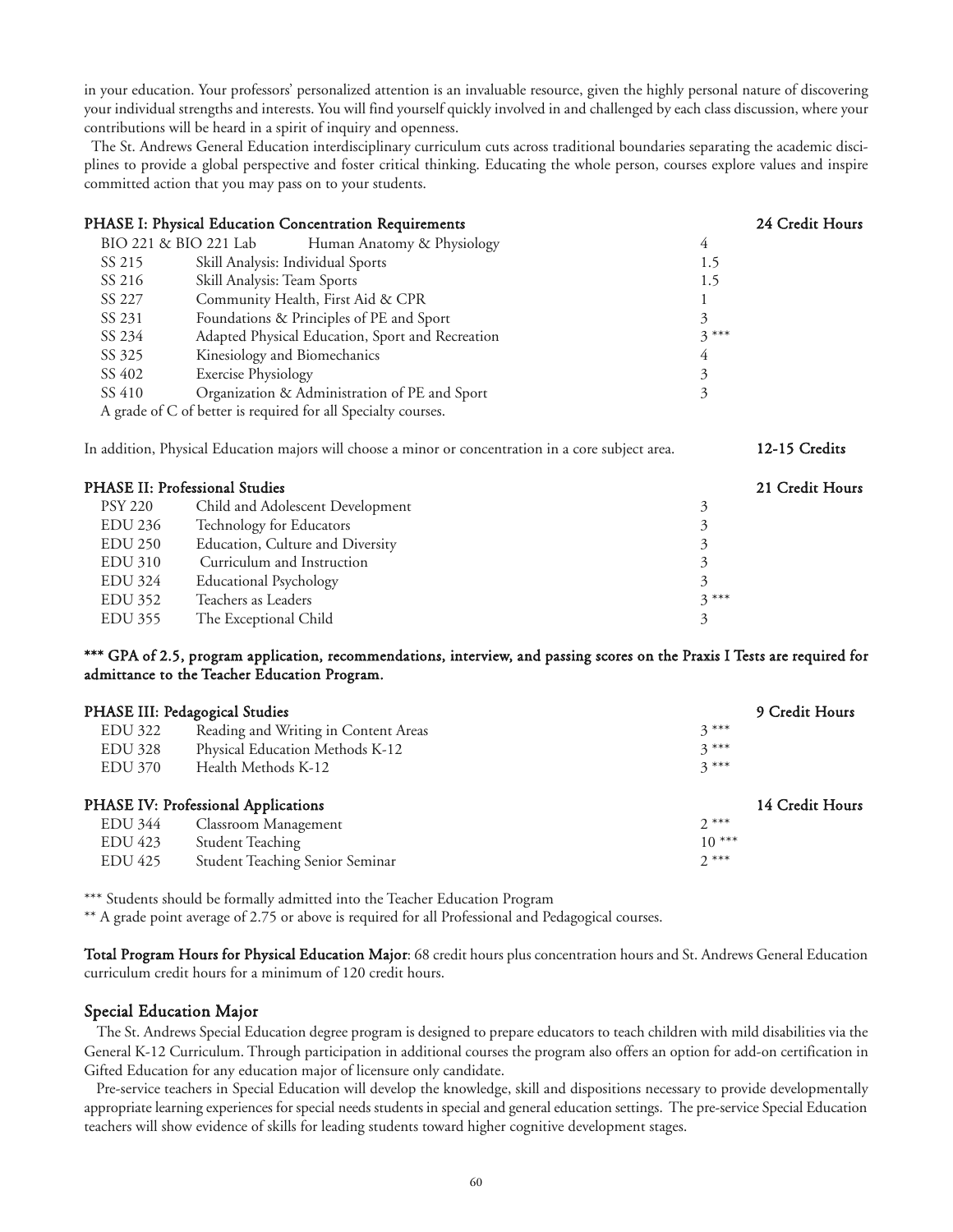Program objectives include pre-service teachers developing the knowledge and understanding necessary to become experts at teaching students with disabilities who are progressing through the General Curriculum (K-12); knowledge and understanding of Special Education laws and policies; and develop the knowledge and understanding of human growth and development theories as they apply to students with disabilities. They will develop an awareness and competency in applying basic principles of curriculum planning and implement them according to the diverse needs of students with disabilities. Pre-service teachers will participate in field experiences, practicums and community events related to students with disabilities (i.e. Special Olympics). They will habitually reflect on the experiences as a basis for decision-making and for professional growth. Further, they will demonstrate the use of technological tools both for planning, instruction and assessing, as well as the skills of data management.

|                | Professional Studies (required of all education majors) | 21 Credit Hours |
|----------------|---------------------------------------------------------|-----------------|
| <b>PSY 220</b> | Child and Adolescent Development                        | 2               |
| EDU 250        | <b>Education Culture &amp; Diversity</b>                |                 |
| <b>EDU 236</b> | Technology for Educators                                |                 |
| EDU 310        | Curriculum and Instruction                              |                 |
| <b>EDU 324</b> | <b>Education Psychology</b>                             |                 |
| EDU 355        | The Exceptional Child                                   |                 |
| EDU 352        | Teachers as Leaders                                     | $3***$          |

\*\*\* GPA of 2.5, program application, recommendations, interview, and passing scores on the Praxis I Tests are required for formal admittance in to the Teacher Education Program.

|                | Pedagogical Studies (Special Education major specific)                              | 36 Credit Hours |
|----------------|-------------------------------------------------------------------------------------|-----------------|
| <b>EDU 319</b> | Literature for Children and Youth                                                   |                 |
| EDU 332        | Language and Literacy (K-3)                                                         | $3***$          |
| <b>EDU 338</b> | Reading and Language Arts (3-6)                                                     | $3***$          |
| <b>EDU 342</b> | Math in the Elementary School                                                       | $3***$          |
| <b>EDU 390</b> | Foundations for Teaching Social Studies                                             | 3               |
| <b>EDU 303</b> | Integrated Content Methods of Middle/Secondary Grades                               | $6***$          |
| SPD 314        | Differentiating Instruction for Learners with Special Needs                         | $3***$          |
| SPD 301        | Building Collaboration in the General Education Classroom (Inclusion)               | $3***$          |
| SPD 302        | Learners with Mild Disabilities: Theory & Application in the General Ed. Class      | $3***$          |
| SPD 303        | Assessment Methods and Individual Education Planning for Students with Disabilities | $3***$          |
| SPD 305        | Multisensory Teaching of Reading to Students with Disabilities                      | $3***$          |

\*\* A grade of "2.75" or above is required for all Professional, Pedagogical and Special Education (EDU and SPD) courses. \*\*\* Must be formally admitted to the Teacher Education Program

An Academic Concentration is required in one of the following four subject areas relevant to the K-12 classroom:

|                                  | English/Language Arts           |    | 24 Credit Hours |
|----------------------------------|---------------------------------|----|-----------------|
|                                  | Mathematics                     |    |                 |
| Science                          |                                 |    |                 |
|                                  | Social Studies                  |    |                 |
| <b>Professional Applications</b> |                                 |    | 14 Credit Hours |
| <b>EDU 344</b>                   | Classroom Management            | 2  |                 |
| EDU 423                          | <b>Student Teaching</b>         | 10 |                 |
| <b>EDU 425</b>                   | Student Teaching Senior Seminar | 2  |                 |

Total Program Hours for Special Education Major: 71 credit hours plus the 24 academic credit hours in a concentration and St. Andrews General Education credit hours for a minimum of 120 credit hours.

| Add-on Licensure for Gifted Education (OPTIONAL)                                          |        | 12 Credit Hours |
|-------------------------------------------------------------------------------------------|--------|-----------------|
| (This program may be taken as add-on for any education major or licensure only candidate) |        |                 |
| SPD 310 Introduction, Trends and Issues in Gifted Education                               | $3***$ |                 |
| SPD 312 Methods and Materials for Teaching Gifted Education                               | $3***$ |                 |
| SPD 314 Differentiating Instruction for Learners with Special Needs                       | $3***$ |                 |
| SPD 315 Critical Thinking and Problem Solving                                             | $2***$ |                 |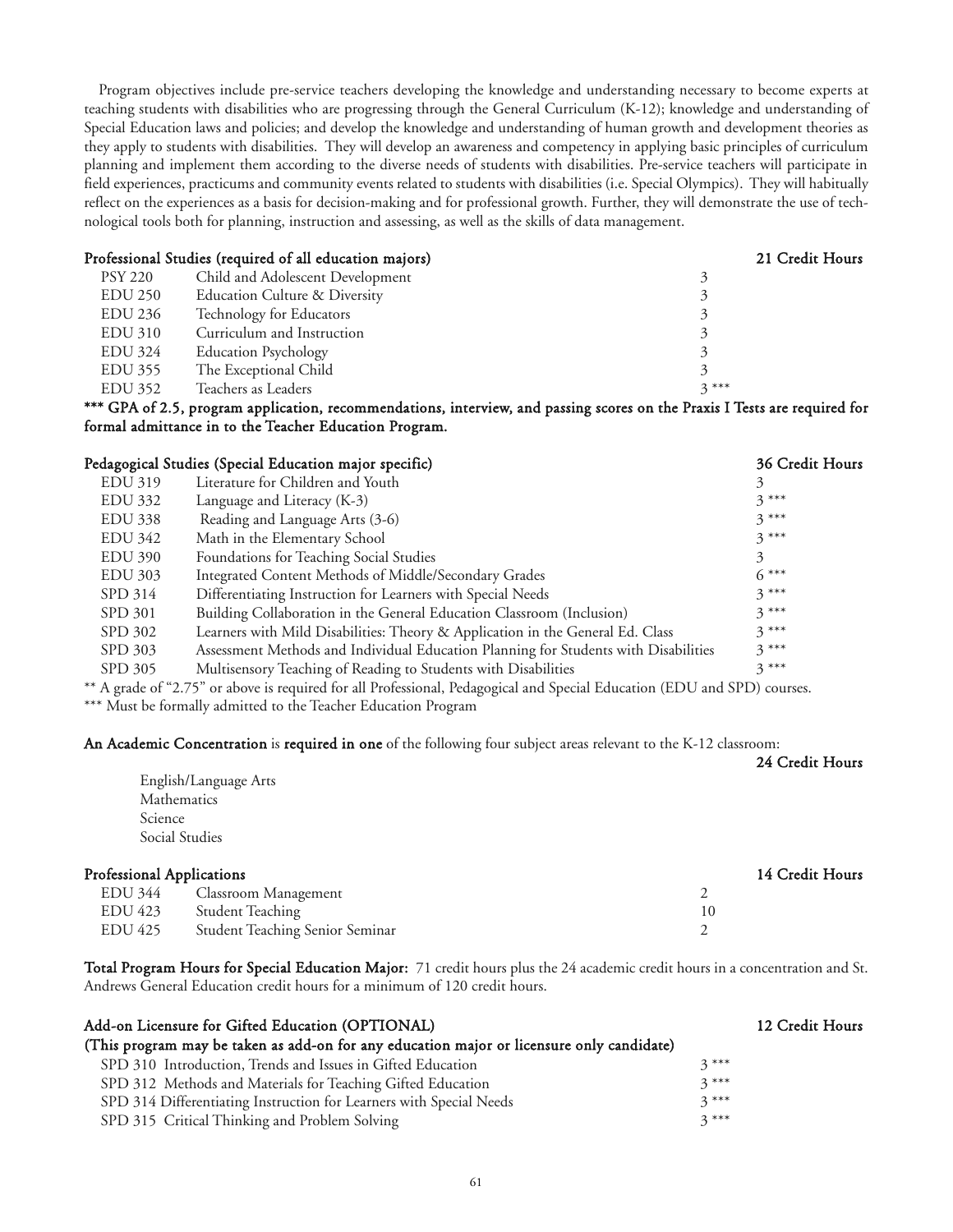# TaskStream

TaskStream is required during the semester in which the candidate for licensure is student teaching.

# Department of Equine Studies

Chairperson: Pebbles Turbeville Major in Therapeutic Horsemanship (B.A.) Minor in Therapeutic Horsemanship Minor in Equine Studies

# Equine Studies

The Equine Studies Department, in keeping with the mission of the University, will offer an integrated educational program that incorporates cross-disciplinary exposure to the knowledge and skills necessary for success in the field. Through experiential learning opportunities students will be prepared to integrate theory with specialized knowledge to become leaders in the equine industry. Students will acquire the necessary critical thinking, oral and written communication skills along with problem solving skills and will be empowered to be contributing members of their chosen profession in a global environment.

# Therapeutic Horsemanship

The Therapeutic Horsemanship major, in keeping with the mission of the University, will offer an integrated educational program that incorporates cross-disciplinary exposure to the knowledge and skills necessary for success in the field, as well as experiential learning components which allow students to explore and define career options while applying and testing their knowledge base. Students will be prepared to enter the field of Therapeutic Horsemanship as well-trained and contributing professionals or to continue on to post-graduate work in a related area. Encouraging students to transcend self-interest with a spirit of service is inherent in the very nature of the major.

# Learning Outcomes: Therapeutic Horsemanship

Upon completion of the major or minor in Therapeutic Horsemanship, students will be expected to:

- 1. Students will demonstrate an understanding of and competency in the PATH International standards as well as recognize ethical issues in the Therapeutic Horsemanship industry.
- 2. Students will demonstrate skills and knowledge in the area of Therapeutic Horsemanship through internships, guided independent research opportunities, and teaching practicum.
- 3. The student who completes the Therapeutic Horsemanship Major will obtain a registered level certification by PATH International.

|                    | Major in Therapeutic Horsemanship                                  |   | 55 Credits |
|--------------------|--------------------------------------------------------------------|---|------------|
| Core Requirements: |                                                                    |   | 36 Credits |
| <b>BIO 221</b>     | Human Anatomy and Physiology I                                     | 4 |            |
| <b>PSY 101</b>     | Introduction to Psychology                                         | 3 |            |
| <b>PSY 220</b>     | Child and Adolescent Development                                   | 3 |            |
| EQ 244             | Stable Management I                                                | 2 |            |
| <b>EQ 244L</b>     | Stable Management Lab                                              | 2 |            |
| EQ 246             | Introduction to Management of Equine Operations                    | 3 |            |
| EQ 248             | <b>Basic Riding Instructor</b>                                     | 2 |            |
| <b>EQ 248L</b>     | Basic Riding Instructor Lab                                        |   |            |
| TH 155             | Introduction to Therapeutic Horsemanship                           |   |            |
| TH 246             | Therapeutic Horsemanship Principles and Concepts                   | 3 |            |
| TH 268             | Training the Therapeutic Riding Horse                              | 2 |            |
| TH 346             | Advanced Techniques in Therapeutic Horsemanship                    | 4 |            |
| TH 347             | TH Program Management: Administration                              | 2 |            |
| TH 348             | TH Program Management: Teaching                                    | 3 |            |
| $*SS 227$          | Community Health, First Aid and CPR                                | 1 |            |
|                    | <b>Additional Requirements:</b>                                    |   | 12 Credits |
|                    | • One of the following courses for 3 credits:                      |   |            |
| TH 350             | TH Teaching                                                        | 3 |            |
|                    | TH 495, 498, or 499 Senior Project (internship, GIS, or practicum) | 3 |            |
|                    | One of the following courses for 3 credits                         |   |            |
|                    | EQ 342 Form to Function                                            | 3 |            |
|                    | EQ 350 Horse Science                                               | 3 |            |
|                    |                                                                    |   |            |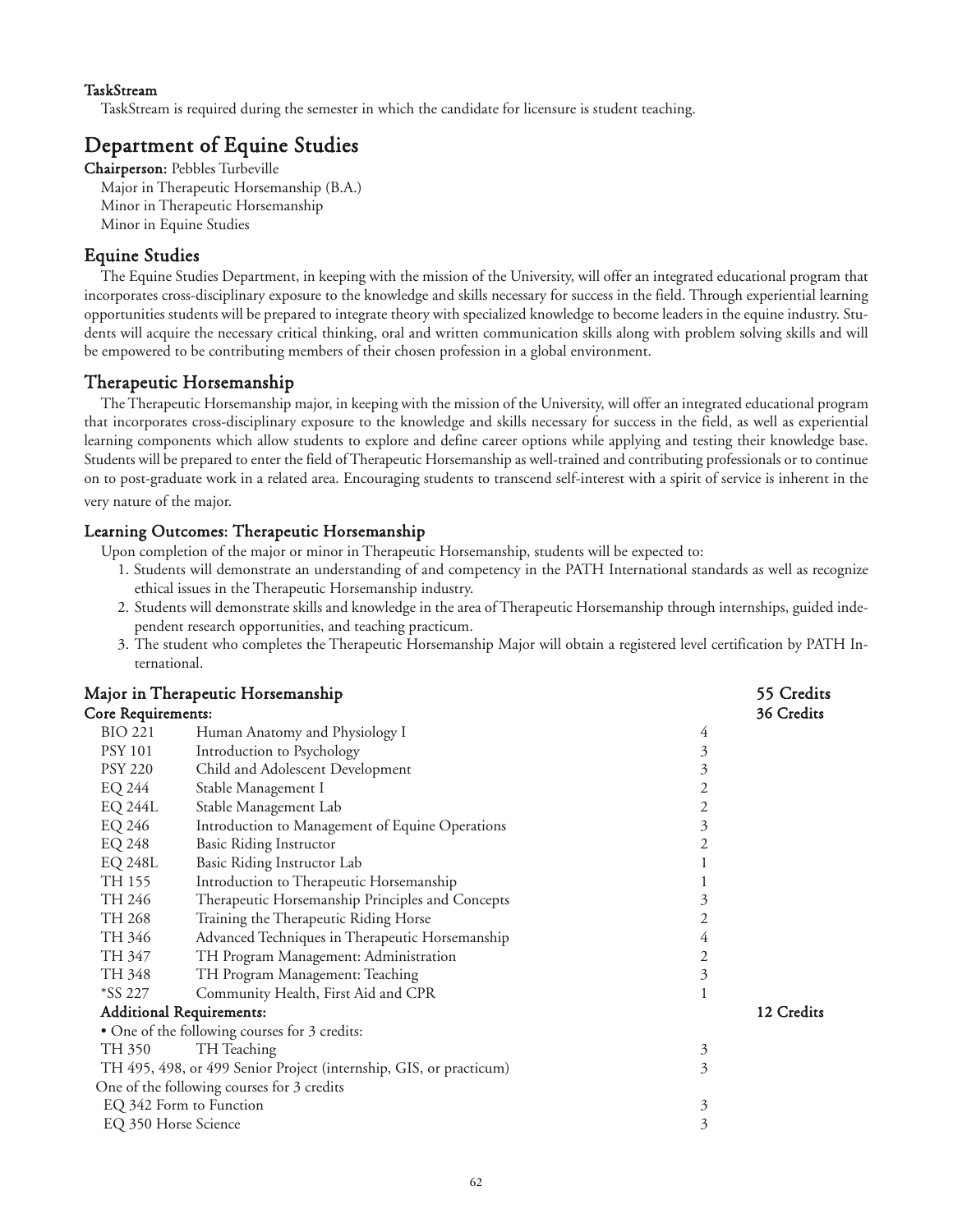Two upper level courses in Sports Studies, Education, or Psychology for a total of 6 credits Both courses must be taken from the same area. Choose:

| SS 402 Exercise Physiology                                                   |         |           |
|------------------------------------------------------------------------------|---------|-----------|
| SS 325 Kinesiology and Biomechanics                                          |         |           |
| Or Two Education courses (Education Psychology, Exceptional Child, etc.)     |         |           |
| Or Two Psychology courses (Social Psychology, Organizational Behavior, etc.) | $\circ$ |           |
| <b>Capstone Requirements</b>                                                 |         | 5 credits |
| TH 465 Therapeutic Horsemanship Issues and Ethics                            |         |           |
| TH 466 Survey of Specialties in Therapeutic Horsemanship                     |         |           |
|                                                                              |         |           |
| $C = D T$ $\uparrow$ $\uparrow$ $\uparrow$                                   |         |           |

\* A minimum of 2 PE riding classes from PE 261-264, and the student needs to be prepared 2 credits to pass the riding proficiency test for PATH International instructor certification

Must be certified in CPR and First Aid to apply for and retain instructor certification through PATH Int.

# Students must pass the PATH Intl registered level certification riding test by the end of their junior year. Requests for an exception to this deadline must be submitted in writing to the Equine Studies Department Chair for approval.

| Minor in Therapeutic Horsemanship                 |                          | 25.5 Credits |
|---------------------------------------------------|--------------------------|--------------|
|                                                   |                          | 23.5 Credits |
| Stable Management Lab                             | 2                        |              |
| Introduction to Therapeutic Horsemanship          |                          |              |
| Therapeutic Horsemanship Principles and Concepts  | 3                        |              |
| Training the Therapeutic Riding Horse             |                          |              |
| Advanced Techniques in Therapeutic Horsemanship   | 4                        |              |
| TH Program Management: Administration             | 2                        |              |
| TH Program Management: Teaching                   | 3                        |              |
| Therapeutic Horsemanship Issues and Ethics        | 3                        |              |
| Survey of Specialties in Therapeutic Horsemanship | 2                        |              |
| Community Health, First Aid and CPR               |                          |              |
| <b>Additional Requirements:</b>                   |                          | 2 Credits    |
| One of the following courses:<br>2                |                          |              |
| Stable Management I                               |                          |              |
|                                                   | <b>Required Courses:</b> |              |

EQ 245 Stable Management II

# Minor in Equine Studies 21.5 Credits

# Learning Outcomes:

- 1. Students will demonstrate and apply critical thinking and problem solving skills as they relate to the care and management of equines
- 2. Students will integrate a sound knowledge of basic equitation, an understanding of lesson structure and content, and adherence to standard safety procedures to design and implement progressive lessons
- 3. Students will integrate basic theory of equitation with specialized knowledge from either hunter seat, dressage, western, or natural horsemanship.

|                                 | Required Courses for the Minor in Equine Studies:      |     | 13.5 Credits |
|---------------------------------|--------------------------------------------------------|-----|--------------|
| TH 155                          | Introduction to Therapeutic Horsemanship               |     |              |
| EQ 244                          | Stable Management                                      |     |              |
| <b>EQ 244L</b>                  | Stable Management Lab                                  |     |              |
| EQ 248                          | Basic Riding Instructor                                | 1.5 |              |
| <b>EQ 248L</b>                  | Basic Riding Instructor Lab                            |     |              |
| EQ 342                          | Form to Function: Principles of Horse Judging          | 3   |              |
| EQ 350                          | Horse Science I                                        | 3   |              |
| <b>Additional Requirements:</b> |                                                        |     | 8 Credits    |
|                                 | One of the following courses:                          | 3   |              |
|                                 | EQ 246 Introduction to Management of Equine Operations |     |              |
|                                 | EQ 249 History and Theory of Modern Riding             |     |              |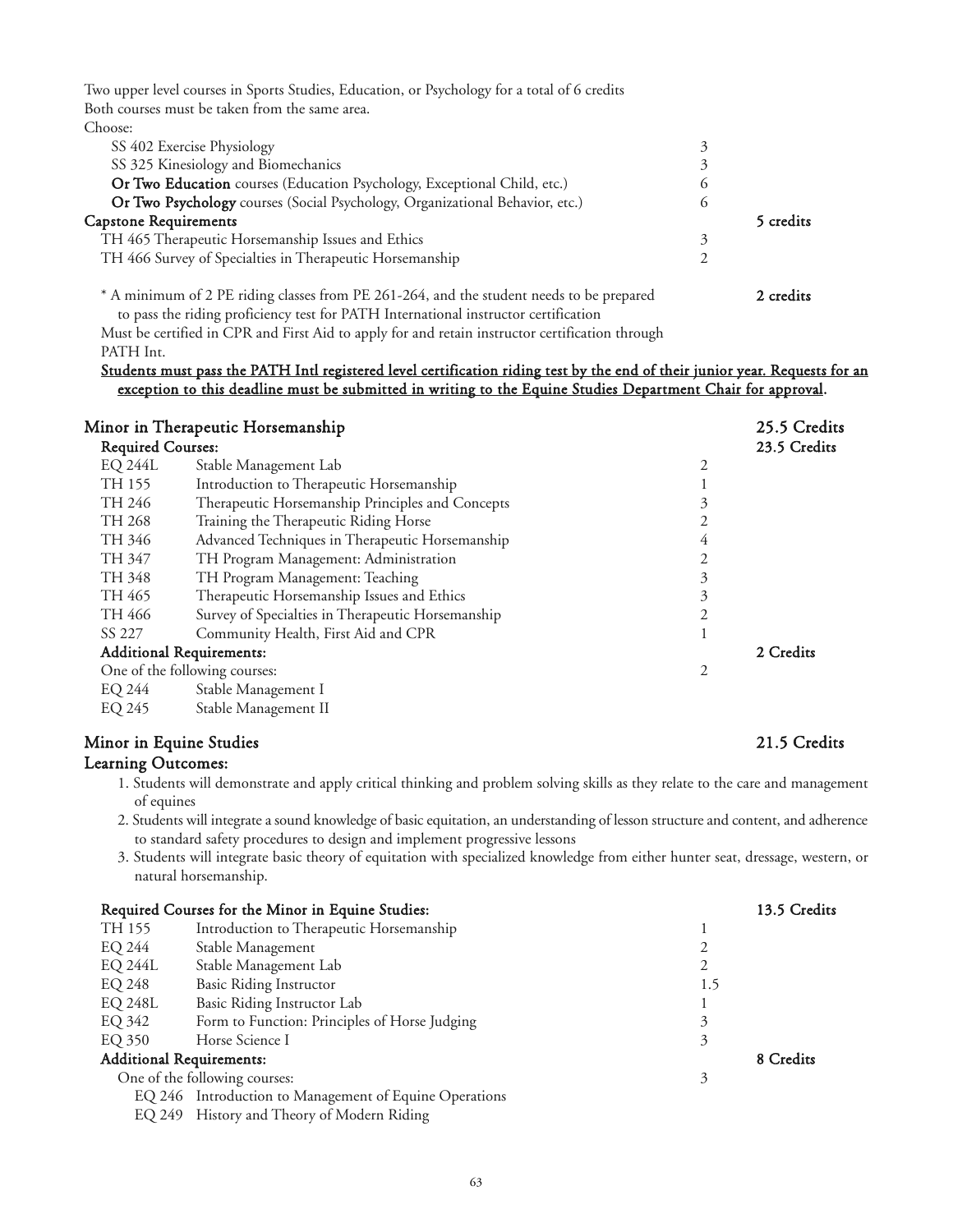• One of the following courses: 3 EQ 341 Preparation of ANRC-Rider Testing EQ 420 Equine Nutrition EQ 422 Horse Science II EQ 3/498 GIS EQ 3/499 Practicum

Two credits from the following courses 2 EQ 280 Natural Horsemanship PE 202 or PE 263 Intercollegiate Equitation or Equitation III

# Department of Interdisciplinary Studies

Chairperson: Dr. Edna Ann Loftus, Associate Dean for Academic Affairs Major in Interdisciplinary Studies, B.A. Minor in Women's Studies

# Mission: Department of Interdisciplinary Studies

In support of the mission of the University, the purpose of the interdisciplinary studies major is to permit students to profit from the study of the full breadth of a liberal arts and sciences curriculum, as an end in itself as well as to complement and provide a context for the study of a particular discipline. The major may draw on courses in the natural and health sciences, mathematics, fine arts, humanities, and the social sciences. It allows students to explore and appreciate the ways in which diverse disciplines, schools of thought, modes of inquiry, and cultures fit into the rich fabric of human nature and self-expression. Intellectual, cultural, social, political, scientific, artistic, literary, and religious interactions and influences within a given era and from age to age are studied. Depth of knowledge and understanding is gained through progressively advanced study in several disciplines, rather than in a single discipline.

# Learning Outcomes: Interdisciplinary Studies

The major in Interdisciplinary Studies is a contract major, constructed by students in consultation with their advisors, and subject to the approval of their respective coordinators. Learning outcomes and a statement of purpose are developed for each individual contract.

# Major in Interdisciplinary Studies **45-56** credits

A student has two options for pursuing a major in Interdisciplinary Studies:

- 1. The student may choose to pursue a faculty-designed program of study, such as Asian Studies, which has already been approved by a Department Chair and the Curriculum and Assessment Committee; or
- 2. The student may develop an individualized program of study (contract) in accord with the requirements governing the Interdisciplinary Studies major.

If a student selects the individualized option, (a) the student will secure the agreement of a faculty member from one of the proposed disciplines to serve as lead advisor; (b) in consultation with the lead advisor, a proposed program of study including learning outcomes and a specific list of courses is developed around a unifying theme or concept; (c) the agreement of faculty in the other participating disciplines is secured; (d) the review and approval of the Chair of Interdisciplinary Studies is secured.

The contract may include X99 Guided Independent Studies courses, X98 Research Practica, and X95 Internships. Internships are strongly suggested. The major in Interdisciplinary Studies at St. Andrews may not be combined with any other major or minor.

| Basic Requirements for Student-Initiated Interdisciplinary Studies Majors         | 45-56 credits      |
|-----------------------------------------------------------------------------------|--------------------|
| <b>Required Courses</b>                                                           |                    |
| Approved Courses from the First Academic Discipline                               | 12 credits minimum |
| Approved Courses from a Second Academic Discipline                                | 12 credits minimum |
| Approved Courses from a Third Academic Discipline                                 | 6 credits minimum  |
| IDS 401 Senior Experience in Interdisciplinary Studies                            | 1 credit           |
| *Approved Electives – supportive of the theme of the major (or additional credits |                    |
| in one or more of the major disciplines)                                          | $14 - 25$ credits  |
|                                                                                   |                    |

# Additional Requirements

1. The program of study must consist of a minimum of 45 and a maximum of 56 credits.

2. At least two academic advisors, from two different disciplines, are required. The lead advisor will serve as the "advisor of record."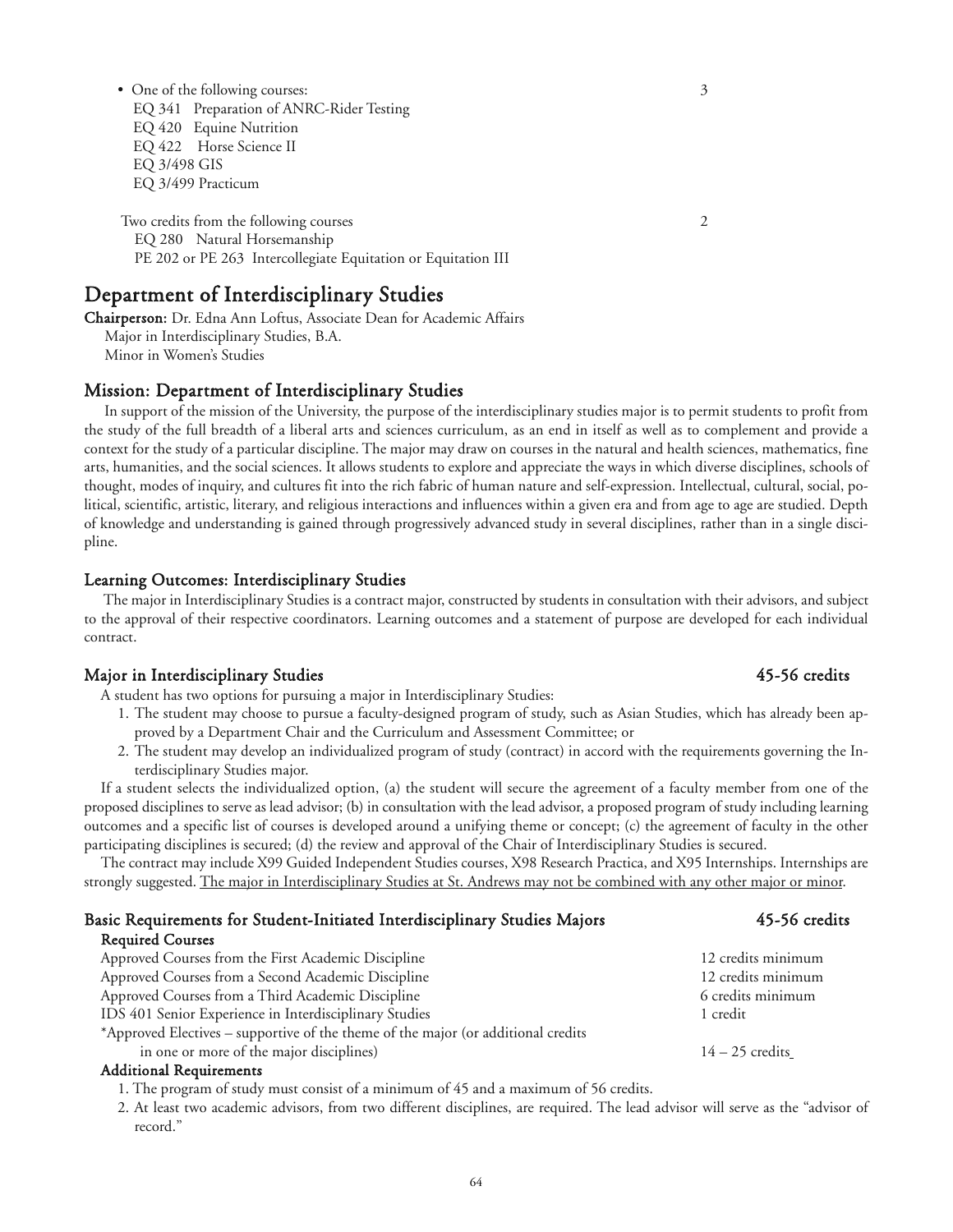- 3. A minimum of 25 of the total credits for the major must be earned at St. Andrews University.
- 4. Of the 24 upper level credits required of the major, a minimum of 16 upper level credits must be completed at St. Andrews.
- 5. Interdisciplinary Studies proposals and contracts must be approved by the faculty in the appropriate disciplines and by the Interdisciplinary Studies Coordinator no later than the end of the drop/add period for the semester preceding a student's graduation semester.
- 6. IDS 401 Senior Experience in Interdisciplinary Studies is required of all Interdisciplinary Studies majors. This course is to be taken in the final semester of the senior year.
- 7. **From** approved courses at the 100-200 levels 21 credits 21 credits 21 credits 24 credits 24 credits 24 credits
- 8. From approved courses at the 300-400 levels

# Honors in Interdisciplinary Studies

Students who meet the University requirements of a 3.00 cumulative grade point average on all work attempted, a 3.30 or better in major courses, and the recommendation of faculty in the disciplines of their contract may pursue Honors in Interdisciplinary Studies. These students will *complete* at least two courses (minimum 4 credits) of approved independent study related to the focus of their interdisciplinary contract culminating in an Honors level thesis or project to be evaluated by faculty from the disciplines represented in the major.

# Minor in Women's Studies

# Faculty Contacts: Betsy Dendy and Edna Ann Loftus Mission

The mission of the women's studies curriculum is to emphasize the past and present roles of gender in various social contexts (economic, political, religious, etc.) and across multiple disciplines. The women's studies minor is an interdisciplinary minor taken along with a disciplinary major. Women's studies courses offer students a chance to develop the skills necessary to analyze and to explore the ways in which gender defines who we are, how we are perceived, and how we are taught to perceive ourselves. Students choosing this course of study are encouraged to view the study of gender and sexuality within larger discussions of race, ethnicity and nationality in comparative and global contexts.

# Learning Outcomes

Upon completion of the Women's Studies Minor, students should be able to:

- 1. critically analyze gender roles and how they are shaped by social, economic, religious, political and scientific influences.
- 2. demonstrate knowledge of the history of the women's movement and the feminist theories developing in conjunction with it.
- 3. demonstrate how the information from optional or concentration area courses relates to the larger concepts of women's and gender studies.
- 4. synthesize the insights from all minor coursework into a quality senior thesis project focused on an area of personal interest.

# Minor in Women's Studies 18 hours minimum

A minor in Women's Studies requires a minimum of 18 credit hours. Half of the credit hours must be taken as upper level courses (300-400 level).

# In addition to fulfilling major requirements students must take the following:

| WS 101 Introduction to Women's and Gender Studies | 3 credits   |
|---------------------------------------------------|-------------|
| WS 200 Feminist Theory                            | 2-3 credits |
| WS 400 Senior Thesis Project                      | 1-3 credits |

Students will complete the requirements for the minor by selecting courses from either or both of these categories: 1) courses already in the catalog that are clearly appropriate such as those listed below, and 2) courses for which a concentration area in a gender-related topic is approved.

| Examples of appropriate catalog courses:            |           |
|-----------------------------------------------------|-----------|
| ENG 379 Women Writers                               | 3 credits |
| POL 266/366 Politics of Sex                         | 3 credits |
| HIS 214 Topics in American History: Women's History | 3 credits |

Concentration Area Courses: Students will also have the opportunity, with the approval of the instructor and upon the completion of a petition process, to focus their studies in other courses on issues related to gender. Possible options include an emphasis on ecofeminism, gender and psychology, feminist perspectives in science, and gender in art.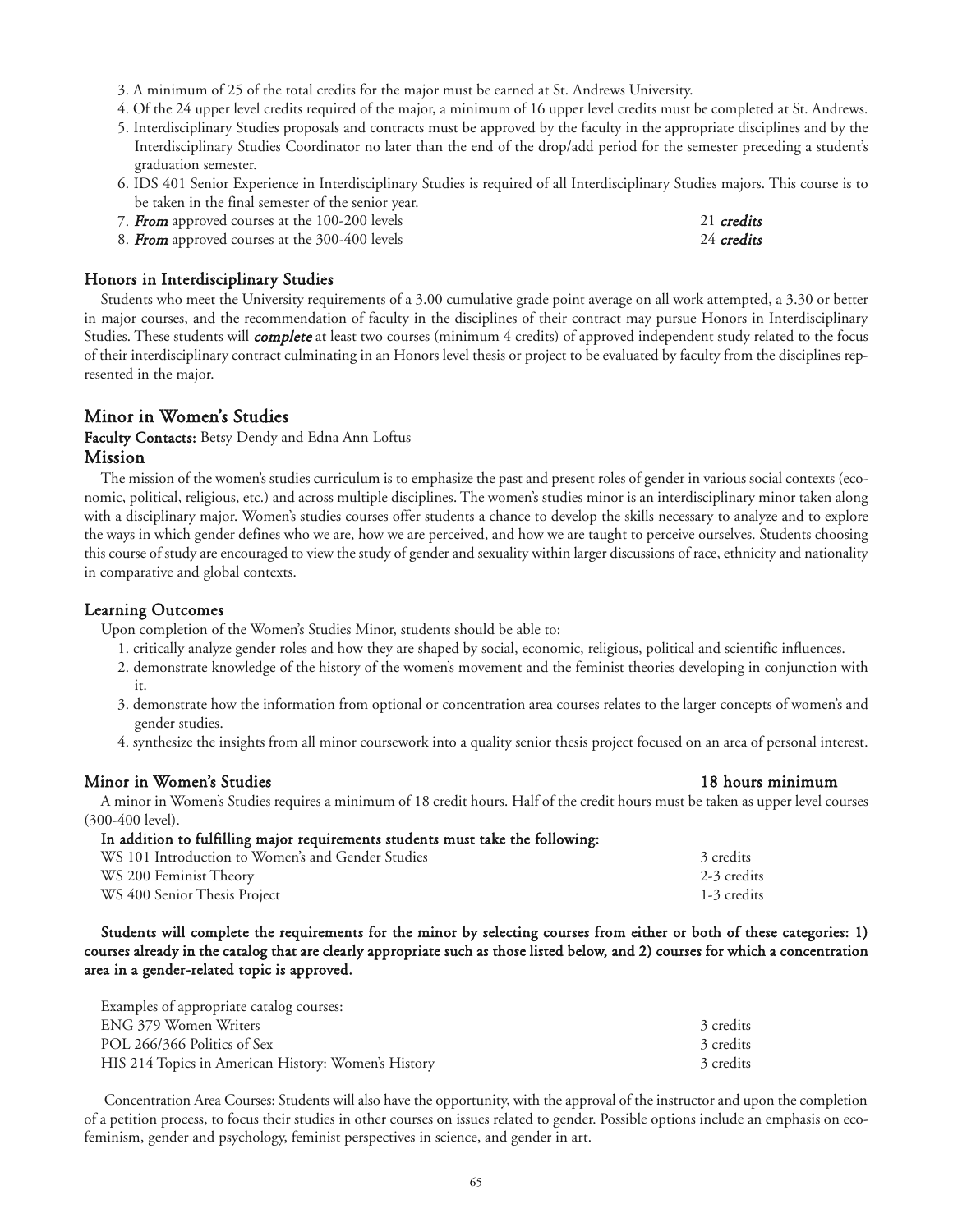# Internships

Students are encouraged to participate in an internship program focusing on gender issues and to begin to consider these issues in light of larger issues of social justice. Suggestions for internships include: Office for Women at General Assembly Offices of the PC (USA), Domestic Violence Shelter, etc.

# International Experience

Students are strongly encouraged to take advantage of faculty-led international travel opportunities that are relevant to the course of study and to attend conferences discussing women's issues.

# Department of Liberal & Creative Arts

Chairperson: Dr. David Herr Departmental Minors (interdisciplinary; drawing on several of the disciplines in the department) Minor in Creative Studies

Minor in Cultural Studies Minor in Leadership Studies

# Communication

Major in Communication with an emphasis in Public Relations (B.A.) Minor in Communication

# English and Creative Writing

Major in English and Creative Writing (B.A. or B.F.A.) Minor in English Literature Minor in Creative Writing

# Foreign Languages

Minor in Spanish

# History and Politics

Major in Social Science with a concentration in History (B.A.) Major in Social Science with a concentration in Public History (B.A.) Major in Social Science with a concentration in Politics (B.A.) Minor in Social Science, History emphasis Minor in Social Science, Public History emphasis Minor in Social Science, Politics emphasis

# Philosophy and Religious Studies

Major in Philosophy and Religious Studies (B.A.) Minor in Philosophy Minor in Religious Studies

# Visual and Performing Arts

Major in Visual and Performing Arts with a concentration in Studio Art (B.A.) Major in Visual and Performing Arts with a concentration in Game Art and Design (B.A.) Minor in Music Minor in Studio Art

The Department of Liberal and Creative Arts comprises the disciplines of art, communications, creative writing, English, foreign languages, history, literature, music, philosophy, politics, religious studies and theatre arts.

# Departmental Minors (interdisciplinary; drawing on several disciplines in the department)

# Minor in Creative Studies 31 – 32 credits

Coordinator: Professor Stephanie McDavid

The Creative Studies minor provides students with the opportunity to engage the creative process through a variety of media, including studio art, creative writing, music, and theatre.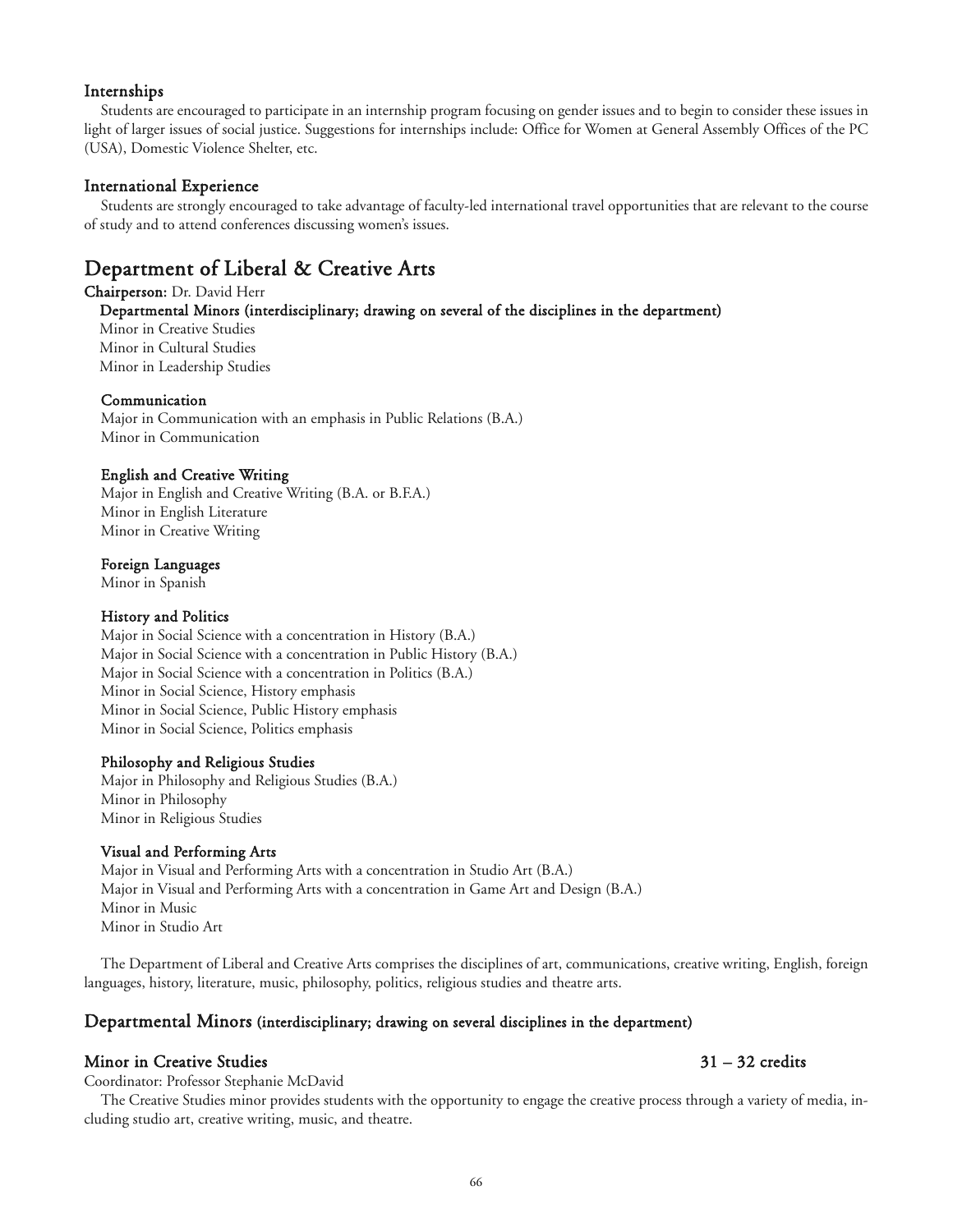#### Learning Outcomes for the Creative Studies Minor

Students completing the Creative Studies minor will:

- 1 put theory into practice in the creation of original work
- 2 demonstrate familiarity with the history and heritage of Western tradition in the arts
- 3 acquire competency with the tools and techniques associated with producing creative work

#### Requirements for the Creative Studies Minor

#### Art Area:

| Required Courses: |                                                    |             |
|-------------------|----------------------------------------------------|-------------|
| ART 120           | Art History I                                      | 1.5 credits |
| ART 121           | Art History II                                     | 1.5 credits |
| ART 361           | Seminar in Modern Art                              | 1.5 credits |
|                   | One of the following: ART 146, ART 147, or GAM 100 | 3-4 credits |
|                   |                                                    |             |

#### Creative Writing Area:

| <b>Required Courses:</b>                        |                                  |             |
|-------------------------------------------------|----------------------------------|-------------|
| CW 221                                          | Introduction to Creative Writing | 3 credits   |
|                                                 | One CW Topics course: CW 220     | 1.5 credits |
| Two upper level CW workshops: CW 413 and CW 432 |                                  | 6 credits   |
|                                                 |                                  |             |

#### Theatre Area:

| Required Course:              |          |
|-------------------------------|----------|
| COM 181 Production Experience | 1 credit |

#### $M$

| Music Area:                                         |           |
|-----------------------------------------------------|-----------|
| Required Courses:                                   |           |
| MUS 110 Music Fundamentals                          | 3 credits |
| MUS 365 Selected Topics in Western Music            | 3 credits |
| One of the following: MUS 115, MUS 120, MUS 130,    |           |
| or three credits of ensemble (Choir and/or Bagpipe) | 3 credits |

### Senior Capstone:

A 2 credit Research practicum at the 498 level is required. The creative discipline will be determined by the student and his or her academic advisor.

### Minor in Cultural Studies 21 credits

# Coordinator: Dr. David Herr

The Cultural Studies minor will allow students to explore and recognize connections among the various facets of Western culture.

#### Learning Outcomes for the Cultural Studies Minor

Students completing the Cultural Studies minor will:

- 1 gain familiarity with the history and heritage of Western traditions in the visual arts.
- 2 gain familiarity with a range of music from the Western tradition
- 3 gain familiarity with representative works and authors from the Western literary tradition
- 4 develop an awareness of the importance of the past for its own sake and for its use in the present and future
- 5 become politically better informed persons
- 6 be able to make connections among the various facets of Western culture

#### Required Courses for the Cultural Studies Minor

| ART 120/121 Art History I and Art History II               | 3 credits |
|------------------------------------------------------------|-----------|
| MUS 256 Introduction to Music Literature                   | 3 credits |
| ENG 209, or ENG 211, or ENG 241, or LIT 210                | 3 credits |
| HIS 201, or HIS 202, or HIS 214, or POL 201, or POL 211    | 3 credits |
| Three upper level (300 or 400) credits in ENG, RST, or PHI |           |
| Three upper level (300 or 400) credits in HIS              |           |

Three upper level (330 or 400) credits in POL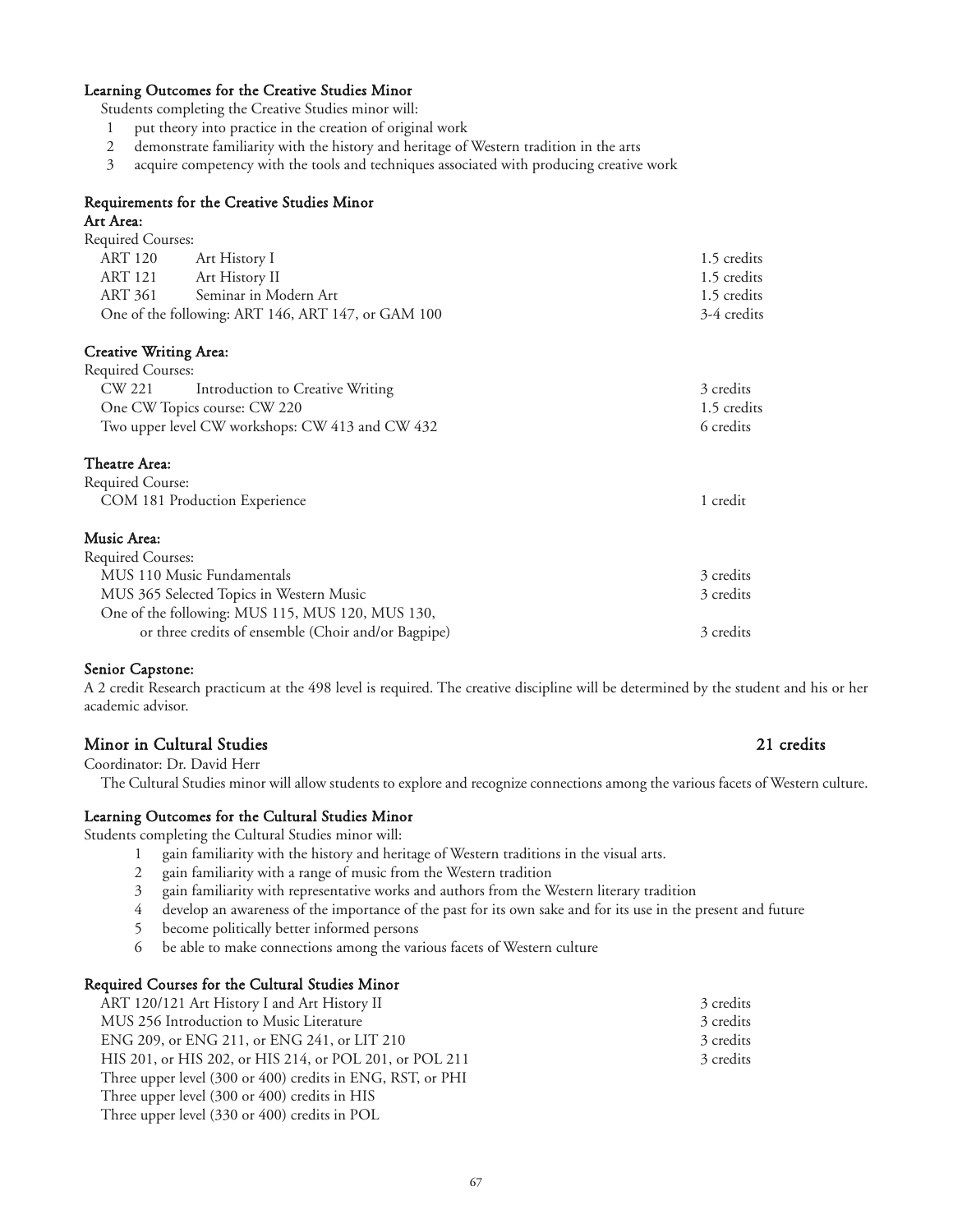### Minor in Leadership Studies 22 – 25 credits

Coordinator: Dr. Neal Bushoven

#### Learning Outcomes for the Leadership Studies Minor

Students will learn:

1 a variety of leadership styles

#### 2 methods of evaluating leadership effectiveness

- 3 ethical issues encountered by leaders
- 4 ways of effectively relate to and lead a diversity of persons

### Requirements for the Leadership Studies Minor

| -welantento iti me maasiomp otaaroo mintor                           | The minor in Leadership Studies will be a contract minor of 22-25 credits within the following parameters:                                                                                                                        |                  |
|----------------------------------------------------------------------|-----------------------------------------------------------------------------------------------------------------------------------------------------------------------------------------------------------------------------------|------------------|
|                                                                      |                                                                                                                                                                                                                                   |                  |
| 1. An introductory course in leadership studies                      |                                                                                                                                                                                                                                   | 1.5 or 3 credits |
| 2. At least two courses emphasizing creativity and skill acquisition |                                                                                                                                                                                                                                   | 6 or 7 credits   |
|                                                                      | Possible courses from current departmental offerings include:                                                                                                                                                                     |                  |
| <b>ART 146</b><br>$\bullet$                                          | 2-D Design                                                                                                                                                                                                                        |                  |
| $GAM$ 100<br>٠                                                       | <b>Game Art Foundations</b>                                                                                                                                                                                                       |                  |
| ٠                                                                    | POL 323 Conflict Resolution                                                                                                                                                                                                       |                  |
| COM 110 Public Speaking<br>٠                                         |                                                                                                                                                                                                                                   |                  |
| 3. At least two courses focused on the study of diversity            |                                                                                                                                                                                                                                   | 6 credits        |
|                                                                      | Possible courses from current departmental offerings include:                                                                                                                                                                     |                  |
| WS 101<br>٠                                                          | Introduction to Women's and Gender Studies                                                                                                                                                                                        |                  |
| POL 266<br>٠                                                         | Introduction to the Study of Sexual Politics OR                                                                                                                                                                                   |                  |
| ٠                                                                    | POL 366 Advanced Study in Sexual Politics                                                                                                                                                                                         |                  |
| AS 101 or AS 102 Asian Studies<br>$\bullet$                          |                                                                                                                                                                                                                                   |                  |
| HIS 248<br>٠                                                         | African American History Survey                                                                                                                                                                                                   |                  |
|                                                                      | Students in the Leadership Studies minor will be encouraged as part of their minor to take advantage of study abroad programs                                                                                                     |                  |
| in Ecuador, China, Italy, and/or India                               |                                                                                                                                                                                                                                   |                  |
|                                                                      | 4. At least two courses providing examples of effective and ineffective leadership                                                                                                                                                | 6 credits        |
|                                                                      | Possible courses from current departmental offerings include:                                                                                                                                                                     |                  |
| ENG 322<br>٠                                                         | Shakespeare's Tragedies                                                                                                                                                                                                           |                  |
| HIS 314<br>٠                                                         | <b>Bad Behavior</b>                                                                                                                                                                                                               |                  |
| HIS 356<br>$\bullet$                                                 | The Second World War and the Holocaust in Europe OR                                                                                                                                                                               |                  |
| HIS 357<br>٠                                                         | The Second World War: Asia and the Pacific                                                                                                                                                                                        |                  |
| POL 304<br>٠                                                         | Democracies                                                                                                                                                                                                                       |                  |
| 5. For qualified students an internship                              |                                                                                                                                                                                                                                   | 2 to 4 credits   |
| 6. A capstone experience                                             |                                                                                                                                                                                                                                   | 1 to 3 credits   |
|                                                                      | $\mathbf{a}$ , and a set of the set of the set of the set of the set of the set of the set of the set of the set of the set of the set of the set of the set of the set of the set of the set of the set of the set of the set of |                  |

A synthesizing project in which the student in the minor reflects on leadership

# Major in Communication 40-42 Credits

The communication program offers a four-year Bachelor of Arts degree in communication with an emphasis in Public Relations Public relations is one of the fastest growing professions in the U.S. (Department of Labor Statistics, 2012). Professionals employ a wide range of communication tools to reach target publics. PR practitioners work closely with upper management in developing policies and communication practices.

Public relations majors learn how to conduct research, plan campaigns, develop management skills, study communication strategies and tactics, produce communication materials, and evaluate public relation situations. On completion of the program students will be prepared for prospective careers in business, education, industry, agency, government, and nonprofit sectors of society.

# Learning Outcomes: Communication and Public Relations

Upon completion of the major in Communication and Public Relations, students will be expected to:

- 1 Design effective informative and persuasive messages to be delivered in professional communications.
- 2 Employ critical thinking skills to analyze and solve public relations challenges.
- 3 Demonstrate the ability to use current technology to effectively plan, organize, collect and analyze research.
- 4 Describe and practice the ethical principles of the Public Relations Society of America (PRSA) and the public relations disciplines
- 5 Develop basic skills in the use of new technologies and social media for public relations applications.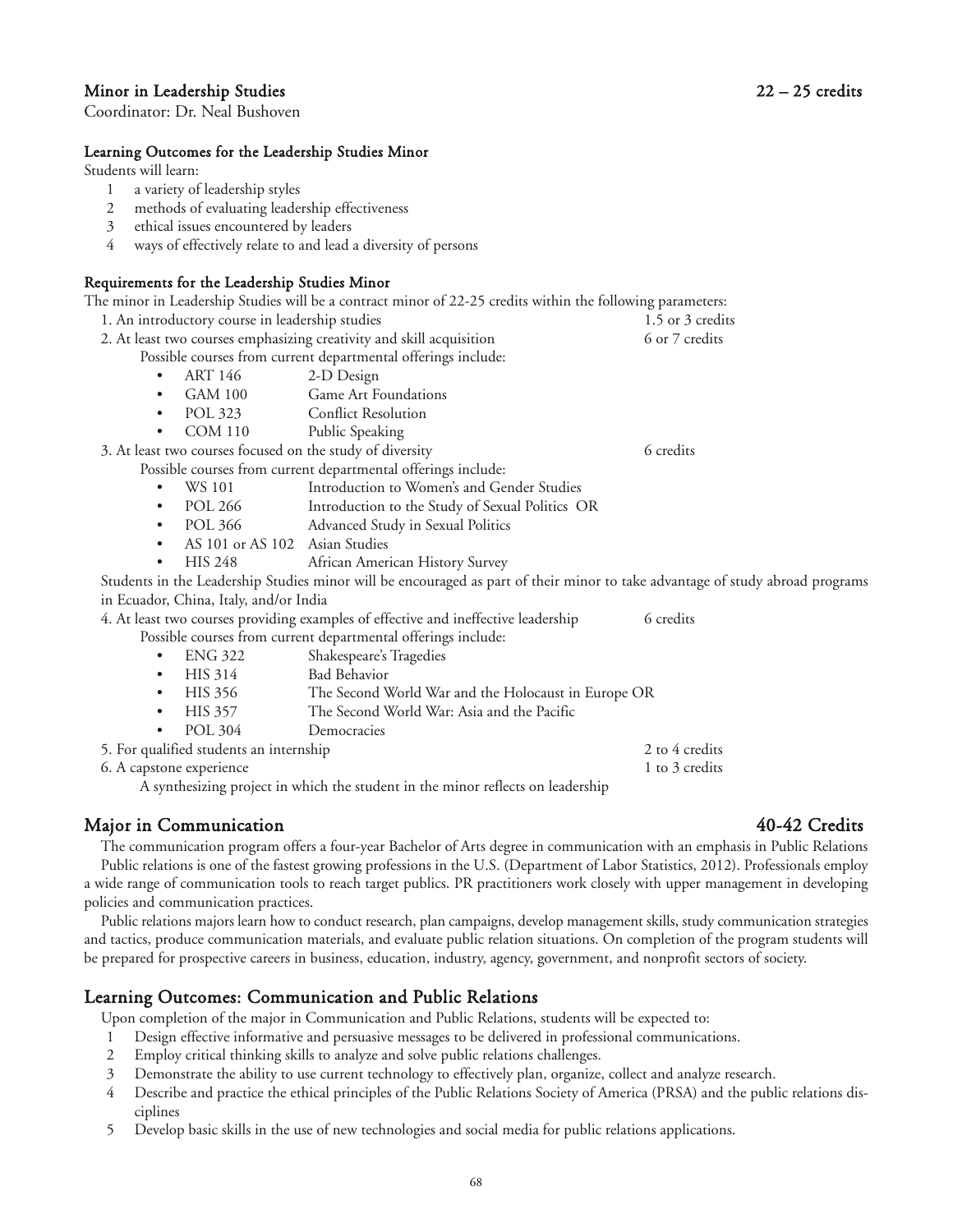### Internships in Public Relations

An internship in public relations is strongly encouraged. These experiences help clarify careers goals and provide practical experience. Prospective interns must meet University-wide requirements and be approved by the program director and department chair.

|                          | B.A. Major in Communication (emphasis Public Relations) |         | 40-42 Credits |
|--------------------------|---------------------------------------------------------|---------|---------------|
| <b>Required Courses:</b> |                                                         |         | 12 Credits    |
| <b>COM 101</b>           | Introduction to Mass Communications                     | 3       |               |
| <b>COM 110</b>           | Public Speaking                                         | 3       |               |
| COM 315                  | Communication Theory                                    | 3       |               |
| COM 454                  | Practicum                                               | $1 - 3$ |               |
|                          | <b>Public Relations Emphasis:</b>                       |         | 21 Credits    |
| <b>COM 202</b>           | Introduction to Public Relations                        | 3       |               |
| COM 332                  | Organizational Communication                            | 3       |               |
| <b>COM 205</b>           | <b>Public Relations Writing</b>                         | 3       |               |
| <b>COM 330</b>           | Public Relations Research Methods                       | 3       |               |
| COM 415                  | Public Relations Management                             | 3       |               |
| <b>COM 416</b>           | Public Relations Campaigns                              | 3       |               |
| COM 495                  | Internship                                              | 3       |               |
|                          | <b>Additional Requirements</b>                          |         | 9 Credits     |
| <b>BUS 303</b>           | Management Communication                                | 3       |               |
| <b>PSY 101</b>           | Introduction to Psychology                              | 3       |               |
| COM 343                  | Design Applications                                     | 3       |               |
|                          |                                                         |         |               |

# Minor in Communication 18 Credits

#### Learning Outcomes: Communication

Upon completion of the minor in Communication, students will be expected to:

• Design effective informative and persuasive messages to be delivered in professional communications.

- Employ critical thinking skills to analyze and solve communication challenges.
- Develop basic skills in the use of new technologies and social media for communication applications.

|                                | Minor in Communication<br><b>Required Courses:</b> |   | 18 Credits<br>9 Credits |
|--------------------------------|----------------------------------------------------|---|-------------------------|
|                                |                                                    |   |                         |
| <b>COM 101</b>                 | Introduction to Mass Communications                | 3 |                         |
| <b>COM 110</b>                 | Public Speaking                                    | 3 |                         |
| COM 315                        | <b>Communication Theory</b>                        | 3 |                         |
| <b>Additional Requirements</b> |                                                    |   | 9 Credits               |
|                                | Three courses from the following:                  |   |                         |
| COM 332                        | Organizational Communication                       | 3 |                         |
| COM 330                        | <b>Communication Research</b>                      | 3 |                         |
| COM 415                        | Public Relations Management                        | 3 |                         |
| COM 343                        | Design Applications                                |   |                         |

## English and Creative Writing

The mission of the major in English and Creative Writing is to cultivate an understanding of literature as an expression of human values and experiences, to foster an appreciation of the English language as a vehicle for imaginative, informative, and persuasive expression, and to develop skills of expository and creative expression, critical and analytical reading. The major offers students a course of study in American and English literature which emphasizes central authors, movements, and literary genres from the medieval to the modern periods. The major also prepares students to enjoy the art and craft of imaginative writing as a fulfilling vocation or avocation through a rich exposure to the genres of poetry, fiction, drama, screen writing, and creative non-fiction.

#### Shared Learning Outcomes: English and Creative Writing

Upon completion of the major in English and Creative Writing, students will be expected to: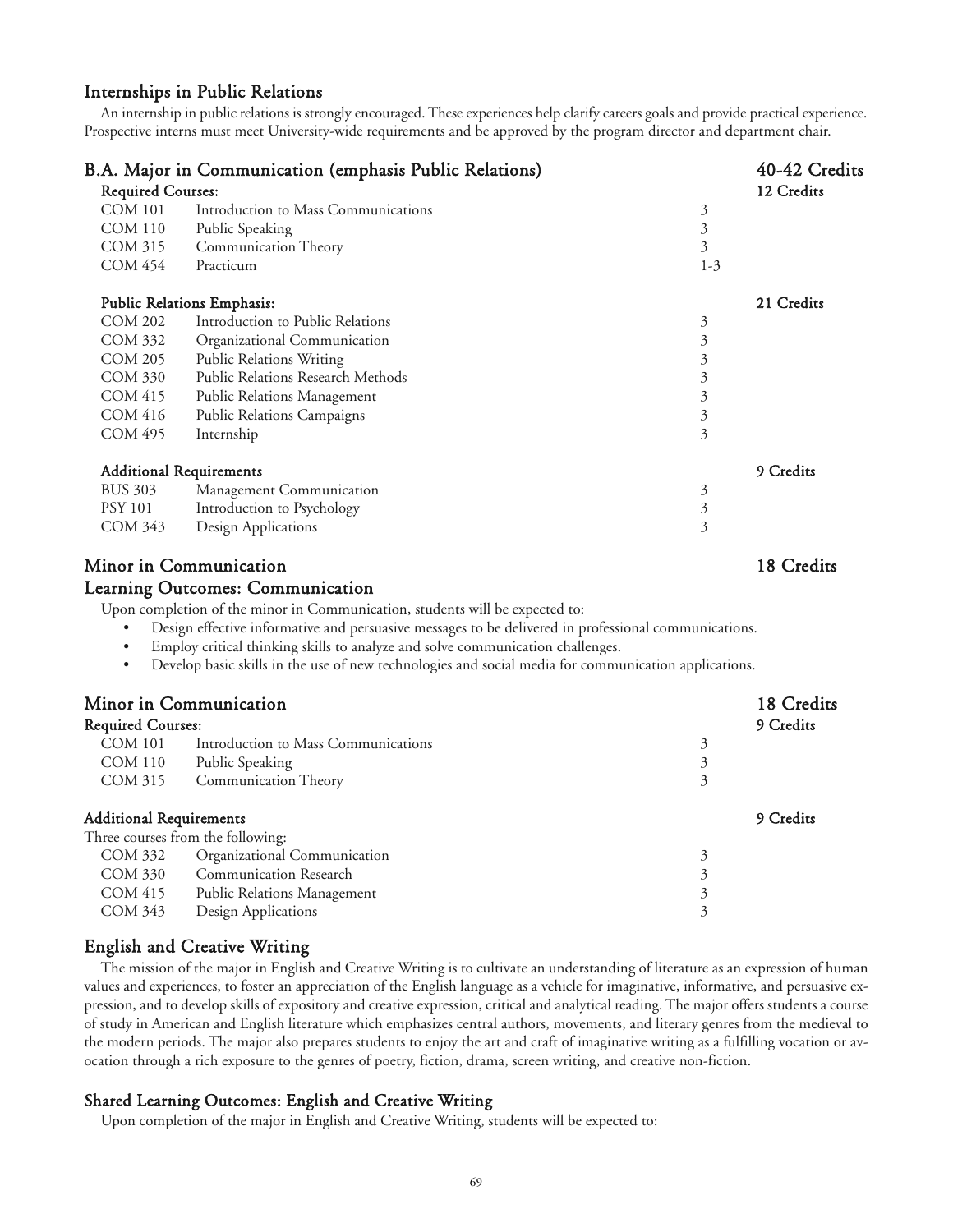- Minor in English Literature 19 Credits Upon completion of the minor in English Literature, students will be expected to:
	- 1 Demonstrate a basic familiarity with significant works and authors representing the diversity and scope of the Western literary tradition.
	- 2 Write essays on literary topics which demonstrate mastery of clear expository prose.
	- 3 Demonstrate a commitment to the life-long enjoyment of literary texts and traditions through the development of an annotated reading list.
- 1 Demonstrate familiarity with significant works and authors representing the diversity and scope of the Western literary tradition;
- 2 Demonstrate an understanding of the defining characteristics of at least two major literary genres: poetry, fiction, drama, creative nonfiction;
- 3 Understand and apply a variety of critical methodologies to the analysis of literary texts; and
- 4 Demonstrate the ability to apply their skills in an appropriate pre-professional context.

# Major in English and Creative Writing (B.A. or B.F.A.) 35-37 Credits

All students intending to complete the major in English and Creative Writing will complete the following core courses: Required Courses: 15 Credits ENG 209 Survey of American Literature 3 ENG 211 Masterpieces of English Literature 3 ENG 278 Introduction to Critical Analysis and Literary Theory 3 ENG 221 OR ENG 322Shakespeare's Comedies or Shakespeare's Tragedies 3 CW 221 Introduction to Creative Writing 3

Students will choose to follow either a concentration in English Literature for the B.A. degree or a concentration in Creative Writing for the B.F.A. degree.

## Learning Outcomes: English Literature concentration:

Upon completion of the concentration in English Literature students will be expected to:

- 1 Identify and discuss the central characteristics and innovations of important literary movements;
- 2 Write essays on literary topics which demonstrate mastery of clear expository prose;
- 3 Demonstrate skills in undergraduate research and MLA documentation style; and
- 4 Demonstrate a commitment to the life-long enjoyment of literary texts and traditions through the development of an annotated reading list.

| Requirements for the concentration in English Literature (B.A.) |                                                                      | 35-37 Credits |                 |
|-----------------------------------------------------------------|----------------------------------------------------------------------|---------------|-----------------|
| Core Requirements:                                              |                                                                      |               | 15 credits      |
| <b>ENG 209</b>                                                  | Survey of American Literature                                        | 3             |                 |
| ENG 211                                                         | Masterpieces of English Literature                                   | 3             |                 |
| ENG 278                                                         | Introduction to Critical Analysis and Literary Theory                | 3             |                 |
|                                                                 | ENG 221 or ENG 322 Shakespeare's Comedies or Shakespeare's Tragedies | 3             |                 |
| CW 221                                                          | Introduction to Creative Writing                                     | 3             |                 |
| English Literature Requirements:                                |                                                                      |               | 20 - 22 credits |
| Two upper level British literature courses                      |                                                                      | $\circ$       |                 |
| Two upper level American literature courses                     |                                                                      | <sub>O</sub>  |                 |
| Two additional upper level ENG courses                          |                                                                      | 6             |                 |
|                                                                 | An internship, practicum, or guided independent study                | $1-3$         |                 |
|                                                                 | ENG 453 Senior Portfolio and Review                                  |               |                 |

# Honors in English

A major may receive "Honors in English" upon meeting the following criteria:

- 1. Achieving a cumulative grade point average of 3.0 or better in all courses and a 3.3 or better in courses in English.
- 2. Completing six (6) credits of work on an honors thesis or project, including ENG 497 (academic honors), with a grade point average of 3.3 or better.
- 3. Completing and successfully defending a thesis or project in a comprehensive oral examination before an examining committee composed of at least one member of the English program, one St. Andrews faculty member outside the program, and one additional outside examiner.

# Learning Outcomes: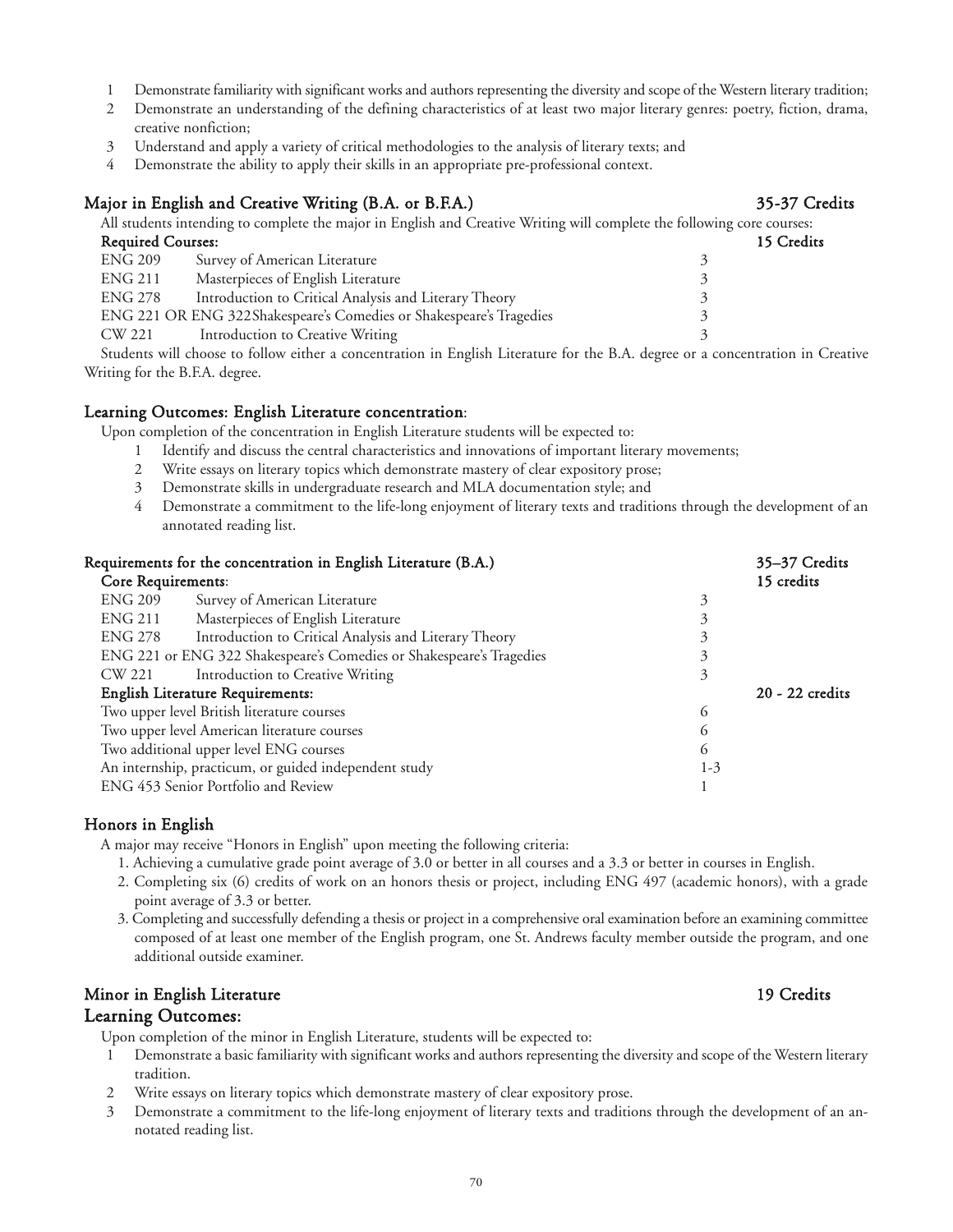#### A minimum of 19 credits is required for the minor in English Literature.

Students must complete a minimum of 9 credits in ENG or LIT at the 200-level, including two of the following core courses:

| ENG 209 | Survey of American Literature                                               | 3 credits |
|---------|-----------------------------------------------------------------------------|-----------|
| ENG 211 | Masterpieces of English Literature                                          | 3 credits |
| LIT 210 | Classics of Western Literature                                              | 3 credits |
|         | Students must complete a minimum of 10 credits in ENG at the 300-400 level, |           |
|         | including ENG 453 Senior Portfolio and Review                               | 1 credit  |

#### Learning Outcomes: Creative Writing concentration:

Upon completion of the concentration in Creative Writing students will be expected to:

- 1 Put theory into practice in the creation of original work in at least two areas, selected from among: poetry, fiction, drama, creative nonfiction;
- 2 Develop and articulate a personal theory of writing;
- 3 Produce a significant, original manuscript of creative work which reflects a personal theory of writing;
- 4 Submit their original work for publication in accordance with the guidelines of the literary profession; and
- 5 Demonstrate skill in some aspect of the editing, publication, or public presentation of creative work.

| Requirements for the concentration in Creative Writing (B.F.A.): |                                                                      | 36-38 Credits |                   |
|------------------------------------------------------------------|----------------------------------------------------------------------|---------------|-------------------|
| <b>Core Requirements:</b>                                        |                                                                      |               | 15 credits        |
| <b>ENG 209</b>                                                   | Survey of American Literature                                        | 3             |                   |
| <b>ENG 211</b>                                                   | Masterpieces of English Literature                                   | 3             |                   |
| ENG 278                                                          | Introduction to Critical Analysis and Literary Theory                | 3             |                   |
|                                                                  | ENG 221 or ENG 322 Shakespeare's Comedies or Shakespeare's Tragedies | 3             |                   |
| CW 221                                                           | Introduction to Creative Writing                                     | 3             |                   |
| <b>Creative Writing Requirements:</b>                            |                                                                      |               | $21 - 23$ credits |
| ENG 250                                                          | Poetry of the 20 <sup>th</sup> Century                               | 3             |                   |
|                                                                  | Two Creative Writing Topics (CW 220) courses                         | 3             |                   |
|                                                                  | Two upper level Creative Writing workshops                           | 6             |                   |
|                                                                  | One upper level course in ENG, CW, RST or PHI                        | 3             |                   |
|                                                                  | An internship or practicum                                           | $1 - 3$       |                   |
| CW 479                                                           | Thesis and Presentation*                                             | 4             |                   |
| CW 480                                                           | Publication                                                          |               |                   |

\*Thesis and Presentation: Students completing the Creative Writing concentration for the B.F.A. degree will submit a thesis of imaginative work and an essay on a personal theory of writing. Students will also participate in an oral defense of the thesis before a committee of three faculty members. The thesis itself may be in one of several genres; that is, a student could submit a thesis that combines poetry and fiction or combines creative nonfiction and drama..

Poetry: 20-30 pages Fiction: 30-40 pages Creative Nonfiction: 30-40 pages Drama: 25-35 pages Theory of Writing: 6-10 pages.

### Minor in Creative Writing 18 credits 18 credits

- Upon completion of the Creative Writing minor, students will be expected to:
- 1 Demonstrate an understanding of the defining characteristics of at least two major literary genres: poetry, fiction, drama, or creative nonfiction;
- 2 Put theory into practice in the creation of original work in at least two areas, selected from among: poetry, fiction, drama, and creative nonfiction.

A minimum of 18 credits is required for the minor in Creative Writing. Students must complete at least 9 credits in CW or ENG at the 200-level. Required core courses for the minor include:

| CW 221  | Introduction to Creative Writing                                                        | 3 credits   |
|---------|-----------------------------------------------------------------------------------------|-------------|
| ENG 250 | Poetry of the 20 <sup>th</sup> Century                                                  | 3 credits   |
|         | And one of the CW 220 Topics courses:                                                   | 1.5 credits |
|         | Students must complete 6 credits from the following workshop courses:                   |             |
| CW 413  | Writing Poetry                                                                          | 3 credits   |
| CW 432  | <b>Writing Prose</b>                                                                    | 3 credits   |
|         | Students must complete at least 3 additional credits in CW or ENG at the 300-400 level. |             |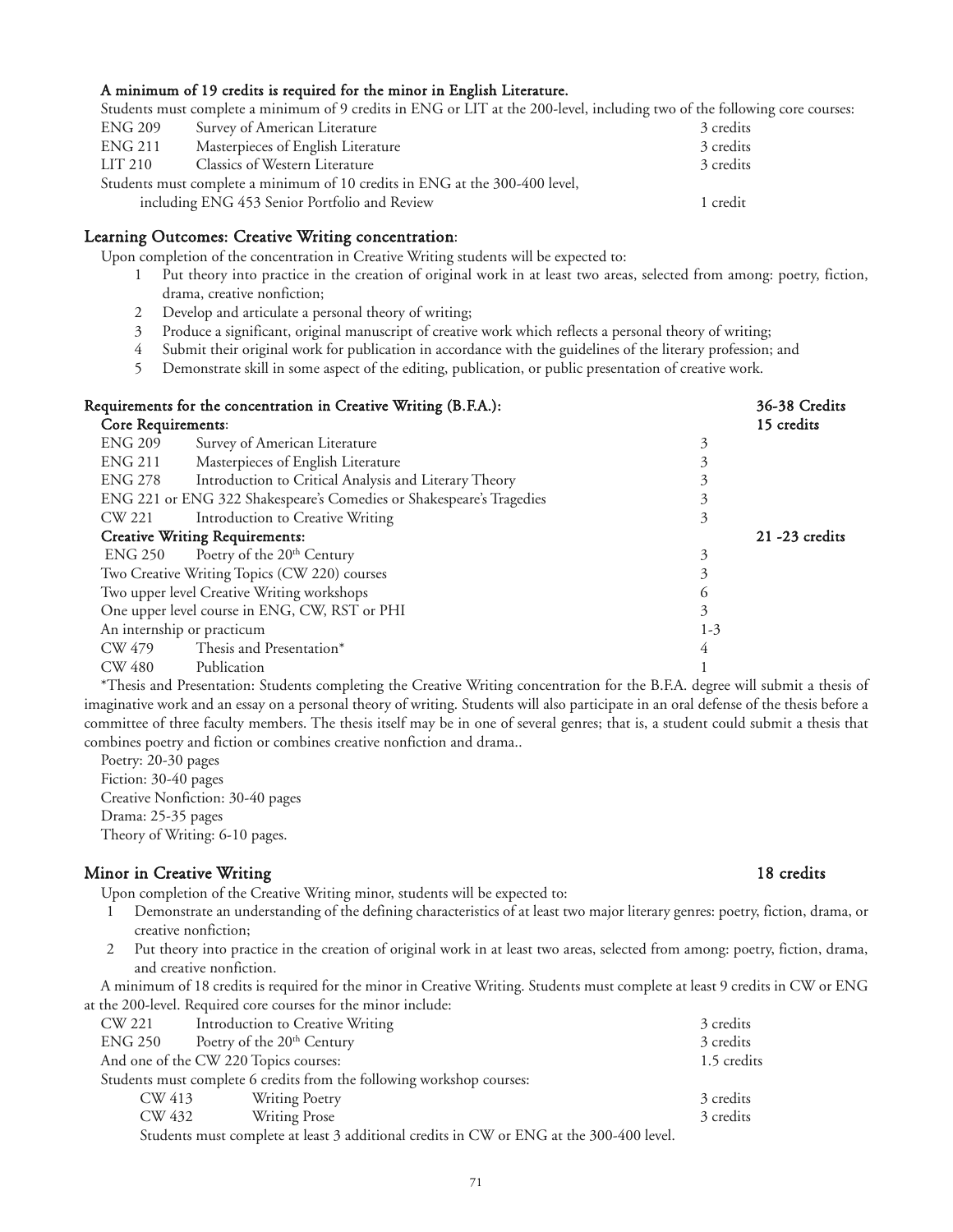## Foreign Languages

The Mission of the Foreign Language curriculum is to provide students with a balanced and well-sequenced selection of courses that will permit them to develop a communicative ability using all of the major tenses and forms of the target language, to increase cross-cultural awareness, and to build a significant active and passive vocabulary appropriate to a wide range of practical, daily-life situations. This mission is accomplished through grammar, literature, culture/civilization and related courses. While classroom work includes the four key skills of reading, writing, listening and speaking, there is a special emphasis on development of the student's listening comprehension and speaking abilities.

### Learning Outcomes: Foreign Languages

Five key learning outcomes have been identified for students completing a minor:

- 1 Students will acquire skills in speaking, listening comprehension, reading and writing in the target language.
- 2 Students will acquire a basic knowledge of the cultural context of the target language.
- 3 Students will read and study representative selections of the literature of the target language, and acquire a knowledge of its major characteristics.
- 4 Students will understand and be able to use the common grammatical structures of the language.
- 5 Students will acquire a vocabulary that is applicable to daily life events and activities.

#### Special Notes:

Foreign Language courses are offered pending availability of qualified instructors.

Courses in Chinese are offered at Capital Normal University in Beijing, China, as part of the University's international travel/study program.

#### Minor in Spanish 18 Credits

A minor in Spanish consists of at least 18 credits in the language, of which at least 9 credits must be at or above the 300 level. The minor must include:

- One composition and/or conversation courses
- One civilization/culture course
- One literature course

Sample Minor in Spanish: Spanish: 151, 152, 220, 251, 325, 331, 351

# History and Politics

The mission of the History and Politics program supports the University by providing majors with a depth of knowledge and proficiency in the disciplines of history and political science. The social science major develops students' writing, research, and reasoning abilities. It addresses the need to construct clear and appropriate interpretations about complex information. Further, it helps students understand the nature of change and continuity in human experience over time. The major prepares students for a number of career paths including graduate training in a variety of disciplines. The major serves well the demand that graduates express their ideas clearly and think responsibly. The faculty in the program also supports the University by encouraging all students in their courses to become informed, articulate, political individuals with a comprehension of the complex nature of living in an interdependent global community. The History and Politics program is inclusive and student-centered, using experiential learning where appropriate and enhancing student self-development through habits of lifelong learning.

The History and Politics program offers a history or politics concentration within the social science major with primary emphases in politics, European history, American history, and public history. Upon declaring the major a student will develop a contract for the course of study in consultation with faculty in the program. There are, in addition to the primary emphases, many possible areas of focus including graduate school preparation, pre-law, history or politics for journalism, history or politics for international studies, European Studies, American Studies, the American South, American Slavery, American Women's History, Asian Studies, history or politics for government service, history or politics for divinity services, history or politics for mass communications, and history or politics for careers in business. Other thematic contracts are possible with department approval.

### Learning Outcomes: History and Politics

- 1 Students will identify, clarify, articulate, and evaluate personal political values while becoming knowledgeable global citizens.
- 2 Students will develop an awareness of the importance of the past for its own sake and for its use in the present and future.
- 3 Students will demonstrate their learning and growth toward undergraduate competency in reading, researching, and writing in the social sciences.
- 4 Students will develop a working knowledge of disciplinary methodologies appropriate to their area of specialization.
- 5 Students will prepare for careers and vocational objectives.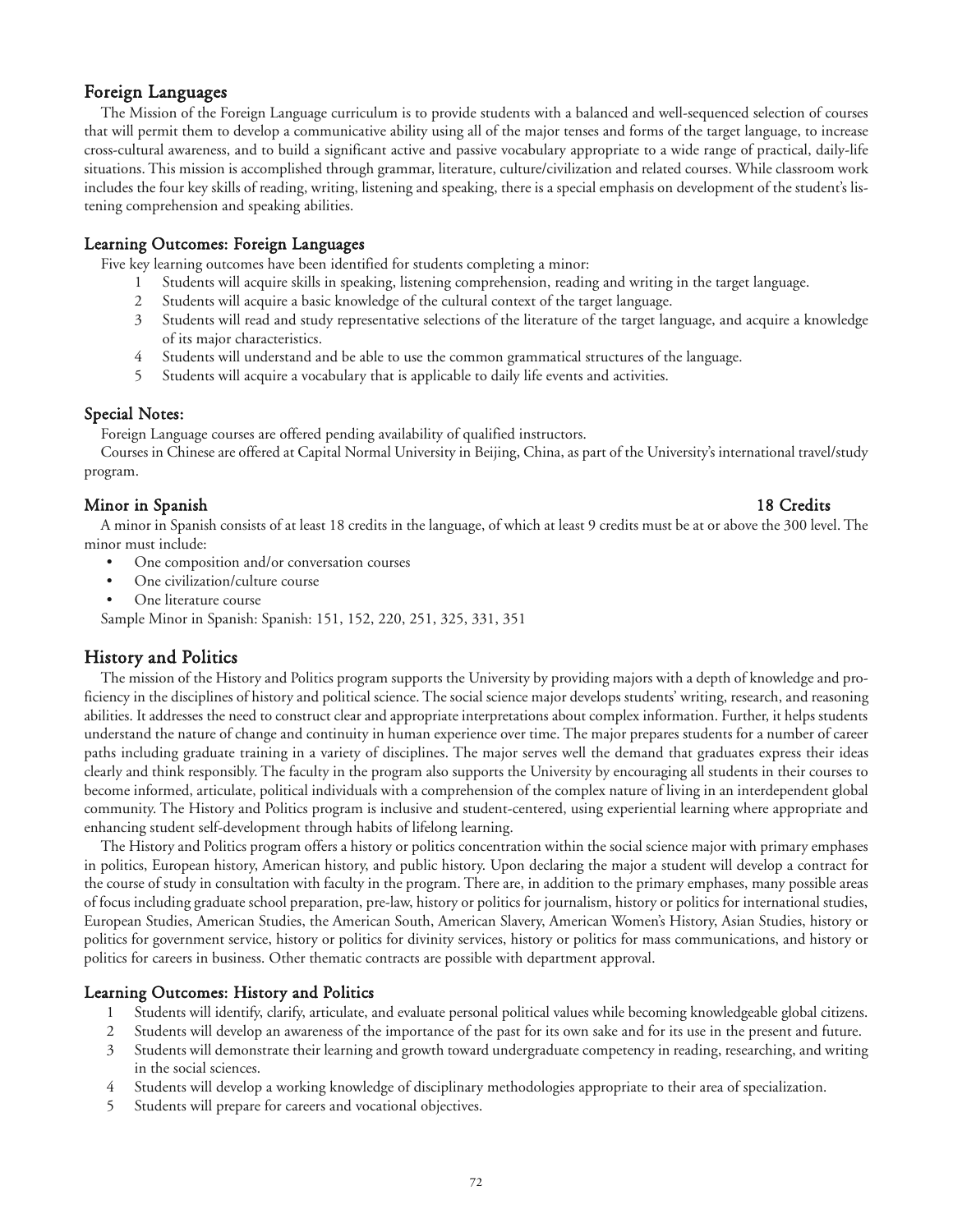#### Students in Politics courses will:

- 1 Become politically better informed persons
- 2 Develop critical thinking skills
- 3 Become knowledgeable global citizens
- 4 Prepare for careers in such areas as law, public service, private agencies, international organizations, journalism, and education
- 5 Develop strong communication skills

## Major in Social Science (History, Public History or Politics), B.A. 36 Credits

A standard major consists of 36 credits. A student must take a minimum of twelve credits at the 200 level that includes POL 201, POL 211, HIS 201 or HIS 202. Students must take a minimum of 18 credits at the 300-400 level and up to an additional six credits to fulfill the seminar sequence appropriate to their concentration (History or Politics) or the appropriate honors sequence; the politics seminar sequence requires POL 319 and POL 419 while the history seminar sequence requires HIS 325 and HIS 425 or HIS 491 and HIS 497 for honors completion.

The Public History emphasis has requirements in addition to those mentioned above: Students must take HISP 225 Introduction to Public History, ART 120 Art History I and/or ART 121 Art History II, CHE 151/151L The Chemical Basis of Everyday Phenomena, FOR 210 Introduction to Forensic Science. Students must also complete either a practicum in Library and Archival Science (Requires special arrangement with the Library faculty) or a GIS experience with an approved museum, historic site, or other appropriate public history venue.

### Minor in Social Science (History, Public History or Politics) 18 Credits

The History and Politics program offers a minor with an emphasis in either history or politics. Students intending to minor in either emphasis complete eighteen credits with a minimum of nine credits at the 200 level and nine credits at the 300-400 level. Completing a minor with an emphasis in politics requires POL 201 and POL 211. Completing a minor with an emphasis in history or public history requires HIS 201 or HIS 202. A Public History emphasis also requires HISP 225.

#### Learning Outcomes for the Minor in Social Science (History, Public History or Politics)

Students in Politics courses will:

- 1 Become politically better informed persons
- 2 Identify, clarify, articulate, and evaluate personal political values
- 3 Become knowledgeable global citizens
- 4 Prepare for careers in such areas as law, public service, private agencies, international organizations, journalism, and education
- 5 Develop strong communication skills

### Honors in Politics

A major, upon recommendation by the politics faculty, and upon certification by the Dean of the University, receive the designation "honors in politics" after successful completion of the following:

- 1 Achievement of a cumulative GPA of 3.0 or better in all course work, and a 3.3 or better in all politics courses.
- 2 Satisfactory completion of six credits, four of which are completed in the fall semester as Politics 497 Politics Honors and two of which are completed in the spring semester as Politics 419 Senior Seminar in Politics.
- 3 Completion of a yearlong Honors Thesis on a topic approved by the politics faculty.
- 4 Achievement of periodic approval for continued work on the Honors Thesis.
- 5 A successful defense of the Honors Thesis before an examining committee which includes the faculty in politics, one faculty member outside the discipline, and/or an outside examiner.

### Honors in History

A major, upon recommendation by the history faculty, and upon certification by the Dean of the University, may receive the designation "honors in history" after successful completion of the following:

- 1. Achievement of a cumulative GPA of 3.2 or better in all course work, and a 3.6 or better in all history courses.
- 2. After successfully completing HIS 325 Junior Seminar with no less than a B course grade such students will, at the invitation of the history faculty, enroll in HIS 491 Honors Seminar during the fall of their senior year.
- 3. Continuing in the honors program requires the following by the end of HIS 491:
	- a. Approved thesis proposal.
	- b. Demonstration of adequate progress toward completion of the project.
- 4. The program will consider students meeting these criteria for enrollment in HIS 497, Honors Research.
- 5. In addition to the successful completion of HIS 491, a student will earn honors in history with successful completion of the following: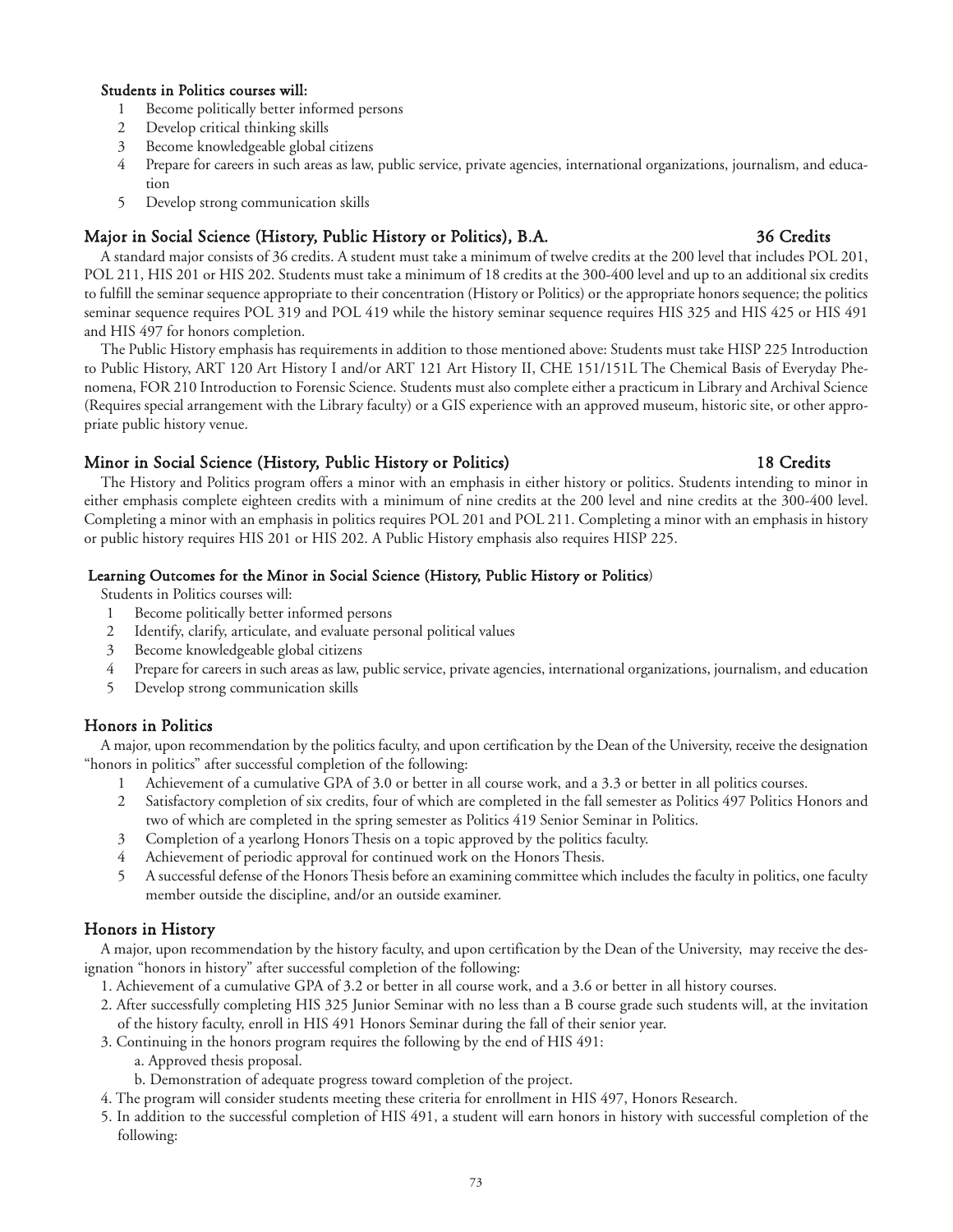- a. The submission of a thesis which conforms to the history faculty's Thesis Guidelines manual on or before the designated deadline date. The normal deadline will be three weeks before spring graduation.
- b. A successful defense before a three or four person defense committee of whom at least two are history faculty. At least one member must be tenured. The Department will arrange and convene this defense committee in consultation with the student.
- c. The submission of a final copy of the approved thesis which includes: The revision of the thesis as required by the defense committee. A manuscript which meets the preparation rules described by the History Thesis Guidelines manual is required.
- d. Notification by the director of the thesis to the program faculty that the student has met all the above conditions.

#### Internships: History and Politics

The program encourages majors and minors to consider academic internship opportunities in their sophomore and junior years. Internships are particularly helpful for students in public history and politics. Students interested in internships should work with program faculty at least a semester in advance of any intended program of study.

## Philosophy and Religious Studies

In support of the mission of the University the mission of the Philosophy and Religious Studies program in the Department of Liberal and Creative Arts is to expose students to the breadth of ideas and disciplines that constitute the fields of Philosophy and Religious Studies. We seek to help students develop a broad understanding of the historical and contemporary impact of philosophical and religious ideas on human culture and human problems, as well as the logical and critical reasoning skills to take and defend reasoned positions on important philosophical and religious issues.

### Learning Outcomes: Philosophy and Religious Studies

- The Philosophy and Religious Studies program has the goal of achieving the following principle outcomes for its majors:
	- 1. Students will acquire awareness and critical understanding of the formative religious traditions of human beings in a variety of cultures.
	- 2. Students will acquire awareness and critical understanding of major philosophers and issues in the Western philosophical tradition.
	- 3. Students will become appreciatively critical of their own religious traditions by engaging in a process of formulating their own mature questions and beliefs.
	- 4. Students will become able to develop and defend their own well-reasoned position on one or more important philosophical issues.

### Honors in Philosophy and Religious Studies

A major may receive the designation of "Honors on Philosophy and Religious Studies" upon meeting the following criteria:

- 1. Achieving a cumulative grade point average of 3.0 or better in all course work and of 3.3 of better in courses in the major;
- 2. Completing two three-credit guided independent studies with members of the program faculty;
- 3. Presenting an honors thesis of project on a topic acceptable to the program faculty; and
- 4. Defending the honors thesis or project in a comprehensive oral examination before an examining committee comprising at least one faculty member in the program, one faculty member outside the program, and one additional outside examiner.

#### B.A. in Philosophy and Religious Studies 31 Credits 31 Credits 31 Credits

Courses in Philosophy and Religious Studies (31 credits at least 18 of which must be at the 300-400 level) Of these thirty-one credit hours:

|                           | Successful completion of PHI 203 and RST 120                                  | 6           |  |  |
|---------------------------|-------------------------------------------------------------------------------|-------------|--|--|
|                           | Successful completion of three credits from EACH of the following four areas: | 12          |  |  |
|                           |                                                                               |             |  |  |
| 1. History of Philosophy: |                                                                               |             |  |  |
| PHI 100                   | Introduction to Philosophy                                                    |             |  |  |
| PHI 220                   | Topics in Philosophical Thought                                               | 1.5 credits |  |  |
| PHI 301                   | The Beginnings of Philosophy                                                  |             |  |  |
| PHI 302                   | Jewish, Christian and Islamic Philosophy                                      |             |  |  |
| PHI 303                   | Modern Philosophy and Scientific Revolutions                                  |             |  |  |
| PHI 304                   | Recent Philosophy and Technological Revolutions                               |             |  |  |
| PHI 320                   | Topics in Philosophical Thought                                               | 1.5 credits |  |  |
|                           |                                                                               |             |  |  |
| 2. Religious Traditions:  |                                                                               |             |  |  |

RST 220 Introduction to the Hebrew Bible

RST 230 Introduction to the New Testament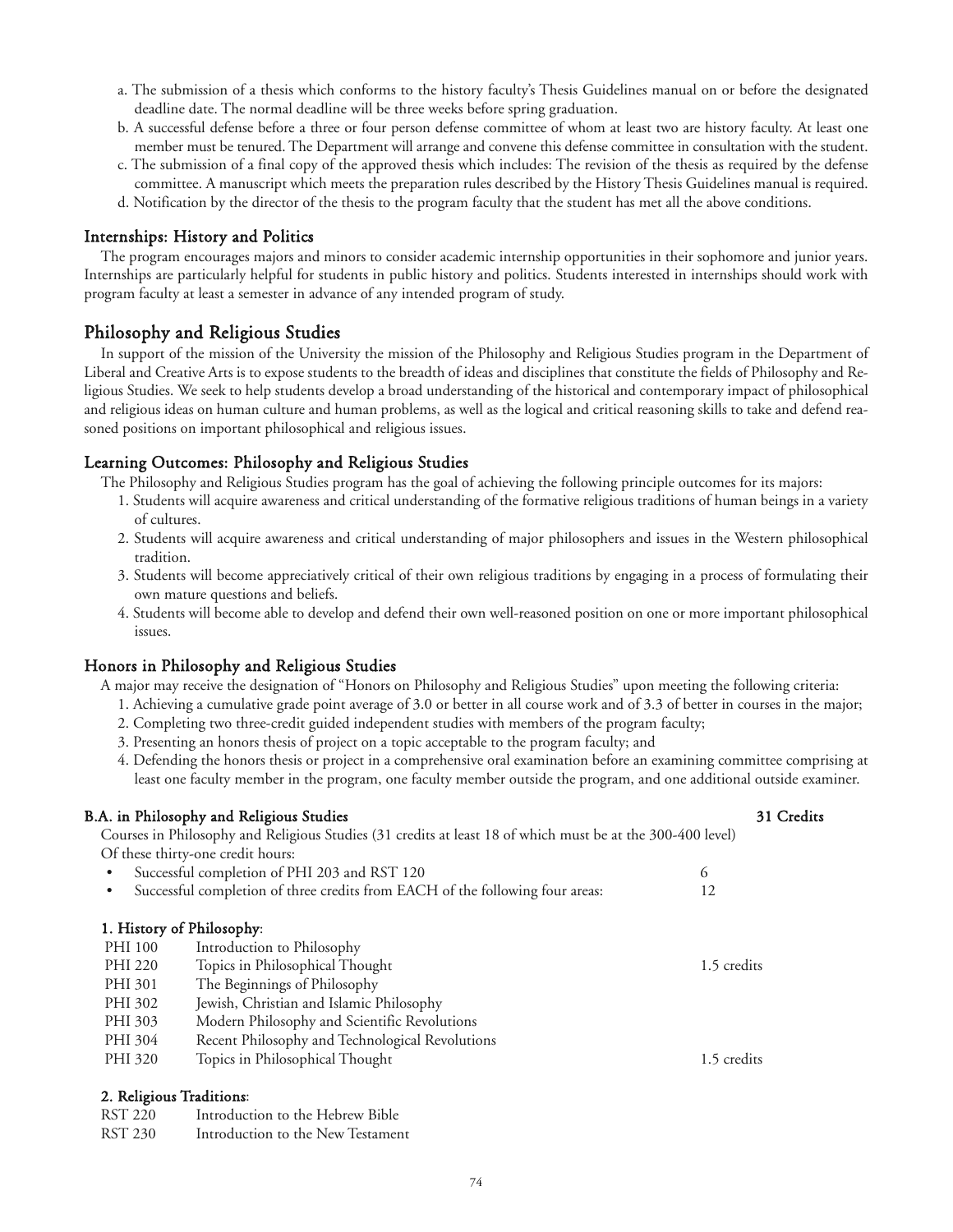| RST 232 | Topics in Biblical Studies |  |  |
|---------|----------------------------|--|--|
|---------|----------------------------|--|--|

- RST 332 Topics in Biblical Studies
- RST 340 History of Christian Thought

#### 3. Applied Philosophy:

| PHI 212               | Ethics                                           |             |
|-----------------------|--------------------------------------------------|-------------|
| PHI 231               | <b>Business Ethics</b>                           |             |
| PHI 240               | Topics in Applied Philosophy                     | 1.5 credits |
| PHI 246               | Environmental Philosophy                         |             |
| PHI 333               | Philosophy of Law                                |             |
| PHI 340               | Topics in Applied Philosophy                     | 1.5 credits |
| 4. Religious Thought: |                                                  |             |
| RST 340               | History of Christian Thought                     |             |
| RST 345               | Foundations of Modern, Western Religious Thought |             |
|                       |                                                  |             |

RST 350 Modern Christian Theology

Successful completion of Junior Seminar (2) and Senior Seminar (2) 4 Courses selected from list of Philosophy and Religious Studies courses 9

#### Contract Major in Philosophy and Religious Studies

In addition to the regular major, the Philosophy and Religious Studies Program offers students options for designing and contracting a major which has an emphasis in some area (or areas) or study the student wishes to relate to philosophy and religion (such as psychology, politics, history, literature, art). Specific courses which define the terms of these contracts are determined by the student in consultation with a member of the Philosophy and Religious Studies Program and with the approval of the chairperson of the Department of Creative and Liberal Arts. The only general requirements are that:

- a. Contracts include a minimum of 18 credits in Philosophy and Religious Studies, at least 9 of which are at the 300-400 level;
- b. Contracts include 30 credits, at least 15 of which are at the 300-400 level;
- c. The student submits with the contract a one-page statement of rationale in which s/he articulates the reasons for including each specified course within a single, comprehensive, contracted major.

#### Requirements for a Minor in Philosophy

Requirements for a minor are 18 credit hours in Philosophy, at least nine of which are at the 300-400 level. PHI 203 must be taken as part of the minor contract.

#### Requirements for a Minor Religious Studies

Requirements for a minor are 18 credit hours in Religious Studies, at least nine of which are at the 300-400 level.

#### Learning Outcomes for the Minor in Religious Studies

Students will become familiar with the terminology and methodology of the discipline of Religious Studies. Students will become appreciatively critical of their own religious traditions by engaging in a process of formulating their own

mature questions and beliefs.

#### Visual and Performing Arts

The St. Andrews Major in Visual and Performing Arts introduces students to the vibrant creative areas of Art, Theatre and Music. Having completed a group of core Visual and Performing Arts courses, a student will pursue a more comprehensive study of either Art or Game Art.

Specialized programs of study can also be contracted between the student and academic advisor. These are custom-designed to serve students with more varied academic or career interests, and may combine elements of a number of disciplines within the Visual and Performing Arts major.

The curriculum of the Visual and Performing Arts major combines a study of the history, theory, and criticism of the chosen discipline with dynamic and rigorous hands-on production experience in media ranging from sculpture, drawing, painting, and ceramics to music and computer art. For majors and non-majors alike, Visual & Performing Arts courses are designed to develop an appreciation for the history and artistry of these media, the skills to produce professional quality creative work, and the ability to critique effectively one's own work and the work of others.

Students completing the Visual and Performing Arts major will emerge with solid theoretical, critical and practical skills that will position them for post-graduate work or entry into the broad, exciting and ever-evolving arts and media job market.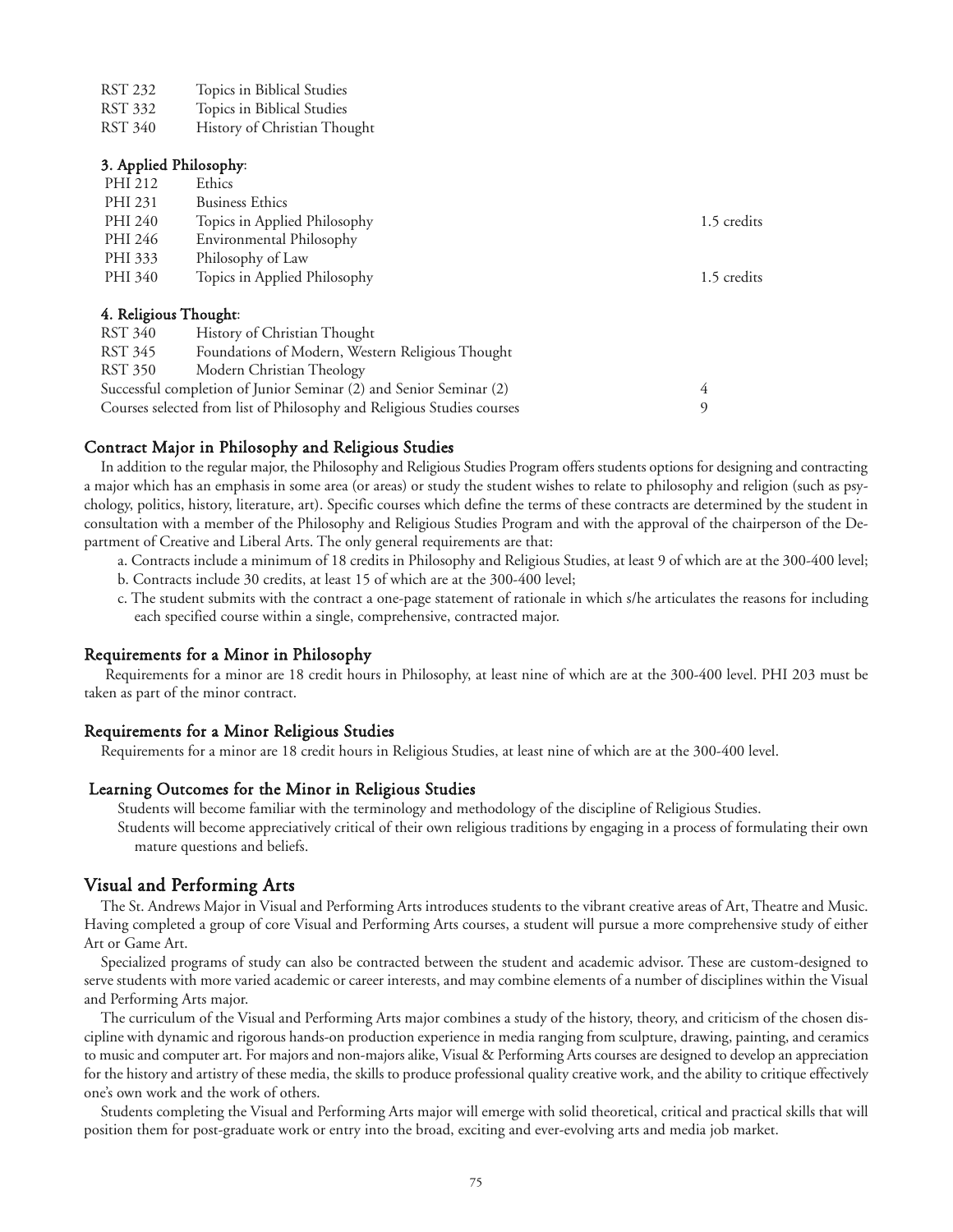#### Learning Outcomes: Visual and Performing Arts

Upon completion of the Visual and Performing Arts Major, students will:

- 1 Demonstrate familiarity with the history and heritage of Western traditions in the visual and/or performing arts;
- 2 Acquire a competency with the tools and techniques associated with the visual and performing arts;
- 3 Demonstrate the skills to produce creative works at a professional level; and
- 4 Reflect upon and assess the characteristics and merits of their own work and the creative work of others.

# Required Courses: 10 Credits Choose a total of three courses; one course from each approved academic area. Art  $4$ Communication 3 Music 3

### Major in Visual and Performing Arts with a concentration in Studio Art 49.5 credits

In addition to the 10 credit Visual and Performing Arts core courses, students pursuing the Concentration in Studio Art must complete the following required courses: 15.5 Credits

|                | ART 146 or ART 147 2- D Design or 3-D Design |     |
|----------------|----------------------------------------------|-----|
| ART 120        | Art History I                                | 1.5 |
| <b>ART 121</b> | Art History II                               | 1.5 |
| ART 223        | Drawing I                                    |     |
| <b>ART 361</b> | Seminar in Modern Art                        | 1.5 |
| ART 456        | Art Portfolio                                | 1.5 |
| ART 457        | Senior Show                                  | 1.5 |
|                |                                              |     |

The remainder of the concentration in Studio Art coursework (24 credits) is negotiated individually and generally focused on upper and advanced levels of studio work. Students focus on a particular area of emphasis in studio art: drawing, ceramics, painting, and sculpture. At least one-half of the total studio art concentration should be at the 300-400 level. Students are actively encouraged to complete an art internship during the junior or senior year.

#### Major in Visual and Performing Arts with a concentration in Game Art and Design 65 Credits

In the Game Art and Design major, students will learn the techniques and processes to construct 2D and 3D art assets to be used in the creation of computer games. Students will learn to model, sculpt, and texture from a beginning to an advanced level. Students will use a current game engine to develop playable levels. Students will gain experience in creating advanced character models, building multiple layer textures, lighting and rendering, character rigging, and animation.

In addition to the 10 credit Visual and Performing Arts Core courses, students pursuing the Concentration in Game Art and Design must complete the following required courses:

| GAM 100 Game Art Foundations                                     | 3   |
|------------------------------------------------------------------|-----|
| GAM 203 Modeling I                                               | 3   |
| GAM 303 Modeling II                                              | 3   |
| GAM 403 Modeling III                                             | 3   |
| GAM 202 Textures and 2D Art I                                    | 3   |
| GAM 302 Textures and 2D Art II                                   | 3   |
| GAM 304 Level Development I                                      | 3   |
| GAM 404 Level Development II                                     | 3   |
| GAM 306 Animation                                                | 3   |
| GAM 406 Character Rigging and Animation                          | 3   |
| GAM 411 Game Project I                                           | 3   |
| ART 120 Art History I                                            | 1.5 |
| ART 121 Art History II                                           | 1.5 |
| ART 146 2D Design (could be satisfied through core requirements) | 4   |
| ART 147 3D Design (could be satisfied through core requirements) | 4   |
| ART 223 Drawing I                                                | 4   |
| ART 323 Drawing II                                               | 4   |
| ART 423 Drawing III                                              | 4   |
| ART 456 Portfolio                                                | 1.5 |
| ART 457 Show/Demo Reel                                           | 1.5 |
|                                                                  |     |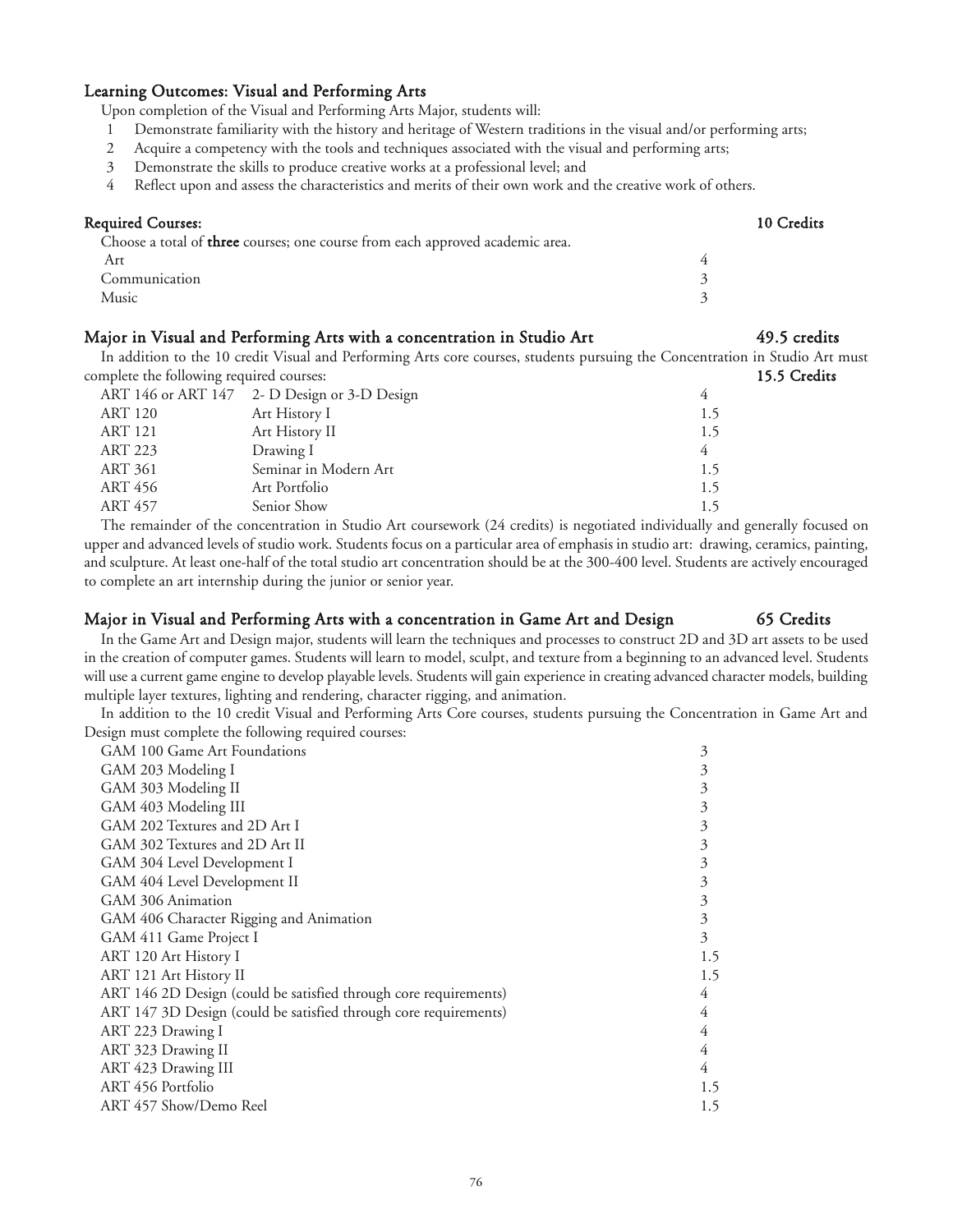## Minor in Studio Art 26 credits Learning Outcomes:

Upon completion of the minor in Studio Art, students will:

- 1 Demonstrate an acquaintance with the history and heritage of Western traditions in the visual and/or performing arts;
- 2 Become familiar with the tools and techniques associated with the visual and performing arts at a fundamental level;
- 3 Reflect upon and assess the characteristics and merits of their own work and the creative work of others.

A minor in art consists of eight courses, three of which are 300-400 level courses. It is required that ART 146, ART 147, ART 120, ART 121, and ART 361 be included in the minor as well as three upper level courses in a chosen area of emphasis in studio art.

## Minor in Music (21 credits)

The minor in Music is offered with concentration in Piano, Voice, or Bagpipe. Prior to being accepted as a Music minor, the student must demonstrate to a faculty committee performance proficiency on their chosen instrument. Requirements for a minor in Music are 21 credit hours as outlined below. A piano proficiency test is also required. Music minors without piano training must enroll in and pass MUS 115 Piano for Beginners with a grade of C or higher. Students with insufficient theoretical knowledge to pass MUS 212 Basic Musicianship I must enroll in MUS 110 Music Fundamentals and pass with a grade of C or higher. Neither MUS 110 nor MUS 115 may be counted toward the 21 hours required for the minor.

### Learning Outcomes for the Minor in Music

- 1 Students will appreciate, describe, and experience a wide range of music from the Western tradition.
- 2 Students will communicate, analyze, and converse with fluency in the written language of music.
- 3 Students will be competent to a level appropriate to their experience as a solo performer on their chosen instrument and be able to learn new music independently.
- 4 Students will exhibit musical and interpersonal leadership within the performing ensemble of choice.

#### Required Courses for the Minor in Music:

| Ensemble                             | 5 credits |
|--------------------------------------|-----------|
| Private Lessons                      | 4 credits |
| Basic Musicianship I                 | 3 credits |
| Basic Musicianship II                | 3 credits |
| Selected Topics in Western Art Music | 3 credits |
|                                      |           |

# Department of Natural & Life Sciences

Chairperson: Dr. John A. Knesel

#### Biology

Major in Biology (B.A. and B.S.) Major in Biology with a Specialized Program of Study in Equine Science (B.A. and B.S.) Minor in Biology

**Chemistry** 

Minor in Chemistry

#### Forensic Science

Major in Forensic Science with a concentration in Chemistry (B.A.) Major in Forensic Science with a concentration in Psychology (B.A.)

#### Mathematical Sciences

Minor in Mathematical Sciences

#### Psychology

Major in Psychology (B.A.)

Minor in Psychology

The Department of Natural and Life Sciences comprises the disciplines of biology, chemistry, forensic science, mathematical sciences, psychology, computer science, and physics, as well as the Pre-Medical Program, and Pre-Veterinary Program.

St. Andrews University provides an opportunity to transfer to a number of programs offering the Bachelor's Degree in engineering, including an active transfer program with North Carolina State University. Students who follow the prescribed plan will complete 90 credit hours at St. Andrews before transferring to an engineering program. Upon completion, students will receive a Bachelor's degree in engineering and a Bachelor of Science degree from St. Andrews, a branch of Webber International University. Interested students should contact a Natural and Life Sciences advisor as soon as possible and before registering for classes to ensure that all course requirements are met.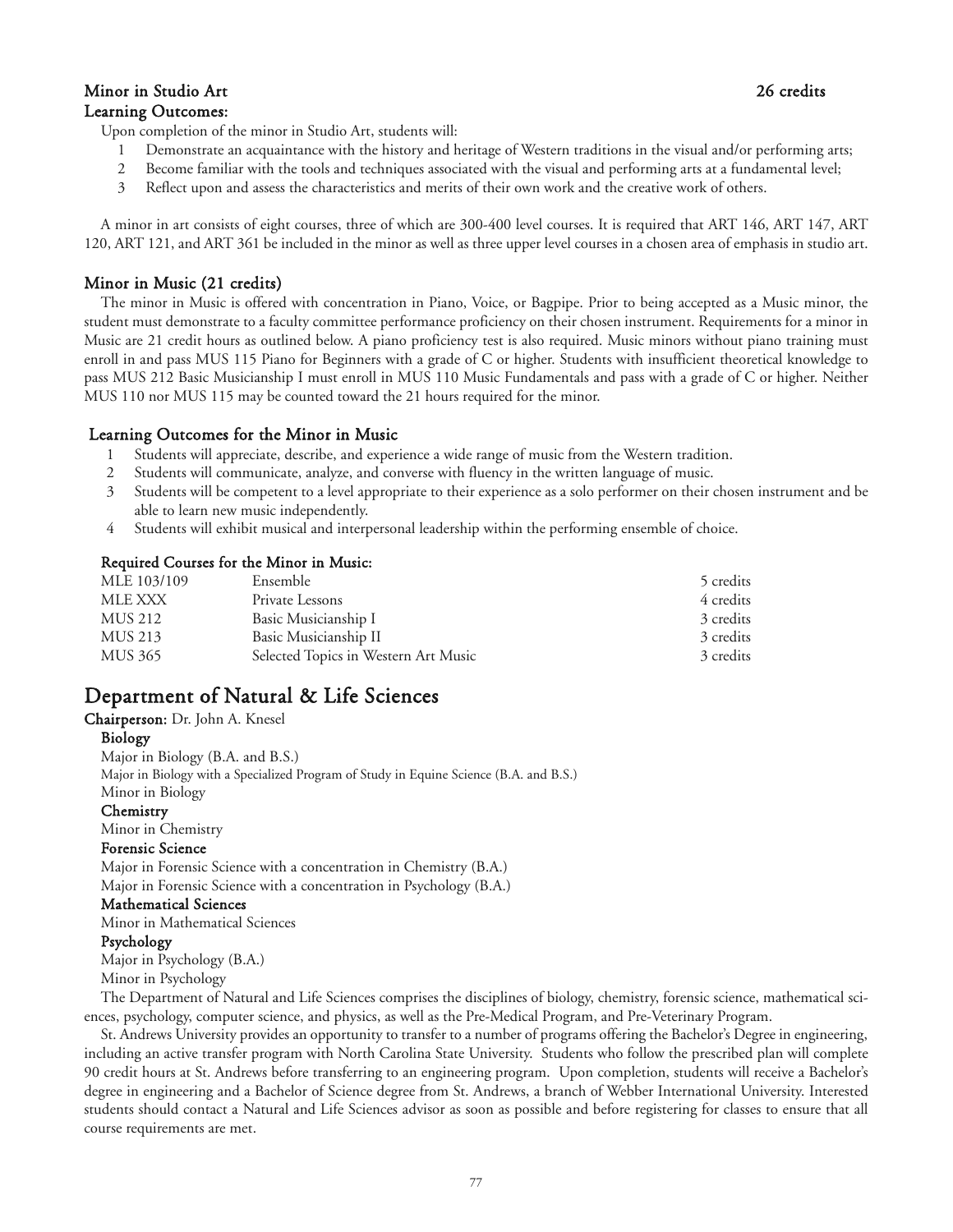# Mission

The Department of Natural and Life Sciences, consistent with the mission of the University, offers a series of dynamic programs that emphasize hands-on experiences, applications, case studies and real-world problem solving skills, all in the context of an everchanging and interdependent world. The department provides opportunities for all students to enhance their understanding of the natural and life sciences by providing a student-centered environment focused on teaching the core scientific principles associated with a student's chosen scientific discipline.

# Biology

Our mission is to graduate majors who combine a breadth of knowledge in all fields of biology and a specialization of their interest. To meet this goal, we teach our majors a core curriculum in biology that covers the diversity of life and the fundamentals that maintain it. In these central courses, our majors also learn about levels of biological organization from biomolecules and cells through organisms and populations. Upon graduation, we expect our majors to be prepared to start a career, enter a professional program or pursue a postgraduate degree.

# Learning Outcomes: Biology

At the time of graduation, our biology majors are expected to:

- 1 Demonstrate proficiency in biological science commensurate with national undergraduate standards
- 2 Have the ability to research, write, and present orally a paper on a selected topic in biology.
- 3 Understand scientific methodology and be able to employ it in a practical setting: Conducting experiments or making observations in the laboratory or field; analyzing data; and formulating hypotheses and drawing conclusions.
- 4 Demonstrate the ability to solve problems and think critically about scientific topics.
- 5 Be able to discuss scientific topics orally and in writing, with clarity of thought and expression.

# Honors in Biology

A biology major may a B.A. or B.S. degree in Biology with the designation "Honors in Biology" if he/she:

- 1. Makes application for this designation [Application must be completed and approved by the regular date for advanced registration for the first regular semester of the student's senior year].
- 2. Has the project [see below] approved by the Biology faculty.
- 3. Receives certification from the Dean of the University and
- 4. Completes the following requirements:
	- a) Maintains a 3.3 GPA in courses required for the major and a 3.0 cumulative GPA.
	- b) Takes a minimum of 8 credits and not more than 12 credits in independent study (designated as Bio 497 or 499), during at least two regular semesters and earning a GPA of 3.3 or better in each independent of study.
	- c) Completes an Honors Research Thesis that presents a clear understanding of the technical and theoretical literature relating to the independent research project, reports the empirical results of the independent research project, and discusses the relevant conclusions in the context of the body of preciously published research relating to the topic.
	- d) Presents a seminar on the research of at least 30 minutes duration to all interested members of the University community
	- e) Defends the Honors Research Thesis in a comprehensive oral examination before all members of the biology department.

### Independent Study Opportunities in Biology

Besides the courses described later in this document, the biology faculty offers various opportunities for individualized, independent activities for biology majors. These include Special Studies in Biology, Teaching Practicum in Biology, Guided Independent Study, and Honors Research (see the section above).

- 1 Special Studies (BIOX90, 1-4 credits each) are courses not regularly taught but which are offered when that unique combination of faculty and student interests suggests that an important learning experience may occur. Since these studies are usually offered above the normal faculty teaching load, class sizes will be small and students will assume greater responsibility for the preparation and conduct of the course. The biology faculty is prepared to teach a wide variety of special studies such as plant and fungal taxonomy, evolution, orchid biology, molecular studies, bioremediation, animal behavior, sensory biology, or aquatic biology.
- 2 The Teaching Practicum in Biology (BIO X98, 1-4 credits) allows students, especially those preparing to be biology teachers, to gain experience by performing and serving as a teaching assistant in certain biology courses. The practicum is also an excellent opportunity for students preparing for graduate and professional school admissions tests such as GRE, VAT, DAT and MCAT, to enhance their preparation for the biology portions of those tests by working in the tutor/ mentor role in introductory biology courses.
- 3 The Guided Independent Study (BIO X99, 1-4 credits) is for students interested in research. The student should approach a member of the biology faculty whose research interests match his/her own and inquire about research possibilities. If the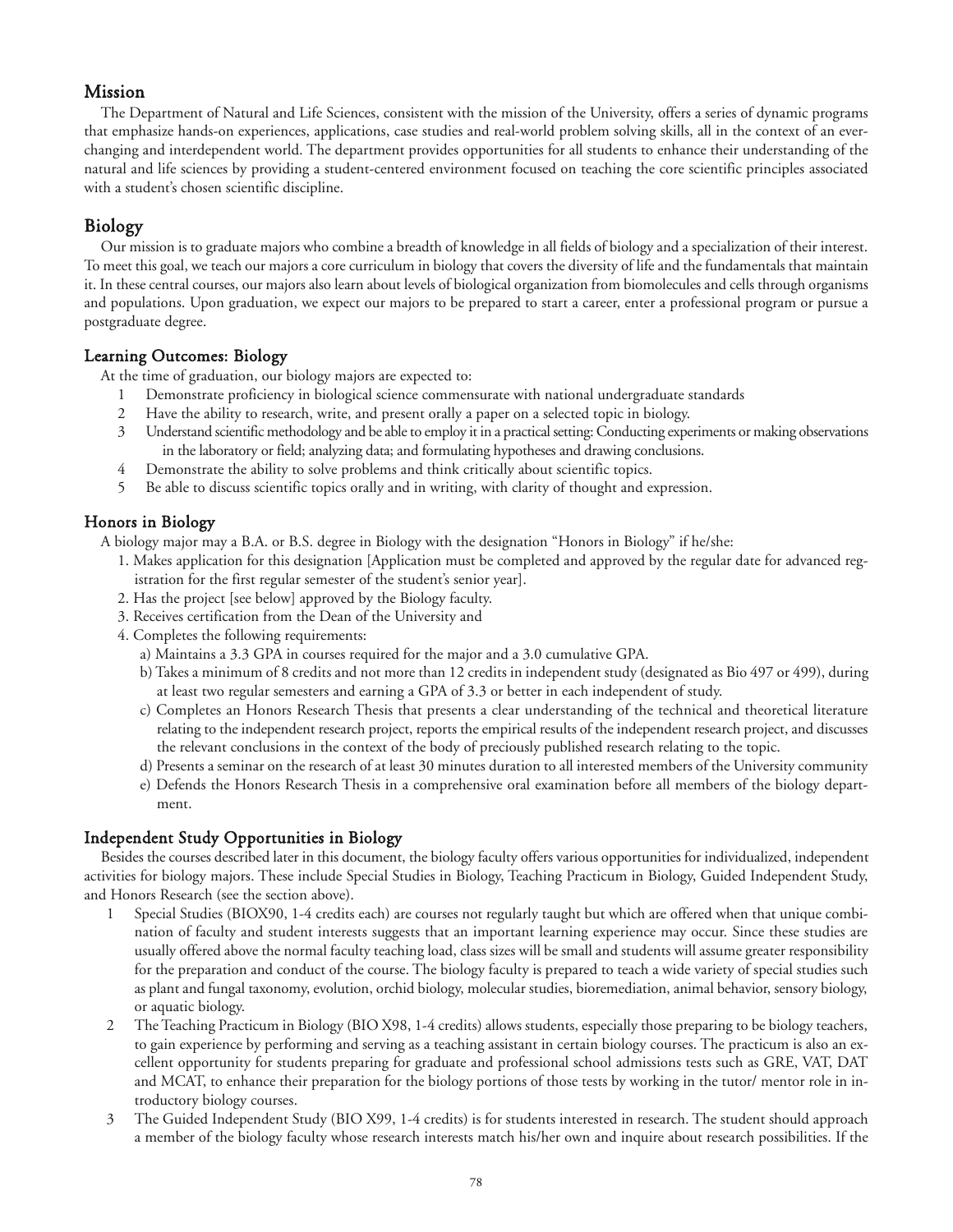faculty member judges that the student's preparation and motivation warrant an independent study, the student and the faculty member will develop a research project. After approval by the biology faculty and the division chair, the project becomes an official guided independent study. Upon completion of the project, the student will have acquired hands on experience with experimental design, data collection and analysis. With motivation, perseverance (and a little luck), he/she may also have an opportunity to present research at a state or national meeting or add a publication to her/his resume. A guided independent study during the junior year is an excellent way to explore the possibility of honors research (described above) and graduation with honors in the major.

4 With the above opportunities plus regular seminars presented by outside speakers and club activities provided by Tri Beta (the honor society for undergraduate biology students), the St. Andrews Biology Major has an excellent opportunity to carry her/his education beyond the level of conventional classroom activity to whatever level his/her personal skill and motivation allow.

### Major in Biology 48-66 Credits

The B.S. degree in Biology allows students (with the properly selected elective courses) to meet admissions requirements for medical school, veterinary school or graduate school in the biological sciences or to enter the work force directly.

The B.A. degree in Biology allows students to prepare for careers, professional schools and graduate schools which do not require the supporting science requirements of the B.S. degree such as biology teaching, master's and second bachelor's programs in physical therapy, and master's programs in wildlife management or environmental management. Since the B.A. degree requires fewer total credits, it provides an excellent opportunity for the student interested in interdisciplinary career to pursue a second major or a minor (such as English, history, politics, art, or business).

| B.S. Major in Biology                      |                                                                  | 60-64 Credits        |               |
|--------------------------------------------|------------------------------------------------------------------|----------------------|---------------|
| <b>Required Courses:</b>                   |                                                                  |                      | 31 Credits    |
| <b>BIO 201</b>                             | Concepts in Biology I                                            | 4                    |               |
| <b>BIO 204</b>                             | Concepts in Biology II                                           | 4                    |               |
| <b>BIO 307</b>                             | Ecology                                                          | 4                    |               |
| <b>BIO 310</b>                             | Genetics                                                         | $\mathfrak{Z}$       |               |
| <b>BIO 380</b>                             | Junior Seminar                                                   | $\mathbf{1}$         |               |
| <b>BIO 466</b>                             | Senior Seminar                                                   | 1                    |               |
| <b>CHE 210</b>                             | <b>Essential Concepts of Chemistry</b>                           | 3                    |               |
| <b>CHE 210L</b>                            | Essential Concepts of Chemistry Lab                              | 1                    |               |
| <b>CHE 215</b>                             | Introduction to Structural Inorganic Chemistry                   | $\mathfrak{Z}$       |               |
| <b>CHE 215L</b>                            | Introduction to Structural Inorganic Chemistry Lab               | $\mathbf{1}$         |               |
| <b>CHE 220</b>                             | Introductory Organic Chemistry I                                 | $\mathfrak{Z}$       |               |
| <b>CHE 220L</b>                            | Introductory Organic Chemistry I Lab                             | $\sqrt{2}$           |               |
| <b>CHE 350</b>                             | Introductory Organic Chemistry II                                | $\boldsymbol{\beta}$ |               |
| <b>CHE 350L</b>                            | Introductory Organic Chemistry II Lab                            | $\mathfrak{2}$       |               |
|                                            | <b>Additional Requirements:</b>                                  |                      | 29-33 Credits |
| One of the following human/animal courses: |                                                                  | 4                    |               |
| <b>BIO 221</b>                             | Human Anatomy and Physiology I                                   |                      |               |
| <b>BIO 222</b>                             | Human Anatomy and Physiology II                                  |                      |               |
| <b>BIO 353</b>                             | Zoology                                                          |                      |               |
| <b>BIO 366</b>                             | Animal Physiology                                                |                      |               |
| <b>BIO 355</b>                             | Animal Behavior                                                  |                      |               |
|                                            | One of the following plant courses:                              | 4                    |               |
| <b>BIO 340</b>                             | <b>Plant Diversity</b>                                           |                      |               |
| <b>BIO 349</b>                             | Botany                                                           |                      |               |
|                                            | One of the following microbiology/molecular/cell courses:        | $3 - 5$              |               |
| <b>BIO 365</b>                             | Microbiology                                                     |                      |               |
| <b>BIO 452</b>                             | Cell Biology                                                     |                      |               |
| <b>BIO 460</b><br>Molecular Biology        |                                                                  |                      |               |
|                                            | Two additional upper level elective courses from the lists above | 8                    |               |
|                                            | One of the following mathematics courses                         | $3-4$                |               |
| <b>MAT 225</b>                             | <b>Introductory Statistics</b>                                   |                      |               |
| <b>MAT 221</b>                             | Calculus I                                                       |                      |               |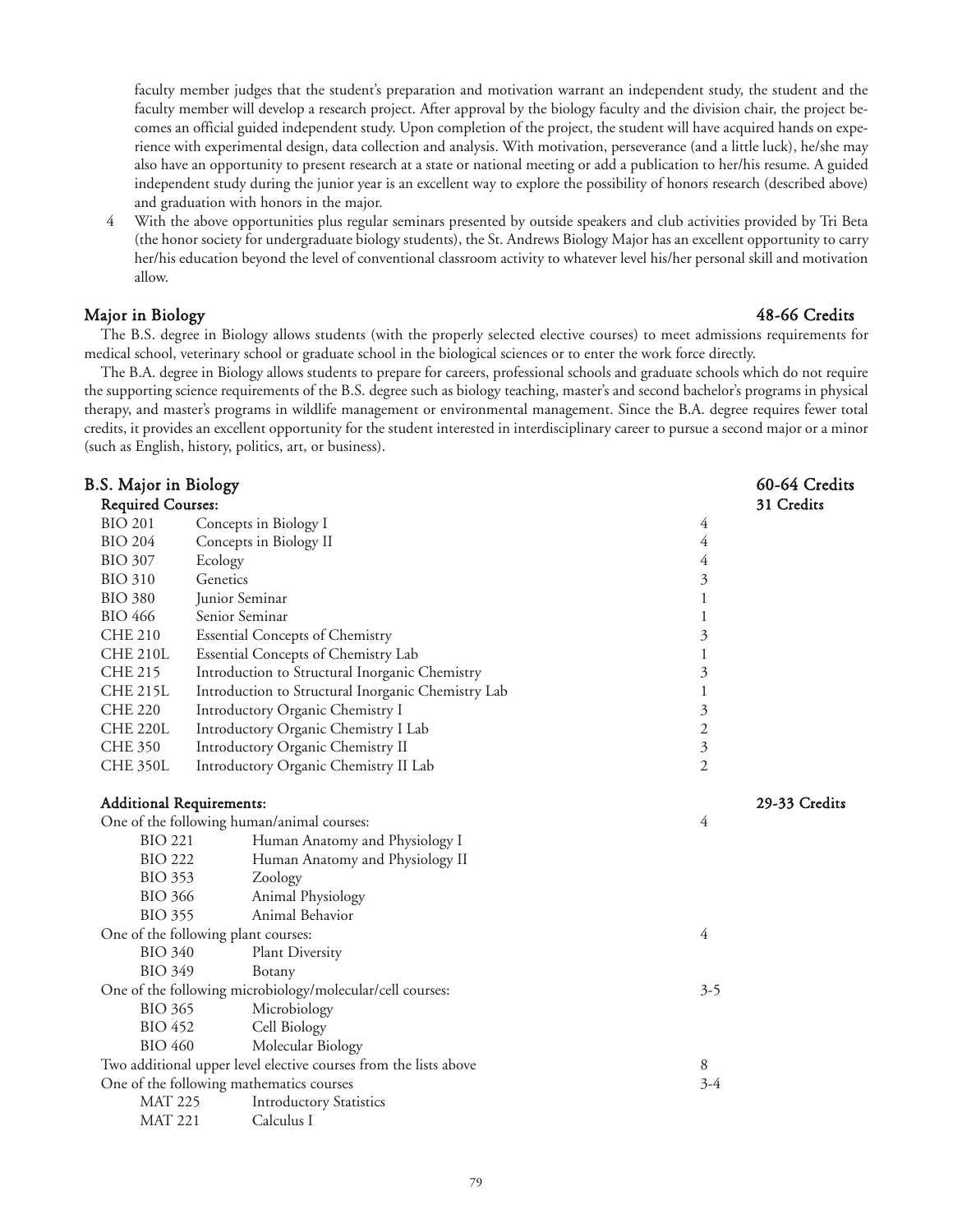Choose one of the course sets below 6-8<br>PHY 201/211 Physics I or General Physics I PHY 201/211 Physics I or General Physics I<br>PHY 202/212 Physics II or General Physics I

Physics II or General Physics II

And take either, CIS 127: Introduction to Programming,

or, CIS 224: Introduction to Web Design.

[Students interested in entering medical school after graduation should be mindful that different schools require different Physics and Math courses.]

|                                                                                             | B. A. Major in Biology              |                                                                                                                                 |                | 46-48 Credits |
|---------------------------------------------------------------------------------------------|-------------------------------------|---------------------------------------------------------------------------------------------------------------------------------|----------------|---------------|
| <b>Required Courses:</b>                                                                    |                                     |                                                                                                                                 |                | 28 Credits    |
| <b>BIO 201</b><br>Concepts in Biology I                                                     |                                     | 4                                                                                                                               |                |               |
|                                                                                             | <b>BIO 204</b>                      | Concepts in Biology II                                                                                                          | 4              |               |
|                                                                                             | <b>BIO 307</b>                      | Ecology                                                                                                                         | 4              |               |
|                                                                                             | <b>BIO 310</b>                      | Genetics                                                                                                                        | 3              |               |
|                                                                                             | <b>BIO 380</b>                      | Junior Seminar                                                                                                                  | $\,1$          |               |
|                                                                                             | <b>BIO 466</b>                      | Senior Seminar                                                                                                                  | 1              |               |
|                                                                                             | <b>CHE 210</b>                      | <b>Essential Concepts of Chemistry</b>                                                                                          | $\mathfrak{Z}$ |               |
|                                                                                             | <b>CHE 210L</b>                     | Essential Concepts of Chemistry Lab                                                                                             | $\,1$          |               |
|                                                                                             | <b>CHE 215</b>                      | Introduction to Structural Inorganic Chemistry                                                                                  | $\mathfrak{Z}$ |               |
|                                                                                             | <b>CHE 215L</b>                     | Introduction to Structural Inorganic Chemistry Lab                                                                              | $\mathbf{1}$   |               |
|                                                                                             | <b>MAT 225</b>                      | <b>Introductory Statistics</b>                                                                                                  | 3              |               |
|                                                                                             | <b>Additional Requirements:</b>     |                                                                                                                                 |                | 18-20 Credits |
|                                                                                             |                                     | One of the following human/animal courses:                                                                                      | 4              |               |
|                                                                                             | <b>BIO 221</b>                      | Human Anatomy and Physiology I                                                                                                  |                |               |
|                                                                                             | <b>BIO 222</b>                      | Human Anatomy and Physiology II                                                                                                 |                |               |
|                                                                                             | <b>BIO 353</b>                      | Zoology                                                                                                                         |                |               |
|                                                                                             | <b>BIO 366</b>                      | Animal Physiology                                                                                                               |                |               |
|                                                                                             | <b>BIO 355</b>                      | Animal Behavior                                                                                                                 |                |               |
|                                                                                             |                                     | One of the following plant courses:                                                                                             | 4              |               |
|                                                                                             | <b>BIO 340</b>                      | Plant Diversity                                                                                                                 |                |               |
|                                                                                             | <b>BIO 349</b>                      | Botany                                                                                                                          |                |               |
|                                                                                             |                                     |                                                                                                                                 |                |               |
| One of the following microbiology/molecular/cell courses:<br><b>BIO 365</b><br>Microbiology |                                     | $3 - 5$                                                                                                                         |                |               |
| <b>BIO 453</b><br>Cell Biology                                                              |                                     |                                                                                                                                 |                |               |
|                                                                                             | <b>BIO 460</b><br>Molecular Biology |                                                                                                                                 |                |               |
|                                                                                             |                                     |                                                                                                                                 |                |               |
|                                                                                             |                                     | One additional upper level elective courses from the lists above<br>One additional elective from the MAT, CIS, or PSY offerings | 4<br>3         |               |
|                                                                                             |                                     |                                                                                                                                 |                |               |
|                                                                                             |                                     | must be selected — excluding CIS 111 and MAT courses lower than MAT 106.                                                        |                |               |
|                                                                                             |                                     | B. S. Major in Biology: Specialization in Equine Science                                                                        |                | 67-71 Credits |
|                                                                                             | <b>Required Courses:</b>            |                                                                                                                                 |                | 41 Credits    |
|                                                                                             | <b>BIO 201</b>                      | Concepts in Biology I                                                                                                           | 4              |               |
|                                                                                             | <b>BIO 204</b>                      | Concepts in Biology II                                                                                                          | $\overline{4}$ |               |
|                                                                                             | <b>BIO 307</b>                      | Ecology                                                                                                                         | $\overline{4}$ |               |
|                                                                                             | <b>BIO 310</b>                      | Genetics                                                                                                                        | 3              |               |
|                                                                                             | <b>BIO 380</b>                      | Junior Seminar                                                                                                                  | $\mathbf{1}$   |               |
|                                                                                             | <b>BIO 466</b>                      | Senior Seminar                                                                                                                  | $\mathbf 1$    |               |
|                                                                                             | <b>CHE 210</b>                      | <b>Essential Concepts of Chemistry</b>                                                                                          | 3              |               |
|                                                                                             | <b>CHE 210L</b>                     | Essential Concepts of Chemistry Lab                                                                                             | 1              |               |
|                                                                                             | <b>CHE 215</b>                      | Introduction to Structural Inorganic Chemistry                                                                                  | 3              |               |
|                                                                                             | <b>CHE 215L</b>                     | Introduction to Structural Inorganic Chemistry Lab                                                                              | $\mathbf{1}$   |               |
|                                                                                             | <b>CHE 220</b>                      | Introductory Organic Chemistry I                                                                                                | 3              |               |
|                                                                                             | <b>CHE 220L</b>                     | Introductory Organic Chemistry I Lab                                                                                            | $\overline{c}$ |               |
|                                                                                             | <b>CHE 350</b>                      | Introductory Organic Chemistry II                                                                                               | 3              |               |
|                                                                                             | <b>CHE 350L</b>                     | Introductory Organic Chemistry II Lab                                                                                           | $\overline{2}$ |               |
|                                                                                             | EQ 241                              | Horse Science I                                                                                                                 | 3              |               |
|                                                                                             | EQ 422                              | Horse Science II                                                                                                                | 3              |               |
|                                                                                             |                                     |                                                                                                                                 |                |               |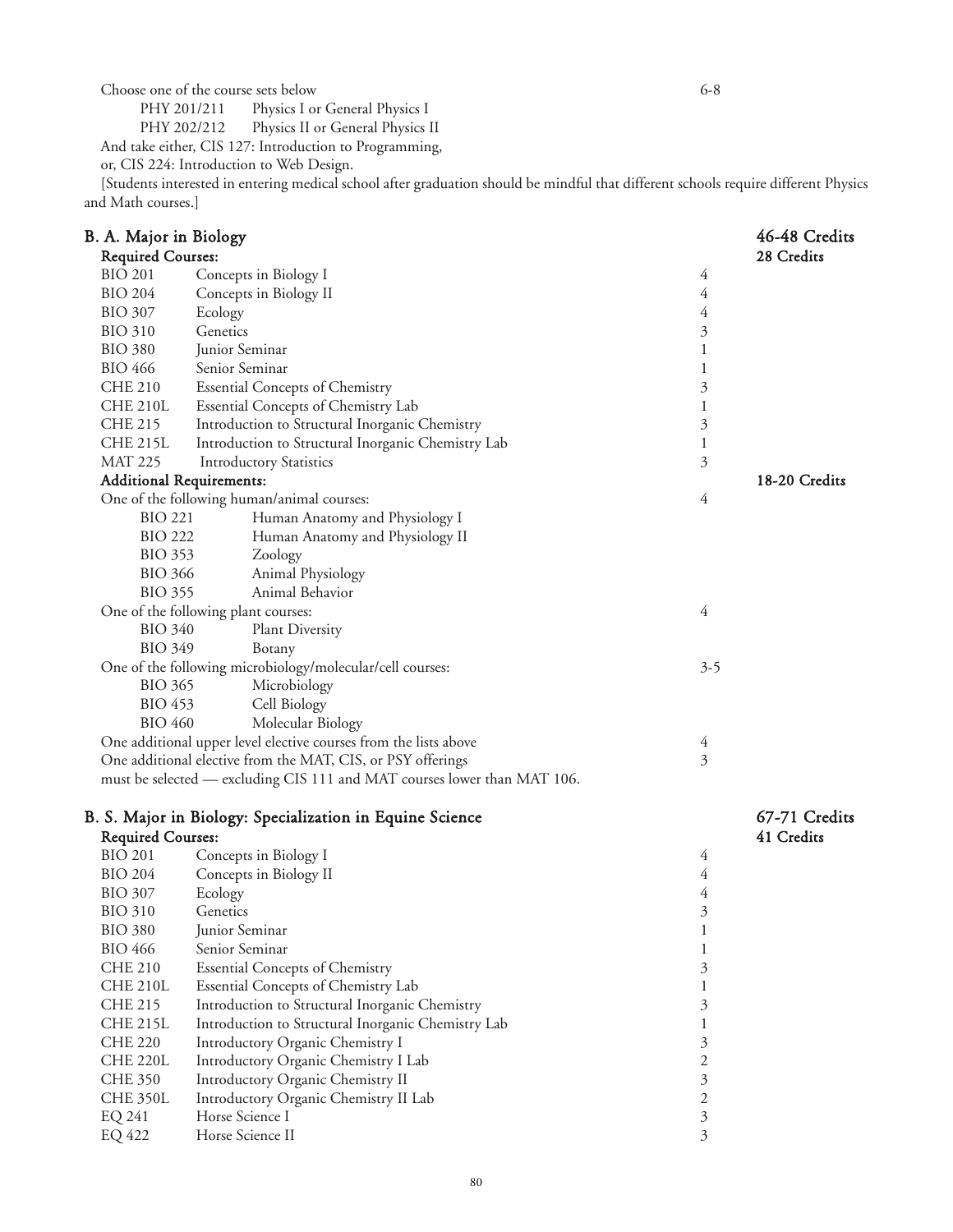| <b>Additional Requirements:</b>                        |                                                                  |         | 26-30 Credits |
|--------------------------------------------------------|------------------------------------------------------------------|---------|---------------|
| One of the following human/animal courses:<br>4        |                                                                  |         |               |
| BIO 353                                                | Zoology                                                          |         |               |
| BIO 366                                                | Animal Physiology                                                |         |               |
| <b>BIO 355</b>                                         | Animal Behavior                                                  |         |               |
| One of the following plant courses:                    |                                                                  | 4       |               |
| <b>BIO 340</b>                                         | <b>Plant Diversity</b>                                           |         |               |
| <b>BIO 349</b>                                         | Botany                                                           |         |               |
|                                                        | One of the following microbiology/molecular/cell courses:        | $3-5$   |               |
| <b>BIO 365</b>                                         | Microbiology                                                     |         |               |
| BIO 453                                                | Cell Biology                                                     |         |               |
| <b>BIO 460</b><br>Molecular Biology                    |                                                                  |         |               |
| Two Equine Science courses:                            |                                                                  | 6       |               |
| EQ $3XX^*$                                             | Nutrition                                                        |         |               |
| EQ 415                                                 | Current Therapies in Equine Internal Medicine                    |         |               |
| EQ 416                                                 | Introduction to Equine Clinical Pharmacology                     |         |               |
| EQ 417                                                 | Equine Orthopedic Lameness                                       |         |               |
|                                                        | * This course can be met with an online Animal Nutrition course. |         |               |
| One of the following mathematics courses               |                                                                  | $3-4$   |               |
| <b>MAT 225</b>                                         | <b>Introductory Statistics</b>                                   |         |               |
| MAT 221                                                | Calculus I                                                       |         |               |
| Choose one of the course sets below                    |                                                                  | $6 - 8$ |               |
| PHY 201/211                                            | Physics I or General Physics I                                   |         |               |
| Physics II or General Physics II<br>PHY 202/212        |                                                                  |         |               |
| And take either, CIS 127: Introduction to Programming, |                                                                  |         |               |
| or, CIS 224: Introduction to Web Design.               |                                                                  |         |               |

[Students interested in entering medical school after graduation should be mindful that different schools require different Physics and Math courses.]

| Major in Biology: Specialization in Equine Science, B.A. |                                                           |                | 51-53 Credits<br>34 Credits |
|----------------------------------------------------------|-----------------------------------------------------------|----------------|-----------------------------|
| <b>Required Courses:</b>                                 |                                                           |                |                             |
| <b>BIO 201</b>                                           | Concepts in Biology I                                     | 4              |                             |
| <b>BIO 204</b>                                           | Concepts in Biology II                                    | 4              |                             |
| <b>BIO 307</b>                                           | Ecology                                                   | 4              |                             |
| <b>BIO 310</b>                                           | Genetics                                                  | 3              |                             |
| <b>BIO 380</b>                                           | Junior Seminar                                            | 1              |                             |
| <b>BIO 466</b>                                           | Senior Seminar                                            |                |                             |
| <b>CHE 210</b>                                           | <b>Essential Concepts of Chemistry</b>                    | 3              |                             |
| <b>CHE 210L</b>                                          | Essential Concepts of Chemistry Lab                       | 1              |                             |
| <b>CHE 215</b>                                           | Introduction to Structural Inorganic Chemistry            | 3              |                             |
| <b>CHE 215L</b>                                          | Introduction to Structural Inorganic Chemistry Lab        | 1              |                             |
| <b>MAT 225</b>                                           | <b>Introductory Statistics</b>                            | $\mathfrak{Z}$ |                             |
| EQ 241                                                   | Horse Science I                                           | $\mathfrak{Z}$ |                             |
| EQ 422                                                   | Horse Science II                                          | 3              |                             |
|                                                          | <b>Additional Requirements:</b>                           |                | 17-19 Credits               |
|                                                          | One of the following human/animal courses:                | 4              |                             |
| <b>BIO 353</b>                                           | Zoology                                                   |                |                             |
| <b>BIO 366</b>                                           | Animal Physiology                                         |                |                             |
| <b>BIO 355</b>                                           | Animal Behavior                                           |                |                             |
|                                                          | One of the following plant courses:                       | 4              |                             |
| <b>BIO 340</b>                                           | Plant Diversity                                           |                |                             |
| <b>BIO 349</b><br>Botany                                 |                                                           |                |                             |
|                                                          | One of the following microbiology/molecular/cell courses: | $3 - 5$        |                             |
| <b>BIO 365</b>                                           | Microbiology                                              |                |                             |
| <b>BIO 453</b>                                           | Cell Biology                                              |                |                             |
| <b>BIO 460</b>                                           | Molecular Biology                                         |                |                             |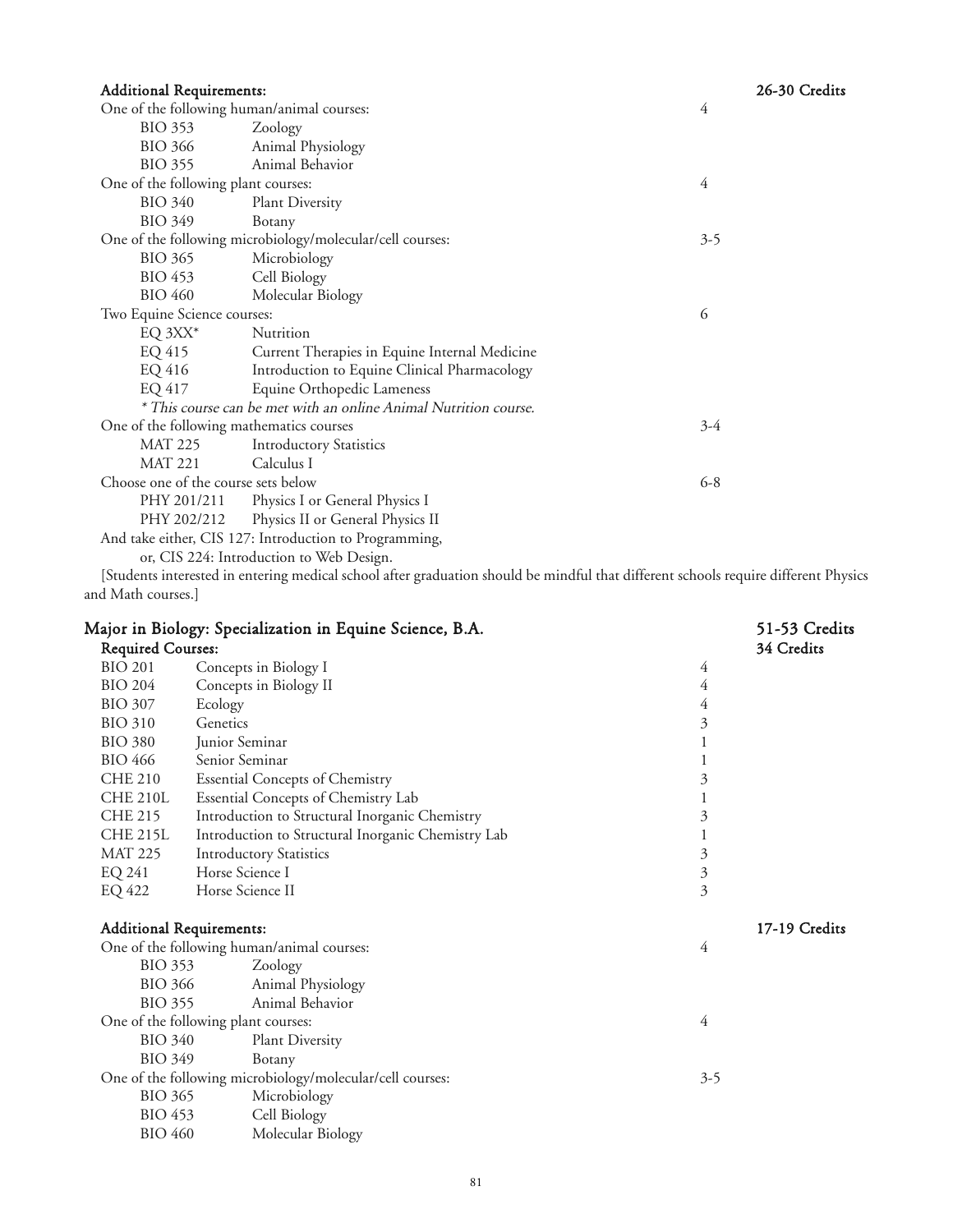| Two Equine Science courses:                                               |                                                                                                     | 3                 |               |
|---------------------------------------------------------------------------|-----------------------------------------------------------------------------------------------------|-------------------|---------------|
|                                                                           | <b>Equine Nutrition</b><br>$EQ 420*$                                                                |                   |               |
|                                                                           | EQ 415<br>Current Therapies in Equine Internal Medicine                                             |                   |               |
|                                                                           | EQ 416<br>Introduction to Equine Clinical Pharmacology                                              |                   |               |
| EQ 417                                                                    | Equine Orthopedic Lameness                                                                          |                   |               |
|                                                                           | * This course can be met with an online Animal Nutrition course.                                    |                   |               |
|                                                                           | One additional elective from the MAT, CIS, PSY, TH or EQ                                            | 3                 |               |
|                                                                           | Offerings — excluding CIS 111 and MAT courses lower than MAT 106.                                   |                   |               |
| Minor in Biology                                                          |                                                                                                     |                   | 25-27 Credits |
|                                                                           | At the time of graduation, our biology minors are expected to:                                      |                   |               |
|                                                                           | Understand scientific methodology and be able to employ it in a practical setting:                  |                   |               |
| Conducting experiments or making observations in the laboratory or field. |                                                                                                     |                   |               |
| Analyzing data; and                                                       |                                                                                                     |                   |               |
| Formulating hypotheses and drawing conclusions.                           |                                                                                                     |                   |               |
|                                                                           | Demonstrate the ability to solve problems and think critically about scientific topics.             |                   |               |
|                                                                           | Be able to discuss scientific topics orally and in writing, with clarity of thought and expression. |                   |               |
|                                                                           | Students will take the following courses for a Biology minor:                                       |                   |               |
| <b>BIO 201</b>                                                            | Concepts in Biology I                                                                               | 4                 |               |
| <b>BIO 204</b>                                                            | Concepts in Biology II                                                                              | 4                 |               |
| <b>BIO 307</b>                                                            | Genetics                                                                                            | 3                 |               |
| <b>BIO 310</b>                                                            | Ecology                                                                                             | 4                 |               |
|                                                                           | BIO 2xx-4xx Biology elective                                                                        | $3-4$             |               |
|                                                                           | BIO 3xx-4xx Biology elective                                                                        | 3-4 (upper level) |               |
| <b>CHE 210</b>                                                            | <b>Essential Concepts of Chemistry</b>                                                              | 3                 |               |
| <b>CHE 210L</b>                                                           | Essential Concepts of Chemistry Laboratory                                                          |                   |               |

#### **Chemistry**

The Chemistry program, consistent with the mission of the University, offers a rigorous program in both the classroom and the laboratory providing for the curricular needs of the students. The program emphasizes hands-on instrumentation experiences and undergraduate research, enabling participants to successfully prepare for careers as scientists, educators or to enter directly into graduate programs in higher pre-professional learning as well as veterinary or health related studies.

### Learning Outcomes: Chemistry

- 1 Chemistry minors will be able to demonstrate a firm foundation in chemical principles as well as deeper understanding in each of the chemistry subdisciplines: analytical, organic, inorganic and physical.
- 2 Minors will demonstrate the ability to use modern instruments and classical techniques to conduct and design experiments.
- 3 Minors will demonstrate the ability to search and use the chemical literature in both printed and electronic forms.
- 4 Minors will employ the ability to clearly present chemical data and appropriately interpret scientific results in variety of formats.

| Minor in Chemistry |                                                                       |       | 25-26 credits |
|--------------------|-----------------------------------------------------------------------|-------|---------------|
| <b>CHE 210</b>     | Essential Concepts of Chemistry (General Chemistry I)                 | 3     |               |
| <b>CHE 210L</b>    | General Chemistry Laboratory                                          |       |               |
| CHE 215            | Introduction to Structural Inorganic Chemistry (General Chemistry II) | 3     |               |
| CHE 215L           | Introduction to Structural Inorganic Chemistry Laboratory             |       |               |
| <b>CHE 220</b>     | Introductory Organic Chemistry                                        |       |               |
| <b>CHE 220L</b>    | Introductory Organic Chemistry Laboratory                             |       |               |
| <b>CHE 350</b>     | Organic Chemistry II                                                  | 3     |               |
| <b>CHE 350L</b>    | Organic Chemistry II Laboratory                                       |       |               |
| CHE 315            | <b>Analytical Chemistry</b>                                           | 4     |               |
|                    | Plus one additional approved chemistry elective at a 300-400 level    | $3-4$ |               |

### Independent Study Opportunities in Chemistry

Besides the course described later in this document, the chemistry faculty offers various opportunities for individualized, independent activities for chemistry minors. These include Special Studies in Chemistry, Teaching Practicum in Chemistry, and Guided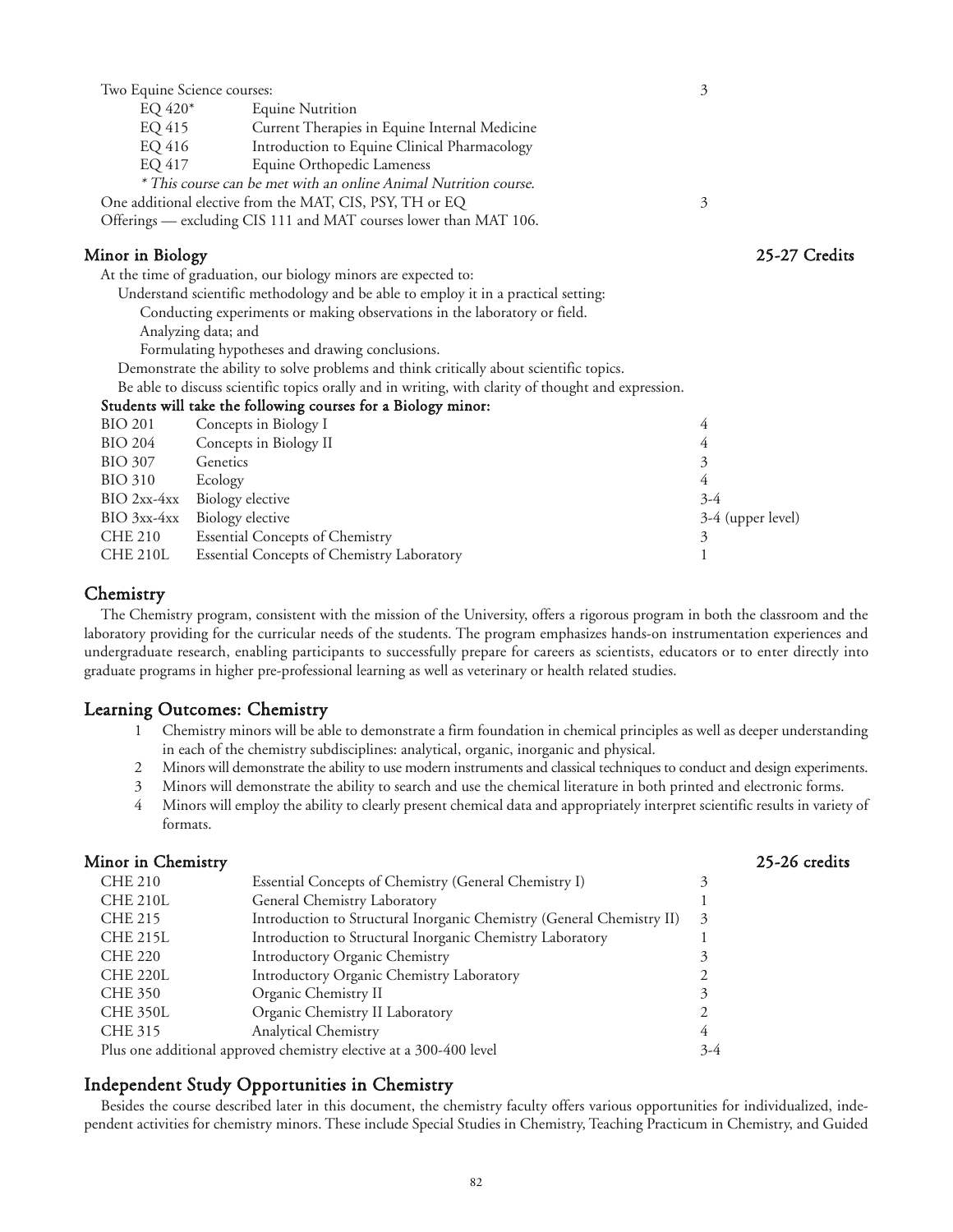Independent Study.

- 1 Special Studies (CHE X90, 1-4 credits each) are courses not regularly taught but which are offered when the unique combination of faculty and student interests suggests that an important learning experience may occur. Examples of such topics are Advances Environmental Monitoring and Interpretation of Spectral Analysis.
- 2 The Teaching practicum in Chemistry (CHE X98, 1-4 credits) allows students, especially those preparing to be teachers, to gain experience by performing and serving as teaching assistants in certain chemistry courses. The practicum is also an excellent opportunity for students preparing for graduate and professional school admissions tests such as GRE, DAT, and MCAT, to enhance their preparation for the chemistry portions of those tests by working in the tutor / mentor role general and organic chemistry.
- 3 The Guided Independent Study (CHE X99, 1-4 credits) is for students interested in research and exploring a specialized topic outside the scope of the normal curriculum. The student should approach a member of the chemistry faculty whose research interests or area of specialty match his/hers own interests and inquire about possibilities. If the faculty member judges that the student's preparation and motivation warrant an independent study, the student and the faculty member will develop a research project or appropriate parameters to allow the exploration of a topic. After approval by the chemistry faculty and the department chair, the project becomes an official guided independent study. Upon completion of the project, the student will have acquired such skills as hands on experience with experimental design, data collection and analysis and literature searches.

### Forensic Science

In keeping with the mission of the University and the importance it places on connections, the Forensic Science program emphasizes content and technology drawn from the physical, mathematical, and social sciences. The program seeks to prepare students for a broad array of careers in crime laboratories, law enforcement, field collection, and evidence examination. Students gain knowledge of the principles and techniques used in identifying, collecting, and analyzing certain types of crime scene evidence, then they apply their skills to preparing the case for further disposition. Students may choose an area of emphasis in chemistry or psychology.

#### Learning Outcomes: Forensic Science

- 1. Majors will have a firm foundation in scientific principles.
- 2. Students will make effective use of scientific equipment and technology.
- 3. Majors will be able to accurately identify sources of trace evidence and suggest appropriate analytical techniques.
- 4. Students will be able to effectively communicate scientific information in oral and written form.
- 5. Students will understand the importance of ethical conduct in analysis and interpretation of evidence and other information related to criminal investigation.

#### Internships in Forensic Science

An internship in a law enforcement agency or crime laboratory is strongly encouraged. These experiences help clarify career or educational goals and give the student valuable practical experience. Prospective interns must meet University-wide requirements and be approved by the appropriate Department Chair.

|                          | B. A. Major in Forensic Science                     |                | 53-60 Credits |
|--------------------------|-----------------------------------------------------|----------------|---------------|
| <b>Required Courses:</b> |                                                     | 29 Credits     |               |
| <b>BIO 201</b>           | Concepts in Biology                                 | 4              |               |
| <b>CHE 210</b>           | <b>Essential Concepts of Chemistry</b>              | 3              |               |
| CHE 210L                 | Essential Concepts of Chemistry Lab                 |                |               |
| <b>FOR 201</b>           | Introduction to Forensic Science                    | 4              |               |
| <b>FOR 401</b>           | Crime Scene Investigation/Evidence Collection       | 4              |               |
| FOR 402                  | Microanalysis of Trace Evidence                     | 4              |               |
| <b>MAT 225</b>           | <b>Introductory Statistics</b>                      | 3              |               |
| POL 231                  | Introduction to Law                                 | $\mathfrak{Z}$ |               |
| <b>PSY 101</b>           | Introduction to Psychology                          | 3              |               |
|                          | <b>Additional Requirements:</b>                     |                | 5-6 Credits   |
|                          | Chose one of the following Courses:                 | $1-2$          |               |
| <b>PSY 350</b>           | Senior Seminar                                      |                |               |
|                          | Transitions<br><b>SAGE 381</b>                      |                |               |
|                          | Chose one of the following Courses:                 | 4              |               |
| <b>PHY 201</b>           | University Physics I                                |                |               |
| PHY 211                  | General Physics I                                   |                |               |
|                          | Required Courses for the concentration in Chemistry |                | 18 Credits    |
| <b>CHE 215</b>           | Intro to Structural Inorganic Chemistry             | 2              |               |
|                          |                                                     |                |               |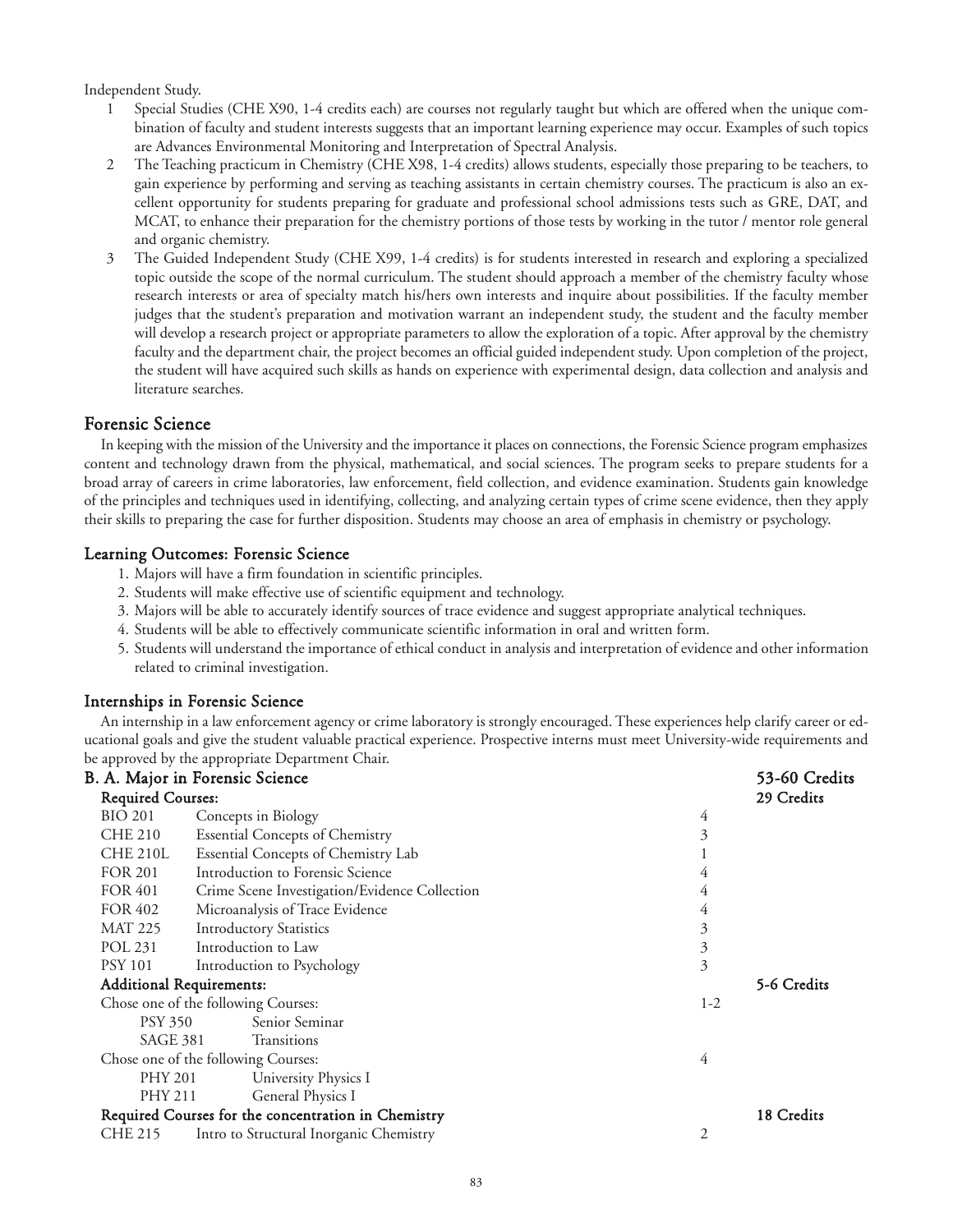| <b>CHE 215L</b> | Intro to Structural Inorganic Chemistry Lab          | 2          |
|-----------------|------------------------------------------------------|------------|
| <b>CHE 220</b>  | Introductory Organic Chemistry I                     | 1.5        |
| <b>CHE 220L</b> | Intro to Organic Chemistry I Lab                     | 1.5        |
| <b>CHE 350</b>  | Introductory Organic Chemistry II                    | 1.5        |
| <b>CHE 350L</b> | Introduction to Organic Chemistry II Lab             | 1.5        |
| CHE 315         | <b>Analytical Chemistry</b>                          | 2          |
| <b>CHE 315L</b> | Analytical Chemistry Lab                             | 2          |
| <b>CHE 365</b>  | Biochemistry I: Biomolecules                         | 3          |
| <b>CHE 365L</b> | <b>Biomolecules Laboratory</b>                       |            |
|                 | Required Courses for the concentration in Psychology | 25 Credits |
|                 |                                                      |            |
| <b>PSY 202</b>  | Research Methods                                     | 4          |
| <b>PSY 232</b>  | Biopsychology                                        | 3          |
| <b>PSY 245</b>  | <b>Behavior Pathology</b>                            | 3          |
| <b>PSY 260</b>  | Psychology in Legal Contexts                         | 3          |
| <b>PSY 325</b>  | Drugs and Behavior                                   | 3          |
| PSY 331         | Social Psychology                                    | 3          |
| <b>PSY 337</b>  | Personality Theory                                   | 3          |
| PSY 433         | Cognitive Neuroscience                               | 3          |

# Mathematical Sciences Program

The mission of the Mathematical Sciences Program is to enable students to develop critical thinking skills and become effective problem solvers while mastering a broad spectrum of knowledge from the mathematical sciences. The general student should have the mathematical literacy required for his/her area of study and to function competently in a modern technological society.

The minors' studies focus on the mathematical sciences as both an object of study and a tool for application. Upon completion, students with a minor in mathematics should be prepared for a broad spectrum of professional opportunities, both in careers and in graduate and professional schools.

#### Learning Outcomes: Mathematical Sciences

Upon completion of a minor in the mathematical sciences:

- 1 Students will demonstrate understanding of the mathematics that forms the core of the undergraduate curriculum, such as: calculus I and II, multivariable calculus, linear algebra, and differential equations.
- 2 Students will be able to apply mathematical principles to solve real-world problems.
- 3 Students will be able to read mathematics and communicate mathematical ideas and information effectively in oral and written reports.

Upon completion of courses in the mathematical sciences used to fulfill General Education requirements:

- 1 Students will demonstrate critical thinking skills by being able to use fundamental mathematical principles to solve realworld problems effectively in written format.
- 2 Students will demonstrate an understanding of, and an appreciation for, the limitations of quantitative analysis.

#### Minor in Mathematics 23-24 Credits

A minor in mathematics consists of MAT 221 and 222, three mathematics courses at the 300-400 level, and one additional course in mathematics or computer and information science.

| <b>Required Courses:</b>          |                                 | 20 Credits |             |
|-----------------------------------|---------------------------------|------------|-------------|
| <b>MAT 221</b>                    | Calculus I                      | 4          |             |
| MAT 222                           | Calculus II                     | 4          |             |
| MAT 310                           | Multivariable Calculus          | 4          |             |
| MAT 312                           | Linear Algebra                  | 4          |             |
| MAT 340                           | Ordinary Differential Equations | 4          |             |
|                                   | <b>Additional Requirements:</b> |            | 3-4 Credits |
| One elective course in MAT or CIS |                                 | $3-4$      |             |

#### Psychology

In keeping with the mission of the University, the Psychology program seeks to provide all students a deeper understanding of the factors that contribute to human behavior and attitudes, and to assist in the development of interpersonal communication skills that contribute to the students' ability to become active and responsible members of their communities. The program prepares majors to enter graduate school in psychology or related fields, to enter professional training programs, or to obtain employment in a wide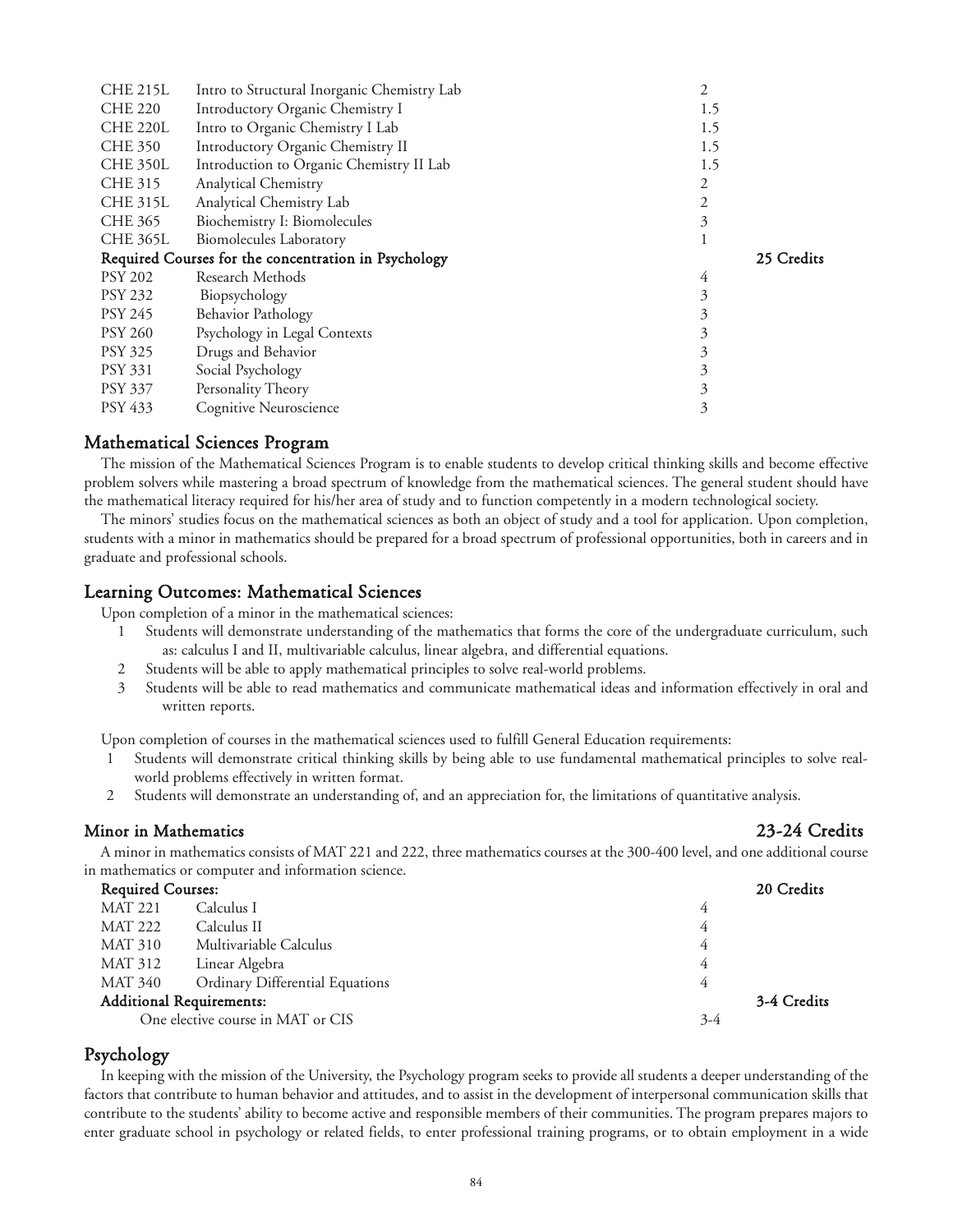variety of fields in which they can apply the knowledge, research experience and analytical skills learned in their program. The Psychology program provides majors both a breadth of knowledge in a wide range of fields within the discipline of psychology and depth of knowledge in a specific area.

### Learning Outcomes: Psychology

- 1 Students will be able to describe the theory, methodology, and research findings of key areas of psychology.
- 2 Students will examine critically and evaluate the literature of psychology and communicate effectively in written and oral reports.
- 3 Students will be able to effectively analyze and synthesize information from diverse areas.
- 4 Students will demonstrate an awareness of ethical concerns and dilemmas in psychological research with both animal and human subjects.

### Honors in Psychology

A student majoring in Psychology may, upon recommendation by the department faculty and certification by the Dean of the University, receive the designation "Honors in Psychology" after successful completion of the following:

- 1 A cumulative GPA of 3.0 or better on all course work, and a 3.3 or better on all course work required for the major in Psychology;
- 2 A minimum of 6 credits of honors course work in Psychology;
- 3 An honors thesis or project on a topic approved by the program faculty; and,
- 4 A defense of the honors thesis or project in a comprehensive oral examination before an examining committee which includes a faculty member from the discipline, one faculty member from outside the discipline, and one additional examiner.

#### Internships in Psychology

The clarification of educational and personal goals and values is a major objective for psychology internship students. An internship can enhance learning in the academic world and provide an opportunity to apply and test knowledge of psychology in a practical professional world setting. Internships are open to juniors and seniors with a 2.5 GPA or better and may be taken during any academic term. Internships can be arranged with a variety of institutions and agencies across the country. Internships in the Psychology program consist of an academic component as well as site work and should be arranged in consultation with a Psychology faculty member.

### Major in Psychology, B. A. 46-48 Credits

The plan of study for a Psychology major is constructed in consultation with an advisor selected from the Psychology faculty. The major is designed to prepare students to enter graduate school in Psychology or related fields (e.g. social work, business administration), to enter professional training programs (e.g. medical school, law school), or to obtain employment in a wide variety of fields following graduation. Psychology majors obtain breadth by taking the introductory survey course and several core courses in the following domains: 1) learning and cognition; 2) social processes and personality; 3) biological bases of behavior and mental processes; and 4) developmental psychology. Majors learn how psychological concepts, theories, and research are applicable to individual and societal problems by taking at least two applied psychology courses, by taking the introductory survey course and several core courses. Majors acquire depth by selecting appropriate electives and pursuing research and internship opportunities in consultation with faculty advisors. Credit towards the major should be distributed as follows:

| <b>Required Courses:</b> |                                                     | 30 Credits |
|--------------------------|-----------------------------------------------------|------------|
| <b>BIO 221</b>           | Human Anatomy and Physiology I                      | 4          |
| <b>MAT 225</b>           | <b>Introductory Statistics</b>                      |            |
| <b>PSY 101</b>           | Introduction to Psychology                          |            |
| <b>PSY 150</b>           | Departmental Seminar*                               |            |
| <b>PSY 202</b>           | Research Methods in Psychology                      | 4          |
| PSY 232                  | Biopsychology                                       |            |
| PSY 244                  | Abnormal Psychology                                 | 3          |
| <b>PSY 260</b>           | Psychology in Legal Contexts                        |            |
| <b>PSY 350</b>           | Departmental Seminar*                               |            |
| PSY 445                  | History and Systems                                 |            |
| $*T1$ D                  | $\cdot$ 1 $\cdot$ 1<br>$\sim$ 10 $\sim$ 11 $\sim$ 1 |            |

The Departmental Seminar must be taken once in the freshman or sophomore year and once in the junior year.

### Additional Requirements: 16 - 18 Credits

| Choose one from the following two courses: |                                  |  |
|--------------------------------------------|----------------------------------|--|
| <b>PSY 220</b>                             | Child and Adolescent Development |  |
| <b>PSY 230</b>                             | Adulthood and Aging              |  |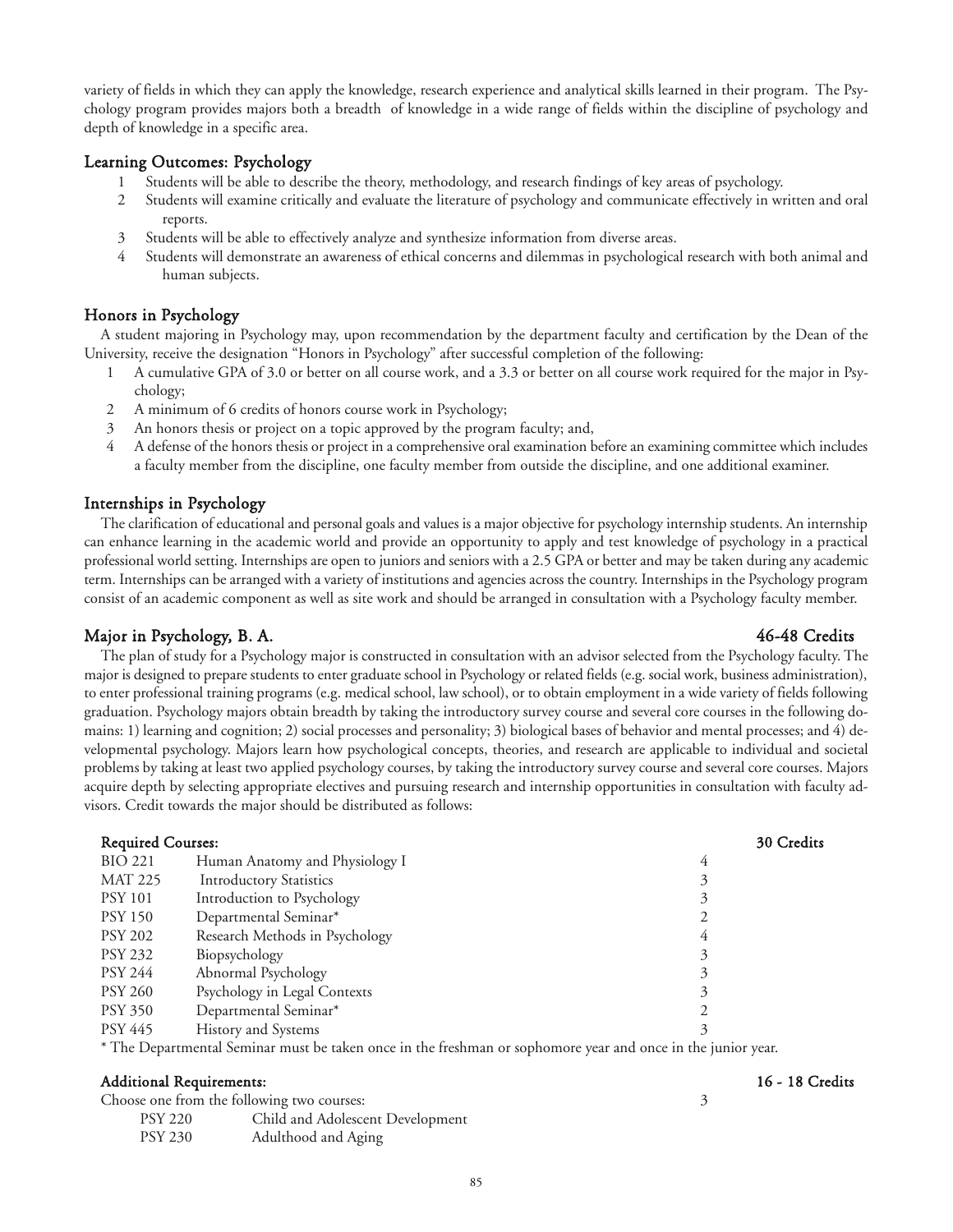Two upper level courses from the following: 6

| Cognitive Neuroscience               |
|--------------------------------------|
| Perception                           |
| Applied Psychology                   |
| Psychology of Persuasion & Influence |
| Special Studies in Psychology        |
|                                      |

Minimum of one credit in the following: 1-3

| PSY 395/495 | Internship in Psychology               |
|-------------|----------------------------------------|
| PSY 398/498 | Research or Teaching Practicum         |
| PSY 399/499 | Guided Independent Study in-Psychology |

Additional credits from upper level (300-400) courses 6

## Contract Major in Psychology (B.A.) 47-50 Credits

For students whose needs are different from the standard major in Psychology, a contract major may be arranged in consultation with the Psychology faculty. A contract major differs from the standard Psychology major in that it combines courses from psychology with courses from related disciplines to build a major that integrates an interdisciplinary theme. Some examples of contract majors include behavioral neuroscience, psychology and business, psychology with pre-law emphasis, psychology and religion, psychology and philosophy, psychology and communications, psychology and art, quantitative psychology, psychology and music, and others as appropriate to the interests and goals of individual students.

| <b>Required Courses:</b> |                                                                                                              | 17 Credits     |
|--------------------------|--------------------------------------------------------------------------------------------------------------|----------------|
| <b>MAT 225</b>           | <b>Introductory Statistics</b>                                                                               | $\mathfrak{Z}$ |
| <b>PSY 101</b>           | Introduction to Psychology                                                                                   | 3              |
| <b>PSY 150</b>           | Departmental Seminar*                                                                                        | 2              |
| <b>PSY 202</b>           | Research Methods in Psychology                                                                               | 4              |
| <b>PSY 350</b>           | Departmental Seminar*                                                                                        | 2              |
| <b>PSY 445</b>           | History and Systems (Senior Seminar)                                                                         | 3              |
|                          | * The Departmental Seminar must be taken once in the freshman or sophomore year and once in the junior year. |                |
|                          | <b>Additional Requirements:</b>                                                                              | 30-33 Credits  |
|                          | Two courses from the following:                                                                              | 6              |
| <b>PSY 220</b>           | Child and Adolescent Development                                                                             |                |
| <b>PSY 232</b>           | Biopsychology                                                                                                |                |
| PSY 244                  | Abnormal Psychology                                                                                          |                |
| <b>PSY 260</b>           | Psychology in Legal Contexts                                                                                 |                |
|                          | Two courses from the following:                                                                              | 6              |
| PSY 314                  | Counseling Psychology                                                                                        |                |
| PSY 433                  | Cognitive Neuroscience                                                                                       |                |
| PSY 434                  | Perception                                                                                                   |                |
| <b>PSY 438</b>           | Applied Psychology                                                                                           |                |
| PSY 440                  | Psychology of Persuasion & Influence                                                                         |                |
| <b>PSY 490</b>           | Special Studies in Psychology                                                                                |                |
| <b>PSY 495</b>           | Internship in Psychology                                                                                     |                |
|                          | Additional credits from upper level (300-400) PSY courses                                                    | 6              |
|                          | Supporting course credits which contribute to the theme of the contract,                                     | $12-15$        |

with at least 3 of the required 12-15 credits at the 300-400 level

### Contract Major in Psychology for the Sandhills Program and Online (B.A.) 45 Credits

Students enrolled in the Sandhills Program and in the Online option may complete a contract major in General Psychology. A total of 45 credits are required for the major. Twenty-one (21) credits must be taken at St. Andrews University.

86

| <b>Required Courses</b>           |                                      | 12 Credits |
|-----------------------------------|--------------------------------------|------------|
| Math 225 or Bus 252               | <b>Statistics</b>                    | $\prec$    |
| <b>PSY 101</b>                    | Introduction to Psychology           |            |
| <b>PSY 335</b>                    | Organizational Behavior              |            |
| PSY 445                           | History and Systems (Senior Seminar) |            |
| <b>Additional Requirements</b>    |                                      |            |
|                                   |                                      |            |
| Three courses from the Following: |                                      |            |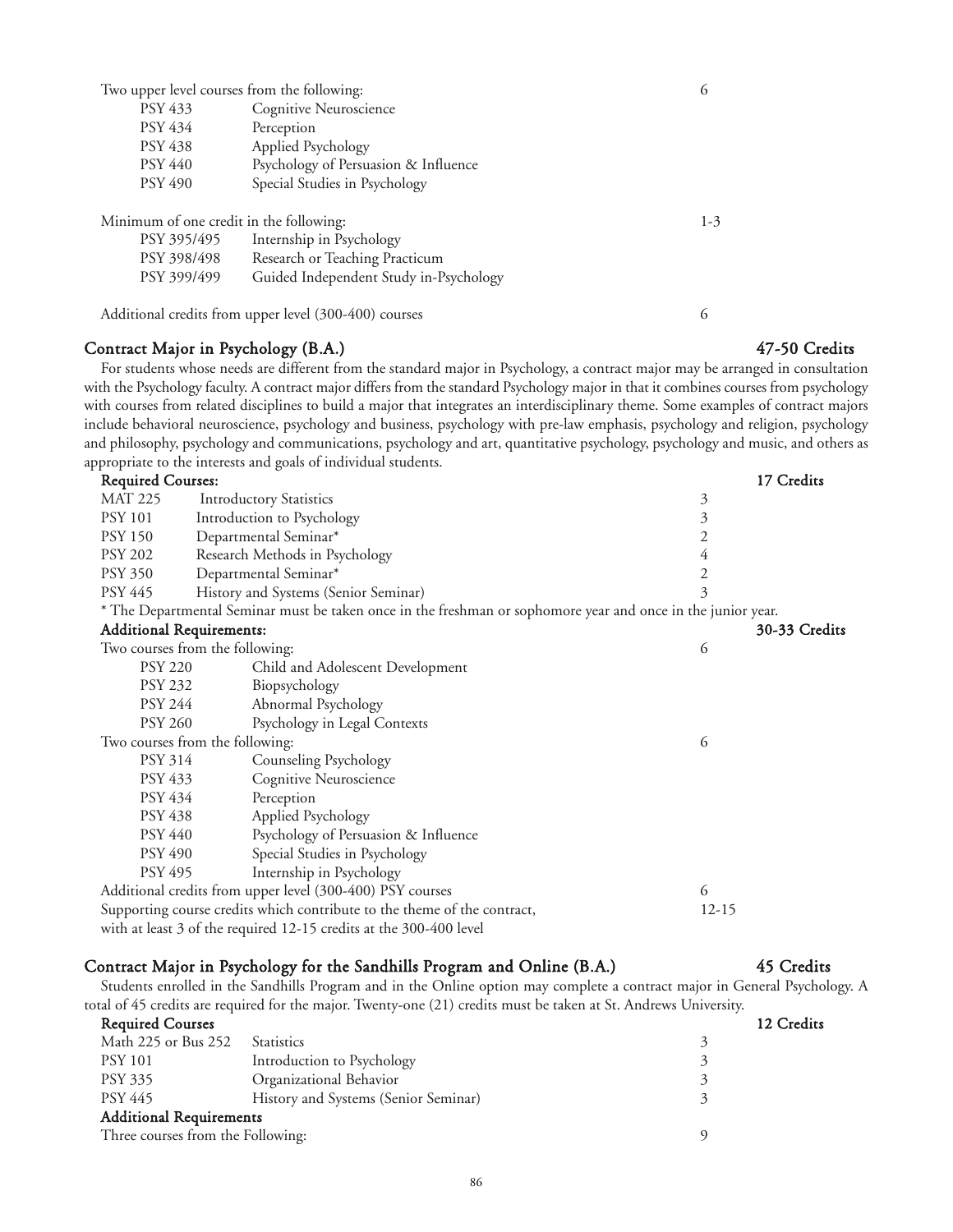| <b>PSY 220</b>                    | Child and Adolescent Development                                              |   |
|-----------------------------------|-------------------------------------------------------------------------------|---|
| <b>PSY 232</b>                    | Biopsychology                                                                 |   |
| <b>PSY 244</b>                    | Abnormal Psychology                                                           |   |
| <b>PSY 260</b>                    | Psychology in Legal Contexts                                                  |   |
| Three courses from the Following: |                                                                               | 9 |
| <b>PSY 314</b>                    | Counseling Psychology                                                         |   |
| <b>PSY 433</b>                    | Cognitive Neuroscience                                                        |   |
| PSY 434                           | Perception                                                                    |   |
| <b>PSY 438</b>                    | Applied Psychology                                                            |   |
| <b>PSY 440</b>                    | Psychology of Persuasion and Influence                                        |   |
| Three courses from the following: |                                                                               | 9 |
| <b>PSY 325</b>                    | Drugs and Behavior                                                            |   |
| <b>PSY 331</b>                    | Social Psychology                                                             |   |
| <b>PSY 337</b>                    | Personality Theory and Research                                               |   |
| PSY 343                           | Learning and Motivation                                                       |   |
| <b>PSY 202</b>                    | Research Methods in Psychology                                                |   |
|                                   | Cognate area: (supporting course credits in Psychology or approved electives) | 6 |

## Minor in Psychology 25 Credits

A minor in Psychology consists of a minimum of twenty-six (26) credits, including PSY 101, MAT 225, PSY 202, two (2) of the following survey courses (PSY 220, 232, 244), and nine (9) upper level credits.

| <b>Required Courses:</b>        |                                                           |   | 10 Credits |
|---------------------------------|-----------------------------------------------------------|---|------------|
| <b>MAT 225</b>                  | <b>Introductory Statistics</b>                            | 3 |            |
| <b>PSY 101</b>                  | Introduction to Psychology                                | 3 |            |
| <b>PSY 202</b>                  | Research Methods in Psychology                            | 4 |            |
|                                 |                                                           |   |            |
| <b>Additional Requirements:</b> |                                                           |   | 15 Credits |
|                                 | Two courses from the following:                           | 6 |            |
| <b>PSY 220</b>                  | Child and Adolescent Development                          |   |            |
| PSY 232                         | Biopsychology                                             |   |            |
| <b>PSY 244</b>                  | Abnormal Psychology                                       |   |            |
|                                 | Additional credits from upper level (300-400) PSY courses | q |            |

# The English Language Institute at St. Andrews American Language Institute (ALI), Intensive English Program

The American Language Institute (ALI) Intensive English Program at St. Andrews University, a branch of Webber International University, offers exceptional English language classes to students from all over the world. The institute is located on the Laurinburg, N.C. campus.

# Mission

In keeping with the institution's mission "to offer students programs of study that create a life transforming educational opportunity," the ALI provides a comprehensive program of English language instruction and evaluation to maximize learning and successfully prepare students for studies at U.S. colleges and universities.

ALI makes every effort to integrate students into a small campus environment and to provide effective support services as well as facilitate student's use of campus and community resources. The program is also extended internationally to facilitate English language education beyond university campuses and to facilitate the transfer of international students through counseling and evaluation.

# Program Overview ESL/American Language Institute Programs Language Evaluation and Advanced Placement (LEAP)

This program provides opportunities to study the English language and American culture on campuses outside the United States. In addition to language learning activities and programs, courses in critical approaches to American literature and cultural approaches to film are also offered.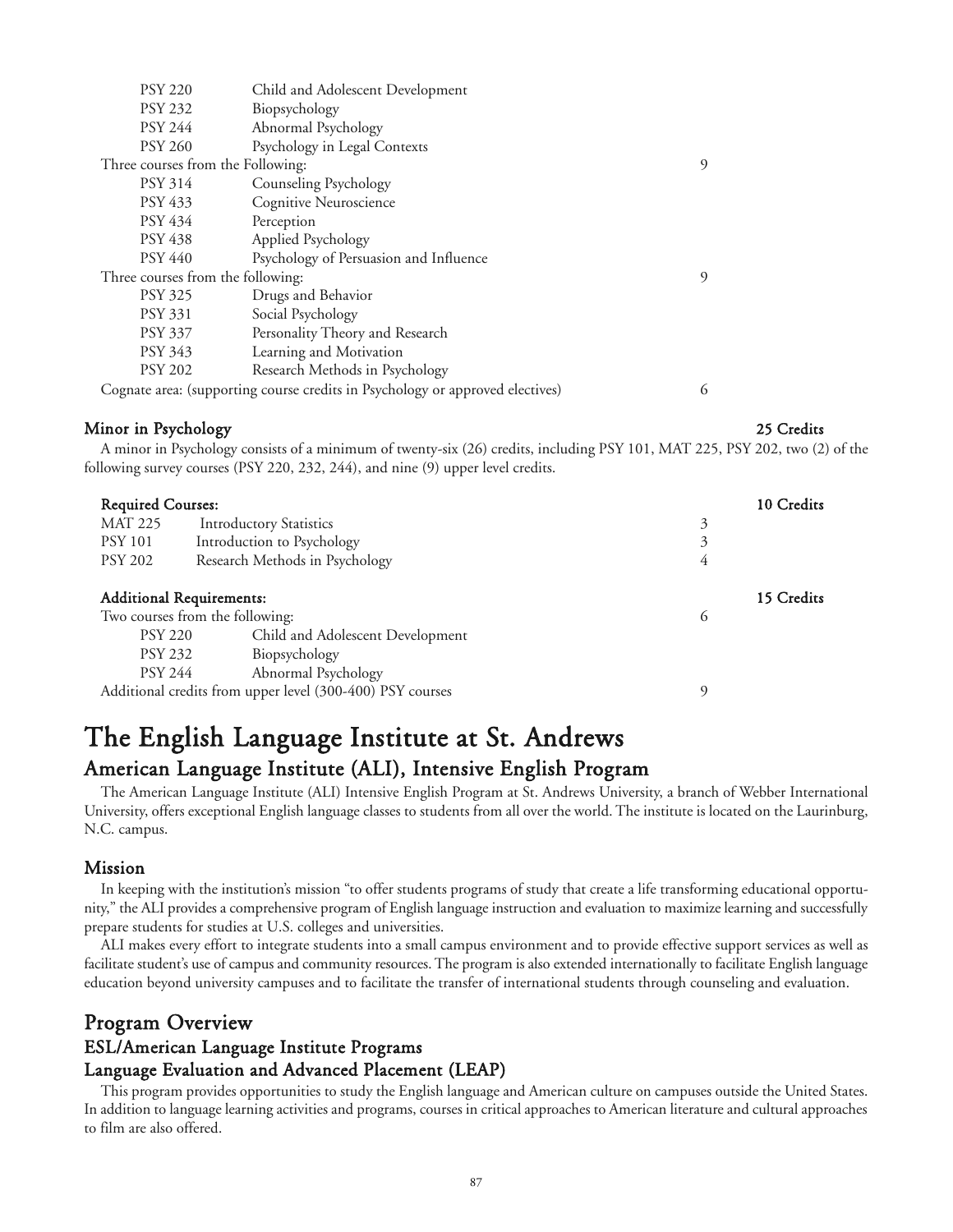# English as a Second Language (ESL) Program

Study English in the United States in a small university campus environment. The St. Andrews ESL program provides excellence in language learning and cultural activities to provide skills and orient students to studying on an American university campus. Cohorts in the ESL program also take meaningful excursions and study trips within the region and within the Continental United States. Placement in ESL courses is made through diagnostic evaluation and performance on the institutionally administered TOEFL exam. Typically the program will admit students at the intermediate level of English language proficiency. The minimum score on the iBT is 45.

## ESL Program Overview

The university hosts students from various countries who desire to study in the United States. Since many of these international students have varying levels of English proficiency, the University provides a program of study the goal of which is to prepare students for successful academic work at American universities. Primarily for students with some prior English study, the program accommodates students at all levels of proficiency. After taking the institutional TOEFL ESL students can be considered for regular programs if the test results meet admission standards and are approved by ALI.

## **Activities**

Learning English is more fun when there are interesting activities to share with your new friends at the ALI. Travel to historic places in the region, excursions to scenic destinations, such as the mountains or beach, and museum trips are just some of the activities planned throughout the academic year.

The ALI staff plans events that give ALI students opportunities to learn about life in the United States, both on and off the university campus. Day trips and longer excursions are planned to coincide with the seasons throughout the year; and of course, ALI students are encouraged to participate in all SAU events!

## ESL Travel Experience

Each semester ESL students conclude their course work with a meaningful study trip. Additional shorter excursions are included in the program. While traveling, students practice skills acquired in class, develop broader understanding of American culture through first hand experiences and visitation to selected sites. (A modest charge may apply to some of the travel adventures).

### Admission to the ESL Program

- Applicants for ESL Program must be a minimum of 18 years of age and have completed high school. Students must have completed some English language instruction prior to attending the program.
	- ESL applicants should send the following items:
		- Completed application form
		- \$35 non-refundable application fee payable to St. Andrews University
		- Letter from sponsor stating personal responsibility for supporting the applicant along with official letter from the sponsors bank verifying availability of funds

### Support Services for International Students

Center for Academic Success: The duPont Center for Academic Success (CAS), located in Pate Hall, is designed to support St. Andrews students in their academic endeavors. It serves as a focal point for student educational support.

The Writing Center: The Writing Center at St. Andrews is an excellent, free resource to help you with your writing assignments. It is located on the third floor of the Library and is staffed by well-trained peer tutors who are able to assist you with any stage of your assignment. Tutors can help you with understanding your assignment, planning/drafting, revising, etc. Hours for the Writing Center are posted in the library and around campus. You can choose a drop-in session, or make an appointment, or choose to have an online tutoring session via Skype.

# ESL Program Fees

The tuition and fees listed below are those in effect on the date of publication of this catalog. The University reserves the right to make necessary adjustments at any time.

| Tuition                                                                     | $$5,124$ per term |
|-----------------------------------------------------------------------------|-------------------|
| Comprehensive fees:                                                         | \$4,829 per term  |
| (Includes double room standard residence hall, meal plan 19 meals per week, |                   |
| fees and vehicle registration fee)                                          |                   |
| Health Insurance (estimate)                                                 | $$1,500$ per term |
|                                                                             |                   |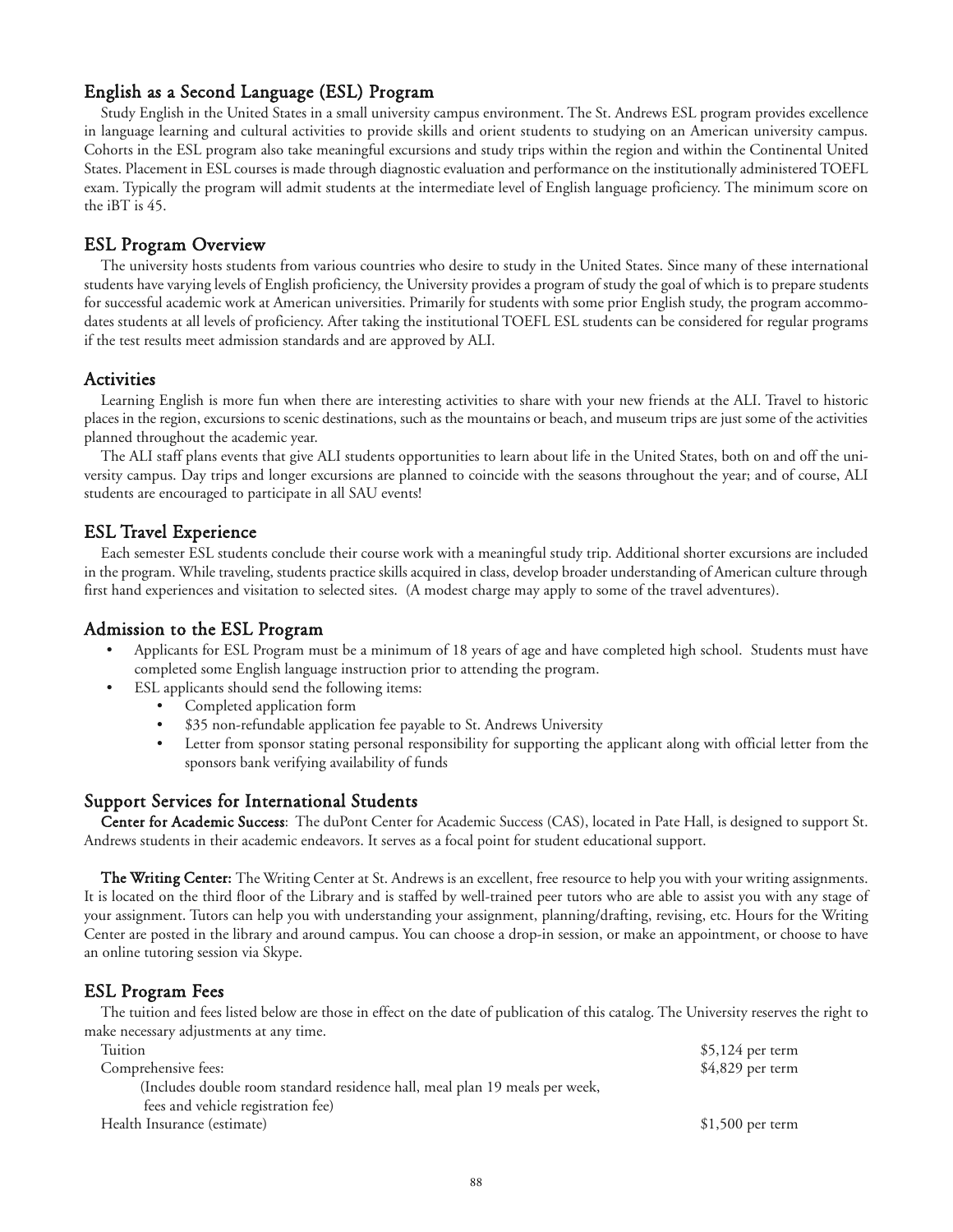| Tuition and Housing per semester           |                            |
|--------------------------------------------|----------------------------|
| Tuition and Comprehensive fees (15 weeks): | \$9,953                    |
| Health Insurance (estimate)                | \$1,500                    |
| <b>Books</b>                               | <b>200</b><br><sup>S</sup> |
| <b>Housing Deposit</b>                     | 250<br><sup>S</sup>        |

#### ESL Course Descriptions Beginning Level ESL 050 ESL-Introduction to English

This course is designed to help very limited English proficient students develop oral fluency and accuracy by improving speaking, listening, and pronunciation skills so students can understand and practice basic oral language functions. The course also helps students use basic English grammar correctly in both written and spoken communications.

#### ESL 070 ESL-Conversation Practicum I

This course emphasizes conversation, pronunciation, idiomatic and aural comprehension skills. It develops fluent and appropriate use of vocabulary and functional expressions in life skills areas as well as the campus environment. It improves pronunciation and the development of basic English patterns of stress and intonation as well as improving listening competency.

#### ESL 091 Intro to English Grammar I

This course is for beginning students who may have some understanding of the basic structure of English. Emphasis is on recognition and us of basic punctuation, parts of speech, and sentence components. This course reviews capitalization, introduces use of articles, pronouns, adjectives, adverbs, and question-formation styles.

#### ESL 094 Writing for Academic Purposes I

Students will develop sentence, paragraph, and essay writing skills. Focus will be on learning grammatical structures and using this knowledge within the writing context. Furthermore, students will have the opportunity to develop strategies to improve their organizational skills and to expand and practice new vocabulary.

#### Intermediate Level

#### ESL 051 Intermediate Listening and Speaking

This course focuses on the spoken communication and active listening skills necessary for college level study. Students practice a variety of listening skills including note taking, comprehension of main idea and detail, inference, and determining viewpoint, genre and/or tone. Speaking topics are designed to allow students to apply the content, language, grammar, and style they have practiced in the classroom.

#### ESL 071 Conversation Practicum II

This course emphasizes conversation, pronunciation, idiomatic and aural comprehension skills. It develops fluent and appropriate use of vocabulary and functional expressions in life skills areas as well as the campus environment. It improves pronunciation and the development of basic English patterns of stress and intonation as well as improving listening competency.

#### ESL 081 Reading Academic Themes I

This course will provide students who have some reading knowledge of English with the basic building blocks to enhance their reading skills. Students will develop the skills needed to read and understand a variety of texts. They will also learn techniques and strategies to better understand new vocabulary. This course is used to improve the necessary skills tested on the TOEFL exam.

#### ESL 092 Intermediate English Grammar I

This course will provide a rigorous training on basic writing and grammatical principles with a focus on sentence structure, grammar rules, mechanics and spelling. The course will incorporate drills and practice in the fundamentals of language construction. Students will be required to prove their proficiency of these basic English concepts by final departmental exam.

#### ESL 096 ESL Composition I

This course will provide students who have some writing skills in English with the basic building blocks of sentence development and paragraph structure. The course is designed to improve writing skills and learn correct English grammar to create clear, comprehensible writing. This course is used to improve the necessary skills tested on the TOEFL exam.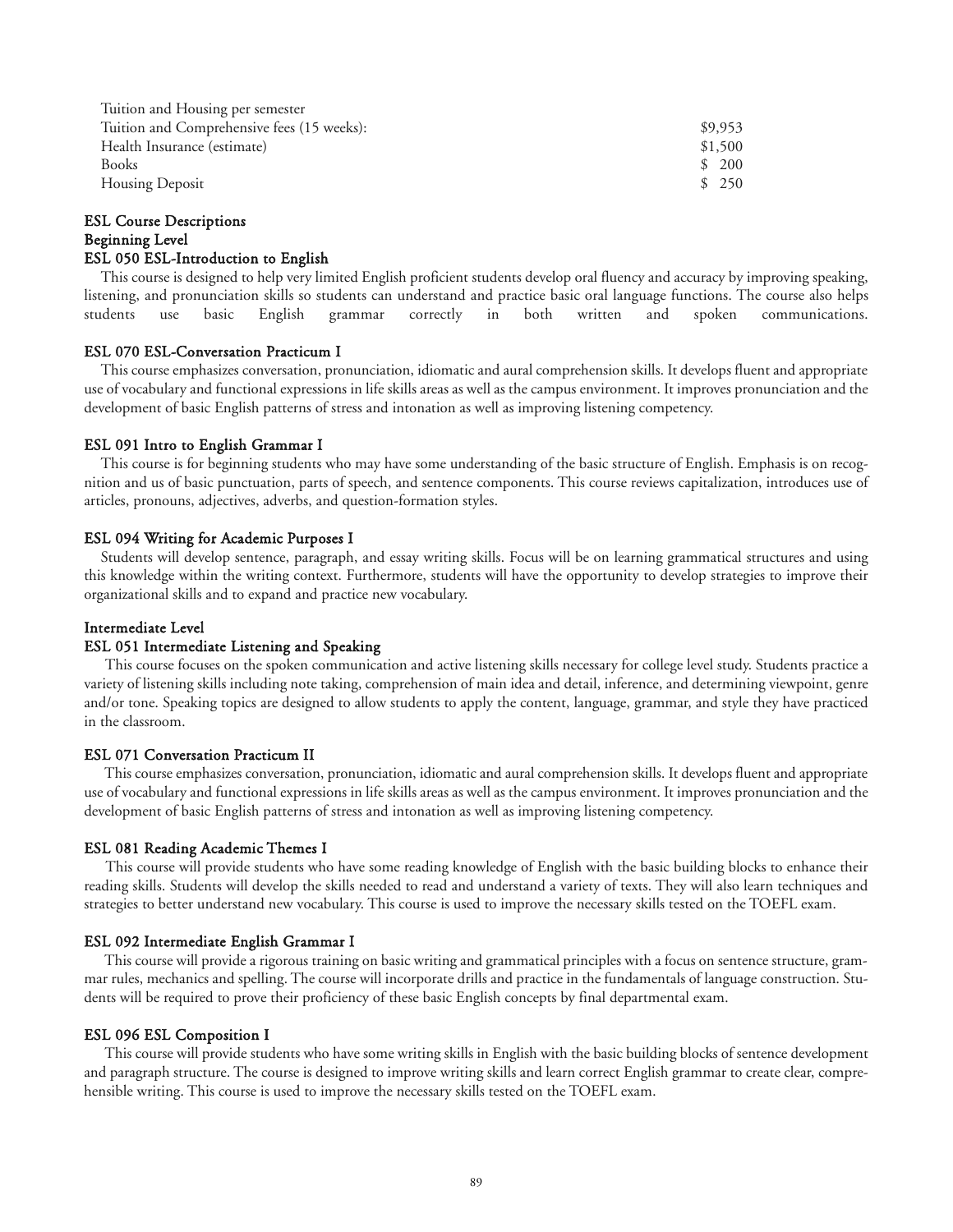# St. Andrews University Graduate School Master's in Business Administration (MBA) Program MBA Program Director: Dr. Wayne Freeman Instruction Methods and Strategies

The University's Graduate School offers a MBA program which focuses on the interdisciplinary nature of business practices. The program capitalizes on the faculty's ability to focus on proven traditional methods of teaching which integrate the various facets of effective business administration, while utilizing information technology to enhance problem-solving skills.

With classes being taught primarily by St. Andrews University faculty, classes meet on a schedule convenient to the working professional. The program is made available through a four-term format offered annually (Fall, Winter, Spring and Summer).

The traditional methods of instruction include course structures that develop analytical skills which stress an interdisciplinary emphasis, participation-based learning through group case studies and exposure to conceptual foundations leading to sound strategies.

Through the Practicum courses, students undertake group-based consulting projects under the guidance of faculty members. These projects provide ample opportunity for students to test theoretical concepts in applied settings. While focusing on the team approach toward solving problems and executing plans, students arrive at optimal solutions to operational and strategic management problems.

The Graduate School seeks to maintain small class sizes of less than 30 students. At this size, there is ample opportunity for the exchange of ideas between students and the faculty.

# Admissions Standards

# Information to be Submitted

Admission to the MBA program will be based on both quantitative and qualitative criteria. Applicants should be prepared to submit all of the following documentation for consideration by the MBA review committee for acceptance to the MBA programs:

- Application for admission
- A non-refundable application fee of \$50.00
- Bachelor's Degree from a regionally accredited college or University (or equivalent preparation from international institutions)
- Official transcripts from all previous undergraduate and graduate work
- Three (3) letters of reference from academic or professional advisors
- A one-page essay (from the list in the application) stressing professional and personal expectations and goals
- Résumé•
- The Graduate Management Admission Test (GMAT)

The student-centered focus of the MBA program begins in the admissions process. Each applicant's experience and academic background will be reviewed as part of the application process. Applicants who have earned either another master's degree or another professional degree (JD, DVM, etc.) are automatically admitted. Applicants who have a 3.25 GPA or higher in their undergraduate course work and strong backgrounds in business are also automatically admitted without taking the GMAT. Applicants with an undergraduate GPA of 3.0 and strong evidence of potential success in the program are normally admitted without GMAT scores. Applicants who have an undergraduate GPA less than a 3.0 will normally need to take the GMAT and/or additional course work that add positive indicators for success in the program.

# International Applicants

Applicants should be prepared to submit all of the following documentation for consideration by the MBA review committee for acceptance to the MBA programs:

- Application for admission
- A non-refundable application fee of \$75.00
- Bachelor's Degree from a regionally accredited college or University (or equivalent preparation from international institutions)
- Official transcripts from all previous undergraduate and graduate work and Official Test of English as a Foreign Language (TOEFL) scores or an approved substitute for students with undergraduate degrees from Universities whose primary language of instruction is not English
- Three (3) letters of reference from academic or professional advisors
- A one-page essay (from the list in the application) stressing professional and personal expectations and goals
- Complete statement of Financial Responsibility and Affidavit of Financial Support (available on-line).
- Résumé•
- The Graduate Management Admission Test (GMAT)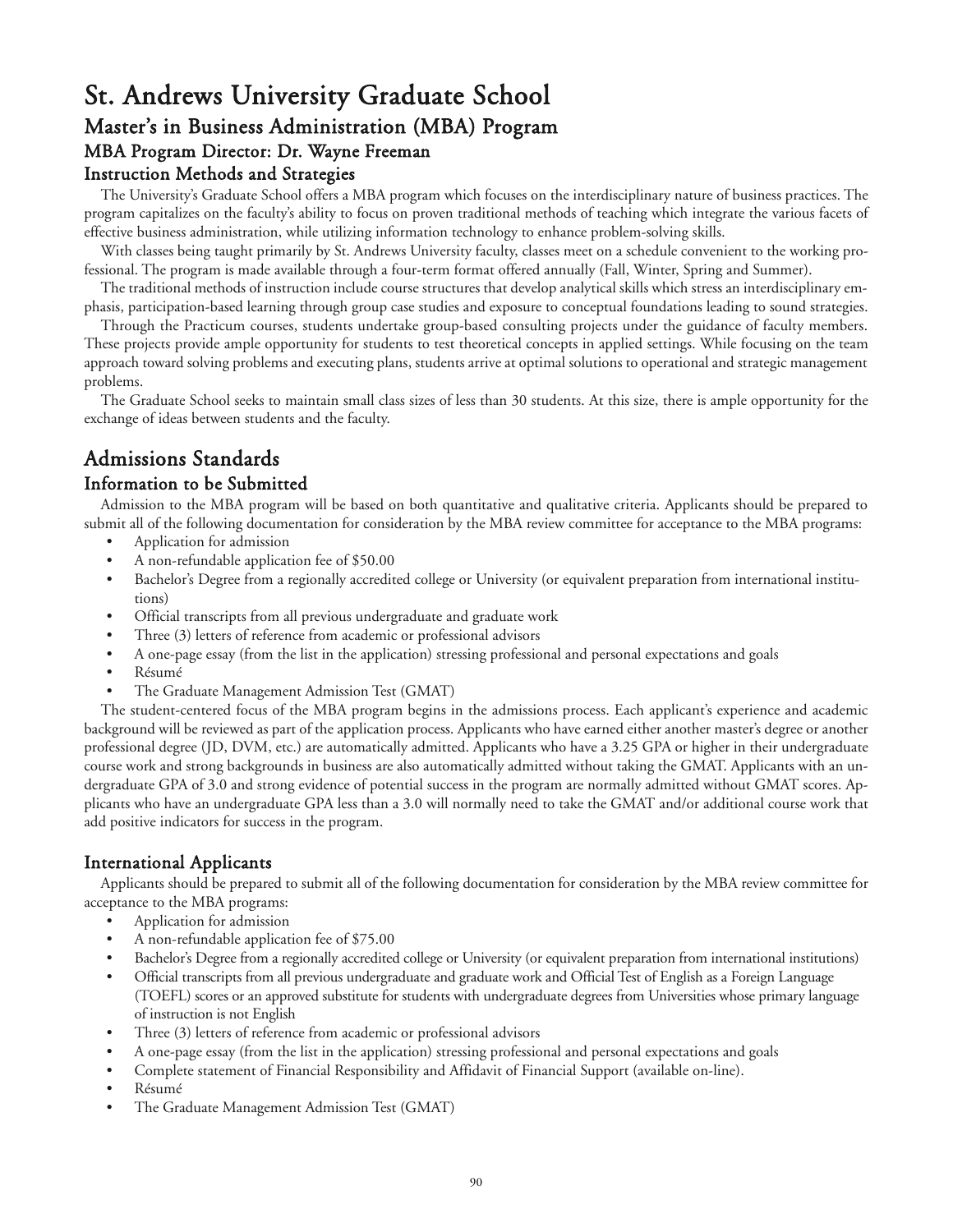## Campus Contact Information

Admissions Office St. Andrews University 1700 Dogwood Mile Laurinburg, NC 28352 910-277-5555 Fax: 910-277-5020 harveyma@sapc.edu www.sapc.edu

Director of the University MBA Program St. Andrews University 1700 Dogwood Mile Laurinburg, NC 28352 910-277-5247 Fax: 910-277-5020 freemanew@sapc.edu

Office of the Registrar St. Andrews University 1700 Dogwood Mile Laurinburg, NC 28352 910-277-5221 Fax: 910-277-5219 smithda@sapc.edu

#### MBA Preparation

Students with non-business undergraduate majors might need to take a few additional courses at St. Andrews or other regionally accredited institutions to enhance their fundamental understanding of business functions before entering the MBA program. The suggested pre-MBA foundation courses are:

- A course in Economics
- Two courses in Accounting
- A course in Algebra or Calculus
- A course in Business Statistics
- A course in Computer Applications
- A course in Finance
- A course in Management

The Graduate School reserves the right to evaluate the applicant's potential by conducting a personal interview in addition to all other requirements for admission, if deemed necessary.

# Admission Standards

Each applicant will be considered for admission to the MBA program based on a combination of qualitative and quantitative information. Letters of reference, written essays, resume and personal interviews will comprise the qualitative criteria used in considering each candidate's application. With respect to quantitative measures, applications to the MBA program are evaluated based on standardized test scores, (as applicable) and undergraduate grade point averages of the last 60 college credits attempted.

The applicant's quantitative and qualitative measures are combined into a formula score which serves to categorize the status of each "accepted" applicant as follows:

#### I. Honors Acceptance

A. Need a minimum of 3.5 undergraduate GPA and

B. A minimum of 530 GMAT

#### II. Regular Acceptance

```
A. GMAT + Quality Points* = 550
```

```
or
```

```
B. (GPA x 200) + Quality Points* = 650
```
\* Quality Points are based on experience, resume, essay and references.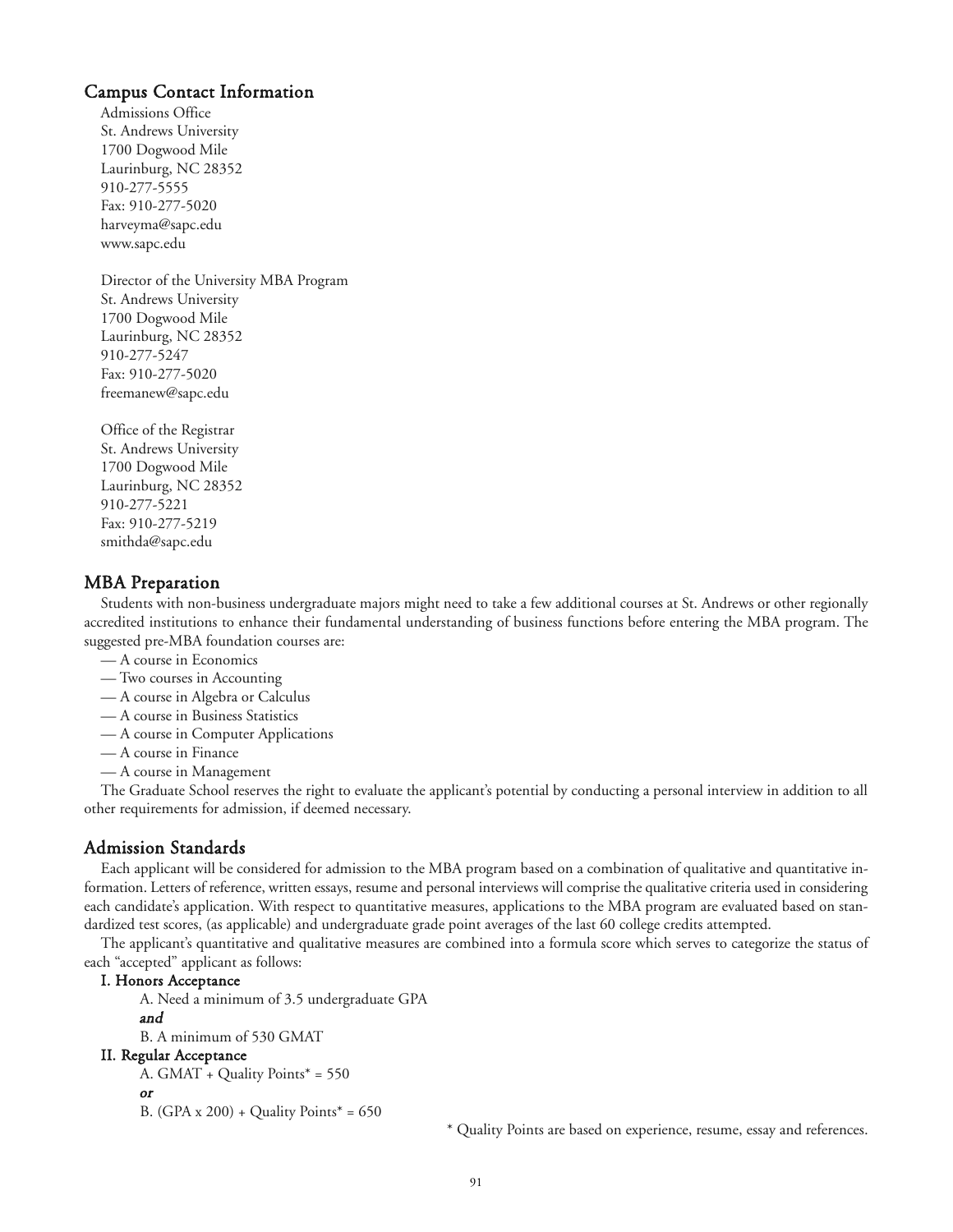#### III. Conditional Acceptance

GMAT + (GPA x 200) + Quality Points = 1,000 – 1,099

A student that is "conditionally accepted" into the Graduate School is implicitly already on "probation". Upon entering the program, this student is required to immediately maintain at least a 3.0 cumulative GPA for the first two terms (if taking classes as a full-time student) or 9 credit hours (if taking classes as a part-time basis; whichever comes first). If the student's cumulative GPA during this immediate probationary period drops below a 3.0, the student is subject to dismissal from the MBA Program at the discretion of the MBA Review Committee. Once the student has met the two terms / 9 credit hour initial requirement, the student is no longer considered to be subject to the constraints of the "conditional" status. After that point, the "conditionally accepted" student is granted the same opportunity to cure deficiencies as the graduate student under the terms of academic probation.

# Bachelor/MBA Five-Year Program

### Program Description:

This accelerated program allows an exceptional undergraduate student to earn both a bachelor degree and a graduate business degree (MBA) with just one additional year of study. The student must demonstrate superior academic performance by having an overall GPA of 3.5 or better when applying for this program and maintain this GPA going into the senior year.

## Course Scheduling:

The program is divided into a 3+1+1 format.

- Three years of standard undergraduate work in the student's major and general education. All students in the combined Bachelor/MBA program must have completed 90 credit hours toward graduation at St. Andrews by the end of the junior year.
- One year (senior year) in which the student will take both undergraduate and graduate courses to complete the Bachelor degree. Two graduate courses will count twice – once as an upper-level elective to substitute to meet the undergraduate requirements for graduation of 120 credit hours and a second time as a requirement for the MBA program. Upon completion of the Bachelor program, if the student is in good academic standing with both graduate and undergraduate courses, the student is automatically accepted into the MBA Program with no MBA application procedure and no application fee.
- One year (graduate year Summer Term through Spring Term) as a full-time MBA student to complete the degree. The student, who will not be working full-time, will take 2 courses in the summer term, 2 courses in the fall term, 3 courses in the winter term, and 3 courses in the spring.

### Program Features:

- Challenging coursework with emphasis on experiential learning and problem-solving to prepare students for success in their careers.
- A recommended internship or research practicum after the junior year.
- No entrance exam (GMAT) or application fee to enter the master's program.
- Maintain a cumulative annual GPA of 3.50 at St. Andrews University.

### Admissions Requirements:

Applicants are evaluated on academic performance, leadership potential, communication skills, and personal maturity. To be considered for admission to the selective Bachelor/MBA Five-Year Program, the student may submit an application for admission any time during the junior year, but generally before spring break. Completion of at least one internship or research practicum by the end of the third year (or that summer) is strongly recommended. Requirements include:

- Cumulative GPA of 3.50 or higher at St. Andrews;
- Two letters of recommendation;
- Personal interview; and
- Courses in Statistics, Microeconomics, and Accounting.

### Withdrawal from Program:

Students may withdraw from the program at any time during the senior year and graduate with their Bachelor degree. Any MBA courses taken will no longer count toward a graduate degree.

# Graduate Academic Policies

The following policies generally apply to all graduate students. However, students may have additional or modified policies noted in the academic section of the Catalog. Program policies may take precedence.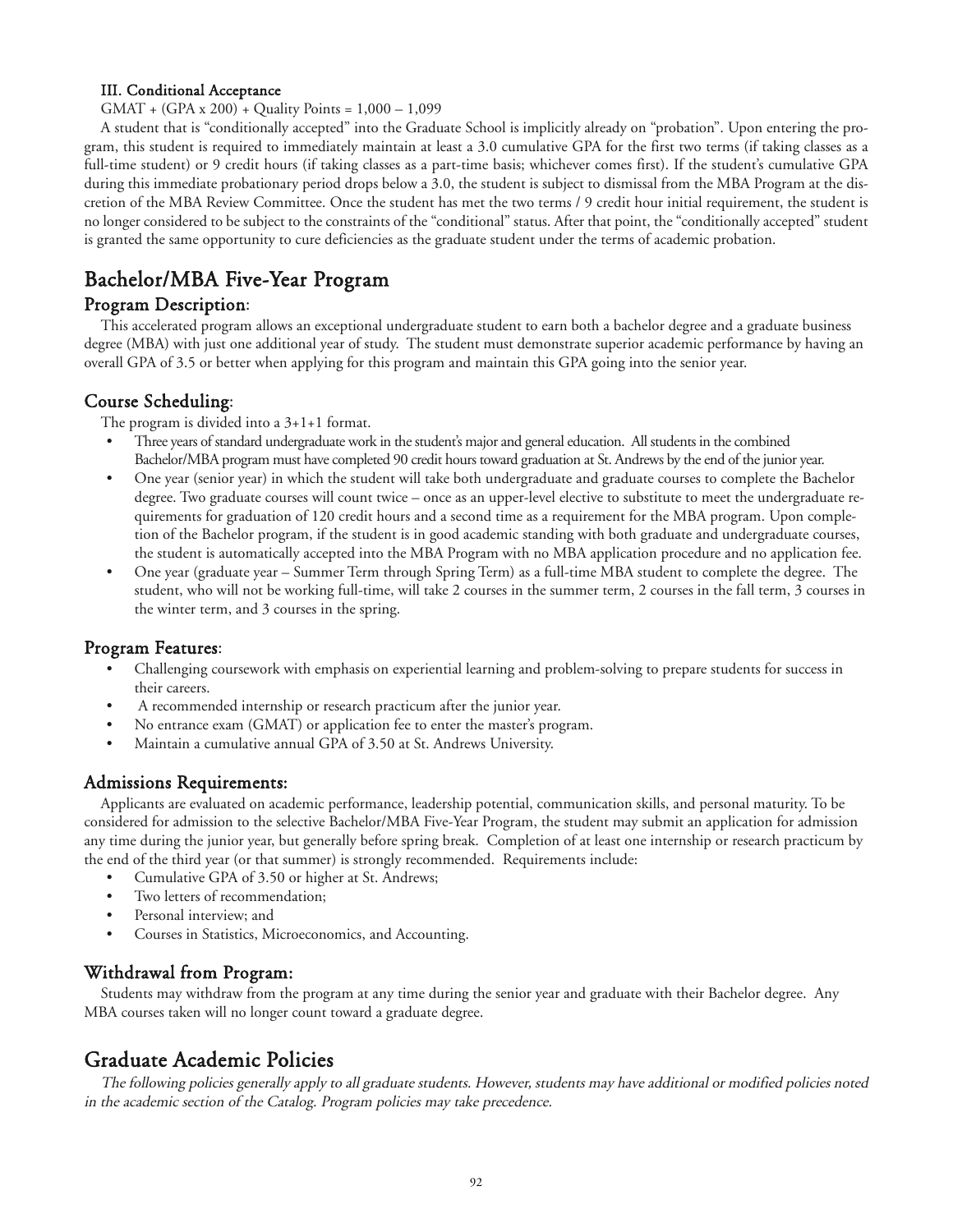### St. Andrews Community Honor Code

(Accepted by the St. Andrews Community, Spring 1996)

# Preamble

All members of the St. Andrews University Community must be responsible for their choices of behavior and make sure that these behaviors do not infringe upon other community members. The University has the authority and responsibility to establish rules and standards, which may require academic, moral, and ethical behavior that is considered above the standards of society at large. The principal responsibility for proper conduct rests with students, and as much as possible, they all are encouraged to resolve conflicts of individual rights and responsibilities themselves. The University will become involved, however, when a student cannot resolve a conflict her/himself; when there exists a reasonable basis to believe that local, state or federal laws have been broken; when there could be or is potential for personal harm or property damage; or when there exists a reasonable basis to believe that University conditions or policies have been violated. St. Andrews requires students to obey local, state and federal laws. The University does reserve the right to hold responsible those students whose behavior, either on or off campus, blemishes the University's general image or reputation, or otherwise evidences disregard for the safety, well-being or rights of others. If a student is involved in an illegal act off campus, the University does reserve the right to initiate disciplinary action.

#### Community Honor Code

I promise to be a contributing member of the St. Andrews Community and supportive of its mission: to be responsible for my choices of behavior, to be honest in all my academic endeavors, to be respectful of the property and person of others, and to live in harmony with the social and natural environments which sustain this community.

#### Full-time Status / Part-time Status

A student in the Graduate School of Business who is taking two (2) courses (6 credit hours) per term is regarded as a full-time student. A student taking one course per term (three credit hours) is regarded as a part-time student. Students accepted into the Bachelor/MBA dual degree program are regarded as full-time when taking a minimum of two (2) courses per term.

#### Transfer Policy

Students who are accepted into the Graduate School may transfer in no more than 6 credit hours from an MBA program from a regionally accredited college or University. The student must have earned a grade of at least a "B-" for each of the classes which are requested to be accepted for transfer credit. Any grade received from another institution will not be included in the St. Andrews grade point average. Additionally, these credits may not take the place of any of the following courses: Practicum I, Practicum II and MBA 685 - Strategic Thinking in Organizations. Furthermore, any MBA course taken from St. Andrews will not be considered for credit toward the MBA degree if the course was taken more than 7 years from the student's projected graduation date.

#### Student Academic Status

Each student will be evaluated on the following grading system:

| Letter<br>A  | Points<br>4 points                                                                                                                                                                                                                                         | Quality of performance<br>Superior performance |
|--------------|------------------------------------------------------------------------------------------------------------------------------------------------------------------------------------------------------------------------------------------------------------|------------------------------------------------|
| B            | 3 points                                                                                                                                                                                                                                                   | Average performance                            |
|              | 2 points                                                                                                                                                                                                                                                   | Below average performance                      |
| F            | $0$ points                                                                                                                                                                                                                                                 | Failure                                        |
|              | no points                                                                                                                                                                                                                                                  | Incomplete                                     |
|              | Incomplete is indicated on the final grade sheet if all class work has been completed except for a major paper or<br>the final exam has not yet been taken. An Incomplete must be removed by the end of the next term or it will be<br>computed as an "F". |                                                |
| IP           | An IP is indicated on the final grade sheet for a course that is still in progress (i.e. Practicum).                                                                                                                                                       |                                                |
| $\mathbf{X}$ | $1 \cdot 1 \cdot 1$ . $1 \cdot 1 \cdot 1$ . $1 \cdot 1 \cdot 1 \cdot 1$                                                                                                                                                                                    |                                                |

- NC A grade given for the non-credit courses, which indicates that a credit attempt was not acceptable. An NC grade earns no grade points and is not computed in the grade point average.
- R A grade given which indicates that a credit attempt was not acceptable. A "Retake" grade earns no grade points and is not computed in the grade point average.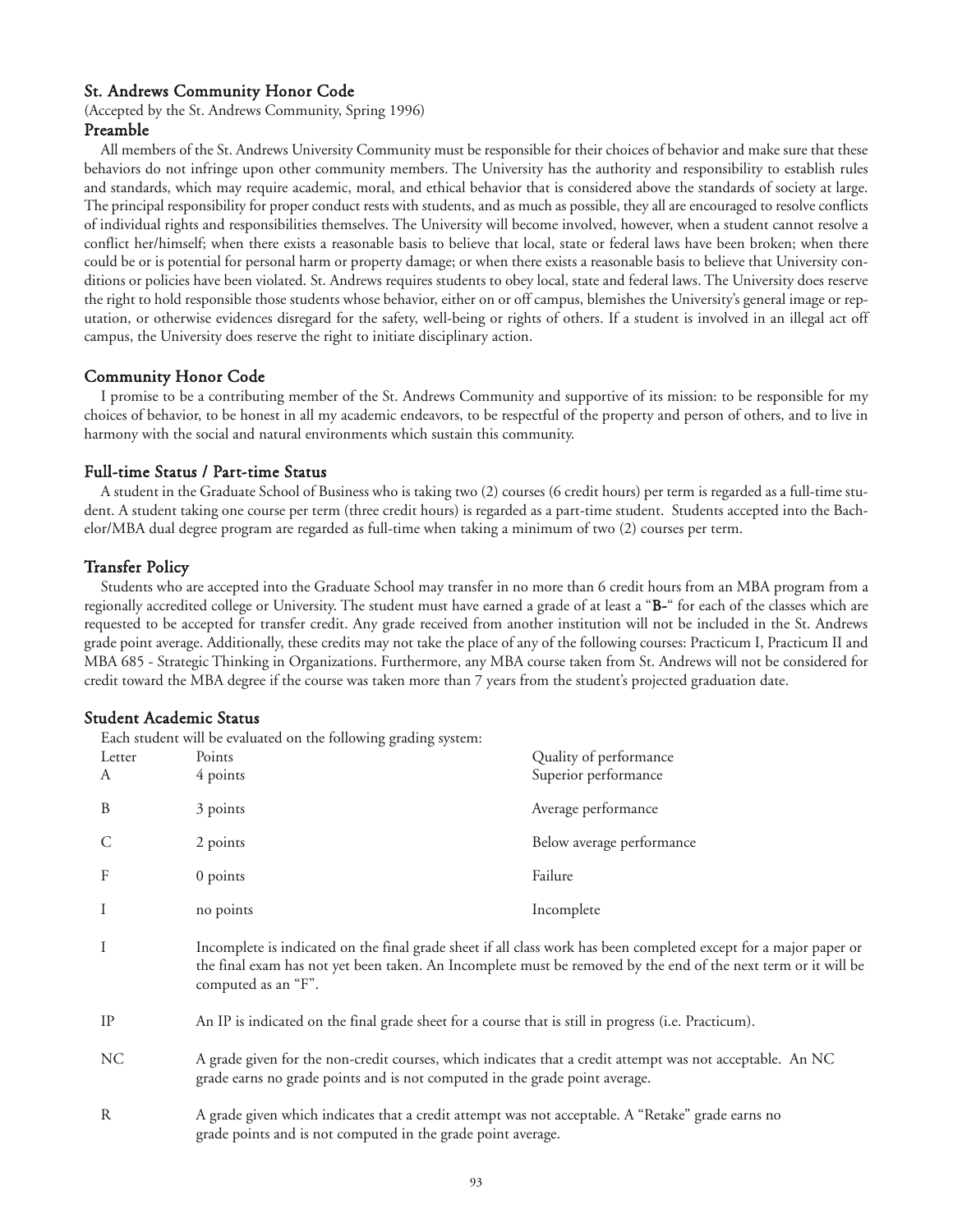- W Withdrawal is indicated on the final grade sheet if the student withdrew himself/herself from the class during the designated withdrawal period, completed the required paperwork, and paid the required fee. The grade is not computed in the grade point average. P A grade given for transferred credit No grade points are assigned but hours toward the degree are earned. WP/WF Withdraw Passing and Withdrawal Failing may be indicated on the final grade sheet if the designated With-
- drawal period is over and ONLY at the discretion of the instructor. No more than one (1) Withdrawal Failing grades is allowed during the MBA program. A WP/WF grade is not computed in the grade point average.

#### Grading System

| <b>GRADE</b> | RANGE              | QUALITY PTS.   |
|--------------|--------------------|----------------|
| A            | $100 - 90$ percent | 4 Grade Points |
| R            | 89 - 80 percent    | 3 Grade Points |
| C            | 79 - 70 percent    | 2 Grade Points |
| F            | below 69 percent   | 0 Grade Points |

### Forgiveness Policy

It is the policy of the Graduate School, that any student may retake a maximum of one course, in order to establish effective proficiency in that area. After completion, the student may then request grade forgiveness through the Registrar's Office. The previous course listing will remain on the transcript, but the grade will then change to "R"; thus it will not be computed in the final grade point average. The new grade obtained from repeating the course will be on the transcript and will be used for computing the final G.P.A. if it is higher or the same as the forgiven grade. If the new grade is lower than the first grade, both grades will remain on the transcript and both will be computed into the G.P.A. but only one of the two will be counted toward graduation.

### Probation

Students who maintain a minimum of 3.0 cumulative G.P.A. in graduate course work will be classified in "good standing". If a student falls below a 3.0 cumulative G.P.A. he/she will be placed on academic probation. By being classified as on "academic probation", the student is granted the opportunity to raise the cumulative G.P.A. to at least the 3.0 level, within two terms, 9 credits or the end of the degree requirements, whichever comes first. If the student fails to reach a cumulative G.P.A. of 3.0 he/she will be dismissed at the discretion of the MBA Review Committee from the program. No more than two courses with a grade of "C" are accepted toward graduation.

### Completion Requirements

Each student must earn a minimum of 36 graduate semester credits (12 classes) of which 30 must be earned at St. Andrews University. The degree must be completed within seven years of the date from which the first MBA class is completed at St. Andrews. Any exceptions to the time limit must be granted by the program's MBA Review Committee.

#### Academic Responsibility

While St. Andrews University makes every effort to advise and counsel students on their academic programs and academic requirements, it is the student who is ultimately responsible for fulfilling all requirements for his or her degree.

#### Academic Advising

The Director of the MBA Program is assigned to help the student with this responsibility. It is the student's responsibility to schedule advising appointments with the designated advisor as necessary to plan a course of study to complete a graduate program, or to discuss current academic questions and problems.

### Catalog of Entry

A student must fulfill the degree requirements set forth in the Catalog current during the student's first term enrolled in the graduate program at St. Andrews. Academic policies amended while a student is enrolled at St. Andrews may be applicable regardless of the policies stated in the Catalog at time of enrollment. The University reserves the right to modify requirements from those listed at the time of enrollment due to curricular exigencies. If a student is readmitted he/she re-enters under the Catalog in effect at the time of readmission.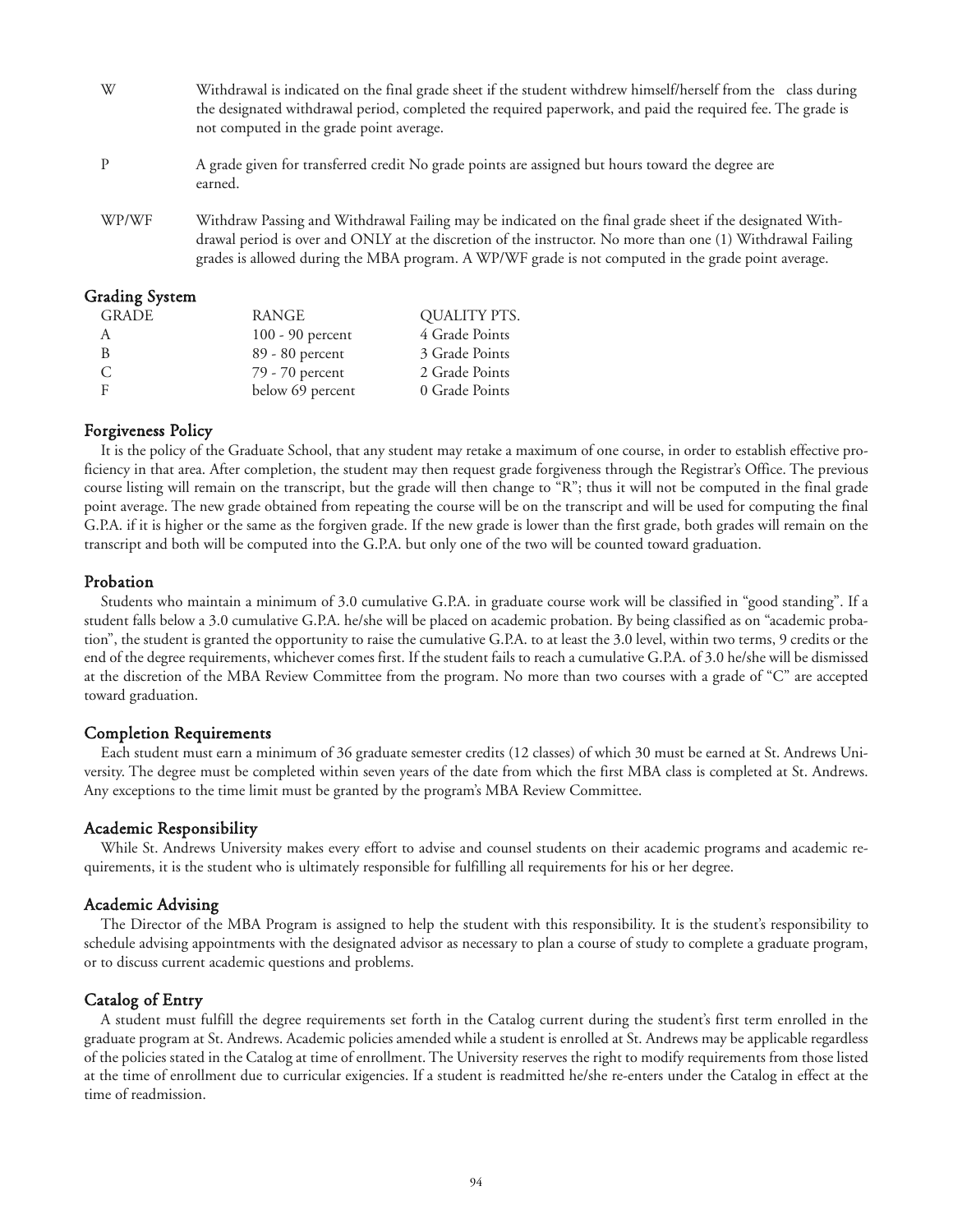#### Admissions Eligibility

Admission to a graduate program will remain effective for twelve months following the beginning of the term for which the acceptance has been made. Individuals who wish to enter after this period will normally be required to reapply. The subsequent admission decision will be based on the admission standards at the time of reapplication.

#### Registration

A student should confer with his/her academic advisor prior to registration. All students are expected to register each term at the time and in the manner specified by the Registrar.

#### Drop and Add

The drop and add period is limited, and is designated for each term by the Registrar on the official academic calendar. The official academic calendars are published on the Registrar's Web site.

When a course is dropped during the Drop/Add period that course is not reflected on the student's transcript. After the Drop/Add period has ended, a student must withdraw from any course he or she does not intend to complete in order to receive a status of "W".

#### Late Withdrawal

After the deadline for withdrawal a student may only withdraw from a course with the approval from the program's MBA Review Committee.

#### Choosing to stop attending a Class

A student who simply stops attending a class after the drop and add period will receive a grade of "F" for the course and will be financially responsible for all charges associated with the class. In that case the Registrar, in consultation with the faculty involved, will determine the last date of class attendance. See Refund Policy

#### Academic Review/Grade Challenge

A student may request a review of a final grade within thirty (30) days of assignment of grade. Such a request must be submitted in writing to the Chief Academic Officer and shall state the reason(s) for believing the grade to be unjust. If the Chief Academic Officer determines that the student has reasonable grounds for requesting a review, a committee of faculty members will be appointed to conduct a review. The Chief Academic Officer will notify the student, in writing, of the final decision.

An Academic Review Committee has the sole responsibility to determine the justness of the disputed grade. It may not properly make any recommendation beyond that point.

The student who requests an academic review of a final grade bears the burden of proof in establishing that the grade was undeserved. Failing to prove by preponderance of the evidence, the grade must stand as assigned by the faculty member. The presumption is always that the faculty member assigned the grade for good cause and without bias.

# Policies Governing University Services

### Student's Right to Privacy

The faculty and staff will make every effort to maintain a student's right to privacy. In ordinary circumstances, only certain information can be disclosed without the student's written permission. They include:

- A. Name
- B. Course of study
- C. Current enrollment status
- D. Full or part time
- E. Participation in officially recognized activities
- F. Dates of attendance
- G. Degrees and awards received

A student may request that the above information not be released by contacting the Registrar and the Dean of Students. The University will cooperate with police and federal/state officials as accorded in the law.

# Student Finances

#### Financial Policies

St. Andrews University is a privately endowed non-profit institution. All educational and operational income is derived from endowment funds, tuition fees, gifts, foundations, business and philanthropic contributions. The student actually pays only a portion of his/her educational expenses.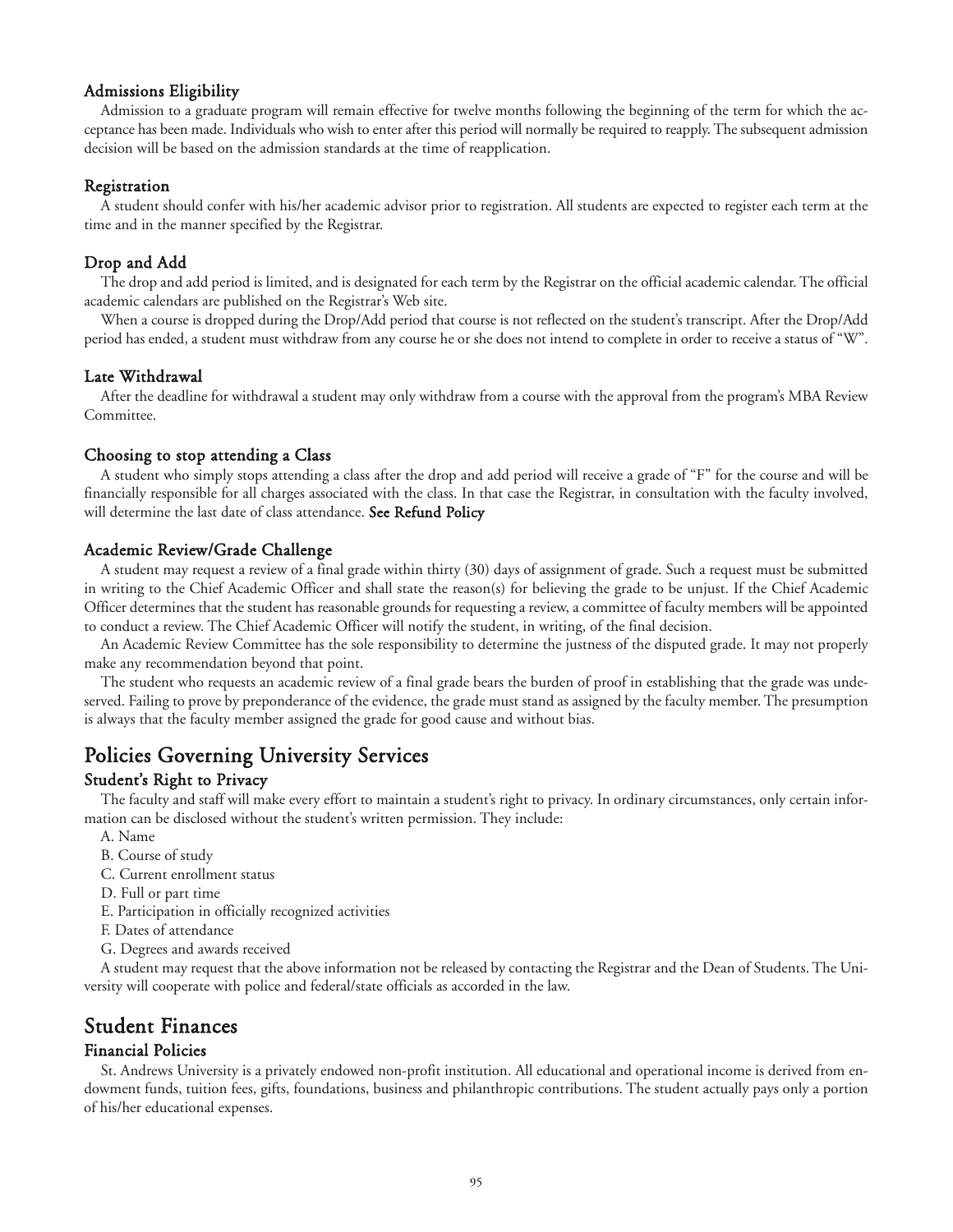#### Paying Tuition and Fees

Tuition and fees are payable in full to the Business Office before the beginning of each term. Payments of tuition and fees may be made by cash, check (personal or business), money order, or credit card including Master Card and Visa. Payment may be made by mail or in person in the Business Office between the hours of 8:00 a.m. and 5:00 p.m. Monday through Friday. Credit card payments are also accepted by phone.

Fees charged by the University may be adjusted at any time by the Board of Trustees.

When practicable, advance notice of any change will be given.

At the time of application for admission, the student (resident or non-resident student) submits an application fee of \$50 (\$75 for international). This fee is a non-refundable service charge to cover a portion of the cost of processing the application. An advance deposit of \$200, which is applicable to tuition is required.

One hundred percent (100%) of the deposit is refundable if written notification of cancellation is received by St. Andrews University at least thirty days before registration. The housing deposit is non-refundable after 30 days prior to the first day of classes.

Students who have an interest in student housing should consult the general college catalog for information about residential housing.

Periodically, campus property will be inspected and damage charges may be assessed.

Any student involved will be billed directly for his proportionate share of the damages.

Lab fees are required where applicable and are non-refundable.

#### Official Notice

Students are hereby officially notified that the registration and enrollment process is not complete until all tuition, fees and other charges are paid in full. If payment is not made in full, other alternative arrangements must have been made which are accepted and acknowledged by the University.

Students personally guarantee and are responsible for all obligations to the University for tuition, fees and other charges.

Any student who has an outstanding balance due the University is officially given notice that the University will withhold granting degrees and issuing grades, and discontinue the release of official transcripts and academic records until all balances are paid in full.

#### General Regulations

Regardless of the method of payment selected by the students, other conditions and requirements which apply to all University bills are as follows:

- 1. All bills are due and payable at the beginning of each term. After financial aid contributions are credited, a finance charge will be charged on the remaining unpaid balance.
- 2. If any payments are due St. Andrews University, the student will receive no grades; be given no transcripts, degrees, or letters of recommendation; nor will the student be permitted to register for the following term until all financial obligations have been settled in the Business Office.
- 3. St. Andrews University assumes no responsibility for personal property of the student.

#### Student Fees per Term

Tuition and fees for each class in the MBA program for the 2014-2015 academic year are \$600 per credit hour, with each course worth three credit hours. The 36-hour MBA program is scheduled so that a student who is continuously enrolled can complete the 12 required courses to meet the degree requirement in as little as 18 to 21 months.

#### Tuition: \$600.00/credit hour or \$1800.00 per 3 hr course

Once the student is accepted into the program, an immediate non-refundable deposit (to be applied toward tuition) of \$200 will be required of the student to secure a place in the class as indicated in section IA.

#### Graduation Fee

A graduation fee of \$289 will be due at the beginning of the student's final term.

#### Incomplete Fee

A fee of \$25 is required when a student applies for a grade of "Incomplete."

#### Technology Fee

All courses offered via internet are subject to a supplemental \$66 per credit hour technology fee.

#### Refund Policy

Registration in the University is considered a contract binding the student for charges incurred.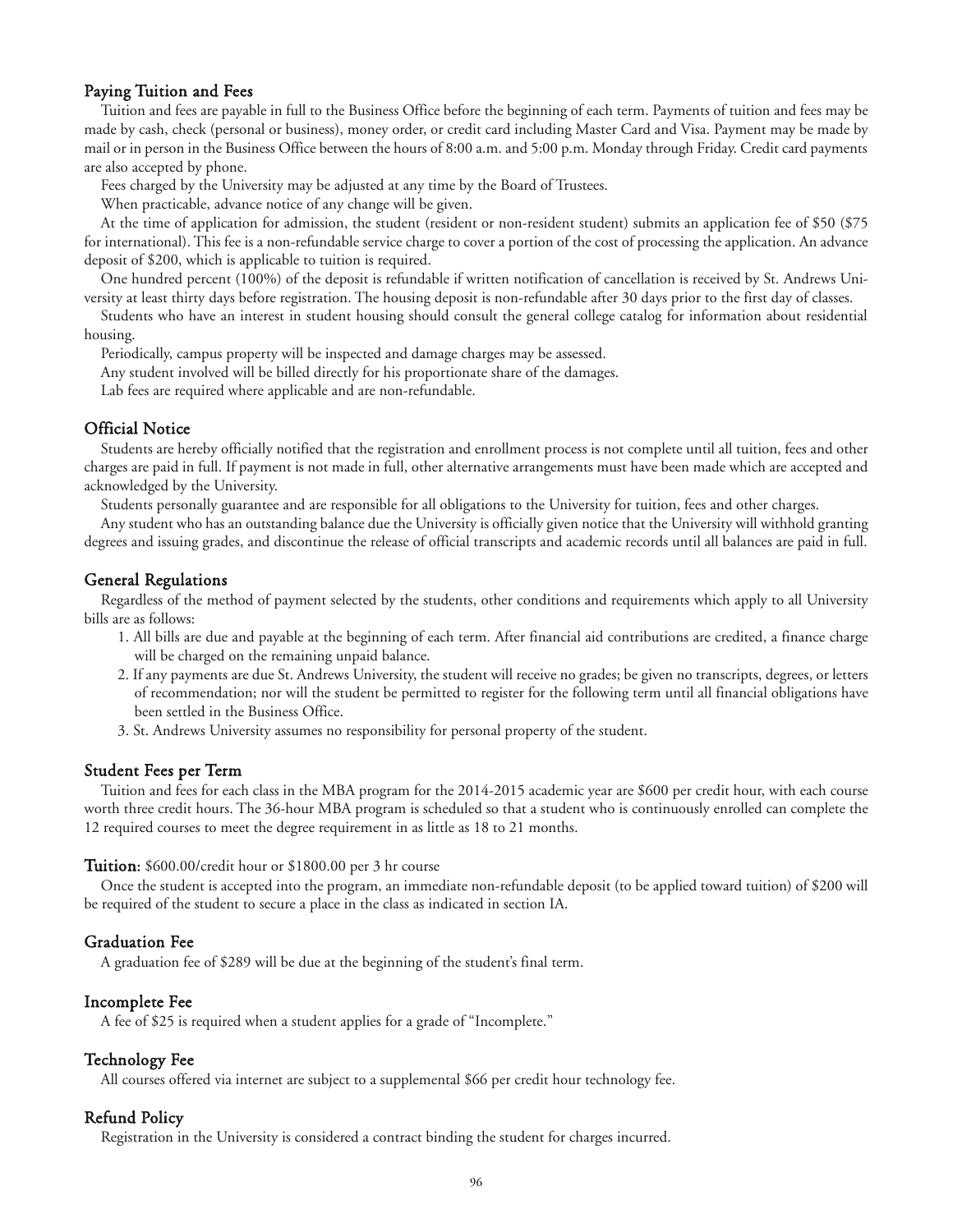#### Students Who Receive Federal Title IV Aid

Federal Funds are awarded to a student under the assumption that the student will attend the institution for the entire period for which the assistance is awarded. When a student ceases academic attendance prior to the end of that period, the student may no longer be eligible for the full amount of Title IV, HEA program funds that the student was schedule to receive. Federal regulations require educational institutions to have a written policy for the refund and repayment of federal aid received by students who withdraw during a term for which payment has been received. These policies are effective only if the student "completely terminates enrollment" or stops attending all classes.

#### Repayment of Unearned Title IV Student Financial Aid Policy

The amount of Title IV aid that a student must repay is determined via the Federal Formula for Return of Title IV funds as specified in Section 484B of the Higher Education Act. This law specifies the pro-rated amount and the order of return of the Title IV funds to the programs from which they are awarded.

The amount of Title IV aid earned is determined by multiplying the total Title IV aid (other than FWS) for which the student qualified by the percentage of time during the term that the student was enrolled, up to 60% of the enrollment period. If less aid was disbursed than was earned, the student may receive a late disbursement for the difference.

If more aid was disbursed than was earned, the amount of Title IV aid that must be returned is determined by subtracting the earned amount from the amount that was disbursed.

The responsibility for returning unearned aid is allocated between the school and the student. The post withdrawal calculation is performed to determine the portion of disbursed aid that could have been used to cover school charges and the portion that could have been disbursed directly to the student once school charges were covered. St. Andrews University will distribute unearned aid back to the Title IV programs as specified by law. Funds will be returned within 30 days of the date the institution becomes aware of a student's withdrawal. If the student received

Title IV aid in excess of the amount earned, the student may owe a refund to the appropriate agency.

#### Refund Policy

The size of the faculty and staff and other commitments of the University are based upon the enrollment at the beginning of the term. The fees collected are used to meet these commitments. After appropriate allocations are made to affected programs, a financial obligation from the student to St. Andrews University may result, which is payable at the time of the student's withdrawal. Students who withdraw must notify the Director of the MBA Program or the Registrar's Office.

The refund policy for the MBA program provides for a 50% refund until the end of the drop/add-fee period. A student will receive a 25% refund thereafter through the end of the first 25% of class time. After 25% of the term has passed, no refunds will be made.

#### Veteran's Benefits

St. Andrews University is approved by the State of North Carolina's Department of Veterans' Affairs for the training of Veterans and Servicemen/women on active duty. Students who may be eligible for veteran's benefits are urged to contact the Registrar's Office at St. Andrews or the U.S. Department of Veterans' Affairs at www.gibill.va.gov. No certification of training will be made until registration is completed each semester. Financial arrangements for tuition and other expenses can be made through the Business Office. It is the veteran's responsibility to report any changes in status that may affect his benefits (e.g., course load, course failure). If a student, who is receiving veteran's benefits, is placed on academic probation and fails to reach a cumulative G.P.A. of 3.0 within two terms, 9 credits or the end of the degree requirements, all veteran's benefits will be terminated.

#### Financial Aid

Applicants may apply for financial aid by using the Free Application for Federal Student Aid (FAFSA). Federal subsidized and unsubsidized student loans are available to eligible students. Contact the St. Andrews University Financial Aid Office for additional information. (910-277-5561.

#### MBA Curriculum and Course Requirements

The mission of the St. Andrews University's Graduate Program in Business is to provide an MBA Program which focuses on the interdisciplinary nature of business practices. Through the faculty's synthesis of contemporary academic and applied practices that are essential for successful management of limited resources in changing global environments, the program will capitalize on its ability to blend proven traditional methods of teaching with state of the art technologies. These technologies will be oriented specifically toward improving managerial problem-solving capabilities.

#### Learning Outcomes for the MBA Program

1 Functional Business Knowledge: Students will demonstrate their competence in functional areas of the business disciplines and demonstrate an ability to integrate the functional areas of business.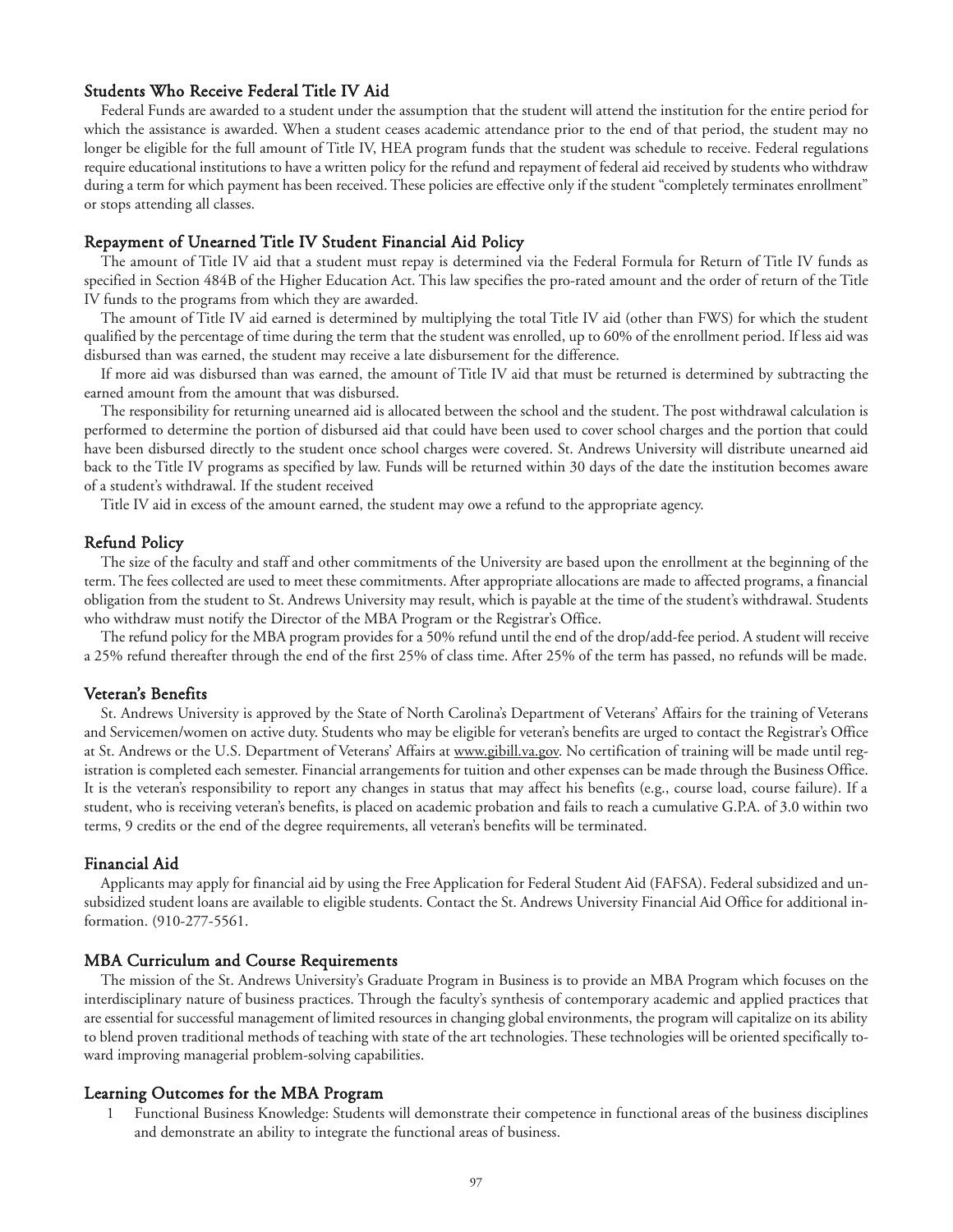- 2 Communication Skills: Students will demonstrate the expertise to lead, influence, and persuade others through effective written and oral communication
- 3 Teamwork Skills: Students will demonstrate an understanding of the skills necessary to foster team effectiveness for making balanced, innovative business decisions and accomplishing goals in a business environment.
- 4 Ethical Reasoning: Students will demonstrate an ability to recognize and evaluate ethical dimensions of business decisions, probable outcomes, and effects on stakeholders.
- 5 Critical and Strategic Thinking: Students will demonstrate the ability to approach and analyze complex problems both systematically and creatively.

#### MBA Course Requirements: Management

- MBA 605 Information Systems Management
- MBA 613 Financial Reporting
- MBA 627 Global Economic Environment
- MBA 630 Quantitative Research Methods
- MBA 635 Marketing Philosophy & Management
- MBA 642 Innovation, New Products & Services & E-Commerce
- MBA 645 Topics in the Legal & Ethical Environment of Business
- MBA 657 Financial Decision Making
- MBA 675 Human Behavior in Organizations
- MBA 680 Practicum I
- MBA 681 Practicum II
- MBA 685 Strategic Thinking in Organizations

(Note: MBA 613 Financial Reporting is a prerequisite for MBA 657 Financial Decision Making. MBA 680 & 681: Practicum I & II and MBA 685 are to be completed as the last set of courses in the MBA program.)

# MBA Course Descriptions

#### MBA 605 Information Systems for Management Decisions 3 Credits 3 Credits 3 Credits

In this course the student will develop or enhance their skills with various office technology software packages, which are fundamental to a computerized information system. The student will learn about the corporate information system and major issues that relate to the information system, such as decision making, security, privacy, ethics, technologies, project management, team skills, etc. Both individual and team projects are stressed. Prerequisite: An introductory computer course in which the student has developed basic file management, word processing, and spreadsheet skills in creating and formatting neat tables, graphs, and documents. Offered annually

#### MBA 613 Financial Reporting 3 Credits 3 Credits

This course integrates accounting, economic theory and empirical research into a framework of financial analysis. It is designed to permit MBA students to understand the process which generates financial statements and to be able to locate and use both published and unpublished financial information. The tools of financial analysis are provided in the context of current financial reporting. Offered annually

#### MBA 627 Global Economic Environment 3 Credits 3 Credits

Economics helps managers acquire a broader understanding of the factors that influence the demand for a firm's product. Knowledge of economics also equips the manager to deal with events that are external to the firm such as waves of consumer and business confidence, and changes in monetary, fiscal, and trade policies. Managers who understand how markets work at the firm, industry, and global economy levels are well prepared to make decisions in a dynamic environment. Offered annually

#### MBA 630 Quantitative Research Methods for Business 3 Credits 3 Credits 3 Credits

Strategic decisions in organizations must be based in part on information that is subject to cross-verification and validation. This course will introduce students to the methods, strategies, and analysis options available to business researchers. Emphasis will be given to methodological foundations of correlative and experimental research designs including hypothesis testing, sampling methods, and statistical analyses. Offered annually

#### MBA 635 Marketing Philosophy and Management 3 Credits 3 Credits

Marketing has evolved in recent years from a mere function of the organization to a business philosophy permeating all levels of the organization. An important objective of organizations is to satisfy the needs of existing and potential customers by meeting or exceeding expectations. In order to accommodate consumer needs efficiently, an organization must recognize the potential consumer (segmentation and targeting), and tailor the design, price, promotion and placing of offerings to most optimum levels. Offered annually

98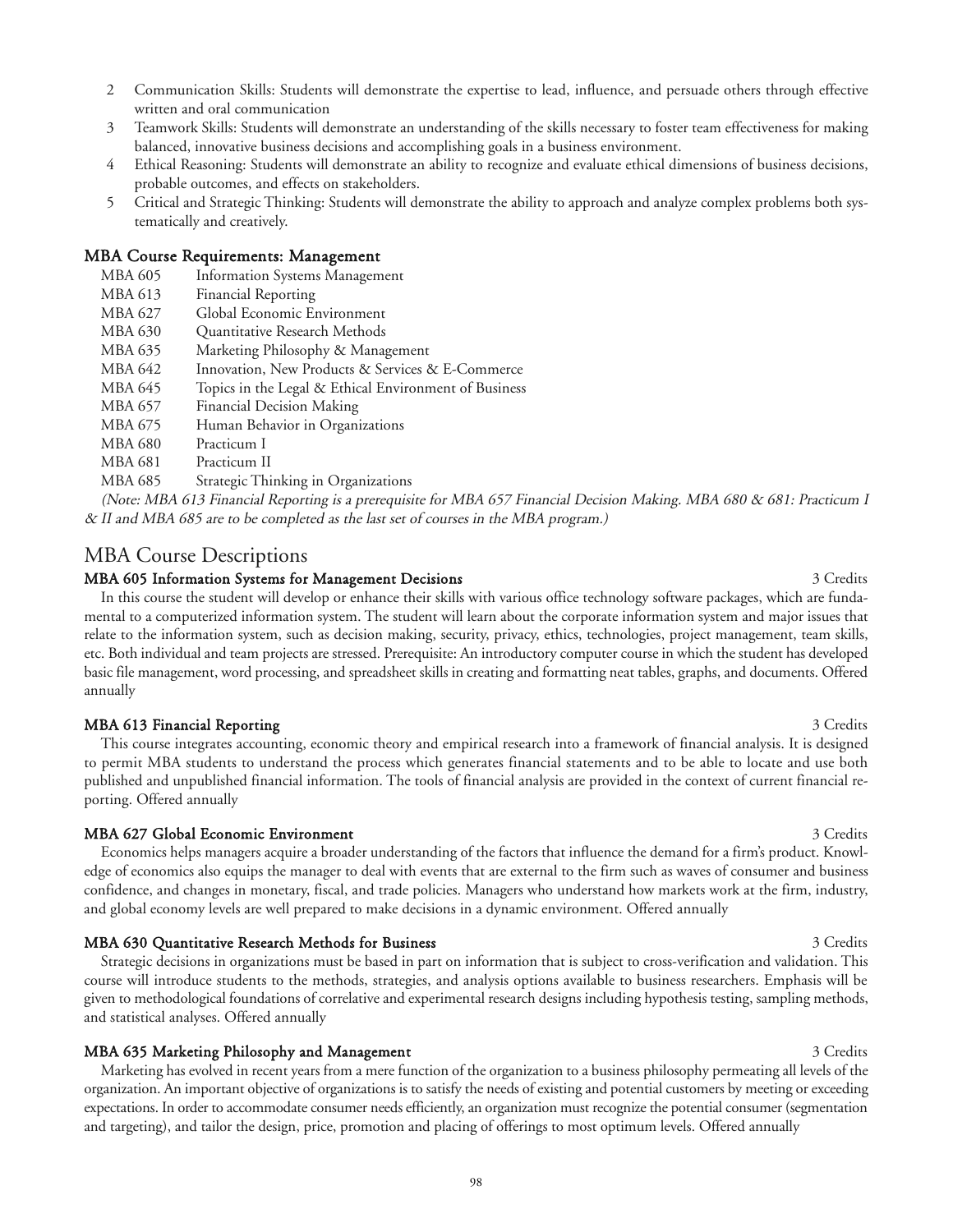#### MBA 642 Innovation, New Products & Services, & E-Commerce 3 Credits 3 Credits

The viability of a business entity is based in part on its ability to innovate by marketing new products and/or services to accommodate rapid changes in tastes, technology, competition and E-Commerce distribution. The innovation concepts will include breaking free from tradition, while thinking outside the box, and the emerging technological trends necessary to be competitive in E-Commerce. Students will also be introduced to the new product processes of idea generation, consumer research and R&D interface, concept and product testing, product launch, and product life-cycle management. Offered annually

# MBA 645 Topics in the Legal and Ethical Environment of Business 3 Credits 3 Credits

This course examines current topics related to business law and ethics, including international issues. Topics are covered through a discussion of cases, and business situations, including legal, ethical, social, and philosophical aspects. A strategic understanding of how legal and ethical issues affect managerial decision-making is stressed. Offered annually

# MBA 657 Financial Decision Making 3 Credits 3 Credits 3 Credits 3 Credits 3 Credits 3 Credits 3 Credits 3 Credits 3 Credits 3 Credits 3 Credits 3 Credits 3 Credits 3 Credits 3 Credits 3 Credits 3 Credits 3 Credits 3 Credit

This course explores the advanced theoretical concepts and practical applications associated with corporate finance in general and specifically on capital budgeting and the long-term financing of investment alternatives. Under the assumption of an environment of capital rationing, a particular emphasis is placed on improving decision making through the integrated application of the many aspects of the capital budgeting process to include: forecasting relevant after-tax cash flows, applying a cost of capital to assess project viability and planning to maintain an ideal capital structure while seeking the maximization of shareholder wealth. (Prerequisite: MBA 613 Financial Reporting) Offered annually

# MBA 675 Human Behavior in Organization 3 Credits 3 Credits

This course examines the principles and practices pertaining to human behavior and organizational development. Motivation and leadership issues are studied as they impact the organization and the individual; in turn, the characteristics of individuals and group dynamics are considered as they impact organizational performance. Specific topics relate to micro and macro organizational behavior. Offered annually

# MBA 680 & 681 Practicum I & II: An Integrated Consulting Project 6 Credits 6 Credits

A two term team based project that provides students with professional career-related experience. It is designed to synthesize knowledge and direct it towards the investigation of a specific business problem. This is not an internship but an actual consulting project staffed according to client needs and student skills. Projects are chosen from problems that corporate sponsors request students to solve. (Note: MBA 680, 681, and 685 are to be completed as the last set of courses in the MBA program.) Offered annually

# MBA 685 Strategic Thinking In Organizations 3 Credits 3 Credits

Through this capstone course, the student uses a process of strategic planning by drawing together the knowledge from various functional areas of an organization to enhance analysis of business in profit and non-profit settings. The course examines the vast array of strategic management tools that enable managers to evaluate traditional and contemporary strategies in an attempt to develop a strategic planning process. This course emphasizes the interacting and diverse interests of shareholders, managers, customers, employees, and the broader societal stakeholders of the organization. Finally, the role of politics and leadership style are examined in the implementation of strategy. (Note: MBA 680, 681, and 685 are to be completed as the last set of courses in the MBA program.) Offered annually

# Undergraduate Curriculum

All departments will occasionally offer courses taught by their appropriate professors using the X90, X95, X98 and X99 series: per example: Biology 295 Internship in Biology. Courses numbered 0XX do not count toward meeting graduation requirements.

# Special Studies, Practica, Internships & Guided Independent Studies 190, 290, 390, 490 Special Studies 1-4 credits

These are courses which are not regularly taught but which are offered when a unique combination of faculty and student interests suggests that an important learning experience may occur. Class size is small, therefore students must assume greater responsibility for preparation for and conduct of the course. Credit and prerequisites as announced.

# **195, 295, 395, 495 Internships** 11-4 credits 11-4 credits

A work experience with some external agency supervised by a professional in the career area. Prerequisites: permission of the site supervisor, faculty sponsor, and University internship coordinator; and minimum overall G.P.A. of 2.5.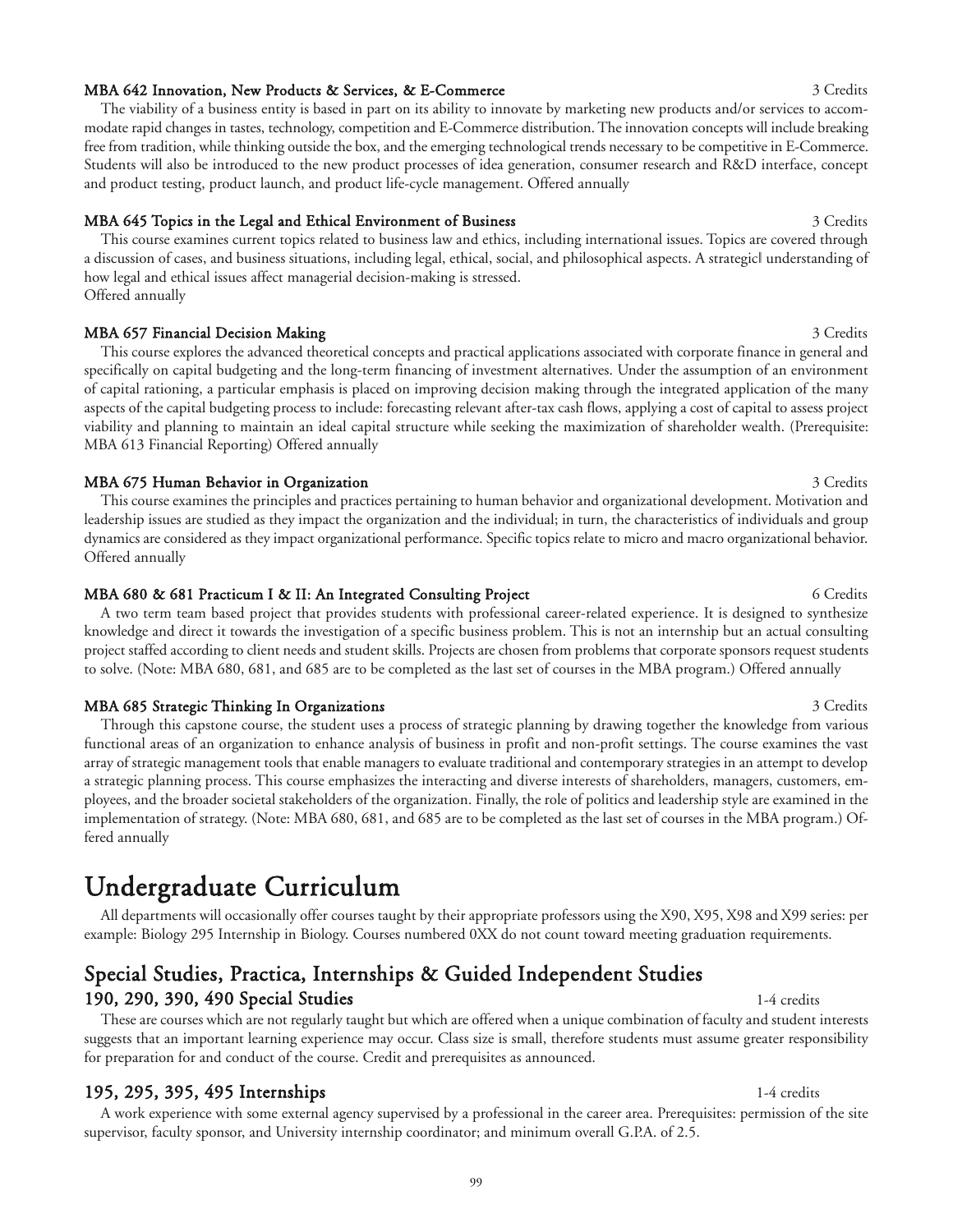# 497 Departmental Honors

Unless otherwise specified by a particular department, students wishing to graduate with the designation "honors in (the major)" must successfully complete no fewer than 6 and no more than 12 credits of 497 Independent Study covering work in at least two regular terms and culminating in the presentation and defense of an honors thesis or project. (For further information, see the section of the catalogue entitled Academic Honors and Departmental Honors.)

## 198, 298, 398, 498 Research/Teaching Practicum 1-4 credits 1-4 credits

As a research practicum, this course provides an outlet for a student-directed special project. As a teaching practicum, this course provides the student with experience as a teaching assistant. Credits and prerequisites as determined by the faculty member.

# 199, 299, 399, 499 Guided Independent Studies 199, 2008 1-4 credits

These courses enable students to perform undergraduate research for credit; thus the student interested in a GIS should contact the faculty member to inquire about research possibilities, many of which may result in presentations or publications. Credit and prerequisites as determined by faculty member. Courses numbered at the 300- and 400-levels are restricted to juniors and seniors except by permission of the instructor.

# Art Courses

## ART 120 Art History I: Prehistory to Medieval 1.5 credits 1.5 credits

Students will gain an informed understanding and appreciation for the history of art as a visual history of ideas which express cultural values within changing pre-historical and historical contexts. Periods studied include the Paleolithic through the Medieval Period. Open to freshmen and non-majors. ART 120 is required of majors. Offered annually in the Spring semester

### ART 121 Art History II: Renaissance to Impressionism 1.5 credits 1.5 credits

Students will gain an informed understanding and appreciation for the history of art as a visual history of ideas which express cultural values within changing historical contexts. Periods studied in this course include the Renaissance through Impressionism. Open to freshmen and non-majors. ART 121 is required of majors. Offered annually in the Spring semester

### ART 146 2-D Design 4 credits

An introduction to the fundamental elements and principles of design (line, color, texture, value, unity, balance, rhythm, etc.) as these are related to the two-dimensional arts (drawing, painting, and computer art). A combined lecture and studio format introduces the student to general design concepts through specific projects in a variety of media. With ART 223, this course serves as a foundation for further and more advanced work in the visual arts. Open to freshmen and non-majors. ART 146 is required of majors. Offered annually in the Spring Semester

### ART 147 3-D Design 4 credits

An introduction to the fundamental elements and principles of design (line, color, texture, value, unity, balance, rhythm, etc.) as these are related to the three-dimensional arts. A combined lecture and studio format introduces the student to general design concepts. Students will explore a wide variety of three-dimensional media through specific problems and projects. This course serves as a foundation for further and more advanced work in the three-dimensional arts. Open to freshmen and non-majors. ART 147 is required of majors. Offered annually in the Fall semester

### ART 223/323/423 Drawing I, II, III 11 12 12 12 13 13 14 14 14 14 15 16 17 18 19 19 19 19 19 19 19 19 19 19 19 1

Students will develop drawing skills at introductory, intermediate and advanced levels. The controlled use of line, form and value, texture and composition are emphasized using a variety of wet and dry media. ART 223 is required of majors. More advanced work is available in ART 444. Offered annually in the Fall semester

### ART 225/325/425 Sculpture I, II, III 4 credits each and the set of the set of the set of the set of the set of the set of the set of the set of the set of the set of the set of the set of the set of the set of the set of t

Students will develop sculpture making skills at the introductory, intermediate and advanced levels. Emphasis will be placed on three-dimensional modeling, assemblage, carving and casting techniques in a variety of media. Prerequisite: ART 147 or permission of instructor. More advanced work is available in ART 444. Offered annually in the Spring semester

### ART 226/326/426 Painting I, II, III 11 12 12:00 12:00 12:00 12:00 12:00 12:00 12:00 12:00 12:00 12:00 12:00 12:00 12:00 12:00 12:00 12:00 12:00 12:00 12:00 12:00 12:00 12:00 12:00 12:00 12:00 12:00 12:00 12:00 12:00 12:00

Students will gain painting skills at the introductory, intermediate and advanced levels. Emphasis will be placed on the techniques and materials of painting. This course is taught in oils and acrylics in alternating years. Prerequisites: ART 223 or 146 or permission of instructor. More advanced work is available in ART 444. Offered annually in the Spring semester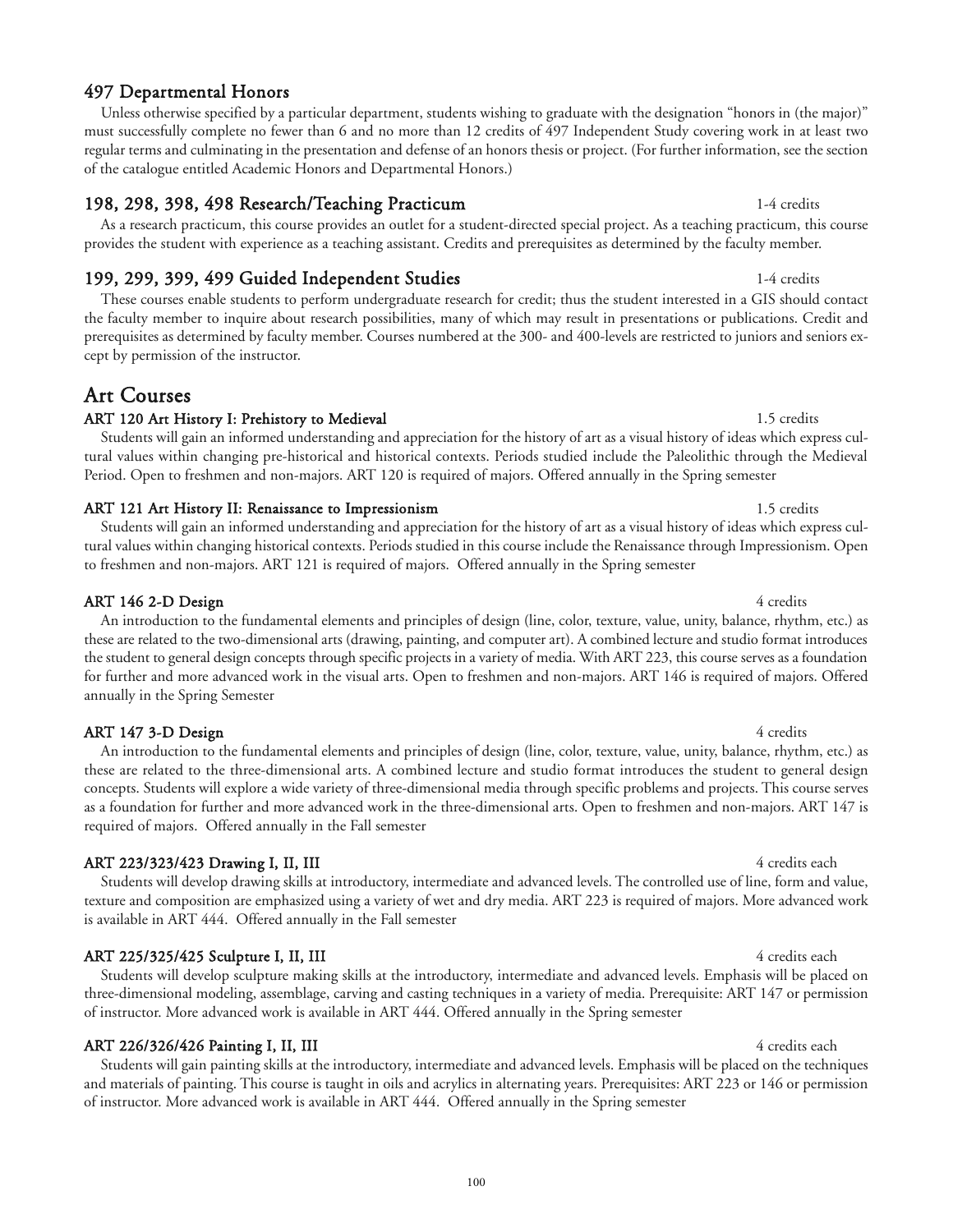#### 101

## ART 228/328/428 Ceramics I, II, III 4 credits each and the set of the set of the set of the set of the set of the set of the set of the set of the set of the set of the set of the set of the set of the set of the set of th

Students will learn methods and techniques used in the creation of ceramic art at the introductory, intermediate, and advanced levels. Emphasis will be placed on developing, manipulation, modeling and construction skills. Prerequisite: ART 147 or permission of instructor. More advanced work available in ART 444. Offered every other year

# ART 361 Seminar in Modern Art 1.5 credits

Students will gain understanding of the modern and post-modern era through an investigation of the art of the 20th century. The study of art criticism will be integral to the topical analysis of art created during this period. Prerequisite: ART 120, 121 or permission of instructor. ART 361 is required of majors. Offered every other year

# ART 444 Advanced Studies in Art 4 credits each and the studies of the studies of the studies of the studies of the studies of the studies of the studies of the studies of the studies of the studies of the studies of the st

Students will build body of advanced work in one of the chosen media:

Drawing, Painting, Sculpture, Computer Art, or Ceramics. This course may be taken multiple times. Prerequisites: levels I, II, and III of the medium chosen and the instructor's approval. Offered as needed

# ART 456 Art Portfolio 1.5 credits 1.5 credits 1.5 credits 1.5 credits 1.5 credits 1.5 credits 1.5 credits 1.5 credits 1.5 credits 1.5 credits 1.5 credits 1.5 credits 1.5 credits 1.5 credits 1.5 credits 1.5 credits 1.5 cred

The student will prepare a résumé and slide portfolio of his or her artwork. Workshops, lectures and demonstrations will enable students to compile materials for job applications and/or graduate school. ART 456 is required of majors. Offered as needed

# ART 457 Senior Show 1.5 credits

This course is required of all senior art majors. The student will create a senior art exhibit. Emphasis will be placed on the content and quality of works shown, professional gallery/visual presentation and a final oral presentation. ART 457 is required of majors. Offered as needed

# Asian Studies Courses

### AS 101 Introduction to Asia and the set of the set of the set of the set of the set of the set of the set of the set of the set of the set of the set of the set of the set of the set of the set of the set of the set of the

The civilizations of India, China, and Japan are presented in historical perspective. Korea, selected cultures of Southeast Asia, and the Islamic world are also included. The course is not designed as an attempt at a comprehensive survey, but rather as a series of more intensive investigations into a selected number of interrelated themes, ideas, and developments in Asia. The first term will be devoted to the traditional period and will include studies of artistic, religious, literary, philosophical, and political achievements and challenges.

### AS 102 Introduction to Asia and the Second Second Seconds of Asia 3 credits and 3 credits of  $\beta$  and  $\beta$  credits

The second term will examine the modern period, from Western contacts to the present, emphasizing the same interdisciplinary perspectives. Original texts, guest speakers, and multimedia materials will be utilized whenever possible.

# Biology Courses

# BIO 101 Introductory Topics in Biology 4 credits 4 credits 4 credits

This course explores basic principles of biology that relate scientific literacy to the non-scientist. (Three hours of laboratory and three hours of lecture per week.) Offered Fall and Spring semesters.

### BIO 201 Concepts in Biology I 4 credits

A concept-oriented course in biology that introduces students to rudimentary principles of biological building blocks and macromolecules, cellular organization and reproduction, evolution, Mendelian Genetics. (Three hours of laboratory and three hours of lecture per week.) This course satisfies the Natural Sciences breadth, but is intended for science majors. Offered annually in the Fall semester

# BIO 204 Concepts in Biology II 4 credits

Second semester course in introductory biology, with emphasis on the evolution and ecology of different groups of organisms. (Three hours of lecture and 3 hours of laboratory per week) Offered annually in the Spring semester.

# BIO 221 Human Anatomy and Physiology I 4 credits 4 credits

This course is an introduction to the structure and function of the major organ systems of the human body. The first semester course will focus on the following systems: integument, skeletal, muscular, nervous, endocrine, and reproductive. Particular emphasis will be placed upon the integrative action of these systems. The lab is devoted to exploring these concepts through experimentation, dissections, and computer simulations. (Three hours of lecture and three hours of lab per week.) Offered annually in the Fall semester.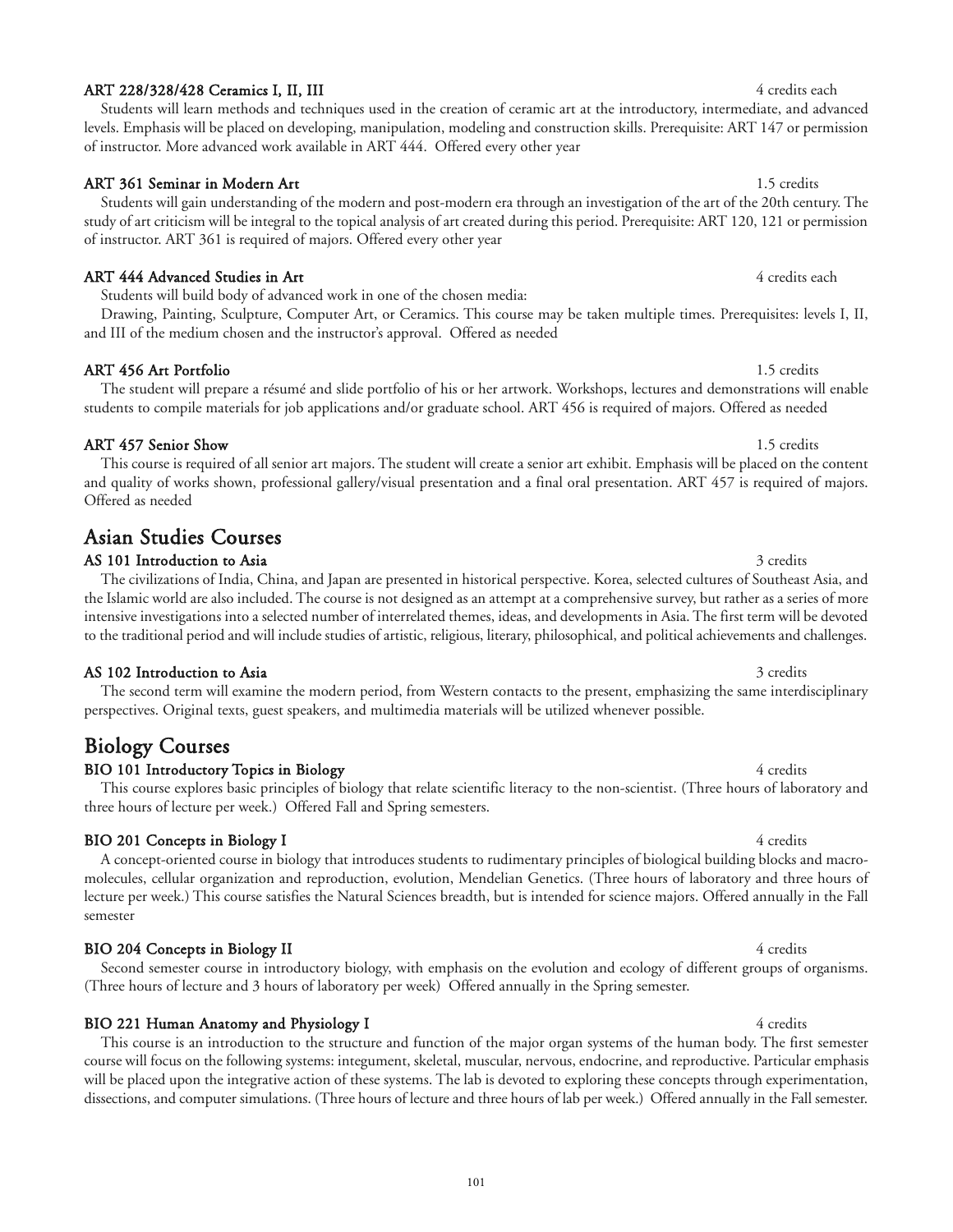#### 102

#### BIO 222 Human Anatomy and Physiology II 4 credits 4 credits

#### This is the second semester course exploring the structure and function of the major organ systems of the human body. This course will focus on the following systems: cardiovascular, lymphatic, respiratory, digestive, and renal. Particular emphasis will be placed upon the integrative action of these systems. The lab is devoted to exploring these concepts through experimentation, dissections, and computer simulations. (Three hours of lecture and three hours of lab per week.) Prerequisite: BIO 221. Offered annually in the Spring semester

BIO 307 Ecology 4 credits A survey of the basic concepts, principles and methods of ecology; the subdiscipline of biology dealing with organisms, their interactions with the physical environment and other organisms, and the results of such interactions over time. Ecology is a math-intensive discipline; students will collect data, create and analyze graphs, and do word problems. (Three hours of laboratory and three hours of lecture per week.) Prerequisites: BIO 204, MAT 225 or 221 or permission of instructor. Offered annually in the Spring semester.

#### BIO 310 Genetics 3 credits 3 credits

#### Genetics is the study of heredity, studied from different, yet integrated, perspectives. The first is a more historical approach (Mendelian Genetics), the second is the heredity of environmental dynamics over time (population genetics), and the last examine genetics at a more molecular level (molecular genetics). Additionally, the class offers opportunities to examine the effects that current genetic discoveries are having on individuals, society, and decision-making. (Three hours of lecture per week.) Prerequisite: BIO 204. Offered annually in the Fall semester.

#### BIO 330 Advanced Topics in Biology 3 credits 3 credits 3 credits

This course allows for an in-depth exploration of a current biological topic of interest. Examples of potential topics include the environment, biotechnology, or cancer. The class will consist of extensive study through the literature and the Internet. Regular discussion of at least one paper per week by students and professors is expected. (Three hours of lecture per week.) Prerequisites: BIO 201, 204 and at least sophomore standing. Offered Fall and Spring semesters

#### BIO 340 Plant Diversity 4 credits

#### A systematic survey of the divisions of photosynthetic organisms with an emphasis on evolutionary history and relationships in terms of morphology, anatomy, ecology, and reproductive diversity. Major evolutionary trends will be addressed. (Three hours of laboratory and three hours of lecture per week.) Prerequisite: BIO 204. Offered in alternate years, Fall semester.

BIO 349 Botany 4 credits This course is a thorough, one-semester introduction to the study of plant biology, presented in an evolutionary context and emphasizing the structural and functional diversity of Kingdom Plantae. Morphology, anatomy, physiology, photosynthesis, growth and development will be treated in detail. Structural and functional diversity of Kingdom Fungi as well as photosynthesizing protists will also be covered. (Three hours of lecture and three hours of lab per week.) Prerequisites: BIO 204. Offered annually in the Spring semester.

#### BIO 353 Zoology 4 credits

#### Zoology is a systematic study of animals with emphasis on diversity, evolution, ecology and comparative physiology. The laboratory is devoted to systematic, field, and experimental studies. (Three hours of lecture and three hours of laboratory per week.) Prerequisite: BIO 204. Offered in alternate years, Spring semester.

#### BIO 355 Animal Behavior 4 credits

Animal behavior is a broad discipline of biology integrating mechanisms of behavior with the ecological and evolutionary consequences of behavior. The course will introduce principles of neurophysiology, endocrinology, and development, which control and influence the expression of behaviors. The ecological aspects of behaviors will be considered, especially those that influence reproduction and foraging such as communication, territoriality and migration. A major focus will be on the evolutionary implications of animal behaviors with a strong emphasis on the concepts of sociobiology. Laboratories will involve both experiments and field observations. (Three hours of laboratory and three hours of lecture per week.) Prerequisite BIO 204. Offered in alternate years, Fall semester.

#### BIO 365 Microbiology 4 credits

Microbiology is the study of unicellular microscopic organisms. In particular, this course considers the form, structure, reproduction, physiology, metabolism, and identification of microorganisms. This course also includes the study of microorganisms' distribution in nature, their effects on humans, and the physical and chemical changes they make in their environment. (Three hours of laboratory and three hours of lecture per week.) Prerequisite: BIO 204. Offered in alternate years, Fall semester.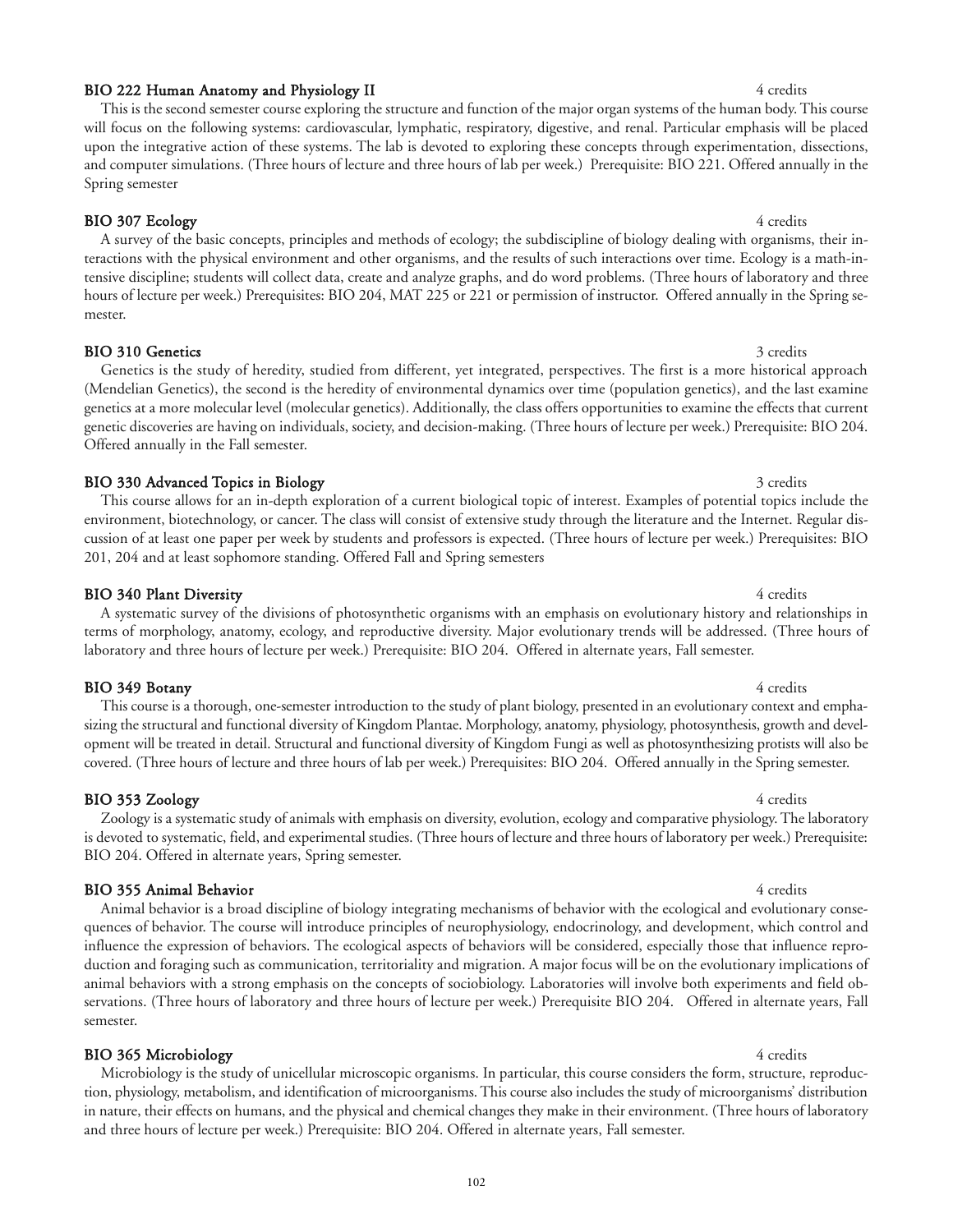### BIO 366 Animal Physiology 4 credits 4 credits

This course is an introduction to the processes by which animals function within their environment and will provide an in-depth examination of animal body systems and the environmental variables which interact with them. (Three hours of lecture and three hours of laboratory per week.)

Prerequisite: BIO 204. Offered in alternate years, Fall semester.

BIO 380 Junior Seminar 1 credit 1 credit 1 credit 1 credit 1 credit 1 credit 1 credit

In this course, which is required of all Biology Majors, students will learn how to search for and apply to employment, graduate school, or professional schools in the biological sciences. (Open to students with junior standing). Offered annually in the Fall semester.

### BIO 452 Cell Biology 3 credits

Cell biology is an in-depth investigation of the structural components of cells and their functions, down to the molecular level. Although the major emphasis will be on structure-function relationships common to most cells, functions of certain specialized cells, such as neurons and endocrine cells, will also be discussed. (Three hours of lecture per week.) Prerequisites: BIO 204 and CHE 215 or CHE 220. A chemistry course at the 300-level or above is recommended. Offered in alternate years, Spring semester.

From medicine to criminology, to engineering of plants and animals, humans are increasingly able to manipulate DNA and its expressed protein products. This course will cover the methods behind gene cloning, restriction digest and analysis, PCR, DNA syn-

### BIO 460 Molecular Biology 4 credits

#### thesis, regulation of gene expression, methods of gene delivery, and introduce students to genomics and proteomics. (Three hours of laboratory and three hours of lecture.) Prerequisite: Chem 365 Biomolecules. Offered in alternate years, Spring semester

BIO 466 Senior Seminar 1 credit 1 credit 1 credit 1 credit 1 credit 1 credit 1 credit The primary purpose of this course, which is required of all senior Biology Majors, is to serve as a capstone for the Biology program. In this course, students will critically analyze and present papers drawn from primary literature. Each student will be required to carry out extensive literature review of a selected research topic in biology and complete a written paper and oral presentation on his

or her topic. (Open to students with senior standing.) Offered annually in the Spring semester.

## Business & Economics Courses

### ACCT 201 Principles of Accounting I 3 credits

An introduction to financial accounting with an emphasis on the basic accounting equation, transactions and financial statements. The course stresses an understanding of basic concepts and the use of accounting information to support economic decision-making. Prerequisite: Sophomore standing or permission of instructor. Offered annually in the Fall semester

### ACCT 202 Principles of Accounting II 3 credits 3 credits

An introductory study of managerial accounting with an emphasis on interpretation and application of accounting data inside specific organizations. The course stresses the use of financial and related information to make strategic, organizational and operational decisions. Prerequisite: ACCT 201. Offered annually in the Spring semester

### ACCT 301 Intermediate Accounting I 3 credits 3 and 3 credits

The course covers theoretical foundations, the accounting process, income determination, preparation of financial statements, and accounting for current assets. Emphasis is placed on theoretical arguments supporting current accounting practice and alternatives. Prerequisite: Successful completion of ACCT 201 and 202 with a grade of "B" or better; or permission of instructor. Offered in alternate years, Fall semester

### ACCT 302 Intermediate Accounting II 3 credits

This course is a continuation of ACCT 301 covering the theory and practice of accounting for plant assets, liabilities, and owner's equity. Prerequisite: ACCT 301 with a grade of "B" or better; or permission of instructor. Offered in alternate years, Spring semester

### ACCT 311 Federal Income Tax I 3 credits

This course will study the "nuts and bolts" of the United States Income Tax system. Special emphasis will be placed on analyzing the impact the Federal Tax Code has on both individuals and businesses in today's complex economy. Case studies, problem solving and tax form preparation will be stressed. Prerequisites: ACCT 201 and 202 or permission of instructor. Offered in alternate years, Fall semester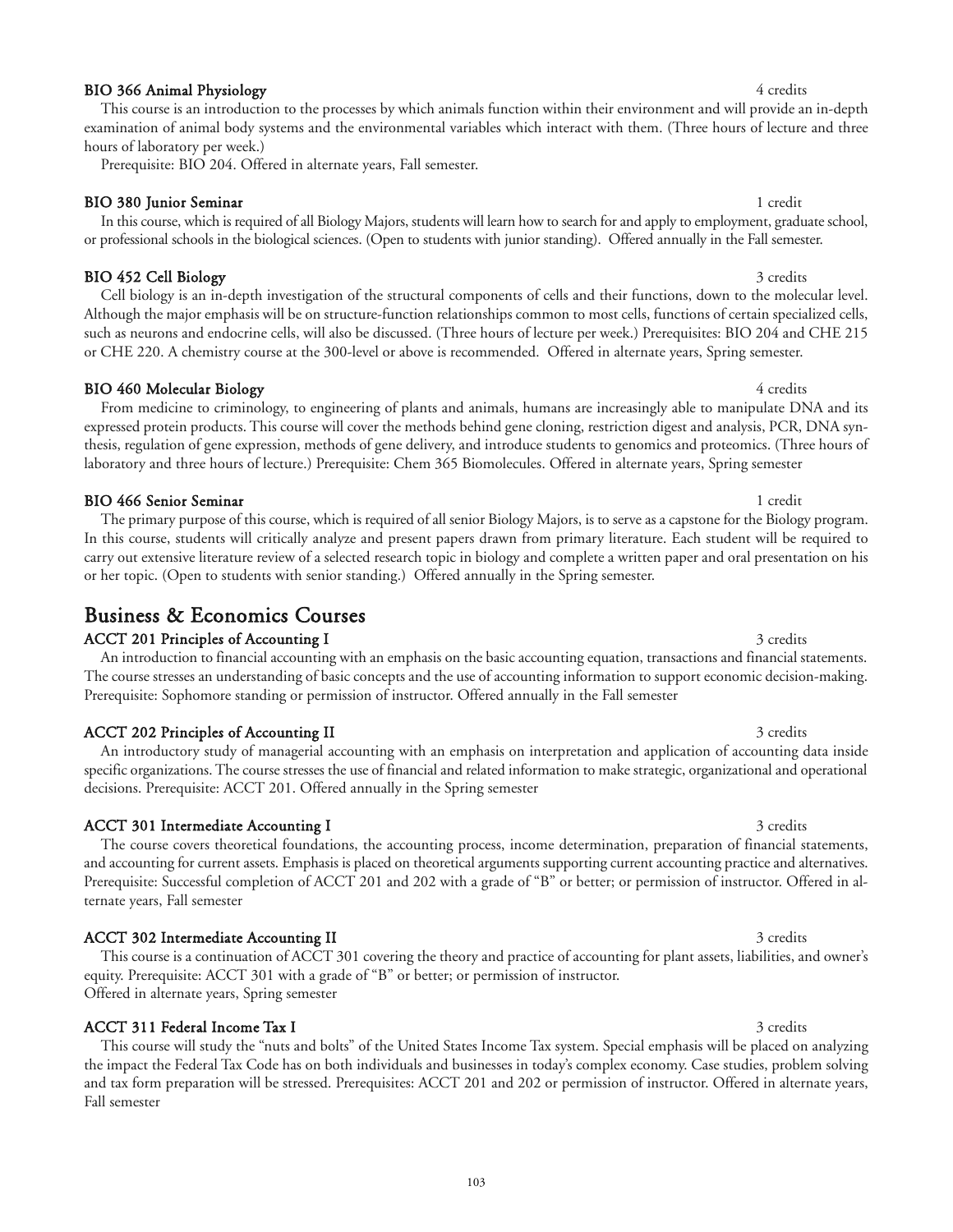### ACCT 331 Cost Accounting 3 credits 3 credits

### ACCT 341 Auditing 3 credits 3 credits

Professional and practical auditing theory is examined. The course covers review of internal control, audit procedures and development of audit programs for various types of business within the framework of auditors' professional and ethical standards. Prerequisites: Successful completion of ACCT 301 with a grade of "B" or better, MAT 205; or permission of instructor. Offered every third Spring semester

The course focuses on the application of cost analysis to manufacturing and distribution problems. It covers the recording of manufacturing costs for both the assembly and the continuous process types of industry, analysis of the behavior characteristics of business costs, and a study of principles involved in standard costs systems. Prerequisite: Successful completion of ACCT 201 and 202 with

### ACCT 351 Governmental & Not-For-Profit Accounting 3 credits 3 credits

a grade of "B" or better; or permission of instructor. Offered every third Spring semester

This course introduces to the business student the unique way in which federal, state, and local governments maintain their accounting systems. The course also studies the accounting methods used by churches, charities, and other not-for-profit organizations found in the United States today. Prerequisites: Successful completion of ACCT 201 and 202 with a grade of "B" or better; or permission of instructor. Offered every third Spring semester

#### BUS 100 Introduction to Business and Economics 3 credits 3 credits 3 credits

It is the purpose of this course to provide a framework within which to understand the dynamic operation of an organization (profit and not-for-profit), to begin to develop skills and techniques which are necessary to manage an organization, and to provide a base from which to plan a program of study to prepare for successful organizational leadership. The student will learn the primary functions of a business organization. Offered annually in the Fall semester

### BUS 200 Personal Finance 3 credits 3 credits 3 credits 3 credits 3 credits 3 credits

This course will assist business and non-business students in their future financial well being. The curriculum will consist of topics such as understanding the economic environment of personal finance, achieving one's personal financial goals, understanding financial activities over the life cycle, managing cash, and resolving conflicts in one's budget, credit use, and income taxes. The knowledge acquired in this course will help students avoid the financial pitfalls that they will face as adults. The course does not count towards the business major. Offered every third Fall semester

### A study of the technologies required to be successful in entering today's business arena. Many software and hardware choices will be explored. Excel, e-mail, and presentation software will be emphasized to the intermediate level which will assist students in their future class work and employment. Designing spreadsheets, database report generation, and future developing technologies will be researched. Students will be required to review and undertake software tutorials if needed. Offered annually in the Spring semester

#### BUS 252 Business Statistics 3 credits 3 credits 3 credits 3 credits 3 credits 3 credits 3 credits 3 credits 3 credits 3 credits 3 credits 3 credits 3 credits 3 credits 3 credits 3 credits 3 credits 3 credits 3 credits 3 cr

### A study of statistical methods used for business decisions is covered. Topics include descriptive statistics, probability, estimation, hypothesis testing, regression analysis, and forecasting. Emphasis is on developing and interpreting information for business research and decision making. Normally taught only at Sandhills. Offered annually in the Spring semester

### **BUS 301 Business Law** 3 credits

A "nuts and bolts" study of the principles of law which create, define, and regulate the rights and liabilities of persons taking part in business transactions. Areas covered include contracts, agency relationships, commercial paper, sales, and bankruptcy. Prerequisite: Sophomore standing or permission of instructor. Offered annually in the Spring semester

nancial, marketing, organizational, competitive, governmental, and demand factors will be analyzed. Each student will develop a business plan and a feasibility study for a new venture. Prerequisites: BUS 321 and BUS 331 and junior standing, or permission of

### BUS 302 Entrepreneurship 3 credits 3 credits

## BUS 303 Management Communication 3 credits 3 credits

instructor. Offered annually in the Fall semester

This course will fours on developing, implementing and evaluating the written and oral communication skills required in a professional business setting. The use of effective decision-making and critical thinking skills will be emphasized. Prerequisites: BUS 220 and BUS 331 and junior standing, or permission of instructor. Offered annually in the Fall semester

## BUS 220 Business Technology 3 credits 3 and 3 credits 3 credits 3 credits 3 credits 3 credits 3 credits 3 credits 3 credits 3 credits 3 credits 3 credits 3 credits 3 credits 3 credits 3 credits 3 credits 3 credits 3 credit

## A study of the methods used to determine the feasibility of successfully establishing a business in a specific industry or market. Fi-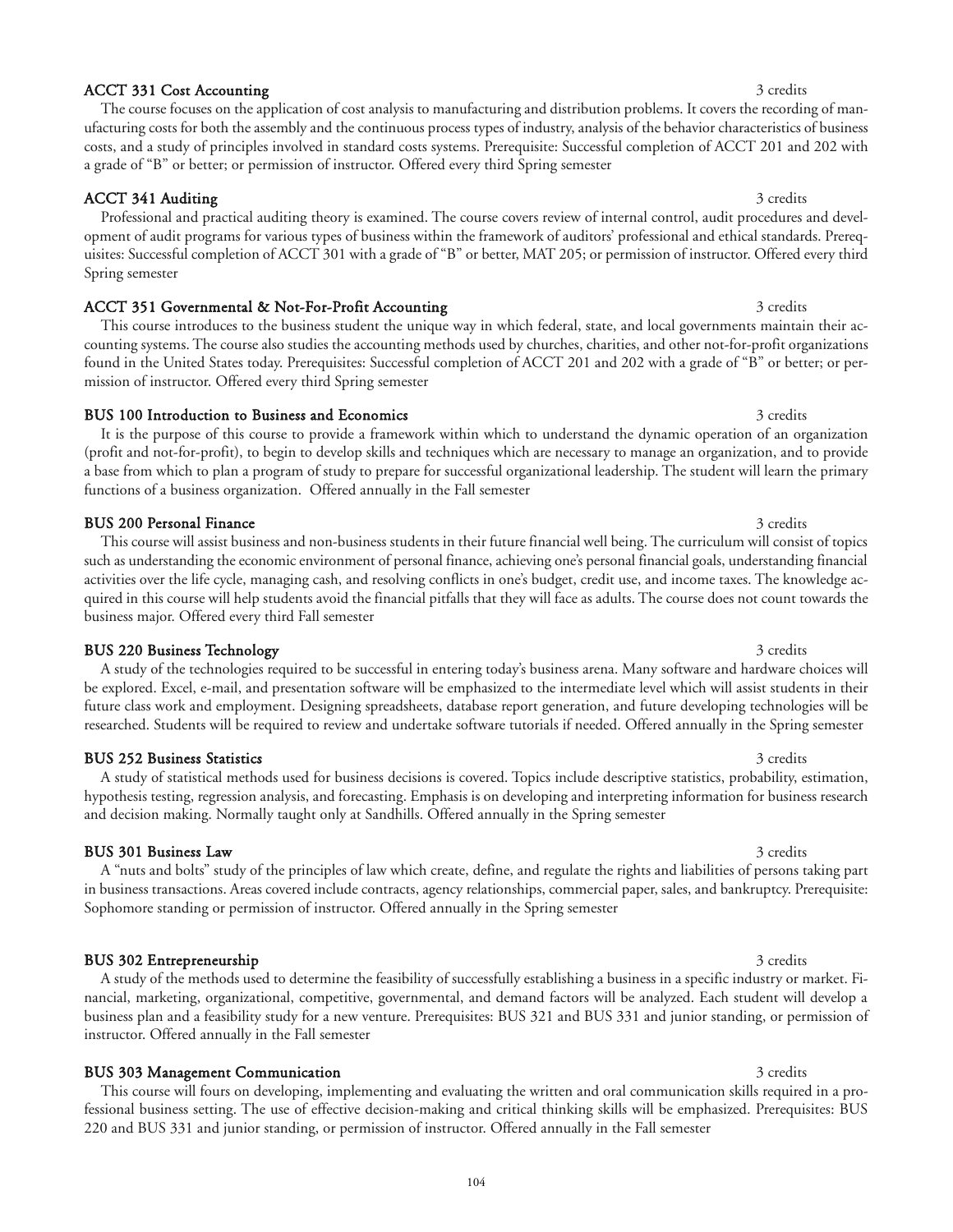#### BUS 321 Principles of Marketing Management 3 credits 3 credits

A functional analysis of marketing and its importance as an economic activity. Topics covered include: demographic analysis, product development, pricing, distribution, and promotion. Additional managerial orientation is provided through case studies and decision-making practice. Prerequisite: ECON 201 or permission of instructor. Offered annually in the Fall semester

#### BUS 322 Advertising & Promotional Management 3 credits 3 credits

An examination of the strategic application of two of the most important activities for marketing managers in the communication of product information to clients and consumers. Marketing campaigns, media selection, use of trade shows, product research, and effectiveness determination will be studied in concentrated team efforts. Prerequisite: BUS 321 and junior standing, or permission of instructor. Offered annually in the Spring semester

### BUS 331 Principles of Management 3 credits 3 credits

An introduction to the basic theories and practices within the management profession. Areas stressed are human relations, organizations and their structure, and delegation of authority. Prerequisites: ECON 201 and ACCT 201; or permission of instructor. Offered annually in the Spring semester

### BUS 332 Organizational Behavior 3 credits 3 credits 3 credits

Integrates the study of social psychology and management and applies knowledge from these areas to understand behavior of individuals working together in groups. Topics include leadership and power, group decision-making, communication, conflict resolution, motivation, and group socialization and development. Using lecture, discussion, case study and simulation methods, the course will encourage students to apply principles to specific organizations. Prerequisite: One course in Psychology, BUS 120 or BUS 331. Offered annually in the Spring semester

#### BUS 333 Human Resources Management 3 credits 3 credits

This course will focus on human resources, employment procedures, and personnel administration. Topics to be covered include: analysis of personnel programs and policies; communications and practices in relationship to the effect upon productivity, organizational effectiveness and the satisfaction of personal objectives; and the recruiting, interviewing, developing, and maintaining of an effective and satisfied work force. Prerequisite: BUS 331 and junior standing, or permission of instructor. Offered annually in the Fall semester

#### BUS 335 Business Ethics 3 credits 3 credits 3 credits 3 credits 3 credits 3 credits 3 credits 3 credits 3 credits 3 credits 3 credits 3 credits 3 credits 3 credits 3 credits 3 credits 3 credits 3 credits 3 credits 3 credit This course uses a managerial framework to identify, analyze, and understand how business people make ethical decisions and deal with ethical issues. It covers the theoretical concepts of ethical reasoning as well as the organizational environment that influences ethical decision-making. Case analysis, readings, and research are used to achieve the learning outcomes for the course. Prerequisite: BUS 331 and junior standing. Offered annually in the Spring semester

## BUS 341 Principles of Financial Management 3 credits 3 credits 3 credits

This course surveys fundamental concepts and computational methods for the financial management of business firms. It will also survey the broad range of financial instruments and the relationship between risk and return. Topics include forecasting, operating and financial leverage, working capital, time value of money, valuation of bonds and stocks, the cost of capital, and capital budgeting. Prerequisites: ECON 201 or 202 and ACCT 201; or permission of instructor. Offered Fall and Spring semesters

#### BUS 342 International Financial Management 3 credits 3 credits 3 credits

A study of international trade, including the gains from trade, the use of tariffs and quotas, the international monetary system, and the problems associated with exchange rates and balance payments. Managerial use of spot and forward exchange markets, as well as the international aspects of short-term and long-term investing and financing decisions, is included. Prerequisites: ECON 201 or 202, BUS 341, and junior standing, or permission of instructor. Offered every third Fall semester

### BUS 343 Investments and Portfolio Analysis 3 credits 3 credits 3 credits

A study of stocks, bonds, and other investments, as well as security markets in general. Capital market theory is used to analyze portfolio management and investment strategy. The course examines the art as well as the science of investing. Prerequisites: BUS 341 and junior standing, or permission of instructor. Offered every third Fall semester

# BUS 351 Quantitative Methods for Business & Economics 3 credits 3 credits 3 credits

This course will introduce the student to many of the more important mathematical approaches and specialized techniques which can be used in the analysis of basic business problems requiring quantitative decisions. The aim is to develop an understanding of problem-solving methods based upon a careful discussion of problem formulation, mathematical analysis and solution procedure,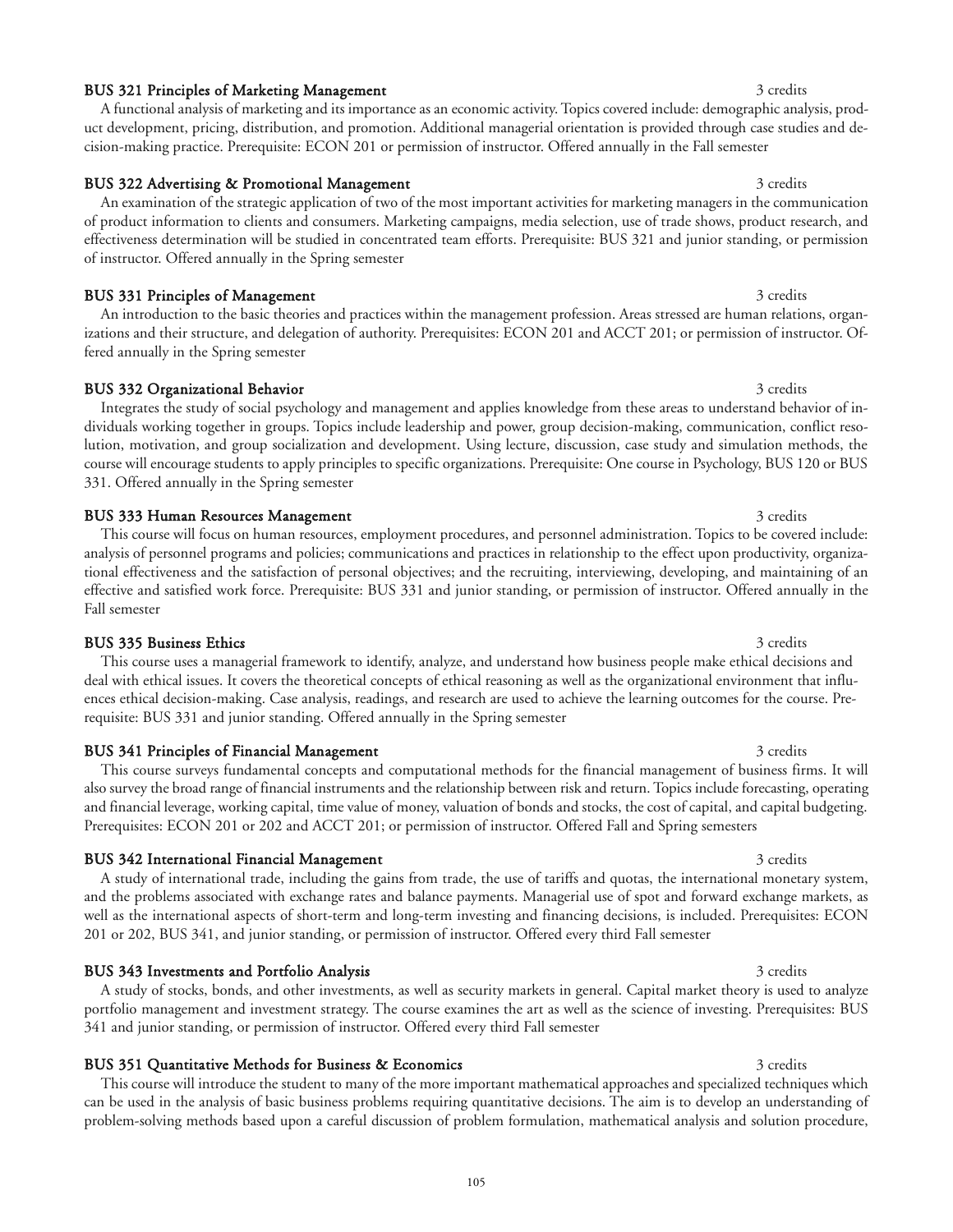utilizing numerous examples. Prerequisites: ECON 201, ACCT 201, MAT 225 and junior standing, or permission of instructor. Offered every third Fall semester

#### BUS 421 Strategic Marketing Management 3 credits 3 credits

Application of marketing principles and case analysis to solving complex marketing problems. Managerial areas include product management, pricing strategies, promotion, and distribution management. Prerequisites: BUS 220, BUS 321 and BUS 331 and junior standing; or permission of instructor. Offered in alternate years, Spring semester

### BUS 422 International Marketing Management 3 credits 3 credits

A comprehensive cultural and strategic approach to international marketing. Topics covered include: analyzing environmental and cultural uniqueness among nations; effects of geography and political and economic changes on marketing activities; marketing global brands; and global trade agreements. The traditional marketing topics of target marketing, the four "P's", developing brand awareness, buyer behavior, and international distribution will be covered from an international perspective. Prerequisite: BUS 321 and junior standing, or permission of instructor. Offered in alternate years, Spring semester

### BUS 431 International Business Management 3 credits 3 credits 3 credits

The primary purpose of this course is to investigate the economic and business issues encountered in managing the global firm. These issues include: defining a global competitive strategy; translating a global strategy into local action; understanding the economic environment; market entry and participation policies; alliances, mergers, and acquisitions; role of top management; and organization, system, and people policies. Management theories and principles appropriate to the global firm will be identified and illustrated in terms of the problems and issues studied. Prerequisite: BUS 331 and junior standing, or permission of instructor. Offered in alternate years, Fall semester

### BUS 451 Operations Management 3 credits 3 credits

The course analyzes the management process applied to the design and operation of a production system, with production as a function of the business rather than as strictly a manufacturing activity. Topics include the planning, organizing, and controlling functions of management; forecasting, facility location and layout; job design and scheduling; quality control and inventory control. Prerequisite: BUS 331 and junior standing, or permission of instructor. Offered in alternate years, Spring semester

### BUS 470 Management In The 21st Century 3 credits 3 credits 3 credits

This course will address the changing workplace in the 21st century. Students will read in the current business press how organizations stay in their profit zone while retaining a customer-centric focus. Chief Executive Officers of major North Carolina corporations and leading experts in their special fields will present their ideas and share their expertise with students in a discussion format. Students will explore their ideas and techniques and discuss their finding with the visiting experts in the field as well as local business leaders. Prerequisites: Junior or senior standing, and recommendation from the B/E faculty. Offered in alternate years, Spring semester

The course requires the student to combine and integrate business and economic principles in sophisticated analysis to a variety of firms and institutions. It includes a study of the formulation of organizational strategy and will emphasize research strategies, communication skills, and problem-solving and decision-making skills. Prerequisites: senior standing and ECON 201, ACCT 201, BUS

### BUS 480 Senior Policy & Strategy Seminar 3 credits 3 credits 3 credits

### **ECON 201 Microeconomics** 3 credits 3 credits

## This is a survey of microeconomic theory. The theory of the pricing and allocation of resources will be applied to current issues. Offered annually in the Fall semester

220, BUS 301,BUS 303, BUS 321, BUS 331, BUS 335, and BUS 341. Offered annually in the Fall semester

The course is an introduction to macroeconomic theory. The course identifies the primary social and economic goals for a society, including income, employment, and stability of prices. The methods and sources of the variables (economic indicators) used to measure those goals are described. The course presents the major theories on the cause and effect relationships between the variables, and explains the human behaviors that underlie those relationships. Offered annually in the Spring semester

### **ECON 301 Intermediate Microeconomics** 3 credits 3 credits

A study of the theory of the firm, its behavior, behavior of consumers, and management decision-making. Specifically, the course will focus on price and output decisions, rational economic choices of consumers, economics of technological change, production efficiency and costs, competitive behavior, and adjustments of markets to new conditions. Prerequisite: ECON 201 or permission of instructor. Offered every third Spring semester

## **ECON 202 Macroeconomics** 3 credits 3 credits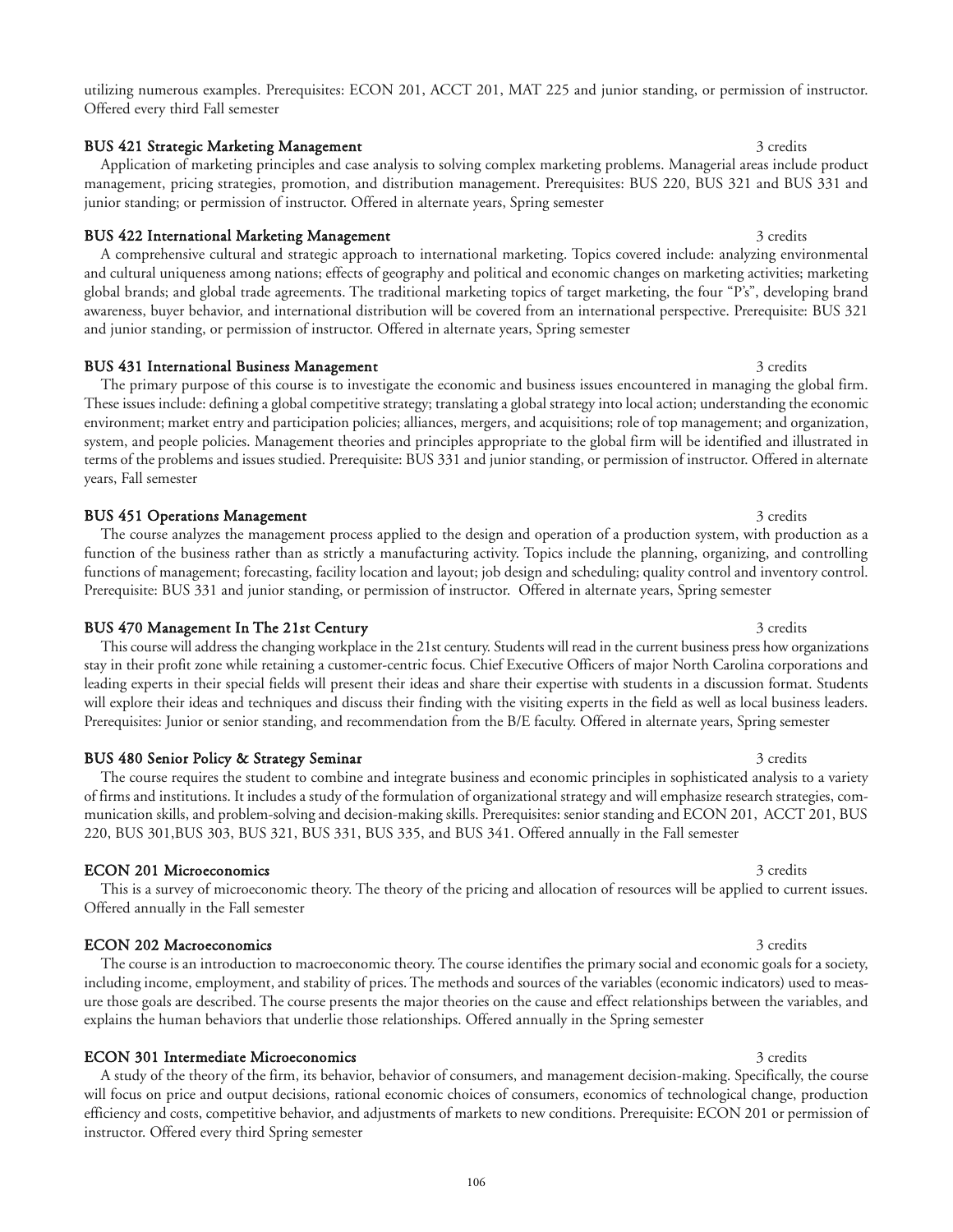### ECON 302 Intermediate Macroeconomics 3 credits 3 credits

A study of the empirical patterns of the business cycle and long run growth, the macro theory to analyze them, and methods of forecasting at the economy, industry, and company levels. Prerequisite: ECON 202 or permission of instructor. Offered every third Spring semester

#### ECON 333 Money, Banking & Financial Institutions 3 credits 3 credits The course surveys money, the payments system, financial instruments, the determination of interest rates, the principal financial institutions and markets, the regulatory institutions, and the roles of governmental regulation. Prerequisite: ECON 202 or permission of instructor. Offered every third Spring semester

## Chemistry Courses

### CHE 151 The Chemical Basis of Everyday Phenomena 3 credits 3 credits

An introduction to the basic concepts of chemistry intended for students with relatively little previous experience with the field, or who need to improve basic chemical and mathematical skills before undertaking CHE 210-215. Chemistry can be described as "the central science" and as such; the course will focus on the underlying concepts of chemistry, how they were discovered, and how they are applied in everyday circumstances. There will be an emphasis on the quantitative/problem solving applications of topics covered. This class cannot be taken Pass/Fail. Offered annually in the Fall semester

### CHE 151L Chemistry Connections Laboratory 1 credit 1 credit

This laboratory experience is designed to allow for all the practical application of materials covered in CHE 151. The laboratory allows the students to experience a hands-on exploration of topics so that students connect chemistry and the world around them. This class cannot be taken Pass/Fail. Corequisite: CHE 151. Offered annually in the Fall semester

### CHE 165 Introduction to Environmental Science and Analysis 3 credits 3 credits

Introduction to the basic scientific concepts behind selected timely environmental issues. Students will be introduced to topics such as global warming, air quality issues such as smog, acid rain, ozone depletion, and ground water contamination. The class lectures will lead students through the underlying critical chemical and physical processes. This is an interdisciplinary study of the human relationship with the Earth's environment and how we study it. This class is intended to be an introduction to environmental science and it relationship to chemistry. The class was designed for students with relatively little previous experience with the chemistry or environmental science. The course will focus on applying quantitative and qualitative skills to exploring environmental issues and the methods we use to explore them. Throughout the class, we will be exploring the question of "What do you know and how do you know it?"

### CHE 210 Essential Concepts of Chemistry 3 credits 3 credits

(General Chemistry I)

An introduction to the basic concepts of chemistry. It includes aspects of the history of chemistry and accounts of the contributions of some of the important chemists of the past. Modern concepts considered are the structure of matter, atomic theory, chemical bonding, molecular shape, chemical reactivity, stoichiometry, thermodynamics and equilibria. Three hours of lecture per week. Prerequisite: Math 075 or equivalent. Offered annually in the Fall semester

#### CHE 210L Essential Concepts of Chemistry Laboratory 1 credit 1 credit

A laboratory experience designed to complement the Essential Concepts of Chemistry lecture course. Emphasis is on quantitative as well as qualitative methodology. Experiments are chosen to illustrate concepts from the lecture. Three hours of laboratory per week. Corequisite: CHE 210. Offered annually in the Fall semester

### CHE 215 Introduction to Structural Inorganic Chemistry 3 credits 3 credits

(General Chemistry II )

An introduction to the chemistry of inorganic compounds. It includes an introduction to coordination compounds, nuclear chemistry, complexation equilibrium, redox chemistry, and the cosmic origins of the elements. Three hours of lecture per week. Prerequisite: CHE 210. Offered annually in the Spring semester

### CHE 215L Introduction to Structural Inorganic Chemistry Laboratory 1 1 credit

### CHE 220 Introductory Organic Chemistry I 3 credits 3 credits

Introduction to molecular structure, bonding, and reactivity primarily of aliphatic molecules. This course will include the study of kinetics and selected spectroscopic techniques. Three hours of lecture per week. Prerequisite: CHE 210. Offered annually in the Fall semester

### the lecture. Three hours of laboratory per week. Prerequisite: CHE 210, 210L. Offered annually in the Spring semester

# A companion laboratory for the Introduction to Inorganic Chemistry lecture. Experiments are chosen to illustrate concepts from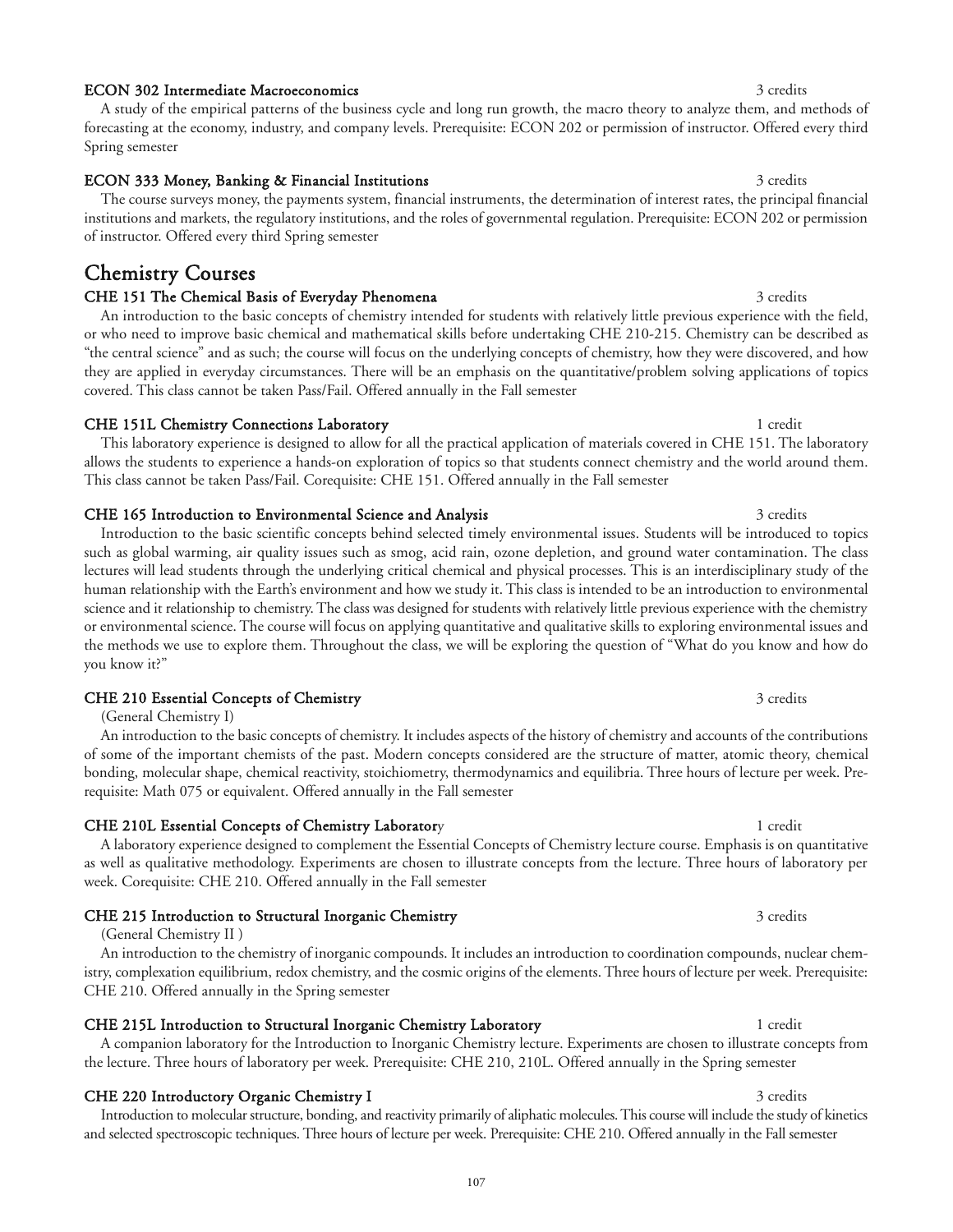### CHE 220L Introductory Organic Chemistry I Laboratory 2 credits 2 credits

### Students will apply a selection of separation and analytical techniques to problems of the resolution of mixtures and to the determination of patterns or reactivity. Students will work primarily in groups. Four hours of laboratory per week. Prerequisites: CHE 210L, and Corequisite CHE 220. Offered annually in the Fall semester

### CHE 315 Analytical Chemistry 4 credits 4 credits

Mastering laboratory and instrumental techniques to obtain reliable quantitative measurements of chemical systems; the "how" and "why" of designing experimental approaches to break free of laboratory manuals. How analyses and instruments work, and how to get the most out of them. Three hours of lecture and three hours of lab per week. Prerequisites: CHE 215, 215L. Offered in alternate years, Fall semester

### CHE 340 Advanced Inorganic Chemistry **4 credits** 4 credits

This course offers a more sophisticated treatment of chemical periodicity, bonding (including elementary quantum mechanics), solids, organometallics, group theory and its relationship to molecular spectroscopy, inorganic acid-base reactivities, and redox/electrochemistry is developed. This course is an integrated laboratory/lecture experience allowing for the practical application of lecture material. Three hours of lecture and three hours of lab per week. Prerequisites: CHE 215, 215L. Offered in alternate years, Spring semester

### CHE 350 Introductory Organic Chemistry II 3 credits 3 credits

An integral continuation of CHE 220, using reactions and concepts to build the chemistry of aromatic systems and of carbonylcontaining molecules. Three hours of lecture per week. Prerequisite: CHE 220. Offered annually in the Spring semester

#### CHE 350L Introductory Organic Chemistry II Laboratory 2 credits 2 credits

Using previously learned and new selections of techniques, students will explore reactivities along with single and sequence synthesis of molecules containing polyalkene, aromatic and carbonyl-based functional groups. Work in this lab will be primarily individual, but comparing results will be included in some experimental write-ups. Four hours of lab per week. Prerequisites: CHE 220L, Corequisite CHE 350. Offered annually in the Spring semester

#### CHE 365 Biochemistry I: Biomolecules 3 credits 3 credits 3 credits

An introduction to the chemistry and biochemistry of amino acids, sugars, lipids and nucleosides with selected inclusion of topics in protein, carbohydrate and membrane chemistry. Three hours of lecture per week. Prerequisite: CHE 350. Offered in alternate years, Spring semester

#### CHE 365L Biomolecules Laboratory 1 credits

This laboratory will focus on the application of chemical and analytical techniques to the determination of selected properties of biomolecules. Three hours of lab per week. Corequisites: CHE 365. Offered in alternate years, Spring semester

#### CHE 345/445 Applied Topics in Chemistry 3 credits 3 credits

#### with primary sources, equipment, data and specific techniques. The course will be offered singularly at the 300 or 400 level as appropriate to the topic as opposed to a split level course. Topics range from Spectroscopic Analysis of Organic Compounds, Intermediate Techniques in Organic Chemistry, Advanced Bonding and Structure, to Advanced Topics in Environmental Analysis. Offered Fall

### CHE 401 Thermodynamics and Kinetics 3 credits 3 credits 3 credits

and Spring semesters

Elementary thermodynamics and kinetics are approached through a study of energy and entropy changes for macroscopic phenomena, rate laws, and reaction mechanisms. Three hours of lecture per week. Prerequisites: CHE 215, PHY 201 or PHY 211, Corequisite MAT 222. Offered in alternate years, Spring semester

istry, organic chemistry or analytical sequence. While the focus will vary with each offering, the courses emphasize detailed work

### CHE 401L Physical Chemistry Techniques 1 credit 1 credit 1 credit

The use of instruments to investigate the physicochemical properties of chemical systems will be studied in the laboratory. Experiments illustrating thermodynamic and kinetic principles will be performed. The relationship of physical chemical theory and practice will be developed. Three hours of lab per week. Prerequisites: CHE 315. Corequisite: CHE 401. Offered in alternate years, Spring semester

## CHE 410 Biochemistry II: Enzymes and Primary Metabolism 3 credits 3 credits

An introduction to the chemistry and activity of enzymes and the application of that knowledge to the energy generating primary

## These courses examine chemical issues, topics and techniques in an applied manner that is not fully addressed in the general chem-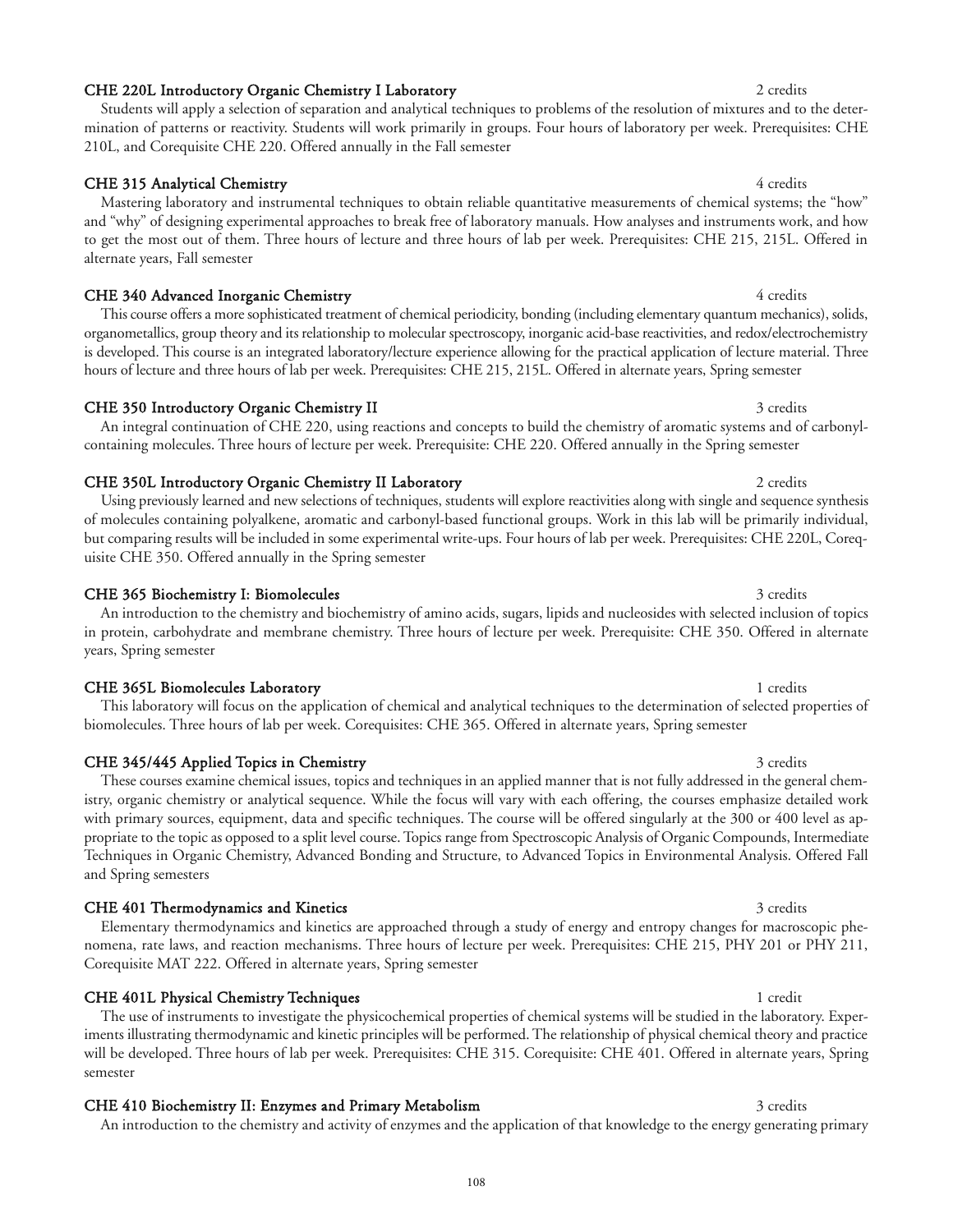metabolism of glucose to carbon dioxide and water and the preparation of sugar by photosynthesis. Three hours of lecture per week. Prerequisite: CHE 365. Offered in alternate years, Spring semester

## Chinese Courses

### Chinese 125 Spoken Chinese 4 credits and the state of the state 4 credits of 4 credits 4 credits 4 credits and 4 credits and 4 credits and 4 credits and 4 credits and 4 credits and 4 credits and 4 credits and 4 credits and

This course is offered only at Capital Normal University in Beijing, China. It is open to students who have not studied Chinese previously. It is an intensive introduction to spoken Chinese, including one-on-one oral drill sessions, and focuses on Mandarin phonetics.

### Chinese 155 Chinese Listening Comprehension 4 credits 4 credits

### Chinese 175 Chinese Grammar 4 credits

This course is offered only at Capital Normal University in Beijing, China. It is open to students who have not studied Chinese previously. It is an intensive introduction to Chinese grammar, beginning with the pinyin style of Chinese romanization and progressing quickly to the study and use of traditional Chinese characters.

## Communication Courses

### COM 101 Introduction to Mass Communication 3 credits 3 credits

munication in formal speaking situations. Offered annually

### Introduction to the field of communication, including theory, law and regulation, history, social implications, and mass media operations. Offered annually

### COM 110 Public Speaking 3 credits 3 credits 3 credits 3 credits 3 credits 3 credits 3 credits 3 credits 3 credits 3 credits 3 credits 3 credits 3 credits 3 credits 3 credits 3 credits 3 credits 3 credits 3 credits 3 credit

### COM 205 Public Relations Writing 3 credits 3 credits 3 credits

### Addresses the techniques and theory necessary to design messages for professional communications. Students will be involved in writing, editing, production and evaluation of public relations messages. Prerequisites: WRT 110, WRT 120, COM 202

Theory and practice of basic principles of public speaking, with emphasis on the compositional and presentational aspects of com-

### COM 202 Introduction to Public Relations 3 credits 3 credits 3 credits

This course provides a survey of public relations, basic concepts and practices. Topics include the development and contemporary status of the field, social and political perspectives, and an overview of the practice of public relations in business, government, associations, and other organizations.

### COM 315 Communication Theory 3 credits

This course provides an overview of communication theories. Address the areas of interpersonal, group, organizational, persuasive, rhetorical and mass communications. This is a required course for communication majors.

### COM 330 Public Relations Research Methods 3 credits 3 credits 3 credits

A survey and application of the methods employed in quantitative and qualitative mass communication research. Prerequisites: COM 101, COM 315, or permission of instructor

### COM 332 Organization Communication 3 credits 3 credits

A critical examination of communication in the context of organizational environments. The course focuses on theory and practice, information acquisition, behavior and other fundamental communication elements.

Prerequisites: COM 101, COM 315, or permission of instructor

### COM 343 Design Applications 3 credits 3 credits

### COM 415 Public Relations Management 3 credits 3 credits

The course concentrates on public relations as an essential element in the effective management of any organization and examines the concepts, perspectives, and practices that apply to the management of communication programs directed to various audiences inside and outside the organization.

Prerequisites: COM 101, COM 202, COM 205, COM 110, COM 343,

newsletters, and other documents prevalent in the industry in addition to basic web design.

#### This course is offered only at Capital Normal University in Beijing, China. It is open to students who have not studied Chinese previously. It is an intensive introduction to listening comprehension in Chinese and focuses on Mandarin phonetics.

An introductory skills course to the primary Adobe CS3 Suite items (Photoshop, Illustrator, and InDesign) used in the fine arts

# and public relations program. Students will learn the primary skill set used to make professionally designed logos, ads, brochures,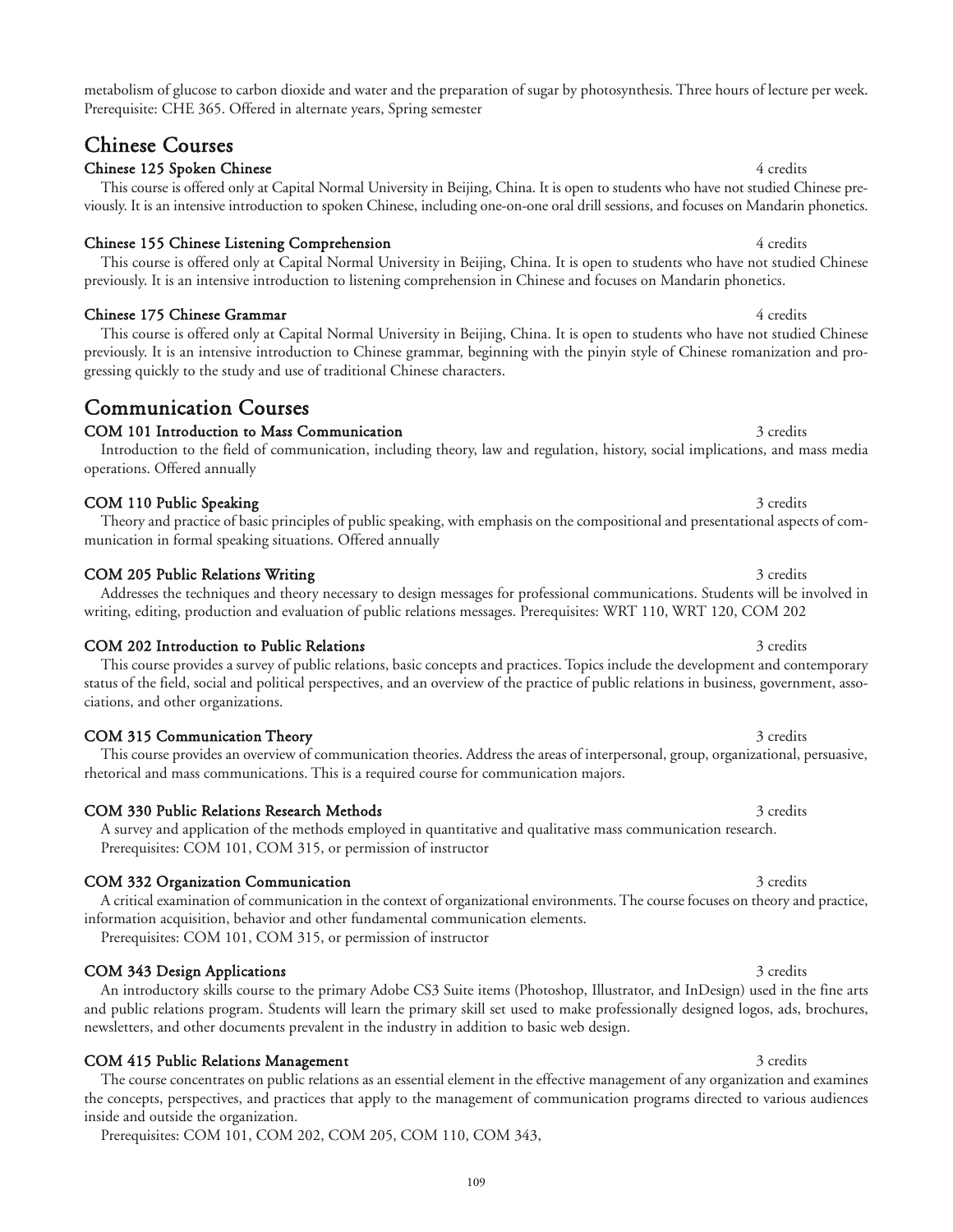### COM 416 Public Relations Campaigns 3 credits 3 credits 3 credits

Planning and execution of public relations campaigns for specific organizations. Application of public relations concepts, theory, and methods into complete communication programs.

Prerequisites: COM 101, COM 202, COM 205, COM 110, COM 315

### COM 454 Practicum Variable 1-3 credits

Supervised field experience working in the campus media.

### COM 495 Public Relations Internship 3 credits 3 credits

Prerequisites: Permission of department chairperson and faculty sponsor (before registering or undertaking any work), Prerequisites: COM 101, COM 202, COM 205, COM 210, COM 110, COM 315, COM 330, COM 332, COM 343, COM 415, at least junior standing, and GPA of 3.0 or higher.

## Computer and Information Science Courses

### CIS 127 Introduction to Programming & Abstraction 3 credits 3 credits

Using the C++ programming language, the student will learn to develop objects and methods to implement algorithms and abstractions. The emphasis will be on how to create an abstraction and how to test the validity of the abstraction. A strong emphasis will be placed on learning basic problem solving skills and how to apply these skills to problems that can be solved using a computer. Offered Fall and Spring semesters

### CIS 224 Introduction to Web Design 3 credits 3 credits 3 credits

Students will learn how to navigate in cyberspace and how to create an effective web page. Students will apply the techniques of outlining to producing effective and manageable web pages. They will learn how to manage a web site, and will create their own web page. Offered in alternate years, Spring semester

## Creative Writing Courses

### CW 221 Introduction to Creative Writing 3 credits 3 credits 3 credits

Students will study models of traditional and experimental poetry, fiction, and drama as they develop their own voices and styles through various writing exercises. Students will also learn the core vocabulary within each genre. (Required for the English and Creative Writing major.) Offered annually in the Fall semester

### CW 220 Topics in Creative Writing 1.5 credits each 1.5 credits each 1.5 credits each

The CW Topics course provides students will an opportunity for in depth exploration of one or more specialized areas within the genres of poetry, fiction, drama, and creative nonfiction. A workshop setting will allow students to produce work of their own in each area. Sample topics may include: Light Verse, Japanese Poetic Forms, Science Fiction, Fantasy, One Act Plays, Children's Theatre, Travel Writing, Memoir. Students may repeat this course to cover different topics. Prerequisite: CW 221 or permission of instructor. Offered annually in the Spring semester

### CW 350 Creative Writing Practicum variable credits, 1-3

Students have the opportunity to experience hands-on aspects of the writing world through a variety of possible practica options:

I. Fortner Writers' Forum Director 1 credit The student director of the Fortner Writers' Forum is responsible for hosting each Thursday night's forum: dinner with invited writer, set-up, introductions, and breakdown. Prerequisite: consent of Forum advisor. (A maximum of 2 credits may be earned.) Offered Fall and Spring semesters

II. Gravity Hill Editor 3 credits

The editor of Gravity Hill is responsible for overseeing all aspects of the University's literary journal: call for submissions, reading all submissions for rejection or acceptance, layout, editing, proofreading, cover design, and promotion. Prerequisite: CW major and consent of Gravity Hill faculty advisor. Offered annually in the Spring semester

### III. Teaching Assistant 1-3 credits

A teaching assistant will aid a professor to teach a particular class by providing—possibly—tutorials, paper correction, lectures, and lesson preparation. Prerequisite: CW major and consent of instructor. Offered as needed

IV. University Press Practicum 1-3 credits

An intern will work closely with the St. Andrews University Press Director to learn all aspects of a small press operation, such as submissions, editing, proofreading, telephone orders, cover design, and other activities. Prerequisite: consent of Press Director. Offered as needed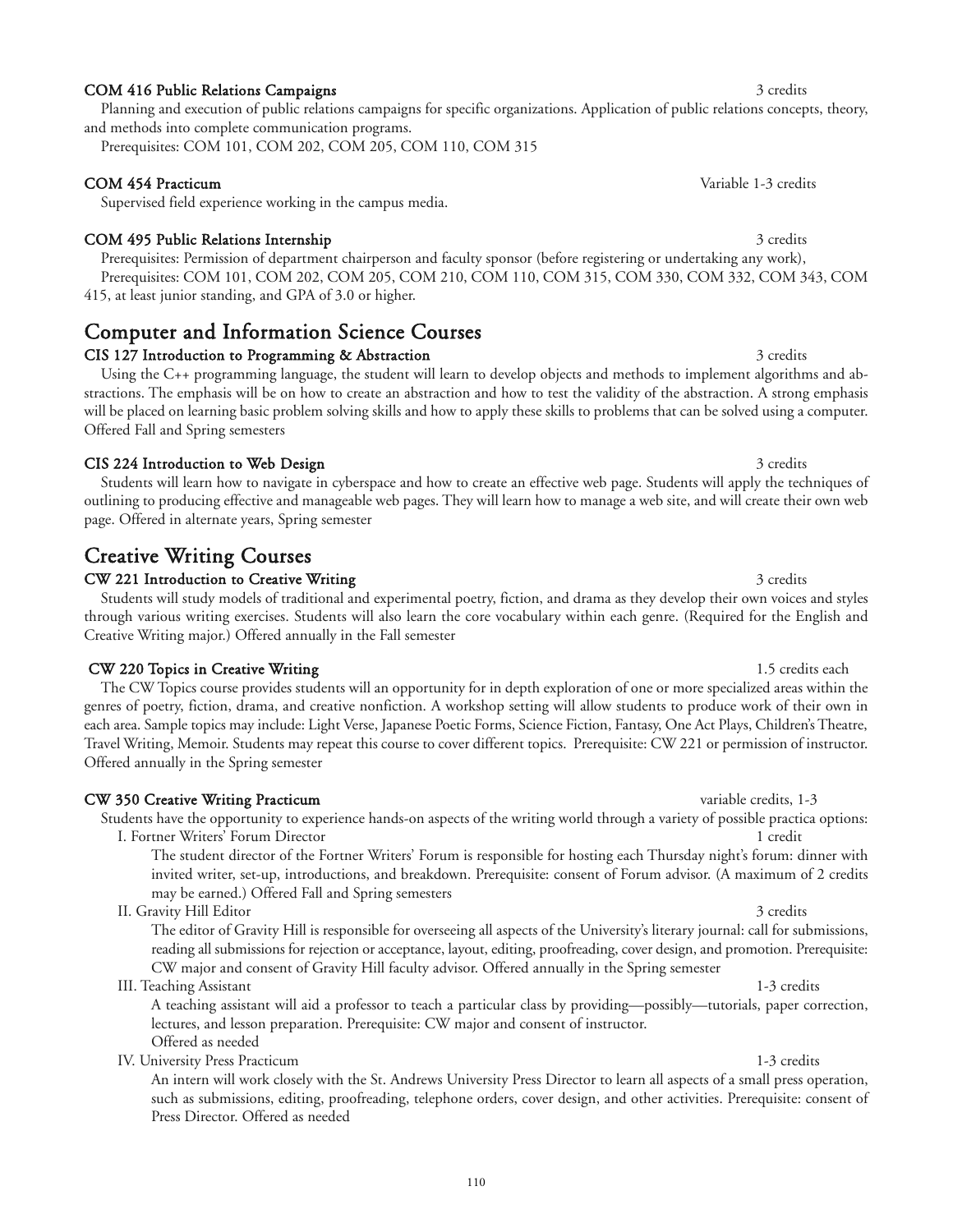### CW 413 Writing Poetry 3 credits

#### CW 432 Writing Prose 3 credits

### CW 479 Thesis and Presentation **4 credits** 4 credits

All CW majors must submit a thesis of imaginative writing and a theory of writing. Students must also participate in an oral defense their theses before a committee of three faculty members. Prerequisite: Open only to students majoring in English and Creative Writing with a Creative Writing concentration. Offered as needed

course structure. Prerequisite: CW 211, junior standing, or permission of instructor. Offered annually in the spring semester

Advanced study and practice in writing poetry. Students will explore and discover different aspects of their poetic voices through

Advanced study and practice in writing prose in a workshop setting. Students may concentrate on short fiction or creative nonfiction. Opportunities for work on longer fiction or creative nonfiction such as the novella, novel or memoir will also be available within the

numerous workshop exercises. Prerequisite: CW 221 or consent of instructor. Offered annually in the Fall semester

CW 480 Publication 1 credit 1 credit 1 credit 1 credit 1 credit 1 credit 1 credit 1 credit 1 credit 1 credit 1 credit 1 credit 1 credit 1 credit 1 credit 1 credit 1 credit 1 credit 1 credit 1 credit 1 credit 1 credit 1 cre

Students will learn the professional protocols for manuscript preparation and submission as well as exploring various literary journals for the publication of their work. Prerequisite: Majors with a Creative Writing concentration only or consent of instructor. (This course is Pass/Fail.) Offered as needed

## Education Courses

\*\*\* Must be formally admitted to the Teacher Education Program.

## EDU 232 K-6 Healthful Living and Physical Education Methods

for the Elementary Education Teacher 3 credits \*\*\*

An examination of the materials and instructional strategies appropriate for teaching physical education and health in grades K-6. Emphasis is placed on teaching fundamental motor skills and promoting personal fitness through a variety of activities including dance, tumbling, human movement and games. Students will also examine methods for developing positive attitudes, behaviors, and concepts for living healthy lives. A field experience will place students in a school setting for observation and with limited teaching responsibilities. Prerequisite: Formal admission to Teacher Education required. Elementary Education majors only. Offered annually in the Spring semester

### EDU 236 Technology for Educators 3 credits\*\*\* 3 credits\*\*\*

This course focuses on the North Carolina advanced technology competencies for educators. Emphasis is placed on using technology-based tools to facilitate teaching strategies specific to meet curriculum goals and manage instruction. Required for all teacher education majors. Offered annually in the Fall Semester

#### EDU 250 Education, Culture & Diversity 3 credits 3 credits 3 credits

An introduction to the teaching profession, history of education, school structure and organization, the role of federal, state and local agencies, philosophies of education and their application, as well as current issues and trends. Topics addressed include professional and multicultural issues, school governance, finance, reform movements, and school law. Students will be assigned to a school setting classroom for field observations. Required for all teacher education majors. Prerequisite: 2nd semester freshman standing or above. Field experience required. Offered Fall and Spring semesters

### EDU 302 Research and Analysis of Teaching Middle and Secondary Learners 3 credits \*\*\*

The purpose of this course is to prepare teacher candidates who plan to teach a unique group of learners, middle and secondary students. There will be an emphasis on researching the learning preferences and perspectives of the middle and secondary grade students. Learning and understanding theories of learning for adolescents is paramount. Focus will be on but not limited to the following topics: learning and retention, motivation, fostering creativity, struggling students and gifted students, classroom management and control, and braining research as it applies to adolescent students. Assessment, progress monitoring, informal assessment, and the impact of high stakes testing on middle school and secondary school students will be an important component of study during the course. Prerequisite: EDU 324 and EDU 310. Fall Semester.

### EDU 303 Integrated Content Methods for Middle/Secondary Grades 6 credits \*\*\*

This innovative approach to methodology at the secondary level provides is designed to prepare future teachers to plan effect instruction using an integrated approach to teaching. This is an 8 hour course that will include a required school based and middle school interactive component. Participants will focus on how to design instruction using rigor and interactive processes which help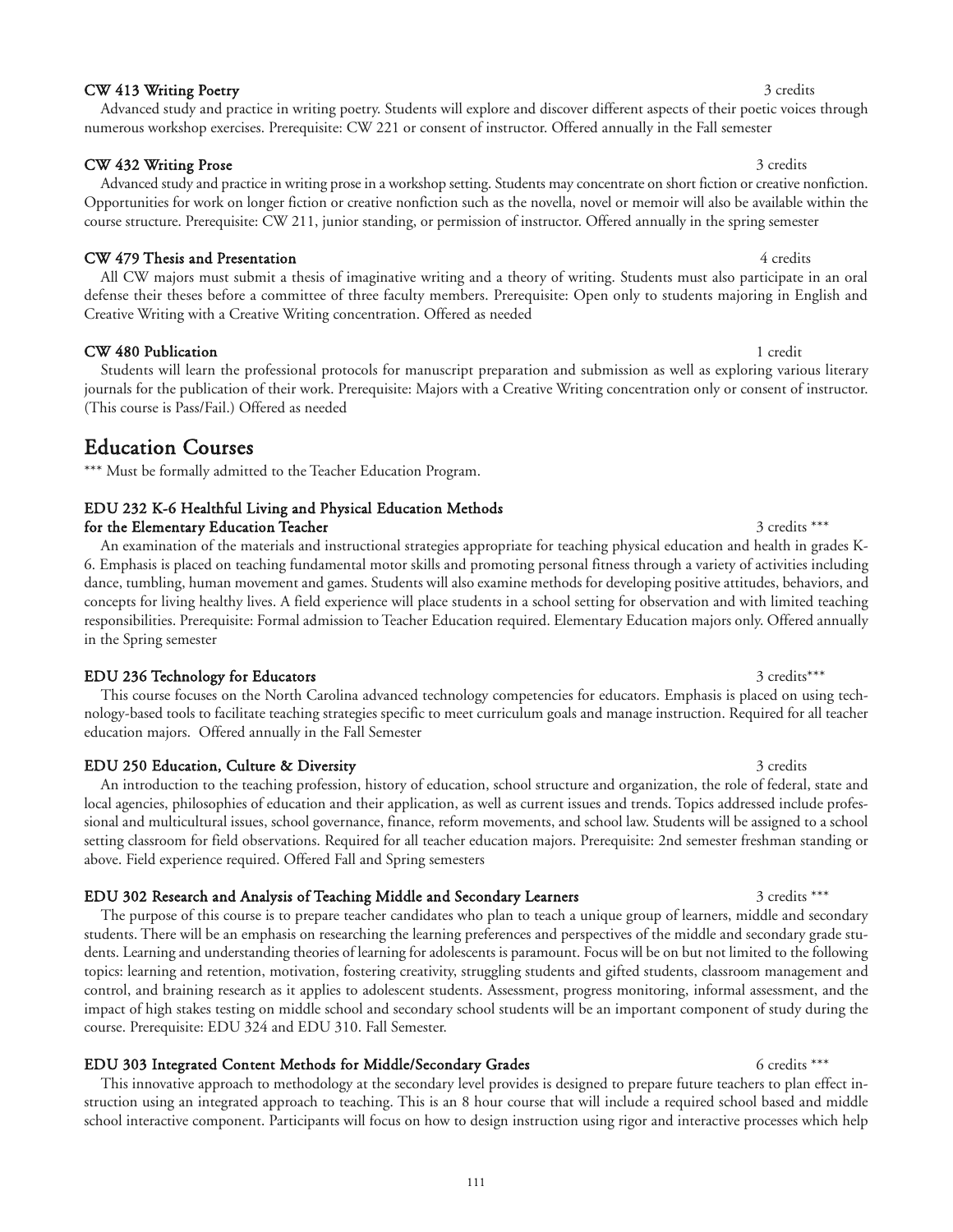diverse learners meet core standards while learning career skills (communication, collaboration, critical thinking and creative problem solving). Participants will have a 40 hour required practicum with an assigned master teacher at a partner school. Spring Semester.

### EDU 310 Curriculum and Instruction 3 credits \*\*\*

## EDU 319 Literature for Children & Youth 3 credits \*\*\* 3 credits \*\*\*

This course is an examination of literature appropriate for ages preschool through adolescence. Students learn to critique and select literature for classroom enrichment and for unit and interdisciplinary studies. Required for all elementary education majors. Offered annually in the Spring semester

quired for all teacher education majors. Pre-requisite: EDU 250. Field experience required. Offered annually in the Fall semester

### EDU 322 Reading & Writing in the Content Areas, 7-12 3 credits \*\*\*

This course is designed to prepare students for teaching reading and writing skills to middle and high school students in physical education and health. The course will present an overview of the major approaches used to teach communications skills, which include reading, writing, speaking, listening and viewing. Cooperative learning, textbook analysis, and various assessment procedures will also be reviewed. Students will be required to teach demonstration lessons, participate in a field experience, develop a portfolio, and participate actively in the classroom's learning community. Required for Physical Education, K-12 majors and Middle Grades Education majors. Prerequisite: Formal admission to Teacher Education program. Field experience required.

### EDU 324 Educational Psychology 3 credits\*\*\* 3 credits\*\*\*

This course is designed to provide a theoretical background for understanding learning motivation and classroom management. Major theories of learning are examined and connected with instructional planning and student study. Research on motivation is presented to assist pre-service teachers in creating environments that are supportive of self-direction and promote life-long learning. Classroom management models connected with behaviorist, social learning theory and cognitive learning theory will be critiqued toward the end of helping novice teachers to develop approaches to classroom management which are consistent with student-centered learning. Prerequisite: Psy 101 Offered annually in the Spring semester.

### EDU 328 K-12 Healthful Living & Physical Education Methods for the Physical Education Teacher 3 credits \*\*\* 3 credits \*\*\*

An examination of the materials and instructional strategies appropriate for teaching physical education and health in grades 7- 12. Emphasis is placed on teaching the skills and behaviors that promote physical fitness, lifetime activities, and a healthy lifestyle. A field experience will place students in a school setting for observation and with limited teaching responsibilities. Prerequisite: Formal admission to Teacher Education required. Offered annually in the Fall semester

#### EDU 332 Language and Literacy 3 credits\*\*\* 3 credits\*\*\*

This course is designed as an introduction to reading theory and instructional methods. Examines a variety of approaches to the teaching of reading. Simulation activities allow students to explore and critique current instructional practices and techniques. Prerequisite: Formal Admission to Teacher Education required. Field experience required. Offered annually in the Fall semester

#### EDU 338 Reading and Language Arts 3 credits\*\*\* 3 credits\*\*\*

This course is designed to ensure students will develop an understanding of the methods of teaching language arts with an emphasis on best practices and the development of a community of learners where a love for literature and writing is cultivated. Prerequisite: Formal Admission to Teacher Education required. Field experience required. Offered annually in the Spring semester

### EDU 339 Teaching Social Studies in the Elementary School 3 credits\*\*\* 3 credits\*\*\*

Explores the teaching of social studies within the context of an increasingly complex and global society. The course includes an overview of national and state social studies curriculum guidelines and a survey of the activities, materials and methods to effectively teach history, geography, civics, politics, economics, sociology and anthropology in grades K-6. Course requirements include the development of an interdisciplinary unit. Required for all elementary education majors. Prerequisite: Formal admission to Teacher Education program. Field experience required. Offered annually in the Fall semester

### EDU 341 Teaching Science in the Elementary School 3 credits\*\*\* 3 credits\*\*\*

The course presents a survey of the activities, materials, and methods to effectively teach life, earth, and physical science in grades K-6. Emphasis is placed on designing, selecting, implementing and evaluating science learning experiences. Required for elementary education majors. Prerequisite: Formal admission to Teacher Education program. Field experience required. Offered annually in the Spring semester

#### This course is designed to teach students to develop instructional goals, plan learner-centered instructional activities, select appropriate instructional materials, and develop, evaluate and revise instructional plans. Students will also learn to design curriculum. Re-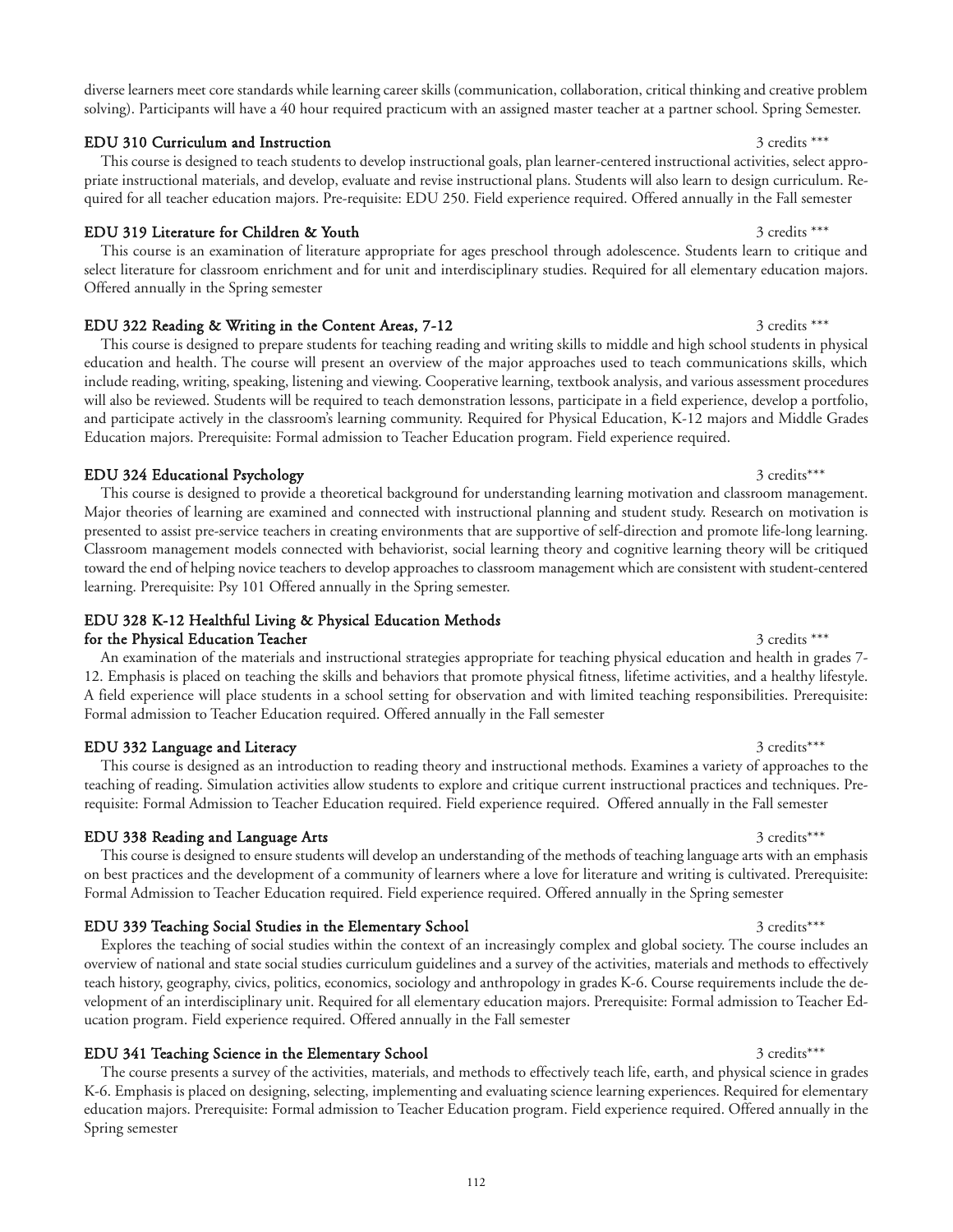#### EDU 342 Teaching Mathematics in the Elementary School 3 credits\*\*\* 3 credits\*\*\*

### The course presents a survey of activities, materials, and methods to effectively teach mathematics in grades K-6. Emphasis is placed on methods for helping students learn mathematical concepts, skills and problem-solving techniques. Prerequisite: Formal admission to Teacher Education program. Field experience required. Offered annually in the Fall semester

#### EDU 344 Classroom Management 2 credits \*\*\*\*

This is a required independent study course for the elementary education major. Strategies and techniques for setting the classroom environment, designing and implementing processes and procedures and addressing day-to-day administrative tasks are addressed in a practical manner. Participants will complete the course with an electronic toolbox directly related to classroom management. After successfully completing each module, students will present the toolbox to the assigned education advisor at the orientation of the student teaching semester. A certificate of completion and Pass/Fail grade and 2 semester credits will be given. Offered on-line as an independent study course

#### EDU 352 Teachers as Leaders 3 credits\*\*\* 3 credits\*\*\* 3 credits\*\*\*

This is a required course for the elementary education major. Teachers realize early in their career that being a successful educator is more complex than designing lesson plans, presenting curriculum and assessing student learning. This course is designed to help teachers develop awareness of the variety of roles they will fulfill as a teaching professional. It will help them build skills in following protocol, engaging in professional learning communities and building effective relationships with stakeholders.

Participants will explore the multi-faceted components of their role as a professional educator. They will investigate methods for working effectively within systems both at the school level and as a district employee. The course will offer all participants an opportunity to seek resources at local, state, and federal levels and will help them learn to navigate the complexities of a bureaucratic system. Participants will demonstrate skills in planning for engagement with policy-making, process development, and relationship building with colleagues, service agencies, school communities, and parents. They will create plans for professional growth and set goals for successfully moving from beginning teacher status to experienced professional. Participant reflections will address engagement in the process of mentoring others and how to help build and sustain quality professional learning communities.

Instruction for this course will be focused on helping teachers develop skills for collegial collaboration, effective relationship building with organizational stakeholders, and advocacy for students and the teaching profession. They will gain practical experience through course assignments and apply new information within the context of their current employment situation. They will demonstrate understanding of school funding as it applies to a classroom teacher. Offered annually in the Fall semester

### EDU 355 The Exceptional Child 3 credits\*\*\*

This course introduces the student to the exceptional child. Mental Retardation, Behavior Disorders, Learning Disabilities, Communication Disorders, Autism, Hearing Impairments, Visual Impairments, Physical and Health Disorders and the Gifted and Talented are discussed. Effective classroom and behavioral management techniques are explored, along with the educator's legal and ethical responsibility to exceptional children, working under state and federal guidelines. Ways to adapt the regular classroom environment, expectation, and requirements to appropriately meet the needs of mainstreamed students are also discussed. Prerequisites: Psy 101 and formal admission to Teacher Education program. Field experience required. Offered annually in the Spring semester

#### EDU 365 Fine Arts in the Elementary School 3 credits 3 credits 3 credits

This is a required course for the elementary education major. Appropriate concepts, methods, and materials for integrating the arts (dance, drama, music, visual art) through the elementary school curriculum will be explored as students acquire skills appropriate to developmental age and core curricular concepts through an interdisciplinary design of instruction. A focus will be placed on using the theory of multiple intelligences to increase student capacity and achieve academic success in all disciplines. Field experiences in public schools and/or other appropriate settings away from campus are required in this course. Students are responsible for arranging their own transportation to designated or assigned sites.

#### EDU 370 Health Methods K-12 3 credits\*\*\*

This course is designed as an instructional methods course to teach health Education to our teacher candidates. The course addresses theoretical concepts, knowledge, skills and dispositions of a professional health educator. The health educator will learn how to plan and coordinate a school health program. Candidates will also be able to assess individual and community needs and also serve as an advocate for health education. Prerequisite: Formal admission to Teacher Education required. Offered annually in the Fall semester

#### SPD 301 Building Collaborations in General Education Classrooms 3 credits 3 credits

This course is designed to introduce pre-service special education teachers to the concept of 'inclusive education.' Participants will explore the foundational principles of co-teaching in the general education classroom, observe the concept in a practicum experience and conduct research using the APA format. Participants will work in conjunction with general education pre-service teachers at the elementary and secondary level to design effective units of study. Pre-service teachers will explore and experience the concept of col-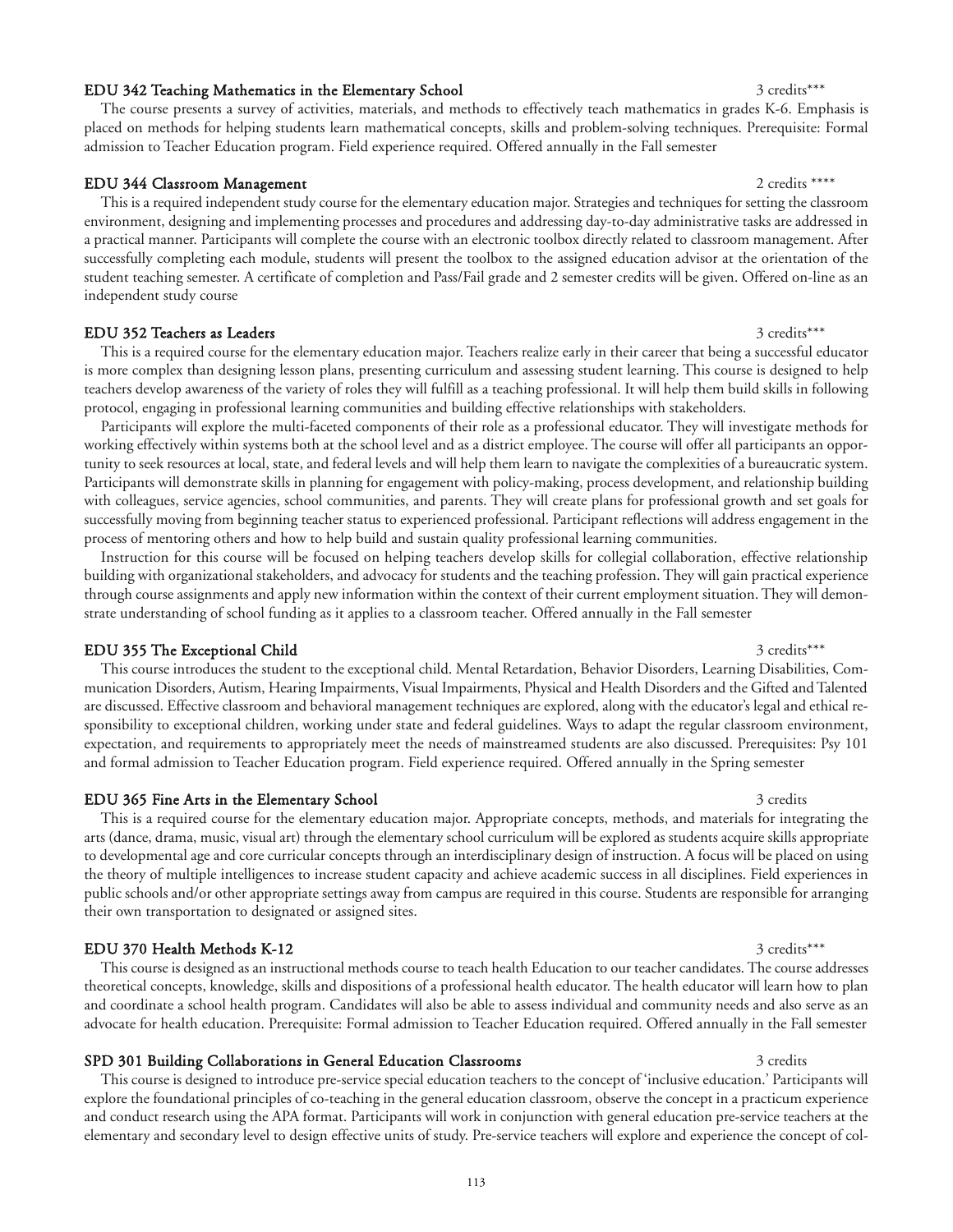laborative planning and teaching through a combination of observation and practice teaching within the LEA (local education agency). Pre-requisite: EDU 355.

#### SPD 302 Learners with Mild Disabilities: Theory and Application in the General Education Classroom 3 credits 3 credits

This course examines the characteristics of students with mild disabilities, and provides examples of the best teaching practices for inclusive education, behavior management, social skill instruction, and modifying classroom instruction specific to students with hidden and mild disabilities, including learning disabilities, mild intellectual disabilities and emotional disturbances.

#### SPD 303 Assessment Methods and Individual Education Programming 3 credits 3 credits

This course is designed to help pre-service special education teachers develop an understanding and basic skills in choosing and administering diagnostic assessments. Participants will explore current psycho-social inventories and other means for identifying specific learning issues for the purposes of providing Individual Education Plans. Pre-service special education teachers will observe and interview professionals in the field of education who routinely work with P-12 learners and administer assessments.

The second aspect of this course is designed to help pre-service special education teachers unravel the complexities of the Individual Education Plan development and implementation process. Participants will explore the basic components, engage in observations of IEP team meetings and interview students with IEP's. An examination of the rights and privileges of parents in the planning process and how Special Educators can develop an environment of partnership and community between parents, students and school personnel will prepare pre-service special education teachers to conduct effective meetings using a learner centered approach.

### SPD 304 Differentiating Instruction for Learners with Special Needs 3 credits \*\*\*

This course provides a theoretical, research-based framework and practical ideas for writing, implementing, and adapting curriculum for learners with special needs in a standards-based era.

Participants are introduced to various curriculum theories, the Integrated Curriculum Model, and a process for curriculum design and development. Specific core subject areas and non-core subject areas (including thinking skills, creativity, leadership, and the arts) are addressed with practical examples and connections to standards with adaptations for both disabled and gifted learners. At-risk populations, connections to technology, interdisciplinary approaches, assessment options, and instructional and classroom management strategies are also explored. The course will provide pre-service teachers with resources teachers need to make informed decisions concerning their students with learning or behavior problems. Many classroom-tested strategies, including activities and games will be created and used during practicum experiences. Observation and demonstration lessons will help students identify strategies to address the specific learning needs of dually identified students also. Pre-requisites: EDU 310 and EDU 355.

### SPD 305 Multisensory Teaching of Reading to Students with Disabilities 3 credits 3 credits

In this course, participants will develop skills for diagnosis of reading difficulties in students with disabilities. Participants will use a field based practicum to complete a case study and recommend methods and materials for meeting the language learning needs of students. They will develop a portfolio of resources and strategies to serve the learning needs of struggling readers grades P-12.

#### SPD 310 Introduction, Trends and Issues in Gifted Education 3 credits 3 credits

This course is designed as an introduction to the history, politics and concepts surrounding gifted education. Participants will explore how local school districts serve students identified as academically and intellectually gifted. Research and writing are strongly emphasized in this course.

### SPD 312 Methods and Materials for Gifted Education 3 credits 3 credits

This course is designed to help future teachers examine the characteristics of gifted students and presents methods of modeling the classroom curriculum to meet the needs of these gifted students. The course will explore the most current insights, regarding the characteristics of gifted learners and the pedagogy needed to meet their particular learning needs. The course will use, in part, a case study approach to examine the general ideas and concepts presented. Continued from previous course work – there will be discussions on intelligences, in-depth exploration of problem-based approach and its implications for learning. Focus is given to authentic and performance based assessment and special attention will be paid to non-traditional gifted students, including students from cultural minorities, students with outstanding intellectual gifts, and gifted girls and the dually identified student.

### SPD 315 Critical Thinking and Problem Solving 3 credits 3 credits 3 credits

This course explores the idea of lateral and creative thinking. It is designed to help future and in-service teachers learn and teach skills of creative problem solving and creative thinking processes. Using the works of Edward De Bono, Paul Torrance, Eric Gregorc and Mortimer Adler, participants will design learning activities to help students meet the four C's for 21st century thinking (collaboration, communication, creative problem solving and critical thinking.)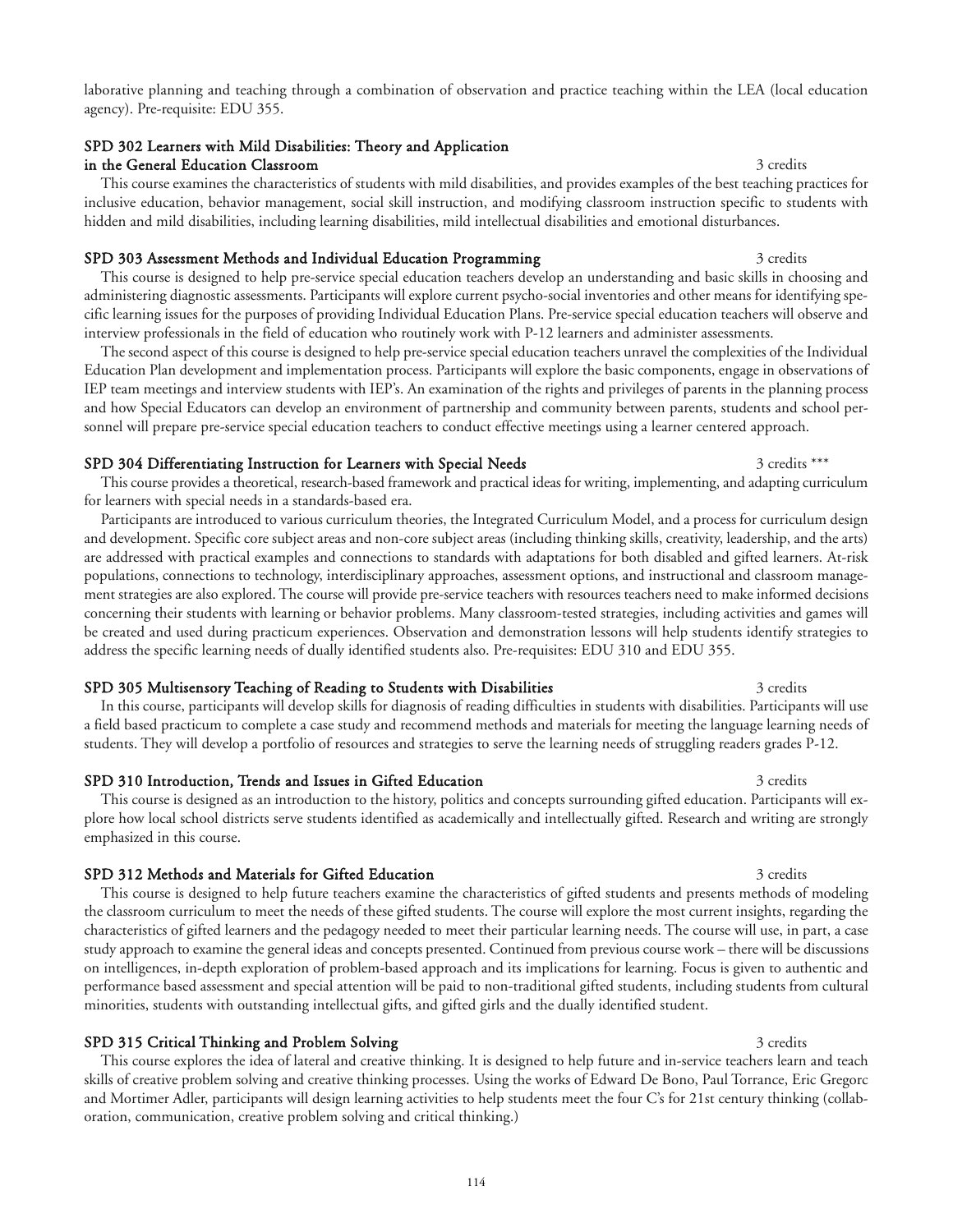### EDU 423 Student Teaching 10 credits\*\*\*

Students are placed in a public school setting under the direction and supervision of a University supervisor and a public school Cooperating Teacher. The basic student teaching experience provides an opportunity for the student to demonstrate in practice that they are Learner-Centered Professional Teachers. Prerequisite: Recommendation of the Teacher Education Committee, 2.5 G.P.A., and successful completion of professional courses. \*\*\*Must be formally admitted to the Teacher Education Program. This course is offered in the Fall and Spring Semesters and is graded Pass/Fail.

### EDU 425 Student Teaching Senior Seminar 2 credits \*\*\*

Seminars for student teachers to reflect on their experiences in the classroom that impact student learning and development. Topics addressed in the seminar include classroom management, evaluation of instruction, technology, planning and instruction. This course is designed to help the student with issues relating to transition into the world of work and graduate school. Taken concurrently with EDU 423. Required for all education majors. \*\*\* Must be formally admitted to the Teacher Education Program. This course is offered in the Fall and Spring Semesters and is graded Pass/Fail.

## English Courses

### ENG 209 Survey of American Literature 3 credits 3 credits

An overview of American literature from Colonial times through the present. (Required for the English and Creative Writing major). Offered annually in the Spring semester

### ENG 211 Masterpieces of English Literature 3 credits 3 credits

A survey of major works of English literature from the Medieval period through the 19th century Readings will generally be drawn from Beowulf, Chaucer, Spenser, Shakespeare, Milton, Donne, Pope, Johnson, Wordsworth, Shelley, Keats, Tennyson and Browning. Special attention will be given to the themes of perennial interest such as love and death, man and woman, freedom and servitude. (Required for the English and Creative Writing major). Offered annually in the Fall semester

### ENG 221 Shakespeare's Comedies 3 credits 3 credits 3 credits 3 credits 3 credits 3 credits

This course will focus on five comedies by William Shakespeare. Students will read and discuss plays chosen from among the following: Taming of the Shrew, A Midsummer Night's Dream, As You Like It, The Merchant of Venice, Twelfth Night, Much Ado About Nothing, and The Tempest. The class will view at least one film version of each play studied and read examples of modern literary analysis. All students will write response papers. Offered in alternate years, Spring semester

### ENG 241 Survey of African American Literature 3 credits 3 credits

This course will offer a survey beginning with the earliest African American writers and continuing through contemporary works and scholarship. Selected African American fiction, drama, poetry, and essays will be studied in cultural and historical contexts. Writers studied may include Wheatley, Douglass, Harper, Chesnutt, Larsen, Hughes, Hansberry, Ellison, Morrison, and Gaines among others. Offered every three years

### ENG 250 Poetry of the 20<sup>th</sup> Century 3 credits 3 credits 3 credits

This course will provide an overview of major poets and poetic movements in Anglo-American poetry of the 20<sup>th</sup> century. Poets to be studied will include: W. B. Yeats, Robert Frost, Ezra Pound, Marianne Moore, William Carlos Williams, T. S. Eliot, W. H. Auden, Allen Ginsburg, Sylvia Plath, Elizabeth Bishop, Gwendolyn Brooks, Mary Oliver, and Seamus Heaney, among others. Poetic movements to be studied will include: Imagism, Modernism, Confessional Poetry, the Beat Generation, the Black Mountain Poets, and various Postmodern movements.

(Required for the concentration in Creative Writing) Offered annually in the Fall semester

### ENG 278 Intro. to Critical Analysis and Literary Theory 3 credits 3 credits

Literary theory roughly refers to the debate over the nature and function of reading and writing; it is a shared commitment to understanding how language and other systems of signs provide frameworks which determine how we read, and more generally, how we make sense of experience, construct our own identity, and produce meaning in the world. This course will require reading a substantial amount of conceptually complicated texts, writing in a variety of discourse modes, and developing one or several theoretical approaches to literature. (Required for the English and Creative Writing major) Offered annually in the Spring semester

### ENG 280 Topics in American Popular Culture 3 credits 3 credits 3 credits

An intensive study of a variety of "texts" (both written and otherwise) in American pop culture. Topics might include the world of Disney, the romance novel, the Western, the detective story and film, and others. Offered in alternate years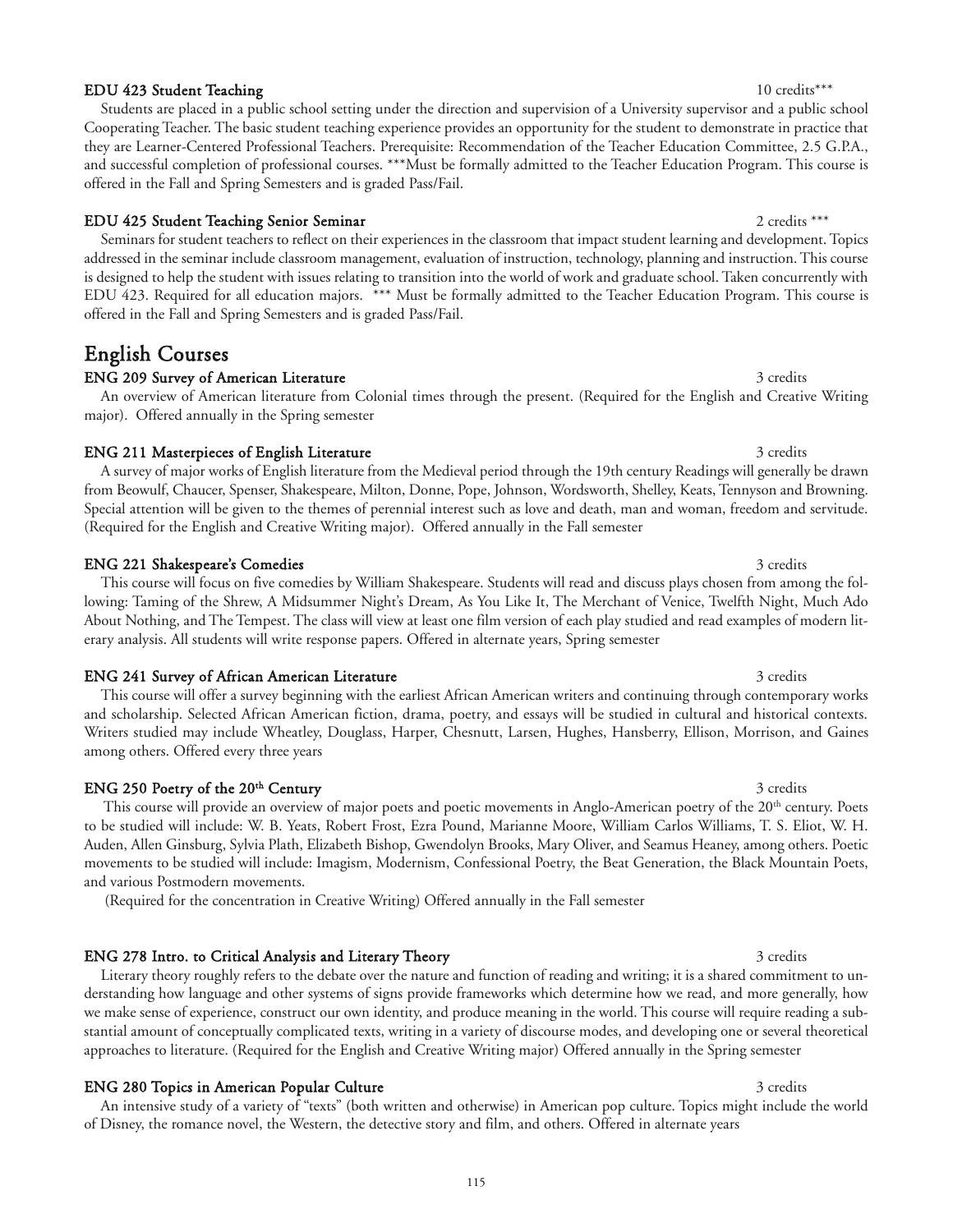### ENG 281 Children's Literature 3 credits 3 credits

in alternate years

### ENG 282 Introduction to Pound Studies 1.5 credits 1.5 credits

### A study of the person, philosophy, poetry and criticism of Ezra Pound, "The Father of Modern Poetry," the course will utilize Hugh Kenner's The Pound Era and Pound's Selected Poems as primary texts. One research paper will be required, along with outside readings. Usually offered Demi-semester 1 of spring semester; required of those anticipating study at Brunnenburg.

An introduction to the vibrant range of literature and film for children and adolescents: fairy tales, novels, poetry, picture books, illustrated texts, and animated movies. The course will focus primarily on British and American texts from the last 150 years. Offered

### ENG 308 Victorian Literature 3 credits 3 credits 3 credits 3 credits 3 credits 3 credits 3 credits 3 credits 3 credits 3 credits 3 credits 3 credits 3 credits 3 credits 3 credits 3 credits 3 credits 3 credits 3 credits 3 c

A study of the poetry of Tennyson, Browning and the pre-Raphaelites and of selected prose writings of Thomas Carlyle, Matthew Arnold, Thomas Huxley, and Charles Dickens, George Eliot, and Thomas Hardy. Special attention will be given to the continuing human problems which these authors addressed in the Victorian world. Prerequisite: ENG 211 or junior standing. Offered in alternate years, Spring semester

### ENG 311 The American Renaissance 3 credits 3 credits 3 credits

### A study of the literature of the American Renaissance with particular emphasis on Emerson, Thoreau, Whitman, Hawthorne, Melville, and Mark Twain. Prerequisite: ENG 209 or junior standing. Offered in alternate years

### ENG 317 Literature of the Romantic Period 3 credits 3 credits 3 credits

### A study of the chief poets and critics of English Romanticism. Prerequisite: ENG 211 or junior standing. Offered in alternate years, Fall semester

### ENG 322 Shakespeare's Tragedies 3 credits 3 credits 3 credits

### This course will focus on five of William Shakespeare's major tragedies. Students will read and discuss the following plays: Romeo and Juliet, Macbeth, Othello, Hamlet, and King Lear. The class will view at least one film version of each play studied and read examples of modern literary analysis. There will be a culminating research project. Prerequisite: ENG 211, ENG 221, or junior standing. Offered in alternate years, Spring semester

### This course will offer students the opportunity to explore the literature of the High Middle Ages. Readings will include selections from Chaucer's Canterbury Tales, medieval drama, the legends of King Arthur,, lyric poetry of love and faith, and the works of medieval women mystics. Prerequisite: LIT 210 or ENG 211 or junior standing. Offered in alternate years, Fall semester

ENG 334 American Fiction of the 20th Century 3 credits 3 credits 3 credits A study of representative American fiction of the 20th century from a variety of traditions and ethnic perspectives. Prerequisite: junior standing or permission of the instructor. Offered in alternate years

#### ENG 340 T.S. Eliot 3 credits 3 credits 3 credits 3 credits 3 credits 3 credits 3 credits 3 credits 3 credits 3 credits 3 credits 3 credits 3 credits 3 credits 3 credits 3 credits 3 credits 3 credits 3 credits 3 credits 3 c

### A detailed study of the plays and poems of this 20th century mover and shaker. Eliot's social and literary commentary will also be examined. Prerequisites: ENG 209 or ENG 252, or permission of the instructor. Offered every three years

### ENG 359 Renaissance Literature 3 credits 3 credits 3 credits Students will explore the works of the major English poets and dramatists of the late 16th and early 17th centuries, excluding

Shakespeare. Themes such as the triumph and tragedy of marriage, the quest for love and faith, the delights of the simple life, and the role of the poet as a courtier, lover, visionary, and satirist will help focus discussions of works by Spenser, Sidney, Webster, Jonson, Donne, Herbert, and Marvell. Prerequisite: English 211 or junior standing. Offered in alternate years, Spring semester

### ENG 362 Saints and Heroes of the Middle Ages 3 credits 3 credits 3 credits

### An introduction to some of the major epic cycles and legends of the Middle Ages and their iconography as reflected in works of art in Tyrolean castles, churches, and museums. Readings will include The Niebelungenlied, Tristan, Ywain, The Song of Roland, and Sir Gawain and the Green Knight. This course is only offered overseas as part of the Brunnenburg program.

### ENG 371 The Cantos: American Epic 3 credits 3 credits 3 credits

A study of Ezra Pound's "Cantos" in relation to the poetry, politics, and philosophy of the 20th century. Attention will be given to other major poets of the time. This course is only offered overseas as part of the Brunnenburg program.

## ENG 325 Medieval Literature 3 credits and 2 credits and 3 credits 3 credits 3 credits 3 credits 3 credits 3 credits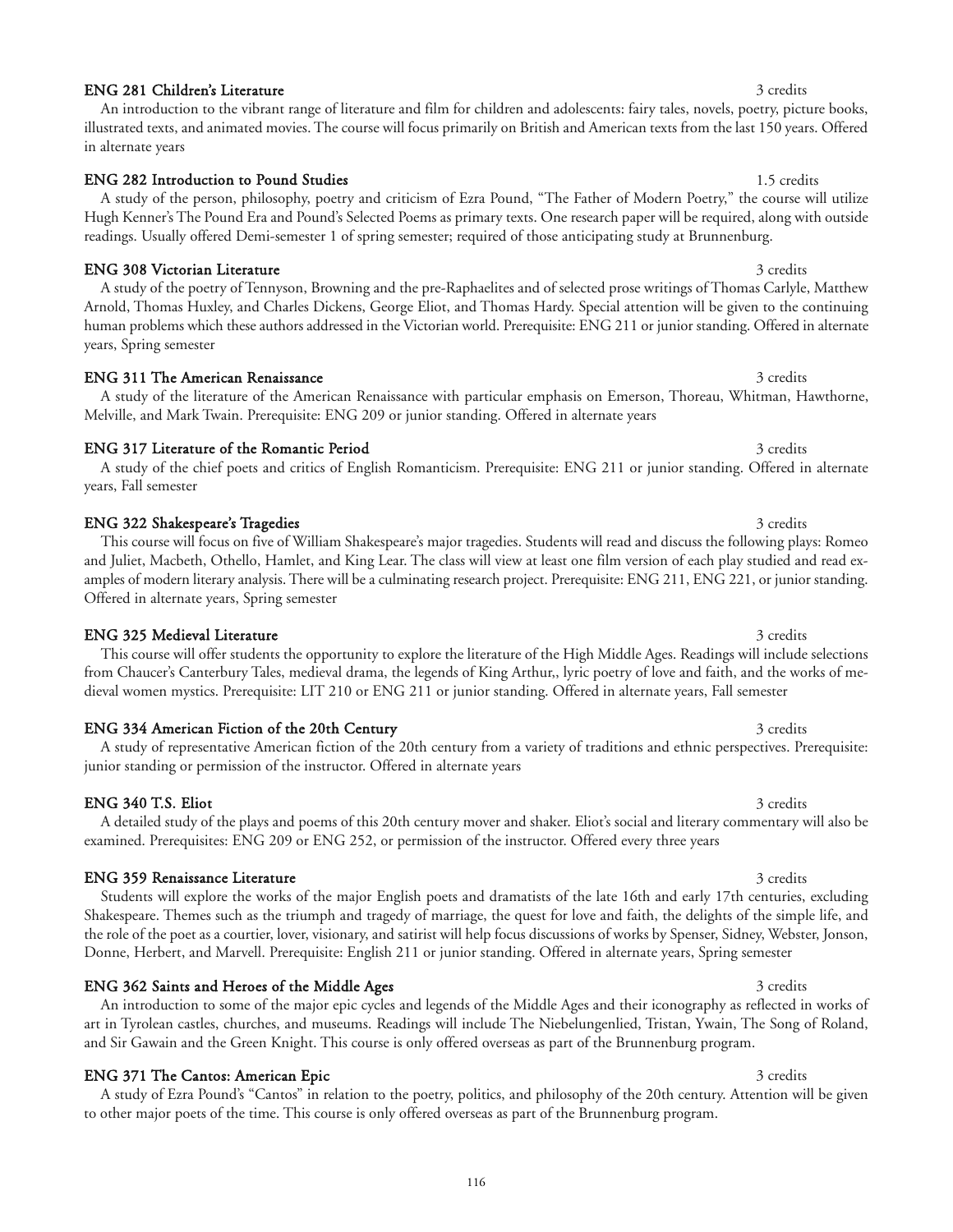### ENG 372 Myth and Agro-Archaeology 3 credits 3 credits 3 credits

An academic and field study of mythology and agriculture as the roots of culture, government and the fine arts. This course is only offered overseas as part of the Brunnenburg program. The course does not count toward the minor in English Literature.

### ENG 377 Whitman/Dickinson 3 credits 3 credits 3 credits

Perhaps no two writers have so dominated and changed the course of the 19th century of American letters as Walt Whitman and Emily Dickinson. Often juxtaposed, Whitman and Dickinson seem to provide perfect foils for the work of each other. This course will take up these two poets as sites of contending practices of prosody and vision. Our investigation will focus primarily upon their poetry, but we also make brief forays into their unique biographical histories, approaches to prosody, and ranges of critical interpretation. There will be a variety of discourse opportunities, including journal work, creative expression, and expository writing. Prerequisite: ENG 209 or junior standing. Offered in alternate years

### ENG 378 Southern Literature 3 credits 3 credits

A study of the writers and literary traditions of the American South from the colonial period to the present, but with special emphasis on the twentieth century. Authors might include Byrd, Jefferson, Poe, Kennedy, Chestnut, Jacobs, Chopin, Glasgow, Chesnutt, Faulkner, Caldwell, Warren, Wolfe, Percy, Hurston, O'Connor, Welty, Styron, Walker, Betts, Smith, and others. Prerequisite: ENG 209, Junior standing or permission of instructor. Offered every three years

A study of women's writings within a variety of cultures, historical periods, and literary traditions. Prerequisite: Junior standing or

This course will provide students the opportunity to study the novels, short stories, and poems produced by North Carolina writers during the literary renaissance of recent decades. Writers may include Gibbons, Chappell, Edgerton, Frazier, Smith, and McCorkle

### ENG 379 Women Writers 3 credits 3 credits 3 credits 3 credits 3 credits 3 credits 3 credits 3 credits 3 credits

## ENG 384 North Carolina Literature 3 credits 3 credits 3 credits 3 credits

permission of instructor. Offered every three years

## among others. Prerequisite: ENG 209. Offered every three years

ENG 401 Milton 3 credits

Intensive reading of Milton's poetry with major emphasis on Paradise Lost, Paradise Regained and Samson Agonistes. Collateral readings from the prose. Prerequisite: ENG 211 or junior standing. Offered in alternate years, Fall semester

#### ENG 453 Senior Portfolio & Review 1 credit 1 credit 1 credit

This course will provide an opportunity for senior English majors to collect and reflect upon samples of their skills in written literary analysis, to receive faculty evaluation of their work, and to prepare their postgraduate reading list. Required of senior English and Creative Writing majors with a concentration in English literature and of seniors completing a minor in English. Offered as needed

### ENG 497 Academic Honors 3 credits 3 credits

Open by invitation of the faculty only. Exceptional work done by the student, working independently under faculty supervision, in traditional, comprehensive, systematic research over an extended period of time resulting in a senior thesis or project of high merit. Offered as needed

## Equine Studies Courses

### EQ 244 Stable Management 2 credits 2 credits

This class is an introduction to the multiple aspects of stable management as practiced by the individual owner as well as a multiple horse facility. This course will provide you with much of the background information a stable manager needs and will afford you the opportunity to be introduced to the necessary skills and begin to become proficient at performing them. Offered Fall and Spring semesters

Through hands-on work experience you will be introduced to the challenges, routines, skills, tediousness, physical labor, and keen-

### EQ 244L Stable Management Lab 2 credits 2 credits

ness and sensitivity of eye that are parts of becoming a good stable manager. Offered Fall and Spring semesters

EQ 246 Introduction to Management of Equine Operations 3 credits 3 credits This class is designed to give the non-business major and the non-equine business major insights into the various career paths within the horse industry as well as the experience and educational requirements. The class is required for Therapeutic Horsemanship majors and available for students in other majors who will not take business courses but want an overview of equine business. The course will cover basic principles of management and organization, record keeping systems, marketing, liability and contracts and financial management. Students will write a prospectus and develop a business plan for a business they hope to enter into in the future.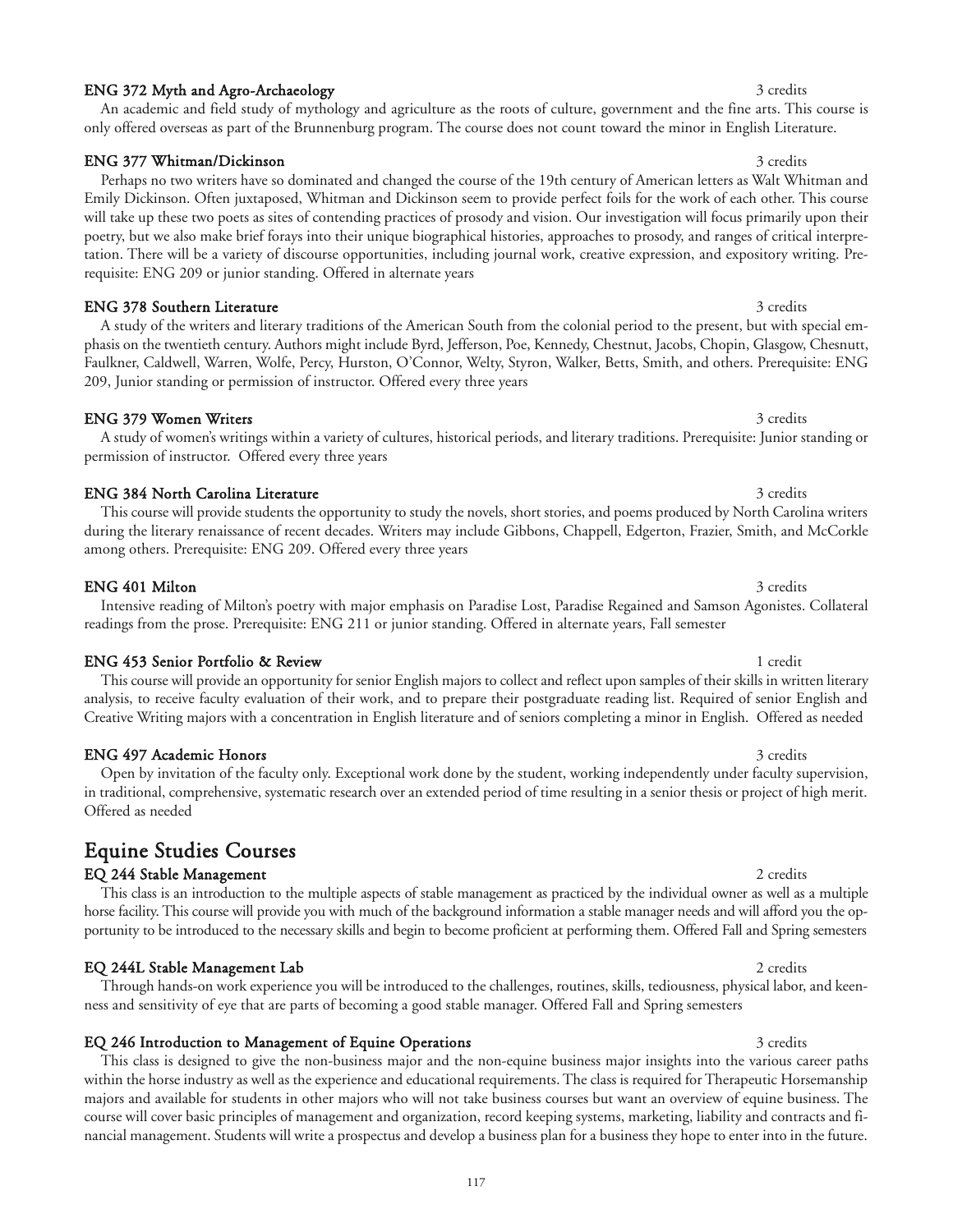### Prerequisite: EQ 244 Offered annually in the Fall semester

Note: This course does not count toward the major in Equine Business Management

### EQ 248 Basic Riding Instructor Skills 1.5 credits 1.5 credits

control and the qualities needed to be an effective instructor will be covered. The goal of this demi-semester course is to lay a foundation for teaching able-bodied beginner riders individually and in groups. The emphasis will be on safety and a progressive development of teaching skills. Through task analysis and problem solving the student will develop lesson plans, learn to evaluate and adjust to different situations in an effective and professional manner, and learn different techniques of expressing themselves to the riders. Offered Fall and Spring semesters

### EQ 248L Basic Riding Instruction Skills Lab 1 credit 1 credit

This course provides an introductory level opportunity for the application of skills and techniques developed in the Basic Teaching Skills for Riding course. The student will assist an instructor to develop their practical skills and stimulate their awareness and response to issues involving safety. Prerequisite: EQ 248. Offered Fall and Spring semesters

### EQ 249 History and Theory of Modern Riding 3 credits 3 credits 3 credits

### This course will provide the student with a historical overview of equestrian sports. The class will study the history of educated riding, the development of forward riding from Caprilli to George Morris, the development of modern dressage, and the history and origins of western sports. Pre-requisite: PE 262 and sophomore standing or permission of instructor. Offered annually in the Fall semester

### **EQ 280 Natural Horsemanship 2 credit and 2 credit and 2 credit and 2 credit and 3 credit and 3 credit and 3 credit and 3 credit and 3 credit and 3 credit and 3 credit and 3 credit and 3 credit and 3 credit and 3 credit an**

This course studies the philosophy and theory behind Natural Horsemanship. The student will study the methods and techniques used primarily in Natural Horsemanship. Parelli will be the primary focus of the class although other practitioners will be studied. The class combines theory with practical application. PE 261 or Permission of the instructor. A fee is required for this course. Students are expected to purchase their own equipment. Offered annually in the Spring semester

### EQ 340 Equine Business Management 3 credits 3 credits

This class is designed to give the student insights into the various career paths within the horse industry and their experience and educational requirements. Principals of management, record keeping systems, liability and contracts and developing a business plan will be considered in class discussions. Students will write a prospectus and develop a detailed business plan for a business they hope to enter into in the future. The class requires all students to use Excel spreadsheets for forecasting and planning. Prerequisites: EQ 244 or 245 and BE 209 junior standing. Offered annually in the Spring semester

### EQ 341 Preparation for ANRC-Rated Rider Testing 3 credits 3 credits

This course will provide the students with an in-depth study of riding theory and how it relates to successful performance. It will provide them the opportunity to develop their riding skills and to experience the practical applications of the acquired knowledge and skills from the perspective of the teacher, the trainer, the serious competitor, and the recreational rider. Students will be evaluated by outside examiners on the ANRC Rated Rider Exam of the appropriate skill level. A fee is required for this course. Prerequisites: PE 264, EQ 248. Offered annually in the Fall semester

### EQ 342 Form to Function: Principles of Horse Judging 3 credits 3 credits

The purpose of this class is to enable the student to develop a strong theoretical grasp of the principles of horse construction and action. This knowledge will enable the student to evaluate the horse in terms of how his structure predisposes him to success in various athletic pursuits. The student will study the particular rules, practices, and current criteria in judging the horse on the line and in performance. The theoretical knowledge will be put to practical tests at horse shows. Students will assess the responsibilities of judging and the qualities one must have to be a competent judge. Prerequisites: EQ 241 or junior standing. Offered annually in the Fall semester

### **EQ 350 Horse Science I** 3 credits

The principle learning outcome in this course is for the student to acquire a thorough working knowledge of the horse's functional anatomy & physiology. Special emphasis will be given to the musculoskeletal, digestive, respiratory, circulatory & nervous systems of the horse, as well as a brief review of equine evolution. The student will be able to relate the study of equine anatomy & physiology to horse husbandry theories & practice. In addition, the student will develop problem-solving skills in regards to presentations of common equine diseases & the therapeutic options available for treatment. Prerequisite: EQ 244, EQ 244L Offered annually in the Fall semester

# This course will cover the fundamentals of preparing, organizing and teaching riding lessons. Safety, lesson plans, ring skills, class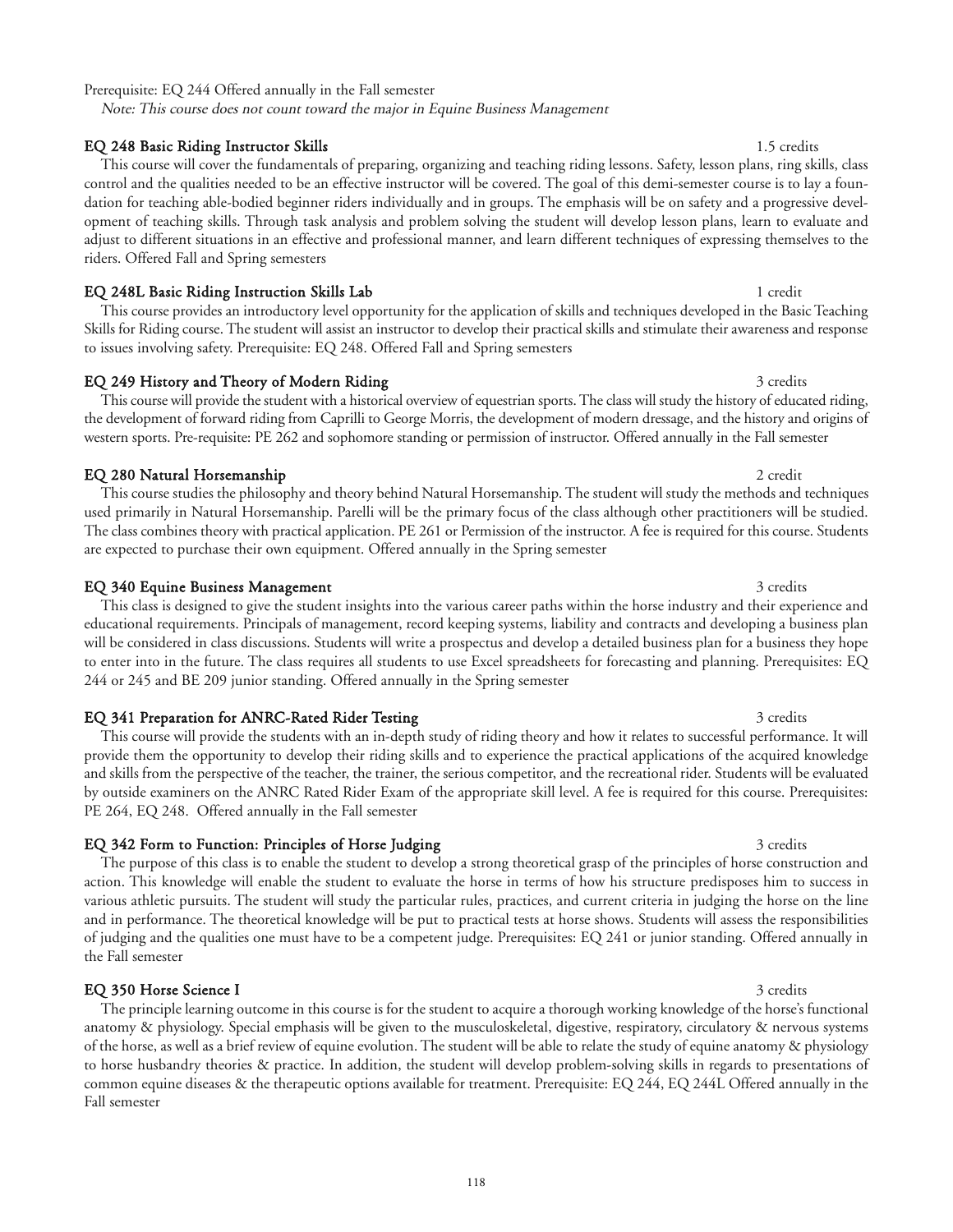### EQ 415 Current Therapies in Equine Internal Medicine 3 credits 3 credits

This course will acquaint the student with a detailed overview of current equine internal medicine disorders, with practical aspects of diagnosis & therapeutic management. Understanding basic equine pathophysiologic mechanics is essential in the management of complex disease processes & will be reviewed for a better comprehension of the equine medical disease process. The class will be structured to address specific diseases along system-based lines to include respiratory, gastro-intestinal, urinary, hepatic, cardiac, ophthalmology, & neurological disorders. Prerequisite: EQ 350 or permission of the instructor, Junior or Senior standing Offered in alternate years, Fall semester

### EQ 416 Introduction to Equine Clinical Pharmacology 3 credits 3 credits

The principle goal in this course is for the student to acquire a working knowledge of commonly employed pharmaceuticals that are used in the medical treatment of horses. Classifications of drugs, misuse of over-the-counter medications, mechanism of actions, as well as side effects, will be studied. General principles such as drug absorption, distribution, metabolism, therapeutic index and interactions will also be discussed. Prerequisite: EQ 350 or permission of the instructor, Junior or Senior standing Offered in alternate years, Spring semester

### EQ 417 Equine Orthopedic Lameness 3 credits 3 credits

The purpose of this course is to acquaint the equestrian student with an organizational, scientific approach to the diagnosis, treatment and athletic management of equine lameness. This will be accomplished in three separate sections of the course. The course will be equally divided between lectures and labs. During the initial section, orthopedic anatomy and equine biomechanics will be reviewed. In the second section, we'll combine anatomy and biomechanics with the art of insightful observation of the horse on the flat and under saddle. The final section will incorporate discussion of the latest scientific technology for diagnosis, as well as common dysfunctions, etiology and prognosis interrelated to the competitive implications for the best management of the athletic horse. Prerequisite: EQ 350 or permission of the instructor, Junior or Senior standing. Offered in alternate years, Spring semester

### **EQ 420 Equine Nutrition** 3 credits 3 credits

The principle learning outcome in this course is for the student to acquire a thorough working knowledge of the equine gastrointestinal anatomy and physiology as related to the process of digestion, absorption, and utilization of nutrients. Special emphasis will be placed on lipids, carbohydrates, proteins, vitamins and minerals and their relationships in feed concentrates and in forage. Different aspects of nutritional requirements and deficiencies will also be discussed. The student will be able to apply the basic principles of equine nutrition in order to develop and balance a feed rationing program for horses at any stage of life and athletic capacity. Prerequisites: EQ 244, EQ244L and EQ 350 Offered in alternate years, Fall semester

#### EQ 422 Horse Science II - Equine Reproduction & Genetics 3 credits 3 credits

The principle learning outcome in this course is for the student to acquire a thorough working knowledge of the equine reproductive anatomy & physiology, equine neonatology & introductory concepts in equine genetics. Reproduction labs will emphasis mare & stallion reproductive evaluation & readiness for breeding. The student will be able to relate the study of equine reproduction & genetics to current breeding husbandry & management techniques. In addition, the student will develop problem-solving skills in regards to presentations of common equine reproductive problems encountered & the therapeutic options available for treatment. Prerequisite: EQ 350, EQ 244 , EQ 244L Offered annually in the Spring semester

## Forensic Science Courses

### FOR 201 Introduction to Forensic Science 4 credits 4 credits 4 credits

This course will emphasize scientific investigation of crime. Students will become both detective and criminalist as they learn how to secure a crime scene, and collect and analyze physical evidence. Students will learn how to: 1) do blood typing and DNA analysis, 2) analyze blood splatter patterns, 3) analyze hair and fiber samples, 4) find and lift latent fingerprints and compare to established database, 5) identify the source of ink samples from handwritten notes, and 6) develop a psychological profile of the criminal. Using actual cases, the class will review forensic analysis of soil samples, bite marks, ballistics, and toxicology. Students will learn how to apply various mathematical and statistical tools to make judgments regarding the weight of the evidence, and to either identify or eliminate suspects. Legal issues such as the insanity defense, the reliability of eyewitnesses, and the utility and accuracy of lie detectors will be examined. Offered annually in the Fall semester

### FOR 210 Topics in Forensic Science 2 credits 2 credits 2 credits

These courses examine specific issues and/or techniques related to solving crime. The focus will vary with each offering and examples include Fingerprint Classification and Identification, Criminal Profiling, Police Photography, Blood Spatter Analysis, Ethics in Criminal Justice, Interviewing/Interrogation Techniques, or Question Document Analysis. Prerequisite: FOR 201. Offered annually in the Spring semester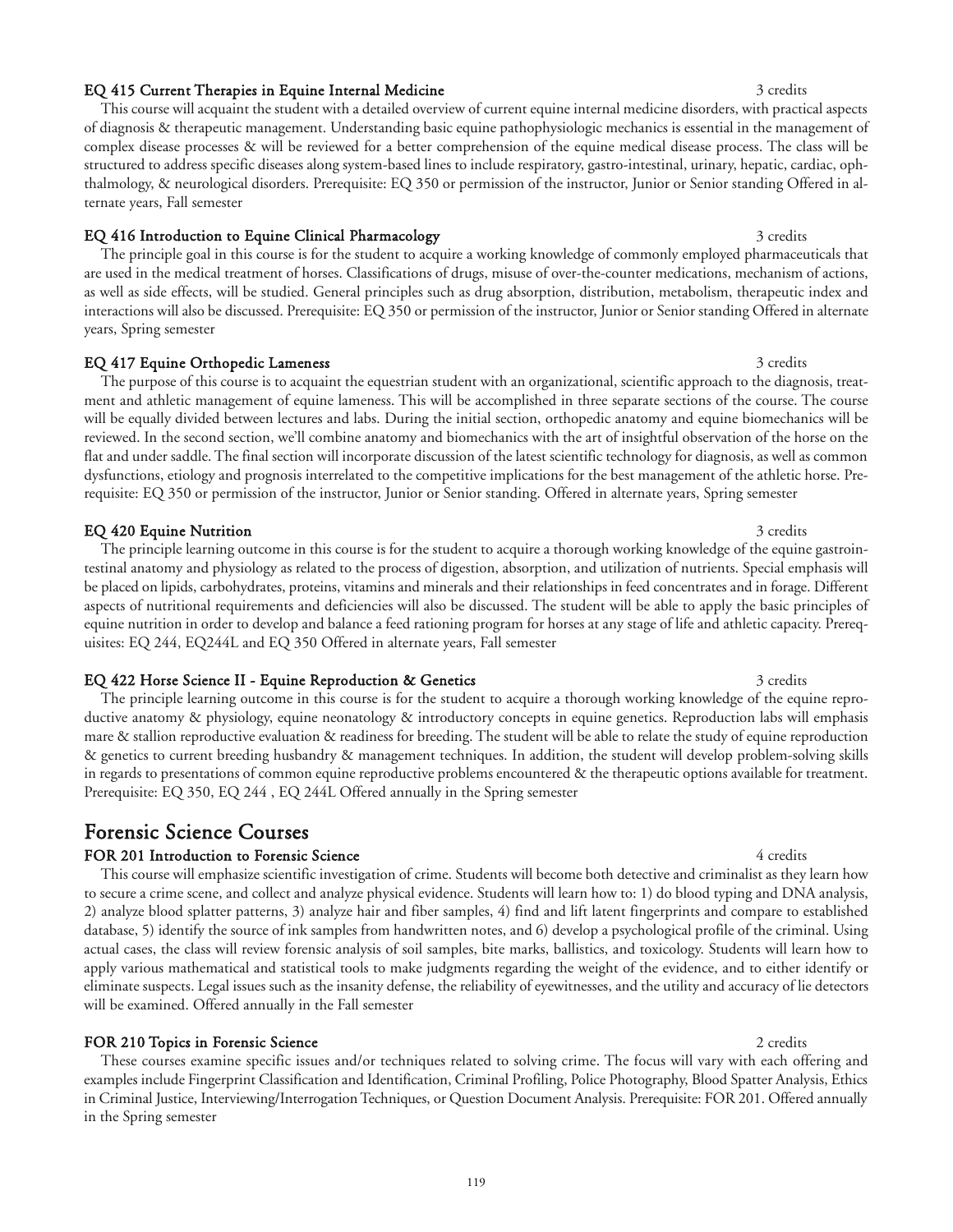### FOR 401 Crime Scene Investigation/Evidence Collection 3 credits 3 credits

Advanced course in the identification and proper collection of physical evidence from a crime scene. Students will learn what types of collection containers are best suited to specific forms of evidence, so as to avoid possible contamination, and what alternatives may be available in the absence of a full crime-scene kit. The class will cover the importance of: 1) maintaining a chain of custody, 2) careful observation and recording of crime scenes, and 3) ordering the appropriate analytical tests. Students will further develop their understanding of legal issues related to collection, handling, and interpretation of evidence; issues and concepts related to eyewitness identification and testimony, such as the perception of events and retrieval of information from memory; and will learn how to search for witnesses and to develop suspects. Prerequisite: FOR 201 and upper level standing or consent of instructor. Offered in alternate years, Spring semester

### FOR 402 Microanalysis of Trace Evidence 4 credits and the state 4 credits of 4 credits

Advanced course in the identification and analysis of physical evidence previously recovered from a crime scene. Students will learn what types of analysis is best suited to specific forms of evidence. The class will cover: 1) the importance of maintaining a chain of custody and proper documentation, 2) how the different major types of analysis are performed and how to choose the proper technique for the evidence, 3) the theory behind the techniques, and 4) how to discuss the accuracy and precision of the technique in relationship to such information as population statistics. Prerequisite: FOR 201 and upper level standing or consent of instructor Offered in alternate years, Spring semester

## Game Art and Design Courses

## GAM 100 Game Art Foundations 3 credits 3 credits

This course is an introduction to the concepts and software used in game art development. Students will learn the basics of 3D modeling, texture creation, and level design. Much time will be spent becoming familiar with the tools and user interface of the software. This course will set the foundations for more advanced study in the individual components of game art creation. This course is appropriate for the casual game enthusiast as well as students interested in the major. No Prerequisites Offered Fall and Spring semesters

## GAM 202 Textures and 2D Art I 3 credits

Students will learn the basics of creating textures and maps. These will be used to build shaders and materials to apply to 3D models. Developing skill in painting software will be emphasized.

Prerequisite: GAM 100 Offered annually in the Fall semester

## GAM 203 Modeling I 3 credits

An exploration into the basic techniques of 3D modeling in the computer. Students will learn modeling from primitives, beveling and extruding, transformation techniques, UV maps and spline patching. Some time will be spent discussing optimization of meshes for import into the game engine.

Prerequisite: GAM 100 Offered annually in the Spring semester

## GAM 302 Textures and 2D Art II 3 credits 3 credits

The emphasis of this class will be to construct complex shaders and shading systems to enhance the realism of the game environment. Also, we will build a user interface for use in game.

Prerequisite: GAM 202 Offered annually in the Fall semester

## GAM 303 Modeling II 3 credits 3 credits

A continued investigation into the techniques of 3D model making. Students will use sub-division, and nurbs modeling techniques in addition to those learned in Modeling I to make environment models to populate and construct their game levels. An introduction to soft body/character modeling will be presented.

Prerequisite: GAM 203 Offered annually in the Spring semester

## GAM 304 Level Development I 3 credits 3 credits

This course concentrates on developing a playable level from game assets created by the student. Students will work with game editing software from concept to finished level. Topics include: concept art, BSP geometry, static meshes, materials, lighting, terrain, physics, and level optimization.

Prerequisites: GAM 202, GAM 203 Offered annually in the Spring semester

## GAM 306 Animation 3 credits 3 credits

Focuses on basic key frame animation: understanding timing, graph editing and animation nodes. Students will stage and animate several sequences for use in the game engine user interface.

Prerequisites: GAM 203 Offered annually in the Fall semester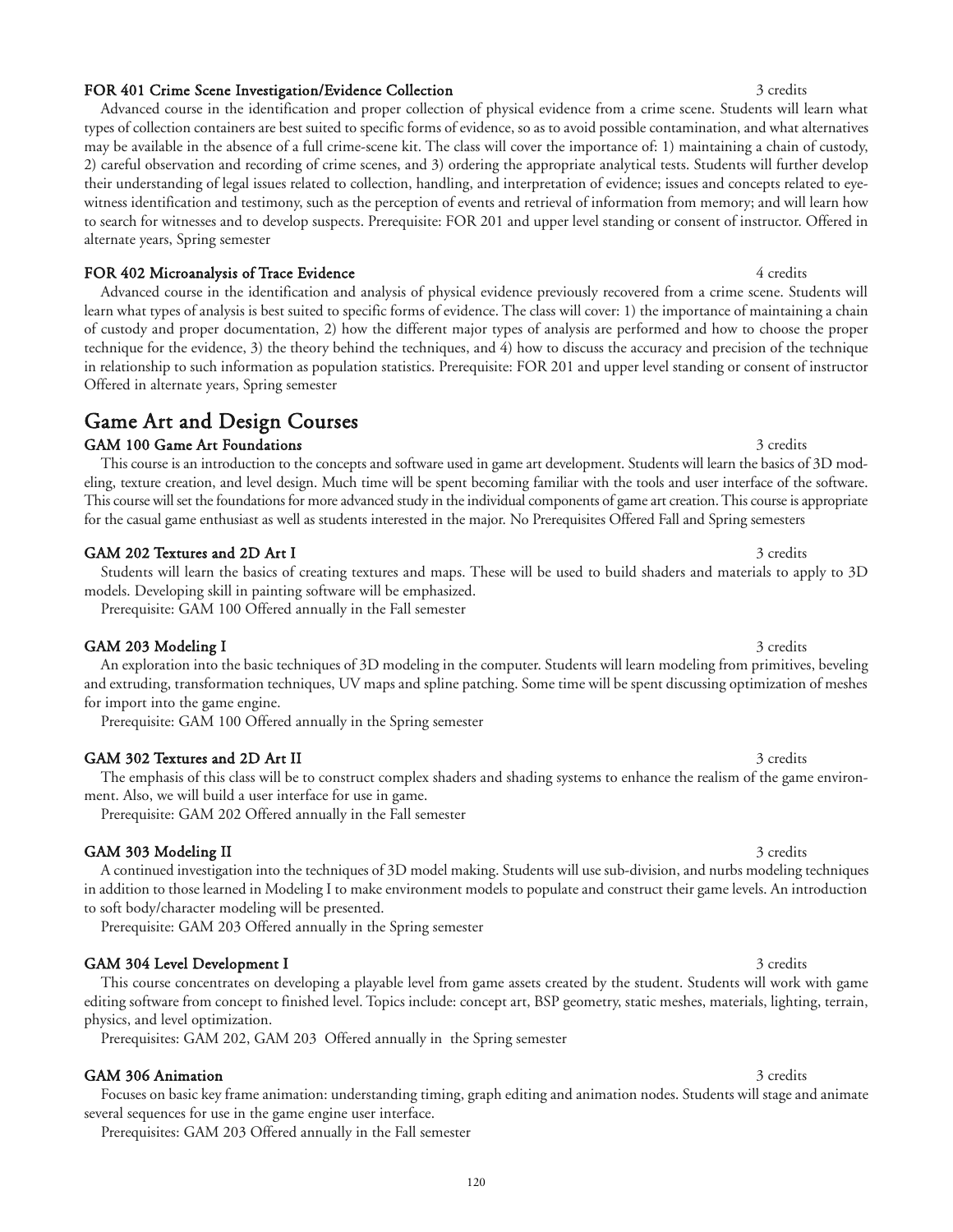### GAM 403 Modeling III 3 credits

Focuses on character modeling. Students will make low poly count meshes for use in game. These same models will be the basis for hi-res models used for detailing and generating normal maps.

Prerequisite: GAM 303 Offered annually in the Fall semester

### GAM 404 Level Development II 3 credits

A continued look at game editing software. Topics include: advanced material construction, volumes, physics objects, special effects, particle systems, sound, and animation.

Prerequisite: GAM 304 Offered annually in the Spring semester

### GAM 406 Character Rigging and Animation 3 credits 3 credits

This course concentrates on building a "skeleton" rig that is associated with a character model, thus allowing the character to move/run/ speak. Once a model has a "rig" it can be animated to accomplish a variety of in-game actions. Students will use their models to construct animated vehicles and characters for the game engine.

Prerequisite: GAM 306 Offered annually in the Fall semester

### GAM 411 Game Project 3 credits

This is a collaborative effort where a team of students will create a new game or mod of their own content. This is a course to showcase the ability of the students and will be a major part of their demo reels.

Prerequisite: Senior standing in the major or Permission of the instructor Offered as needed

## History Courses

### HIS 201 American History Survey I 3 credits 3 credits

Covering the period from the fifteenth century to the mid-nineteenth century, this course is an introduction to America's foundation and early growth. Students will also learn the fundamentals of historical research and interpretation. Offered annually

### HIS 202 American History Survey II 3 credits 3 credits

### Chronologically following Survey I, students will examine American history between the Reconstruction period and the 1990s. Students will work with primary sources and practice interpretive skills. Students do not need Survey I to succeed in this course. Offered annually

### HIS 209/309 North Carolina History 3 credits 3 credits

A particular interpretation of the Old North State, with its 400-year-old history described and discussed thematically. Emphasis is on understanding the cultural context—that is, the values—in which women and men have lived and are living in North Carolina. Offered annually

### HIS 210 Modern Western Civilization 3 credits 3 credits

A study of western civilization with an emphasis on modern revolutions, including the English Revolution, the American Revolution, the French Revolution, the Russian Revolution of 1917, and the Nazi Revolution. Attention will be given to revolutionary backgrounds and to historical perspectives and interpretations. Offered infrequently

### HIS 214/314 Topics in American History 3 credits each 3 credits each 3 credits each

These courses examine problems in American history not fully addressed in the survey courses. Certain topics may be offered singularly at the 200 or 300 level rather than presented in a split course. While the focus will vary with each offering, the courses emphasize detailed work with primary sources. Topics range in time from colonial to modern America and include Race in Early America, US Women's History, Jacksonian America, the US South, Colonial America, Historically Bad Behavior, the New South, and Nineteenth Century America. Offered every semester

### HISP 225 Introduction to Public History 3 credits 3 credits

This course demonstrates how history intersects with public life. Students will also consider the place of public history in the discipline. The class explores applying historical knowledge in the conservation and representation of the past. Issues include cultural preservation, historical anthropology and archaeology, historical preservation, and the business of public history. Offered annually in the Spring semester

### HIS 248 African American History Survey 3 credits 3 credits 3 credits

This course offers a study of African Americans from the colonial period to the Civil Rights era. Students will pay special attention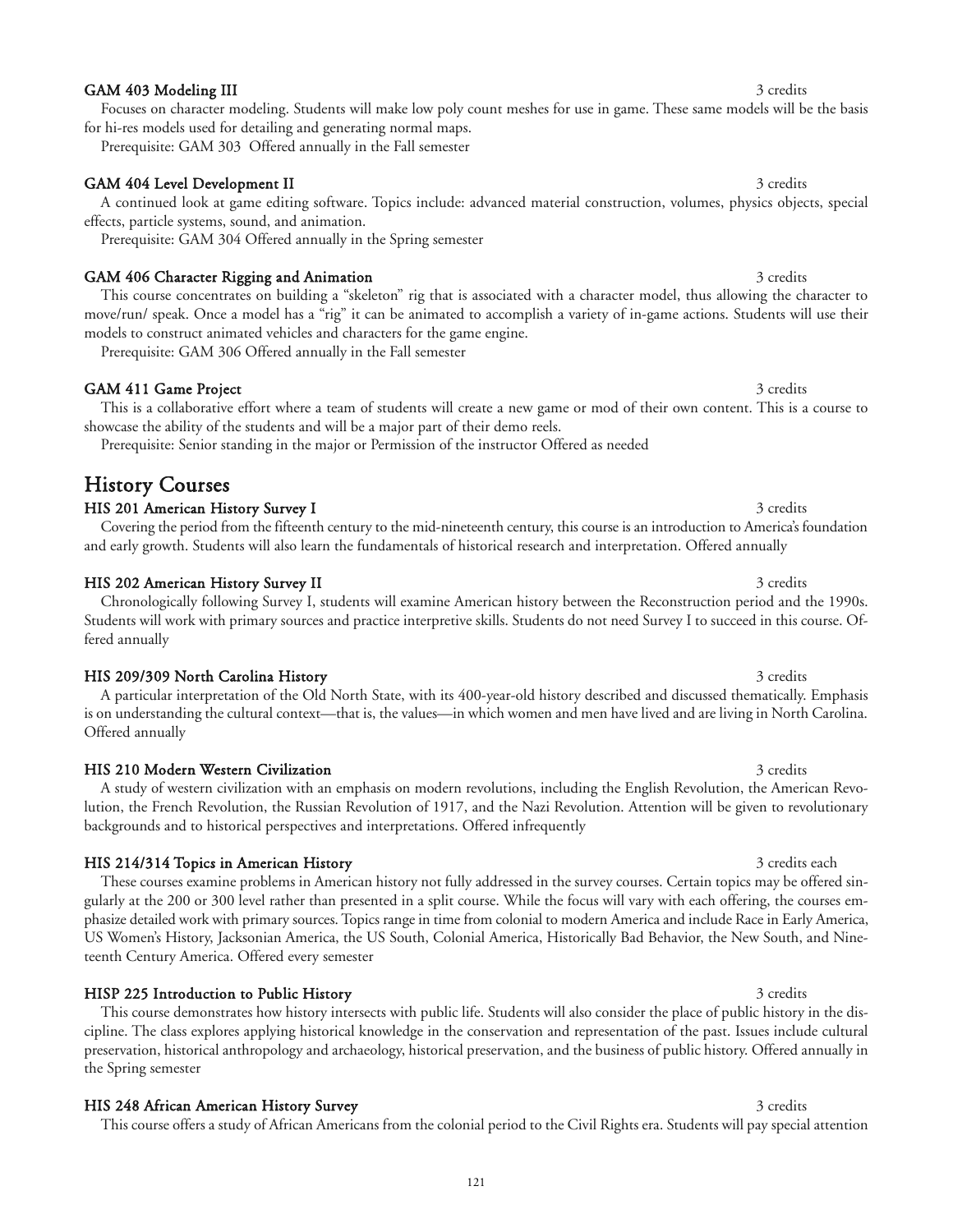to the development of African-American identity, culture, and the quest for freedom and equality. Topics include the slave trade, slavery, the Civil War, Reconstruction, the Jim Crow era and the Civil Rights Movement. Offered every three years

HIS 335 United States Slavery 3 credits 3 and 3 credits 3 credits 3 credits 3 credits 3 credits 3 credits 3 credits

This course offers students the opportunity to develop an understanding of American slavery from the early trans-Atlantic trade to the end of slavery during the Civil War. Primary and secondary source materials offer the chance to analyze slavery as it changed over time and region. Topics include: race and slavery, the slave community, plantation agriculture, slave resistance, and the politics of slavery. Offered every three years

### HIS 325 Junior Methodology and Research Seminar in History 3 credits 3 credits

Required of all majors and minors. An introduction to the basic ways of thinking employed by practicing historians, with attention to main currents of historical interpretation through historiography. In addition, seminar members will learn research strategies in secondary and primary sources, while bringing a critical, analytical reading to the discipline. Offered annually

### HIS 334 Civil War & Reconstruction 3 credits 3 credits 3 credits

A study of the era of the American Civil War. The causes of the war, the military campaigns, and Reconstruction will be considered. Special emphasis will be given to interpretations of the era, the impact of military technology and doctrines of war on the campaigns, and the significance of Reconstruction for the South. Offered every three years

### HIS 345 The American Civil Rights Movement 3 credits 3 credits 3 credits

Starting in the Reconstruction period and culminating in the 1960s, America's confrontation with inequality remains a central story. This course examines the origins and maturity of black Americans' efforts demanding freedom from discrimination. The course will address at least three main questions: First, how is the movement understood in the context of the longer black freedom struggle and resistance to segregation in the South? Second, why did the movement take place when it did? Third, how does the movement fit into our understandings of social movements? Prerequisite: HIS 202 or permission from the instructor. Offered every three years

#### HIS 353 The French Revolution and Napoleon 3 credits 3 credits 3 credits

### A study of continental Europe between 1750 and 1850 with emphasis on the relationship between ideas and institutional change. The Enlightenment of the Eighteenth Century, its origins and its impact, will be considered, as will the decline of the Old Regime, the crisis of the French Revolution, and the reorganization of Europe in the first half of the Nineteenth Century. Offered in alternate years

### HIS 355 The Turn of the Century & World War I 3 credits 3 credits

A study of the developments in Europe from the 1880s until 1920 with emphasis on the impact of science, technology, and industrialization on the turn of the century decades. Consideration will be given to the causes of World War I, the military campaigns of the war, and the Russian Revolution. The turn of the century decades will be interpreted as an important revolutionary era. Offered in alternate years

### HIS 356 The Second World War & the Holocaust, Europe 1919-1945 3 credits

A study of the backgrounds of World War II in Europe, Fascism and Nazism, the military campaigns, naval and aerial warfare, home fronts, Nazi occupation regimes, the Holocaust, resistance movements, propaganda, wartime diplomacy, the role of science, and the impact of total war on the postwar world. Offered in alternate years

### HIS 357 The Second World War; Asia & the Pacific, 1919-1945 3 credits

A study of World War II in Asia and the Pacific with emphasis on the period 1937-1945. Diplomatic backgrounds of the conflict will be considered. An important feature of the course is the emergence of Japan as the leading Asian power. Asian perspectives on the war are examined. Offered in alternate years

### HISP 395 Academic Internship in Public History 3 credits 3 credits 3 credits

Students will submit an internship plan for work in a public history setting. Appropriate sites include museums, archives, state and federal historic sites, contract archaeology firms, and historic preservation businesses. This course requires departmental approval. Offered as needed

HIS 410 Topics in Southern History 3 credits and the state of the state of the state of the state of the state of the state of the state of the state of the state of the state of the state of the state of the state of the This course will address themes historians deem important for understanding the American South's history. Course focus will vary with each offering. Topics range in time from the early colonial period to modern America. Special emphasis will be placed on evaluating historiographical arguments. Prerequisite: HIS 201 or 202, and one 300 level history course, also available with the permission of the instructor. Offered every three years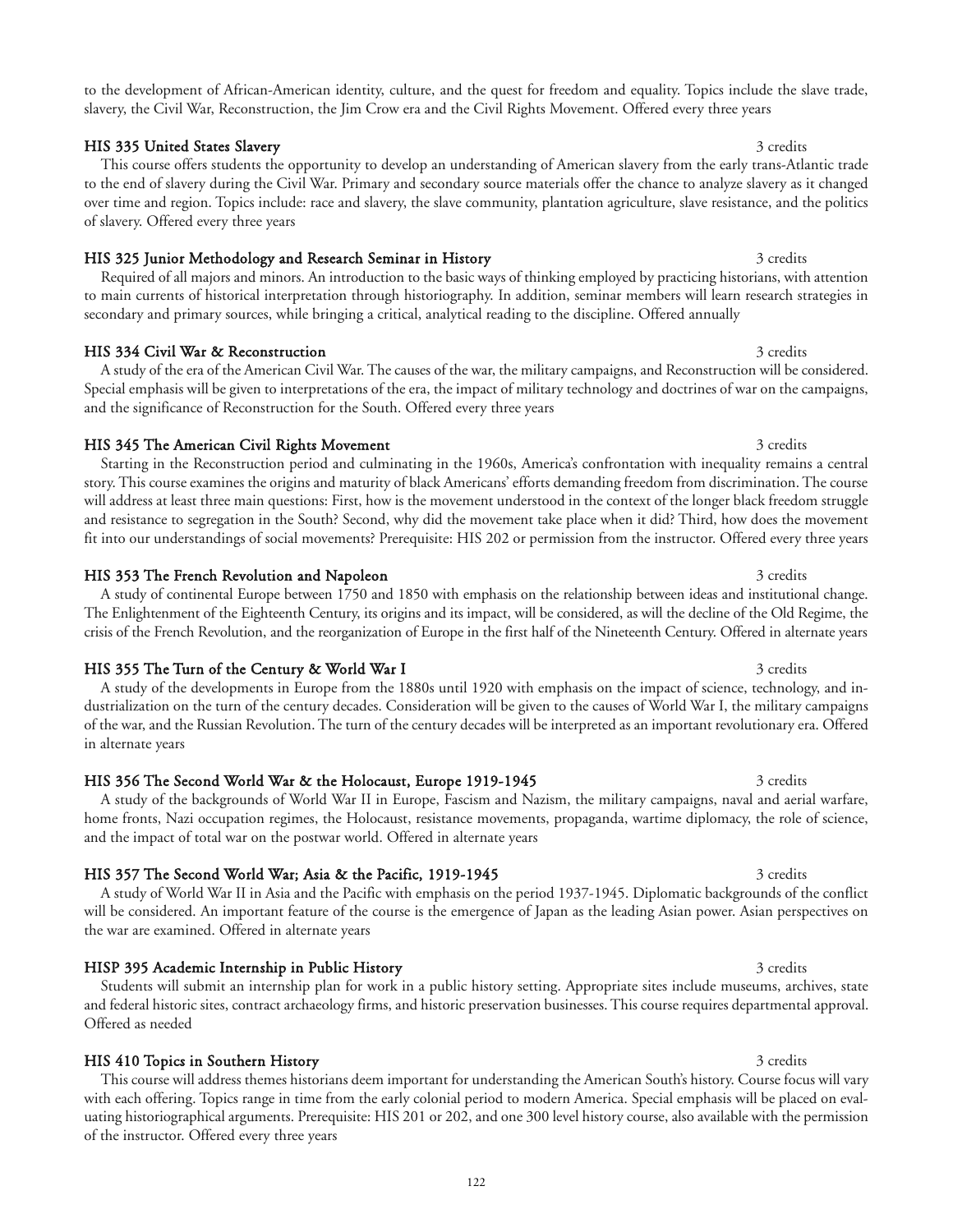### HIS 412 American Religious History 3 credits and the set of the set of the set of the set of the set of the set of the set of the set of the set of the set of the set of the set of the set of the set of the set of the set

What is religion's role and function for a society as religiously pluralistic as the United States? This course addresses the question of religion in a pluralistic society by studying the development of religion in America. Emphasis on change over time will illuminate how Americans have allowed religious diversity with a minimum of conflict. Topics include Native-American religion, European religion in colonial America, women and the church, evangelicalism, African American religious culture, and religious minorities. Prerequisites: HIS 201 and 202, or permission from the instructor. Offered every three years

### HIS 425 Senior Research Seminar in History 2 credits 2 credits 2 credits

Required of all history majors; taken in the senior year, strongly recommended for minors. An exploration of various historical topics selected by students with faculty approval. This research course provides a framework for students to complete a detailed historical examination using primary and secondary sources. Students will develop original interpretations of the past while placing them within the context of extant scholarship. Offered annually

### HIS 491 Honors Seminar and Seminar 3 credits and Seminary 3 credits and 3 credits and 3 credits and 3 credits

Admission to this course is by invitation of the history faculty. It stresses historiography, research design and techniques, and preparation of a student's own original research project. Offered as needed

Admission to this course is restricted to those who have successfully completed HIS 491. The student, working independently

with faculty direction, will produce and defend an honors thesis of original historic scholarship. Offered as needed

### HIS 497 Honors Research 3 credits 3 credits

### HISP 498 Practicum in Library and Archival Science 3 credits 3 credits

This practicum is an introduction to the skills and ideas behind library and archival science. Students will learn the basic principles of library management, how to access materials and electronic information, and effective ways of storing and preserving information. Offered as needed

## Honors Courses

## HON 150 Honors Enrichment 1 and 1 credit 1 credit 1 credit 1 credit 1 credit 1 credit

Weekly meetings with student Mentors and Honors faculty members. Supportive activities for community building, increasing self-responsibility, and assistance with Honors level assignments. Includes attendance at campus events and volunteer service projects in the greater community.

#### HON 250 Introduction to Honors and the set of the set of the set of the set of the set of the set of the set of the set of the set of the set of the set of the set of the set of the set of the set of the set of the set of

Introduction to the challenges of Honors through the study of selected readings, images, discussions, and experiences. Emphasis on encountering new ideas and concepts and developing an ability to express one's own ideas and insights with greater clarity and effectiveness. Required of all first year Honors students. Offered annually in the Fall semester, Demisemester I.

### HON 252 Ethical Issues Seminar 1.5 credits

### A seminar focused the ethical dimension of selected major personal, social, biological, and/or environmental issues. Required of all first year Honors students. Offered annually in the Spring semester

### HON 270 Sophomore Honors Seminar I 3 credits 3 credits

An interdisciplinary seminar focused on the foundations and development of civilization. Required of all sophomore Honors students. May be met by taking special Honors sections of SAGE 230 and SAGE 240.

#### HON 300 Modern Civilizations 3 credits

the junior year.

### HON 361 Junior Seminar in Honors 3 credits 3 credits 3 credits 3 credits 3 credits 3 credits 3 credits 3 credits 3 credits 3 credits 3 credits 3 credits 3 credits 3 credits 3 credits 3 credits 3 credits 3 credits 3 credits

the Spring Semester of the junior year.

## HON 400 Senior Honors Thesis 3 credits

A capstone experience in the General Honors Program. Each senior Honors student will pursue a major, mentored, research project in an area of intellectual interest to the student. The Director of General Honors may accept course work for Honors in a Major as fulfilling this requirement. Taken normally in the Fall Semester of the senior year.

Honors students in the seminar will write and defend an integrative paper drawing together under a single theme the learning and experiences encountered in the Honors program. Additional readings on selected topics. Required of all junior Honors students in

## An interdisciplinary seminar focused on modern civilizations. Required of all junior Honors students in the Spring Semester of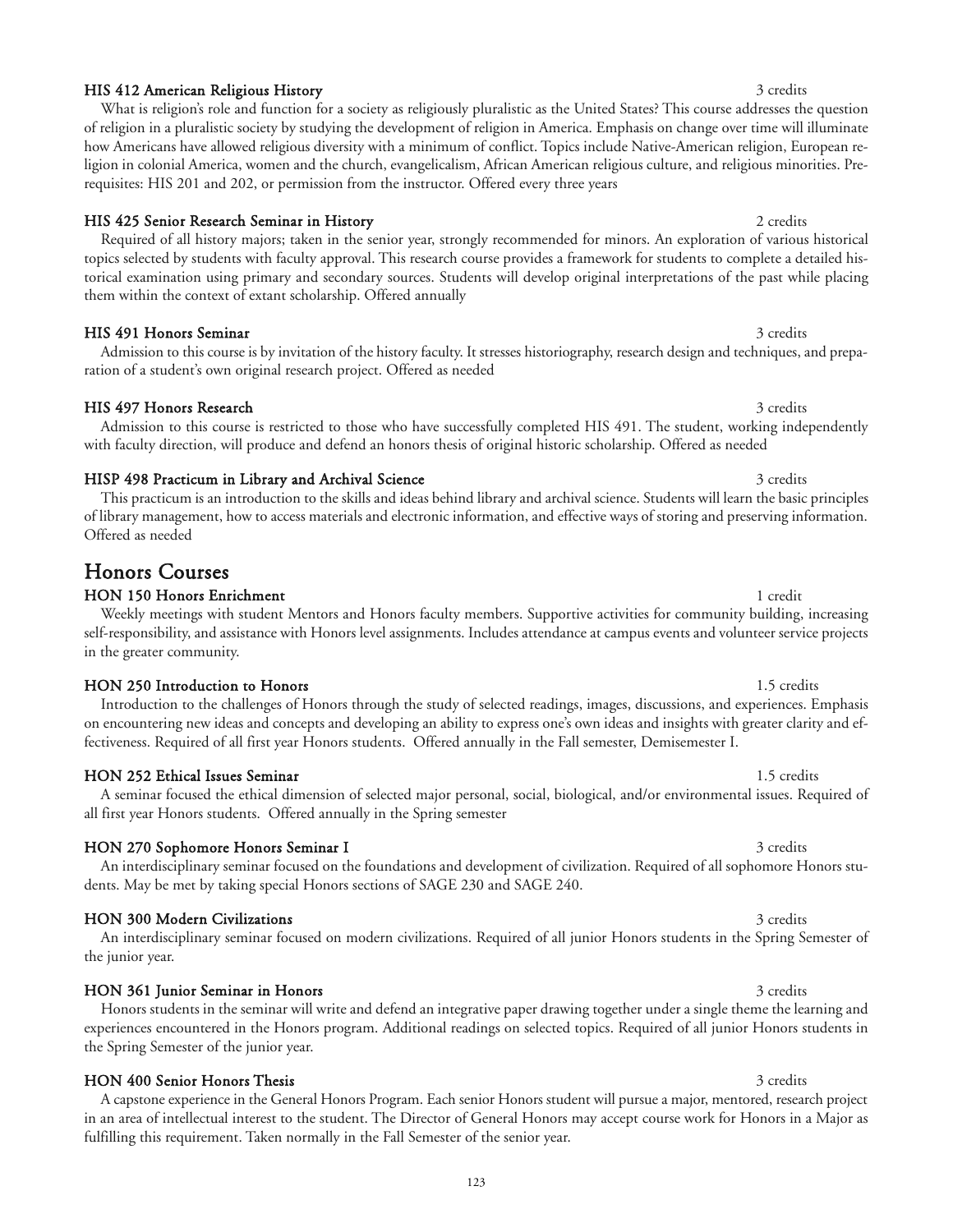#### HON 290/390 Special Studies in Honors 1 - 4 credits

Study/travel to other cultures sponsored by General Honors Program or service/learning projects sponsored by the General Honors Program.

#### HON 298/398 Teaching Practicum 1-3 credits

Student tutoring and mentoring in an Honors course. Offered as needed

## Interdisciplinary Studies Courses

#### IDS 401 Senior Experience in Interdisciplinary Studies 1 credit 1 credit 1 credit

This course is the senior capstone experience in the Interdisciplinary Studies major. Students will write a synthesizing essay focused on the theme and learning outcomes developed for the Interdisciplinary Studies contract and reflecting upon the integration of disciplines included in the contract. There will be an oral presentation and discussion of the essay involving faculty members from each discipline included in the major contract. As appropriate to the theme and learning outcomes of an individual Interdisciplinary Studies contract, IDS 401 may include other projects or experiences in addition to the synthesizing essay. This course is required of all Interdisciplinary Studies majors and is to be taken in the final semester of the senior year. Prerequisite: Interdisciplinary Studies majors only. Offered Fall and Spring semesters as needed

## Literature Courses

### LIT 210 Classics of the Western Literary Tradition 3 credits 3 credits

Studies in the major formative classics of the West. Emphasis will be on the continuing significance of these texts for understanding the human condition. Offered in alternate years, Spring semester

### LIT 215 Black Mountain Poets **1.5 credits** 1.5 credits

This course will be a study of the major poets of Black Mountain University, The Black Mountain Review, and Donald Allen's The New American Poetry. Poets to be studied will include Charles Olson, Robert Creeley, Allen Ginsberg, Robert Duncan, and Denise Levertov. Students will write one major critical essay and produce a final project which may be an analytical paper or a portfolio of their own poetry written in response to the course readings.

### LIT 275 Japanese Fiction: An Introduction 1.5 credits 1.5 credits

An introduction to Japanese Fiction, a vital part of modern letters rooted in ancient Japanese culture and perhaps the first novel, The Tale of Genji. Texts will include works by Tanizake, Kawabata, Mishima, Abe, and Oe and projects will introduce Soseki, Dazai, and others. Historical perspective will be gained from works by Benedict, Keene, Richie, and Reischauer.

# Mathematics Courses

#### MAT 102 Essential Mathematics 3 credits 3 credits

Although this is a three-credit course, the credits do not count toward the 120 credits required for graduation. This course is a comprehensive study of mathematical skills. Its main objective is to provide a strong mathematical foundation for further study. Topics include: principles and applications of decimals, fractions, percents, ratios, and proportions, order of operations, geometry, graphs, measurement, and elements of statistics. Upon completion students should be able to perform basic computations and solve real-world, multi-step mathematical problems using technology where appropriate. Placement based on SAT/Act scores and high school background..

#### MAT 106 Mathematics: The Science of Patterns 3 credits 3 credits 3 credits

This course engages the student in various mathematical topics interweaving historical highlights and current developments. Its purpose is to extend the student's ability to reason with quantitative information and to develop the critical thinking and quantitative reasoning skills needed to understand major life issues. Offered Fall and Spring semesters

### MAT 115 Precalculus 4 credits

### This course consists of lectures and laboratory work and uses computers and graphing calculators. The course stresses concepts necessary to properly understand Calculus, with particular emphasis on functions and their graphs, mathematical modeling, and problem solving. Special emphasis will be placed on linear, exponential, logarithmic and trigonometric functions, and an introduction to data analysis. Offered annually in the Fall semester

### MAT 216 Topics in Discrete Mathematics 3 credits 3 credits

This course consists of topics including Graph Theory—trees, Eulerian and Hamiltonian circuits, and networks; combinatorics elementary counting principles, with applications to coding and genetic codes; permutations and combinations, inclusion/exclusion principles, and recurrence relations; matrices; and Markov chains. The course emphasizes problem-solving and modeling as opposed to algorithmic techniques. Prerequisite: Either MAT 115 or permission of the instructor. Offered in alternate years, Fall semester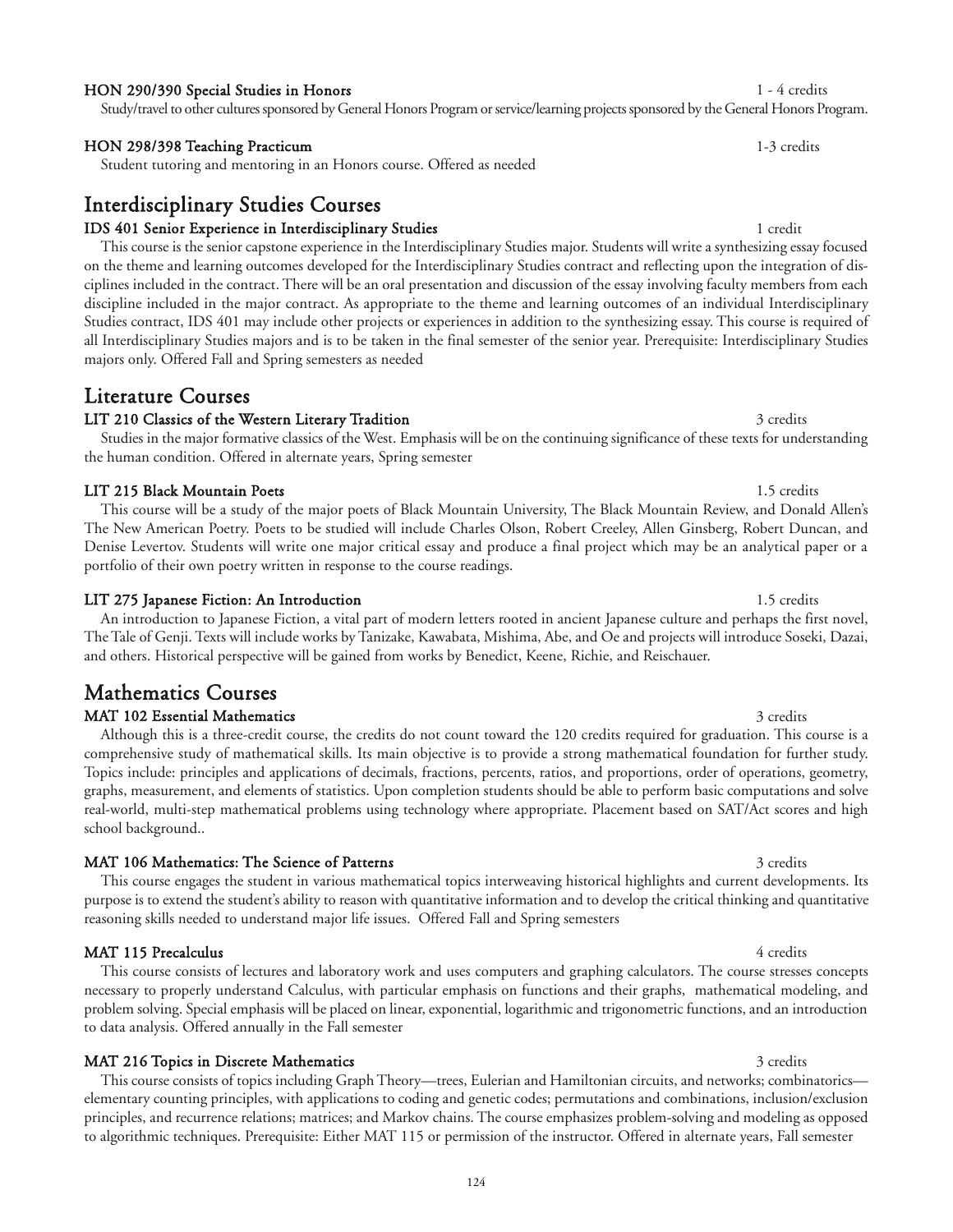### MAT 221 Calculus I 4 credits

This course consists of lectures and laboratory work. The concept "function" is studied from graphical, numerical, and symbolic viewpoints with emphasis on linear, exponential, logarithmic, and trigonometric functions. Limits and derivatives are studied, with emphases on rates of change, tangent lines, and local linearity as well as differentiation rules. Applications such as optimization and related rates of change and an introduction to the integral are studied. Prerequisite: Either MAT 115 or permission of the instructor. Offered annually in the Spring semester

### MAT 222 Calculus II 4 credits

This course consists of lectures and computer labs and meets five hours per week. Differential equations and initial value problems are studied, with emphasis on geometric and modeling perspectives. Integration, symbolic and numerical, is studied in detail, with applications, including distance, area, volume, centers of mass, arc length, and probability. Sequences and series of numbers and functions are studied. Computers and computer labs are used throughout. Prerequisite: Either MAT 221 or permission of the instructor. Offered annually in the Fall semester

This course is an introduction to elementary techniques of statistics and emphasizes exploratory data analysis, design of observational and experimental studies, and the use of statistical inference in the study of population parameters. The course includes both confidence interval and hypothesis test procedures. Prerequisite: At least sophomore standing or permission of the instructor. Offered

### MAT 225 Introductory Statistics 3 credits 3 credits 3 credits

### MAT 310 Multivariable Calculus 4 credits 4 credits 4 credits 4 credits 4 credits 4 credits 4 credits 4 credits

Fall and Spring semesters

This course consists of lectures and computer labs and meets five hours per week. Vectors, analytic geometry of functions of two or three variables, partial derivatives, multiple and iterated integrals, extrema of functions of two variables, line integrals, and Green's Theorem in the plane are topics discussed in this course. Computer labs will be used to enhance these topics. Prerequisite: MAT 222. Offered in alternate years, Spring semester

### MAT 312 Linear Algebra & Applications 4 credits 4 credits

This course consists of lectures and computer labs and meets five hours per week. It is a matrix-oriented course which proceeds from concrete, practical examples to the development of the general concepts and theory. Topics include matrix operations, systems of equations, determinants, properties of Rn, eigenvalues and eigenvectors, orthogonality, and partitioned matrices. Prerequisite: MAT 222. Offered in alternate years, Spring semester

### MAT 340 Ordinary Differential Equations: A Model Theoretic Approach 4 credits 4 credits

music. 3 credit hours. Prerequisite: MUS 212. Offered every two years

This course consists of lectures and computer labs and meets five hours per week. Throughout this course, mathematical models are used to introduce, illustrate, and motivate various concepts. Among the topics treated are first order equations, numerical methods, second order linear equations with applications to mechanical vibrations and harmonic motion, higher order linear equations, Laplace transform, series solutions, matrix methods for linear systems, and nonlinear systems. Computer experiments are designed to deepen understanding of concepts, and to carry the study of certain topics to further exploration. Prerequisite: MAT 312, or permission of instructor. Offered in alternate years, Fall semester

## Music Courses

### MUS 110 Music Fundamentals and the set of the set of the set of the set of the set of the set of the set of the set of the set of the set of the set of the set of the set of the set of the set of the set of the set of the

This course requires no musical experience. The curriculum helps the student develop a basic knowledge of music theory including how to read notes, rhythms. A study of scales and harmony is also part of the curriculum. The knowledge gained is then applied to actual musical performance, which may include singing, playing recorder or playing piano from a printed score. Offered annually

### MUS 212 Basic Musicianship I 3 credits

### A basic study of scales, harmony, intervals, notation and musical structure. Students learn basic rules of harmonic function, melody writing and voice leading along with an understanding of the music from which these rules are derived. Prerequisite: MUS 110 or permission of instructor. Offered every two years

### MUS 213 Basic Musicianship II 3 credits

## MUS 115 Piano for Beginners 3 credits 3 credits

The course offers the student an opportunity to learn basic piano technique and rudimentary music reading skills through group

A continuation of MUS 212 Basic Musicianship I with further emphasis on harmonic function and analysis of larger forms of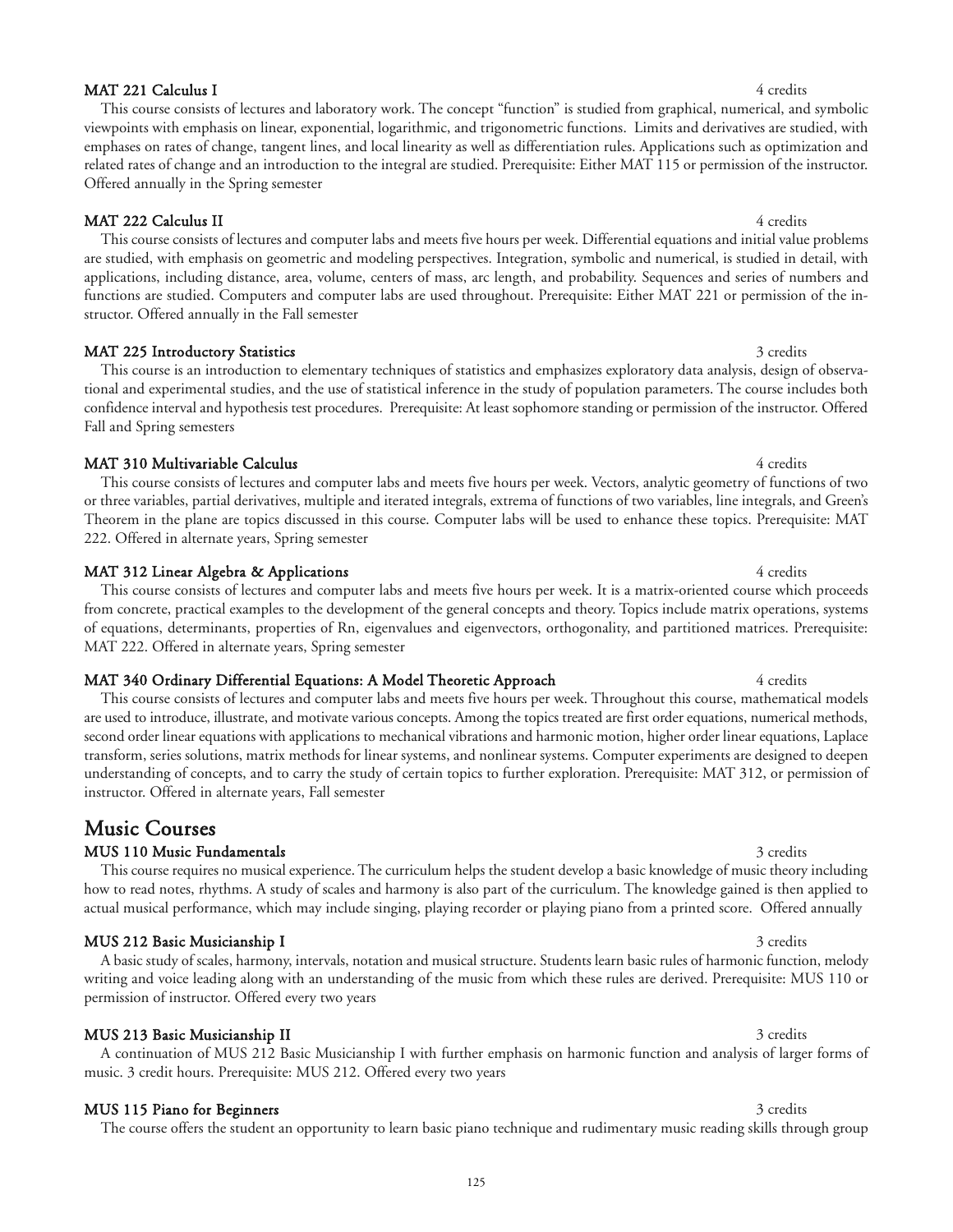instruction, supervised practice, and frequent evaluation. No previous musical experience is required. Music minors must demonstrate piano proficiency as would be expected on completion of one semester of this class. Offered Fall and Spring semesters

A continuation of MUS 115 Piano for Beginners. The student will expand on the technique learned in MUS 115 and apply it to

### MUS 218 Intermediate Piano Class 3 credits 3 credits 3 credits

more complex repertoire. This course is designed for the student who would like to progress on to private piano study. Prerequisite MUS 115 or permission of the instructor. Offered every two years MUS 120 The Art of Singing 3 credits 3 credits

This course features designed group instruction for students with an interest in singing who have had no previous formal private instruction. Topics considered include the anatomy of the voice, basics of breathing, phonation, enunciation and tone production. Students will be expected to perform for their classmates. Solo singing may be required. No previous music experience is required for this course. Offered Fall and Spring semesters

instruction, supervised practice, and frequent evaluation. Each student must provide his/her own guitar. No previous musical expe-

#### MUS 130 Guitar for Beginners and the set of the set of the set of the set of the set of the set of the set of the set of the set of the set of the set of the set of the set of the set of the set of the set of the set of th

### MUS 140 Bagpiping for Beginners 3 credits 3 credits 3 credits

The course offers the student an opportunity to learn basic bagpipe technique and traditions, along with rudimentary music reading skills through group instruction, supervised practice, and frequent evaluation. No previous musical experience is required.

### MUS 256 Introduction to Music Literature 3 credits 3 credits

rience is required. Offered Fall and Spring semesters

A broad overview of music in the Western European tradition, with particular attention to historical, cultural, aesthetic, and philosophical trends. All major stylistic periods will be considered, beginning with the medieval and ending with trends in contemporary art music.

#### MUS 274 Music of the Celtic World 3 credits 3 credits 3 credits

A survey of the musical traditions found among the Celtic peoples of Western Europe, including the traditions of Scotland, Ireland, Brittany, Galicia, and Wales. Discussions will consider the historical backgrounds and cultural concomitants of each music studied. Students will do extensive listening, supported by the St. Andrews "Thistle and Shamrock" Archives. Guest lecturers/performers will provide additional insight into various aspects of Celtic music.

#### MUS 250 Selected Topics in Contemporary Music 3 credits 3 credits 3 credits

This course will address sub-genres of either popular or art music created between 1900 and the present. Course focus will vary with each offering. Special emphasis will be placed on understanding music within its cultural, historical and aesthetic context. May be repeated for credit.

MUS 365 Selected Topics in Western Art Music 3 credits 3 credits 3 credits

This course will address sub-genres of music in the Western art tradition. Course focus will vary with each offering. Special emphasis will be placed on understanding music within its cultural, historical and aesthetic context. Prerequisite: MUS 110 Music Fundamentals or permission of the instructor. May be repeated for credit. Offered every two years

#### MUS 275 Selected Topics in World Music 3 credits 3 credits 3 credits

This course will address genres music indigenous to non-Western cultures. Course focus will vary with each offering. Special emphasis will be placed on understanding music within its cultural, historical and aesthetic context. May be repeated for credit. Offered infrequently

### Ensembles

### Ensembles are open to all students of the University. Auditions are required. Students enrolled in performing organizations are required to participate in all performances of those organizations.

### MLE 103 University Choir 1 and 1 credit 1 and 1 credit 1 credit 1 credit 1 credit 1 credit 1 credit 1 credit 1 credit 1 credit 1 credit 1 credit 1 credit 1 credit 1 credit 1 credit 1 credit 1 credit 1 credit 1 credit 1 cre

Open to all interested students by audition. Auditions are usually held during orientation and during the first week of each semester. All music is for mixed choir (either SATB or SAB). Although no previous choral experience is required, basic music reading skills are helpful. Ensemble membership requires weekend performances in area churches as well as performances at various community and University functions. Prerequisite: audition and permission of instructor. May be repeated for credit. Offered Fall and Spring semesters

# The course offers the student an opportunity to learn basic guitar technique and rudimentary music reading skills through group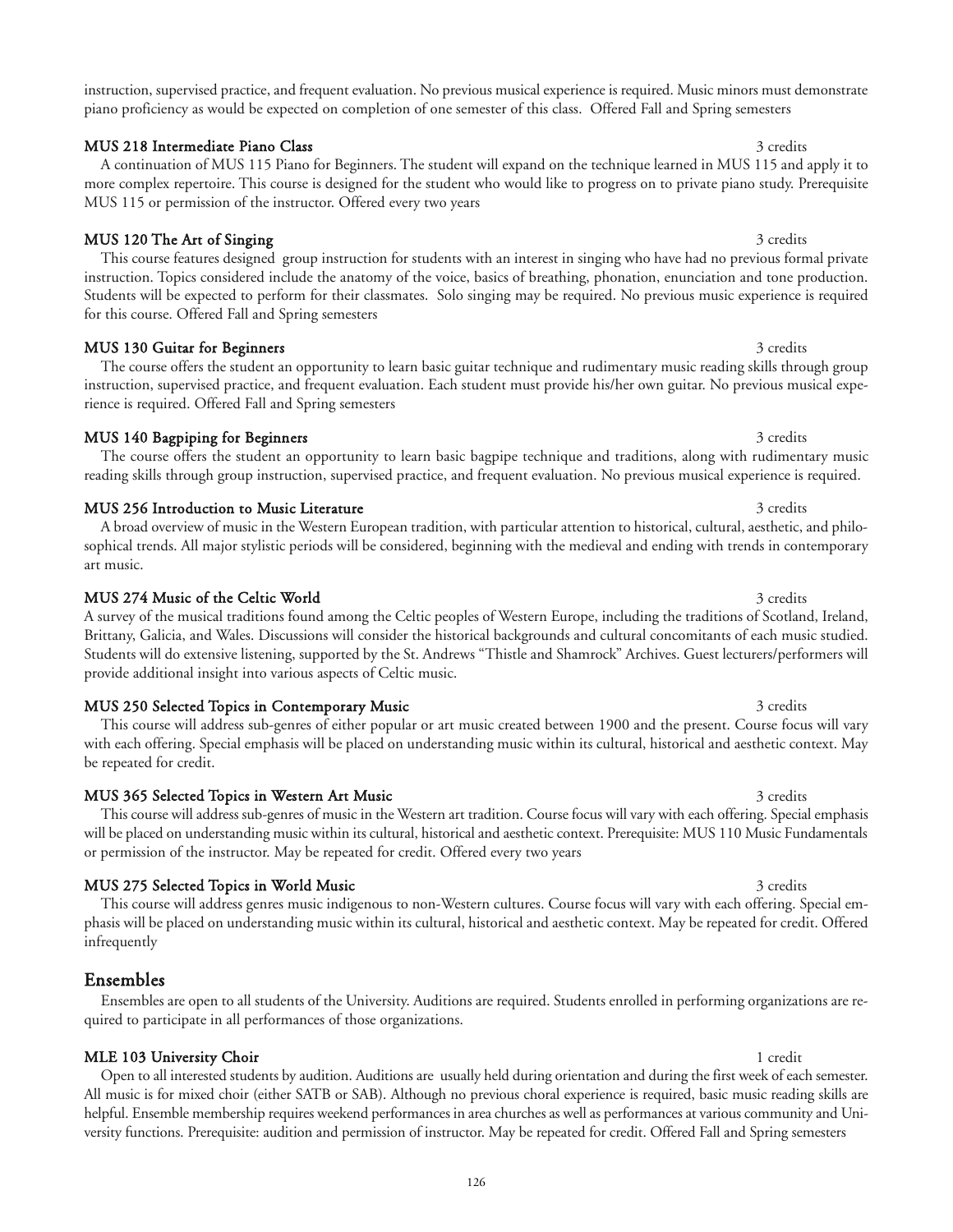#### MLE 106 Beginning/Intermediate Bagpipe Band 1 credit 1 credit 1 credit

#### MLE 109 St. Andrews Bagpipe Band 1 credit 1 credit 1 credit 1 credit 1 credit 1 credit 1 credit 1 credit 1 credit

### Open to experienced pipers, drummers, and Scottish dancers by audition. Membership in this ensemble requires weekend performances at competitions and at local churches. The band is frequently called upon to play for community and University functions. May be repeated for credit. Offered Fall and Spring semesters

An ensemble for less experienced pipers and drummers and those who have taken MUS 240, Bagpiping for Beginners, or have

### MLE 215 Chamber Choir 1 credit

An advanced ensemble opportunity for students already participating in Concert Choir which will allow performers to explore music composed for smaller, more specialized ensembles. Repertoire will include jazz, pop, and classical vocal music of the 20th and 21st centuries, along with music of the renaissance period. Prerequisite: Audition and permission of the instructor. Co-requisite: Membership and participation in MLE 103 University Choir. May be repeated for credit. Offered as needed

### Applied Music – Private lessons in bagpipe, voice and piano offered every semester

appropriate previous experience as determined by the instructor. May be repeated for credit. Offered as needed

Applied music study is available to all students at the special fee scale listed in the cost section of this catalog. Weekly lessons are available for 30 minutes (1 credit) in the beginner/intermediate level and for 1 hour (2 credits) in the intermediate/advanced level. Students may choose as areas of concentration: piano, voice, and guitar (including bass guitar).

Beginner/Intermediate Level (30 minute lesson, 1 credit)

| MLE 0X1                                                | Non-credit  |
|--------------------------------------------------------|-------------|
| MLE 1X1                                                | First year  |
| MLE 2X1                                                | Second year |
| MLE 3X1                                                | Third year  |
| MLE 4X1                                                | Fourth year |
| Intermediate/Advanced Level (1 hour lesson, 2 credits) |             |
| Audition required                                      |             |
| MLE 0X2                                                | Non-credit  |
| MLE 1X2                                                | First year  |
| MLE 2X2                                                | Second Year |
| MLE 3X2                                                | Third year  |
| MLE 4X2                                                | Fourth vear |

The first digit of the course number represents the number of years of applied music study at St. Andrews: 1=one year, 2=two years, 3=three years, 4=four years. The second digit refers to the applied area: 4=guitar and bass guitar, 5=voice, 6=piano, 8=bagpipe. The third digit refers to the length and level of the student lesson: 1=beginning/intermediate for 1 credit, 2=Intermediate/advanced for 2 credits. Each level may be repeated once for credit.

## Philosophy Courses

### PHI 100 Introduction to Philosophy 3 credits 3 credits

A consideration of basic problems, such as the nature of reality, the possibilities of human understanding, the relation of the mind to physical existence, the difference between right and wrong, the relation between the individual and society. Recommended as the first course in philosophy. Offered annually

### PHI 203 Introduction to Logic 3 credits 3 credits 3 credits 3 credits 3 credits 3 credits 3 credits 3 credits 3 credits 3 credits 3 credits 3 credits 3 credits 3 credits 3 credits 3 credits 3 credits 3 credits 3 credits 3

A study of argumentation, formal and informal. The recognition of arguments, the detection of informal and formal fallacies, the testing of validity with Venn Diagrams, the use of techniques for translating ordinary language into standard forms, and the use of techniques for defining terms will be studied.

An introduction to moral reasoning that focuses on a variety of contemporary moral problems such as abortion, euthanasia, the treatment of animals, social justice, and capital punishment. Students will learn to clarify and defend their views on such issues, and

#### PHI 212 Ethics 3 credits 3 credits 3 credits 3 credits 3 credits 3 credits 3 credits 3 credits 3 credits 3 credits 3 credits 3 credits 3 credits 3 credits 3 credits 3 credits 3 credits 3 credits 3 credits 3 credits 3 credi

### PHI 220 Topics in Philosophical Thought 1.5 credits 1.5 credits

they will deepen their understanding of the nature of morality.

A demi-semester study of a particular philosophical issue, point of view, or author in a seminar setting. Analysis of relevant literature, ideas, values, and their practical relevance. Possible topics are Existentialism, Free Will, Human Nature, Michael Foucault, Mahatma Gandhi, and Aldo Leopold.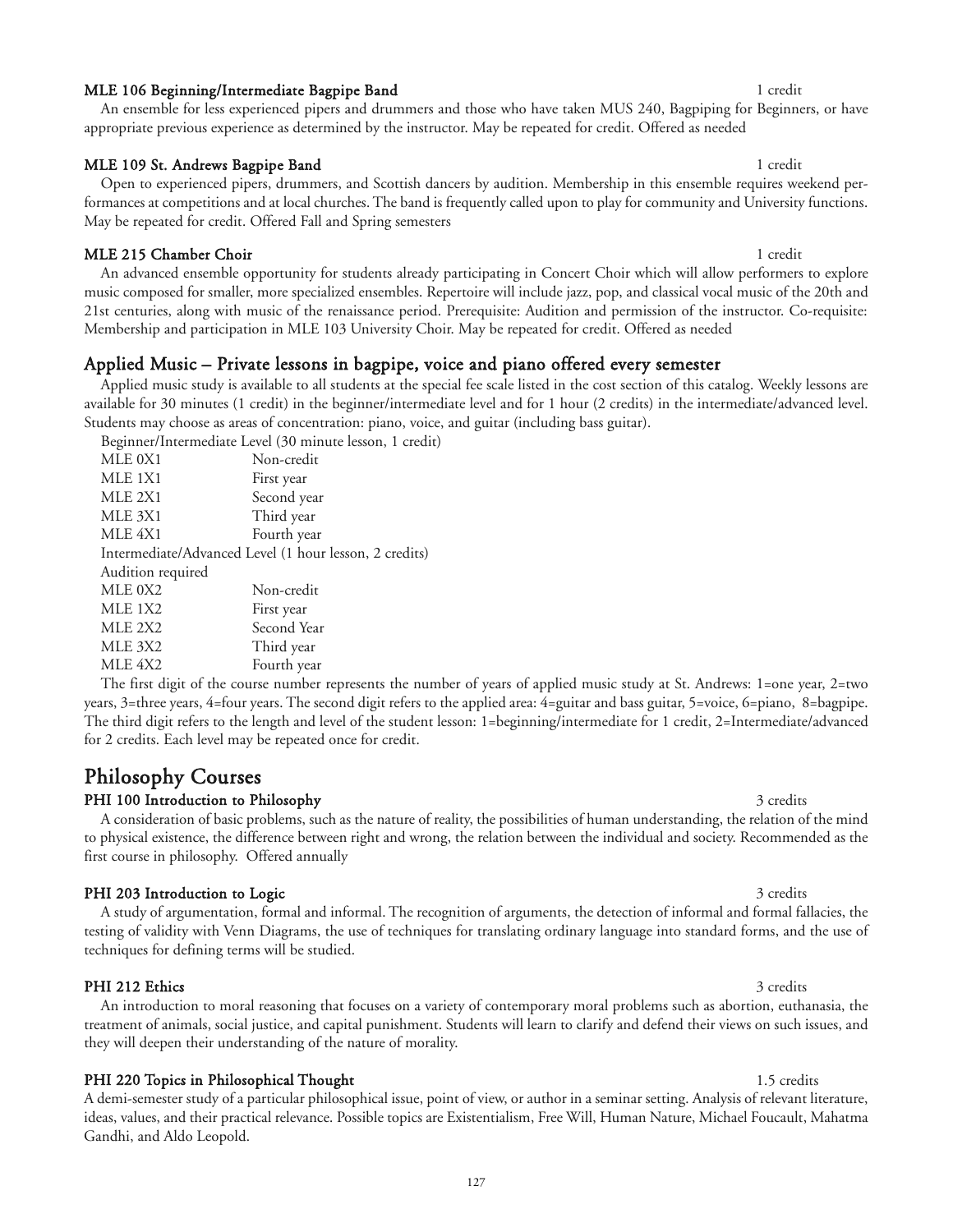#### PHI 231 Business Ethics 3 credits 3 credits 3 credits 3 credits 3 credits 3 credits 3 credits 3 credits 3 credits 3 credits 3 credits 3 credits 3 credits 3 credits 3 credits 3 credits 3 credits 3 credits 3 credits 3 credit

#### PHI 240 Topics in Applied Philosophy 1.5 credits

A demi-semester study of the application of philosophical ideas and methods to a particular practice or subject area in a seminar setting. Analysis of relevant literature, values, and their practical application. Possible topics are Ethical Issues in Technology, Professional Ethics, Servant Leadership, and Sustainable Communities.

rights will be examined. In addition, the course will study several important theories of economic justice.

An analysis of the different positions people take on the moral issues involved in the conduct of business. Topics such as work safety standards, preferential hiring, responsibility for the environment, truth in advertising, government regulation, and consumer

### PHI 246 Environmental Philosophy 3 credits 3 credits 3 credits

An exploration of ethical and conceptual problems arising out of humanity's relation to nature. Topics include the value of wilderness, the concept of nature, our obligations towards other animals, deep ecology, and ecofeminism. In addition to developing reasoned views on such topics, students will acquire a basic understanding of major environmental problems. If taken for upper-level credit, students will be required to complete additional, more advanced, reading and writing assignments.

### PHI 301 The Beginnings of Philosophy 3 credits 3 credits

### The history of Hellenic and Hellenistic philosophy from its beginnings in myth and religion. Emphasis upon the major thinkers and movements of the Greek world, beginning with the pre-Socratics, and concluding with philosophy in Roman times. Concentration upon Plato and Aristotle.

### PHI 302 Jewish, Christian and Islamic Philosophy 3 credits 3 credits

A study of philosophy as created by Jewish, Christian and Islamic cultures and of the problems posed for philosophy by the monotheistic faiths. This course will consider the background and contribution of such men as Augustine, Anselm, Averroes, Maimonides and Thomas Aquinas. Several modern thinkers in these religious traditions will also be considered.

### PHI 303 Modern Philosophy and Scientific Revolutions 3 credits 3 credits

A study of the impact of modern science on Western philosophy and the response of major thinkers to changes in views of the world and humanity. The course concentrates on the major figures from Descartes to Kant.

### PHI 304 Recent Philosophy and Technological Revolutions 3 credits 3 credits

# PHI 320 Topics in Philosophical Thought 1.5 credits 1.5 credits

and 20th centuries to historicism and social change.

A demi-semester study of a particular philosophical issue, point of view, or author in a seminar setting. Analysis of relevant literature, ideas, values, and their practical relevance. Possible topics are Ethical Theory, Friedrich Nietzsche, Hannah Arendt, and W. E. B. DuBois. Prerequisite: PHI 100 or PHI 203 or permission of instructor.

### PHI 333 Philosophy of Law 3 credits 3 credits

## at least one additional course in philosophy. PHI 340 Topics in Applied Philosophy 1.5 credits 1.5 credits

A demi-semester study of the application of philosophical ideas and methods to a particular practice or subject area in a seminar setting. Analysis of relevant literature, values, and their practical application. Possible topics are Bioethics, Social and Political Philosophy, Philosophical Issues in Mass Communication. Prerequisite: PHI 100 or PHI 203 or PHI 212 or permission of instructor.

course will study historically significant treatments of these topics as well as current discussion of them. Prerequisite: PHI 203 and

### PHI 365 and RST 365 Junior Seminar 2 credits 2 credits 2 credits

# and Religious Studies.

### PHI 465 and RST 465 Senior Seminar 2 credits 2 credits

Philosophy and Religious Studies Seminar for seniors. Meets with PHI 365/RST 365. Required of all seniors majoring in Philosophy and Religious Studies. Application of learning in the major to a discussion and analysis of a current issue in philosophy or religious studies, including analysis and discussion of recent literature on current issues. Synthesis in a major essay the learning as a Philosophy and Religious Studies major around a single theme.

# A study of the impact of the industrial and post-industrial revolutions on philosophy and the reaction of philosophers of the 19th

# An analysis of the major philosophical issues concerned with legal concepts such as "liberty," "responsibility," and "law" itself. The

# Philosophy and Religious Studies Seminar for juniors. Meets with PHI/RST 465. Required of all juniors majoring in Philosophy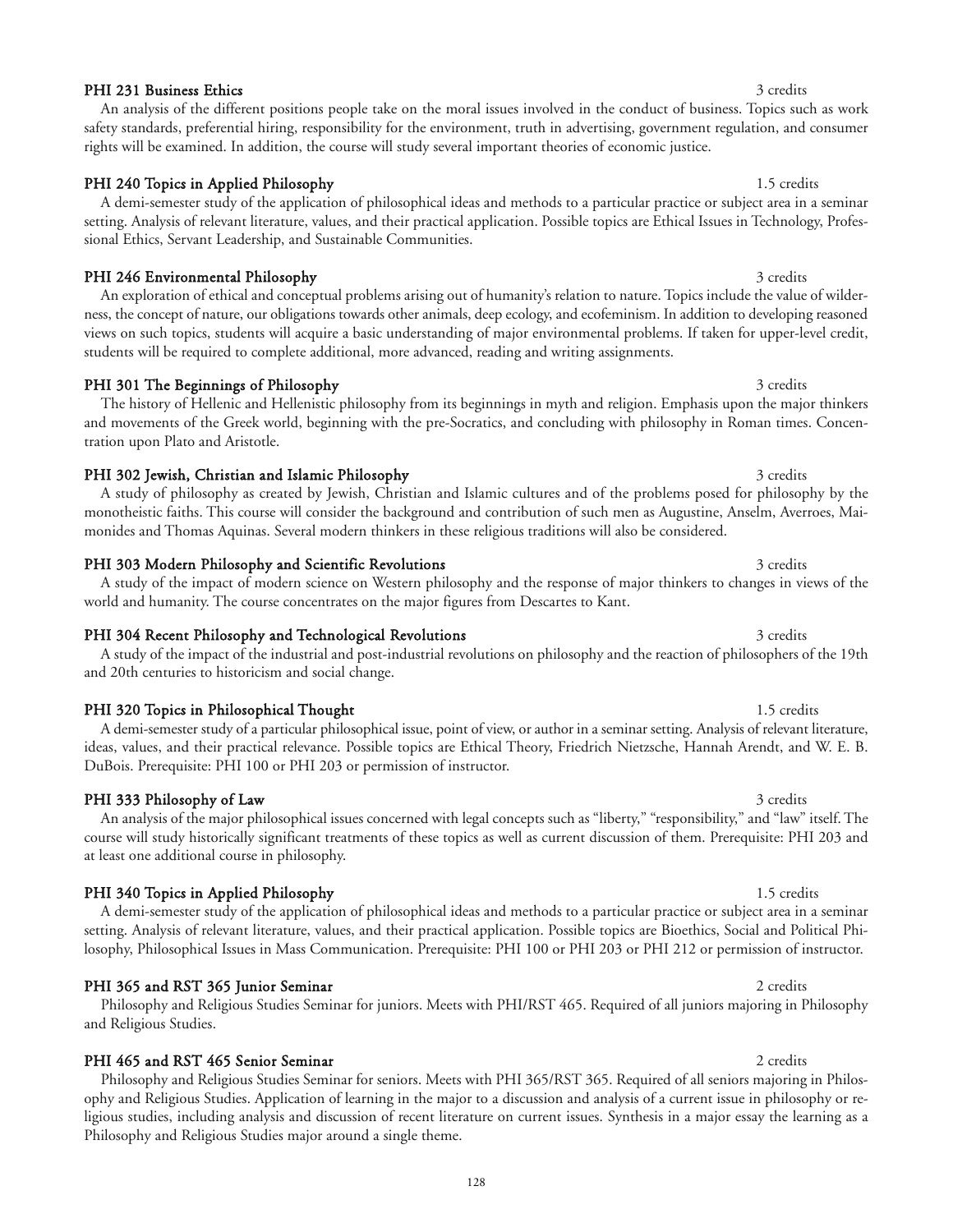# Physical Education (PE) Activity Courses

No more than 3 PE activity credits may be counted toward graduation.

## **PE 150 Horsemanship Basics** 1 **and 1 credit 1 and 1 credit 1 credit 1 credit 1 credit 1 credit 1 credit 1 credit 1 credit 1 credit 1 credit 1 credit 1 credit 1 credit 1 credit 1 credit 1 credit 1 credit 1 credit 1 credit**

### This class is designed for students who wish to ride in the St. Andrews Equestrian Program but have no experience with horses. Students will learn how to halter and lead a horse, safety procedures, grooming, mounting and dismounting, two-point position, and the basic aids that are used to communicate with a horse while mounted. The class will meet 10 times during the semester. A fee is required for this course. Offered Fall and Spring semesters

## PE 200 Adapted Physical Education 1 credit 1 credit 1 credit 1 credit 1 credit 1 credit

This course is designed to meet the needs of students with disabilities as they participate in physical education, recreation, and sports. The activities presented in the course will be selected to meet the interests and capabilities of the enrolled students. PE/SM majors enrolled in SS 234 will assist in the course.

### PE 202 Intercollegiate Equitation 1 credit

### tercollegiate Dressage Association (IDA) shows. Participants must be team members in good standing for fall and spring semesters and will register for the class in the spring. Registered students who quit the team or who are dismissed from the team will either withdraw from the class or receive a failing grade. Prerequisite: PE 261 and permission of instructor. Offered annually in the Spring semester

### PE 205 Horseback Riding for Students with Disabilities 1 credit 1 credit 1 credit This course will enable students to develop basic horsemanship skills. This class is offered to meet the need of riders with no experience and progress the rider to their next level of riding. Riders will progress through a rank system based on practical skill and theoretical understanding. Prerequisites for this course are a completed physician statement and the completion of appropriate paperwork. Please be advised that there are medical precautions and contraindications for this activity that must be met according to NARHA so permission of the instructor is required prior to registration. A fee is required for this course.

#### **PE 210 Swimming** 1 credit An introduction to the basic skills and principles of swimming as a lifetime fitness activity.

## **PE 211 Tennis** 1 credit 1 credit 1 credit 1 credit 1 credit 1 credit 1 credit 1 credit 1 credit 1 credit 1 credit 1 credit 1 credit 1 credit 1 credit 1 credit 1 credit 1 credit 1 credit 1 credit 1 credit 1 credit 1 credit

## An introduction to the basic skills, rules, and etiquette for the game of tennis as a lifetime recreation activity.

#### PE 212 Golf 1 credit 2008 and 2008 and 2008 and 2008 and 2008 and 2008 and 2008 and 2008 and 2008 and 2008 and 2008 and 2008 and 2008 and 2008 and 2008 and 2008 and 2008 and 2008 and 2008 and 2008 and 2008 and 2008 and 200 An introduction to the basic skills, terminology, rules, and etiquette of golf as a lifetime recreational activity. Fees required for course.

## PE 213 Soccer 1 credit

#### PE 215 Volleyball 1 credit 1 credit 1 credit 1 credit 1 credit 1 credit 1 credit 1 credit 1 credit 1 credit 1 credit 1 credit 1 credit 1 credit 1 credit 1 credit 1 credit 1 credit 1 credit 1 credit 1 credit 1 credit 1 cred An introduction to the basic skills, rules, terminology, and strategy of volleyball as a lifetime recreational activity.

## PE 220 Basketball 1 credit 1 credit 1 credit 1 credit 1 credit 1 credit 1 credit 1 credit 1 credit 1 credit 1 credit 1 credit 1 credit 1 credit 1 credit 1 credit 1 credit 1 credit 1 credit 1 credit 1 credit 1 credit 1 cred

wellness.

## An introduction to the basic skills, rules, terminology, and strategy of basketball as a lifetime recreational activity.

### PE 223 Beginning Weight Training 1 credit and the state of the state of the state of the state of the state of the state of the state of the state of the state of the state of the state of the state of the state of the sta An introduction to weight training for the purpose of conditioning and fitness of the body for lifetime wellness.

# PE 246 Advanced Weight Training 1 credit 1 credit 1 credit 1 credit 1 credit 1 credit

## PE 249 Principles of Taiji 1 credit and 200 percent of the control of the control of the control of the control of the control of the control of the control of the control of the control of the control of the control of th

A basic introduction to the Chinese exercise/discipline of Taiji (T'ai Chi). Students will become familiar with the history of Taiji and its links with Chinese philosophical and medical traditions. They will learn the fundamental principles of internal energy flows,

An advanced study and activity in compassing knowledge of different muscle groups, and various training techniques for lifetime

# This course is designed for participants in Intercollegiate Horse Show Association (IHSA) Hunter Seat and Western shows or In-

An introduction to the basic skills, terminology, rules, and strategy of soccer as a lifetime recreational activity.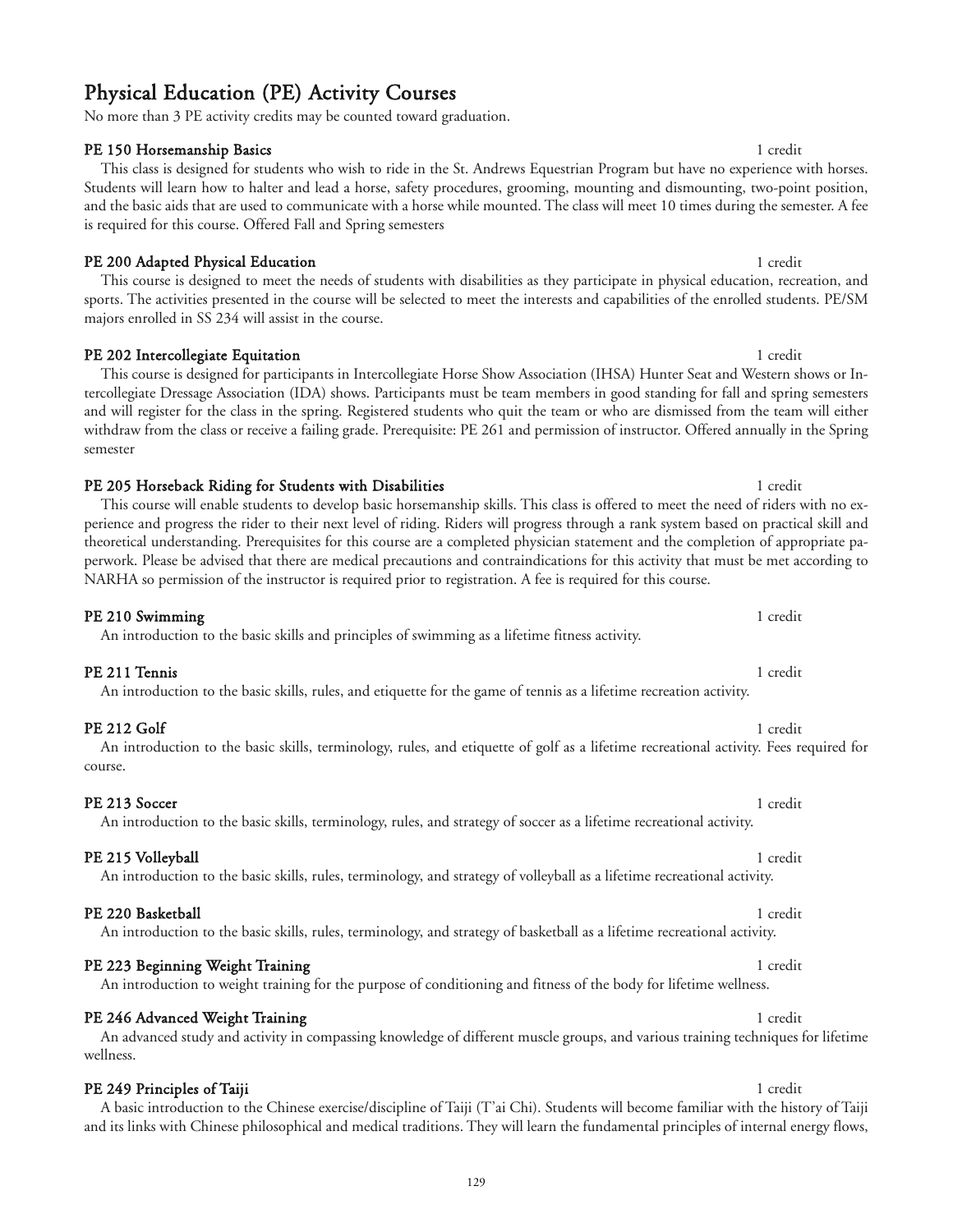the dynamics of harmonious, balanced movements, and the importance of focused relaxation to reduce stress. Students will engage in conditioning exercises and learn stances and the proper sequence of postures (or forms). The goal for each student is to master at the introductory level the full 24-form routine using the modified Yang style of Taiji.

### PE 253 Lifetime Activities 1 credit 1 credit 1 credit 1 credit 1 credit 1 credit 1 credit 1 credit 1 credit 1 credit 1 credit 1 credit 1 credit 1 credit 1 credit 1 credit 1 credit 1 credit 1 credit 1 credit 1 credit 1 cred

Emphasis will be on developing skills and activities to enjoy and gain health benefits from lifetime fitness pursuits. Students will participate in a variety of activities that are considered lifetime sports or activities. Students will learn an understanding about the benefits, theories or rules for each activities or sport. Individual and Team sports covered but not limited to are walking, jogging, weight lifting, basketball, soccer, and volleyball.

**PE 261 Equitation I** 1 credit An introductory course to the St. Andrews Equestrian Program offering students the opportunity to develop their skills in their riding discipline. This course is required for all students wishing to ride no matter what their skill level. Students will work through the St. Andrews Equestrian Program ranking system, which emphasizes development of a good working position enabling the rider to effectively communicate with the horse in a non-abusive manner. A fee is required for this course. Prerequisite for 261: Previous experience with horses. Riders must be able to tack up their own horse, without supervision, mount adjust stirrups and girth safely or EQ150 Horsemanship Basics. All Equitation courses require a fee, a riding placement test, and permission of the riding staff or invitation by the Equestrian Director. Offered Fall and Spring semesters

### **PE 262 Equitation II** 1 credit

This course will continue to develop the student's knowledge and skill of their discipline. Students registering for this course will continue to work through the St. Andrews Equestrian Program Ranking system. Prerequisites: PE 261 All Equitation courses require a fee, a riding placement test, and permission of the riding staff or invitation by the Equestrian Director. Offered Fall and Spring semesters

### **PE 263 Equitation III** 1 credit

This course will continue to develop the student's knowledge and skill in their discipline. Students registering for this course will continue to work through the St. Andrews Equestrian Program Ranking system. A fee is required for this course. Prerequisite: PE 262. All Equitation courses require a fee, a riding placement test, and permission of the riding staff or invitation by the Equestrian Director. Offered Fall and Spring semesters

### PE 265 Intercollegiate Athletics 1 credit 1 credit 1 credit 1 credit 1 credit 1 credit 1 credit 1 credit 1 credit 1 credit 1 credit 1 credit 1 credit 1 credit 1 credit 1 credit 1 credit 1 credit 1 credit 1 credit 1 credit

This course is designed to meet the Health and Physical Education breadth requirement for participants in any of the 21 intercollegiate team sports or as student athletic trainers. Students who participate in sports that span two regular semesters may register for PE 265 in the semester in which the season is completed. Students who register for PE 265 and who quit or are dismissed from the team prior to the end of the semester for which they are registered for the class will either withdraw from PE 265 or receive a failing grade. Students registered for PE 265 will sign a statement at the beginning of the semester verifying that they understand the stipulations concerning the fulfillment of the credit for PE 265. No more than 3 PE activity credits may be counted toward graduation.

## Physics Courses

## PHY 104 Introductory Astronomy 4 credits and the state of the state of the state of the state of the state of the state of the state of the state of the state of the state of the state of the state of the state of the stat

An in-depth survey of the universe beyond Earth. The course includes: a) observation of planets, moons, stars, and galaxies; b) physical description of their properties and motions, and c) explanations of some features of their properties and motions as provided by basic laws of physics. Three hours of class and one laboratory session per week, plus observation sessions, held mostly at night. Some high school level algebra is needed. Offered in alternate years, Fall semester

## PHY 201 University Physics I 4 credits

Basic concepts in the fields of mechanics, sound, and heat. Three hours of lecture and three hours of laboratory per week. Prerequisite: an average background in high school mathematics will be needed. Offered annually in the Fall semester

hours of laboratory per week. Prerequisite: PHY 201. Offered annually in the Spring semester

## PHY 202 University Physics II 4 credits

## PHY 211 General Physics I 4 credits

The fundamental laws of mechanics, sound and heat presented at a level appropriate for students planning careers in science or engineering. Three hours of lecture and three hours of laboratory per week. Prerequisite: MAT 221. Offered in alternate years, Fall semester

Basic concepts in electricity, magnetism, and light, plus a brief introduction to modern physics. Three hours of lecture and three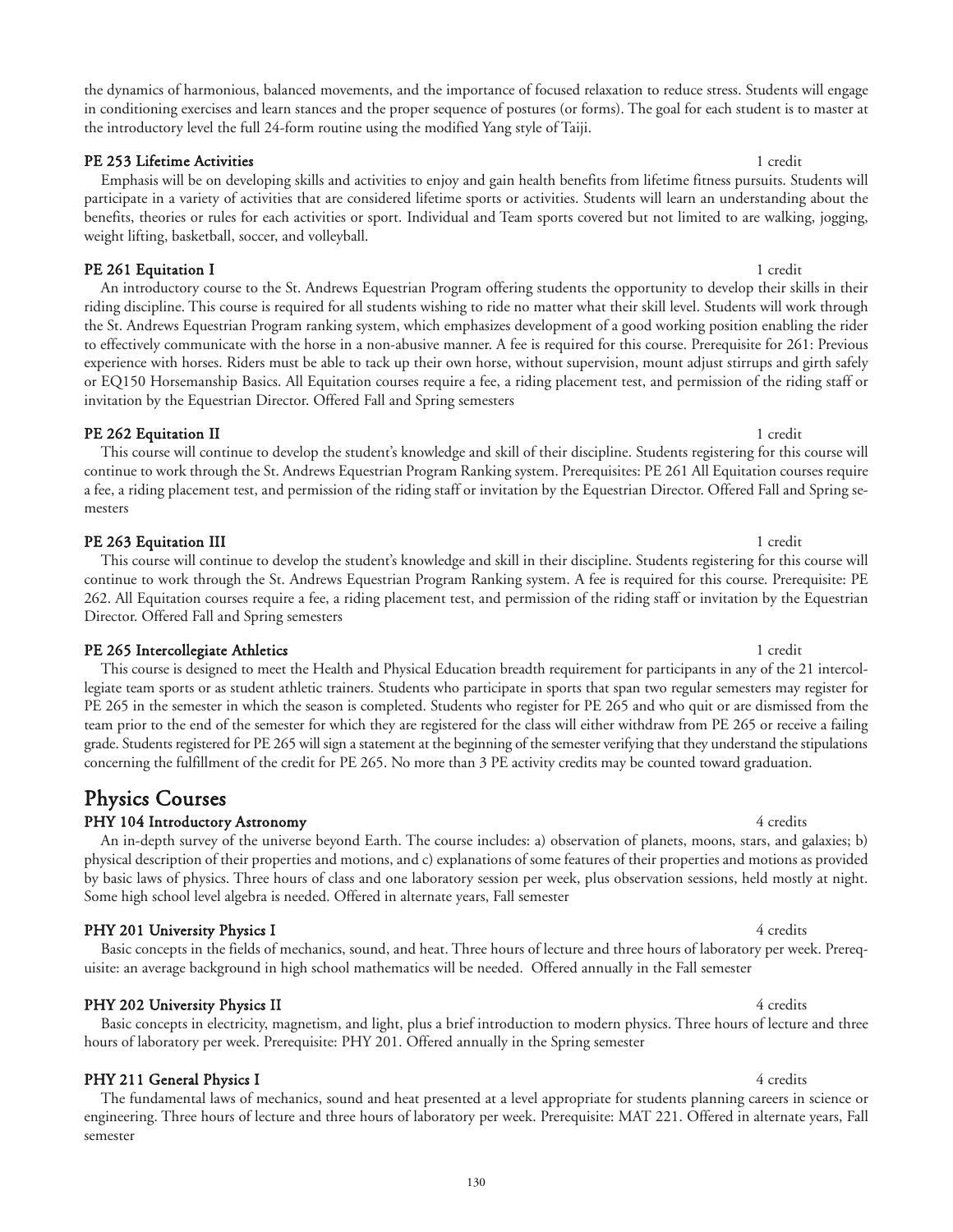### PHY 212 General Physics II 4 credits

#### PHY 305 Analytical Mechanics 3 credits 3 credits 3 credits 3 credits 3 credits 3 credits 3 credits 3 credits 3 credits 3 credits 3 credits 3 credits 3 credits 3 credits 3 credits 3 credits 3 credits 3 credits 3 credits 3 c

Development of mathematical skills and deeper insight into classical mechanics are obtained through the study of the dynamics of particles and rigid bodies. Harmonic motion and motion in central force fields are among the topics considered. Prerequisites: PHY 211 and MAT 310, or permission of the instructor. Offered as needed

lecture and three hours of laboratory per week. Prerequisites: PHY 211 and MAT 222. Offered in alternate years, Spring semester

## Politics Courses

#### POL 201 Introduction to American Government 3 credits 3 credits

An introduction to politics in the United States. Designed to: 1) develop a heightened understanding of how the American political system works, 2) stimulate an awareness of the strengths and weaknesses of American government, 3) encourage the development of each student's own political perspective and political values, and 4) assist students to become better citizens. Required course for the major and minor and for upper-level offerings in behavior, law and contemporary issues. Offered every year.

#### POL 211 Introduction to International Politics 3 credits 3 credits 3 credits

A study of the political relations of nations and other actors in the international system and the changes occurring in the world order. Case studies, debates and simulations are used to explore historical, present, and preferred future global systems. Required course for the major and minor and for all upper level offerings in international politics, comparative politics, area studies, and contemporary issues. Offered every year.

#### POL 225 Contemporary Issues 1.5 credits 1.5 credits

Examples include: The Role of the Media, Race Relations, Food Politics, Native American Studies, The Islamic World, Ethnicity and Nationalism. A demi-semester examination of a selected issue in politics in a seminar setting. Analysis of relevant literature, ideas, and values and their practical application. Prerequisites: POL 201 and POL 211, if an international issue, or permission of the instructor. Offered every other year

#### POL 231 Introduction to American Law 3 credits 3 credits

An introduction to selected topics on politics and the law. Examples include the role of lawyers in the legal system, judicial decision-making, issues in criminal law, the role of the jury, comparative legal systems, police practices, civil rights, and drug laws. Career development for persons exploring careers in law and law enforcement. Direct observation of the criminal and legal system, use of moot court, writing of briefs. Required course for all upper level politics courses in law and Politics' internships in law related fields. Offered every other year.

#### POL 250 Contemporary Issues 3 credits 3 credits 3 credits 3 credits 3 credits 3 credits 3 credits 3 credits 3 credits 3 credits 3 credits 3 credits 3 credits 3 credits 3 credits 3 credits 3 credits 3 credits 3 credits 3 cr

### Examples include: The Role of the Media, Race Relations, Food Politics, Native American Studies, The Islamic World, Ethnicity and Nationalism and Religion and Politics. A rigorous examination of a selected issue in politics in a seminar setting. Analysis of relevant literature, ideas, and values and their practical application. Prerequisites: POL 201 and POL 211, if an international issue, or permission of the instructor. Offered every year

An introductory exploration of the political dimension of human sexual and reproductive behaviors and sexual imaging from the

#### POL 266 Politics of Sex 3 credits

individual to the societal level. Offered every other year.

POL 267 Political Issues in Global Perspective 3 credits 3 credits 3 credits Introduces the student to selected issues of global importance by utilizing diverse, multicultural sources. Examples of such issues include the legacies of colonization, relations of rich and poor countries, sustainable development, environmental threats, terrorism, and universal human rights. Especially suitable for first-year students who want to study topics in the news using fresh approaches. Offered every year

POL 304 Democracies 3 credits 3 strellar and 2 credits 3 credits 3 credits 3 credits 3 credits 3 credits 3 credits 3 credits 3 credits 3 credits 3 credits 3 credits 3 credits 3 credits 3 credits 3 credits 3 credits 3 credi Examines both the older and newer democracies, within a framework of democratic political theory. Applications are made to contemporary democratic systems and the problems of democratic governance. Issues examined include transitions from authoritarian systems, economic development, comparative cultural values and democracy, electoral systems, money influences on representation, and prospects for reform. Prerequisites: POL 201 and 211, or permission of the instructor with junior or senior standing. Offered every other year

# The basic principles of electricity, magnetism, and optics. Presented at a level appropriate for science students. Three hours of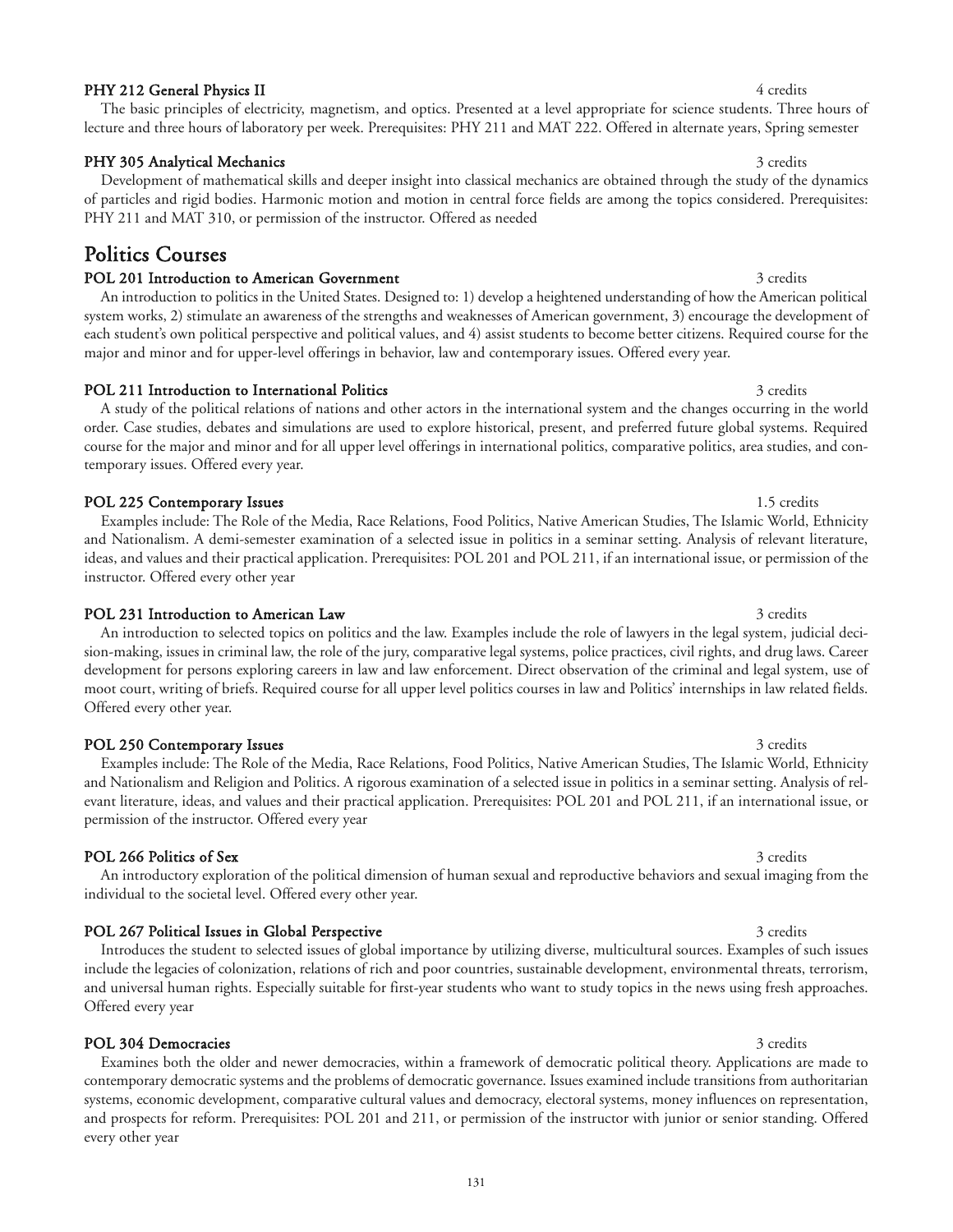### POL 309 Area Studies 3 credits 3 credits 3 credits 3 credits 3 credits 3 credits 3 credits 3 credits 3 credits

### POL 310 Area Studies 1.5 credits 1.5 credits

Offered every year

A study of the politics, culture and history of a selected area of the world. Examples include: Indonesia, Vietnam, India, South Africa, and Korea. Prerequisites: POL 201 and POL 211, or permission of the instructor. May be repeated for credit. Offered every other year

Politics seminar for junior majors. Meets with POL 419 (see description). Required of all juniors majoring in Politics. Offered

The study of the politics, culture, and history of a selected area of the world. An examination of the literature and theory of comparative politics as applied to that area. Examples include: Non-Western Areas, Asia, Africa, South Asia, West Asia, India, China, and Vietnam. Prerequisites: POL 201 and POL 211, or permission of the instructor. Offered every year. May be repeated for credit.

#### POL 319 Junior Seminar 3 credits 3 credits 3 credits 3 credits 3 credits 3 credits 3 credits 3 credits 3 credits 3 credits 3 credits 3 credits 3 credits 3 credits 3 credits 3 credits 3 credits 3 credits 3 credits 3 credits

#### POL 323 Conflict Resolution 3 credits 3 credits

every year in the Spring Semester.

torical, psychological, and social roots of war and the factors associated with more peaceful relations. Prerequisites: Junior or Senior standing or permission of the instructor. Offered every other year. POL 325 Constitutional Law: Historical Cases 1.5 credits 1.5 credits

A demi-semester course in Constitutional Law that features great historical cases. Prerequisites: POL 201 and POL 231 or permission of the instructor. Offered every other year

#### POL 335 Constitutional Law: Civil Rights 1.5 credits 1.5 credits 1.5 credits

of the instructor. Offered every other year

POL 340 Contemporary Issues 3 credits 3 credits A rigorous examination of a selected issue in politics in a seminar setting. Analysis of relevant literature, ideas, and values and their practical application. At the 300-level students will complete a major research project and provide leadership in the seminar. Examples include: The Role of the Media, Race Relations, Food Politics, Native American Studies, The Islamic World, Ethnicity and Nationalism, and Religion and Politics. Prerequisites: POL 201 and POL 211, if an international issue, or permission of the instructor. May be repeated for credit. Offered every year

#### POL 342 Contemporary Issues 1.5 credits 1.5 credits

Examples include: The Role of the Media, Race Relations, Food Politics, Native American Studies, The Islamic World, Ethnicity and Nationalism. A demi-semester examination of a selected issue in politics in a seminar setting. Analysis of relevant literature, ideas, and values and their practical application. At the 300-level students will complete a major research project and provide leadership in the seminar. Prerequisites: POL 201 and POL 211, if an international issue, or permission of the instructor. May be repeated for credit. Offered every other year

#### POL 355 Issues in American Foreign Policy 3 credits 3 credits 3 credits

or permission of the instructor. Offered every other year.

The course analyzes strategic approaches to the conduct of American foreign policy in the context of a changing international environment. Topics examined include defense and security, Presidential-Congressional tensions, multilateralist and unlateralist doctrines, diplomacy and the use of force. Selected global issues and regional and bilateral relationships will be studied as time permits. Prerequisites: POL 201 or POL 211. Offered every other year

An exploration of the political nature of the roles and relationships of males and females in the United States and other cultures and countries. The analysis of human sexual conduct and human sexual biology from a political perspective. Prerequisites: POL 276

#### POL 366 Politics of Sex 3 credits

### POL 419 Senior Seminar 3 credits 3 credits

Required of all senior majors in Politics. Application of learning in the major to a discussion and analysis of current national and political issues and to a discussion and analysis of recent literature on current politics. Evaluation of the Politics major and curriculum. Juniors enrolled in POL 319 will conduct work on career and vocational development. Seniors will synthesize in a major essay their

# A study of the theories and practice of conflict resolution in a variety of areas from the personal to the global. A study of the his-

# A demi-semester course in Constitutional Law that features civil rights cases. Prerequisites: POL 201 and POL 231 or permission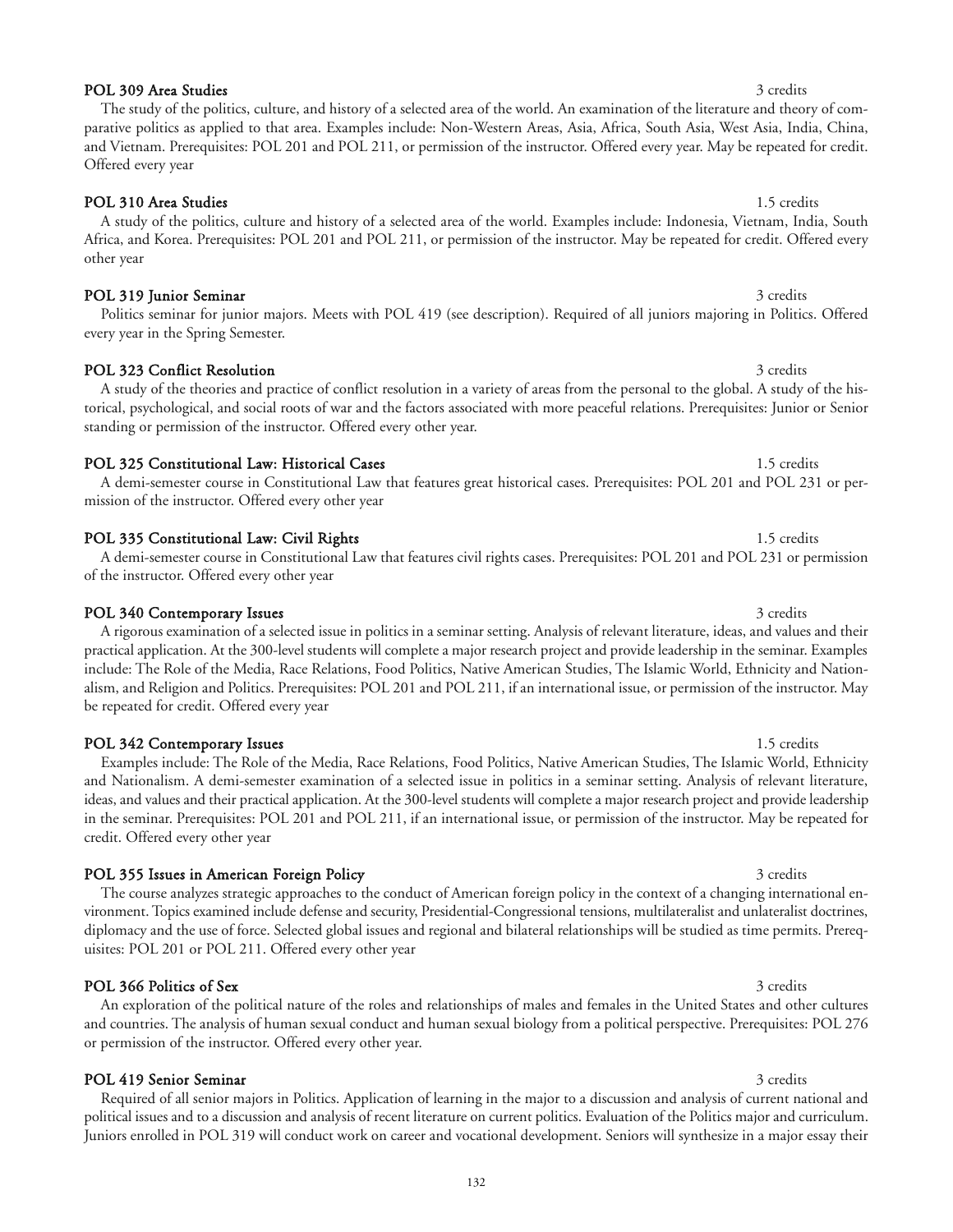learning as a Politics major around a single theme. Students pursuing honors in Politics will enroll in POL 497 (4 credits) during the fall semester of their senior year and in this seminar in the spring semester as part of their six-credit requirement. Offered every year in the Spring Semester.

## Psychology Courses

### PSY 101 Introduction to Psychology 3 credits 3 credits

An introduction to the basic concepts, methods, issues, and theories of psychology, including such topics as the biological bases of behavior, perception, learning and memory, human development, motivation, personality, social influences, and pathological behavior. Offered Fall and Spring semesters

### PSY 150/350 Departmental Seminar 2 credits each property and the set of the second seminar 2 credits each property and  $\alpha$

This course will focus on career exploration, professional development, ethical issues, course progression and program development. It is designed to facilitate an understanding of how students can best participate in the process of gaining an education in psychology. Students will take the seminar once in their freshman or sophomore year and once in the spring of their junior or senior year. Establishment and development of the student portfolio demonstrating competency in the following areas will be required: 1) knowledge base; 2) ethics; 3) oral and written communication skills; 4) information gathering skills; 5) analytical skills/research methods; 6) interpersonal skills; 7) practical application; and 8) resume or vita. Juniors or seniors will take the Major Field Achievement Test. Offered annually in the Spring semester

### PSY 202 Research Methods in Psychology 4 credits 4 credits

This course will introduce methods for conducting research in psychology and its related fields, as well as general inferential statistics used to analyze data. Laboratory work will develop skills in using statistical software, interpreting statistical data, designing experiments and writing a method section in APA style. Prerequisites: PSY 101 and Math 225. Offered annually generally in the Spring semester.

### PSY 220 Child and Adolescent Development 3 credits 3 credits 3 credits

This course covers the cognitive, emotional, social, physical, and moral development of children from infancy through adolescence. Basic theories of developmental psychology, the role of biology vs. environment, and the role of scientifically derived information as applied to children's development will be explored. Prerequisite: PSY 101. Offered Fall and Spring semesters

### PSY 230 Adulthood and Aging 3 credits 3 credits 3 credits 3 credits

This course will focus upon the social, emotional, and cognitive changes related to the aging process. Research strategies for studying continuity and variability of behavior in older adults will also be discussed. Prerequisites: PSY 101, PSY 202

### PSY 232 Biopsychology 3 credits 3 credits

A study of the basic concepts of the biological bases of behavior. The impact of methods and technology on research findings will be investigated, and the relationship between nervous and endocrine system structure and function in animal and human behavior will be examined. Prerequisite: PSY 101. Offered in alternate years, Fall semester

### PSY 244 Abnormal Psychology 3 credits

Abnormal psychology is the study of mental and behavioral disorders (also called mental illness, psychological disorders, or psychopathology) – what they look like, why they occur, how they are maintained, and what effect they have on people's lives. The course will examine biological, psychodynamic, behavioral, and cognitive explanations for mental/behavior disorders. Prerequisite: PSY 101. Offered in alternate years, Fall semester

### PSY 260 Psychology in Legal Contexts 3 credits 3 credits 3 credits

This course will emphasize psychological theory and principles as applied to police work, jury dynamics, civil commitment, forensic assessment of competency and insanity, eyewitness identification and testimony, the psychology of victims, and treatment in the correctional system. Psychological "tools" such as hypnosis, voiceprints, anatomically correct dolls, and lie detectors will also be discussed in the context of their utility and accuracy. Offered in alternate years, Fall semester

## PSY 314 Counseling Psychology 3 credits 3 credits

Basic processes of counseling (e.g., listening skills, rapport building, and reflection) are discovered through theoretical study and role-play. These processes will be considered in light of specific behavior and adjustment problems. Students will be expected to begin and continue a life-long process of self-evaluation as a person in a helping role. Prerequisite: PSY 101 and either PSY 220 or 244 Abnormal, or permission of instructor. Offered annually in the Fall semester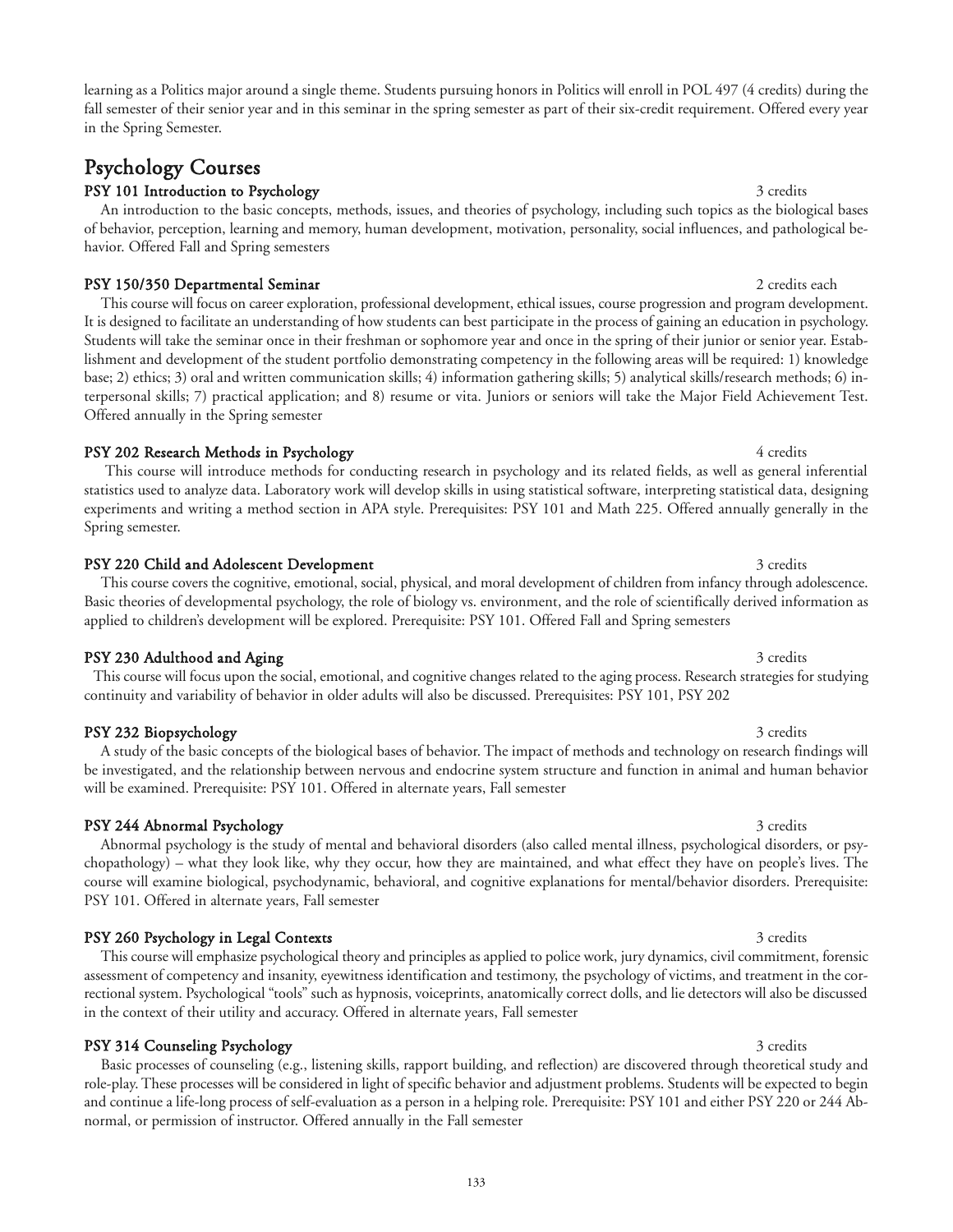### PSY 325 Drugs and Behavior 3 credits and 3 credits and 3 credits and 3 credits and 3 credits and 3 credits and 3 credits and 3 credits and 3 credits and 3 credits and 3 credits and 3 credits and 3 credits and 3 credits and

An examination of the biochemical and physiological systems that mediate the effects of psychoactive drugs on behavior and mental processes; consideration of the biological, psychological, and sociological explanations for drug use/abuse; classification systems: how and why specific drugs work; regulatory and legal issues; drug use among special populations (adolescents, women, athletes, HIV/AIDS); and issues of education, prevention, and treatment. Prerequisite: PSY 101, CHE 201, BIO 201 or BIO 221. Offered annually in the Fall semester

### PSY 331 Social Psychology 3 credits 3 credits

Examination of the effects of social and cultural context on the behavior of individuals, including topics such as social cognition, attitude formation and change, conformity, cooperation and competition, aggression, altruism, prejudice, interpersonal relationships, and environmental psychology. Attention will be given to classic and contemporary research in social psychological phenomena. Prerequisites: PSY 101 and PSY 202. Offered in alternate years

### PSY 335 Organizational Behavior 3 credits 3 credits 3 credits

Integrates the study of social psychology and management, and applies knowledge from these areas to understand behavior of individuals working together in groups. Topics include leadership and power, group decision-making, communication, conflict resolution, motivation, and group socialization and development. Prerequisites: PSY101, BUS 100 or BUS 331. Offered in alternate years, Spring semester

#### PSY 337 Personality Theory and Research 3 credits 3 credits 3 credits

### The study of current and classical theories of personality and advances in personality research. Prerequisites: PSY 101 and PSY 202. Offered in alternate years

### PSY 343 Learning and Motivation 3 credits 3 credits

This is a course designed to develop an understanding of the elementary principles of learning and motivation, and of how experience and biology interact to organize, activate, maintain, and change behavior. Students will explore the nature of change due to learning and seek generic principles of adaptive change. Topics covered will include classical and operant conditioning, reinforcement, punishment, forgetting, vicarious learning, individual differences, attention, drives, instincts, aggression, achievement, attitudes, affiliation, attraction, and emotion. Prerequisites: PSY 101 and either junior standing or permission of instructor. Offered in alternate years, Fall semester

#### PSY 433 Cognitive Neuroscience 3 credits and the state of the state 3 credits and 3 credits 3 credits

An in-depth study of the science that seeks to comprehend the relationship between brain and mind, moving from a knowledge of nerve cell structure and function to a level of understanding how biological events give rise to behaviors and consciousness. The course will consider the biological bases for higher-level perceptual functions, attention, memory, language, motor control, and consciousness, and will include study of the roles of cerebral lateralization and specialization, executive functions and the frontal lobes of the brain, and plasticity. Prerequisites: PSY 101, and PSY 202, and PSY 232. Offered annually in the Fall semester

### **PSY 434 Perception** 3 credits 3 credits

### Focused examination of theories and research in perception, with major aims being analysis and synthesis of research data and evaluation of empirical studies and of theory. Overview of the sensory systems, of advanced methodologies as applied to sensory-perceptual processes and selected topics of special interest. Prerequisites: PSY 101, and PSY 202, and PSY 232. Offered in alternate years, Fall semester

### PSY 438 Applied Psychology 3 credits 3 credits

Advanced study of the interface between psychological research and principles, and contemporary social issues. Topics to be considered include adult life styles and physical and psychological health, environmental influences on behavior and emotions, attachment and loyalty to groups, reliability and admissibility of lie detector tests, credibility of eyewitness testimony, decision-making, job satisfaction, motivation, and leadership. Prerequisites: PSY 101 and PSY 202. Offered in alternate years, Spring semester

### PSY 440 Psychology of Persuasion & Influence 3 credits 3 credits 3 credits

In contemporary society, we are faced with continuing attempts to persuade and influence us to think, feel, and act in particular ways. This course addresses classic and contemporary theories and research regarding influence and persuasion from areas such as: media advertising and marketing, film, music, consumerism, politics, the internet, cult indoctrinations, health care, the environment, groups in action, and cultural values. Prerequisites: PSY 101, PSY 202 or BE 333 or BE 364, or permission of instructor. Offered in alternate years, Fall semester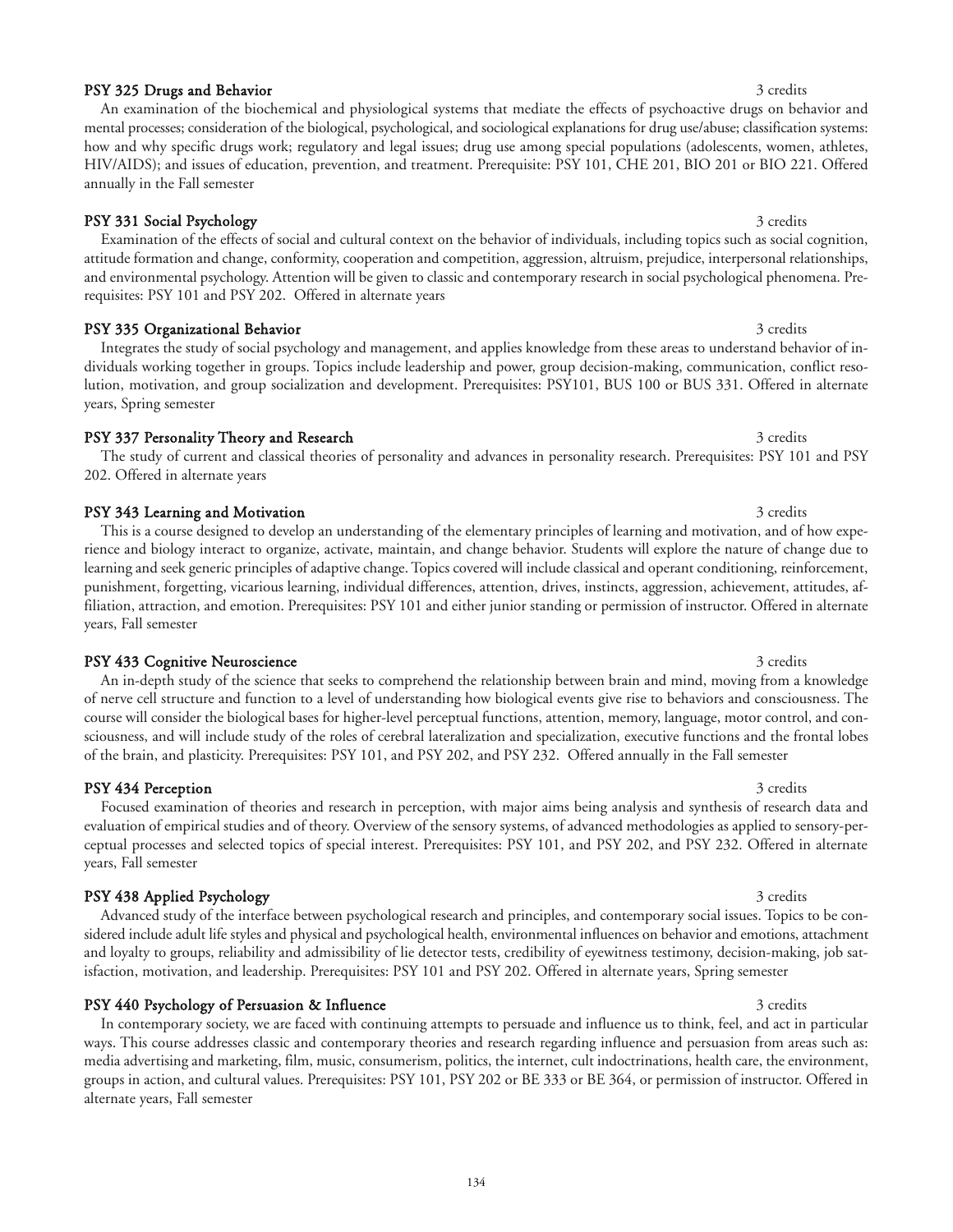RST 350 Modern Christian Theology 3 credits 3 credits Through the works of major 20th century theologians, this course analyzes a variety of trends in modern Christianity, including such perspectives as neo-Orthodox, process, and feminist thought. The emphasis will be on understanding theology as a critical and

135

PSY 445 History & Systems 3 credits 3 credits

A consideration of the philosophical and empirical foundations of psychology and the contribution of the various systems of psychology to understanding human and animal behavior. A synthesis of knowledge and skills expected of the undergraduate psychology major is emphasized. Prerequisites: PSY 101, PSY 202, senior standing, or consent of the instructor. Offered annually in the Spring semester

| PSY 390/490 Special Topics in Psychology   | 1-3 credits each |
|--------------------------------------------|------------------|
| PSY 391/491 Honors in Psychology           | 3 credits each   |
| PSY 395/495 Internship in Psychology       | 1-3 credits each |
| PSY 398/498 Research or Teaching Practicum | 1-3 credits each |

### Public History Courses (see History)

## Religious Studies Courses

#### RST 120 The Bible Today 3 credits 3 credits 3 credits 3 credits 3 credits 3 credits 3 credits 3 credits 3 credits 3 credits 3 credits 3 credits 3 credits 3 credits 3 credits 3 credits 3 credits 3 credits 3 credits 3 credit

This course is an introduction to the Bible as a whole and to biblical studies as an academic discipline. The cultural background, major events, sources, literary genres, persons, themes, and beliefs of both Old Testament and New Testament will be explored through the study of representative biblical texts and the use of secondary sources. The widely accepted methods of current historical biblical scholarship will be employed. Offered annually

#### RST 220 Introduction to the Hebrew Bible 3 credits 3 credits 3 credits

This course is an introduction to the literature of the Hebrew Bible and to biblical studies as an academic discipline. The cultural background, major events, sources, literary genres, persons, themes and beliefs of the literature will be explored through the study of representative texts and the use of secondary sources.

RST 230 Introduction to the New Testament 3 credits 3 credits 3 credits This course is an introduction to the literature of the New Testament and to biblical studies as an academic discipline. The cultural background, major events, sources, literary genres, persons, themes and beliefs of the literature will be explored through the study of New Testament texts and the use of secondary sources.

#### RST 232/332 Topics in Biblical Studies 3 credits 3 credits 3 credits

This course will focus on a particular literature within the Bible (The Pentateuch, Hebrew Prophets, Synoptic Gospels, etc.) or a particular topic in biblical studies (Apocalyptic Literature, the Historical Jesus, the Life and Letters of the Apostle Paul, etc.).

#### RST 311 Christianity and Social Action 3 credits 3 credits 3 credits

interpretive frameworks for such work.

## RST 340 History of Christian Thought: Augustine through the Reformation 3 credits 3 credits

This course explores the sweep of ideas, people, cultural influences, and socio-political forces at work in shaping Christian thought and practice from the fourth century to the Reformation. It is highly recommended that the student complete Christian Origins before enrolling in this course.

RST 345 Foundations of Modern, Western Religious Thought 3 credits 3 credits This course surveys theology and philosophy of religion from the 17th through the 19th centuries (the Enlightenment through Romanticism). Special attention is given to thinkers who reshaped the understanding of religion in the West such as: Hume, Kant, Schleiermacher, and Hegel. Themes such as the doctrine of God, arguments for God's existence, theodicy, reason, science and religion, will be explored.

### This course is a service-learning course that places students as volunteers in social action agencies/ministries and provides theoretical,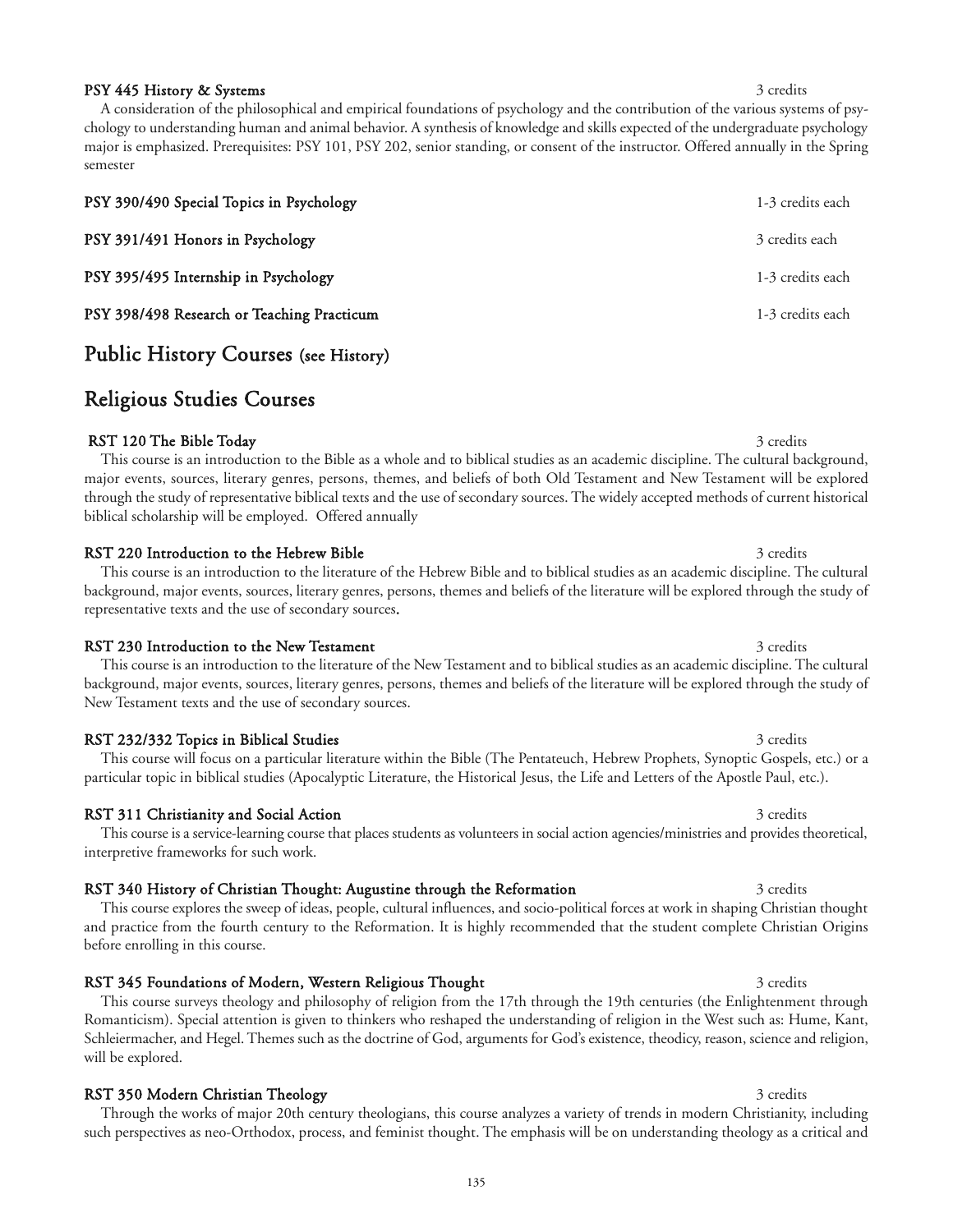systematic discipline wherein affirmations about the nature of God and humanity entail logical, philosophical, doctrinal, and ethical consequences. It is highly recommended that the student complete Christian Origins and/or Foundations of Modern Western Religious Thought before enrolling in this course.

# St. Andrews General Education Courses (SAGE)

## SAGE 102 University Success 1.5 credits

This course provides students with the knowledge and skills needed to be successful in University. Students are given tools for studying more effectively and avoiding common problems when taking University courses. Topics will include: time management, stress management, memory, note-taking, study skills, and goal setting. Students will find that the skills learned reach beyond University courses and into the world of work. Offered annually in the Fall semester

## SAGE 230 Human Thought and Culture I: Ancient to Medieval 3 credits 3 credits

This course begins an interdisciplinary survey of Western civilization in its global context. We will examine the variety of ways literate humans have grasped the human tasks of governance, moral obligation, artistic expression, and relationship to transcendence from our beginnings to the medieval period. Our purpose will be to appreciate the commonality and diversity among various cultures in their own terms and to respond critically to them. Communication and critical thinking skills continue to be emphasized: formal writing, research strategies, discussion, argumentation, and analysis. Prerequisite: Sophomore standing; Required of all students. Students are not permitted to withdraw from this course. Offered annually in the Fall semester

## SAGE 240 Human Thought and Culture II: Renaissance to Modern 3 credits 3 credits

This course continues the interdisciplinary survey of Western civilization in its global context. We will examine shifts in science and technology, governance, aesthetics, and concepts of authority from the Renaissance period through modernity. Our objective will be to understand the intellectual, social, and religious foundations of modern Western civilization. Rhetorical skills continue to be developed, including the ability to analyze and evaluate arguments rationally and to frame thoughtful and persuasive responses. Prerequisite: Sophomore standing; Required of all students. Students are not permitted to withdraw from this course. Offered annually in the Spring semester

### SAGE 381 Transitions 1 credit

This course is designed to help the student with issues relating to transitioning into the world of work, graduate school, or professional school. It will involve weekly workshops and seminars. All students are required to complete this course or one within their major that has been approved. Offered annually in the Spring semester

### SAGE 450 Global Issues and Ethical Response 3 credits 3 credits 3 credits

SAGE 450 is the capstone course in the General Education program. This course challenges class members to investigate a topic of global significance and develop a response as servant leaders. Topics or issues will vary depending upon class composition and interest. Guided by a faculty convener, students will work to understand historical and ideological roots of this issue, to collect crossdisciplinary data, to explore political and social dimensions, and to formulate an ethically sensitive response. The path of inquiry will be particularly informed by the students' disciplinary studies. The class will work collaboratively on a culminating project and presentation. Students will write substantial essays that synthesize their learning in the context of the seminar and their broader academic experience. Prerequisite: Senior standing; Required of all students. Offered Fall and Spring semesters

### WRT 100 Fundamentals of Writing 3 credits 3 credits 3 credits

WRT 100 provides a review of basic writing skills, including sentence structure, mechanics and usage. Students will gain experience writing effective sentences and paragraphs and developing short essays. This course also provides an introduction to academic writing and critical reading. Students will be placed in this course based on a review of SAT/ACT scores and high school transcripts. Although this is a three-credit course, the credits do not count toward the 120 credits required for graduation. Students are not permitted to withdraw from this course. Offered annually in the Fall semester

This course introduces students to academic writing. Through exposure to different genres in reading and writing, students develop an appreciation of the writing process, conventions and rhetorical approaches. The course emphasizes critical thinking and effective

### WRT 110 Composition I: Inquiry through Writing 3 credits 3 credits

#### communication. Through writing, reading, and effective reasoning we challenge students to begin to develop habits of intellectual inquiry. Students must earn at least a C in WRT 110 to fulfill the requirement and enroll in WRT 120. Required of all students. Students are not permitted to withdraw from this course. Offered Fall and Spring semesters

WRT 120 Composition II: Reasoning through Writing 3 credits 3 credits

This course continues the development of critical thinking and effective written communication. The course emphasizes argu-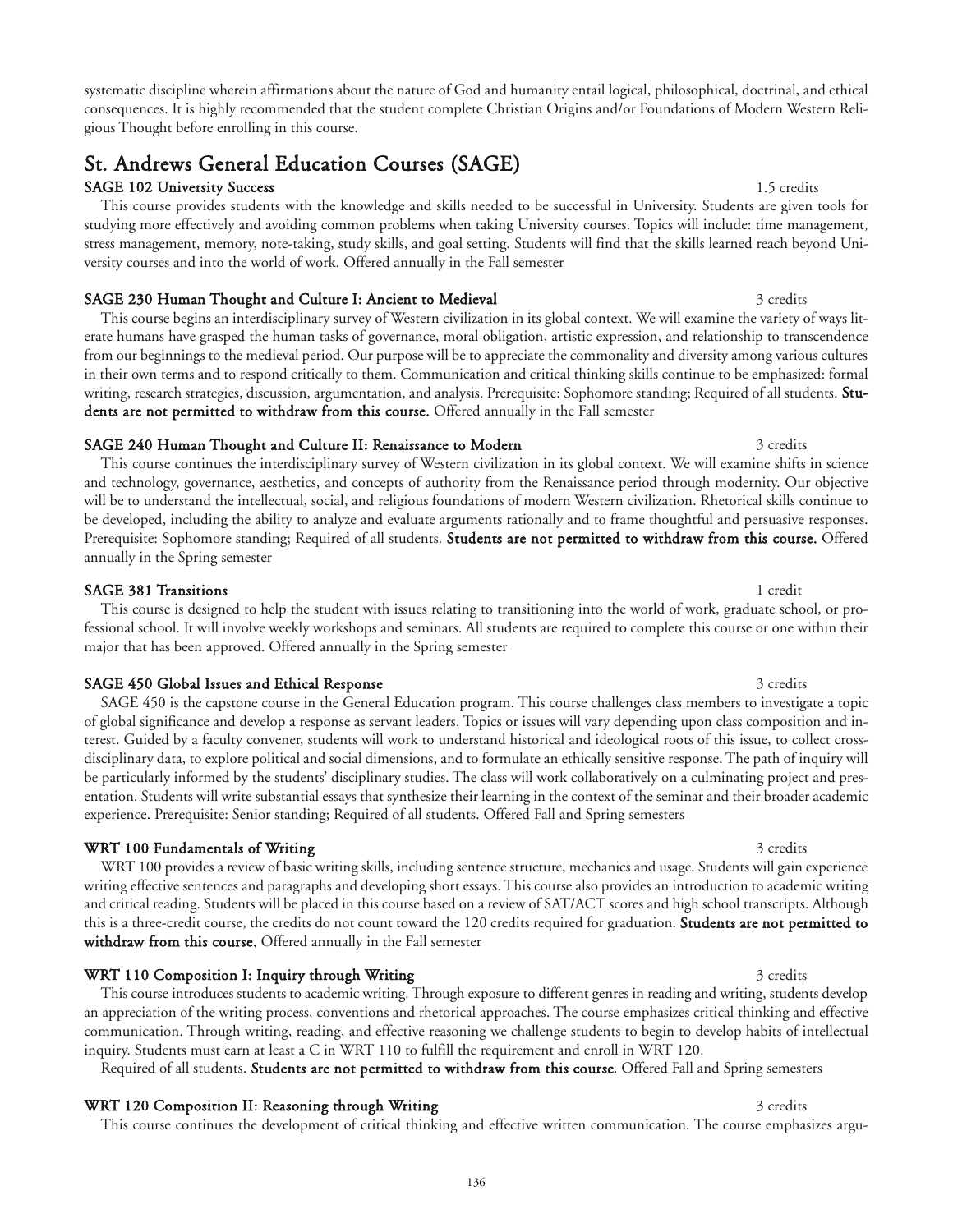mentative writing, focusing on the ability to construct and defend a thesis using supporting evidence from properly documented academic research. Students must earn at least a C in WRT 120 to fulfill the requirement. Prerequisite: a grade of C or better in WRT 110; Required of all students. Students are not permitted to withdraw from this course. Offered Fall and Spring semesters

### WRT 320 Fieldwork in Peer Tutoring 1-3 credits 1-3 credits

This course provides training and experience to students who work in the Writing Center, tutoring peers. Students in this course will learn tutoring strategies and appropriate methods of responding to writing, examine the role of a peer tutor, and develop effective tutoring practices while providing a valuable service to the student body. The course may be taken for 1, 2 or 3 credits, which will determine the number of hours of tutoring required in the Writing Center. Prerequisite: Students must be approved by the Director of the Writing Center. Offered Fall and Spring semesters

SPA 151 Spanish Language I 3 credits 3 credits This is an entry-level course in Spanish that assumes no prior knowledge of the language. The course can stand alone and provides a significant introduction to the language, although ideally it would be taken as a two-course sequence with SPA 152. The focus is on development of basic communicative ability in the four language skills (listening, speaking, reading and writing), the acquisition of basic grammar and vocabulary, and on the use of the language in everyday situations. An introduction to the cultures of the Spanish-speaking world is included. The course assumes very active participation by the student. **Native Spanish speakers are not per**mitted to enroll in this course. Offered Fall and Spring semesters

### SPA 152 Spanish Language II 3 credits 3 credits

Spanish Courses

This course is a suitable beginning point for students who have previously mastered some of the fundamentals and are able to resume their study at a somewhat higher level. It uses the same four-skills approach as SPA 151. The course opens with a brief review of essential grammatical structures and vocabulary from SPA 151. It then moves to the acquisition and use of more sophisticated language structures and additional, general vocabulary appropriate to everyday situations. An introduction to the cultures of the Spanish-speaking world is included. The course assumes very active participation by the student. Prerequisite: Spanish 151 or equivalent. Native Spanish speakers are not permitted to enroll in this course. Offered Fall and Spring semesters

### SPA 220 Intermediate Spanish I 3 credits

This course assumes a basic knowledge of the significant structures of the language, and mastery of some basic vocabulary. Classes are conducted primarily in Spanish. The course is designed to build on the work of the introductory courses in two ways. First, it helps in the development of a greater ease in the use of the language and all its major tenses and forms. Second, it builds a significant active vocabulary across a wide range of real-life situations. The course involves work on the four skills of reading, writing, listening and speaking, with a clear emphasis on listening and speaking. Pre-requisites: Spanish 151 & 152 or equivalent. Offered annually in the Fall semester

### SPA 251 Practical Spanish Conversation 3 credits 3 credits 3 credits

This course stresses oral communication in Spanish. Topics deal with daily life, travel, education, shopping, and other situations common to the traveler. Prerequisite: Spanish 152, or permission of instructor. Offered upon request

## SPA 252 Spanish Composition 3 credits 3 credits

Students develop from single sentence writing to longer forms of written expression, from guided compositions to freer paragraphs. Attention is given to differences between verb tenses and to idiomatic expressions. Review of grammar as necessary. Prerequisite: Spanish 152, or permission of instructor. Offered every three years

### SPA 253 Spanish Readings 3 credits 3 credits 3 credits 3 credits 3 credits 3 credits This course helps students bridge the gap from oral language to the written word. Readings from a variety of sources. Emphasis

# or to prepare for graduate study in any field. Prerequisite: Spanish 152, or permission of instructor. Offered every three years

SPA 325 Intermediate Spanish II 3 credits This course assumes a basic knowledge of the significant structures of the language, and mastery of some basic vocabulary. Classes are conducted primarily in Spanish. The two-course intermediate sequence, of which this is the second part, is designed to build on the introductory work of the basic courses in two ways. It helps in the development of greater ease in the use of the language and all its major tenses and forms. And it builds a significant active vocabulary across a wide range of real-life situations. The course includes work on all four language skills: reading, writing, listening and speaking, with a clear emphasis on listening and speaking. Pre-

## is on reading and interpreting rather than on translation. Designed for students wanting to develop a reading knowledge of Spanish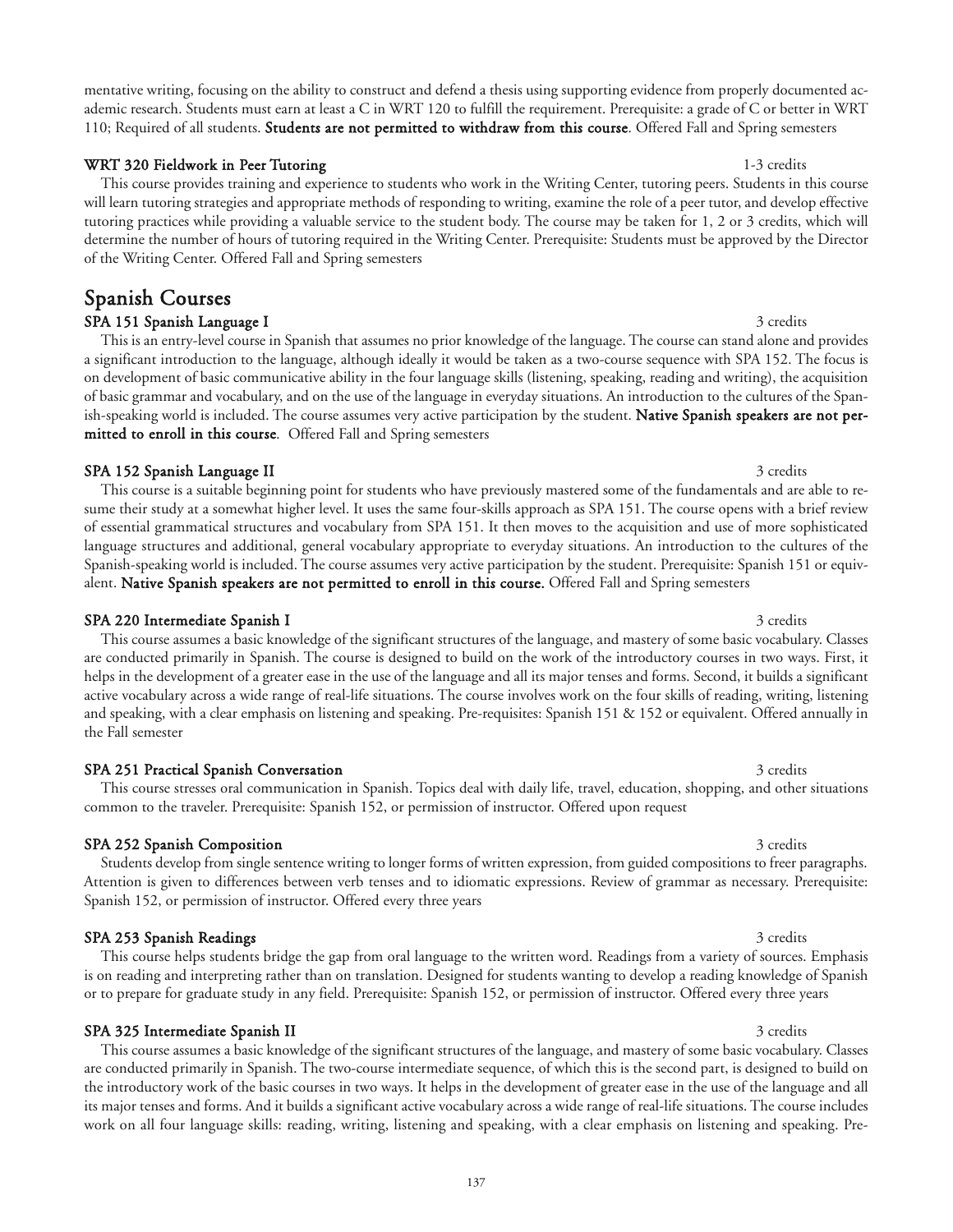requisites: Spanish 151 & 152 or equivalent. Completion of Spanish 220, the first part of this two-course sequence, is highly recommended. Offered annually in the Spring semester

An introduction to the history, art, culture, and literature of Spain to the present, with emphasis on contemporary Spain. Taught in Spanish. Prerequisites: Two 200-level courses in Spanish, or permission of instructor. Offered every two years in the Fall semester

### SPA 331 Spanish Culture and Civilization 3 credits 3 credits 3 credits

### SPA 332 Spanish-American Culture and Civilization 3 credits 3 credits

### SPA 351 Survey of Hispanic Literature 3 credits 3 credits

An introduction to many outstanding Spanish-language writers of varied periods. In addition to reading, students learn of important literary movements in Spanish-American literature. Students learn to analyze and interpret literature. Prerequisites: Two 200-level courses in Spanish, or permission of instructor. Offered every two years in the Spring semester

America. Prerequisites: Two 200-level courses in Spanish or placement by the department. Offered every two years in the Fall semester

#### SPA 353 Advanced Conversation 3 credits 3 credits Students move from controlled situational speaking to more independent, free speaking. Assigned and free topics for oral presentations. Some extemporaneous speaking. Prerequisites: Spanish 251 and one other 200-level course, or permission of instructor. Offered upon request

SPA 451 Advanced Composition 3 credits 3 credits Emphasis in the course is on free composition on a variety of topics. Attention will be given to subtleties of stylistic expression. All regular verb tenses should be mastered by the student. Prerequisites: Spanish 252 and one other 200-level Spanish course, or permission of the instructor. Offered every two years in the Spring semester

#### SPA 452 Special Topics in Literature 3 credits 3 credits

For students who already have a general knowledge of Hispanic literature, this course focuses on specific authors, genres, movements, or themes. Students may repeat this course under different topics. Prerequisite: Spanish 352 or permission of the instructor. Offered every three years

## Sport Studies Courses

#### SS 120 Health and Wellness 2008 1.5 credits 1.5 credits 2008 1.5 credits 2008 1.5 credits 2008 1.5 credits 200

A course designed to introduce the content and methods of having a healthy lifestyle for one's body, mind and spirit throughout the aging process. Students will analyze his/her current lifestyle in fitness and wellness and how to develop a program for increasing or maintaining a healthy lifestyle. Healthy issues and topics included but not limited to exercise, diet and nutrition, stress management and making healthy decisions. A special emphasis will be given to total wellness concepts. This course includes a combination of lectures, research and physical activity.

### SS 215 Skill Analysis: Individual Sports 1.5 credits 1.5 credits 1.5 credits

An introductory course in which the students become acquainted with the basic skills, rules, and terminology of various individual sports — badminton, pickle ball, racquetball, tennis, golf, etc. Emphasis will be on performance skill development, the development of original games, and the opportunity to teach and analyze the various sport skills utilized in the sports studied.

#### SS 216 Skill Analysis: Team Sports 1.5 credits 1.5 credits

An introductory course designed to subject the student to the basic team concepts and team building skills, rules, and terminology of various team sports - basketball, volleyball, soccer, softball/baseball. Opportunities to teach and analyze the various team sport skills will be a major emphasis.

### SS 227 Community Health, First Aid and CPR 1 credit 1 credit

An introduction to current issues of health, personal and social needs of the individual and the community. Two independent but related focuses are (1) multiple dimensions of health and (2) the development of the tasks of the University student. Also, the principles and applied techniques of first aid and cardiopulmonary resuscitation for home, school, and community are provided. Red Cross Certification in first aid and CPR will be attainable. A fee is required for this course. Offered Fall and Spring semesters

#### SS 231 Foundation and Principles of Physical Education and Sport 3 credits 3 credits

This course focuses on the foundations and principles relating to the history, philosophy, profession, and discipline of physical education and sport in the United States. Career opportunities in physical education and sport are explored. Offered Fall and Spring semesters

# An introduction to Spanish-American history, art, culture, and literature to the present, with emphasis on contemporary Spanish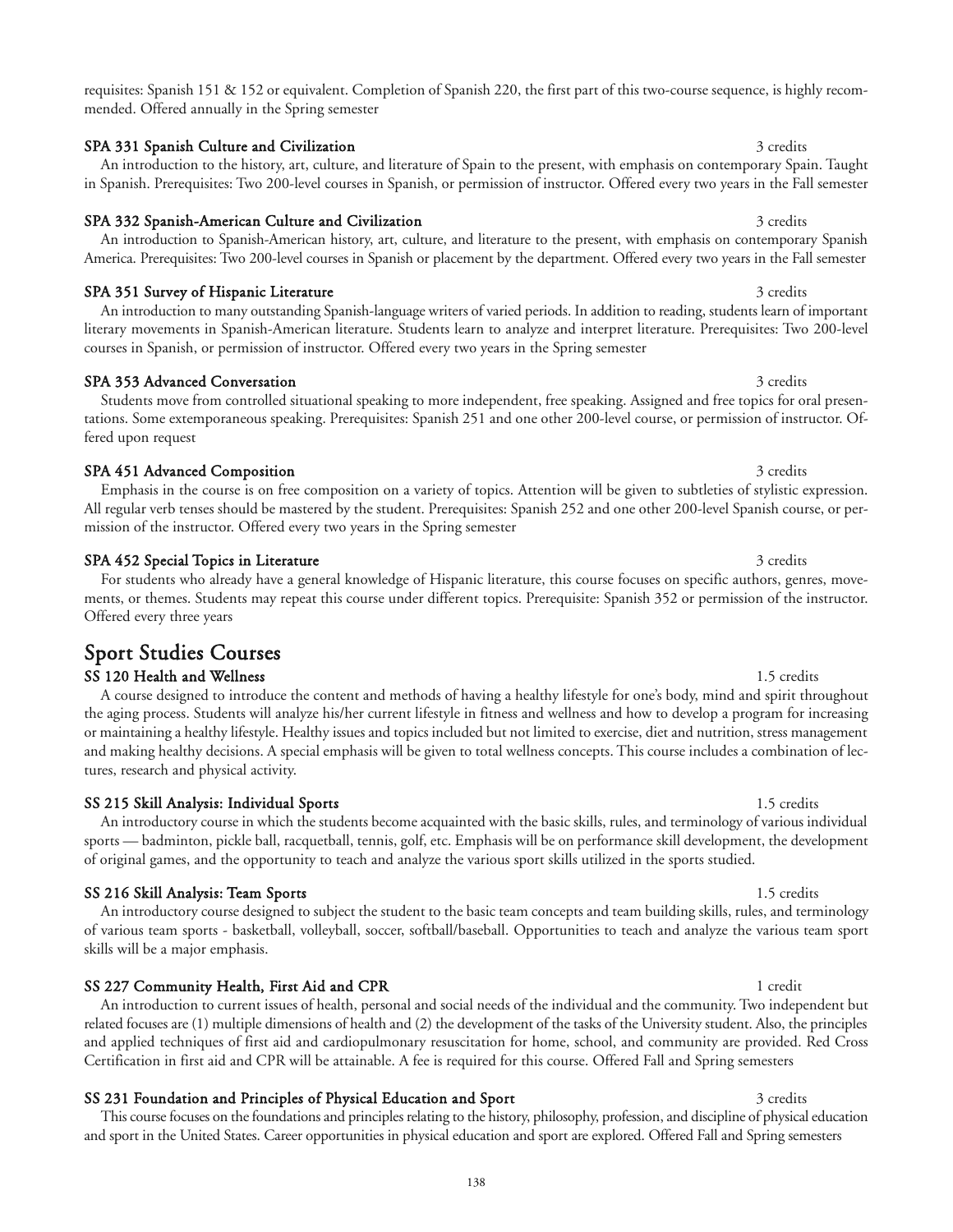## SS 234 Adapted Physical Education, Sport and Recreation 3 credits 3 credits

### SRS 235 Recreation Programming 3 credits 3 credits

This course examines the various programs offered in a recreation and parks setting with special emphasis on program planning and evaluation. Prerequisites: SS 231 Offered annually in the Fall semester

disabilities. This course will examine effective strategies and field experiences. Offered annually in the Spring semester

This course will provide information regarding needs, characters and trends in physical education, recreation and sporting activities to people with disabilities. Introduction in application of methods for adapting activities and programs to accommodate people with

### SRS 237 Sport and Recreation Event and Venue Management 3 credits 3 credits

The examination of the organization, management, and evaluation of sport and recreation events. Specific emphasis will be placed upon the economic impact of events, the event bidding process, the event planning process, event logistics, event evaluation, and risk management policies and procedures. Further the factors that are involved in the design and management of sport and recreation venues will be examined. Prerequisites: SS 231 Offered annually in the Spring semester

### SS 275/375 Topics in Sport and Recreation Studies 3 credits 3 credits

These courses examine topics in the sport management and sport and recreation studies disciplines that are only introduced by the principles courses. Examples include such topic as Sport Sociology, Sport Psychology, Sport Marketing, Sport or Fitness Club Management, Sport Nutrition, Sports in Society, Sport and Recreational Activities, Sport in American History, Sport and Character. Prerequisites and level: dependent on the content of the course. Offered infrequently

## SS 310 Foundations in Sport Coaching 3 credits 3 credits 3 credits

Focuses on the foundations and principles of coaching individuals and team sports from elementary grades, high school, University intramurals, and parks and recreation leagues. This course encompasses an overview and application of the responsibilities of a coach in sport fundamentals (drills, strategy, philosophy, ethics, physiology, biomechechanics, psychology, and sport medicine). Prerequisite: Junior standing. Offered annually in the Fall semester

### SS 320 Foundations of Officiating 3 credits 3 credits 3 credits 3 credits

Concentrates on the aspects of officiating which include: characteristics of good officials, psychological components, benefits of officiating, methods, techniques and levels of officiating. Students will have officiating opportunities through intramural athletic events, varsity practices and scrimmages, parks and recreation leagues, and youth sports within the local community. Prerequisite: Junior standing. Offered annually in the Spring semester

### SS 325 Kinesiology and Biomechanics 4 credits 4 credits 4 credits

A study of the principles of human movement and application of skill analysis to the improvement of performance combined with an introduction to the principles of mechanical analysis in the study of anatomical and functional human movement. Particular emphasis on the analysis of techniques applied in sports. Prerequisite: BIO 221. Offered annually in the Fall semester

### SRS 385 Governance and Ethics in Sport and Recreation 3 credits 3 credits

This course provides an overview of the major amateur and professional sport governance and recreational structures in the United States and internationally. This course introduces students to the major topics, trends, problems and issues involved in athletics, sport and recreation management. It is designed to assist students to examine their values, moral reasoning skills and develop a personal philosophical approach to ethics in sport and recreation. Major moral/ethical issues within sport and recreation are researched and discussed. Students experience the ethical decision-making process through opportunities for critical thinking by drawing upon their philosophical bases. Prerequisites: Junior or Senior standing; SS 231; SRS 237; (or permission of the instructor) Offered in alternate years, Spring semester

### SS 402 Exercise Physiology 3 credits 3 credits

Covers the theoretical foundations of this sub-discipline of physiology by studying ways in which the body functionally responds, adjusts, and adapts to exercise in an effort to maintain "homeostasis." Lecture combined with laboratory. Prerequisite: BIO 221, Human Anatomy and Physiology I. Offered annually in the Spring semester

## SS 410 Organization and Administration of Physical Education & Sport 3 credits

This integrative course will expose the student to the principles of business, organizational behavior and management and encourage application of the knowledge from these areas to sport-specific organizations, including non-school programs. Topics to be covered include program development, office management and staffing, facility management, logistics, fiscal irresponsibility, motivation, communication and policy development. Prerequisites: Junior or Senior standing; SS 231; SRS 237; (or permission of the instructor) Offered in alternate years, Fall semester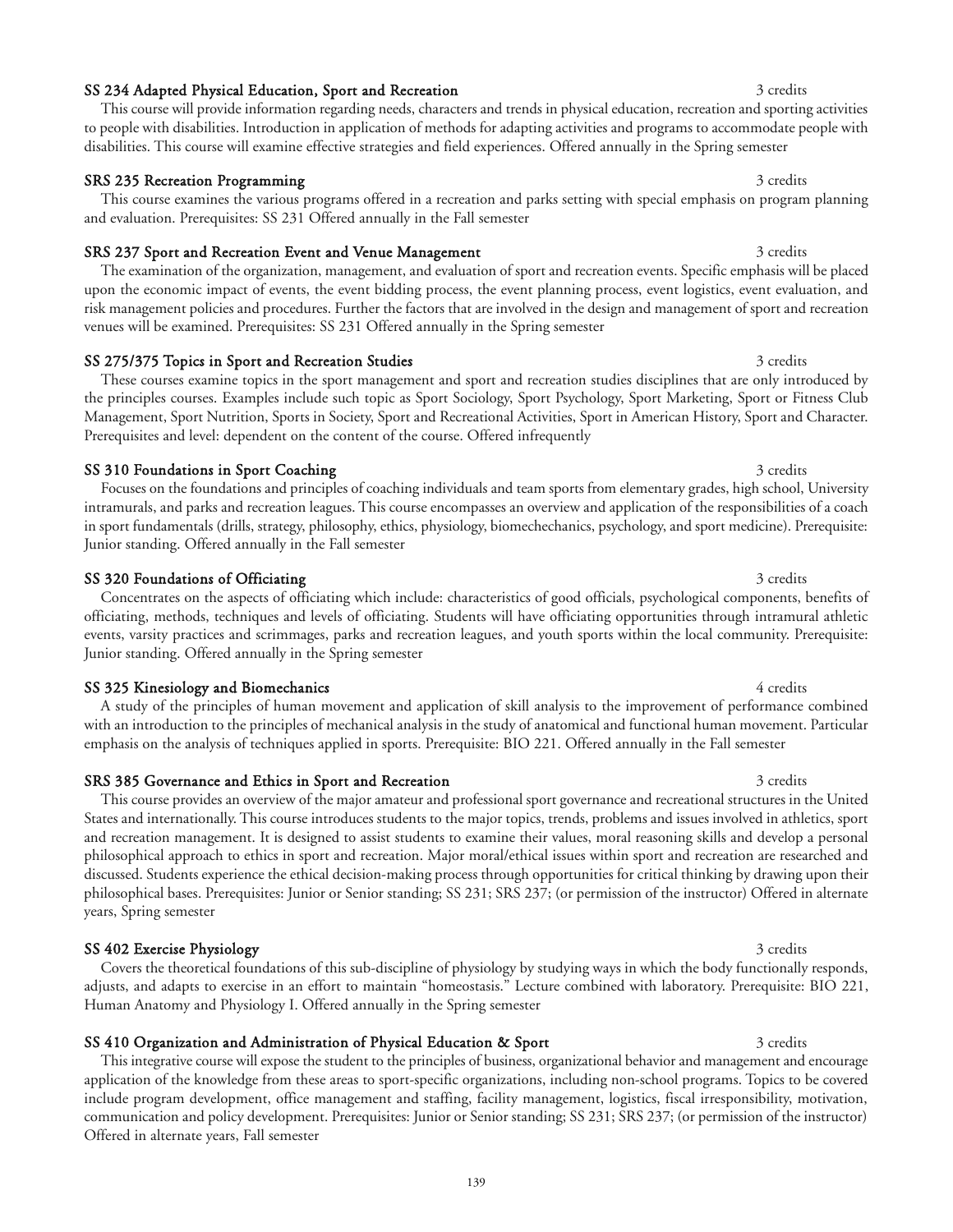## SRS 480 Risk Management and Legal Aspects in Sport and Recreation 3 credits 3 credits

This course is designed to introduce the student to the legal principles applicable to a variety of sport and recreation settings. The emphasis of the course will be on tort liability and the effective management of risk in sport and recreation settings. This course is designed to introduce the student to the legal principles applicable to various sport and recreation settings. Specifically, constitutional, administrative, and statutory laws that are applicable to the sport and recreation industry will be examined. Prerequisites: Junior or Senior standing; SS 231; SRS 237; (or permission of the instructor) Offered in alternate years, Fall semester

## Therapeutic Horsemanship Courses

## TH 155 Introduction to Therapeutic Horsemanship 1 credit 1 credit

An experience that enables students to obtain hands on participation in a therapeutic horsemanship program. Students receive volunteer training prior to assisting in a therapeutic horsemanship class. Students will maintain a log about their experience that will be turned in for feedback. Offered annually in the Fall and Spring semesters

## TH 246 Therapeutic Horsemanship Principles and Concepts 3 credits 3 credits 3 credits

This course provides an introduction to therapeutic horsemanship and study of the field. Topics covered include the history of equine assisted activities/therapy, therapeutic horsemanship, the therapeutic riding model, the organization and administration of programs, accreditation, standards, certification, selection of students, training volunteers, selecting and training horses, equipment, and evaluating a therapeutic riding facility. Offered annually in the Spring semester

## TH 268 Training the Therapeutic Riding Horse 2 credits 2 credits 2 credits

This course will focus on the selection, evaluation, and training of horses used in a therapeutic riding program. The student will have the opportunity to explore the horse's behavior, personality, and training and how it relates to therapeutic riding. The student is expected to work with his/her assigned horse at least 2 times per week in addition to scheduled class meeting additional instructor/student meetings as needed). Fee required for the course. Prerequisite: TH 246, Hilltopper Riding Rank- SAPC Equestrian Manual and Junior standing or permission from instructor. Offered annually in the Spring semester

## TH 346 Advanced Techniques in Therapeutic Horsemanship 4 credits 4 credits

This course will focus on the Therapeutic Horsemanship Instructor. All of the aspects of being an effective instructor will be covered; including voice production, body language, dress, and non-verbal communication. In addition to lectures and laboratory, students will learn how to assess riders, assign volunteers, and use mounts for therapeutic benefit. This course will also address the role of the TH instructor in a team setting. OSHA and ADA information will be reviewed for its applicability to TH activities. Prerequisite: TH 246 or permission of the instructor. Offered annually in the Fall semester

## TH 347 TH Program Management: Administration 2 credits

This course will focus on the administration of the therapeutic horsemanship program through hands-on participation. The student will recruit, retain, and reward volunteers, promote the horsemanship riding program through public relations and marketing activities, organize and conduct a fund-raising event, determine goals, objectives, and time lines, and write and present Board of Director Reports.

Prerequisite: TH 246 or permission of the instructor. Offered annually in the Spring semester

## TH 348 TH Program Management: Teaching 3 credits 3 credits 3 credits

This course will focus on teaching in a therapeutic horsemanship program. The student will organize and teach lessons to persons with disabilities, assign students, horses, and volunteers, train volunteers, maintain progress notes, and interact with parents, teachers, and other professionals. Prerequisite: TH 346 or permission of the instructor. Offered annually in the Spring semester

## TH 350 TH Teaching 11-4 credits

## Students will be assigned a class to teach in the St. Andrews "Ride Like A Knight" Therapeutic Horsemanship program under the supervision of the TH faculty member and director. The teaching experience allows students to continue working on documentation of teaching hours as well as demonstrating their knowledge and skills in accordance to the PATH International standards. Prerequisite: TH 348 Offered annually in the Fall and Spring semesters

TH 465 Therapeutic Horsemanship Issues and Ethics 3 credits 3 credits 3 credits This course will survey a variety of current issues and topics within the national and international fields of therapeutic horsemanship. The students will review and discuss ethics in therapeutic horsemanship. Problem solving, research, and critical thinking will be emphasized to provide students with skills to make sound judgments concerning issues and ethics in therapeutic horsemanship. Prerequisites: TH 246, TH 346, and junior standing or permission of the instructor. Offered in alternate years, Fall semester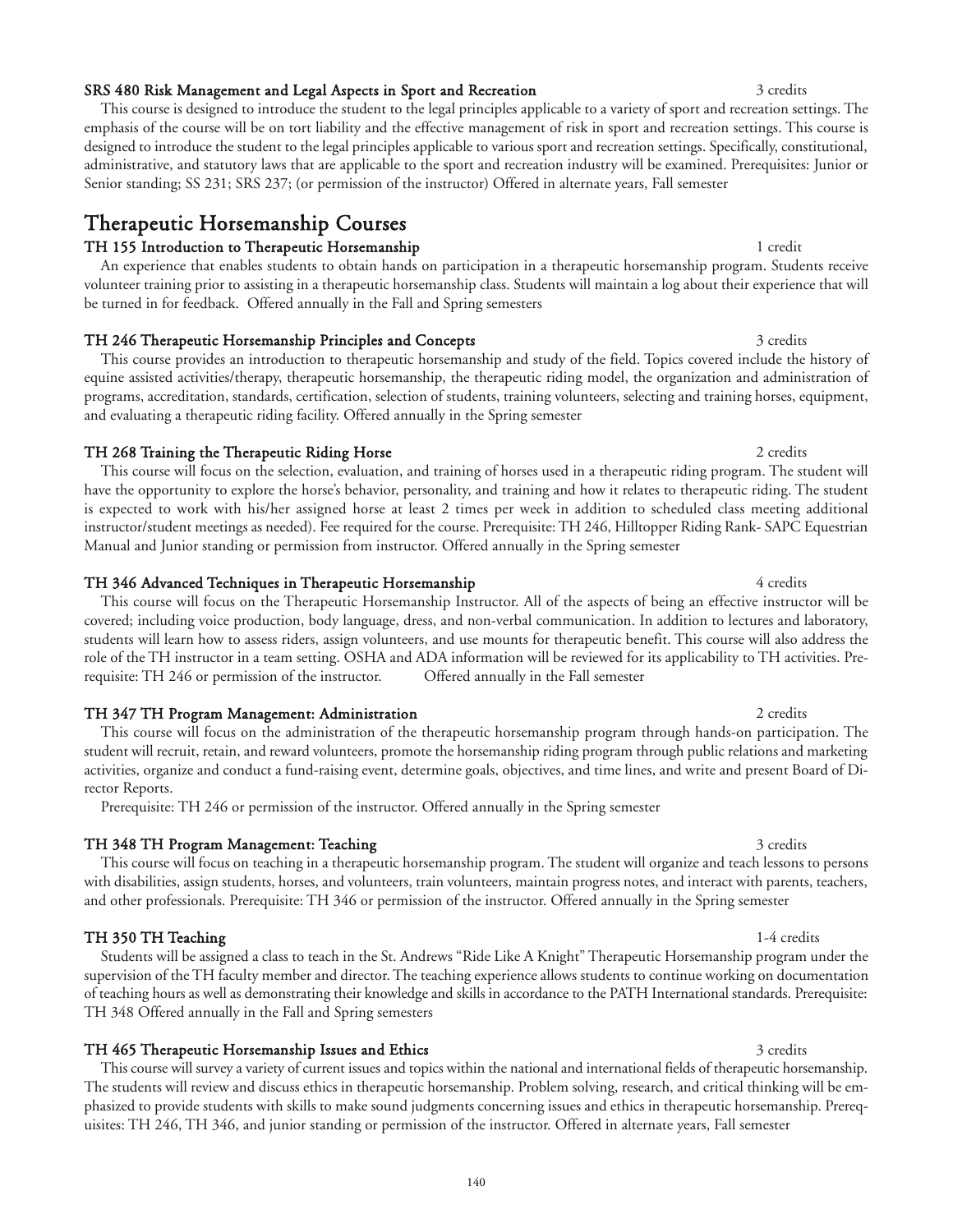## TH 466 Survey of Specialties in Therapeutic Horsemanship 2 credits 2 credits

This course will provide in-depth surveys of specialty areas in therapeutic horsemanship. Specialties include: Hippotherapy, Equine Facilitated Therapy, Competition, Vaulting, Driving, Adult Riders, Education, Recreation and Leisure, and the Animal-Human Bond. PATH sections and other national and international organizations will be discussed. Prerequisites: TH 246, junior standing or permission of the instructor. Offered in alternate years, Fall semester

## Women's Studies Courses

## WS 101 Introduction to Women's and Gender Studies 3 credits 3 credits 3 credits

An interdisciplinary course that provides students with the tools necessary to critically analyze gender roles and how they are shaped by social, economic, religious, political and scientific influences. Offered alternate years with WS 200

## WS 200 Feminist Theory 3 credits 3 credits

This course explores the history of the women's movement in the United States and of the feminist theories developing in conjunction with it. Students are encouraged to begin investigating how these theories impact various academic disciplines. Offered alternate years with WS 101

## WS 400 Senior Thesis Project and the state of the state 1-3 credits and 1-3 credits

In consultation with designated faculty contacts, students will design and propose a senior project formulated to synthesize their study of feminist theory with their disciplinary interests. Offered as needed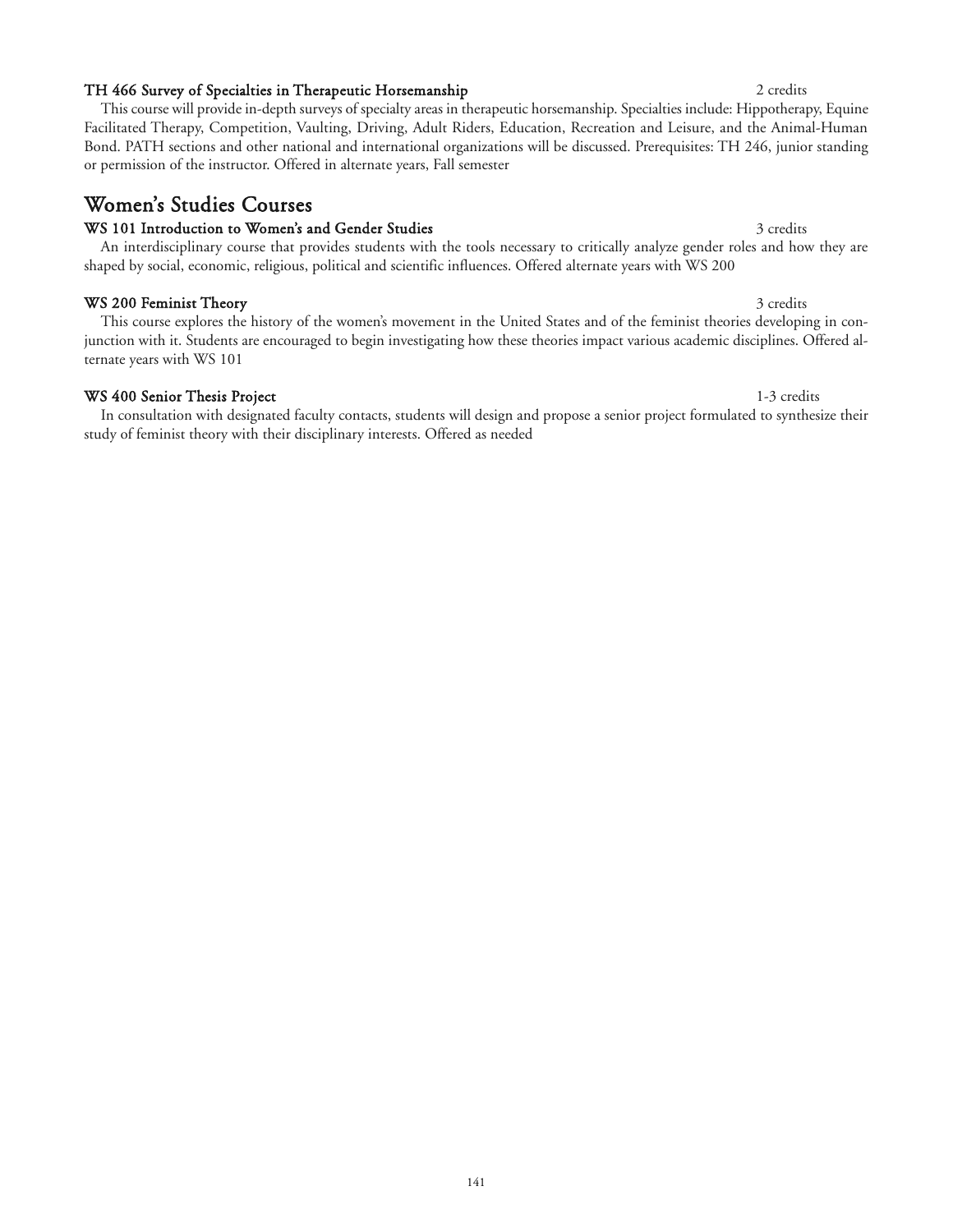## Board of Trustees 2014-2015

| Mr. Joe Strickler, Chairman         | Winter Haven, Florida          |
|-------------------------------------|--------------------------------|
| Dr. Patrick Sullivan, Vice Chairman | Winter Haven, Florida          |
| Mr. David L. Burns                  | Laurinburg, North Carolina     |
| Mr. John Duce                       | Winter Haven, Florida          |
| Mr. Theodore (Tip) Fowler           | Lakeland, Florida              |
| Mr. Alan Gerlach                    | Winter Park, Florida           |
| Mr. Rick Hodges                     | Lakeland, Florida              |
| Mr. Emil Jahna                      | Babson Park, Florida           |
| Mr. Sam Killebrew                   | Winter Haven, Florida          |
| Mrs. Camilla Grace Webber McConnell | Waynesville, North Carolina    |
| Mr. R. Frederick McCoy, Jr.         | Chapel Hill, North Carolina    |
| Ms. Annette L. Morgan               | Laurinburg, North Carolina     |
| Mr. Dennis K. Newman                | Ft. Lauderdale, Florida        |
| Mr. Edward Peddie                   | Gainesville, Florida           |
| Mr. John E. Royall                  | Mount Pleasant, South Carolina |
| Mrs. Violeta Salud                  | Lake Wales, Florida            |
| Mr. Baxter Troutman                 | Winter Haven, Florida          |
| Mr. Rex R. Yentes                   | Winter Haven, Florida          |
|                                     |                                |

## Administration

## Office of the President

Dr. Keith Wade, B.A., M.A., D.B.A., President and CEO of Webber International University Paul Baldasare, Jr., B.A., J.D., Campus President Kay Demyan, B.A., Administrative Assistant to the President

## Academic Affairs

Robert J. Hopkins, B.S., M.S., Ph.D., Vice President for Academic Affairs and Dean of the University Edna Ann Loftus, B.A., M.A., Ph.D., Associate Dean for Academic Affairs Wayne Freeman, B.S., M.P.A., M.B.A., Ph.D., Director of the Master's in Business Administration Program and Professor of Practice Stephanie McDavid, B.A., M.F.A., Director of Academic Advising Rooney L. Coffman, B.A., Director of Logistics Susan Chase, B.A., M.A., Ph.D., Interim Director of Career and Vocational Planning Services Lori L. Weaver, Administrative Assistant to the Vice President for Academic Affairs Kendall Pickard, Administrative Assistant to Liberal and Creative Arts Department

## Sandhills Program

Jim Miles, A.A., B.S., M.A. Ed.; Director of the Sandhills Program

## Registrar

Deborah A. Smith, B.A., M.S., Registrar and Director of Institutional Research Jenna Hughes, B.A., Assistant to the Registrar

## Center for Academic Success

Megan Parlow, B.A., M.A., Director of the Center for Academic Success Mike Chase, Assistant to the Director of the Center for Academic Success Teresa Reynolds, B.A., M.A., Ed.D., Program Coordinator for Disability Services

## DeTamble Library

Mary McDonald, B.A., M.L.S., Director, DeTamble Library; Reference Services Librarian Diane Hanke, Office and Technology Manager Tom Waage, Library Resources Coordinator Louise Mabry, Project Manager for DeTamble Library Billy Gehringer, DeTamble Library Night and Weekend Supervisor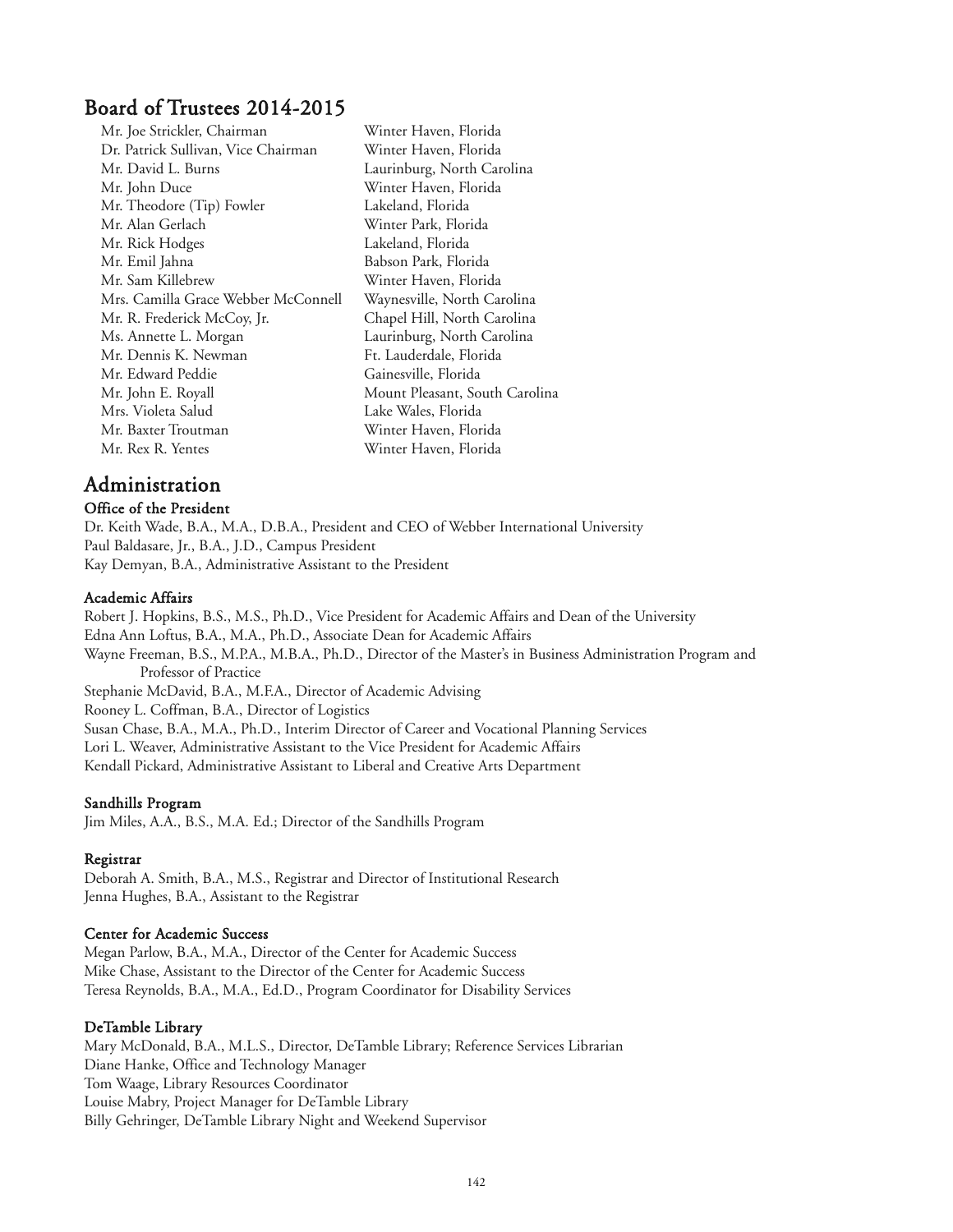## Institutional Effectiveness

William J. Loftus, B.A., M.A., Ph.D., Vice President for Institutional Effectiveness

### Equestrian

Margaret (Peggy) McElveen, B.A., Director of Equestrian Program Pebbles Turbeville, B.A., M.R.R., Director of Therapeutic Horsemanship Program Jacqueline M. Dwelle, B.S., M.B.A., Equestrian Instructor and Dressage Coach Laura Kellam, B.A., D.V.M., Veterinarian-in-Residence Carla Wennberg, B.S., Equestrian Instructor and Western Coach Matt Arrigan, B.A., Hunter Seat Coach Heather Lee, B.A., M.B.A., Equestrian Instructor Kelsi Peterson, B.A., Equestrian Instructor and Show Team Coach Elizabeth Dulski, B.A., M.B.A., Ride Like A Knight Program Director Jennifer Sansbury, B.A., Associate Barn Manager Audrey Hayden, B.A., Operations Manager Marianne Stark, B.A., Barn Assistants Bobby Holt, Maintenance Supervisor Jeremy Sansbury, Facility Manager Lauren Markwood, B.S., Associate Barn Manager

### Athletics

Glenn T. Batten, B.A., M.Div., Vice President for Administration, Dean of Students and Director of Athletics Elizabeth Burris, B.A., M.Ed., Associate Director of Athletics, Senior Women's Administrator, Compliance Coordinator, Head Coach of Softball Jim Walters, B.S., M.S., Assistant Director of Athletics Joe Baranik, B.S., M.S., Head Coach of Wrestling Troy Baranik, B.A., Sports Information Director Andrew Brown, B.A., Head Coach of Men's Basketball William E. Carter, B.A., M.A., Head Coach of Men's and Women's Golf Bill Cason, B.A., M.A., Head Coach of Men's and Women's Cross Country Brooke Johnson, B.A., M.Ed., Head Coach of Women's Basketball Randy Hernandez, B.A., M.S., Strength and Conditioning Coordinator, Game and Facilities Manager Stevan Hernandez, B.A., M.A., Head Coach of Men's Soccer Alexandra King, B.A., M.A., Head Coach of Women's Lacrosse Holly Mandeville, B.A., Head Coach of Volleyball Brianne Monith, B.A., M.S., Head Athletic Trainer Rick Parlow, B.A., Head Coach of Women's Soccer Erika Poole, B.A., Assistant Sports Information, Game Manager Andrew Roberts, B.A., M.Ed., Head Coach of Baseball Brooks Teal, B.A., M.S., Head Coach of Men's and Women's Swimming Joe Wilson, B.A., Head Coach of Men's Lacrosse

## Student Affairs

Glenn T. Batten, B.A., M.Div., Vice President for Administration, Dean of Students and Director of Athletics Elizabeth Hernandez, B.A., M.A., Assistant Dean of Students for Student Engagement Meghan Carpenter, B.A., M.A., Director of Residence Life Wynnafred H. Gay, Office Manager, Health and Wellness Center Jennifer Roberts, B.A., Student Activities Coordinator Tricia Hernandez, B.A., Coordinator of International Student Activities

## Campus Safety and Security

Will McPhaul, B.A., Director of Campus Safety and Security

## Physical Plant and Purchasing

William S. James, B.A., M.S., Director of Physical Plant and Purchasing Judy McCormick, Purchasing Agent Rudolph Laviner, Maintenance and Environmental Compliance Supervisor Serena Whitmore, Housekeeping Supervisor and Environmental Compliance Supervisor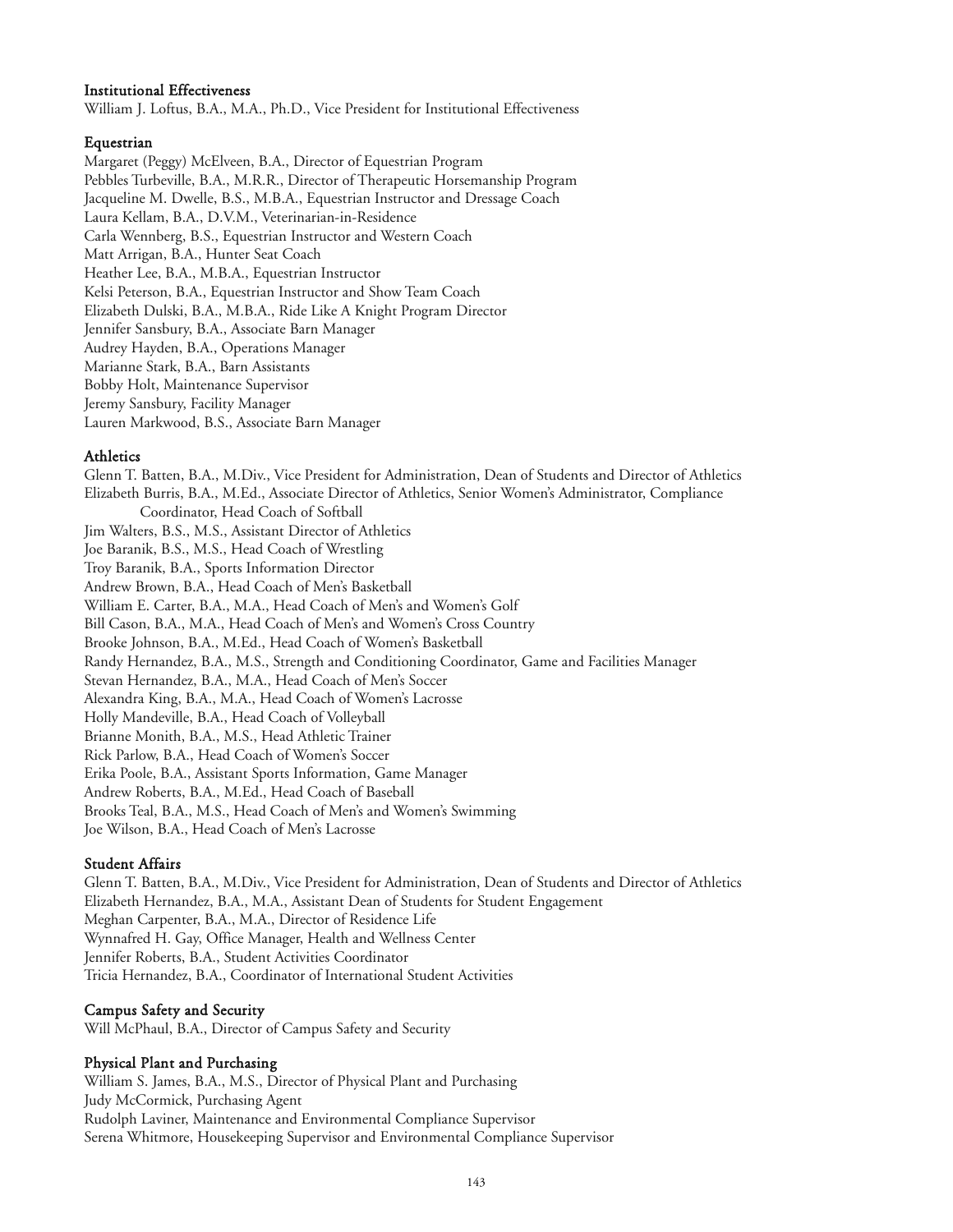## Enrollment Management / Admissions

Debbie Bell, B.A., Acting Director of Enrollment Management Erin Balduf, B.A., Co-coordinator of Admissions Visits & Special Events Kristi Rogers, Manager of Admissions Communications and Admissions Office Manager Megan Harvey, B.A., M.Ed., Admissions Counselor – MBA and International Recruitment, Assistant Director of Admissions Steven Lambert, B.A., Admissions Counselor, Assistant Director of Admissions Jessica Bitz-Richards, B.A., Admissions Counselor

## Financial Aid

Kimberly A. Driggers, B.A., M.P.A., Director of Financial Aid Shawn Caulder, Assistant Director of Financial Aid

## Business Affairs & Administrative Services

Terry Laughter, B.S., CPA, Vice President for Business and Finance Ellen W. Wright, Administrative Assistant to the Vice President for Administration and Administrator of Insurance and Contracts Millie English, A.A.S., Payroll/Benefits Coordinator Kendra Pegues, Student Billing Rachel Vulhop, Accounts Payable

## Administrative Support Center

Melissa C. Hopkins, B.A., Director of Communications/ASC Chenoa Davis, Assistant Office Manager

## Computer Services

Throop Crosland, Computer Services Manager Larnell Shaw Jr., PC Technician

## Institutional Advancement

Audre Charette, B.A., Director of Donor Relations Rooney Coffman, B.A., Director of Photography Melissa C. Hopkins, B.A., Director of Communications/ASC J. Ellen Thompson, B.A., Director of Alumni Relations

## 2014 - 2015 Faculty Full-Time Faculty

(The date following the name indicates the year of appointment.)

## Timothy Beach-Verhey (2014)

Assistant Professor of Religious Studies. B. A. Hope College, 1990; M. Div. Union Theological Seminary, 1994; Ph. D. Emory University, 2002.

## Joe Bunting (2003)

Instructor in Economics. B.S., M.A., East Carolina University, 2001, 2003.

## Cornelius Bushoven III (1969)

Distinguished Professor of Politics. B.A., Davidson College, 1964; M.A., Ph.D., Duke University, 1967, 1971.

## Rebecca B. Cameron (2006)

Assistant Professor of Education. B.A., Appalachian State University, 1977; M.A., Fayetteville State University, 1987.

## Franklin Tanner Capps (2014)

Assistant Professor of Religious Studies. B.A., Anderson College, 2004; M.A., Westminster Theological Seminary, 2009.

## William S. Caudill (1989)

Director of Scottish Heritage Center and Instructor in Music. B.A., St. Andrews Presbyterian College, 1989; M.A., University of North Carolina at Chapel Hill, 2009.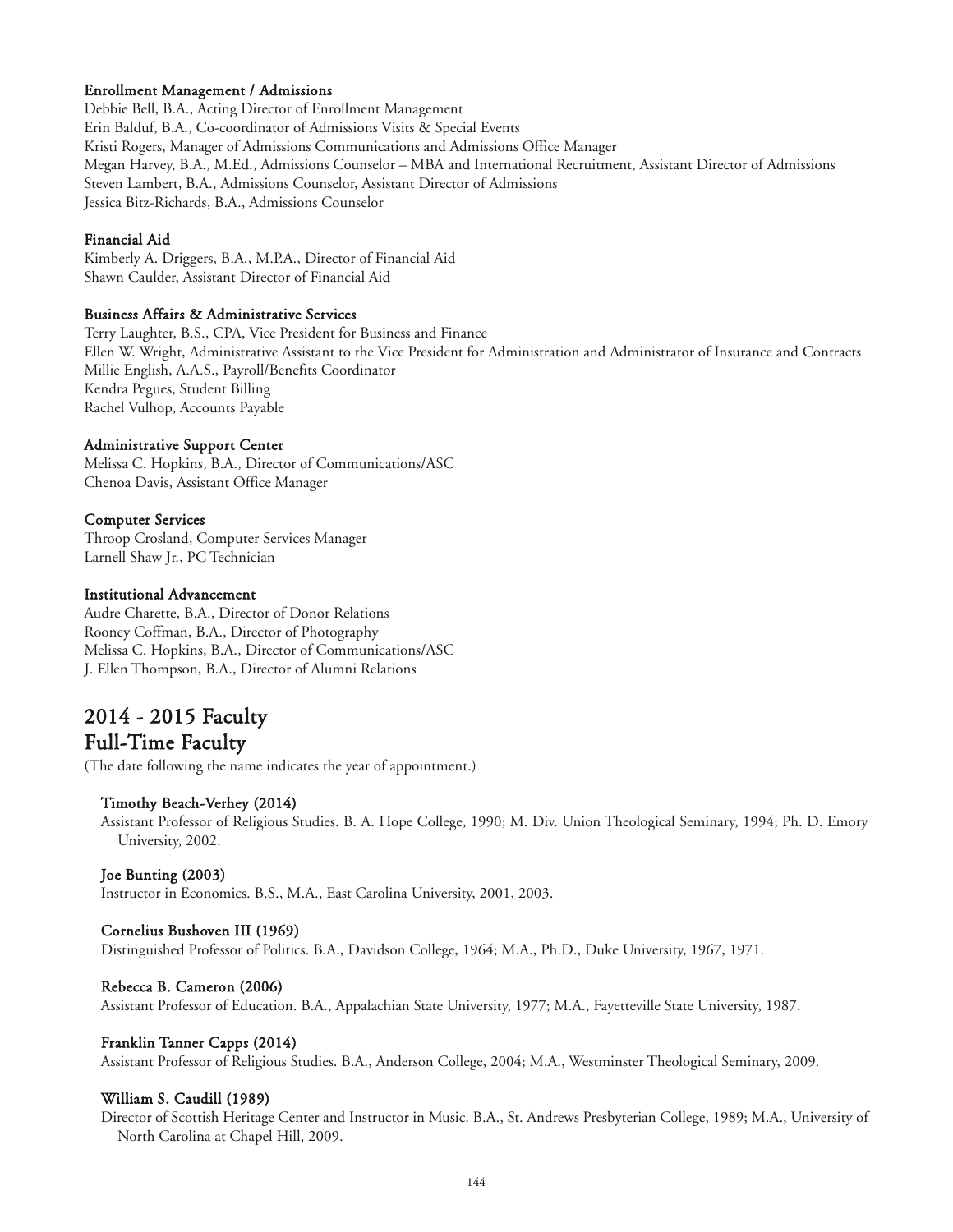## Loren Cornish (2006)

Assistant Professor of Accounting. CPA; A.A.S., State University of New York at Alfred, 1968; B.S., State University of New York at Albany, 1970; M.B.A., University of Maine at Orono, 1980.

### Mary Elisabeth Dendy (1999)

Instructor in English. B.A., Emory and Henry College, 1983; M.A., Clemson University, 1986.

#### Bonnie Draper (2012)

Assistant Professor of Biology. B.S., Marymount University, 2001; Ph.D., The Catholic University of America, 2008.

#### Jacqueline M. Dwelle (1998)

Instructor in Sport Studies. B.S., Indiana Wesleyan University, 2003; M.B.A., East Carolina University, 2006.

#### Tracy Feldman (2014)

Assistant Professor of Biology. B. A. Bard College, 1995; M. S. University of Florida, 1998; Ph. D. Duke University, 2005.

#### Walter A. Flomer (2011)

Associate Professor of Chemistry. B.S., Auburn University at Montgomery, 1985; Ph.D., Clemson University, 1989.

#### E. Wayne Freeman (2012)

Director of the MBA Program and Professor of Practice in Business and Economics. B.S., University of North Carolina, 1984; M.P.A., North Carolina State University, 1988; M.B.A., Duke University, 1990; Ph.D., North Carolina State University, 2009.

#### Jennifer Gianico (2014)

Assistant Professor of Psychology. B.A., Siena College, 2001; M.A., Ph.D., University of Albany 2003, 2010.

#### Douglas W. Glass (2006)

Assistant Professor of Business. B.S., Tennessee Technological University, 1975; M.B.A., Elon University, 1987; D.B.A., Nova Southeastern University, 2006.

### Amanda Goldberg (2012)

Assistant Professor of English. B.A., University of Pittsburgh, 2002; M.A., Ph.D., Indiana University of Pennsylvania, 2005, 2010.

### Joe T. Harris, Jr. (1998)

Associate Professor of Mathematics. B.S., Georgetown University, 1985; Ph.D., Stanford University, 1995.

#### David F. Herr (2001)

Associate Professor of History. B.A., St. Andrews Presbyterian College, 1991; M.A., University of North Carolina at Greensboro, 1994; Ph.D., University of Illinois at Urbana-Champaign, 2002.

#### Robert J. Hopkins (1983)

Vice President for Academic Affairs and Dean of the University. Professor of Business and Economics. B.S., Tennessee Technological University, 1968; M.S., Ph.D., University of Tennessee, 1970, 1972.

#### Saundra Parker Jones (2005)

Assistant Professor of Education. A.B., Catawba College, 1971; M.Ed., Cleveland State University, 1979; Ed.S. (Reading), Appalachian State University, 1983; Ed.S. (Administration), Appalachian State University, 1987; Ed.D., Virginia Polytechnic Institute and State University, 1989.

#### Laura Kellam (2004)

Assistant Professor of Equine Studies and Veterinarian-in-Residence. B.A., Virginia Commonwealth University, 1989; D.V.M., VA-MD Regional College of Veterinary Medicine, 1997.

#### John Arthur Knesel (2010)

Associate Professor of Biology. B.S., M.S., Northeast Louisiana University, 1971, 1974. Ph.D., Purdue University, 1983.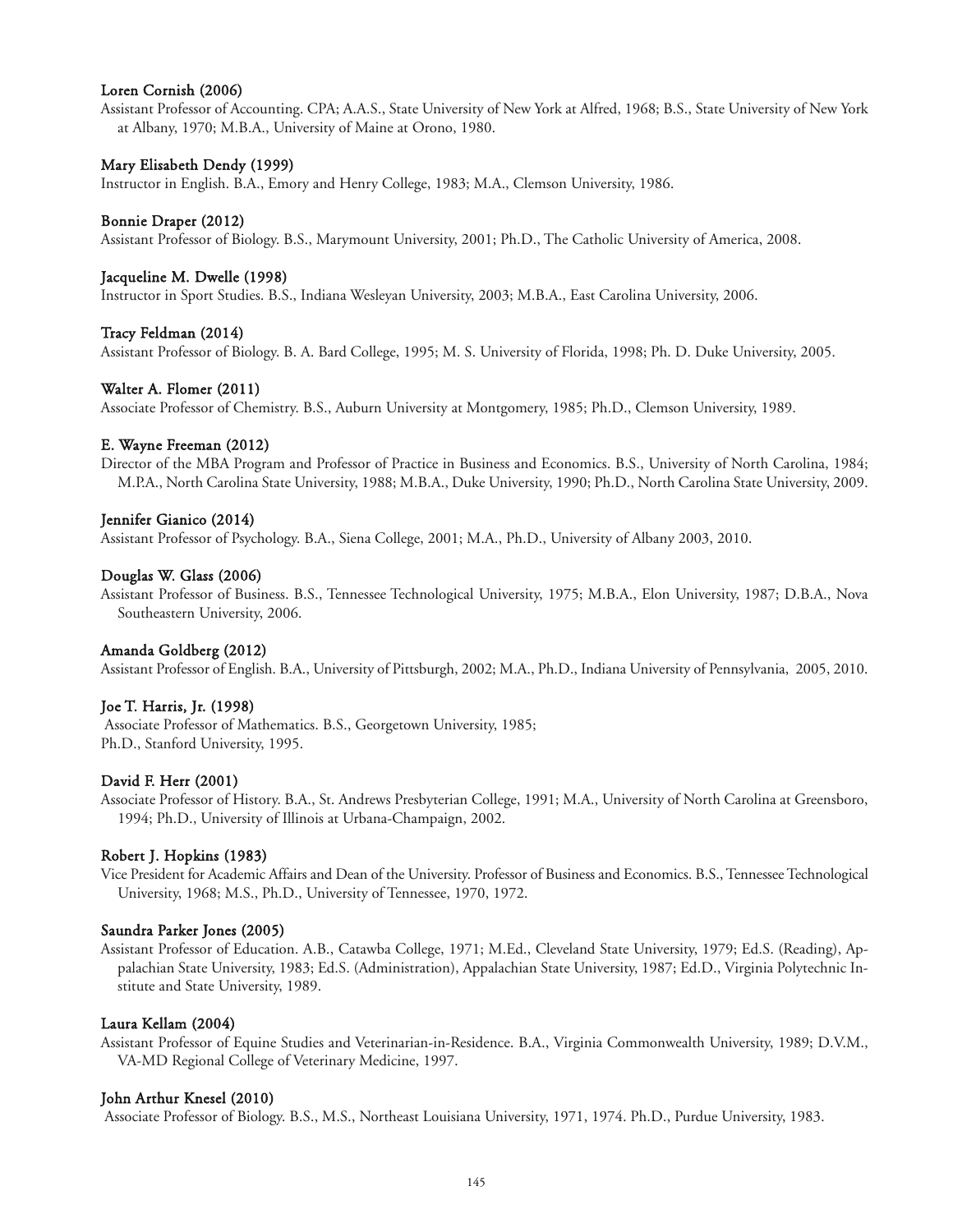## Rona Leach-McLeod (2005)

Visiting Assistant Professor of Education. B.A., St. Andrews Presbyterian College, 1973; M.S., North Carolina Agricultural & Technical State University, 1976; Ed.D., Nova Southeastern University, 1987.

### Edna Ann Osmanski Loftus (1977)

Associate Dean for Academic Affairs. Distinguished Professor of English. B.A., Sweet Briar College, 1972; M.A., Ph.D., Princeton University, 1974, 1977.

## William J. Loftus (1974)

Vice President for Institutional Effectiveness. Professor of French. B.A., University of Scranton, 1967; M.A., Ph.D., Pennsylvania State University, 1969, 1973.

#### Christopher McDavid (1996)

Associate Professor of Art. B.F.A. University of Kentucky, 1986; M.F.A. Florida State University, 1989.

#### Stephanie McDavid (1992)

Professor of Art. B. A., University of Kentucky, 1987; M.F.A. Florida State University, 1989.

#### Mary McDonald (1989)

Library Director, References Services Librarian with the rank of Assistant Professor. B.A., St. Andrews Presbyterian College, 1979; M.L.S., North Carolina Central University, 1989.

## Sean A. Moore (2004)

Music Accompanist/Instructor of Music. B.M., Memphis State University, 1990; M.M., University of Memphis, 1997.

#### Corinne L. Nicholson (1989)

Professor of Business. B.A., Salem College, 1972; M.B.A., University of North Carolina at Charlotte, 1988.

#### Ann Phillips (2013)

Assistant Professor of Psychology, B.S., Berry College, 2000; M.A., Ph.D., University of North Carolina at Greensboro 2003, 2006.

### Teresa Reynolds (2009)

Visiting Assistant Professor of Education. A.A Emmanuel University 1976; B.A. Randolph Macon Women's College 1990; M.A. Fayetteville State University 1996; Ed.D. Fayetteville State University 2006.

#### Lawrence E. Schulz (1971)

Distinguished Professor of Politics and Asian Studies. B.A., University of Redlands, 1965; M.A., Ph.D., Claremont Graduate University, 1967, 1972.

#### Pebbles Turbeville (2000)

Associate Professor of Equine Studies. B.A., Columbia College, 1987; M.R.R., North Carolina State University, 1991.

#### Ted Wojtasik (2008)

Visiting Assistant Professor of Creative Writing. B.A., George Washington University, 1979; M.F.A., Columbia University, 1987; Ph.D., University of South Carolina, 1998.

## Faculty Emeriti

### William M. Alexander

Distinguished Professor of Philosophy and Religion Emeritus. A.B., Davidson College, 1950; B.D., Louisville Presbyterian Theological Seminary, 1953; S.T.M., Harvard University, 1957; Ph.D., Princeton Theological Seminary, 1961.

#### Ronald H. Bayes

Writer-in-Residence and Distinguished Professor of Creative Writing Emeritus. B.S., M.S., Eastern Oregon College; University of Pennsylvania; Litt. D.M., Universita Delle Arti; L.H.D., St. Andrews Presbyterian College.

#### Rodger W. Decker

Professor of Education and Psychology Emeritus. B.A., Hope University; M.S., State University of New York at Albany; Ed.D., Columbia University.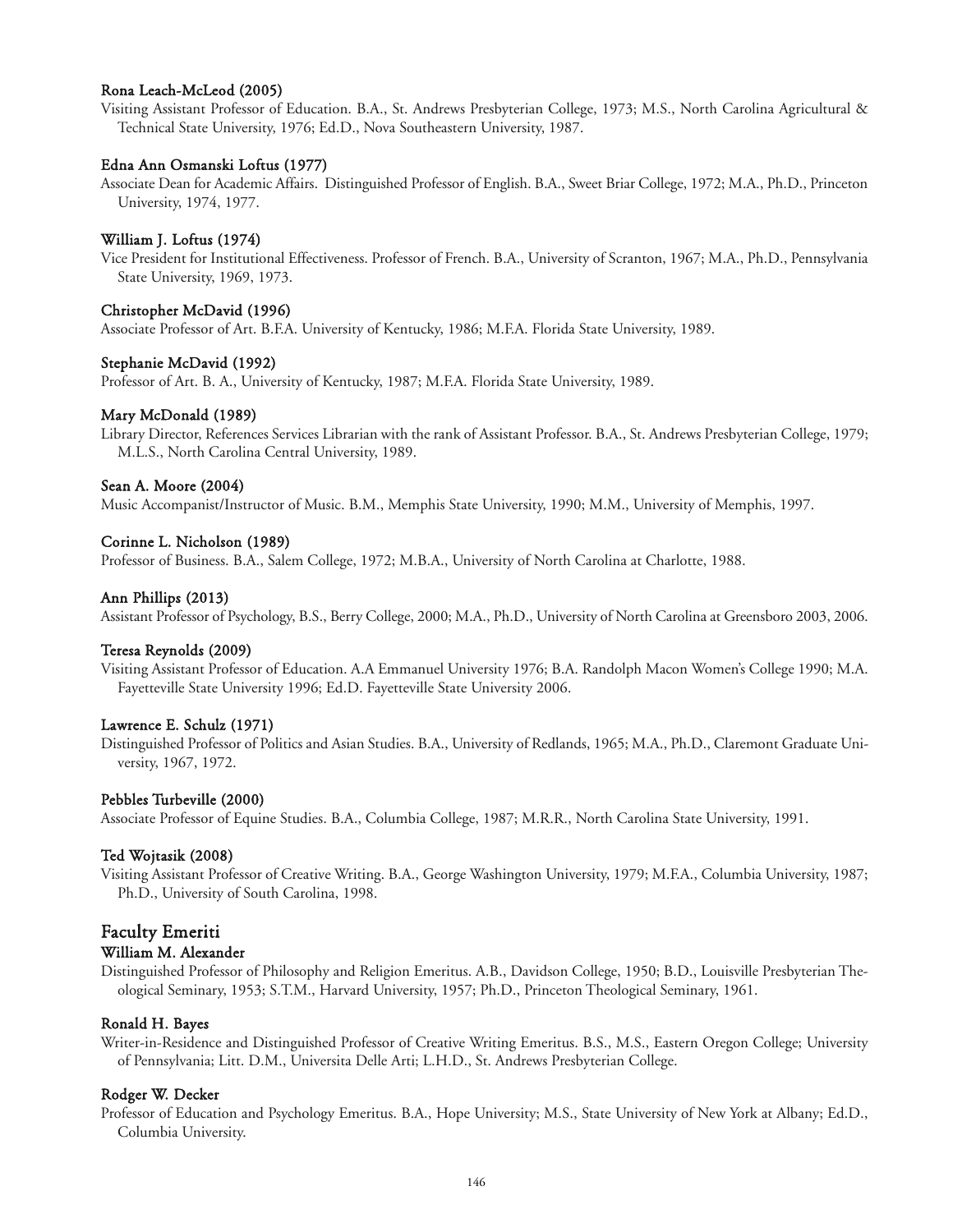## Allen C. Dotson

Professor of Mathematics and Physics Emeritus. B.S., Wake Forest University, 1960; Ph.D., University of North Carolina at Chapel Hill, 1964.

## Pamela G. Ely

Professor of Psychology Emerita. B.A., Ohio Dominican University, 1989; M.A., Ph.D., Miami University, 1991, 1993.

### George E. Melton

Distinguished Professor of History Emeritus. B.S., Davidson College, 1954; M.A., Ph.D., University of North Carolina at Chapel Hill, 1956, 1966.

#### Catharine E. Neylans

Professor of Romance Languages Emerita. B.A., Wesleyan University; M.A., Ph.D. University of North Carolina at Chapel Hill; M.A., Middlebury University.

### Richard C. Prust

Distinguished Professor of Philosophy Emeritus. B.A., University of Wisconsin, 1961; B.D., Yale University, 1964; Ph.D., Duke University, 1970.

### William W. Rolland

Associate Professor of Mathematics and Computer Science Emeritus. B.A., King University, 1954; Ph.D., Duke University, 1963.

#### Julian L. Smith

Professor of Physical Education Emeritus. B.A., M.A., University of North Carolina at Chapel Hill; Ph.D., Ohio State University.

#### Carl F. Walters

Distinguished Professor of Religious Studies Emeritus. B.A. Southwestern at Memphis (Rhodes University), 1956; B. D. (M. Div.) Th. M., Ph. D., Union Theological Seminary, 1959, 1960, 1964.

## Other Faculty

### Norman T. Boggs, III (1982)

Associate Professor of Chemistry. B.A., Hamilton College, 1962; Ph.D., State University of New York at Buffalo, 1967.

#### Pamela Bradley

Visiting Faculty in Psychology. B.S., University of West Florida, 1979; M.A., University of North Carolina at Pembroke, 1997.

#### Elizabeth Burris

Visiting Faculty in Sport Studies. B.A., University of North Carolina at Charlotte, 2001; M.Ed., Florida Gulf Coast University, 2005.

### Neal Carter

Visiting Professor of Philosophy. B.A., Southeaster University, 1990; M.Div., Duke University, 1993; Th.M., Duke University, 1996; D.Min., Princeton Theological Seminary, 2004.

### Cynthia P. Daub

Visiting Faculty in Business. B.A., Elon University, 1992; J.D., Campbell University School of Law, 1996.

#### Allen C. Dotson (1981)

Professor of Mathematics and Physics Emeritus. B.S., Wake Forest University, 1960; Ph.D., University of North Carolina at Chapel Hill, 1964.

#### Malcolm Carroll Doubles

Visiting Professor of Religious Studies. A.B., Davidson University, 1953; B.D., Union Theological Seminary, 1957; Ph.D., St. Andrews University (Scotland), 1962.

#### Pamela G. Ely (1995)

Professor of Psychology Emerita. B.A., Ohio Dominican University, 1989; M.A., Ph.D., Miami University, 1991, 1993.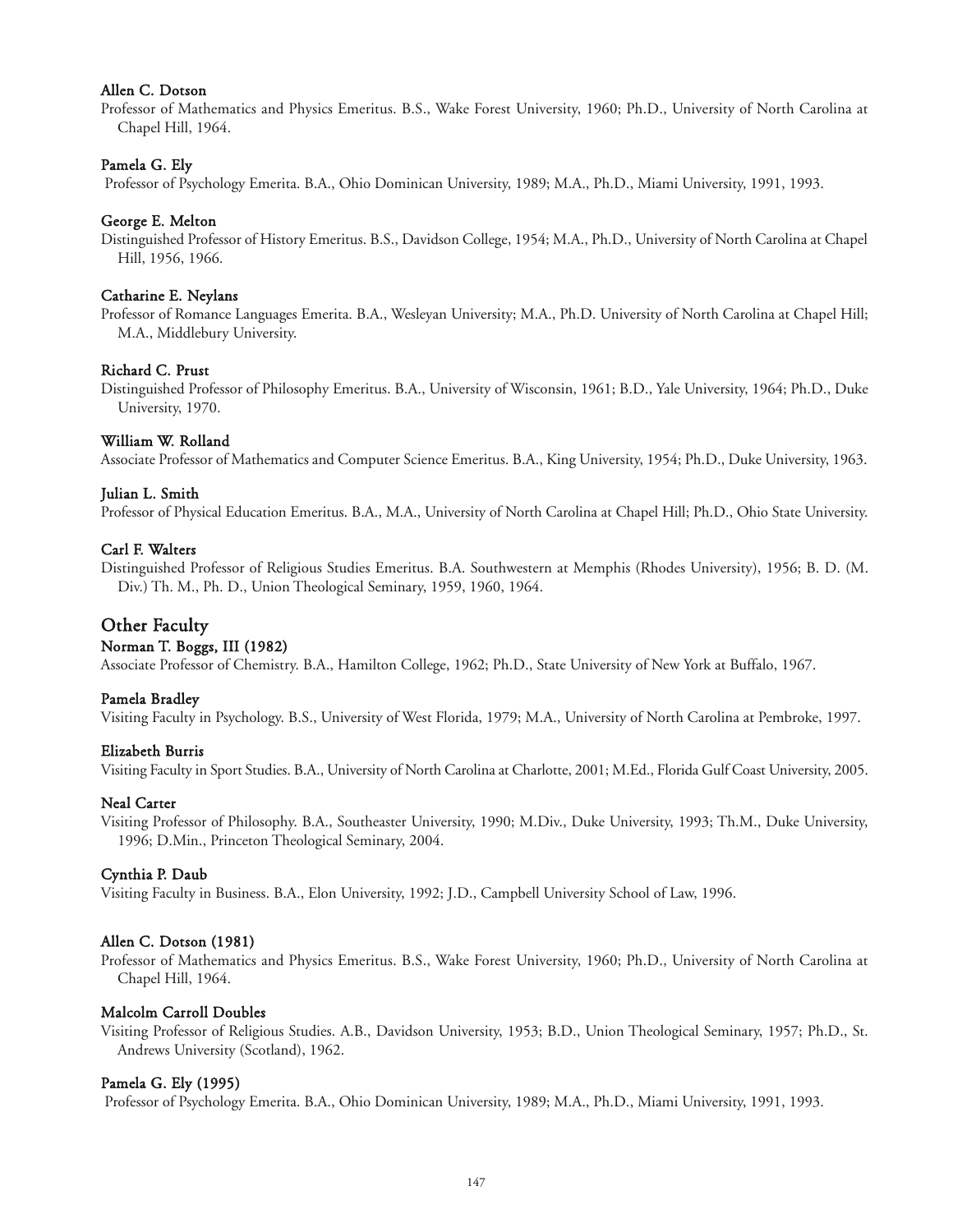## James R. Henery (2014)

Visiting Faculty in Communication. B.A., College of Wooster, 1972; M. Div., Methodist Theological School, 1974; Ph. D., Ashland University, 1986; D. Min., Ashland Theological School, 1986.

## Elizabeth Bowden Hernandez (2003)

Assistant Dean of Students for Student Engagement and Visiting Faculty in Writing. B.A., Belmont Abbey College, 2000; M.A., University of North Carolina at Pembroke, 2003.

## Randy Hernandez

Visiting Faculty in Sport Studies. B.A., St. Andrews Presbyterian College, 2009.

## James I. Lankford, Jr.

Visiting Professor in Chemistry. B.S., University of Virginia, 1955; Ph.D., University of Miami, 1985.

## Margaret L. (Peggy) McElveen (2000)

Director of Equestrian Program. Instructor in Sport Studies. B.A., Sweet Briar College, 1971.

## James R. Miles

Visiting Faculty in Education. B.S., Eastern Michigan University, 1971; M.A., East Carolina University, 1981.

## Jenny Carmichael Minnick

Visiting Faculty in Education. B.A., University of North Carolina, 1978; M.Ed., Campbell University, 1984.

## Tim C. Nocton

Visiting Faculty in Education. B.S., Indiana State University, 1985; M.Ed., University of North Carolina at Pembroke, 2004.

## Jim Putnam

Visiting Instructor of Computer Science. B.A., St. Andrews Presbyterian College, 1976.

## Mary de Rachewiltz

Adjunct Professor of Literature. Litt.D. University of Idaho, 1978; L.H.D., St. Andrews Presbyterian College, 1991.

## S. W. de Rachewiltz

Adjunct Professor of Literature. B.A., Rutgers University, 1969; A.M., Harvard University, 1972; Laurea in lingue e letterature straniere moderne Universita di Urbino, 1973; Ph.D., Harvard University, 1983; L.H.D., St. Andrews Presbyterian College, 2002.

## L. Howard Reichner (1992)

Instructor in Politics. B.A. University of California at Santa Barbara, 1960; M.P.A., University of Tennessee, 1974.

## Ashley Walker

Visiting Faculty in Sports Studies. B.A., M.A., University of North Carolina at Pembroke, 2002, 2004.

## James E. Walters, Jr.

Visiting Faculty in Sport Studies. B.S., M.A., University of North Carolina at Pembroke, 2003, 2004.

## William Wendt (2014)

Visiting Faculty in Business. B.B.A., University of Miami, 1954; M.A., Purdue University, 1962

## Carla Wennberg

Visiting Faculty in Equine Studies. B.S., University of Georgia, 1981.

## Alice L. Wilkins

Visiting Faculty in Music. B.A., Houghton College, 1960; M.S, Columbia University, 1962.

## Edward V. Williams

Visiting Faculty in Music and Director of the St. Andrews Choir. B.A., Pfeiffer College, 1974; M.M.E., Virginia Commonwealth University, 1986.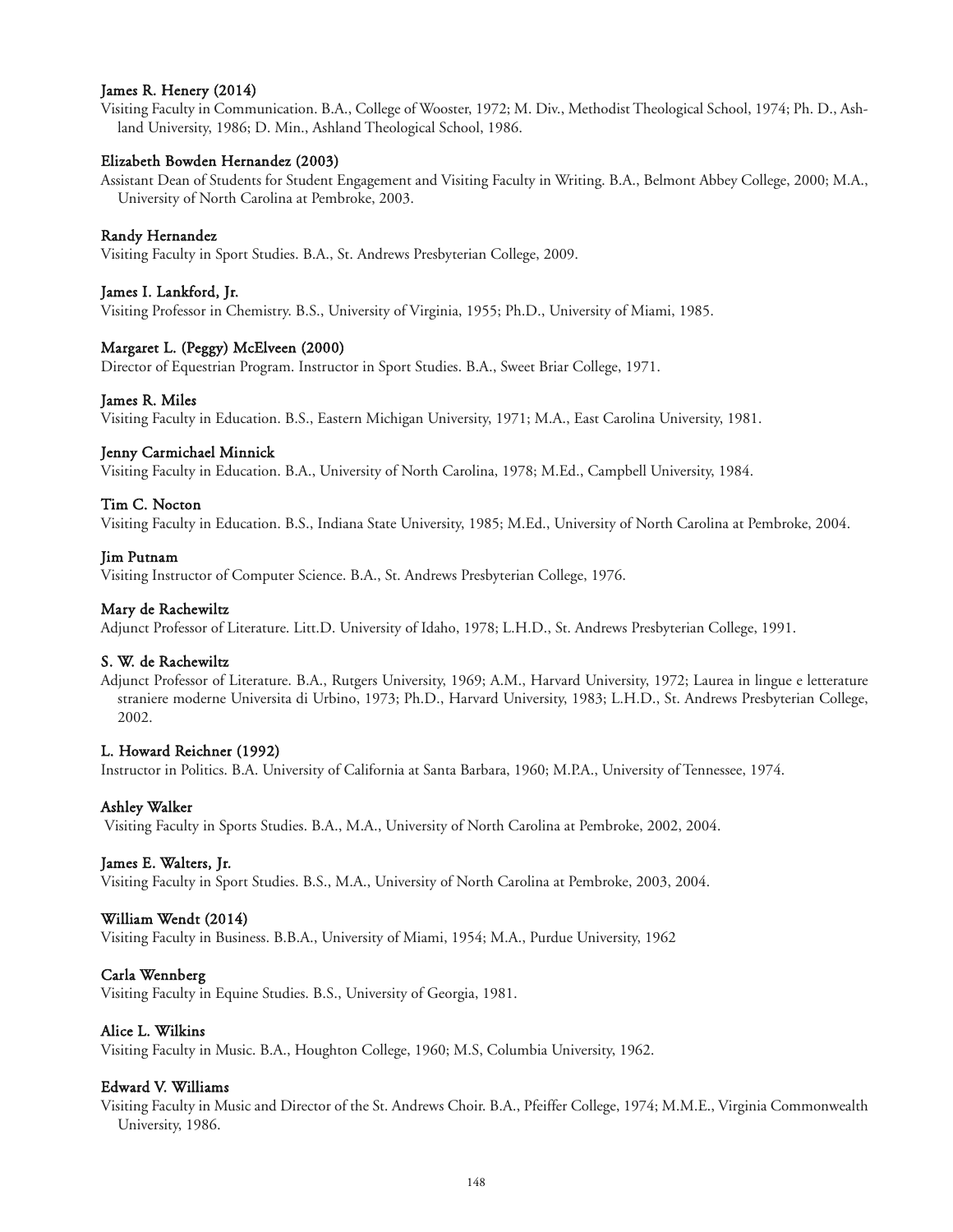## Susan Williams

Visiting Faculty in Writing. A.A., Southeastern University, 1972; B.A. East Carolina University, 1974; M.A. Campbell University, 1979.

## Christopher M. Wood

Visiting Faculty in Communications. J.D., Regent University, 1993.

## Appendix

## General and Restricted Funds

The following named endowment funds of at least \$10,000 have been established: The H.T. Atkins Fund The Board of Christian Education - Chair of Bible The Jack Burris Rehabilitation Center Endowment Fund The Neal Bushoven Honor's Program The Class of 1991 Faculty Development Award Neill Alexander & Aug.a Evans Currie Memorial Library Fund George R. DuPuy Memorial Library Fund The E. Hervey Evans Visiting Fellows Program The Harriet D. Fouke Endowment Fund The Jane Gribble Fullen Faculty Development Fund Robert F. Gustafson Faculty Award for Excellence The Warner L. Hall Chair of Religion and Philosophy The Hillsdale Endowment Fund The Jefferson-Pilot Distinguished Professorship Canon Douglas Lachlan Maclean Memorial Scottish Book Fund The Mary Franklin Jones McCoy Music Fund The McGaw Chair of Science Archie McRimmon Family Bagpipe Band Fund The Morgan Music Fund The Flora McKinnon Perry Endowed Book Fund The Lura A. and W.W. Rader Electron Microscopy Fund The Kate Bitting Reynolds Fund Charles Bascombe Shaw Scottish Heritage Fund The Scottish Fund The St. Andrews Press Endowed Fund The Wachovia Fund for Excellence The Women of the Church - Chair of Bible

Other funds of at least \$1,000 have been given for endowment purposes in the name of the following: Alumni Faculty Development Fund A.R. Bland, Sr, Adel Scott Bland, and A.R. Bland, Jr. Family Memorial Library Fund The Margaret W. Bowen Endowed Fund Katherine S. Boyd Leslie Bullock Religion Fund Wendy Ann Crapsey Memorial Library Fund Margaret J. Denny Elise Academy Goldsboro First Presbyterian Church Endowment Mr. and Mrs. Hiram Grantham L. Spencer Ludlow Philosophy Book Fund The Jeanette McClelland Library Fund John Daniel McKay Memorial Fund McRae/Bayes Ezra Pound Award St. Andrews University Chaplaincy Endowment Daniel Schuman Philosophy Essay Award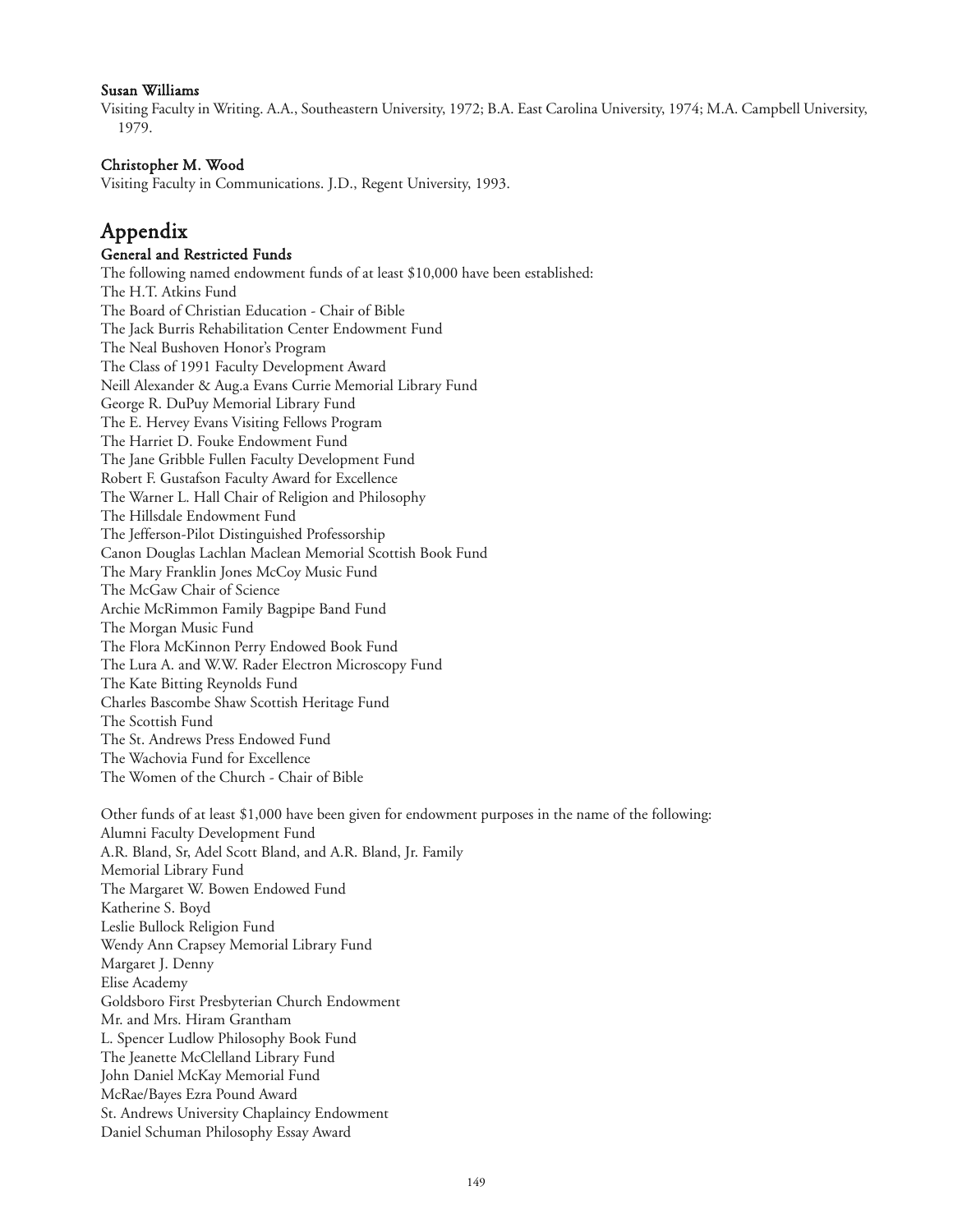Blair Pierce Turner History Prize George M. Wilcox James Wilson and Emma Holt White

## Endowed Scholarship Funds

The following named scholarship funds of at least \$10,000 have been established: The David Leon Alexander Scholarship Fund Sarah Land Alexander Scholarship Fund The Alumni Association Scholarship Fund The Robert C. & Sadie G. Anderson Scholarship Fund The Julia Bridgers Ashley Memorial Fund Lilly Graham Auman Scholarship Fund The Mattie B. McLean Baldwin Scholarship Fund The Jonathon Coleman Barger Memorial Scholarship Fund The Belk Memorial Scholarship Fund Carl D. and Margaret W. Bennett Scholarship Fund Glenn Bingham Scholarship Fund The John Blue Scholarship Fund The Dr. Waylon and Margaret McDonald Blue Scholarship Fund Martha Cross Bradberry Scholarship Fund Lucy Harrington Brewer Scholarship Fund Brock Family Scholarship Fund The William Flowe Brown Scholarship Fund Brownson Memorial Presbyterian Church Scholarship Fund James E. and Mary Z. Bryan Scholarship Fund The Edith Williams Bullock Scholarship Fund The Leslie Bullock Scholarship Fund The Burlington First Presbyterian Women's Scholarship The Nancy Boyle Caballero Music Scholarship The William Ralston Campbell and Della Martin Campbell Scholarship Funds The C. Fred Carlson Scholarship Fund The R. Don and Hilda M. Carson Scholarship Fund The Church in the Pines Scholarship Fund Miriam Smith Grubb Clark Scholarship Fund The Class of 1952 Scholarship The Class of 1966 Scholarship The Class of 1992 Scholarship John A. Conant and George H. Johnson Scholarship Fund The Letha Copeland Education Fund The Robert F. Davidson Scholarship Fund William C. Duncan Memorial Scholarship Fund The Faculty Scholarship Fund The Fayetteville First Presbyterian Church Scholarship Fund Lt. Frank Moore Fisler Scholarship Fund The Ruth and Mary Fitzgerald Student Aid Fund Samuel Hewitt Fulton Scholarship Fund The E. L. Gaither Scholarship Fund The Hannah Katherine Gibson Scholarship Fund The Ernest Eugene and Mattie Lee Gillespie Scholarship Fund GlaxoSmithKline Science Scholarship for Women The Greater Charlotte Foundation Scholarship Fund The Elma and Price H. Gwynn, Jr. Scholarship Fund Virginia Blair Carter Hagan Music Scholarship Fund Ira M. Hardy III Scholarship Fund The James J. Harris Trust Scholarship Henderson Scholarship Fund The Jane Flow and Joseph Eli Henderson Scholarship Fund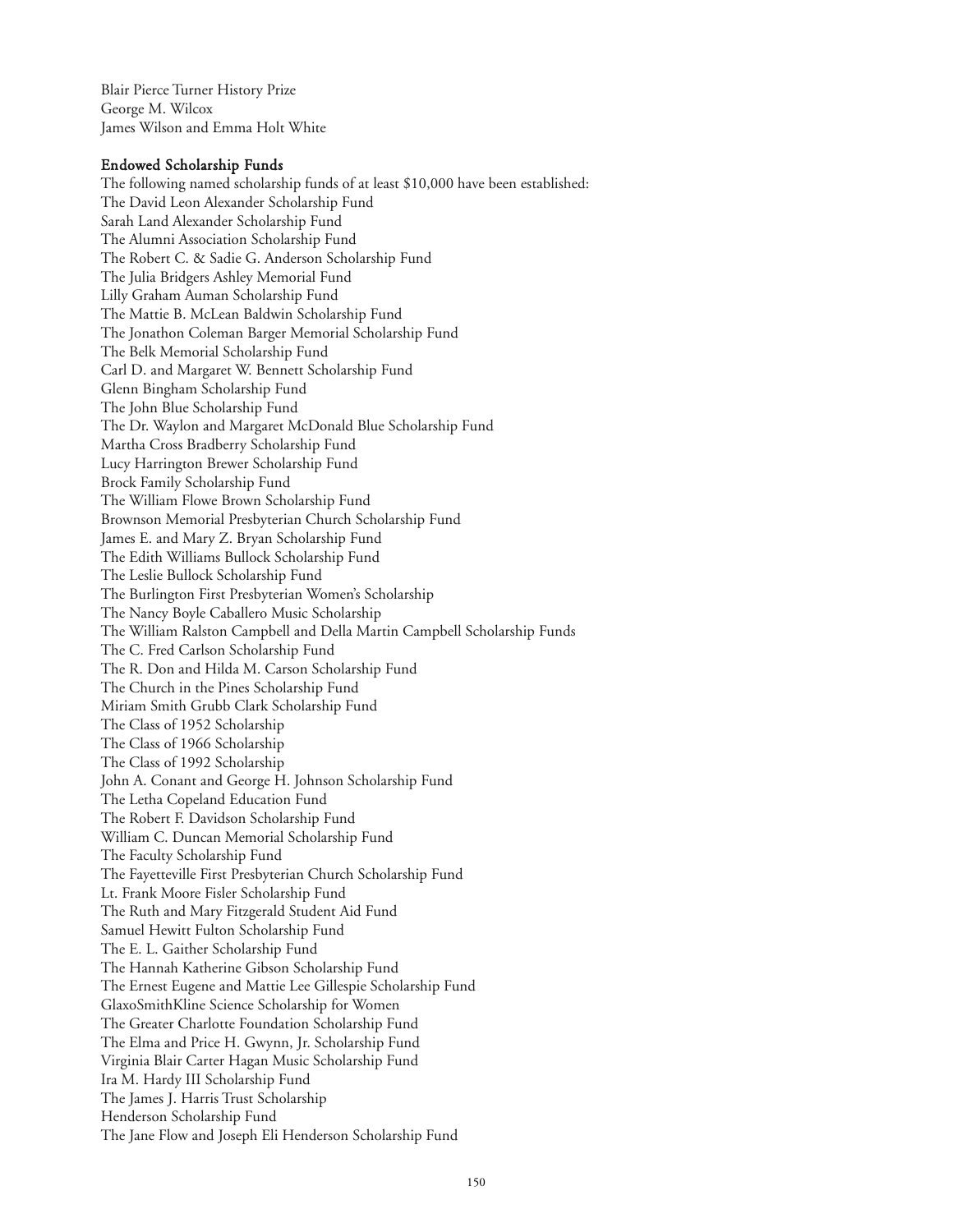Thomas F. Henley Scholarship Fund The Hensdale Scholarship Fund The Mary B.A. Howell Scholarship Fund International Students Scholarship Fund The Jackson Foundation Scholarship Fund Marian McLauchlin Jessup Memorial Scholarship Fund The F. Badger Johnson Jr. International Fellowship The Halbert M. Jones Memorial Scholarship Fund The Emma Lillian Keigwin Scholarship Fund The Ery W. Kehaya Scholarship Fund The Ery W. and Helga Kehaya Scholarship The Grace Whitaker Kehaya Scholarship The Senah Critz and Charles A. Kent Scholarship Fund The Lela and Jesse King Foundation Scholarship Fund The Knight Foundation Scholarship Fund The Sarah H. and Louis C. LaMotte Scholarship Fund The Joseph H. Lansinger Scholarship Fund The Laurinburg Presbyterian Church Scholarship Fund The Edward H. Little Memorial Trust Alice Ivey and Douglas Logan Scholarship Fund The Lumberton First Presbyterian Church Scholarship Fund The Hector MacLean Scholarship Fund The A.H. McLeod Scholarship Fund The Oscar Blue McCormick Scholarship Fund The Mary and Foster McGaw Scholarship Fund The McGraw Pipe Band Scholarship Fund The McLaurin Brothers (J.W., Thomas H., Roy & Ed) Scholarship Fund The Almena Currie McLean Scholarship Fund The Mildred McLaurin McLean Scholarship Fund The Ellen McNeill Scholarship Fund The Sallie Flora McEachern McNeill Memorial Scholarship Fund The Laurin McQueen Scholarship Fund The Robert L. McWhorter III Scholarship Fund The Frank Mizell Scholarship Fund The Pamella S. Moll Scholarship Fund The Ansley C. Moore Scholarship Fund The Lucian H. Neal II Scholarship Fund The Charlotte W. Newcombe Endowed Memorial Scholarship Fund The Edward M. O'Herron III Scholarship Fund Timothy J. Olthoff Memorial Scholarship Fund The Beulah Averitt Parker Memorial Scholarship Fund The Charles W. Perry Scholarship Fund The Evelyn Butler Phillips Memorial Scholarship Fund The Lucy Pollock Fund The Florence Patten Pope Scholarship Fund The Robert C. Quantz Scholarship Fund The Reader's Digest Endowed Scholarship Fund E. Claiborn Robins Scholarship Fund Jane Morris Saunier Scholarship Fund The Peggy Shinn Memorial Scholarship Fund The Alvin H. Smith Scholarship Fund The David Oscar Smith Memorial Scholarship Fund The Grace Henderson Smith Scholarship Fund Sue Hunnicutt Smith Scholarship Fund The Henry L. and Della Sneed Scholarship Fund William H. Somerville Scholarship Fund Cyril O. Spann Scholarship Fund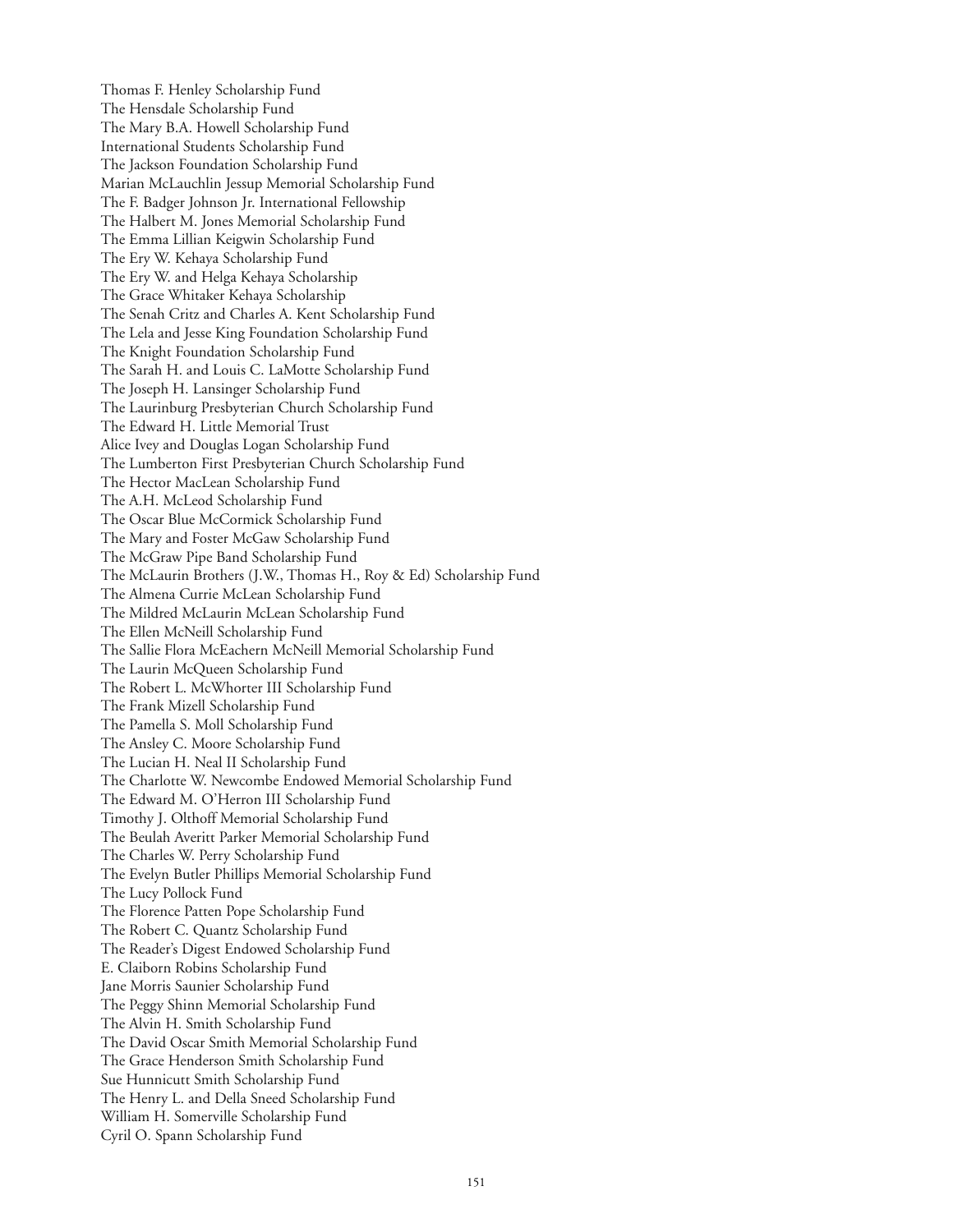The Frances Ley Springs Scholarship Fund The St. Andrews Covenant Presbyterian Church Scholarship Fund The Lucy Steele Scholarship Fund The Franz G. Stillfried Memorial Scholarship Fund S. Pickney and Julia Dickson Stowe Scholarship Fund The Algernon Sydney Sullivan Scholarship Fund The Algernon Sydney Sullivan Foundation Endowed Scholarship is a need-based award given on the demonstrated aid eligibility, academic promise and demonstrated high personal character and commitment to public service. The William Mills Taylor Scholarship Fund Margaret Ann McLeod Teabeaut and Margaret Teabeaut Wheeler Scholarship Fund The Charles H. Trexler Scholarship Fund The Anne Blue Tucker Scholarship Fund The Mattie Rebecca Turner Memorial Scholarship The Charles G. Vardell Memorial Scholarship Fund John W. Ward Scholarship Fund The Roy E. and Margaret Watts Scholarship Fund The Richard L. Weidenbacher Scholarship Fund The Margaret Kelly Wells Scholarship Fund The J. Harvey White Scholarship Fund The Jo Ann Williams Memorial Scholarship Fund The Wilmington First Presbyterian Church Scholarship Fund Krissten C. Zimmerman Scholarship Fund

Other funds of at least \$1,000 have been given for scholarship purposes in the name of the following: William Amos Abrams Memorial Scholarship Dr. and Mrs. Robert Anderson William M. Baker Mrs. James F. Blue James Boyd Harry L. Brockman Rowland A. Brown Andrew Bryson Duncan G. Calder, Jr. Carolina Telephone and Telegraph Company Chadbourn Presbyterian Church The Class of 1993 Scholarship Fund Currie and Paterson Memorial William Drake Fayetteville Presbytery Warren M. Ficklen N.N. Fleming Berry G. French Alma Green Frye J. Bruce Frye Scholarship Fund Maude Farmer Garber Memorial Scholarship Fund Gastonia First Presbyterian Church Elizabeth Monroe Taylor Gilmour Margaret Fraser Gluck Mr. and Mrs. Ernest Graham, Sr. Kate Fields Grannis John Wesley Hall Sally McCall and Robert Pickett Hamer The Hawley Memorial Fund Margaret Johnston Hay John L. and Janie J. Henry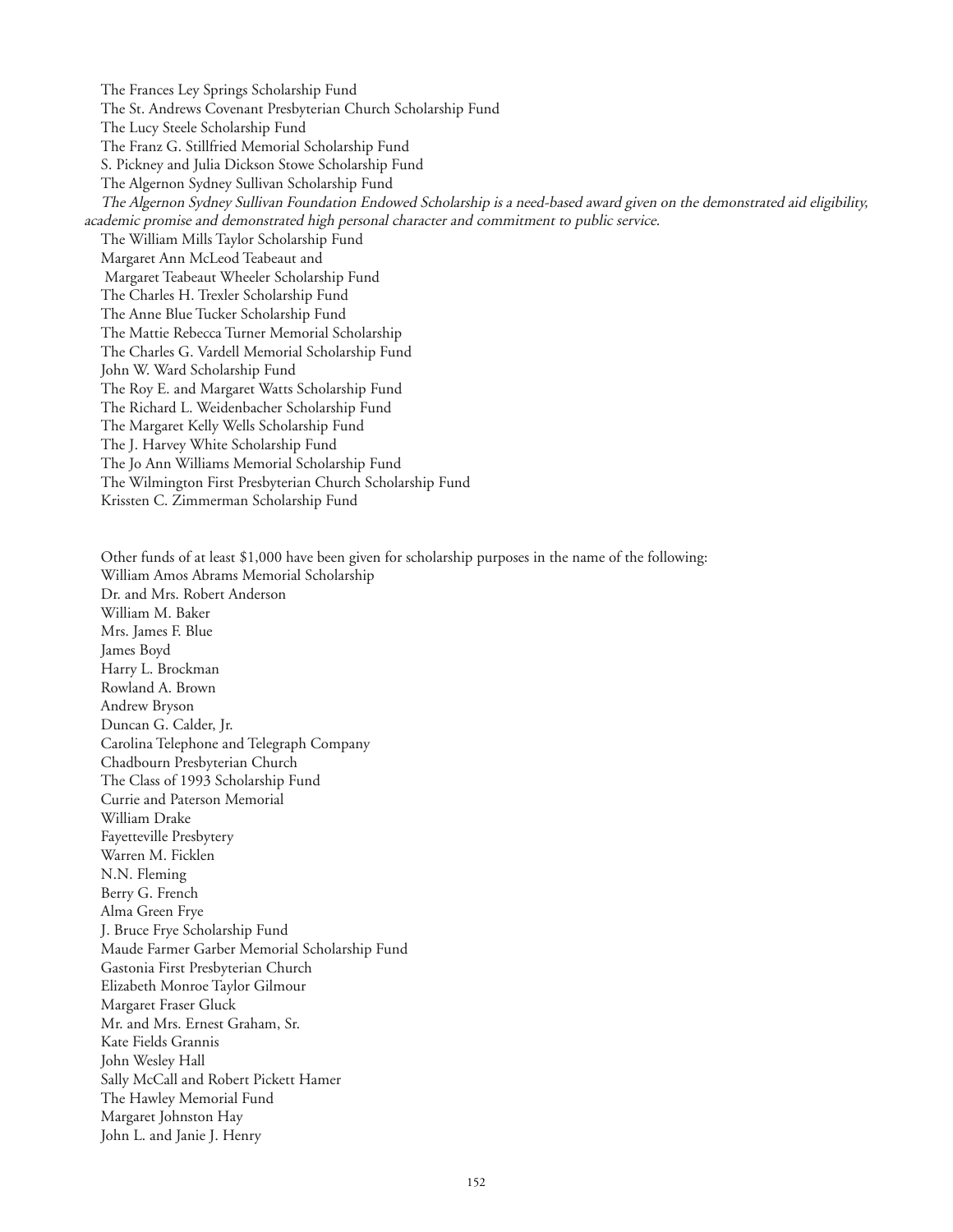Martha A. Holt Andrew J. Howell Huntersville Presbyterian Church Franklin L. Hyndman Minnie Melvin Johnson Paul Guthrie Jones Junior Services League of Laurinburg Lenoir First Presbyterian Church Katherine, Mary Patterson and Mattie Livingston Locust Presbyterian Church Hattie McBride Dr. Davis McBryde Daniel Archibald McCormick Bessie McNeill McEachern Annie E. McIntyre Dani John and Evaline Stafford McKay John W. McLaughlin Antress McLean David A. McLean Andrew Calhoun McLeod Flora McLean McLeod Mr. and Mrs. George F. McMillan J. L. McMillan James L. McNair William and Ida Carmichael McQueen Mebane Presbyterian Church Angus McKinnon Morgan Mark Morgan Harry H. and Lois R. Munroe Olney Presbyterian Church Orange Presbytery Osteen-Woodson Scholarship Fannie Bullock Pullen Reidsville First Presbyterian Church Rockingham First Presbyterian Church St. Andrews Society Jessie Schoelkoff Kate, Lela and Margaret Shaw The Sinnott Scholarship Thomas Stamps Leroy A. Sadler Statesville First Presbyterian Church Mr. and Mrs. J. D. Stewart Thomasville First Presbyterian Church Katherine Allen and Jane Dickson Bell Vardell Linda Vardell Lea and Ella Wallace White Hill Presbyterian Church Mary Gale Carter White Jessie Chandler Willard Marion Stokes Williamson Wilmington Presbytery Scholarship Fund Elizabeth Yongue

### Loan Funds

The following loan funds of at least \$10,000 have been established: The Jennie E. Alexander Loan Fund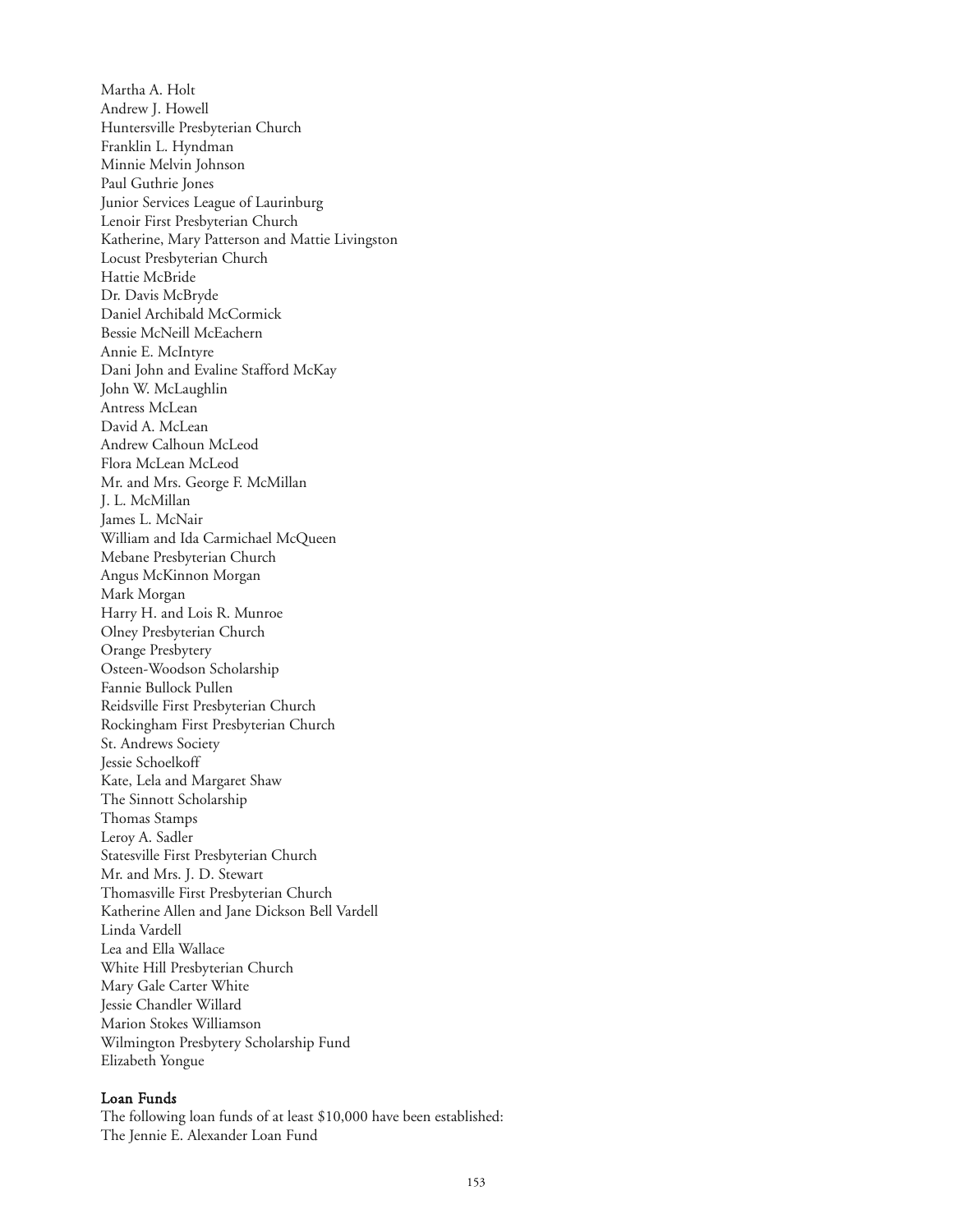The George Washington Braddy Loan Fund Mattie Lee Smith Byrd Loan Fund Ruth and Mary Fitzgerald Loan Fund The Miriam R. and Darius Flinchum Fellows Incentive Fund The James Madison Graham Memorial Loan Fund The T. M. Stanback Loan Fund

Other funds of at least \$1,000 have been given for loan purposes in the names of the following: Andrew Bryson J. F. McNair J. L. McNair The Masonic Order Dr. O. L. Parker The Smyth Family Julia Stewart Mrs. J. D. Swinson Mrs. Emma G. Thorpe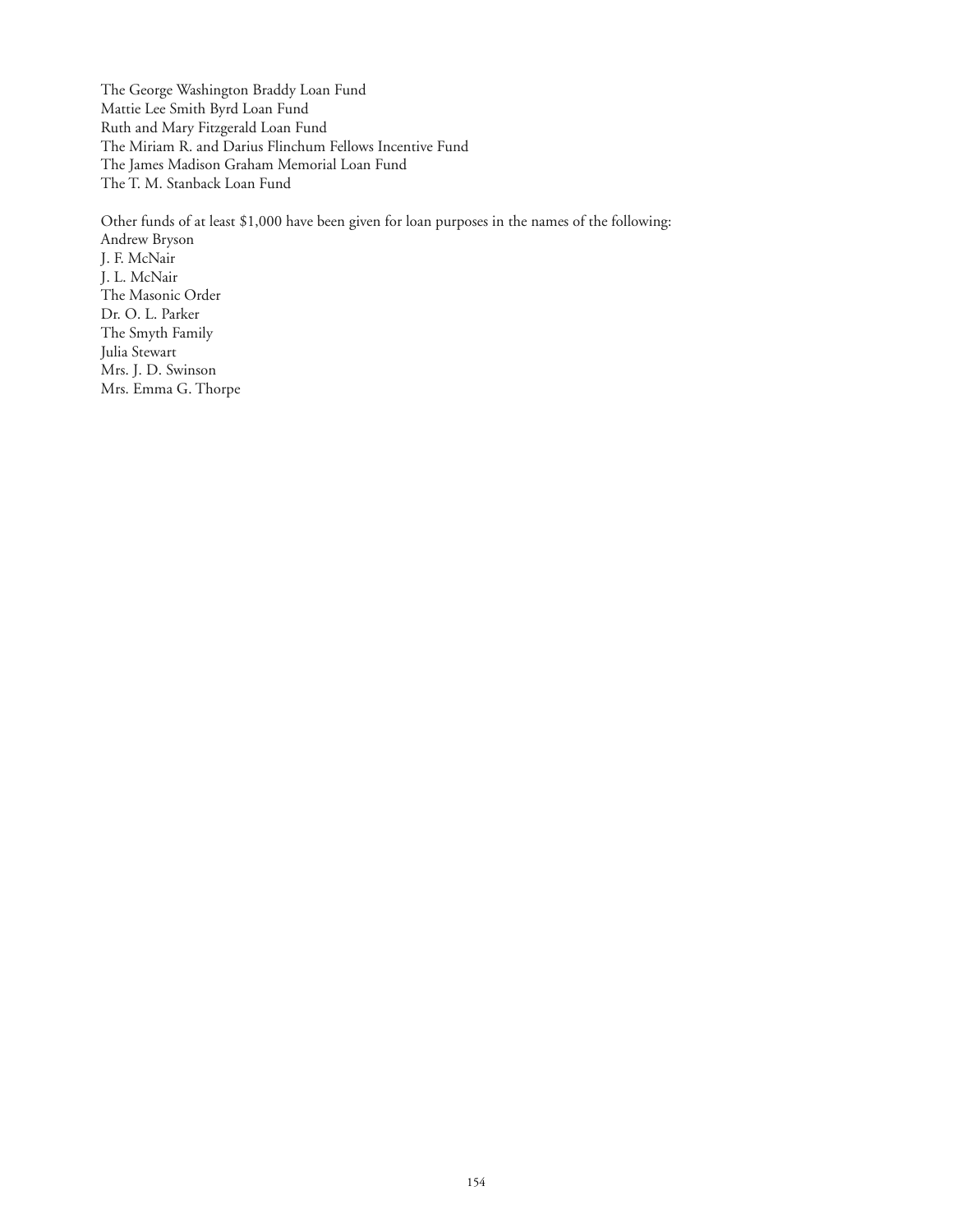# Index

| 2014-2015 Basic Fees                                                          | 18       |
|-------------------------------------------------------------------------------|----------|
| About St. Andrews                                                             | 3        |
| Academic Advising                                                             | 29       |
| Academic Advising and Registration                                            | 32       |
| Academic Calendar<br>Academic Dishonesty                                      | 31<br>32 |
| Academic Policies                                                             | 31       |
| Academic Probation                                                            | 36       |
| Academic Programs                                                             | 24       |
| Academic Progress for Veterans                                                | 23       |
| Academic Progress/Good Standing                                               | 36       |
| Academic Residence Requirements                                               | 39       |
| Academic Residence Requirements                                               | 44       |
| Academic Standing Policy for Fresh Start Program<br>Academic Support Services | 37<br>29 |
| Academic Warning                                                              | 36       |
| Accreditation                                                                 | 3        |
| Additional requirements for Second or Third Major or Second or Third Minor    | 43       |
| Administration                                                                | 142      |
| Admission                                                                     | 4        |
| Admission Requirements                                                        | 5        |
| Admission to ESL                                                              | 88       |
| Advanced Credit for First-Year Students<br>Advanced Placement                 | 39       |
| Alpha Chi                                                                     | 39<br>26 |
| Appeal Procedure for Transfer Credit Placement                                | 38       |
| Appendix                                                                      | 149      |
| Application for Graduation                                                    | 43       |
| Applying for Financial Assistance                                             | 20       |
| Assessment                                                                    | 4        |
| Athletics                                                                     | 16       |
| Attendance for Veterans                                                       | 23<br>41 |
| Bachelor of Arts<br>Bachelor of Fine Arts                                     | 41       |
| Bachelor of Science                                                           | 41       |
| Bachelor/MBA Five Year Program                                                | 92       |
| Biology                                                                       | 78       |
| <b>Board of Trustees</b>                                                      | 142      |
| <b>Business Administration</b>                                                | 50       |
| Campus                                                                        | 4        |
| Campus Clinic                                                                 | 12       |
| Campus Life and Resources at St. Andrews<br>Campus Ministries                 | 11<br>12 |
| Campus Safety and Security                                                    | 13       |
| Cancellation of Classes or Daily Schedule Change                              | 33       |
| Career Services                                                               | 12       |
| Center for Academic Success                                                   | 29       |
| Center for Academic Success and Student Health & Wellness                     | 17       |
| Change in Residence Status                                                    | 19       |
| Chemistry                                                                     | 82       |
| Class Attendance<br><b>Classification of Students</b>                         | 33<br>32 |
| Commencement and Diplomas                                                     | 44       |
| Commencement Honors                                                           | 26       |
| Communication with an emphasis in Public Relations                            | 68       |
| Community Honor Code                                                          | 93       |
| Community Service                                                             | 12       |
| Complaints                                                                    | 13       |
| <b>Computer Services</b>                                                      | 31       |
| Continuing Adult Education<br>Contract Majors                                 | 26<br>43 |
| Cornerstone                                                                   | 30       |
| Correspondence Study                                                          | 40       |
| Counseling Services                                                           | 12       |
| Course Additions and Withdrawals                                              | 35       |
| Course Audits                                                                 | 35       |
| Course Cancellation for Insufficient Enrollment                               | 32       |
| Course Descriptions for Common Experience Courses                             | 47       |
| Course Load                                                                   | 32       |
| Course Numbering<br><b>Course Substitution</b>                                | 32<br>32 |
| Creative Studies                                                              | 66       |
| Credit Balance Refund Policy                                                  | 22       |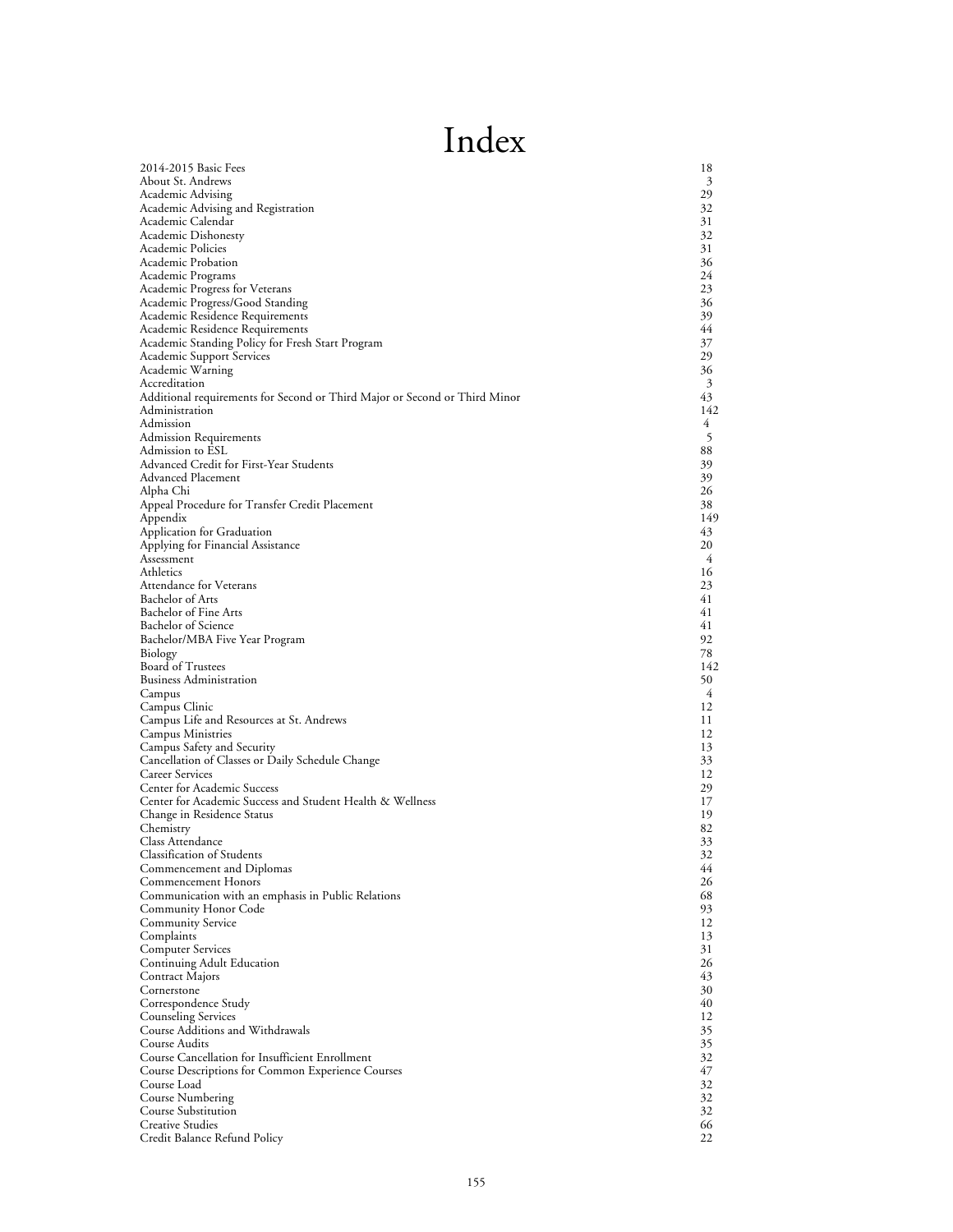| Credit Requirements for Majors                                               | 43        |
|------------------------------------------------------------------------------|-----------|
| Cultural Studies                                                             | 67        |
| <b>Current Campus Organizations</b>                                          | 15        |
| Dean's List Honors                                                           | 26<br>43  |
| Declaration of Major<br>Degrees Offered                                      | 41        |
| Department of Business and Economics                                         | 49        |
| Department of Education                                                      | 55        |
| Department of Equine Studies                                                 | 62        |
| Department of Interdisciplinary Studies                                      | 64        |
| Department of Liberal and Creative Arts                                      | 66        |
| Department of Natural and Life Sciences                                      | 77        |
| Departmental Honors Program                                                  | 25        |
| Deposits                                                                     | 17        |
| <b>Detailed Course Descriptions</b>                                          | 100<br>16 |
| DeTamble Library<br>DeTamble Library                                         | 30        |
| Dining at Knights Dining Hall and Pipers Café                                | 13        |
| <b>Disability Services</b>                                                   | 29        |
| Drug-Free Workplace                                                          | 2         |
| Educational Opportunities for Non-Traditional Students                       | 7         |
| Eligibility Rules for Extracurricular Activities                             | 37        |
| English and Creative Writing                                                 | 69        |
| English Language Institute                                                   | 87        |
| Equal Employment Opportunity                                                 | 1         |
| Equestrian                                                                   | 16        |
| <b>ESL</b> Activities<br><b>ESL Course Descriptions</b>                      | 88<br>89  |
| ESL Program Fees                                                             | 88        |
| <b>ESL Program Overview</b>                                                  | 88        |
| <b>Evaluation of Other Credits</b>                                           | 10        |
| Expenses for Part-Time, Regular Degree-Seeking Students                      | 19        |
| <b>Experiential Learning Credit</b>                                          | 6         |
| <b>Experiential Learning Credit</b>                                          | 39        |
| <b>External Examinations and Programs</b>                                    | 39        |
| Facilities                                                                   | 16        |
| Faculty                                                                      | 4         |
| Faculty                                                                      | 144       |
| Family Educational Rights and Privacy Act of 1974<br>Fees and Costs          | 1<br>17   |
| Final Examinations                                                           | 34        |
| Financial Aid Awards for Foreign Study                                       | 41        |
| Financial Aid Funds Available                                                | 21        |
| Financial Assistance                                                         | 20        |
| Financial Planning                                                           | 17        |
| First Year Freshmen Students                                                 | 5         |
| Foreign Language Substitution                                                | 29        |
| Foreign Languages                                                            | 72        |
| Forensic Science                                                             | 83        |
| Fortner Writers' Forum<br>Fresh Start                                        | 14<br>5   |
| General Education Requirements and Majors                                    | 43        |
| General Education Transfer Credit Evaluation                                 | 38        |
| General Honors Program                                                       | 24        |
| General Information                                                          | 42        |
| <b>General Requirements</b>                                                  | 41        |
| Grade Appeal Procedure                                                       | 38        |
| Grade Points, Quality Points and the Grade Point Average                     | 34        |
| Graduate Academic Advising                                                   | 94        |
| Graduate Academic Policies                                                   | 92        |
| Graduate Academic Responsibility<br>Graduate Academic Review/Grade Challenge | 94<br>95  |
| Graduate Admissions Eligibility                                              | 95        |
| Graduate Catalog of Entry                                                    | 94        |
| Graduate Choosing to Stop Attending a Class                                  | 95        |
| <b>Graduate Completion Requirements</b>                                      | 94        |
| Graduate Drop and Add                                                        | 95        |
| Graduate Financial Aid                                                       | 97        |
| Graduate Financial Policies                                                  | 95        |
| Graduate Forgiveness Policy                                                  | 94        |
| Graduate Full-Time Status/Part-Time Status                                   | 93        |
| Graduate General Regulations                                                 | 96        |
| Graduate Grading System                                                      | 94<br>96  |
| Graduate Graduation Fee<br>Graduate Incomplete Fee                           | 96        |
| Graduate Late Withdrawal                                                     | 95        |
| Graduate MBA Campus Contact Information                                      | 91        |
| Graduate Official Notice                                                     | 96        |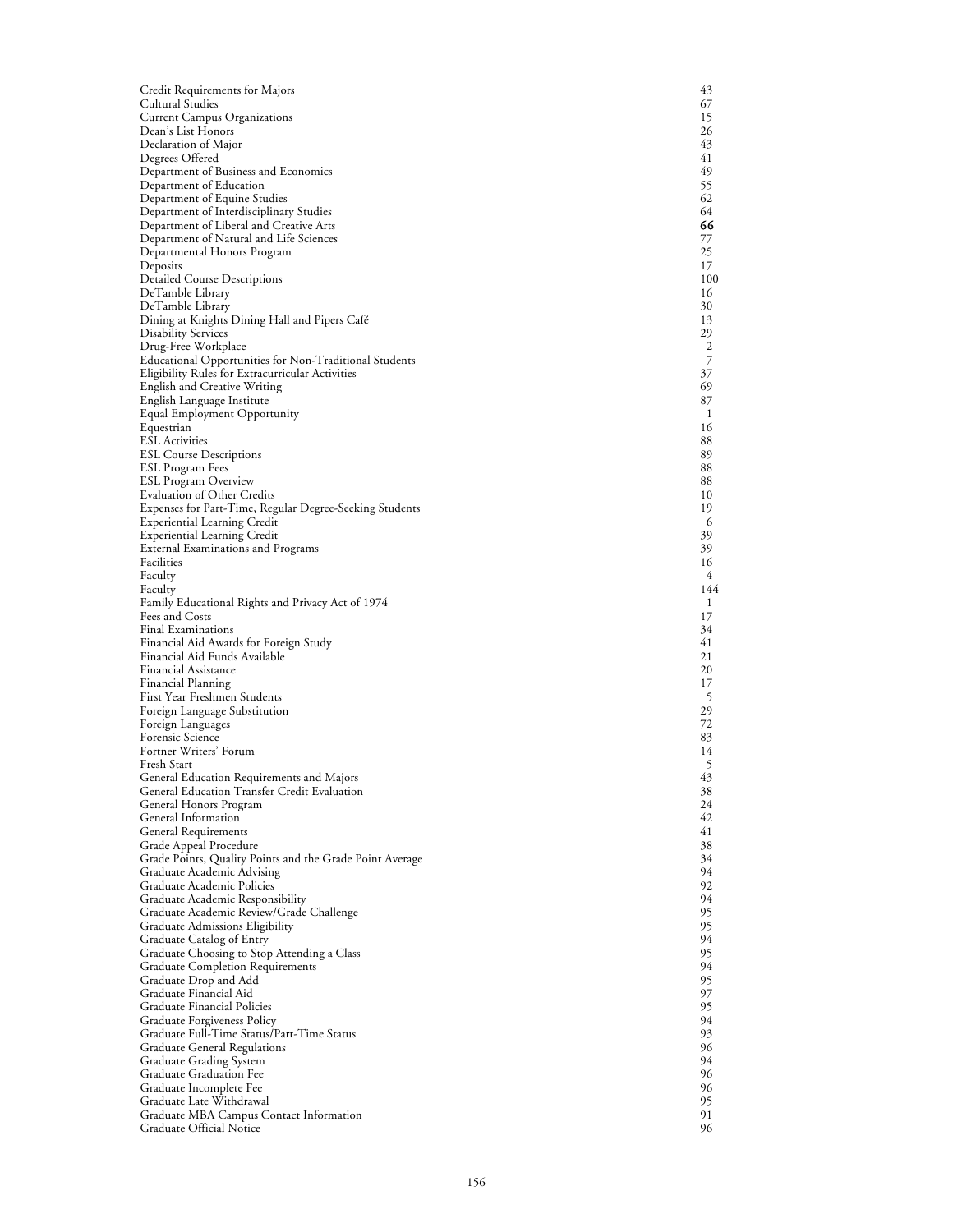| Graduate Paying Tuition and Fees                                                              | 96       |
|-----------------------------------------------------------------------------------------------|----------|
| Graduate Policies Governing University Services                                               | 95       |
| Graduate Probation                                                                            | 94       |
| Graduate Refund Policy                                                                        | 96       |
| Graduate Refund Policy                                                                        | 97<br>95 |
| Graduate Registration<br>Graduate Repayment of Unearned Title IV Student Financial Aid Policy | 97       |
| Graduate Student Academic Status                                                              | 93       |
| Graduate Student Fees per Term                                                                | 96       |
| Graduate Student Finances                                                                     | 95       |
| Graduate Student's Right to Privacy                                                           | 95       |
| Graduate Students Who Receive Federal Title IV Aid                                            | 97       |
| Graduate Technology Fee                                                                       | 96       |
| Graduate Transfer Policy<br><b>Graduate Tuition</b>                                           | 93<br>96 |
| Graduate Veteran's Benefits                                                                   | 97       |
| Grants                                                                                        | 21       |
| Heritage of St. Andrews                                                                       | 2        |
| History and Politics                                                                          | 72       |
| Incompletes                                                                                   | 35       |
| Independent Study                                                                             | 33       |
| Informing Students of Course Requirements                                                     | 38       |
| Institutional Learning Outcomes<br>Insurance                                                  | 42<br>19 |
| International Baccalaureate Credit                                                            | 39       |
| International Programs and St. Andrews Residential Programs Abroad                            | 28       |
| <b>International Student Admission</b>                                                        | 5        |
| Internships                                                                                   | 28       |
| Intramurals                                                                                   | 16       |
| Introduction                                                                                  | -1       |
| James L. Morgan Liberal Arts Building                                                         | 16       |
| Katherine McKay Belk Bell Tower                                                               | 17       |
| Leadership Development Opportunities<br>Leadership Studies                                    | 16<br>68 |
| Learning Outcomes for the MBA Program                                                         | 97       |
| Literary and Theatrical Activities                                                            | 14       |
| Loans                                                                                         | 21       |
| Location                                                                                      | 4        |
| Majors Offered                                                                                | 42       |
| Majors Offered                                                                                | 24       |
| Masters in Business Administration                                                            | 42<br>90 |
| Masters In Business Administration (MBA) Program<br>Mathematical Sciences Program             | 84       |
| <b>MBA</b> Admission Requirements                                                             | 92       |
| MBA Admissions Standard                                                                       | 90       |
| <b>MBA Course Descriptions</b>                                                                | 98       |
| MBA Curriculum and Course Requirements                                                        | 97       |
| MBA Instruction Methods and Strategies                                                        | 90       |
| MBA Preparation                                                                               | 91       |
| Military Students<br>Minor Requirements                                                       | 7<br>43  |
| Mission                                                                                       | 3        |
| Morgan-Jones Science Center                                                                   | 16       |
| Morris Morgan Theatre                                                                         | 16       |
| Non-Traditional Student/Adult Learner Admission Requirements                                  | 9        |
| Pass-Fail Grading Option                                                                      | 35       |
| Pate Hall                                                                                     | 17       |
| Payment Plan                                                                                  | 20       |
| Payment Schedule for 2014-2015                                                                | 20<br>74 |
| Philosophy and Religious Studies<br>Physical Education Center                                 | 17       |
| Pre-Law Certification Program                                                                 | 44       |
| Pre-Medical Program                                                                           | 45       |
| Pre-Professional Programs                                                                     | 44       |
| Pre-Veterinary Program                                                                        | 45       |
| Precautionary Health Care Measures for Travel Abroad                                          | 12       |
| Program Majors and Minors by Department                                                       | 48       |
| Psychology<br>Readmission of Former Students                                                  | 84<br>10 |
| Reduced Course Load                                                                           | 30       |
| Refunds for Cancellations and Withdrawals                                                     | 22       |
| Reinstatement                                                                                 | 36       |
| Religious Life                                                                                | 11       |
| Renewal of Financial Assistance                                                               | 21       |
| Repeating a Course for Grade Forgiveness                                                      | 35       |
| <b>Report of Grades</b>                                                                       | 34       |
| Requirements for International Students<br>Residence Hall Staff                               | 6<br>14  |
|                                                                                               |          |